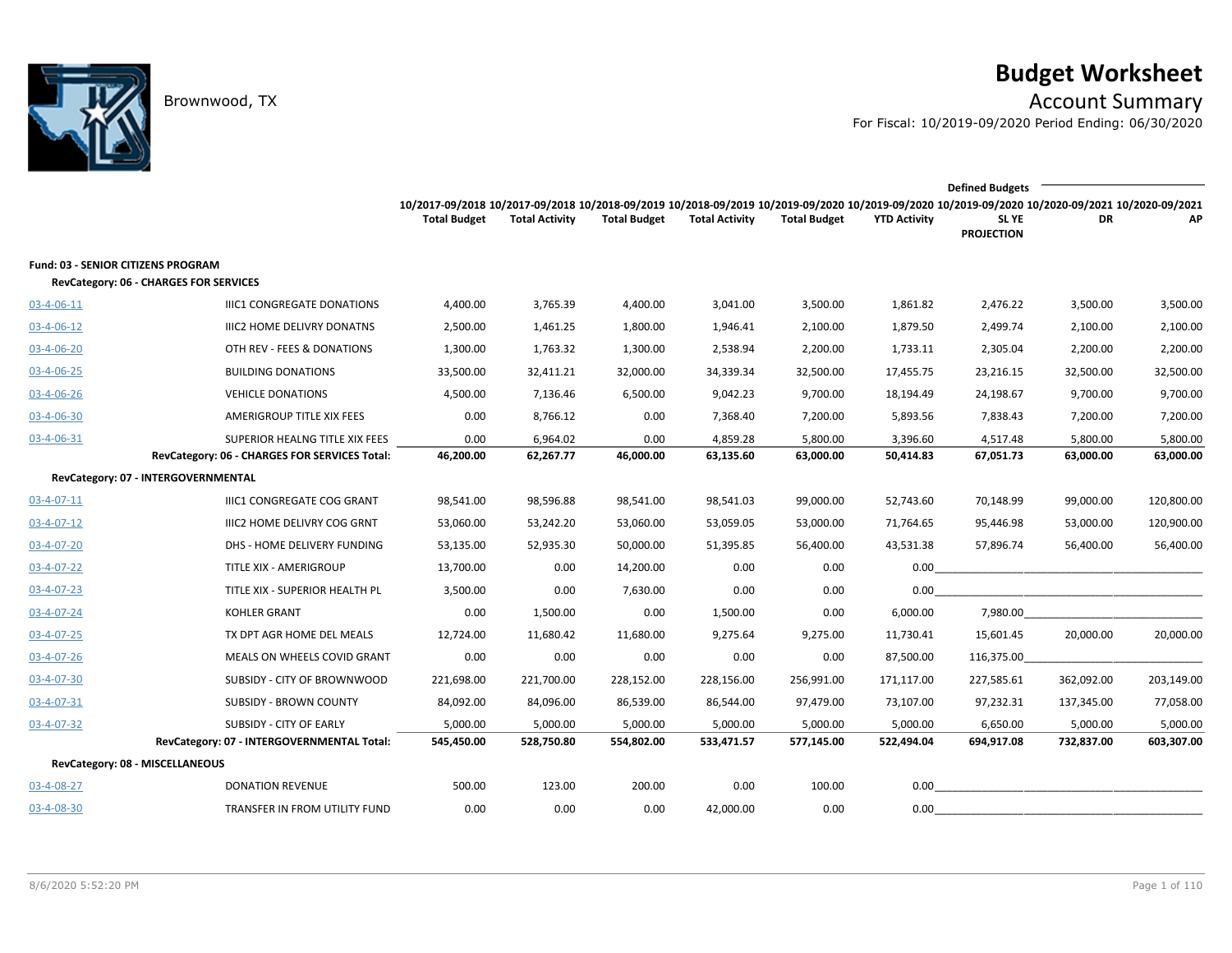|            |                                        |                                                                                                                                                 |                       |                     |                       | <b>Defined Budgets</b> |                     |                   |      |      |  |  |  |
|------------|----------------------------------------|-------------------------------------------------------------------------------------------------------------------------------------------------|-----------------------|---------------------|-----------------------|------------------------|---------------------|-------------------|------|------|--|--|--|
|            |                                        | 10/2017-09/2018 10/2017-09/2018 10/2018-09/2019 10/2018-09/2019 10/2019-09/2020 10/2019-09/2020 10/2019-09/2020 10/2020-09/2021 10/2020-09/2021 |                       |                     |                       |                        |                     |                   |      |      |  |  |  |
|            |                                        | <b>Total Budget</b>                                                                                                                             | <b>Total Activity</b> | <b>Total Budget</b> | <b>Total Activity</b> | <b>Total Budget</b>    | <b>YTD Activity</b> | <b>SLYE</b>       | DR   | AP   |  |  |  |
|            |                                        |                                                                                                                                                 |                       |                     |                       |                        |                     | <b>PROJECTION</b> |      |      |  |  |  |
| 03-4-08-47 | <b>OVERS AND SHORTS</b>                | 0.00                                                                                                                                            | 28.58                 | 0.00                | 24.39                 | 0.00                   | $-0.30$             | $-0.40$           |      |      |  |  |  |
|            | RevCategory: 08 - MISCELLANEOUS Total: | 500.00                                                                                                                                          | 151.58                | 200.00              | 42,024.39             | 100.00                 | $-0.30$             | $-0.40$           | 0.00 | 0.00 |  |  |  |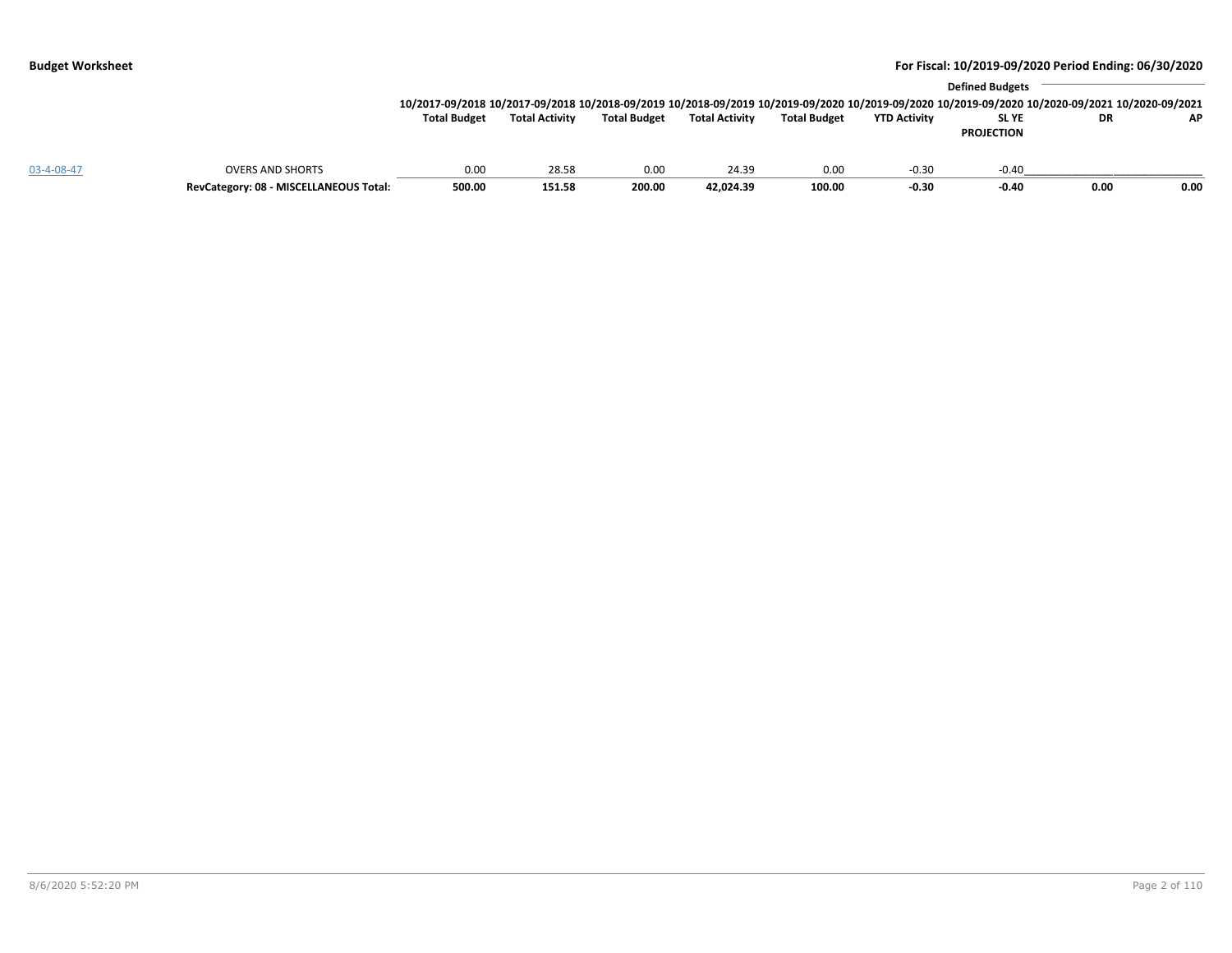|                                                                                                | <b>Defined Budgets</b>                      |                                                                                                                                                                        |                       |                     |                       |                     |                     |                            |            |            |  |
|------------------------------------------------------------------------------------------------|---------------------------------------------|------------------------------------------------------------------------------------------------------------------------------------------------------------------------|-----------------------|---------------------|-----------------------|---------------------|---------------------|----------------------------|------------|------------|--|
|                                                                                                |                                             | 10/2017-09/2018 10/2017-09/2018 10/2018-09/2019 10/2018-09/2019 10/2019-09/2020 10/2019-09/2020 10/2019-09/2020 10/2020-09/2021 10/2020-09/2021<br><b>Total Budget</b> | <b>Total Activity</b> | <b>Total Budget</b> | <b>Total Activity</b> | <b>Total Budget</b> | <b>YTD Activity</b> | SL YE<br><b>PROJECTION</b> | DR         | AP         |  |
| <b>Department: 65 - SENIOR CITIZENS PROGRAM</b><br><b>ExpCategory: 01 - PERSONNEL SERVICES</b> |                                             |                                                                                                                                                                        |                       |                     |                       |                     |                     |                            |            |            |  |
| 03-5-65-01-01                                                                                  | SALARIES                                    | 220,697.00                                                                                                                                                             | 216,753.29            | 228,485.00          | 223,591.35            | 227,358.00          | 165,321.23          | 219,877.24                 | 232,185.00 | 232,185.00 |  |
| 03-5-65-01-02                                                                                  | <b>OVERTIME</b>                             | 600.00                                                                                                                                                                 | 1,122.05              | 600.00              | 4,121.18              | 600.00              | 681.18              | 905.97                     | 600.00     | 600.00     |  |
| 03-5-65-01-03                                                                                  | RETIREMENT                                  | 27,024.00                                                                                                                                                              | 26,966.61             | 26,677.00           | 27,793.37             | 27,217.00           | 19,695.14           | 26,194.54                  | 27,519.00  | 27,519.00  |  |
| 03-5-65-01-04                                                                                  | <b>SOCIAL SECURITY</b>                      | 16,929.00                                                                                                                                                              | 15,699.58             | 17,525.00           | 16,571.50             | 17,439.00           | 11,834.34           | 15,739.67                  | 17,808.00  | 17,808.00  |  |
| 03-5-65-01-05                                                                                  | <b>GROUP INSURANCE</b>                      | 54,799.00                                                                                                                                                              | 63,054.72             | 67,491.00           | 65,421.15             | 67,105.00           | 47,008.00           | 62,520.64                  | 67,105.00  | 67,105.00  |  |
| 03-5-65-01-07                                                                                  | WORKERS COMP/UNEMPLOYM                      | 7,147.00                                                                                                                                                               | 5,377.04              | 6,122.00            | 4,864.27              | 4,835.00            | 4,109.93            | 5,466.21                   | 5,265.00   | 5,265.00   |  |
| 03-5-65-01-12                                                                                  | <b>NEW PAYROLL REQUESTS</b>                 | 0.00                                                                                                                                                                   | 0.00                  | 0.00                | 0.00                  | 0.00                | 0.00                |                            | 24,392.00  | 9,147.00   |  |
|                                                                                                | ExpCategory: 01 - PERSONNEL SERVICES Total: | 327,196.00                                                                                                                                                             | 328,973.29            | 346,900.00          | 342,362.82            | 344,554.00          | 248,649.82          | 330,704.27                 | 374,874.00 | 359,629.00 |  |
| <b>ExpCategory: 02 - SUPPLIES</b>                                                              |                                             |                                                                                                                                                                        |                       |                     |                       |                     |                     |                            |            |            |  |
| 03-5-65-02-05                                                                                  | <b>UNIFORMS</b>                             | 685.00                                                                                                                                                                 | 560.78                | 685.00              | 651.64                | 685.00              | 628.31              | 835.65                     | 685.00     | 685.00     |  |
| 03-5-65-02-09                                                                                  | <b>OFFICE SUPPLIES</b>                      | 2,300.00                                                                                                                                                               | 2,488.65              | 2,500.00            | 2,498.85              | 2,600.00            | 1,687.74            | 2,244.69                   | 2,600.00   | 2,600.00   |  |
| 03-5-65-02-11                                                                                  | <b>FOOD</b>                                 | 155,000.00                                                                                                                                                             | 172,783.40            | 165,000.00          | 203,552.07            | 185,000.00          | 153,399.62          | 204,021.49                 | 240,000.00 | 210,000.00 |  |
| 03-5-65-02-12                                                                                  | FOOD-MEALS ON WHEELS COVID                  | 0.00                                                                                                                                                                   | 0.00                  | 0.00                | 0.00                  | 0.00                | 17,817.77           | 23,697.63                  |            |            |  |
| 03-5-65-02-13                                                                                  | <b>FUEL &amp; OIL SUPPLIES</b>              | 2,300.00                                                                                                                                                               | 3,527.45              | 3,100.00            | 2,336.04              | 3,000.00            | 2,461.99            | 3,274.45                   | 3,500.00   | 3,500.00   |  |
| 03-5-65-02-14                                                                                  | <b>EXPENDABLE ITEMS</b>                     | 8,700.00                                                                                                                                                               | 11,646.10             | 11,600.00           | 11,932.04             | 11,600.00           | 8,173.34            | 10,870.54                  | 15,000.00  | 10,000.00  |  |
| 03-5-65-02-15                                                                                  | <b>HOUSEKEEPING</b>                         | 4,000.00                                                                                                                                                               | 4,473.99              | 4,000.00            | 5,223.56              | 5,200.00            | 3,216.08            | 4,277.39                   | 5,200.00   | 5,200.00   |  |
| 03-5-65-02-16                                                                                  | CHEMICAL                                    | 3,700.00                                                                                                                                                               | 4,001.93              | 3,200.00            | 4,337.18              | 3,900.00            | 2,272.28            | 3,022.13                   | 3,900.00   | 3,900.00   |  |
| 03-5-65-02-18                                                                                  | LANDSCAPING                                 | 400.00                                                                                                                                                                 | 411.33                | 400.00              | 380.14                | 400.00              | 160.10              | 212.93                     | 400.00     | 400.00     |  |
| 03-5-65-02-19                                                                                  | <b>OTHER SUPPLIES</b>                       | 1,950.00                                                                                                                                                               | 1,918.52              | 1,500.00            | 1,426.25              | 1,500.00            | 1,439.85            | 1,915.00                   | 1,500.00   | 1,500.00   |  |
| 03-5-65-02-20                                                                                  | POSTAGE                                     | 150.00                                                                                                                                                                 | 14.24                 | 50.00               | 22.34                 | 50.00               | 15.65               | 20.81                      | 50.00      | 50.00      |  |
| 03-5-65-02-21                                                                                  | <b>MEDICAL SUPPLIES</b>                     | 500.00                                                                                                                                                                 | 41.74                 | 500.00              | 225.72                | 500.00              | 37.99               | 50.53                      | 500.00     | 500.00     |  |
|                                                                                                | <b>ExpCategory: 02 - SUPPLIES Total:</b>    | 179,685.00                                                                                                                                                             | 201,868.13            | 192,535.00          | 232,585.83            | 214,435.00          | 191,310.72          | 254,443.24                 | 273,335.00 | 238,335.00 |  |
| ExpCategory: 03 - CONTRACTUAL                                                                  |                                             |                                                                                                                                                                        |                       |                     |                       |                     |                     |                            |            |            |  |
| 03-5-65-03-23                                                                                  | <b>COMMUNICATIONS</b>                       | 660.00                                                                                                                                                                 | 1,479.02              | 660.00              | 2,175.67              | 2,000.00            | 2,251.56            | 2,994.57                   | 3,000.00   | 3,000.00   |  |
| 03-5-65-03-25                                                                                  | INSURANCE                                   | 5,800.00                                                                                                                                                               | 5,702.62              | 5,800.00            | 6,788.62              | 6,800.00            | 5,691.06            | 7,569.11                   | 7,600.00   | 7,600.00   |  |
| 03-5-65-03-28                                                                                  | <b>TRAINING</b>                             | 2,432.00                                                                                                                                                               | 2,289.35              | 2,457.00            | 2,084.22              | 2,760.00            | 288.12              | 383.20                     | 5,998.00   | 3,718.00   |  |
| 03-5-65-03-29                                                                                  | <b>PUBLICATIONS</b>                         | 180.00                                                                                                                                                                 | 0.00                  | 150.00              | 223.65                | 225.00              | 61.51               | 81.81                      | 225.00     | 225.00     |  |
| 03-5-65-03-30                                                                                  | <b>UTILITIES</b>                            | 17,000.00                                                                                                                                                              | 16,146.22             | 16,000.00           | 13,952.34             | 14,000.00           | 9,522.41            | 12,664.81                  | 13,000.00  | 13,000.00  |  |
| 03-5-65-03-31                                                                                  | <b>SERVICES</b>                             | 3,150.00                                                                                                                                                               | 2,082.29              | 3,100.00            | 5,799.08              | 5,005.00            | 2,186.50            | 2,908.05                   | 5,005.00   | 4,000.00   |  |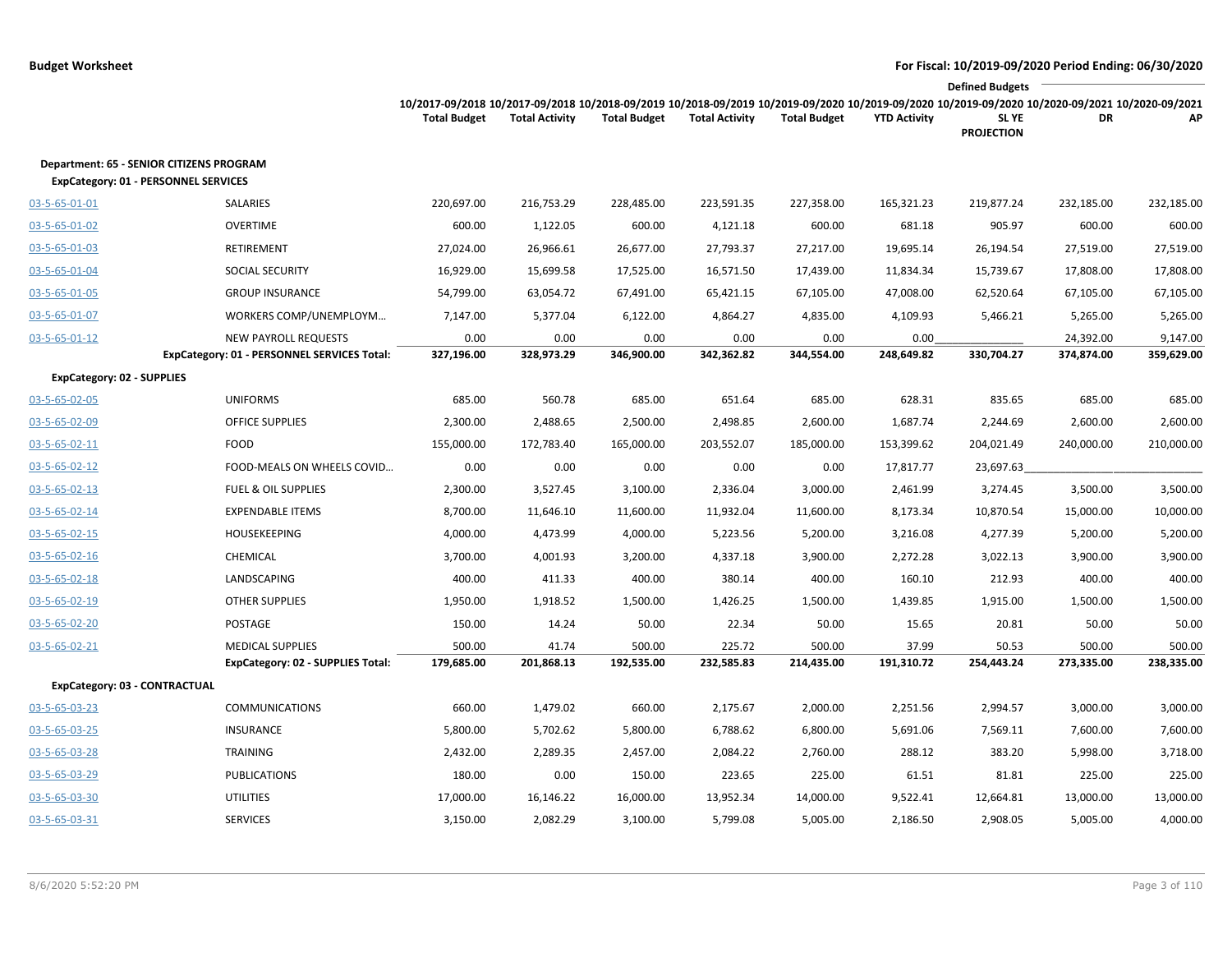### **Budget Worksheet For Fiscal: 10/2019-09/2020 Period Ending: 06/30/2020**  $\overline{\phantom{a}}$

**PROJECTION**

|              |                       |                     |                       |                     |                     | <b>Defined Budgets</b>                                                                                                                          |    |     |
|--------------|-----------------------|---------------------|-----------------------|---------------------|---------------------|-------------------------------------------------------------------------------------------------------------------------------------------------|----|-----|
|              |                       |                     |                       |                     |                     | 10/2017-09/2018 10/2017-09/2018 10/2018-09/2019 10/2018-09/2019 10/2019-09/2020 10/2019-09/2020 10/2019-09/2020 10/2020-09/2021 10/2020-09/2021 |    |     |
| Total Budget | <b>Total Activity</b> | <b>Total Budget</b> | <b>Total Activity</b> | <b>Total Budget</b> | <b>YTD Activity</b> | SL YE                                                                                                                                           | DR | AP. |

|                                       | Fund: 03 - SENIOR CITIZENS PROGRAM Surplus (Deficit):      | 0.00               | $-28.927.65$                                     | $-5,132.00$    | $-3,588.43$ | 0.00       | 68,102.55  | 90,576.41  | 0.00       | 0.00       |
|---------------------------------------|------------------------------------------------------------|--------------------|--------------------------------------------------|----------------|-------------|------------|------------|------------|------------|------------|
|                                       | Department: 65 - SENIOR CITIZENS PROGRAM Total:            | 592,150.00         | 620,097.80                                       | 606,134.00     | 642,219.99  | 640,245.00 | 504,806.02 | 671,392.00 | 795,837.00 | 666,307.00 |
|                                       | ExpCategory: 09 - CAPITAL -EQUIPMENT Total:                | 32,847.00          | 31,759.13                                        | 2,199.00       | 2,199.00    | 13,966.00  | 9,180.44   | 12,209.98  | 9,500.00   | 0.00       |
| 03-5-65-09-82                         | <b>MOTOR VEHICLES</b>                                      | 26,000.00          | 24,459.81                                        | 0.00           | 0.00        | 0.00       | 0.00       |            |            |            |
| 03-5-65-09-79                         | <b>MISC EQUIPMENT</b>                                      | 5,063.00           | 7,299.32                                         | 2,199.00       | 0.00        | 0.00       | 755.34     | 1,004.60   |            |            |
| 03-5-65-09-63                         | <b>EQUIPMENT</b>                                           | 1,784.00           | 0.00                                             | 0.00           | 2,199.00    | 13,966.00  | 8,425.10   | 11,205.38  | 9,500.00   |            |
|                                       | ExpCategory: 09 - CAPITAL -EQUIPMENT                       |                    |                                                  |                |             |            |            |            |            |            |
|                                       | ExpCategory: 08 - CAPITAL - BUIDLINGS & GROUNDS Total:     | 0.00               | 89.71                                            | 0.00           | 0.00        | 4,900.00   | 4,625.46   | 6,151.86   | 66,000.00  | 0.00       |
| 03-5-65-08-66                         | <b>BUILDINGS &amp; GROUNDS</b>                             | 0.00               | 89.71                                            | 0.00           | 0.00        | 4,900.00   | 4,625.46   | 6,151.86   | 66,000.00  |            |
|                                       | ExpCategory: 08 - CAPITAL - BUIDLINGS & GROUNDS            |                    |                                                  |                |             |            |            |            |            |            |
|                                       | ExpCategory: 05 - MAINTENANCE - EQUIPMENT Total:           | 4,500.00           | 3,370.14                                         | 2,500.00       | 4,760.88    | 2,500.00   | 5,147.07   | 6,845.60   | 2,500.00   | 2,500.00   |
| 03-5-65-05-57                         | <b>EXP FROM KOHLER GRANT</b>                               | 0.00               | 1,039.39                                         | 0.00           | 750.00      | 0.00       | 3,890.95   | 5,174.96   |            |            |
| 03-5-65-05-56                         | EXP FROM DONATIONS-ACTIVITY                                | 0.00               | 402.00                                           | 0.00           | 0.00        | 0.00       | 0.00       |            |            |            |
| 03-5-65-05-51                         | <b>EQUIPMENT</b>                                           | 1,500.00           | 0.00                                             | 500.00         | 119.00      | 500.00     | 0.00       |            | 500.00     | 500.00     |
| 03-5-65-05-50                         | <b>VEHICLES</b>                                            | 3,000.00           | 1,928.75                                         | 2,000.00       | 3,891.88    | 2,000.00   | 1,256.12   | 1,670.64   | 2,000.00   | 2,000.00   |
|                                       | ExpCategory: 05 - MAINTENANCE - EQUIPMENT                  |                    |                                                  |                |             |            |            |            |            |            |
|                                       | ExpCategory: 04 - MAINTENANCE - BUILDINGS & GROUNDS Total: | 10,000.00          | 11,419.66                                        | 18,733.00      | 12,144.80   | 12,000.00  | 9,390.75   | 12,489.70  | 12,000.00  | 12,000.00  |
| 03-5-65-04-35                         | <b>BUILDINGS &amp; GROUNDS</b>                             | 10,000.00          | 11,419.66                                        | 18,733.00      | 12,144.80   | 12,000.00  | 9,390.75   | 12,489.70  | 12,000.00  | 12,000.00  |
|                                       | ExpCategory: 04 - MAINTENANCE - BUILDINGS & GROUNDS        |                    |                                                  |                |             |            |            |            |            |            |
|                                       | ExpCategory: 03 - CONTRACTUAL Total:                       | 37,922.00          | 42,617.74                                        | 43,267.00      | 48,166.66   | 47,890.00  | 36,501.76  | 48,547.35  | 57,628.00  | 53,843.00  |
| 03-5-65-03-98                         | WCTCOG AAA ADMIN. MATCH                                    | 6,700.00           | 13,026.88                                        | 13,100.00      | 15,099.06   | 15,100.00  | 15,331.29  | 20,390.62  | 20,300.00  | 20,300.00  |
| 03-5-65-03-33                         | <b>ACTIVITY FUND EXPENSES</b>                              | 2,000.00           | 1,891.36                                         | 2,000.00       | 2,044.02    | 2,000.00   | 1,169.31   | 1,555.18   | 2,000.00   | 2,000.00   |
| 03-5-65-03-32                         | <b>ASSOCIATIONS</b>                                        | 0.00               | 0.00                                             | 0.00           | 0.00        | 0.00       | 0.00       |            | 500.00     |            |
|                                       |                                                            | Total              |                                                  | \$4,605        |             |            |            |            |            |            |
| <b>Budget Code</b><br>10/2019-09/2020 | Subject<br>Services                                        | <b>Description</b> | Regular services<br>IPad support-workplace cloud | \$4,000<br>605 |             |            |            |            |            |            |
| <b>Budget Notes</b>                   |                                                            |                    |                                                  |                |             |            |            |            |            |            |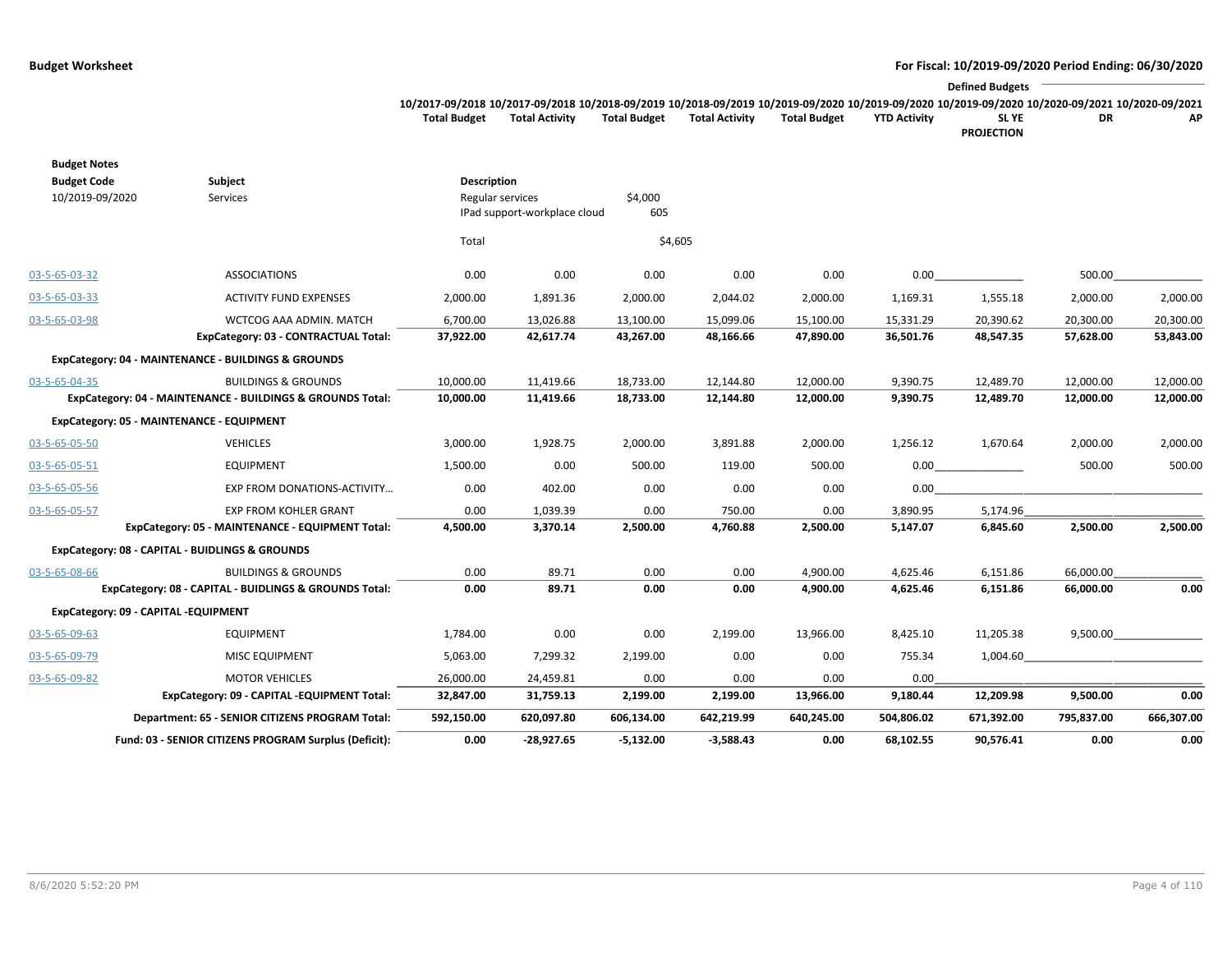|                                                               |                                                             |                                                                                                                                                                                        |                              |                              |                              |                              |                              | <b>Defined Budgets</b>       |                              |                              |
|---------------------------------------------------------------|-------------------------------------------------------------|----------------------------------------------------------------------------------------------------------------------------------------------------------------------------------------|------------------------------|------------------------------|------------------------------|------------------------------|------------------------------|------------------------------|------------------------------|------------------------------|
|                                                               |                                                             | 10/2017-09/2018 10/2017-09/2018 10/2018-09/2019 10/2018-09/2019 10/2019-09/2020 10/2019-09/2020 10/2019-09/2020 10/2019-09/2020 10/2020-09/2021 10/2020-09/2021<br><b>Total Budget</b> | <b>Total Activity</b>        | <b>Total Budget</b>          | <b>Total Activity</b>        | <b>Total Budget</b>          | <b>YTD Activity</b>          | SL YE<br><b>PROJECTION</b>   | DR                           | AP                           |
| Fund: 10 - GENERAL FUND<br>RevCategory: 01 - AD VALOREM TAXES |                                                             |                                                                                                                                                                                        |                              |                              |                              |                              |                              |                              |                              |                              |
| $10-4-01-01$                                                  | <b>CURRENT TAXES GENERAL</b>                                | 5,337,017.00                                                                                                                                                                           | 5,213,622.07                 | 5,349,410.00                 | 5,337,966.63                 | 5,625,435.00                 | 5,560,895.57                 | 7,395,991.11                 | 5,661,154.00                 | 5,679,388.00                 |
| 10-4-01-02                                                    | DELINQ. TAXES GENERAL                                       | 59,905.00                                                                                                                                                                              | 85,933.75                    | 60,045.00                    | 177,470.98                   | 63,142.00                    | 57,398.51                    | 76,340.02                    | 63,544.00                    | 63,749.00                    |
| $10-4-01-03$                                                  | P & I, TAXES<br>RevCategory: 01 - AD VALOREM TAXES Total:   | 49,013.00<br>5,445,935.00                                                                                                                                                              | 67,879.89<br>5,367,435.71    | 49,126.00<br>5,458,581.00    | 72,607.17<br>5,588,044.78    | 51,662.00<br>5,740,239.00    | 50,674.20<br>5,668,968.28    | 67,396.69<br>7,539,727.82    | 51,990.00<br>5,776,688.00    | 52,157.00<br>5,795,294.00    |
| RevCategory: 02 - SALES TAX                                   |                                                             |                                                                                                                                                                                        |                              |                              |                              |                              |                              |                              |                              |                              |
| $10 - 4 - 02 - 04$                                            | <b>CITY SALES TAX</b><br>RevCategory: 02 - SALES TAX Total: | 5,110,000.00<br>5,110,000.00                                                                                                                                                           | 5,397,212.34<br>5,397,212.34 | 5,580,000.00<br>5,580,000.00 | 5,717,842.95<br>5,717,842.95 | 5,705,358.00<br>5,705,358.00 | 4,271,639.17<br>4,271,639.17 | 5,681,280.10<br>5,681,280.10 | 5,671,000.00<br>5,671,000.00 | 5,671,000.00<br>5,671,000.00 |
| RevCategory: 03 - OTHER TAXES                                 |                                                             |                                                                                                                                                                                        |                              |                              |                              |                              |                              |                              |                              |                              |
| 10-4-03-05                                                    | <b>MIXED DRINK TAX</b>                                      | 38,000.00                                                                                                                                                                              | 38,873.55                    | 40,000.00                    | 41,749.61                    | 40,000.00                    | 30,836.82                    | 41,012.97                    | 45,000.00                    | 45,000.00                    |
| $10 - 4 - 03 - 06$                                            | <b>FRANCHISE TAX</b>                                        | 1,775,000.00                                                                                                                                                                           | 1,852,218.11                 | 1,887,400.00                 | 1,957,838.94                 | 1,927,100.00                 | 1,290,538.41                 | 1,716,416.09                 | 1,868,000.00                 | 1,868,000.00                 |
| 10-4-03-07                                                    | MOTEL OCCUPANCY TAX                                         | 50,000.00                                                                                                                                                                              | 50,000.00                    | 50,000.00                    | 50,000.00                    | 50,000.00                    | 37,500.00                    | 49,875.00                    | 50,000.00                    | 50,000.00                    |
| 10-4-03-08                                                    | ALCOHOL RETAIL PERMITS                                      | 2,000.00                                                                                                                                                                               | 3,900.00                     | 3,500.00                     | 2,205.00                     | 1,000.00                     | 1,050.00                     | 1,396.50                     | 1,000.00                     | 1,000.00                     |
| 10-4-03-09                                                    | P.I.L.O.T. REVENUE                                          | 1,368,000.00                                                                                                                                                                           | 1,613,905.00                 | 1,660,000.00                 | 1,751,423.00                 | 1,690,000.00                 | 1,645,137.00                 | 2,188,032.21                 | 1,580,000.00                 | 1,580,000.00                 |
| $10-4-03-50$                                                  | <b>BINGO TAX REVENUE</b>                                    | 18,000.00                                                                                                                                                                              | 12,131.92                    | 18,000.00                    | 12,980.12                    | 12,000.00                    | 9,381.41                     | 12,477.28                    | 12,000.00                    | 12,000.00                    |
|                                                               | RevCategory: 03 - OTHER TAXES Total:                        | 3,251,000.00                                                                                                                                                                           | 3,571,028.58                 | 3,658,900.00                 | 3,816,196.67                 | 3,720,100.00                 | 3,014,443.64                 | 4,009,210.05                 | 3,556,000.00                 | 3,556,000.00                 |
| RevCategory: 04 - FINES                                       |                                                             |                                                                                                                                                                                        |                              |                              |                              |                              |                              |                              |                              |                              |
| $10-4-04-10$                                                  | MUNICIPAL COURT REVENUE                                     | 280,000.00                                                                                                                                                                             | 225,858.85                   | 235,000.00                   | 242,729.06                   | 235,000.00                   | 141,975.33                   | 188,827.19                   | 200,000.00                   | 200,000.00                   |
| $10-4-04-30$                                                  | CODE ENFORCEMENT REV.<br>RevCategory: 04 - FINES Total:     | 18,000.00<br>298,000.00                                                                                                                                                                | 11,089.54<br>236,948.39      | 15,000.00<br>250,000.00      | 12,772.45                    | 14,000.00<br>249,000.00      | 11,815.42<br>153,790.75      | 15,714.51<br>204,541.70      | 14,000.00                    | 14,000.00<br>214,000.00      |
| RevCategory: 05 - LICENSE & FEES                              |                                                             |                                                                                                                                                                                        |                              |                              | 255,501.51                   |                              |                              |                              | 214,000.00                   |                              |
| $10-4-05-15$                                                  | PLUMBING INSPECTIONS                                        | 18,000.00                                                                                                                                                                              | 20,337.00                    | 19,000.00                    | 18,445.00                    | 19,000.00                    | 12,048.50                    | 16,024.51                    | 19,000.00                    | 19,000.00                    |
| $10-4-05-16$                                                  | <b>HEALTH INSPECTIONS</b>                                   | 35,000.00                                                                                                                                                                              | 27,405.00                    | 39,000.00                    | 26,605.00                    | 39,000.00                    | 27,000.00                    | 35,910.00                    | 40,000.00                    | 40,000.00                    |
| $10-4-05-17$                                                  | ELECTRICAL INSPECTIONS                                      | 12,500.00                                                                                                                                                                              | 11,260.00                    | 10,000.00                    | 12,340.00                    | 12,000.00                    | 6,494.00                     | 8,637.02                     | 12,000.00                    | 12,000.00                    |
| 10-4-05-18                                                    | MECHANICAL INSPECTIONS                                      | 7,700.00                                                                                                                                                                               | 11,063.00                    | 9,000.00                     | 9,470.00                     | 8,000.00                     | 5,695.00                     | 7,574.35                     | 8,000.00                     | 8,000.00                     |
|                                                               | RevCategory: 05 - LICENSE & FEES Total:                     | 73,200.00                                                                                                                                                                              | 70,065.00                    | 77,000.00                    | 66,860.00                    | 78,000.00                    | 51,237.50                    | 68,145.88                    | 79,000.00                    | 79,000.00                    |
| RevCategory: 06 - CHARGES FOR SERVICES                        |                                                             |                                                                                                                                                                                        |                              |                              |                              |                              |                              |                              |                              |                              |
| $10-4-06-12$                                                  | POLICE SERVICES REVENUE                                     | 5,000.00                                                                                                                                                                               | 750.00                       | 5,000.00                     | 3,575.00                     | 5,000.00                     | 2,025.00                     | 2,693.25                     | 3,000.00                     | 3,000.00                     |
| $10-4-06-16$                                                  | <b>HEALTH INSPECTION FEES</b>                               | 5,000.00                                                                                                                                                                               | 3,152.00                     | 3,000.00                     | 3,784.00                     | 3,200.00                     | 1,550.00                     | 2,061.50                     | 3,000.00                     | 3,000.00                     |
| $10-4-06-17$                                                  | FIRE MARSHAL INSP FEES                                      | 6,000.00                                                                                                                                                                               | 5,825.00                     | 5,000.00                     | 5,750.00                     | 5,000.00                     | 3,425.00                     | 4,555.25                     | 5,000.00                     | 5,000.00                     |
| $10-4-06-18$                                                  | <b>BUILDING INSPECTIONS</b>                                 | 43,000.00                                                                                                                                                                              | 53,305.21                    | 50,000.00                    | 42,433.84                    | 40,000.00                    | 23,868.34                    | 31,744.89                    | 40,000.00                    | 40,000.00                    |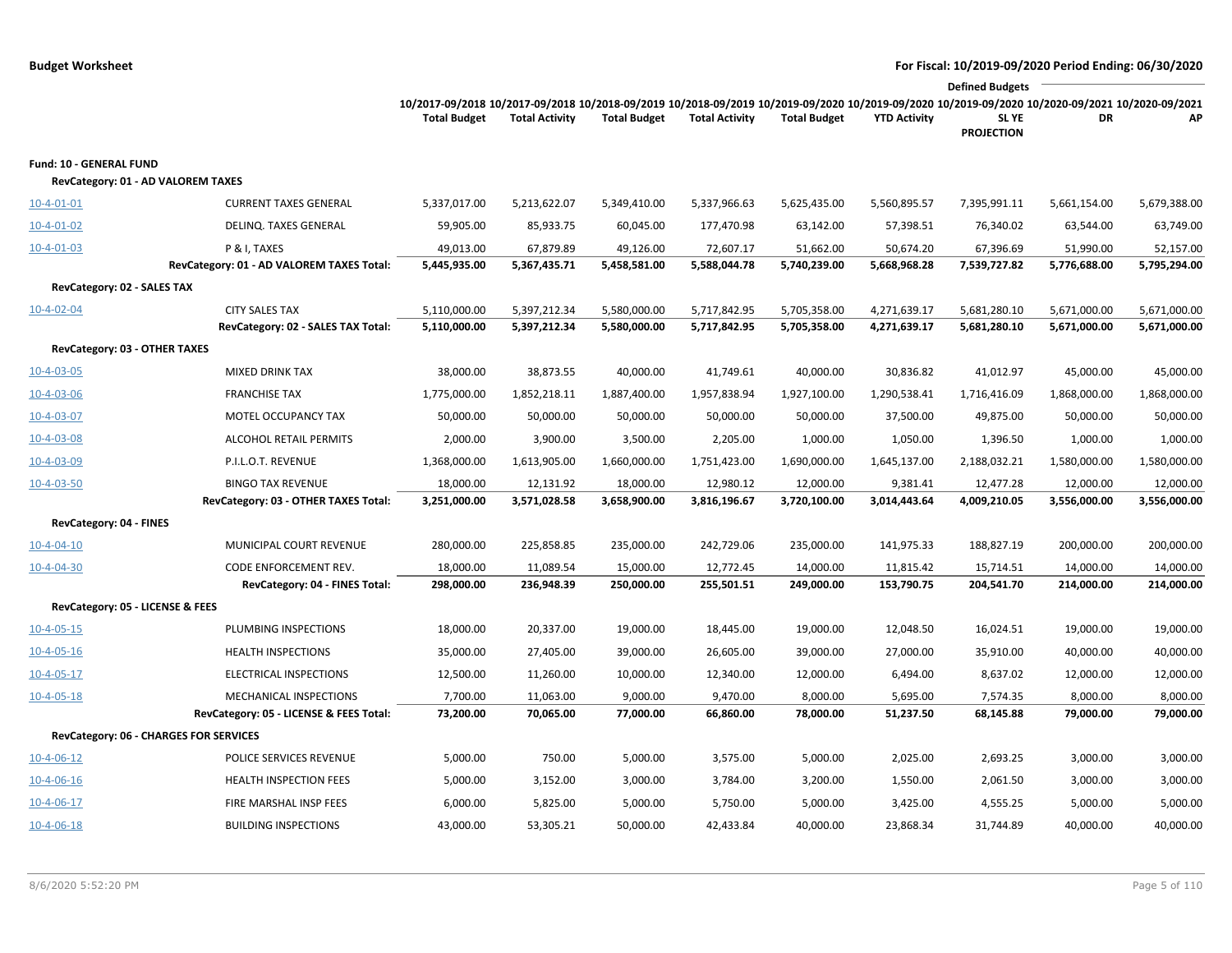|                    | <b>Defined Budgets</b>                        |                                                                                                                                                                        |                       |                     |                       |                     |                     |                            |              |                                                                                                                       |
|--------------------|-----------------------------------------------|------------------------------------------------------------------------------------------------------------------------------------------------------------------------|-----------------------|---------------------|-----------------------|---------------------|---------------------|----------------------------|--------------|-----------------------------------------------------------------------------------------------------------------------|
|                    |                                               | 10/2017-09/2018 10/2017-09/2018 10/2018-09/2019 10/2018-09/2019 10/2019-09/2020 10/2019-09/2020 10/2019-09/2020 10/2020-09/2021 10/2020-09/2021<br><b>Total Budget</b> | <b>Total Activity</b> | <b>Total Budget</b> | <b>Total Activity</b> | <b>Total Budget</b> | <b>YTD Activity</b> | SL YE<br><b>PROJECTION</b> | DR           | AP                                                                                                                    |
| 10-4-06-19         | LEASES, RENTALS, PERMITS                      | 85,000.00                                                                                                                                                              | 82,214.99             | 89,000.00           | 84,637.42             | 90,000.00           | 76,042.27           | 101,136.22                 | 90,000.00    | 90,000.00                                                                                                             |
| 10-4-06-20         | COMMUNITY CENTERS REV.                        | 25,000.00                                                                                                                                                              | 39,055.57             | 33,500.00           | 41,809.88             | 42,000.00           | 22,942.45           | 30,513.46                  | 40,000.00    | 40,000.00                                                                                                             |
| $10-4-06-21$       | <b>COLISEUM REVENUE</b>                       | 70,000.00                                                                                                                                                              | 63,493.66             | 72,000.00           | 76,458.35             | 76,000.00           | 50,650.39           | 67,365.02                  | 76,000.00    | 76,000.00                                                                                                             |
| $10-4-06-22$       | SWIMMING POOL REVENUE                         | 90,000.00                                                                                                                                                              | 90,529.18             | 90,000.00           | 87,323.02             | 90,000.00           | 17,692.66           | 23,531.24                  | 90,000.00    | 90,000.00                                                                                                             |
| $10 - 4 - 06 - 23$ | <b>DEPOT REVENUE</b>                          | 15,000.00                                                                                                                                                              | 20,232.35             | 18,000.00           | 9,519.14              | 16,000.00           | 8,270.53            | 10,999.80                  | 15,000.00    | 15,000.00                                                                                                             |
| $10 - 4 - 06 - 24$ | <b>TRANSPORTATION MUSEUM REV</b>              | 25,000.00                                                                                                                                                              | 24,910.77             | 26,000.00           | 26,906.71             | 26,000.00           | 14,701.75           | 19,553.33                  | 22,000.00    | 22,000.00                                                                                                             |
| $10-4-06-26$       | MUSEUM GIFT SHOP SALES                        | 12,000.00                                                                                                                                                              | 6,055.83              | 5,800.00            | 6,766.12              | 6,500.00            | 3,248.69            | 4,320.76                   | 5,000.00     | 5,000.00                                                                                                              |
| $10-4-06-27$       | HEALTH UNIT PATIENT REVENUE                   | 23,000.00                                                                                                                                                              | 14,181.98             | 19,000.00           | 15,874.97             | 19,000.00           | 12,172.82           | 16,189.85                  | 18,000.00    | 18,000.00                                                                                                             |
| $10 - 4 - 06 - 28$ | <b>ANNEX REVENUE</b>                          | 1,000.00                                                                                                                                                               | 1,161.00              | 1,000.00            | 1,668.00              | 1,500.00            | 668.00              | 888.44                     | 1,000.00     | 1,000.00                                                                                                              |
| 10-4-06-31         | <b>AQUATIC CTR TOKEN REVENUE</b>              | 0.00                                                                                                                                                                   | 177.50                | 0.00                | 215.16                | 0.00                | 21.00               | 27.93                      |              |                                                                                                                       |
| 10-4-06-32         | PECAN STATION RENTAL                          | 0.00                                                                                                                                                                   | 0.00                  | 500.00              | 0.00                  | 0.00                | 0.00                |                            |              |                                                                                                                       |
| 10-4-06-36         | TB PATIENT REVENUE                            | 4,000.00                                                                                                                                                               | 5,571.00              | 4,000.00            | 5,660.00              | 3,900.00            | 2,960.00            | 3,936.80                   | 3,900.00     | 3,900.00                                                                                                              |
|                    | RevCategory: 06 - CHARGES FOR SERVICES Total: | 409,000.00                                                                                                                                                             | 410,616.04            | 421,800.00          | 412,381.61            | 424,100.00          | 240,238.90          | 319,517.74                 | 411,900.00   | 411,900.00                                                                                                            |
|                    | RevCategory: 07 - INTERGOVERNMENTAL           |                                                                                                                                                                        |                       |                     |                       |                     |                     |                            |              |                                                                                                                       |
| $10-4-07-13$       | <b>FIRE PROTECTION REVENUE</b>                | 3,000.00                                                                                                                                                               | 14,485.00             | 8,200.00            | 30,351.61             | 12,000.00           | 6,976.94            | 9,279.33                   | 10,000.00    | 10,000.00                                                                                                             |
| $10 - 4 - 07 - 14$ | <b>FIRE TRAINING FEES</b>                     | 0.00                                                                                                                                                                   | 0.00                  | 0.00                | 60.00                 | 0.00                | 0.00                |                            |              |                                                                                                                       |
| $10 - 4 - 07 - 25$ | SUPPORT SERVICES REVENUE                      | 1,129,200.00                                                                                                                                                           | 1,129,200.00          | 1,241,600.00        | 1,241,604.00          | 1,241,604.00        | 931,203.00          | 1,238,499.99               | 1,241,604.00 | 1,241,604.00                                                                                                          |
| $10 - 4 - 07 - 26$ | <b>COUNTY SUBSIDY - HEALTH</b>                | 90,405.00                                                                                                                                                              | 90,408.00             | 90,405.00           | 86,400.00             | 78,947.00           | 59,211.00           | 78,750.63                  | 78,947.00    | 78,947.00                                                                                                             |
| 10-4-07-28         | <b>BISD SUBSIDY-PATROL OFF</b>                | 50,000.00                                                                                                                                                              | 51,106.91             | 50,000.00           | 103,081.32            | 50,000.00           | 0.00                |                            | 100,000.00   |                                                                                                                       |
| $10 - 4 - 07 - 90$ | 9-1-1/CITY SUBSIDY                            | 140,000.00                                                                                                                                                             | 145,583.70            | 150,000.00          | 126,224.14            | 150,000.00          | 95,401.67           | 126,884.22                 | 150,000.00   |                                                                                                                       |
| 10-4-07-92         | FIRE COST RECOVERY FEES                       | 0.00                                                                                                                                                                   | 3,275.00              | 0.00                | 4,600.00              | 4,600.00            | 550.00              | 731.50                     | 500.00       | 500.00                                                                                                                |
|                    | RevCategory: 07 - INTERGOVERNMENTAL Total:    | 1,412,605.00                                                                                                                                                           | 1,434,058.61          | 1,540,205.00        | 1,592,321.07          | 1,537,151.00        | 1,093,342.61        | 1,454,145.67               | 1,581,051.00 | 1,331,051.00                                                                                                          |
|                    | RevCategory: 08 - MISCELLANEOUS               |                                                                                                                                                                        |                       |                     |                       |                     |                     |                            |              |                                                                                                                       |
| 10-4-08-23         | <b>INTEREST EARNINGS</b>                      | 25,000.00                                                                                                                                                              | 61,070.83             | 50,000.00           | 104,746.74            | 110,000.00          | 55,678.31           | 74,052.15                  | 75,000.00    | 75,000.00                                                                                                             |
| 10-4-08-24         | MISC. REVENUE                                 | 30,000.00                                                                                                                                                              | 112,785.76            | 50,000.00           | 49,318.69             | 30,000.00           | 31,429.63           | 41,801.41                  | 30,000.00    | 72,356.00                                                                                                             |
| 10-4-08-29         | <b>GRANT REVENUE</b>                          | 21,000.00                                                                                                                                                              | 24,899.88             | 0.00                | 15,305.04             | 0.00                | 5,164.84            | 6,869.24                   |              |                                                                                                                       |
| 10-4-08-46         | <b>MUSEUM-OVERS &amp; SHORTS</b>              | 0.00                                                                                                                                                                   | $-1.83$               | 0.00                | 227.78                | 0.00                | $-323.23$           | $-429.90$                  |              | <u> 1990 - Johann John Stone, markin film ar yn y brenin y brenin y brenin y brenin y brenin y brenin y brenin y</u>  |
| 10-4-08-47         | <b>MUN CRT-OVER &amp; SHORTS</b>              | 0.00                                                                                                                                                                   | 69.00                 | 0.00                | 32.00                 | 0.00                | 23.00               | 30.59                      |              | <u> 1989 - John Harry Harry Harry Harry Harry Harry Harry Harry Harry Harry Harry Harry Harry Harry Harry Harry H</u> |
| 10-4-08-48         | Pool-Overs & Shorts                           | 0.00                                                                                                                                                                   | $-146.75$             | 0.00                | 370.50                | 0.00                | 84.75               | 112.72                     |              |                                                                                                                       |
| 10-4-08-49         | <b>HEALTH-OVER &amp; SHORT</b>                | 0.00                                                                                                                                                                   | $-18.00$              | 0.00                | $-1.00$               | 0.00                | 0.00                |                            |              |                                                                                                                       |
| 10-4-08-50         | ADAMS ST-OVER AND SHORTS                      | 0.00                                                                                                                                                                   | 0.00                  | 0.00                | 5.00                  | 0.00                | $-2.38$             | $-3.17$                    |              |                                                                                                                       |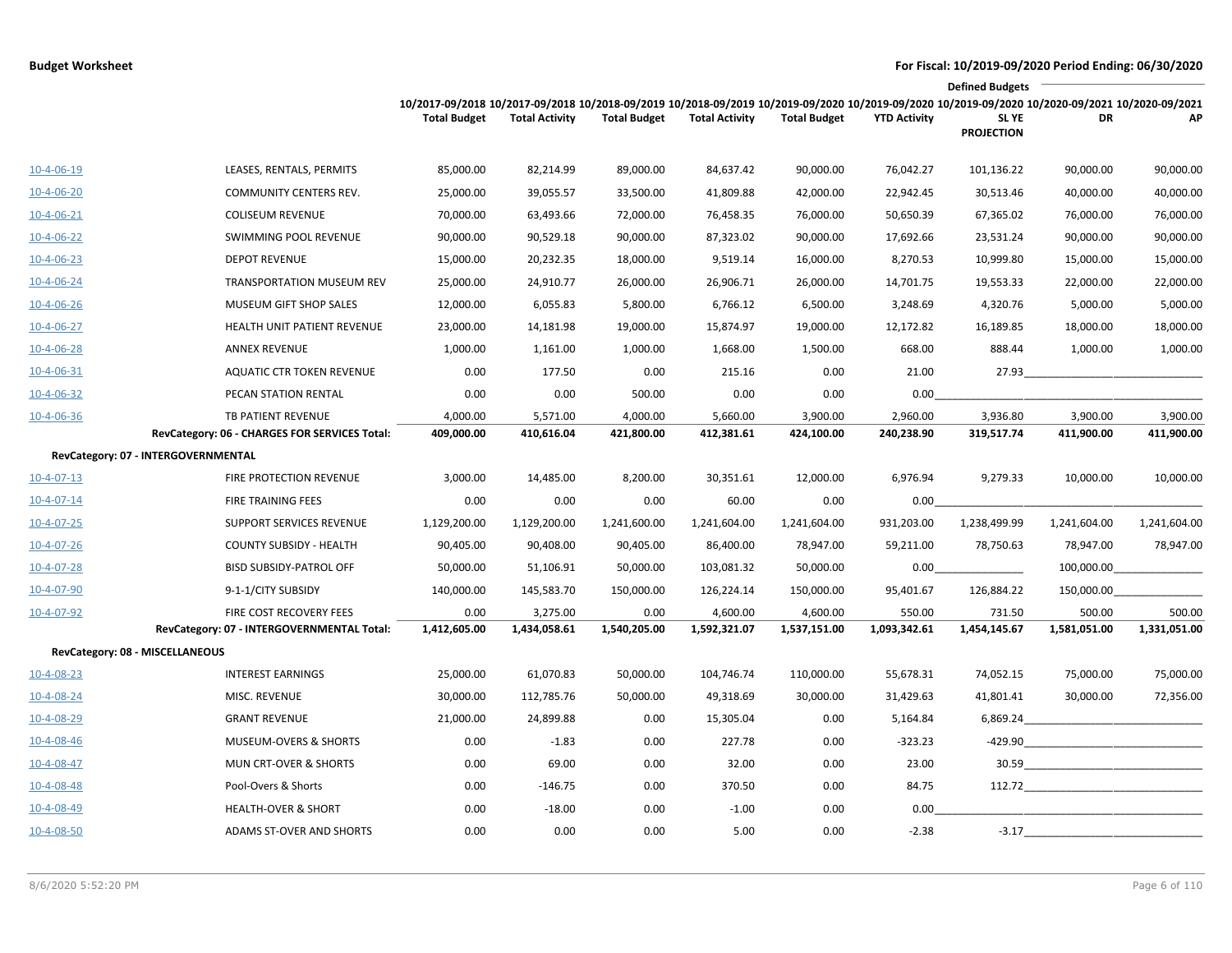|              |                                        | <b>Defined Budgets</b><br>10/2017-09/2018 10/2017-09/2018 10/2018-09/2019 10/2018-09/2019 10/2019-09/2020 10/2019-09/2020 10/2019-09/2020 10/2020-09/2021 10/2020-09/2021 |                       |                     |                       |                     |                     |                            |                                                                                                                                                                                                                                     |            |  |  |
|--------------|----------------------------------------|---------------------------------------------------------------------------------------------------------------------------------------------------------------------------|-----------------------|---------------------|-----------------------|---------------------|---------------------|----------------------------|-------------------------------------------------------------------------------------------------------------------------------------------------------------------------------------------------------------------------------------|------------|--|--|
|              |                                        | <b>Total Budget</b>                                                                                                                                                       | <b>Total Activity</b> | <b>Total Budget</b> | <b>Total Activity</b> | <b>Total Budget</b> | <b>YTD Activity</b> | SL YE<br><b>PROJECTION</b> | DR                                                                                                                                                                                                                                  | <b>AP</b>  |  |  |
| $10-4-08-52$ | <b>BENNIE HOUSTON OVER &amp; SHORT</b> | 0.00                                                                                                                                                                      | 0.00                  | 0.00                | 0.00                  | 0.00                | 2.00                |                            |                                                                                                                                                                                                                                     |            |  |  |
| 10-4-08-71   | <b>ENTERPRISE NOTE PROCEEDS</b>        | 0.00                                                                                                                                                                      | 0.00                  | 0.00                | 802,198.48            | 0.00                |                     |                            |                                                                                                                                                                                                                                     |            |  |  |
| 10-4-08-78   | TRANSFER FROM UTILITY FUND             | 0.00                                                                                                                                                                      | 1,600,000.00          | 0.00                | 600,000.00            | 0.00                |                     |                            |                                                                                                                                                                                                                                     |            |  |  |
| 10-4-08-79   | NOTE PROCEEDS                          | 0.00                                                                                                                                                                      | 507,832.00            | 0.00                | 609,035.00            | 0.00                |                     |                            |                                                                                                                                                                                                                                     |            |  |  |
| 10-4-08-80   | TRANSFER FROM SANITATION FD            | 0.00                                                                                                                                                                      | 1,510,000.00          | 0.00                | 1,040,000.00          | 0.00                |                     |                            |                                                                                                                                                                                                                                     |            |  |  |
| 10-4-08-83   | SALE OF LAND/BLDG                      | 0.00                                                                                                                                                                      | 0.00                  | 0.00                | 0.00                  | 0.00                | 29,712.00           |                            | <b>39,516.96</b> and the state of the state of the state of the state of the state of the state of the state of the state of the state of the state of the state of the state of the state of the state of the state of the state o |            |  |  |
| 10-4-08-84   | SALE OF EQUIPMENT                      | 14,503.00                                                                                                                                                                 | 39,461.16             | 20,000.00           | 48,440.25             | 20,000.00           | 95.00               |                            |                                                                                                                                                                                                                                     |            |  |  |
| 10-4-08-85   | DONATIONS                              | 11,000.00                                                                                                                                                                 | 11,000.00             | 0.00                | 10,050.00             | 0.00                | 0.00                |                            |                                                                                                                                                                                                                                     |            |  |  |
| 10-4-08-86   | SALE OF PECANS                         | 0.00                                                                                                                                                                      | 210.00                | 0.00                | 277.50                | 0.00                | 745.55              | 991.58                     |                                                                                                                                                                                                                                     |            |  |  |
| 10-4-08-87   | TML RENEWAL CREDIT                     | 0.00                                                                                                                                                                      | 0.00                  | 0.00                | 0.00                  | 48,590.00           | 0.00                |                            |                                                                                                                                                                                                                                     |            |  |  |
| 10-4-08-89   | <b>SALE OF VEHICLES</b>                | 0.00                                                                                                                                                                      | 0.00                  | 0.00                | 0.00                  | 0.00                | 0.00                |                            | 40,000.00                                                                                                                                                                                                                           | 40,000.00  |  |  |
|              | RevCategory: 08 - MISCELLANEOUS Total: | 101,503.00                                                                                                                                                                | 3,867,162.05          | 120,000.00          | 3,280,005.98          | 208,590.00          | 122,609.47          | 163,070.59                 | 145,000.00                                                                                                                                                                                                                          | 187,356.00 |  |  |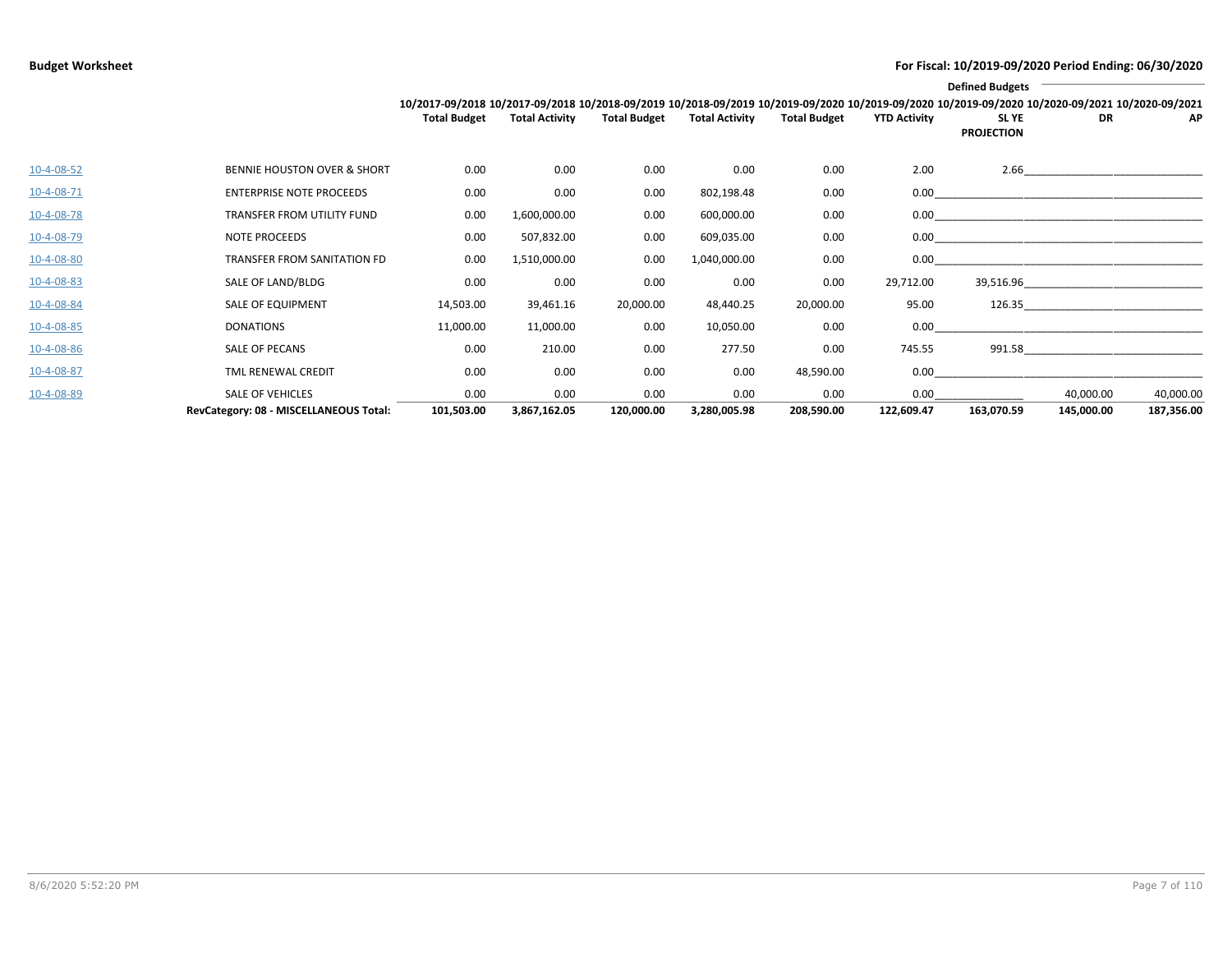|                                             | <b>Defined Budgets</b>                      |                     |                       |                     |                       |                     |                     |                                                                                                                                                                 |           |           |  |
|---------------------------------------------|---------------------------------------------|---------------------|-----------------------|---------------------|-----------------------|---------------------|---------------------|-----------------------------------------------------------------------------------------------------------------------------------------------------------------|-----------|-----------|--|
|                                             |                                             |                     |                       |                     |                       |                     |                     | 10/2017-09/2018 10/2017-09/2018 10/2018-09/2019 10/2018-09/2019 10/2019-09/2020 10/2019-09/2020 10/2019-09/2020 10/2019-09/2020 10/2020-09/2021 10/2020-09/2021 |           |           |  |
|                                             |                                             | <b>Total Budget</b> | <b>Total Activity</b> | <b>Total Budget</b> | <b>Total Activity</b> | <b>Total Budget</b> | <b>YTD Activity</b> | SL YE<br><b>PROJECTION</b>                                                                                                                                      | DR        | АΡ        |  |
| Department: 01 - CITY COUNCIL               |                                             |                     |                       |                     |                       |                     |                     |                                                                                                                                                                 |           |           |  |
| <b>ExpCategory: 01 - PERSONNEL SERVICES</b> |                                             |                     |                       |                     |                       |                     |                     |                                                                                                                                                                 |           |           |  |
| 10-5-01-01-01                               | SALARIES                                    | 9,000.00            | 7,850.00              | 9,000.00            | 8,500.00              | 9,000.00            | 4,950.00            | 6,583.50                                                                                                                                                        | 9,000.00  | 9,000.00  |  |
| 10-5-01-01-04                               | <b>SOCIAL SECURITY</b>                      | 689.00              | 600.69                | 689.00              | 650.40                | 689.00              | 378.78              | 503.78                                                                                                                                                          | 689.00    | 689.00    |  |
| 10-5-01-01-05                               | <b>GROUP INSURANCE</b>                      | 0.00                | 3,933.50              | 267.00              | 3,442.58              | 267.00              | 1,860.46            | 2,474.41                                                                                                                                                        | 267.00    | 267.00    |  |
| 10-5-01-01-07                               | WORKERSCOMP/UNEMPLYMEN                      | 16.00               | 15.33                 | 21.00               | 13.48                 | 16.00               | 0.00                |                                                                                                                                                                 | 18.00     |           |  |
|                                             | ExpCategory: 01 - PERSONNEL SERVICES Total: | 9,705.00            | 12,399.52             | 9,977.00            | 12,606.46             | 9,972.00            | 7,189.24            | 9,561.69                                                                                                                                                        | 9,974.00  | 9,956.00  |  |
| <b>ExpCategory: 02 - SUPPLIES</b>           |                                             |                     |                       |                     |                       |                     |                     |                                                                                                                                                                 |           |           |  |
| 10-5-01-02-09                               | <b>OFFICE SUPPLIES</b>                      | 500.00              | 288.72                | 500.00              | 171.15                | 300.00              | 100.24              | 133.32                                                                                                                                                          | 300.00    | 250.00    |  |
| 10-5-01-02-10                               | FILING FEE/OTHER COST REIMB                 | 200.00              | 386.00                | 300.00              | 0.00                  | 300.00              | 0.00                |                                                                                                                                                                 | 300.00    |           |  |
| 10-5-01-02-11                               | <b>MEETING SUPPLIES</b>                     | 2,000.00            | 2,534.16              | 2,000.00            | 2,642.95              | 2,100.00            | 1,399.30            | 1,861.07                                                                                                                                                        | 2,100.00  | 2,100.00  |  |
| 10-5-01-02-14                               | <b>EXPENDABLE ITEMS</b>                     | 1,200.00            | 3,152.18              | 1,200.00            | 1,470.95              | 1,200.00            | 645.26              | 858.20                                                                                                                                                          | 1,400.00  | 1,200.00  |  |
| 10-5-01-02-20                               | POSTAGE                                     | 500.00              | 586.52                | 600.00              | 389.19                | 700.00              | 479.32              | 637.50                                                                                                                                                          | 700.00    | 500.00    |  |
|                                             | <b>ExpCategory: 02 - SUPPLIES Total:</b>    | 4,400.00            | 6,947.58              | 4,600.00            | 4,674.24              | 4,600.00            | 2,624.12            | 3,490.09                                                                                                                                                        | 4,800.00  | 4,050.00  |  |
| ExpCategory: 03 - CONTRACTUAL               |                                             |                     |                       |                     |                       |                     |                     |                                                                                                                                                                 |           |           |  |
| 10-5-01-03-25                               | <b>INSURANCE AND BONDS</b>                  | 22,000.00           | 19,715.12             | 20,000.00           | 21,265.96             | 21,000.00           | 17,144.16           | 22,801.73                                                                                                                                                       | 22,900.00 | 23,650.00 |  |
| 10-5-01-03-28                               | TRAINING/TRAVEL EXPENSE                     | 7,000.00            | 2,368.75              | 6,000.00            | 5,000.20              | 6,000.00            | 4,058.74            | 5,398.12                                                                                                                                                        | 6,000.00  | 6,000.00  |  |
| 10-5-01-03-29                               | <b>PUBLICATIONS</b>                         | 4,000.00            | 2,045.30              | 3,000.00            | 1,950.00              | 2,500.00            | 752.00              | 1,000.16                                                                                                                                                        | 2,500.00  | 2,500.00  |  |
| 10-5-01-03-31                               | <b>SERVICES</b>                             | 15,000.00           | 14,112.99             | 15,000.00           | 12,859.03             | 15,000.00           | 6,111.78            | 8,128.67                                                                                                                                                        | 15,000.00 | 23,000.00 |  |
| 10-5-01-03-32                               | <b>ASSOCIATIONS</b>                         | 100.00              | 80.00                 | 100.00              | 65.00                 | 100.00              | 1,029.00            | 1,368.57                                                                                                                                                        | 100.00    | 100.00    |  |
|                                             | ExpCategory: 03 - CONTRACTUAL Total:        | 48,100.00           | 38,322.16             | 44,100.00           | 41,140.19             | 44,600.00           | 29,095.68           | 38,697.25                                                                                                                                                       | 46,500.00 | 55,250.00 |  |
|                                             | Department: 01 - CITY COUNCIL Total:        | 62,205.00           | 57,669.26             | 58,677.00           | 58.420.89             | 59.172.00           | 38,909.04           | 51.749.03                                                                                                                                                       | 61,274.00 | 69,256.00 |  |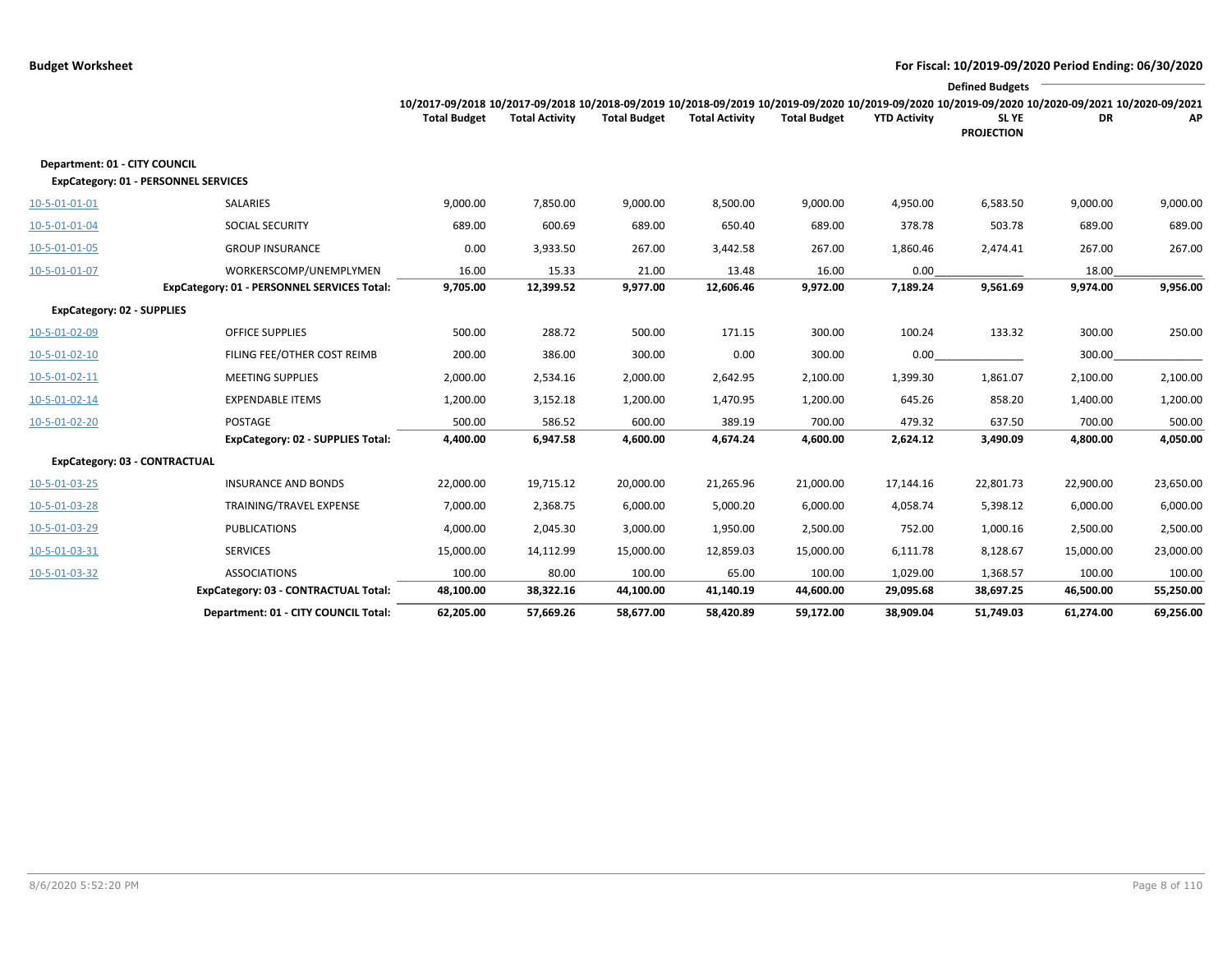|                                   | <b>Defined Budgets</b>                      |                                                                                                                                                 |                       |                     |                       |                     |                     |                                  |            |            |  |  |
|-----------------------------------|---------------------------------------------|-------------------------------------------------------------------------------------------------------------------------------------------------|-----------------------|---------------------|-----------------------|---------------------|---------------------|----------------------------------|------------|------------|--|--|
|                                   |                                             | 10/2017-09/2018 10/2017-09/2018 10/2018-09/2019 10/2018-09/2019 10/2019-09/2020 10/2019-09/2020 10/2019-09/2020 10/2020-09/2021 10/2020-09/2021 |                       |                     |                       |                     |                     |                                  |            |            |  |  |
|                                   |                                             | <b>Total Budget</b>                                                                                                                             | <b>Total Activity</b> | <b>Total Budget</b> | <b>Total Activity</b> | <b>Total Budget</b> | <b>YTD Activity</b> | <b>SLYE</b><br><b>PROJECTION</b> | DR         | АP         |  |  |
|                                   |                                             |                                                                                                                                                 |                       |                     |                       |                     |                     |                                  |            |            |  |  |
| Department: 02 - ADMINISTRATION   |                                             |                                                                                                                                                 |                       |                     |                       |                     |                     |                                  |            |            |  |  |
|                                   | ExpCategory: 01 - PERSONNEL SERVICES        |                                                                                                                                                 |                       |                     |                       |                     |                     |                                  |            |            |  |  |
| 10-5-02-01-01                     | SALARIES                                    | 187,740.00                                                                                                                                      | 190,639.75            | 195,438.00          | 199,178.94            | 201,936.00          | 147,303.57          | 195,913.75                       | 199,645.00 | 199,645.00 |  |  |
| 10-5-02-01-02                     | <b>OVERTIME</b>                             | 500.00                                                                                                                                          | 279.85                | 500.00              | 240.06                | 500.00              | 50.12               | 66.66                            | 300.00     | 300.00     |  |  |
| 10-5-02-01-03                     | RETIREMENT                                  | 25,563.00                                                                                                                                       | 25,663.86             | 25,922.00           | 26,118.81             | 26,941.00           | 19,383.58           | 25,780.16                        | 26,353.00  | 26,353.00  |  |  |
| 10-5-02-01-04                     | SOCIAL SECURITY                             | 14,400.00                                                                                                                                       | 13,093.44             | 14,989.00           | 13,834.04             | 15,487.00           | 10,237.58           | 13,615.98                        | 15,296.00  | 15,296.00  |  |  |
| 10-5-02-01-05                     | <b>GROUP INSURANCE</b>                      | 12,910.00                                                                                                                                       | 12,715.39             | 19,189.00           | 18,705.62             | 19,120.00           | 14,547.96           | 19,348.79                        | 19,120.00  | 19,120.00  |  |  |
| 10-5-02-01-07                     | WORKERSCOMP/UNEMPLYMEN                      | 581.00                                                                                                                                          | 640.68                | 715.00              | 586.22                | 609.00              | 563.28              | 749.16                           | 644.00     | 644.00     |  |  |
|                                   | ExpCategory: 01 - PERSONNEL SERVICES Total: | 241,694.00                                                                                                                                      | 243,032.97            | 256,753.00          | 258,663.69            | 264,593.00          | 192,086.09          | 255,474.50                       | 261,358.00 | 261,358.00 |  |  |
| <b>ExpCategory: 02 - SUPPLIES</b> |                                             |                                                                                                                                                 |                       |                     |                       |                     |                     |                                  |            |            |  |  |
| 10-5-02-02-08                     | <b>COMPUTER SUPPLIES</b>                    | 1,500.00                                                                                                                                        | 0.00                  | 1,000.00            | 920.62                | 1,000.00            | 132.99              | 176.88                           | 1,000.00   | 1,000.00   |  |  |
| 10-5-02-02-09                     | <b>OFFICE SUPPLIES</b>                      | 5,500.00                                                                                                                                        | 4,492.31              | 1,100.00            | 470.98                | 1,100.00            | 317.36              | 422.09                           | 500.00     | 500.00     |  |  |
| 10-5-02-02-19                     | <b>OTHER SUPPLIES</b>                       | 200.00                                                                                                                                          | 203.48                | 200.00              | 120.00                | 200.00              | 92.48               | 123.00                           | 200.00     | 200.00     |  |  |
| 10-5-02-02-20                     | POSTAGE                                     | 150.00                                                                                                                                          | 135.36                | 150.00              | 118.23                | 130.00              | 101.70              | 135.26                           | 130.00     | 130.00     |  |  |
|                                   | ExpCategory: 02 - SUPPLIES Total:           | 7,350.00                                                                                                                                        | 4,831.15              | 2,450.00            | 1,629.83              | 2,430.00            | 644.53              | 857.23                           | 1,830.00   | 1,830.00   |  |  |
| ExpCategory: 03 - CONTRACTUAL     |                                             |                                                                                                                                                 |                       |                     |                       |                     |                     |                                  |            |            |  |  |
| 10-5-02-03-23                     | <b>COMMUNICATIONS</b>                       | 1,800.00                                                                                                                                        | 1,458.16              | 1,800.00            | 519.06                | 600.00              | 410.86              | 546.44                           | 550.00     | 550.00     |  |  |
| 10-5-02-03-25                     | <b>INSURANCE AND BONDS</b>                  | 150.00                                                                                                                                          | 128.00                | 130.00              | 144.72                | 145.00              | 108.63              | 144.48                           | 145.00     | 145.00     |  |  |
| 10-5-02-03-28                     | TRAINING/TRAVEL EXPENSE                     | 5,000.00                                                                                                                                        | 4,506.88              | 5,250.00            | 5,193.63              | 13,425.00           | 7,963.12            | 10,590.95                        | 11,175.00  | 11,175.00  |  |  |
| 10-5-02-03-29                     | <b>PUBLICATIONS</b>                         | 100.00                                                                                                                                          | 56.80                 | 100.00              | 15.00                 | 100.00              | 0.00                |                                  | 100.00     | 100.00     |  |  |
| 10-5-02-03-31                     | <b>SERVICES</b>                             | 1,200.00                                                                                                                                        | 1,118.99              | 1,450.00            | 360.00                | 1,200.00            | 652.16              | 867.37                           | 1,200.00   | 1,200.00   |  |  |
| 10-5-02-03-32                     | <b>ASSOCIATIONS</b>                         | 500.00                                                                                                                                          | 475.00                | 500.00              | 420.00                | 500.00              | 435.00              | 578.55                           | 500.00     | 500.00     |  |  |
|                                   | ExpCategory: 03 - CONTRACTUAL Total:        | 8,750.00                                                                                                                                        | 7,743.83              | 9,230.00            | 6,652.41              | 15,970.00           | 9,569.77            | 12,727.79                        | 13,670.00  | 13,670.00  |  |  |
|                                   | ExpCategory: 09 - CAPITAL -EQUIPMENT        |                                                                                                                                                 |                       |                     |                       |                     |                     |                                  |            |            |  |  |
| 10-5-02-09-79                     | MISCELLANEOUS EQUIPMENT                     | 200.00                                                                                                                                          | 172.69                | 200.00              | 0.00                  | 200.00              | 0.00                |                                  | 200.00     | 200.00     |  |  |
|                                   | ExpCategory: 09 - CAPITAL -EQUIPMENT Total: | 200.00                                                                                                                                          | 172.69                | 200.00              | 0.00                  | 200.00              | 0.00                | 0.00                             | 200.00     | 200.00     |  |  |
|                                   | Department: 02 - ADMINISTRATION Total:      | 257,994.00                                                                                                                                      | 255,780.64            | 268,633.00          | 266,945.93            | 283,193.00          | 202,300.39          | 269,059.52                       | 277,058.00 | 277,058.00 |  |  |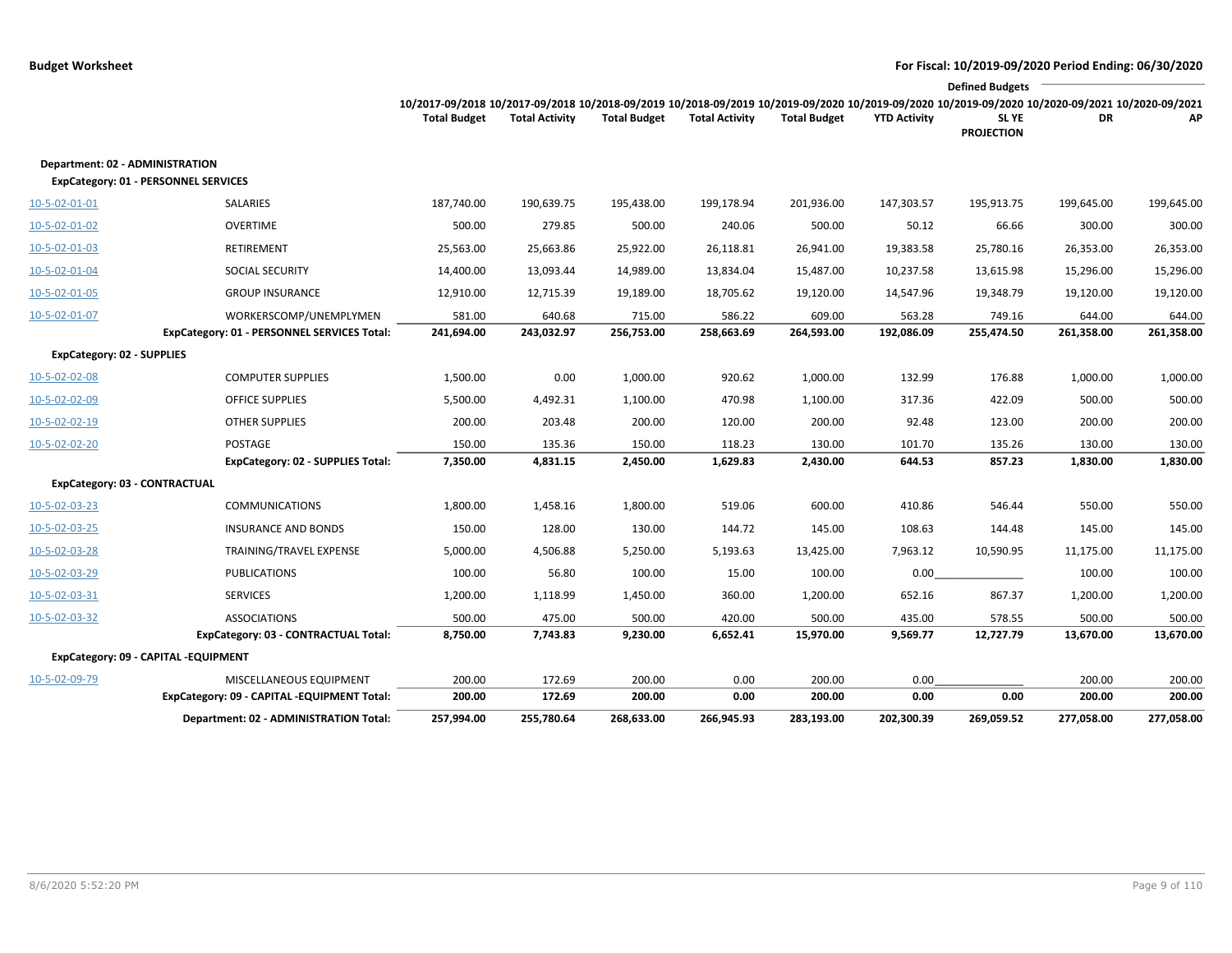|                                         |                                             |                                                                                                                                                                                        |                       |                     |                       |                     |                     | <b>Defined Budgets</b>     |            |            |
|-----------------------------------------|---------------------------------------------|----------------------------------------------------------------------------------------------------------------------------------------------------------------------------------------|-----------------------|---------------------|-----------------------|---------------------|---------------------|----------------------------|------------|------------|
|                                         |                                             | 10/2017-09/2018 10/2017-09/2018 10/2018-09/2019 10/2018-09/2019 10/2019-09/2020 10/2019-09/2020 10/2019-09/2020 10/2019-09/2020 10/2020-09/2021 10/2020-09/2021<br><b>Total Budget</b> | <b>Total Activity</b> | <b>Total Budget</b> | <b>Total Activity</b> | <b>Total Budget</b> | <b>YTD Activity</b> | SL YE<br><b>PROJECTION</b> | DR         | АΡ         |
| Department: 03 - CITY SECRETARY         | <b>ExpCategory: 01 - PERSONNEL SERVICES</b> |                                                                                                                                                                                        |                       |                     |                       |                     |                     |                            |            |            |
| 10-5-03-01-01                           | SALARIES                                    | 70,181.00                                                                                                                                                                              | 69,017.76             | 72,821.00           | 71,529.16             | 73,959.00           | 53,283.92           | 70,867.61                  | 73,937.00  | 73,937.00  |
| 10-5-03-01-02                           | <b>OVERTIME</b>                             | 750.00                                                                                                                                                                                 | 0.00                  | 750.00              | 0.00                  | 750.00              | 0.00                |                            | 750.00     | 750.00     |
| 10-5-03-01-03                           | RETIREMENT                                  | 9,288.00                                                                                                                                                                               | 9,180.60              | 9,398.00            | 9,273.93              | 9,605.00            | 6,929.09            | 9,215.69                   | 9,509.00   | 9,509.00   |
| 10-5-03-01-04                           | SOCIAL SECURITY                             | 5,426.00                                                                                                                                                                               | 4,876.32              | 5,628.00            | 5,087.82              | 5,715.00            | 3,727.21            | 4,957.19                   | 5,714.00   | 5,714.00   |
| 10-5-03-01-05                           | <b>GROUP INSURANCE</b>                      | 8,606.00                                                                                                                                                                               | 7,293.70              | 9,193.00            | 7,863.46              | 9,192.00            | 5,841.00            | 7,768.53                   | 9,192.00   | 9,192.00   |
| 10-5-03-01-07                           | WORKERSCOMP/UNEMPLYMEN                      | 238.00                                                                                                                                                                                 | 314.31                | 288.00              | 194.83                | 246.00              | 251.97              | 335.12                     | 262.00     | 262.00     |
| 10-5-03-01-12                           | <b>NEW PAYROLL REQUESTS</b>                 | 0.00                                                                                                                                                                                   | 0.00                  | 0.00                | 0.00                  | 0.00                | 0.00                |                            |            | $-913.00$  |
|                                         | ExpCategory: 01 - PERSONNEL SERVICES Total: | 94,489.00                                                                                                                                                                              | 90,682.69             | 98,078.00           | 93,949.20             | 99,467.00           | 70,033.19           | 93,144.14                  | 99,364.00  | 98,451.00  |
| <b>ExpCategory: 02 - SUPPLIES</b>       |                                             |                                                                                                                                                                                        |                       |                     |                       |                     |                     |                            |            |            |
| 10-5-03-02-09                           | <b>OFFICE SUPPLIES</b>                      | 2,500.00                                                                                                                                                                               | 1,840.43              | 2,500.00            | 1,625.71              | 2,500.00            | 552.89              | 735.34                     | 2,500.00   | 1,800.00   |
| 10-5-03-02-19                           | <b>OTHER SUPPLIES</b>                       | 300.00                                                                                                                                                                                 | 300.00                | 300.00              | 420.00                | 300.00              | 109.88              | 146.14                     | 300.00     | 300.00     |
| 10-5-03-02-20                           | <b>POSTAGE</b>                              | 300.00                                                                                                                                                                                 | 146.24                | 300.00              | 115.77                | 300.00              | 49.30               | 65.57                      | 300.00     | 150.00     |
|                                         | <b>ExpCategory: 02 - SUPPLIES Total:</b>    | 3,100.00                                                                                                                                                                               | 2,286.67              | 3,100.00            | 2,161.48              | 3,100.00            | 712.07              | 947.05                     | 3,100.00   | 2,250.00   |
| ExpCategory: 03 - CONTRACTUAL           |                                             |                                                                                                                                                                                        |                       |                     |                       |                     |                     |                            |            |            |
| 10-5-03-03-25                           | <b>INSURANCE AND BONDS</b>                  | 170.00                                                                                                                                                                                 | 151.24                | 150.00              | 171.04                | 170.00              | 128.37              | 170.73                     | 170.00     | 170.00     |
| 10-5-03-03-28                           | TRAINING/TRAVEL EXPENSE                     | 2,000.00                                                                                                                                                                               | 1,703.59              | 2,350.00            | 2,155.40              | 2,750.00            | 1,388.17            | 1,846.27                   | 3,000.00   | 3,000.00   |
| 10-5-03-03-29                           | <b>PUBLICATIONS</b>                         | 200.00                                                                                                                                                                                 | 202.00                | 200.00              | 0.00                  | 200.00              | 0.00                |                            | 200.00     |            |
| 10-5-03-03-31                           | <b>SERVICES</b>                             | 4,000.00                                                                                                                                                                               | 3,235.69              | 3,500.00            | 4,698.22              | 3,500.00            | 1,046.75            | 1,392.18                   | 3,500.00   | 3,500.00   |
| 10-5-03-03-32                           | <b>ASSOCIATIONS</b>                         | 150.00                                                                                                                                                                                 | 285.00                | 300.00              | 295.00                | 300.00              | 295.00              | 392.35                     | 300.00     | 300.00     |
|                                         | ExpCategory: 03 - CONTRACTUAL Total:        | 6,520.00                                                                                                                                                                               | 5,577.52              | 6,500.00            | 7,319.66              | 6,920.00            | 2,858.29            | 3,801.53                   | 7,170.00   | 6,970.00   |
| <b>ExpCategory: 06 - SUNDRY CHARGES</b> |                                             |                                                                                                                                                                                        |                       |                     |                       |                     |                     |                            |            |            |
| 10-5-03-06-61                           | <b>ELECTIONS</b>                            | 5,000.00                                                                                                                                                                               | 4,861.77              | 3,500.00            | 3,848.72              | 5,000.00            | 0.00                |                            | 5,000.00   |            |
|                                         | ExpCategory: 06 - SUNDRY CHARGES Total:     | 5,000.00                                                                                                                                                                               | 4,861.77              | 3,500.00            | 3,848.72              | 5,000.00            | 0.00                | 0.00                       | 5,000.00   | 0.00       |
|                                         | ExpCategory: 09 - CAPITAL -EQUIPMENT        |                                                                                                                                                                                        |                       |                     |                       |                     |                     |                            |            |            |
| 10-5-03-09-83                           | <b>COMPUTER EQUIPMENT</b>                   | 0.00                                                                                                                                                                                   | 0.00                  | 1,500.00            | 1,488.15              | 0.00                | 0.00                |                            |            |            |
| 10-5-03-09-87                           | <b>BOOKS</b>                                | 200.00                                                                                                                                                                                 | 95.50                 | 200.00              | 39.48                 | 200.00              | 115.00              | 152.95                     | 200.00     | 200.00     |
|                                         | ExpCategory: 09 - CAPITAL -EQUIPMENT Total: | 200.00                                                                                                                                                                                 | 95.50                 | 1,700.00            | 1,527.63              | 200.00              | 115.00              | 152.95                     | 200.00     | 200.00     |
|                                         | Department: 03 - CITY SECRETARY Total:      | 109,309.00                                                                                                                                                                             | 103,504.15            | 112,878.00          | 108,806.69            | 114,687.00          | 73,718.55           | 98,045.67                  | 114,834.00 | 107,871.00 |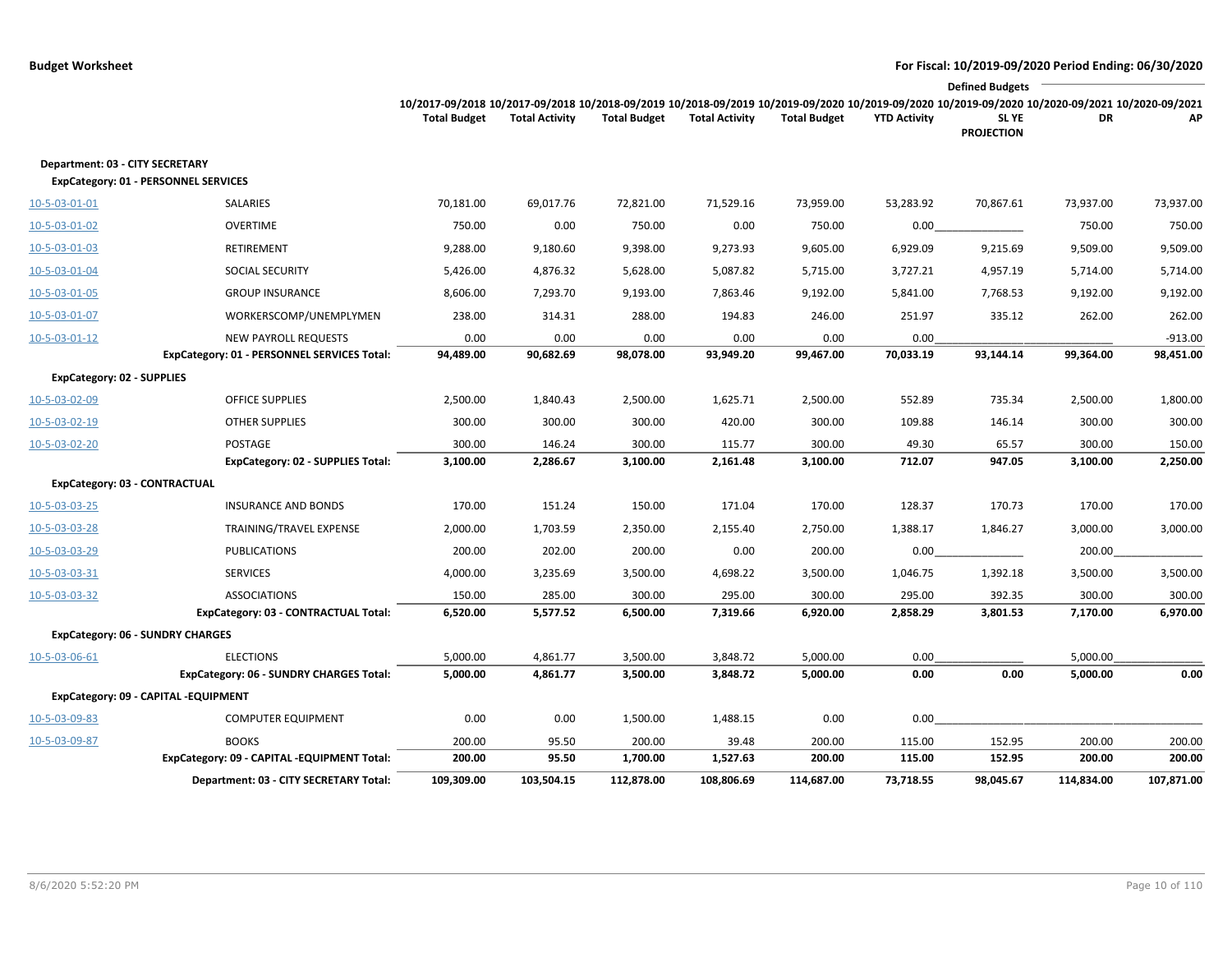|                                                                                           |                                                                                                                                                                        |                       |                     |                       |                     |                     | <b>Defined Budgets</b>     |                    |                    |
|-------------------------------------------------------------------------------------------|------------------------------------------------------------------------------------------------------------------------------------------------------------------------|-----------------------|---------------------|-----------------------|---------------------|---------------------|----------------------------|--------------------|--------------------|
|                                                                                           | 10/2017-09/2018 10/2017-09/2018 10/2018-09/2019 10/2018-09/2019 10/2019-09/2020 10/2019-09/2020 10/2019-09/2020 10/2020-09/2021 10/2020-09/2021<br><b>Total Budget</b> | <b>Total Activity</b> | <b>Total Budget</b> | <b>Total Activity</b> | <b>Total Budget</b> | <b>YTD Activity</b> | SL YE<br><b>PROJECTION</b> | DR                 | АP                 |
| Department: 04 - FINANCE/ACCOUNTING<br><b>ExpCategory: 01 - PERSONNEL SERVICES</b>        |                                                                                                                                                                        |                       |                     |                       |                     |                     |                            |                    |                    |
| 10-5-04-01-01<br>SALARIES                                                                 | 209,040.00                                                                                                                                                             | 210,436.65            | 216,919.00          | 218,240.59            | 220,124.00          | 161,715.98          | 215,082.25                 | 220,488.00         | 220,488.00         |
| OVERTIME<br>10-5-04-01-02                                                                 | 250.00                                                                                                                                                                 | 6.11                  | 200.00              | 6.30                  | 200.00              | 0.00                |                            | 200.00             | 200.00             |
| 10-5-04-01-03<br>RETIREMENT                                                               | 28,422.00                                                                                                                                                              | 28,375.30             | 28,724.00           | 28,668.45             | 29,322.00           | 21,379.24           | 28,434.39                  | 29,087.00          | 29,087.00          |
| SOCIAL SECURITY<br>10-5-04-01-04                                                          | 16,011.00                                                                                                                                                              | 15,431.01             | 16,609.00           | 16,173.46             | 16,855.00           | 11,995.29           | 15,953.74                  | 16,883.00          | 16,883.00          |
| 10-5-04-01-05<br><b>GROUP INSURANCE</b>                                                   | 25,820.00                                                                                                                                                              | 24,662.22             | 27,579.00           | 26,398.00             | 27,577.00           | 20,120.76           | 26,760.61                  | 27,577.00          | 27,577.00          |
| 10-5-04-01-07<br>WORKERSCOMP/UNEMPLYMEN                                                   | 707.00                                                                                                                                                                 | 956.73                | 853.00              | 600.67                | 730.00              | 762.92              | 1,014.68                   | 778.00             | 778.00             |
| NEW PAYROLL REQUESTS<br>$10 - 5 - 04 - 01 - 12$                                           | 0.00                                                                                                                                                                   | 0.00                  | 0.00                | 0.00                  | 0.00                | 0.00                |                            | 40,535.00          | 40,535.00          |
| ExpCategory: 01 - PERSONNEL SERVICES Total:                                               | 280,250.00                                                                                                                                                             | 279,868.02            | 290,884.00          | 290,087.47            | 294,808.00          | 215,974.19          | 287,245.67                 | 335,548.00         | 335,548.00         |
| <b>ExpCategory: 02 - SUPPLIES</b>                                                         |                                                                                                                                                                        |                       |                     |                       |                     |                     |                            |                    |                    |
| 10-5-04-02-09<br><b>OFFICE SUPPLIES</b>                                                   | 4,000.00                                                                                                                                                               | 3,043.43              | 4,000.00            | 2,746.16              | 3,750.00            | 2,935.82            | 3,904.64                   | 3,750.00           | 3,750.00           |
| <b>OTHER SUPPLIES</b><br>10-5-04-02-19                                                    | 150.00                                                                                                                                                                 | 120.00                | 150.00              | 120.00                | 150.00              | 268.43              | 357.01                     | 150.00             | 150.00             |
| 10-5-04-02-20<br>POSTAGE                                                                  | 3,500.00                                                                                                                                                               | 3,024.02              | 3,400.00            | 2,781.64              | 3,000.00            | 2,117.70            | 2,816.54                   | 3,000.00           | 3,000.00           |
| <b>ExpCategory: 02 - SUPPLIES Total:</b>                                                  | 7,650.00                                                                                                                                                               | 6,187.45              | 7,550.00            | 5,647.80              | 6,900.00            | 5,321.95            | 7,078.19                   | 6,900.00           | 6,900.00           |
| ExpCategory: 03 - CONTRACTUAL                                                             |                                                                                                                                                                        |                       |                     |                       |                     |                     |                            |                    |                    |
| <b>INSURANCE AND BONDS</b><br>10-5-04-03-25                                               | 150.00                                                                                                                                                                 | 128.00                | 130.00              | 144.72                | 150.00              | 108.63              | 144.48                     | 150.00             | 150.00             |
| 10-5-04-03-28<br>TRAINING/TRAVEL EXPENSE                                                  | 3,055.00                                                                                                                                                               | 2,124.11              | 3,150.00            | 2,400.20              | 2,974.00            | 1,613.64            | 2,146.14                   | 3,000.00           | 2,500.00           |
| <b>PUBLICATIONS</b><br>10-5-04-03-29                                                      | 850.00                                                                                                                                                                 | 904.10                | 985.00              | 1,443.84              | 985.00              | 1,055.82            | 1,404.24                   | 1,000.00           | 1,000.00           |
| 10-5-04-03-31<br><b>SERVICES</b>                                                          | 23,500.00                                                                                                                                                              | 25,066.61             | 26,050.00           | 28,177.43             | 27,000.00           | 28,171.64           | 37,468.28                  | 27,500.00          | 27,500.00          |
| 10-5-04-03-32<br><b>ASSOCIATIONS</b>                                                      | 1,000.00                                                                                                                                                               | 906.00                | 1,000.00            | 831.00                | 1,000.00            | 480.00              | 638.40                     | 900.00             | 150.00             |
| ExpCategory: 03 - CONTRACTUAL Total:                                                      | 28,555.00                                                                                                                                                              | 29,128.82             | 31,315.00           | 32,997.19             | 32,109.00           | 31,429.73           | 41,801.54                  | 32,550.00          | 31,300.00          |
| <b>ExpCategory: 06 - SUNDRY CHARGES</b>                                                   |                                                                                                                                                                        |                       |                     |                       |                     |                     |                            |                    |                    |
| <b>AUDITING</b><br>10-5-04-06-62                                                          | 38,500.00                                                                                                                                                              | 38,500.00             | 38,500.00           | 38,500.00             | 39,500.00           | 39,500.00           | 52,535.00                  | 39,500.00          | 39,500.00          |
| ExpCategory: 06 - SUNDRY CHARGES Total:                                                   | 38,500.00                                                                                                                                                              | 38,500.00             | 38,500.00           | 38,500.00             | 39,500.00           | 39,500.00           | 52,535.00                  | 39,500.00          | 39,500.00          |
| ExpCategory: 09 - CAPITAL -EQUIPMENT                                                      |                                                                                                                                                                        |                       |                     |                       |                     |                     |                            |                    |                    |
| 10-5-04-09-79<br>MISCELLANEOUS EQUIPMEN                                                   | 750.00                                                                                                                                                                 | 1,058.50              | 750.00              | 0.00                  | 750.00              | 0.00                |                            | 750.00             | 750.00             |
| 10-5-04-09-81<br>INSTRUMENTS/APPARATUS                                                    | 750.00                                                                                                                                                                 | 0.00                  | 750.00              | 0.00                  | 750.00              | 0.00                |                            | 750.00             | 750.00             |
| 10-5-04-09-83<br><b>COMPUTER EQUIPMENT</b><br>ExpCategory: 09 - CAPITAL -EQUIPMENT Total: | 750.00<br>2,250.00                                                                                                                                                     | 0.00<br>1,058.50      | 750.00<br>2,250.00  | 0.00<br>0.00          | 750.00<br>2,250.00  | 0.00<br>0.00        | 0.00                       | 750.00<br>2,250.00 | 750.00<br>2,250.00 |
| Department: 04 - FINANCE/ACCOUNTING Total:                                                | 357,205.00                                                                                                                                                             | 354,742.79            | 370,499.00          | 367,232.46            | 375,567.00          | 292,225.87          | 388,660.40                 | 416,748.00         | 415,498.00         |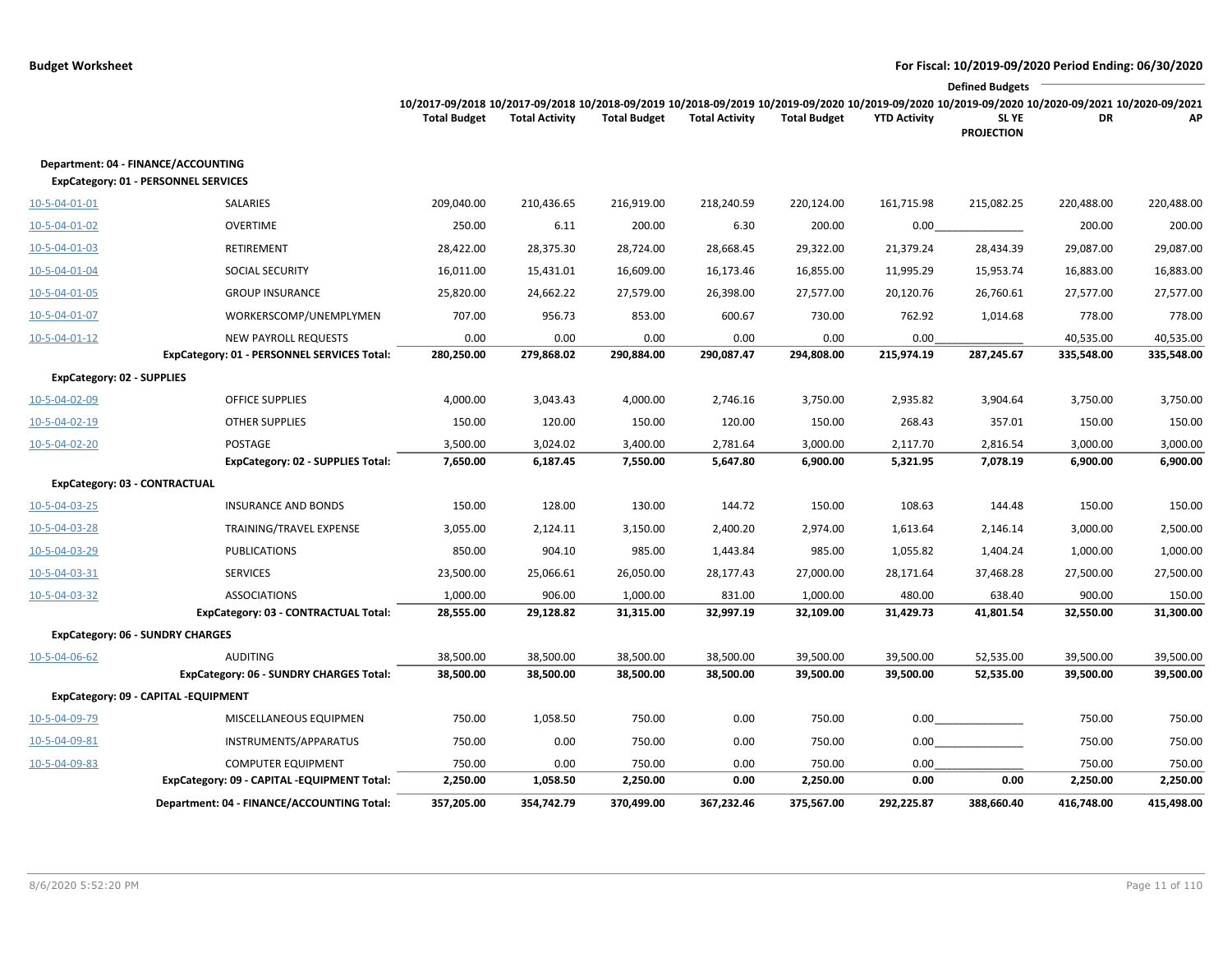|                                   |                                                                            |                                                                                                                                                                                        |                       |                     |                       |                     |                     | <b>Defined Budgets</b>     |            |                            |
|-----------------------------------|----------------------------------------------------------------------------|----------------------------------------------------------------------------------------------------------------------------------------------------------------------------------------|-----------------------|---------------------|-----------------------|---------------------|---------------------|----------------------------|------------|----------------------------|
|                                   |                                                                            | 10/2017-09/2018 10/2017-09/2018 10/2018-09/2019 10/2018-09/2019 10/2019-09/2020 10/2019-09/2020 10/2019-09/2020 10/2019-09/2020 10/2020-09/2021 10/2020-09/2021<br><b>Total Budget</b> | <b>Total Activity</b> | <b>Total Budget</b> | <b>Total Activity</b> | <b>Total Budget</b> | <b>YTD Activity</b> | SL YE<br><b>PROJECTION</b> | DR         | АP                         |
| Department: 05 - MUNICIPAL COURT  | <b>ExpCategory: 01 - PERSONNEL SERVICES</b>                                |                                                                                                                                                                                        |                       |                     |                       |                     |                     |                            |            |                            |
| 10-5-05-01-01                     | SALARIES                                                                   | 192,936.00                                                                                                                                                                             | 187,278.65            | 200,742.00          | 195,626.45            | 201,699.00          | 147,356.29          | 195,983.87                 | 201,108.00 | 201,108.00                 |
| 10-5-05-01-02                     | <b>OVERTIME</b>                                                            | 4,000.00                                                                                                                                                                               | 951.81                | 4,000.00            | 1,421.96              | 4,000.00            | 1,040.26            | 1,383.55                   | 4,000.00   | 4,000.00                   |
| 10-5-05-01-03                     | RETIREMENT                                                                 | 26,744.00                                                                                                                                                                              | 20,850.82             | 27,088.00           | 21,233.63             | 27,375.00           | 16,226.95           | 21,581.84                  | 27,033.00  | 27,033.00                  |
| 10-5-05-01-04                     | <b>SOCIAL SECURITY</b>                                                     | 15,066.00                                                                                                                                                                              | 13,827.32             | 15,663.00           | 14,572.23             | 15,736.00           | 11,193.14           | 14,886.88                  | 15,691.00  | 15,691.00                  |
| 10-5-05-01-05                     | <b>GROUP INSURANCE</b>                                                     | 41,957.00                                                                                                                                                                              | 40,376.53             | 44,817.00           | 43,375.15             | 44,813.00           | 33,875.01           | 45,053.76                  | 44,813.00  | 44,813.00                  |
| 10-5-05-01-07                     | WORKERSCOMP/UNEMPLYMEN                                                     | 2,110.00                                                                                                                                                                               | 2,824.58              | 2,917.00            | 2,536.71              | 2,389.00            | 2,007.24            | 2,669.63                   | 2,547.00   | 2,547.00                   |
| $10 - 5 - 05 - 01 - 12$           | <b>NEW PAYROLL REQUESTS</b><br>ExpCategory: 01 - PERSONNEL SERVICES Total: | 0.00<br>282,813.00                                                                                                                                                                     | 0.00<br>266,109.71    | 0.00<br>295,227.00  | 0.00<br>278,766.13    | 0.00<br>296,012.00  | 0.00<br>211,698.89  | 281,559.53                 | 295,192.00 | $-54,934.00$<br>240,258.00 |
| <b>ExpCategory: 02 - SUPPLIES</b> |                                                                            |                                                                                                                                                                                        |                       |                     |                       |                     |                     |                            |            |                            |
| 10-5-05-02-05                     | <b>UNIFORMS</b>                                                            | 1,700.00                                                                                                                                                                               | 1,597.55              | 1,700.00            | 963.70                | 1,700.00            | 256.31              | 340.89                     | 1,700.00   | 200.00                     |
| 10-5-05-02-09                     | <b>OFFICE SUPPLIES</b>                                                     | 2,800.00                                                                                                                                                                               | 3,210.92              | 2,800.00            | 2,223.00              | 2,800.00            | 1,412.29            | 1,878.35                   | 2,800.00   | 2,500.00                   |
| 10-5-05-02-13                     | <b>FUEL &amp; OIL SUPPLIES</b>                                             | 3,200.00                                                                                                                                                                               | 3,796.87              | 2,665.00            | 1,915.18              | 2,500.00            | 1,699.71            | 2,260.61                   | 2,400.00   | 1,200.00                   |
| 10-5-05-02-14                     | <b>EXPENDABLE ITEMS</b>                                                    | 1,000.00                                                                                                                                                                               | 722.17                | 1,000.00            | 671.21                | 1,000.00            | 520.38              | 692.11                     | 1,000.00   | 750.00                     |
| 10-5-05-02-19                     | <b>OTHER SUPPLIES</b>                                                      | 100.00                                                                                                                                                                                 | 157.79                | 100.00              | 20.59                 | 100.00              | 110.22              | 146.59                     | 100.00     | 100.00                     |
| 10-5-05-02-20                     | POSTAGE                                                                    | 1,400.00                                                                                                                                                                               | 1,297.30              | 1,400.00            | 1,336.62              | 1,400.00            | 917.95              | 1,220.87                   | 1,400.00   | 1,400.00                   |
|                                   | <b>ExpCategory: 02 - SUPPLIES Total:</b>                                   | 10,200.00                                                                                                                                                                              | 10,782.60             | 9,665.00            | 7,130.30              | 9,500.00            | 4,916.86            | 6,539.42                   | 9,400.00   | 6,150.00                   |
| ExpCategory: 03 - CONTRACTUAL     |                                                                            |                                                                                                                                                                                        |                       |                     |                       |                     |                     |                            |            |                            |
| 10-5-05-03-23                     | <b>COMMUNICATIONS</b>                                                      | 2,250.00                                                                                                                                                                               | 1,847.16              | 1,500.00            | 1,434.12              | 1,400.00            | 1,170.05            | 1,556.17                   | 1,500.00   | 1,500.00                   |
| 10-5-05-03-25                     | <b>INSURANCE AND BONDS</b>                                                 | 290.00                                                                                                                                                                                 | 269.89                | 270.00              | 558.20                | 600.00              | 323.61              | 430.40                     | 450.00     | 450.00                     |
| 10-5-05-03-27                     | <b>COURT COSTS</b>                                                         | 300.00                                                                                                                                                                                 | 108.00                | 300.00              | 42.00                 | 300.00              | 12.00               | 15.96                      | 300.00     | 100.00                     |
| 10-5-05-03-28                     | TRAVEL/TRAINING EXPENSE                                                    | 2,500.00                                                                                                                                                                               | 2,665.64              | 3,370.00            | 3,380.62              | 4,200.00            | 1,815.41            | 2,414.50                   | 4,550.00   | 3,600.00                   |
| 10-5-05-03-31                     | <b>SERVICES</b>                                                            | 9,000.00                                                                                                                                                                               | 8,686.80              | 9,000.00            | 9,231.11              | 10,000.00           | 8,533.82            | 11,349.98                  | 10,000.00  | 10,000.00                  |
| 10-5-05-03-32                     | <b>ASSOCIATIONS</b>                                                        | 100.00                                                                                                                                                                                 | 95.00                 | 100.00              | 50.00                 | 100.00              | 85.00               | 113.05                     | 100.00     | 100.00                     |
| 10-5-05-03-33                     | <b>CREDIT CARD FEES</b>                                                    | 2,400.00                                                                                                                                                                               | 2,889.33              | 2,800.00            | 2,912.65              | 2,900.00            | 2,499.61            | 3,324.48                   | 3,600.00   | 3,600.00                   |
|                                   | ExpCategory: 03 - CONTRACTUAL Total:                                       | 16,840.00                                                                                                                                                                              | 16,561.82             | 17,340.00           | 17,608.70             | 19,500.00           | 14,439.50           | 19,204.54                  | 20,500.00  | 19,350.00                  |
|                                   | ExpCategory: 04 - MAINTENANCE - BUILDINGS & GROUNDS                        |                                                                                                                                                                                        |                       |                     |                       |                     |                     |                            |            |                            |
| 10-5-05-04-35                     | <b>BUILDINGS &amp; GROUNDS</b>                                             | 400.00                                                                                                                                                                                 | 435.54                | 400.00              | 940.43                | 400.00              | 1,520.20            | 2,021.87                   | 800.00     | 600.00                     |
|                                   | ExpCategory: 04 - MAINTENANCE - BUILDINGS & GROUNDS Total:                 | 400.00                                                                                                                                                                                 | 435.54                | 400.00              | 940.43                | 400.00              | 1,520.20            | 2,021.87                   | 800.00     | 600.00                     |
|                                   | ExpCategory: 05 - MAINTENANCE - EQUIPMENT                                  |                                                                                                                                                                                        |                       |                     |                       |                     |                     |                            |            |                            |
| 10-5-05-05-50                     | <b>VEHICLES</b>                                                            | 1,500.00                                                                                                                                                                               | 4,505.58              | 1,344.00            | 419.74                | 1,300.00            | 467.69              | 622.03                     | 1,300.00   | 1,300.00                   |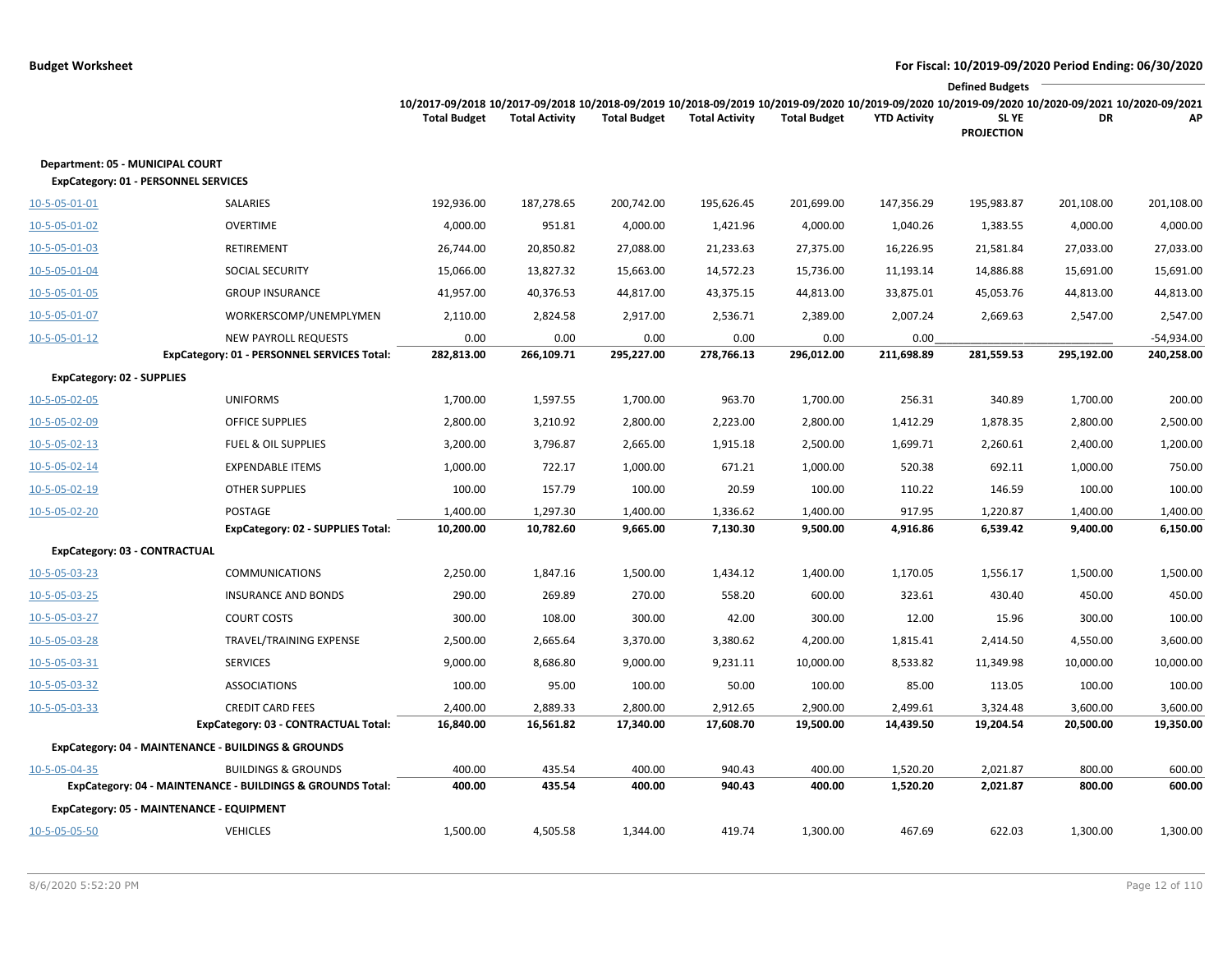|               |                                                        |                                                                                                                                                                 |                       |                     |                       |                     |                     | <b>Defined Budgets</b>           |            |            |
|---------------|--------------------------------------------------------|-----------------------------------------------------------------------------------------------------------------------------------------------------------------|-----------------------|---------------------|-----------------------|---------------------|---------------------|----------------------------------|------------|------------|
|               |                                                        | 10/2017-09/2018 10/2017-09/2018 10/2018-09/2019 10/2018-09/2019 10/2019-09/2020 10/2019-09/2020 10/2019-09/2020 10/2019-09/2020 10/2020-09/2021 10/2020-09/2021 |                       |                     |                       |                     |                     |                                  |            |            |
|               |                                                        | <b>Total Budget</b>                                                                                                                                             | <b>Total Activity</b> | <b>Total Budget</b> | <b>Total Activity</b> | <b>Total Budget</b> | <b>YTD Activity</b> | <b>SLYE</b><br><b>PROJECTION</b> | DR         | ΑP         |
| 10-5-05-05-52 | <b>RADIO MAINTENANCE</b>                               | 300.00                                                                                                                                                          | 0.00                  | 300.00              | 40.00                 | 300.00              | 0.00                |                                  | 300.00     |            |
|               | ExpCategory: 05 - MAINTENANCE - EQUIPMENT Total:       | 1,800.00                                                                                                                                                        | 4,505.58              | 1,644.00            | 459.74                | 1,600.00            | 467.69              | 622.03                           | 1,600.00   | 1,300.00   |
|               | ExpCategory: 08 - CAPITAL - BUIDLINGS & GROUNDS        |                                                                                                                                                                 |                       |                     |                       |                     |                     |                                  |            |            |
| 10-5-05-08-66 | <b>BUILDINGS &amp; GROUNDS</b>                         | 200.00                                                                                                                                                          | 33.33                 | 200.00              | 0.00                  | 200.00              | 499.00              | 663.67                           | 5,391.00   | 1,757.00   |
|               | ExpCategory: 08 - CAPITAL - BUIDLINGS & GROUNDS Total: | 200.00                                                                                                                                                          | 33.33                 | 200.00              | 0.00                  | 200.00              | 499.00              | 663.67                           | 5,391.00   | 1,757.00   |
|               | ExpCategory: 09 - CAPITAL -EQUIPMENT                   |                                                                                                                                                                 |                       |                     |                       |                     |                     |                                  |            |            |
| 10-5-05-09-79 | MISCELLANEOUS EQUIPMEN                                 | 500.00                                                                                                                                                          | 475.87                | 500.00              | 307.60                | 500.00              | 0.00                |                                  | 500.00     | 500.00     |
|               | ExpCategory: 09 - CAPITAL -EQUIPMENT Total:            | 500.00                                                                                                                                                          | 475.87                | 500.00              | 307.60                | 500.00              | 0.00                | 0.00                             | 500.00     | 500.00     |
|               | Department: 05 - MUNICIPAL COURT Total:                | 312,753.00                                                                                                                                                      | 298,904.45            | 324,976.00          | 305,212.90            | 327,712.00          | 233,542.14          | 310,611.06                       | 333,383.00 | 269,915.00 |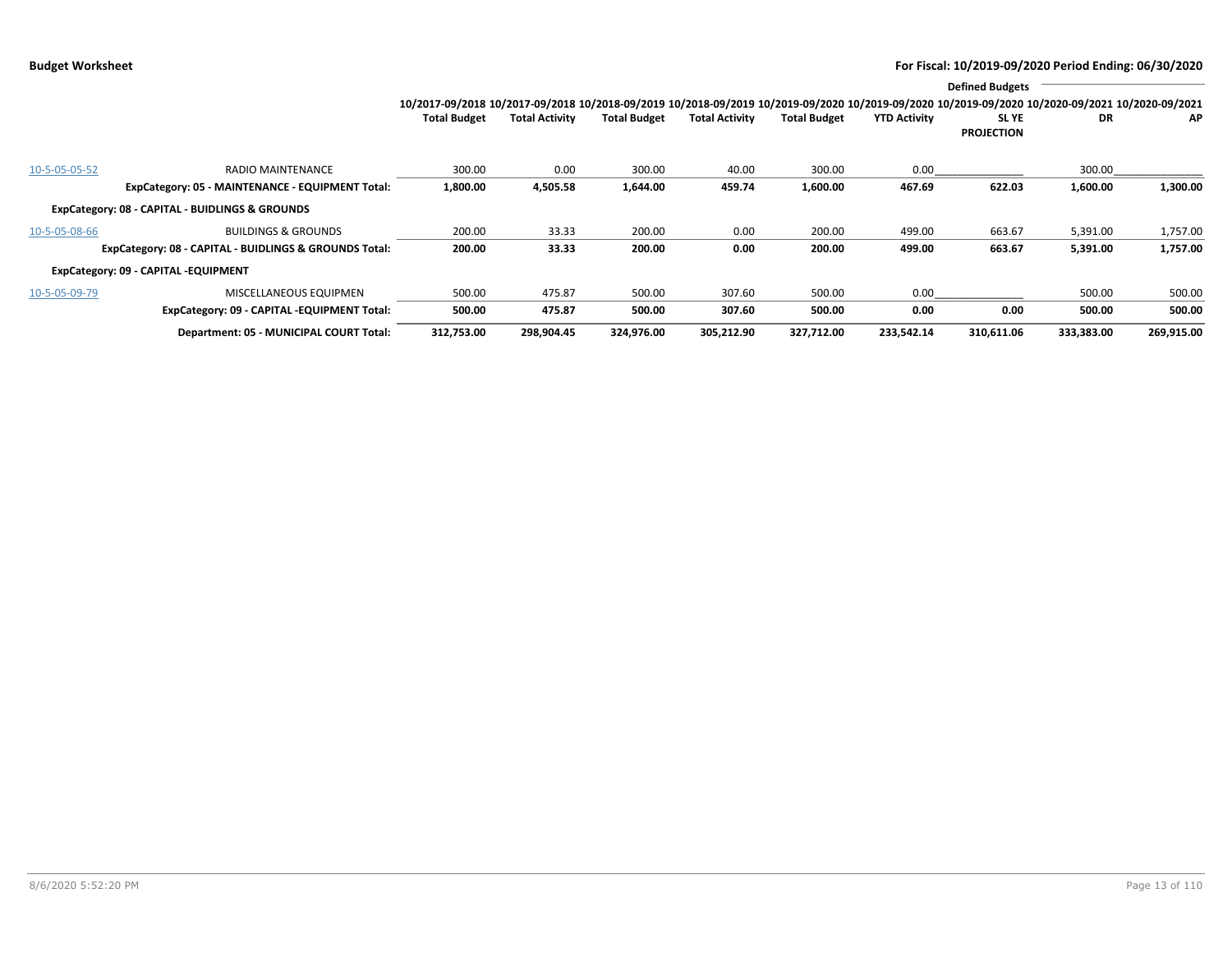|                                                                        |                                                                   |                                                                                                                                                                        |                       |                      |                       |                      |                      | <b>Defined Budgets</b>     |              |                               |
|------------------------------------------------------------------------|-------------------------------------------------------------------|------------------------------------------------------------------------------------------------------------------------------------------------------------------------|-----------------------|----------------------|-----------------------|----------------------|----------------------|----------------------------|--------------|-------------------------------|
|                                                                        |                                                                   | 10/2017-09/2018 10/2017-09/2018 10/2018-09/2019 10/2018-09/2019 10/2019-09/2020 10/2019-09/2020 10/2019-09/2020 10/2020-09/2021 10/2020-09/2021<br><b>Total Budget</b> | <b>Total Activity</b> | <b>Total Budget</b>  | <b>Total Activity</b> | <b>Total Budget</b>  | <b>YTD Activity</b>  | SL YE<br><b>PROJECTION</b> | DR           | АP                            |
| Department: 06 - POLICE<br><b>ExpCategory: 01 - PERSONNEL SERVICES</b> |                                                                   |                                                                                                                                                                        |                       |                      |                       |                      |                      |                            |              |                               |
| 10-5-06-01-01                                                          | SALARIES                                                          | 2,871,106.00                                                                                                                                                           | 2,643,112.58          | 2,992,136.00         | 2,880,394.08          | 2,973,616.00         | 2,146,853.66         | 2,855,315.37               | 3,035,035.00 | 3,035,035.00                  |
| 10-5-06-01-02                                                          | <b>OVERTIME</b>                                                   | 146,000.00                                                                                                                                                             | 187,872.52            | 146,000.00           | 201,273.04            | 146,000.00           | 80,654.71            | 107,270.76                 | 146,000.00   | 146,000.00                    |
| 10-5-06-01-03                                                          | RETIREMENT                                                        | 404,810.00                                                                                                                                                             | 381,527.46            | 410,383.00           | 406,209.76            | 410,688.00           | 294,339.11           | 391,471.02                 | 414,270.00   | 414,270.00                    |
| 10-5-06-01-04                                                          | SOCIAL SECURITY                                                   | 230,808.00                                                                                                                                                             | 211,077.41            | 240,069.00           | 233,221.22            | 238,650.00           | 166,485.14           | 221,425.24                 | 243,349.00   | 243,349.00                    |
| 10-5-06-01-05                                                          | <b>GROUP INSURANCE</b>                                            | 516,401.00                                                                                                                                                             | 440,743.74            | 560,779.00           | 498,026.40            | 560,741.00           | 390,382.28           | 519,208.43                 | 560,741.00   | 560,741.00                    |
| 10-5-06-01-07                                                          | WORKERSCOMP/UNEMPLYMEN                                            | 51,890.00                                                                                                                                                              | 56,436.00             | 74,230.00            | 65,746.38             | 56,449.00            | 43,274.59            | 57,555.20                  | 62,827.00    | 62,827.00                     |
| $10 - 5 - 06 - 01 - 12$                                                | <b>NEW PAYROLL REQUESTS</b>                                       | 0.00                                                                                                                                                                   | 0.00                  | $-50,003.00$         | 0.00                  | 48,237.00            | 0.00                 |                            | 5,193.00     | $-850,403.00$                 |
| 10-5-06-01-13                                                          | REIMB BISD SRO PAY<br>ExpCategory: 01 - PERSONNEL SERVICES Total: | 0.00<br>4,221,015.00                                                                                                                                                   | 0.00<br>3,920,769.71  | 0.00<br>4,373,594.00 | 0.00<br>4,284,870.88  | 0.00<br>4,434,381.00 | 0.00<br>3,121,989.49 | 4,152,246.02               | 4,467,415.00 | $-100,000.00$<br>3,511,819.00 |
| <b>ExpCategory: 02 - SUPPLIES</b>                                      |                                                                   |                                                                                                                                                                        |                       |                      |                       |                      |                      |                            |              |                               |
| 10-5-06-02-05                                                          | <b>UNIFORMS</b>                                                   | 21,400.00                                                                                                                                                              | 14,631.63             | 18,000.00            | 19,533.23             | 18,000.00            | 7,727.61             | 10,277.72                  | 18,000.00    | 18,000.00                     |
| 10-5-06-02-06                                                          | PROTECTIVE CLOTHING                                               | 9,000.00                                                                                                                                                               | 7,139.27              | 9,000.00             | 13,918.48             | 11,000.00            | 9,939.11             | 13,219.02                  | 11,000.00    | 11,000.00                     |
| 10-5-06-02-08                                                          | <b>COMPUTER SUPPLIES</b>                                          | 5,000.00                                                                                                                                                               | 4,878.59              | 5,000.00             | 6,316.53              | 5,000.00             | 3,370.04             | 4,482.15                   | 5,000.00     | 5,000.00                      |
| 10-5-06-02-09                                                          | <b>OFFICE SUPPLIES</b>                                            | 12,000.00                                                                                                                                                              | 10,757.54             | 12,000.00            | 11,605.72             | 12,000.00            | 9,733.05             | 12,944.96                  | 12,000.00    | 12,000.00                     |
| 10-5-06-02-11                                                          | <b>FOOD</b>                                                       | 1,500.00                                                                                                                                                               | 804.10                | 1,000.00             | 502.85                | 500.00               | 271.15               | 360.63                     | 500.00       | 500.00                        |
| 10-5-06-02-13                                                          | <b>FUEL &amp; OIL SUPPLIES</b>                                    | 75,000.00                                                                                                                                                              | 76,873.90             | 61,971.00            | 70,998.57             | 60,000.00            | 49,188.32            | 65,420.47                  | 65,000.00    | 66,200.00                     |
| 10-5-06-02-14                                                          | <b>EXPENDABLE ITEMS</b>                                           | 14,000.00                                                                                                                                                              | 13,886.67             | 14,000.00            | 12,228.35             | 14,000.00            | 7,794.83             | 10,367.12                  | 14,000.00    | 14,000.00                     |
| 10-5-06-02-15                                                          | <b>HOUSEKEEPING</b>                                               | 5,500.00                                                                                                                                                               | 5,237.45              | 5,000.00             | 4,673.29              | 5,000.00             | 3,059.75             | 4,069.47                   | 5,000.00     | 5,000.00                      |
| 10-5-06-02-16                                                          | CHEMICAL                                                          | 200.00                                                                                                                                                                 | 0.00                  | 0.00                 | 0.00                  | 0.00                 | 0.00                 |                            |              |                               |
| 10-5-06-02-19                                                          | <b>OTHER SUPPLIES</b>                                             | 7,500.00                                                                                                                                                               | 8,200.92              | 7,000.00             | 7,798.19              | 7,000.00             | 5,713.43             | 7,598.86                   | 7,000.00     | 7,000.00                      |
| 10-5-06-02-20                                                          | POSTAGE                                                           | 3,000.00                                                                                                                                                               | 4,494.34              | 4,000.00             | 4,404.39              | 4,000.00             | 2,447.82             | 3,255.60                   | 4,000.00     | 4,000.00                      |
| 10-5-06-02-21                                                          | <b>MEDICAL</b>                                                    | 1,200.00                                                                                                                                                               | 1,349.47              | 700.00               | 620.96                | 700.00               | 383.15               | 509.59                     | 400.00       | 400.00                        |
|                                                                        | ExpCategory: 02 - SUPPLIES Total:                                 | 155,300.00                                                                                                                                                             | 148,253.88            | 137,671.00           | 152,600.56            | 137,200.00           | 99,628.26            | 132,505.59                 | 141,900.00   | 143,100.00                    |
| ExpCategory: 03 - CONTRACTUAL                                          |                                                                   |                                                                                                                                                                        |                       |                      |                       |                      |                      |                            |              |                               |
| 10-5-06-03-23                                                          | <b>COMMUNICATIONS</b>                                             | 55,100.00                                                                                                                                                              | 54,027.47             | 55,800.00            | 45,690.37             | 50,000.00            | 34,866.67            | 46,372.67                  | 46,500.00    | 46,500.00                     |
| 10-5-06-03-25                                                          | <b>INSURANCE AND BONDS</b>                                        | 36,200.00                                                                                                                                                              | 33,400.99             | 35,660.00            | 38,119.78             | 34,000.00            | 29,094.96            | 38,696.30                  | 38,800.00    | 38,800.00                     |
| 10-5-06-03-28                                                          | TRAINING/TRAVEL EXPENSE                                           | 30,000.00                                                                                                                                                              | 32,009.40             | 30,000.00            | 33,070.65             | 33,000.00            | 14,358.52            | 19,096.83                  | 33,000.00    | 33,000.00                     |
| 10-5-06-03-29                                                          | <b>PUBLICATIONS</b>                                               | 6,000.00                                                                                                                                                               | 845.33                | 4,000.00             | 438.20                | 2,000.00             | 461.38               | 613.64                     | 2,000.00     | 1,500.00                      |
| 10-5-06-03-30                                                          | <b>UTILITIES</b>                                                  | 700.00                                                                                                                                                                 | 712.54                | 700.00               | 520.90                | 600.00               | 411.75               | 547.63                     | 550.00       | 550.00                        |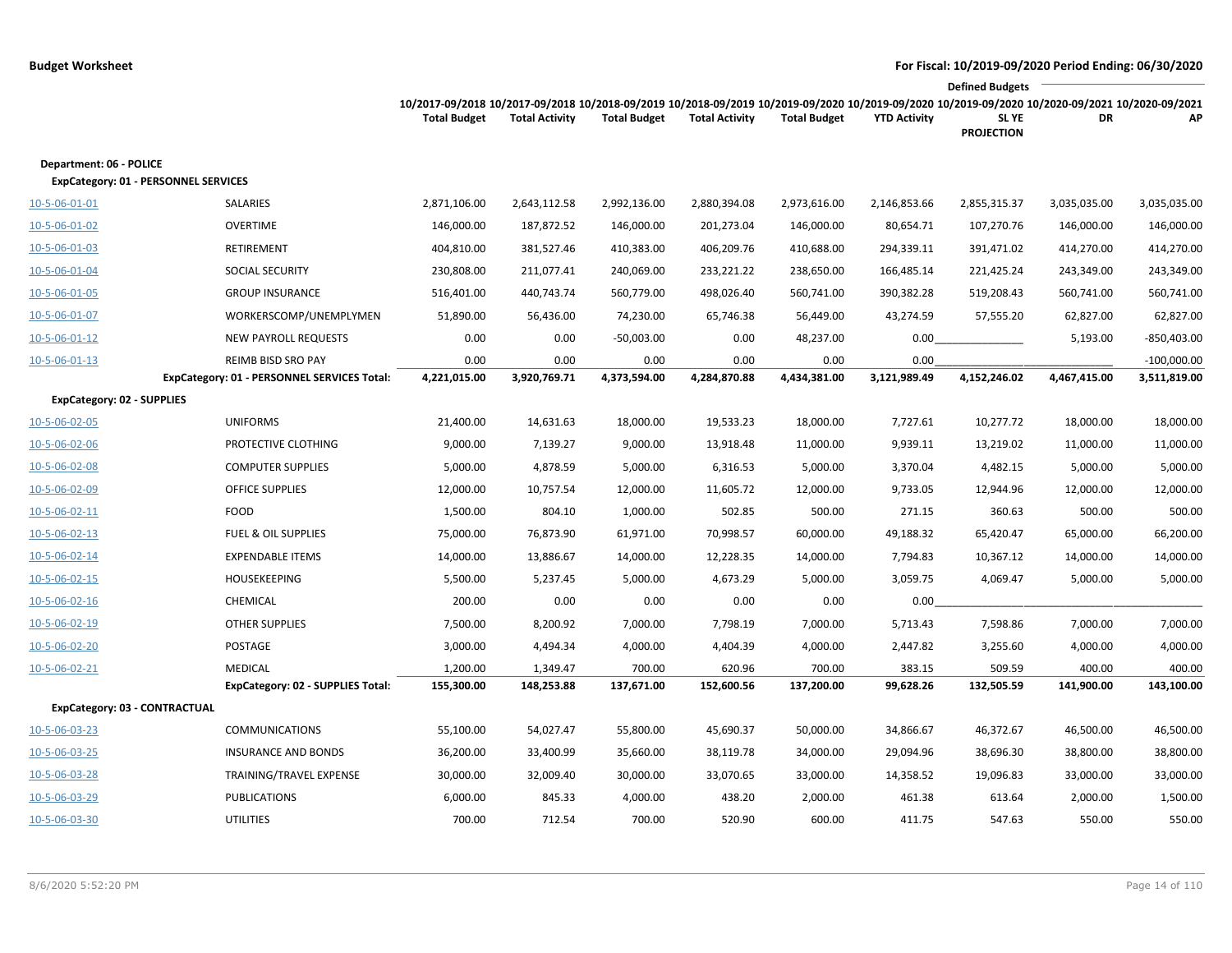|                                           |                                                                                              |                                           |                                                                                                                                                                          |                                     |                       |                       |                       | <b>Defined Budgets</b>     |                       |                           |
|-------------------------------------------|----------------------------------------------------------------------------------------------|-------------------------------------------|--------------------------------------------------------------------------------------------------------------------------------------------------------------------------|-------------------------------------|-----------------------|-----------------------|-----------------------|----------------------------|-----------------------|---------------------------|
|                                           |                                                                                              | <b>Total Budget</b>                       | 10/2017-09/2018 10/2017-09/2018 10/2018-09/2019 10/2018-09/2019 10/2019-09/2020 10/2019-09/2020 10/2019-09/2020 10/2020-09/2020 10/2020-09/2021<br><b>Total Activity</b> | <b>Total Budget</b>                 | <b>Total Activity</b> | <b>Total Budget</b>   | <b>YTD Activity</b>   | SL YE<br><b>PROJECTION</b> | DR                    | ΑP                        |
| 10-5-06-03-31<br><b>Budget Notes</b>      | <b>SERVICES</b>                                                                              | 64,000.00                                 | 68,868.08                                                                                                                                                                | 62,000.00                           | 81,820.60             | 80,000.00             | 59,122.36             | 78,632.74                  | 141,380.00            | 141,380.00                |
| <b>Budget Code</b><br>10/2019-09/2020     | Subject<br><b>SERVICES</b>                                                                   | <b>Description</b><br>REGULAR<br>LAWNCARE | <b>CLASS C MISD BEDS</b><br>REIMB BC 1/2 CUST SALARY                                                                                                                     | 80,000<br>38,325<br>21,555<br>1,500 |                       |                       |                       |                            |                       |                           |
|                                           |                                                                                              | <b>TOTAL</b>                              |                                                                                                                                                                          | 141,380                             |                       |                       |                       |                            |                       |                           |
| 10-5-06-03-37                             | POLICE CHAPLAIN EXPENSE                                                                      | 2,000.00                                  | 1,670.13                                                                                                                                                                 | 0.00                                | 0.00                  | 0.00                  | 0.00                  |                            |                       |                           |
| 10-5-06-03-40                             | JLEC PAYMENTS TO BROWN CNTY                                                                  | 300,000.00                                | 291,342.48                                                                                                                                                               | 300,000.00                          | 294,402.29            | 300,000.00            | 23,078.09             | 30,693.86                  | 60,000.00             | 60,000.00                 |
| 10-5-06-03-41                             | JOINT DISPATCH FUND TRANSFE                                                                  | 0.00                                      | 0.00                                                                                                                                                                     | 0.00                                | 0.00                  | 0.00                  | 0.00                  |                            | 240,000.00            | 674,965.00                |
| 10-5-06-03-42                             | RADIO INFRASTRUCTURE BOND                                                                    | 0.00                                      | 0.00                                                                                                                                                                     | 0.00                                | 0.00                  | 0.00                  | 0.00                  |                            |                       | 103,000.00                |
| 10-5-06-03-43                             | RADIO INFRASTRUCTURE SERVIC<br>ExpCategory: 03 - CONTRACTUAL Total:                          | 0.00<br>494,000.00                        | 0.00<br>482,876.42                                                                                                                                                       | 0.00<br>488,160.00                  | 0.00<br>494,062.79    | 0.00<br>499,600.00    | 0.00<br>161,393.73    | 214,653.67                 | 562,230.00            | 50,425.00<br>1,150,120.00 |
|                                           | ExpCategory: 04 - MAINTENANCE - BUILDINGS & GROUNDS                                          |                                           |                                                                                                                                                                          |                                     |                       |                       |                       |                            |                       |                           |
| 10-5-06-04-35                             | <b>BUILDINGS &amp; GROUNDS</b><br>ExpCategory: 04 - MAINTENANCE - BUILDINGS & GROUNDS Total: | 4,000.00<br>4,000.00                      | 5,333.28<br>5,333.28                                                                                                                                                     | 4,000.00<br>4,000.00                | 5,190.50<br>5,190.50  | 4,000.00<br>4,000.00  | 4,472.58<br>4,472.58  | 5,948.53<br>5,948.53       | 4,000.00<br>4,000.00  | 4,000.00<br>4,000.00      |
| ExpCategory: 05 - MAINTENANCE - EQUIPMENT |                                                                                              |                                           |                                                                                                                                                                          |                                     |                       |                       |                       |                            |                       |                           |
| 10-5-06-05-47                             | MISCELLANEOUS EQUIPMEN                                                                       | 2,500.00                                  | 1,737.82                                                                                                                                                                 | 2,500.00                            | 1,810.71              | 2,500.00              | 925.64                | 1,231.10                   | 2,500.00              | 2,000.00                  |
| 10-5-06-05-50                             | <b>VEHICLES</b>                                                                              | 28,000.00                                 | 36,827.80                                                                                                                                                                | 25,233.00                           | 28,368.22             | 20,000.00             | 25,879.17             | 34,419.30                  | 20,000.00             | 25,000.00                 |
| 10-5-06-05-52                             | RADIO MAINTENANCE<br>ExpCategory: 05 - MAINTENANCE - EQUIPMENT Total:                        | 3,000.00<br>33,500.00                     | 1,858.06<br>40,423.68                                                                                                                                                    | 2,000.00<br>29,733.00               | 1,399.30<br>31,578.23 | 2,000.00<br>24,500.00 | 1,522.13<br>28,326.94 | 2,024.43<br>37,674.83      | 2,000.00<br>24,500.00 | 27,000.00                 |
|                                           | ExpCategory: 08 - CAPITAL - BUIDLINGS & GROUNDS                                              |                                           |                                                                                                                                                                          |                                     |                       |                       |                       |                            |                       |                           |
| 10-5-06-08-66                             | <b>BUILDINGS &amp; GROUNDS</b><br>ExpCategory: 08 - CAPITAL - BUIDLINGS & GROUNDS Total:     | 0.00<br>0.00                              | 0.00<br>0.00                                                                                                                                                             | 0.00<br>0.00                        | 0.00<br>0.00          | 0.00<br>0.00          | 0.00<br>0.00          | 0.00                       | 0.00                  | 3,634.00<br>3,634.00      |
| ExpCategory: 09 - CAPITAL -EQUIPMENT      |                                                                                              |                                           |                                                                                                                                                                          |                                     |                       |                       |                       |                            |                       |                           |
| 10-5-06-09-79                             | MISCELLANEOUS EQUIPMEN                                                                       | 52,050.00                                 | 52,931.11                                                                                                                                                                | 0.00                                | 1,500.00              | 0.00                  |                       | 0.00                       | 19,590.00             | 14,590.00                 |
| 10-5-06-09-81                             | INSTRUMENTS/APPARATUS                                                                        | 0.00                                      | 0.00                                                                                                                                                                     | 0.00                                | 0.00                  | 0.00                  |                       | 0.00                       | 25,300.00             |                           |
| 10-5-06-09-82                             | <b>MOTOR VEHICLES</b>                                                                        | 72,000.00                                 | 65,356.00                                                                                                                                                                | 0.00                                | 0.00                  | 0.00                  | 0.00                  |                            |                       |                           |
| 10-5-06-09-83                             | <b>COMPUTER EQUIPMENT</b>                                                                    | 0.00                                      | 0.00                                                                                                                                                                     | 0.00                                | 0.00                  | 0.00                  | 0.00                  |                            | 15,000.00             |                           |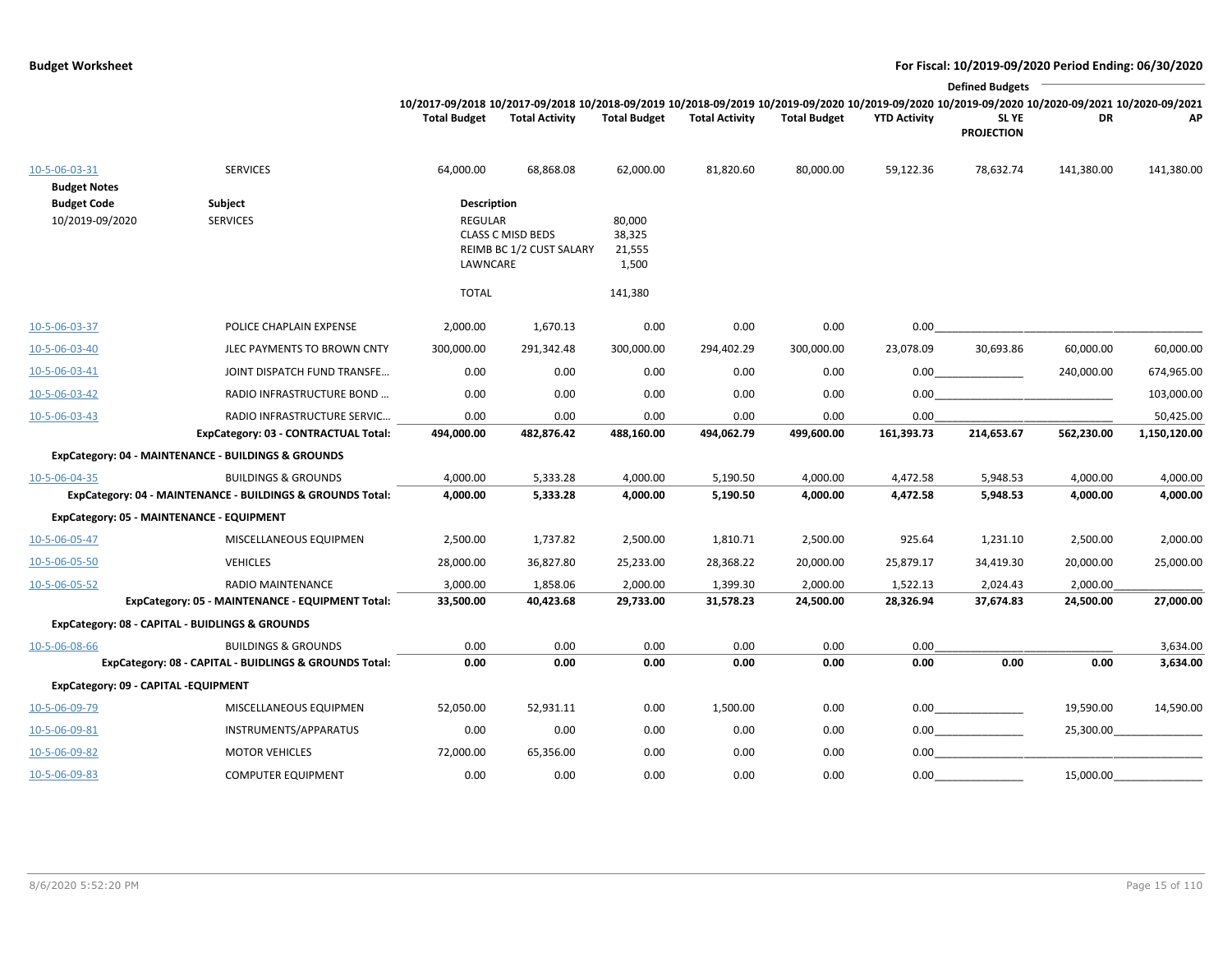|               |                                             | 10/2017-09/2018 10/2017-09/2018 10/2018-09/2019 10/2018-09/2019 10/2019-09/2020 10/2019-09/2020 10/2019-09/2020 10/2019-09/2020 10/2020-09/2021 10/2020-09/2021 |                       |                     |                       |                     |                     | <b>Defined Budgets</b>     |              |              |
|---------------|---------------------------------------------|-----------------------------------------------------------------------------------------------------------------------------------------------------------------|-----------------------|---------------------|-----------------------|---------------------|---------------------|----------------------------|--------------|--------------|
|               |                                             | <b>Total Budget</b>                                                                                                                                             | <b>Total Activity</b> | <b>Total Budget</b> | <b>Total Activity</b> | <b>Total Budget</b> | <b>YTD Activity</b> | SL YE<br><b>PROJECTION</b> | DR           | <b>AP</b>    |
| 10-5-06-09-90 | ENTERPRISE VEH LEASE PMTS                   | 0.00                                                                                                                                                            | 0.00                  | 58,143.00           | 41,661.49             | 139,430.00          | 78,198.05           | 104,003.41                 | 140,000.00   | 140,000.00   |
|               | ExpCategory: 09 - CAPITAL -EQUIPMENT Total: | 124,050.00                                                                                                                                                      | 118.287.11            | 58,143.00           | 43,161.49             | 139,430.00          | 78,198.05           | 104,003.41                 | 199,890.00   | 154,590.00   |
|               | Department: 06 - POLICE Total:              | 5,031,865.00                                                                                                                                                    | 4,715,944.08          | 5,091,301.00        | 5,011,464.45          | 5,239,111.00        | 3,494,009.05        | 4,647,032.05               | 5,399,935.00 | 4,994,263.00 |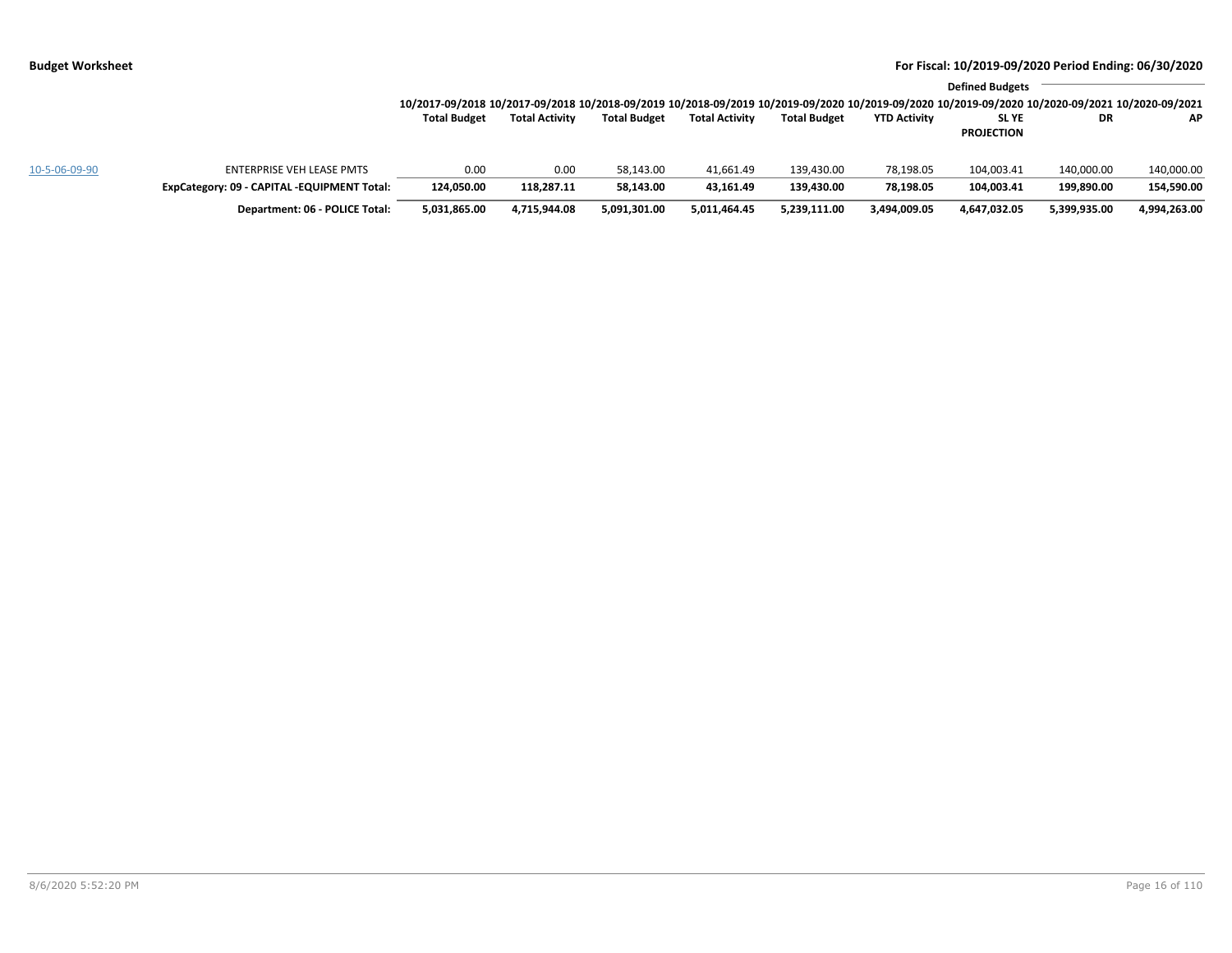|                                   |                                             |                                                                                                                                                                        |                       |                     |                       |                     |                     | <b>Defined Budgets</b>     |              |              |
|-----------------------------------|---------------------------------------------|------------------------------------------------------------------------------------------------------------------------------------------------------------------------|-----------------------|---------------------|-----------------------|---------------------|---------------------|----------------------------|--------------|--------------|
|                                   |                                             | 10/2017-09/2018 10/2017-09/2018 10/2018-09/2019 10/2018-09/2019 10/2019-09/2020 10/2019-09/2020 10/2019-09/2020 10/2020-09/2021 10/2020-09/2021<br><b>Total Budget</b> | <b>Total Activity</b> | <b>Total Budget</b> | <b>Total Activity</b> | <b>Total Budget</b> | <b>YTD Activity</b> | SL YE<br><b>PROJECTION</b> | DR           | АP           |
| Department: 07 - FIRE             | ExpCategory: 01 - PERSONNEL SERVICES        |                                                                                                                                                                        |                       |                     |                       |                     |                     |                            |              |              |
| 10-5-07-01-01                     | SALARIES                                    | 1,852,398.00                                                                                                                                                           | 1,773,985.70          | 1,934,889.00        | 1,891,158.90          | 1,979,676.00        | 1,373,586.16        | 1,826,869.59               | 1,989,312.00 | 1,989,312.00 |
| 10-5-07-01-02                     | <b>OVERTIME</b>                             | 125,000.00                                                                                                                                                             | 195,050.84            | 125,000.00          | 158,477.64            | 125,000.00          | 104,163.55          | 138,537.52                 | 125,000.00   | 125,000.00   |
| 10-5-07-01-03                     | RETIREMENT                                  | 388,394.00                                                                                                                                                             | 378,643.38            | 416,415.00          | 407,961.97            | 425,629.00          | 292,888.67          | 389,541.93                 | 413,906.00   | 413,906.00   |
| 10-5-07-01-04                     | <b>SOCIAL SECURITY</b>                      | 151,516.00                                                                                                                                                             | 143,581.81            | 157,581.00          | 151,276.35            | 161,007.00          | 108,416.16          | 144,193.49                 | 161,745.00   | 161,745.00   |
| 10-5-07-01-05                     | <b>GROUP INSURANCE</b>                      | 284,020.00                                                                                                                                                             | 265,834.92            | 303,373.00          | 293,129.33            | 312,544.00          | 209,453.13          | 278,572.66                 | 321,736.00   | 321,736.00   |
| 10-5-07-01-07                     | WORKERSCOMP/UNEMPLYMEN                      | 32,680.00                                                                                                                                                              | 39,644.57             | 45,382.00           | 42,538.44             | 47,565.00           | 35,684.79           | 47,460.77                  | 52,332.00    | 52,332.00    |
| 10-5-07-01-12                     | <b>NEW PAYROLL REQUESTS</b>                 | 0.00                                                                                                                                                                   | 0.00                  | 0.00                | 0.00                  | 0.00                | 0.00                |                            |              | 4,200.00     |
| 10-5-07-01-13                     | REIMB DEPLOYMENT PAY                        | 0.00                                                                                                                                                                   | $-25,437.02$          | 0.00                | $-16,752.96$          | 0.00                | $-20,219.63$        | $-26,892.11$               |              |              |
|                                   | ExpCategory: 01 - PERSONNEL SERVICES Total: | 2,834,008.00                                                                                                                                                           | 2,771,304.20          | 2,982,640.00        | 2,927,789.67          | 3,051,421.00        | 2,103,972.83        | 2,798,283.85               | 3,064,031.00 | 3,068,231.00 |
| <b>ExpCategory: 02 - SUPPLIES</b> |                                             |                                                                                                                                                                        |                       |                     |                       |                     |                     |                            |              |              |
| 10-5-07-02-05                     | <b>UNIFORMS</b>                             | 19,000.00                                                                                                                                                              | 12,756.82             | 20,000.00           | 17,102.23             | 21,000.00           | 8,582.39            | 11,414.58                  | 21,000.00    | 21,000.00    |
| 10-5-07-02-06                     | PROTECTIVE CLOTHING                         | 22,000.00                                                                                                                                                              | 27,095.95             | 30,000.00           | 33,589.33             | 37,500.00           | 25,406.43           | 33,790.55                  | 37,500.00    | 37,500.00    |
| 10-5-07-02-08                     | <b>COMPUTER SUPPLIES</b>                    | 1,000.00                                                                                                                                                               | 717.18                | 750.00              | 88.10                 | 700.00              | 305.30              | 406.05                     | 700.00       | 700.00       |
| 10-5-07-02-09                     | <b>OFFICE SUPPLIES</b>                      | 2,000.00                                                                                                                                                               | 2,219.02              | 2,000.00            | 2,952.01              | 2,300.00            | 2,447.96            | 3,255.79                   | 2,300.00     | 2,300.00     |
| 10-5-07-02-13                     | <b>FUEL &amp; OIL SUPPLIES</b>              | 19,000.00                                                                                                                                                              | 21,459.50             | 19,622.00           | 24,968.67             | 22,000.00           | 12,205.46           | 16,233.26                  | 17,000.00    | 17,000.00    |
| 10-5-07-02-14                     | <b>EXPENDABLE ITEMS</b>                     | 3,500.00                                                                                                                                                               | 7,877.45              | 5,000.00            | 7,921.07              | 7,500.00            | 6,775.09            | 9,010.87                   | 8,000.00     | 8,000.00     |
| 10-5-07-02-15                     | <b>HOUSEKEEPING</b>                         | 6,000.00                                                                                                                                                               | 6,163.78              | 6,000.00            | 6,292.06              | 6,000.00            | 6,001.80            | 7,982.39                   | 7,500.00     | 7,500.00     |
| 10-5-07-02-16                     | CHEMICAL                                    | 2,500.00                                                                                                                                                               | 2,780.69              | 2,500.00            | 1,728.04              | 2,500.00            | 1,319.62            | 1,755.09                   | 2,500.00     | 2,000.00     |
| 10-5-07-02-17                     | MECHANICAL                                  | 1,200.00                                                                                                                                                               | 594.11                | 1,000.00            | 1,867.66              | 1,000.00            | 807.91              | 1,074.52                   | 1,000.00     | 1,000.00     |
| 10-5-07-02-19                     | <b>OTHER SUPPLIES</b>                       | 1,500.00                                                                                                                                                               | 3,316.45              | 1,000.00            | 950.95                | 1,000.00            | 1,163.79            | 1,547.84                   | 1,000.00     | 1,000.00     |
| 10-5-07-02-20                     | POSTAGE                                     | 200.00                                                                                                                                                                 | 507.35                | 500.00              | 751.49                | 700.00              | 171.03              | 227.47                     | 700.00       | 700.00       |
| 10-5-07-02-21                     | <b>MEDICAL</b>                              | 11,500.00                                                                                                                                                              | 11,083.17             | 12,100.00           | 10,120.99             | 12,100.00           | 2,438.47            | 3,243.17                   | 12,100.00    | 10,000.00    |
| 10-5-07-02-25                     | <b>COVID-19 EXPENSES</b>                    | 0.00                                                                                                                                                                   | 0.00                  | 0.00                | 0.00                  | 0.00                | 0.00                |                            |              |              |
|                                   | ExpCategory: 02 - SUPPLIES Total:           | 89,400.00                                                                                                                                                              | 96,571.47             | 100,472.00          | 108,332.60            | 114,300.00          | 67,625.25           | 89,941.58                  | 111,300.00   | 108,700.00   |
| ExpCategory: 03 - CONTRACTUAL     |                                             |                                                                                                                                                                        |                       |                     |                       |                     |                     |                            |              |              |
| 10-5-07-03-23                     | <b>COMMUNICATIONS</b>                       | 7,400.00                                                                                                                                                               | 8,980.15              | 8,300.00            | 8,734.27              | 8,500.00            | 7,257.44            | 9,652.40                   | 9,650.00     | 9,650.00     |
| 10-5-07-03-25                     | <b>INSURANCE AND BONDS</b>                  | 14,700.00                                                                                                                                                              | 14,914.91             | 14,950.00           | 18,105.36             | 18,100.00           | 15,083.76           | 20,061.40                  | 20,100.00    | 20,100.00    |
| 10-5-07-03-28                     | TRAINING/TRAVEL EXPENSE                     | 25,539.00                                                                                                                                                              | 33,899.24             | 19,000.00           | 18,701.45             | 30,000.00           | 14,095.39           | 18,746.87                  | 29,170.00    | 29,170.00    |
| 10-5-07-03-29                     | <b>PUBLICATIONS</b>                         | 600.00                                                                                                                                                                 | 657.14                | 600.00              | 278.97                | 1,000.00            | 185.47              | 246.68                     | 1,000.00     | 600.00       |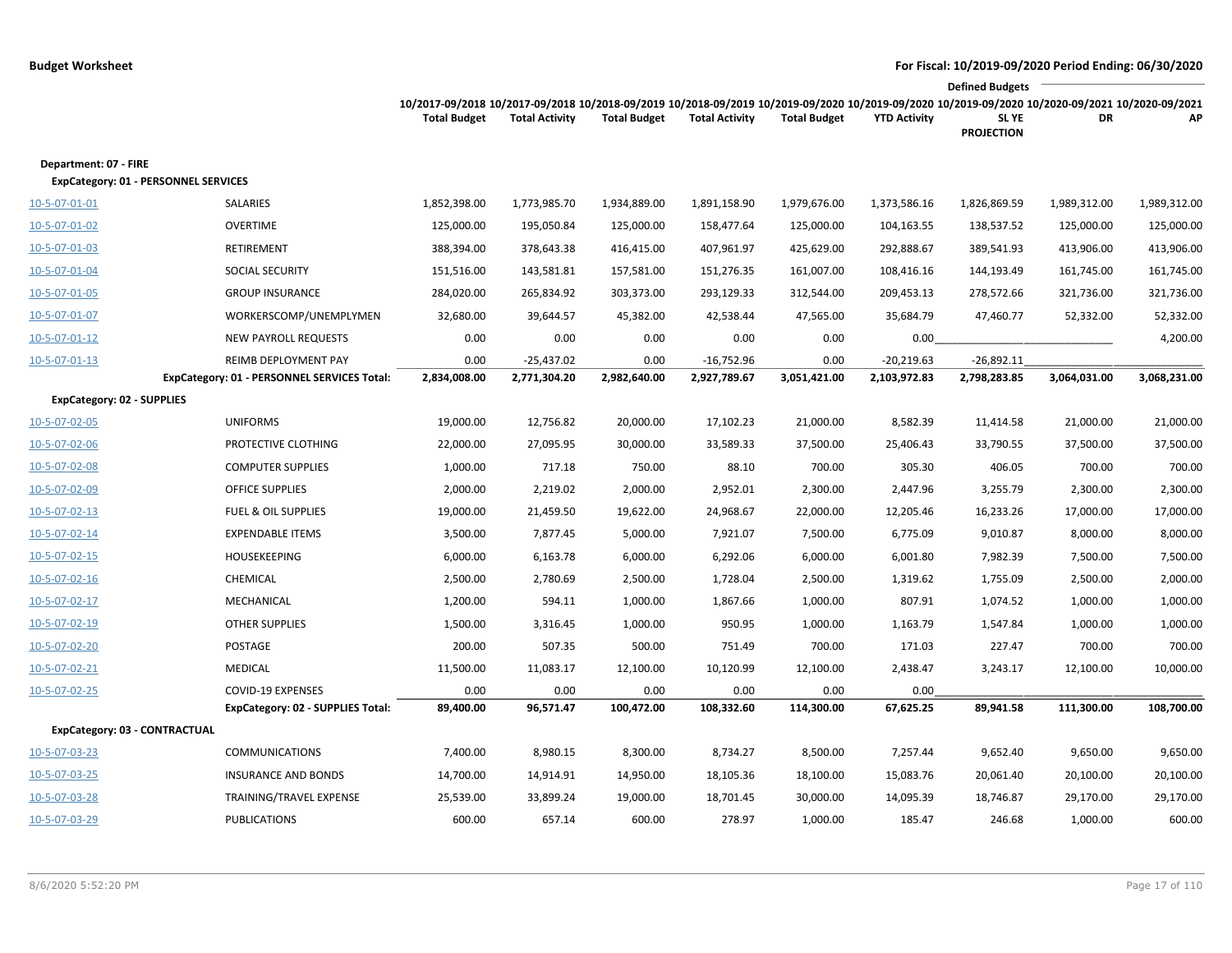|               |                                                            |                                                                                                                                                                        |                       |                     |                       |                     |                     | <b>Defined Budgets</b>           |              |              |
|---------------|------------------------------------------------------------|------------------------------------------------------------------------------------------------------------------------------------------------------------------------|-----------------------|---------------------|-----------------------|---------------------|---------------------|----------------------------------|--------------|--------------|
|               |                                                            | 10/2017-09/2018 10/2017-09/2018 10/2018-09/2019 10/2018-09/2019 10/2019-09/2020 10/2019-09/2020 10/2019-09/2020 10/2020-09/2021 10/2020-09/2021<br><b>Total Budget</b> | <b>Total Activity</b> | <b>Total Budget</b> | <b>Total Activity</b> | <b>Total Budget</b> | <b>YTD Activity</b> | <b>SLYE</b><br><b>PROJECTION</b> | DR.          | АΡ           |
| 10-5-07-03-30 | <b>UTILITIES</b>                                           | 24,000.00                                                                                                                                                              | 21,991.11             | 24,000.00           | 20,164.76             | 22,000.00           | 14,808.05           | 19,694.71                        | 20,000.00    | 20,000.00    |
| 10-5-07-03-31 | <b>SERVICES</b>                                            | 34,500.00                                                                                                                                                              | 41,027.45             | 36,500.00           | 54,850.44             | 45,000.00           | 30,150.74           | 40,100.48                        | 45,000.00    | 45,000.00    |
| 10-5-07-03-32 | <b>ASSOCIATIONS</b>                                        | 700.00                                                                                                                                                                 | 0.00                  | 500.00              | 100.00                | 500.00              | 261.00              | 347.13                           | 500.00       | 500.00       |
| 10-5-07-03-83 | <b>INTEREST EXPENSE</b>                                    | 0.00                                                                                                                                                                   | 31,186.32             | 0.00                | 29,099.04             | 0.00                | 18,764.73           | 24,957.09                        |              |              |
|               | ExpCategory: 03 - CONTRACTUAL Total:                       | 107,439.00                                                                                                                                                             | 152,656.32            | 103,850.00          | 150,034.29            | 125,100.00          | 100,606.58          | 133,806.76                       | 125,420.00   | 125,020.00   |
|               | ExpCategory: 04 - MAINTENANCE - BUILDINGS & GROUNDS        |                                                                                                                                                                        |                       |                     |                       |                     |                     |                                  |              |              |
| 10-5-07-04-35 | <b>BUILDINGS &amp; GROUNDS</b>                             | 21,200.00                                                                                                                                                              | 26,191.16             | 20,000.00           | 29,217.59             | 20,000.00           | 15,455.87           | 20,556.31                        | 20,000.00    | 20,000.00    |
| 10-5-07-04-45 | FIRE HYDRANTS & VALVES                                     | 1,500.00                                                                                                                                                               | 0.00                  | 1,000.00            | 919.80                | 1,000.00            | 78.36               | 104.22                           | 1,000.00     | 500.00       |
|               | ExpCategory: 04 - MAINTENANCE - BUILDINGS & GROUNDS Total: | 22,700.00                                                                                                                                                              | 26,191.16             | 21,000.00           | 30,137.39             | 21,000.00           | 15,534.23           | 20,660.53                        | 21,000.00    | 20,500.00    |
|               | ExpCategory: 05 - MAINTENANCE - EQUIPMENT                  |                                                                                                                                                                        |                       |                     |                       |                     |                     |                                  |              |              |
| 10-5-07-05-47 | MISCELLANEOUS EQUIPMEN                                     | 500.00                                                                                                                                                                 | 12,014.92             | 500.00              | 3,056.96              | 2,700.00            | 1,241.32            | 1,650.96                         | 2,700.00     | 2,000.00     |
| 10-5-07-05-48 | <b>EQUIPMENT</b>                                           | 47,000.00                                                                                                                                                              | 75,168.71             | 32,000.00           | 58,447.92             | 40,000.00           | 30,376.42           | 40,400.64                        | 40,000.00    | 40,000.00    |
| 10-5-07-05-49 | <b>INSTRMNTS &amp; APPARATUS</b>                           | 3,000.00                                                                                                                                                               | 4,459.00              | 3,000.00            | 1,956.82              | 3,000.00            | 2,740.73            | 3,645.17                         | 3,000.00     | 3,000.00     |
| 10-5-07-05-50 | <b>VEHICLES</b>                                            | 2,000.00                                                                                                                                                               | 8,749.85              | 1,791.00            | 2,839.02              | 4,500.00            | 4,014.15            | 5,338.82                         | 4,500.00     | 4,500.00     |
| 10-5-07-05-52 | RADIO MAINTENANCE                                          | 3,500.00                                                                                                                                                               | 1,514.39              | 2,000.00            | 1,644.54              | 2,000.00            | 257.33              | 342.25                           | 2,000.00     |              |
|               | ExpCategory: 05 - MAINTENANCE - EQUIPMENT Total:           | 56,000.00                                                                                                                                                              | 101,906.87            | 39,291.00           | 67,945.26             | 52,200.00           | 38,629.95           | 51,377.84                        | 52,200.00    | 49,500.00    |
|               | ExpCategory: 08 - CAPITAL - BUIDLINGS & GROUNDS            |                                                                                                                                                                        |                       |                     |                       |                     |                     |                                  |              |              |
| 10-5-07-08-66 | <b>BUILDINGS &amp; GROUNDS</b>                             | $-27.00$                                                                                                                                                               | 845.04                | 24,145.00           | 23,972.68             | 0.00                | 0.00                |                                  |              |              |
|               | ExpCategory: 08 - CAPITAL - BUIDLINGS & GROUNDS Total:     | $-27.00$                                                                                                                                                               | 845.04                | 24,145.00           | 23,972.68             | 0.00                | 0.00                | 0.00                             | 0.00         | 0.00         |
|               | ExpCategory: 09 - CAPITAL -EQUIPMENT                       |                                                                                                                                                                        |                       |                     |                       |                     |                     |                                  |              |              |
| 10-5-07-09-79 | MISCELLANEOUS EQUIPMEN                                     | 17,407.00                                                                                                                                                              | 12,182.80             | 41,675.00           | 40,237.29             | 13,500.00           | 16,379.34           | 21,784.52                        | 19,210.00    | 9,310.00     |
| 10-5-07-09-80 | TRUCKS/MACH/EQUIP/IMPL                                     | 244,392.00                                                                                                                                                             | 209,765.68            | 267,330.00          | 211,852.96            | 379,520.00          | 284,549.22          | 378,450.46                       | 372,510.00   | 362,992.00   |
| 10-5-07-09-81 | INSTRUMENTS/APPARATUS                                      | 3,500.00                                                                                                                                                               | 3,683.15              | 9,700.00            | 7,798.50              | 15,700.00           | 1,163.15            | 1,546.99                         | 18,930.00    | 18,930.00    |
| 10-5-07-09-84 | FIRE HOSE                                                  | 19,531.00                                                                                                                                                              | 19,677.58             | 20,000.00           | 20,138.29             | 13,500.00           | 11,980.42           | 15,933.96                        | 11,000.00    |              |
|               | ExpCategory: 09 - CAPITAL -EQUIPMENT Total:                | 284,830.00                                                                                                                                                             | 245,309.21            | 338,705.00          | 280,027.04            | 422,220.00          | 314,072.13          | 417,715.93                       | 421,650.00   | 391,232.00   |
|               | Department: 07 - FIRE Total:                               | 3,394,350.00                                                                                                                                                           | 3,394,784.27          | 3,610,103.00        | 3,588,238.93          | 3,786,241.00        | 2,640,440.97        | 3,511,786.49                     | 3,795,601.00 | 3,763,183.00 |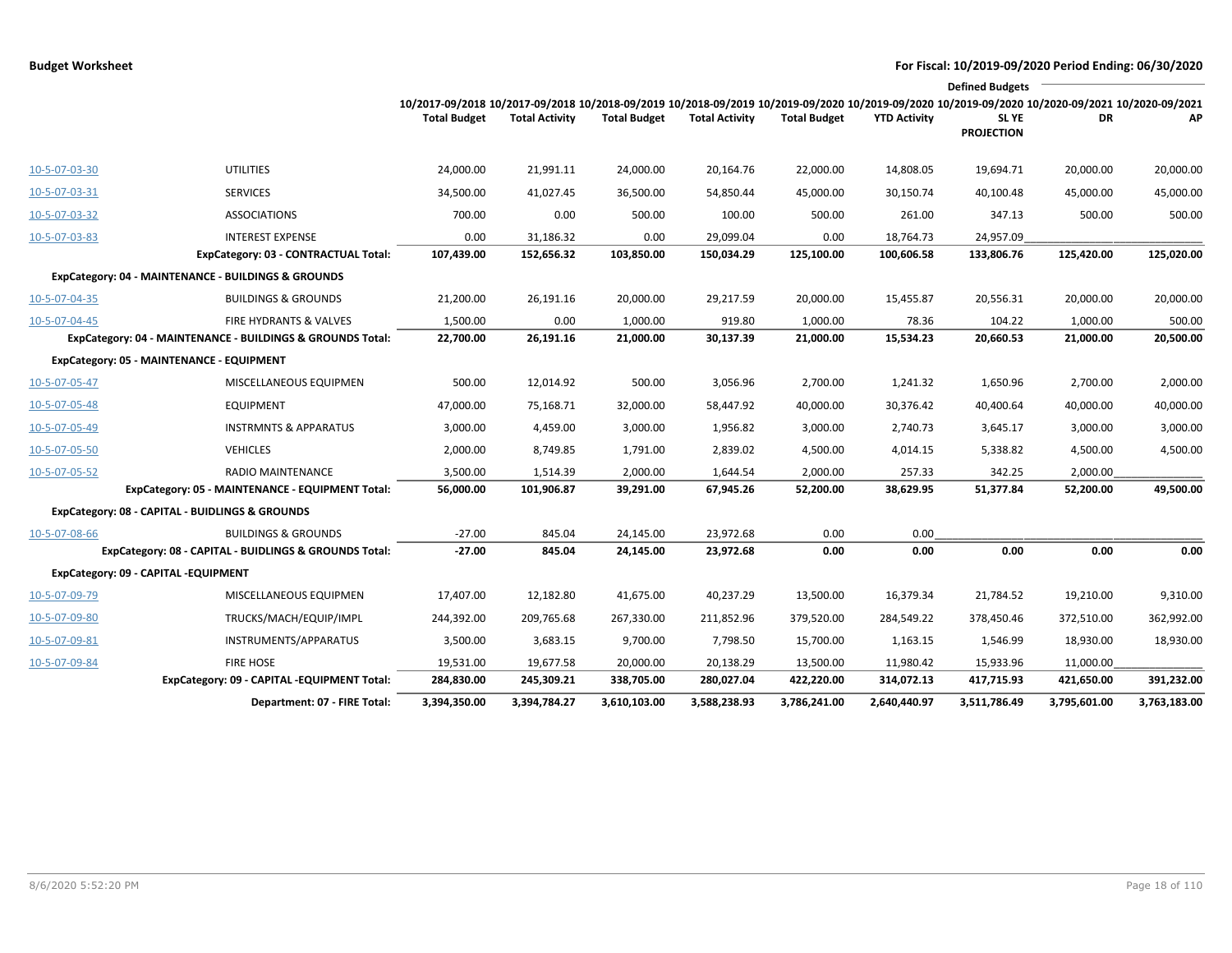|                                                                                             |                                             |                                                                                                                                                                        |                       |                     |                       |                     |                     | <b>Defined Budgets</b>           |             |            |
|---------------------------------------------------------------------------------------------|---------------------------------------------|------------------------------------------------------------------------------------------------------------------------------------------------------------------------|-----------------------|---------------------|-----------------------|---------------------|---------------------|----------------------------------|-------------|------------|
|                                                                                             |                                             | 10/2017-09/2018 10/2017-09/2018 10/2018-09/2019 10/2018-09/2019 10/2019-09/2020 10/2019-09/2020 10/2019-09/2020 10/2020-09/2021 10/2020-09/2021<br><b>Total Budget</b> | <b>Total Activity</b> | <b>Total Budget</b> | <b>Total Activity</b> | <b>Total Budget</b> | <b>YTD Activity</b> | <b>SLYE</b><br><b>PROJECTION</b> | DR          | АP         |
| <b>Department: 08 - DEVELOPMENT SERVICES</b><br><b>ExpCategory: 01 - PERSONNEL SERVICES</b> |                                             |                                                                                                                                                                        |                       |                     |                       |                     |                     |                                  |             |            |
| 10-5-08-01-01                                                                               | SALARIES                                    | 507,830.00                                                                                                                                                             | 482,770.96            | 538,306.00          | 482,561.72            | 550,989.00          | 392,255.53          | 521,699.85                       | 545,579.00  | 545,579.00 |
| 10-5-08-01-02                                                                               | OVERTIME                                    | 4,000.00                                                                                                                                                               | 5,603.18              | 6,000.00            | 6,405.42              | 6,000.00            | 2,415.15            | 3,212.15                         | 6,000.00    | 6,000.00   |
| 10-5-08-01-03                                                                               | RETIREMENT                                  | 63,760.00                                                                                                                                                              | 64,195.20             | 66,413.00           | 63,170.68             | 68,325.00           | 50,893.23           | 67,688.00                        | 66,726.00   | 66,726.00  |
| 10-5-08-01-04                                                                               | SOCIAL SECURITY                             | 39,155.00                                                                                                                                                              | 35,519.79             | 41,640.00           | 35,361.94             | 42,609.00           | 29,075.22           | 38,670.04                        | 42,196.00   | 42,196.00  |
| 10-5-08-01-05                                                                               | <b>GROUP INSURANCE</b>                      | 85,018.00                                                                                                                                                              | 96,493.81             | 82,738.00           | 109,155.10            | 110,310.00          | 69,226.26           | 92,070.93                        | 110,310.00  | 110,310.00 |
| 10-5-08-01-07                                                                               | WORKERSCOMP/UNEMPLYMEN                      | 7,416.00                                                                                                                                                               | 10,004.02             | 8,788.00            | 6,935.62              | 7,056.00            | 6,540.13            | 8,698.37                         | 7,660.00    | 7,660.00   |
| 10-5-08-01-10                                                                               | <b>EMPLOYMENT AGENCY LABOR</b>              | 0.00                                                                                                                                                                   | 8,573.38              | 0.00                | 46,995.31             | 0.00                | 6,489.99            | 8,631.69                         |             |            |
| 10-5-08-01-12                                                                               | <b>NEW PAYROLL REQUESTS</b>                 | 0.00                                                                                                                                                                   | 0.00                  | 0.00                | 0.00                  | 28,114.00           | 0.00                |                                  | $-1,219.00$ | 6,866.00   |
|                                                                                             | ExpCategory: 01 - PERSONNEL SERVICES Total: | 707,179.00                                                                                                                                                             | 703,160.34            | 743,885.00          | 750,585.79            | 813,403.00          | 556,895.51          | 740,671.03                       | 777,252.00  | 785,337.00 |
| <b>ExpCategory: 02 - SUPPLIES</b>                                                           |                                             |                                                                                                                                                                        |                       |                     |                       |                     |                     |                                  |             |            |
| 10-5-08-02-05                                                                               | <b>UNIFORMS</b>                             | 2,000.00                                                                                                                                                               | 2,237.12              | 2,600.00            | 3,786.60              | 3,000.00            | 2,850.89            | 3,791.68                         | 3,500.00    | 3,500.00   |
| 10-5-08-02-08                                                                               | <b>COMPUTER SUPPLIES</b>                    | 300.00                                                                                                                                                                 | 198.55                | 0.00                | 0.00                  | 0.00                | 0.00                |                                  |             |            |
| 10-5-08-02-09                                                                               | <b>OFFICE SUPPLIES</b>                      | 7,500.00                                                                                                                                                               | 5,219.94              | 6,000.00            | 6,424.90              | 7,000.00            | 3,300.90            | 4,390.20                         | 6,500.00    | 6,000.00   |
| 10-5-08-02-13                                                                               | FUEL & OIL SUPPLIES                         | 10,100.00                                                                                                                                                              | 10,940.42             | 7,036.00            | 6,320.38              | 9,000.00            | 5,359.40            | 7,128.00                         | 7,100.00    | 7,100.00   |
| 10-5-08-02-14                                                                               | <b>EXPENDABLE ITEMS</b>                     | 5,000.00                                                                                                                                                               | 4,307.49              | 4,000.00            | 3,414.11              | 4,200.00            | 5,275.83            | 7,016.85                         | 4,500.00    | 4,500.00   |
| 10-5-08-02-16                                                                               | <b>CHEMICALS</b>                            | 8,500.00                                                                                                                                                               | 3,353.05              | 6,000.00            | 5,612.67              | 6,000.00            | 2,970.00            | 3,950.10                         | 5,800.00    | 5,800.00   |
| 10-5-08-02-17                                                                               | MECHANICAL                                  | 500.00                                                                                                                                                                 | 0.00                  | 250.00              | 0.00                  | 250.00              | 161.95              | 215.39                           | 250.00      |            |
| 10-5-08-02-19                                                                               | <b>OTHER SUPPLIES</b>                       | 250.00                                                                                                                                                                 | 185.72                | 250.00              | 150.00                | 250.00              | 90.00               | 119.70                           | 250.00      | 250.00     |
| 10-5-08-02-20                                                                               | POSTAGE                                     | 9,000.00                                                                                                                                                               | 9,437.45              | 9,000.00            | 10,536.03             | 9,000.00            | 5,432.67            | 7,225.45                         | 7,500.00    | 7,500.00   |
|                                                                                             | ExpCategory: 02 - SUPPLIES Total:           | 43,150.00                                                                                                                                                              | 35,879.74             | 35,136.00           | 36,244.69             | 38,700.00           | 25,441.64           | 33,837.37                        | 35,400.00   | 34,650.00  |
| ExpCategory: 03 - CONTRACTUAL                                                               |                                             |                                                                                                                                                                        |                       |                     |                       |                     |                     |                                  |             |            |
| 10-5-08-03-23                                                                               | <b>COMMUNICATIONS</b>                       | 7,400.00                                                                                                                                                               | 8,178.55              | 8,000.00            | 6,509.75              | 6,200.00            | 5,366.64            | 7,137.63                         | 7,150.00    | 7,150.00   |
| 10-5-08-03-25                                                                               | <b>INSURANCE AND BONDS</b>                  | 2,200.00                                                                                                                                                               | 2,039.71              | 2,050.00            | 2,393.49              | 2,400.00            | 1,978.38            | 2,631.25                         | 2,650.00    | 2,650.00   |
| 10-5-08-03-28                                                                               | TRAINING/TRAVEL EXPENSE                     | 6,600.00                                                                                                                                                               | 6,499.21              | 6,378.00            | 8,788.86              | 11,010.00           | 6,325.95            | 8,413.51                         | 11,960.00   | 11,960.00  |
| 10-5-08-03-29                                                                               | <b>PUBLICATIONS</b>                         | 6,000.00                                                                                                                                                               | 3,696.28              | 5,000.00            | 4,049.57              | 5,000.00            | 2,333.90            | 3,104.09                         | 5,000.00    | 4,500.00   |
| 10-5-08-03-31                                                                               | <b>SERVICES</b>                             | 13,000.00                                                                                                                                                              | 13,148.66             | 13,000.00           | 13,487.13             | 13,000.00           | 9,619.85            | 12,794.40                        | 12,500.00   | 12,500.00  |
| 10-5-08-03-32                                                                               | <b>ASSOCIATIONS</b>                         | 350.00                                                                                                                                                                 | 415.00                | 450.00              | 350.00                | 450.00              | 215.00              | 285.95                           | 450.00      | 450.00     |
| 10-5-08-03-33                                                                               | <b>CREDIT CARD FEES</b>                     | 400.00                                                                                                                                                                 | 773.85                | 700.00              | 672.89                | 700.00              | 690.03              | 917.74                           | 850.00      | 850.00     |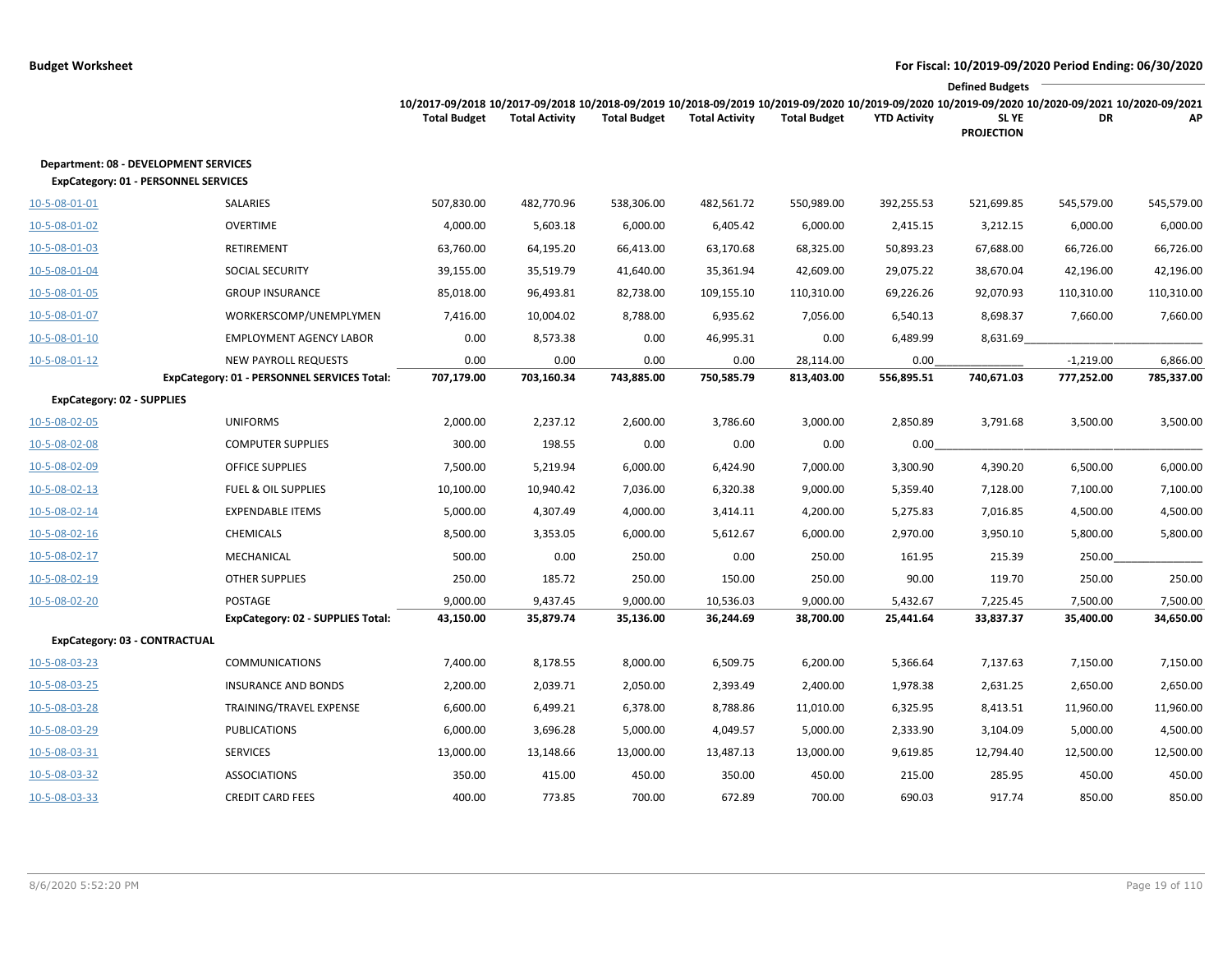|               |                                                            |                                                                                                                                                                        |                       |                     |                       |                     |                     | <b>Defined Budgets</b>     |            |            |
|---------------|------------------------------------------------------------|------------------------------------------------------------------------------------------------------------------------------------------------------------------------|-----------------------|---------------------|-----------------------|---------------------|---------------------|----------------------------|------------|------------|
|               |                                                            | 10/2017-09/2018 10/2017-09/2018 10/2018-09/2019 10/2018-09/2019 10/2019-09/2020 10/2019-09/2020 10/2019-09/2020 10/2020-09/2021 10/2020-09/2021<br><b>Total Budget</b> | <b>Total Activity</b> | <b>Total Budget</b> | <b>Total Activity</b> | <b>Total Budget</b> | <b>YTD Activity</b> | SL YE<br><b>PROJECTION</b> | DR         | AP         |
| 10-5-08-03-35 | <b>DEMOLITION</b>                                          | 60,000.00                                                                                                                                                              | 11,773.98             | 50,000.00           | 15,978.68             | 40,000.00           | 1,950.00            | 2,593.50                   | 38,000.00  | 30,000.00  |
|               | ExpCategory: 03 - CONTRACTUAL Total:                       | 95,950.00                                                                                                                                                              | 46,525.24             | 85,578.00           | 52,230.37             | 78,760.00           | 28,479.75           | 37,878.07                  | 78,560.00  | 70,060.00  |
|               | ExpCategory: 04 - MAINTENANCE - BUILDINGS & GROUNDS        |                                                                                                                                                                        |                       |                     |                       |                     |                     |                            |            |            |
| 10-5-08-04-35 | <b>BUILDINGS &amp; GROUNDS</b>                             | 0.00                                                                                                                                                                   | 0.00                  | 0.00                | 14.49                 | 0.00                | 0.00                |                            |            |            |
|               | ExpCategory: 04 - MAINTENANCE - BUILDINGS & GROUNDS Total: | 0.00                                                                                                                                                                   | 0.00                  | 0.00                | 14.49                 | 0.00                | 0.00                | 0.00                       | 0.00       | 0.00       |
|               | ExpCategory: 05 - MAINTENANCE - EQUIPMENT                  |                                                                                                                                                                        |                       |                     |                       |                     |                     |                            |            |            |
| 10-5-08-05-47 | MISCELLANEOUS EQUIPMEN                                     | 500.00                                                                                                                                                                 | 354.33                | 600.00              | 274.00                | 600.00              | 0.00                |                            | 600.00     | 600.00     |
| 10-5-08-05-48 | <b>EQUIPMENT</b>                                           | 20,000.00                                                                                                                                                              | 8,032.50              | 12,500.00           | 10,785.72             | 12,500.00           | 5,542.58            | 7,371.63                   | 10,000.00  | 10,000.00  |
| 10-5-08-05-50 | <b>VEHICLES</b>                                            | 6,500.00                                                                                                                                                               | 2,693.10              | 5,828.00            | 2,602.28              | 3,500.00            | 2,999.22            | 3,988.96                   | 3,500.00   | 3,500.00   |
| 10-5-08-05-52 | <b>RADIO MAINTENANCE</b>                                   | 500.00                                                                                                                                                                 | 0.00                  | 300.00              | 0.00                  | 200.00              | 0.00                |                            | 200.00     |            |
|               | ExpCategory: 05 - MAINTENANCE - EQUIPMENT Total:           | 27,500.00                                                                                                                                                              | 11,079.93             | 19,228.00           | 13,662.00             | 16,800.00           | 8,541.80            | 11,360.59                  | 14,300.00  | 14,100.00  |
|               | ExpCategory: 09 - CAPITAL -EQUIPMENT                       |                                                                                                                                                                        |                       |                     |                       |                     |                     |                            |            |            |
| 10-5-08-09-80 | TRUCKS/MACH/EQUIP/IMPL                                     | 0.00                                                                                                                                                                   | 0.00                  | 0.00                | 0.00                  | 0.00                | 0.00                |                            |            | 11,672.00  |
| 10-5-08-09-87 | <b>BOOKS</b>                                               | 0.00                                                                                                                                                                   | 73.00                 | 0.00                | 0.00                  | 0.00                | 0.00                |                            |            |            |
|               | ExpCategory: 09 - CAPITAL -EQUIPMENT Total:                | 0.00                                                                                                                                                                   | 73.00                 | 0.00                | 0.00                  | 0.00                | 0.00                | 0.00                       | 0.00       | 11,672.00  |
|               | Department: 08 - DEVELOPMENT SERVICES Total:               | 873,779.00                                                                                                                                                             | 796,718.25            | 883,827.00          | 852,737.34            | 947,663.00          | 619,358.70          | 823,747.06                 | 905,512.00 | 915,819.00 |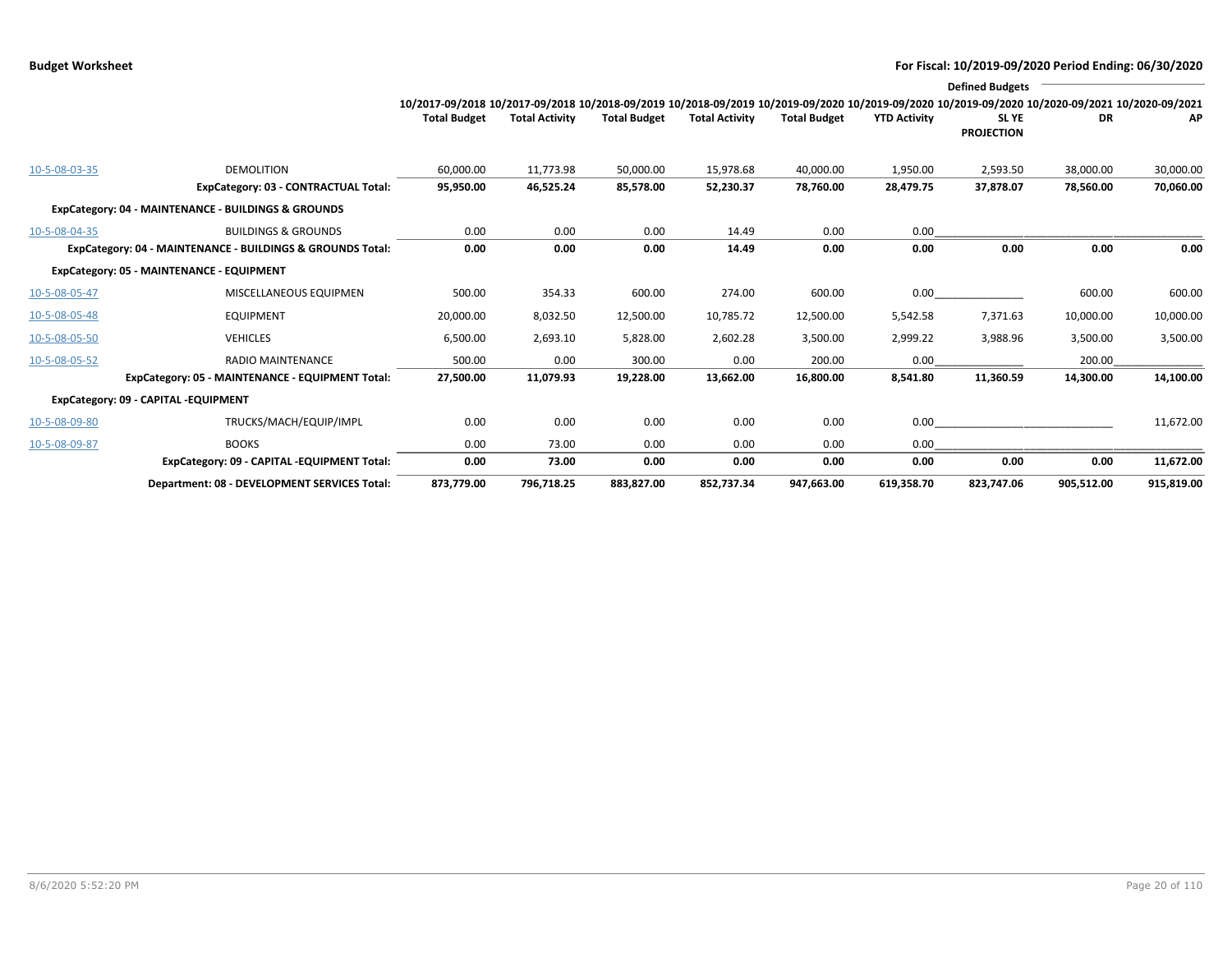|                                                                 |                                                                            |                                                                                                                                                                        |                       |                     |                       |                         |                     | <b>Defined Budgets</b>     |                     |                            |
|-----------------------------------------------------------------|----------------------------------------------------------------------------|------------------------------------------------------------------------------------------------------------------------------------------------------------------------|-----------------------|---------------------|-----------------------|-------------------------|---------------------|----------------------------|---------------------|----------------------------|
|                                                                 |                                                                            | 10/2017-09/2018 10/2017-09/2018 10/2018-09/2019 10/2018-09/2019 10/2019-09/2020 10/2019-09/2020 10/2019-09/2020 10/2020-09/2021 10/2020-09/2021<br><b>Total Budget</b> | <b>Total Activity</b> | <b>Total Budget</b> | <b>Total Activity</b> | <b>Total Budget</b>     | <b>YTD Activity</b> | SL YE<br><b>PROJECTION</b> | DR                  | АP                         |
| Department: 09 - STREET<br>ExpCategory: 01 - PERSONNEL SERVICES |                                                                            |                                                                                                                                                                        |                       |                     |                       |                         |                     |                            |                     |                            |
| 10-5-09-01-01                                                   | SALARIES                                                                   | 519,312.00                                                                                                                                                             | 470,362.81            | 539,247.00          | 490,641.04            | 544,778.00              | 397,212.13          | 528,292.13                 | 559,092.00          | 559,092.00                 |
| 10-5-09-01-02                                                   | <b>OVERTIME</b>                                                            | 25,000.00                                                                                                                                                              | 30,390.27             | 25,000.00           | 31,585.06             | 25,000.00               | 20,343.25           | 27,056.52                  | 30,000.00           | 30,000.00                  |
| 10-5-09-01-03                                                   | <b>RETIREMENT</b>                                                          | 73,918.00                                                                                                                                                              | 67,956.47             | 74,649.00           | 69,004.93             | 75,829.00               | 55,420.56           | 73,709.34                  | 77,642.00           | 77,642.00                  |
| 10-5-09-01-04                                                   | <b>SOCIAL SECURITY</b>                                                     | 41,640.00                                                                                                                                                              | 37,130.43             | 43,165.00           | 39,695.13             | 43,588.00               | 31,311.11           | 41,643.78                  | 45,066.00           | 45,066.00                  |
| 10-5-09-01-05                                                   | <b>GROUP INSURANCE</b>                                                     | 146,313.00                                                                                                                                                             | 110,531.33            | 156,253.00          | 110,529.57            | 147,080.00              | 85,369.86           | 113,541.91                 | 147,080.00          | 147,080.00                 |
| 10-5-09-01-07                                                   | WORKERSCOMP/UNEMPLYMEN                                                     | 28,243.00                                                                                                                                                              | 26,374.60             | 36,563.00           | 31,517.12             | 25,051.00               | 19,020.86           | 25,297.74                  | 28,067.00           | 28,067.00                  |
| 10-5-09-01-12                                                   | <b>NEW PAYROLL REQUESTS</b><br>ExpCategory: 01 - PERSONNEL SERVICES Total: | 0.00<br>834,426.00                                                                                                                                                     | 0.00<br>742,745.91    | 0.00<br>874,877.00  | 0.00<br>772,972.85    | 20,435.00<br>881,761.00 | 0.00<br>608,677.77  | 809,541.42                 | 886,947.00          | $-91,300.00$<br>795,647.00 |
| <b>ExpCategory: 02 - SUPPLIES</b>                               |                                                                            |                                                                                                                                                                        |                       |                     |                       |                         |                     |                            |                     |                            |
| 10-5-09-02-05                                                   | <b>UNIFORMS</b>                                                            | 6,500.00                                                                                                                                                               | 7,557.34              | 6,500.00            | 10,634.02             | 8,000.00                | 8,113.79            | 10,791.34                  | 8,000.00            | 8,000.00                   |
| 10-5-09-02-08                                                   | <b>COMPUTER SUPPLIES</b>                                                   | 500.00                                                                                                                                                                 | 507.96                | 500.00              | 781.86                | 0.00                    | 0.00                |                            |                     |                            |
| 10-5-09-02-09                                                   | <b>OFFICE SUPPLIES</b>                                                     | 1,000.00                                                                                                                                                               | 882.70                | 1,000.00            | 549.19                | 1,000.00                | 1,059.82            | 1,409.56                   | 1,000.00            | 1,000.00                   |
| 10-5-09-02-10                                                   | SIGNS & MARKER SUPPLIE                                                     | 15,000.00                                                                                                                                                              | 15,417.30             | 15,000.00           | 13,805.89             | 15,000.00               | 6,657.45            | 8,854.41                   | 15,000.00           | 12,000.00                  |
| 10-5-09-02-11                                                   | <b>FOOD</b>                                                                | 250.00                                                                                                                                                                 | 10.40                 | 0.00                | 0.00                  | 0.00                    | 0.00                |                            |                     |                            |
| 10-5-09-02-13                                                   | <b>FUEL &amp; OIL SUPPLIES</b>                                             | 75,000.00                                                                                                                                                              | 62,702.73             | 67,065.00           | 71,098.84             | 68,000.00               | 34,520.69           | 45,912.52                  | 65,000.00           | 65,000.00                  |
| 10-5-09-02-14                                                   | <b>EXPENDABLE ITEMS</b>                                                    | 10,700.00                                                                                                                                                              | 9,369.90              | 9,500.00            | 7,739.22              | 10,000.00               | 6,468.09            | 8,602.56                   | 10,000.00           | 10,000.00                  |
| 10-5-09-02-15                                                   | <b>HOUSEKEEPING</b>                                                        | 1,200.00                                                                                                                                                               | 1,241.18              | 1,200.00            | 639.27                | 1,200.00                | 1,885.39            | 2,507.57                   | 2,000.00            | 1,200.00                   |
| 10-5-09-02-16                                                   | CHEMICAL                                                                   | 500.00                                                                                                                                                                 | 256.74                | 300.00              | 271.94                | 300.00                  | 176.24              | 234.40                     | 300.00              | 300.00                     |
| 10-5-09-02-17                                                   | MECHANICAL                                                                 | 1,200.00                                                                                                                                                               | 1,610.68              | 2,000.00            | 1,951.30              | 1,600.00                | 769.66              | 1,023.65                   | 1,600.00            | 1,600.00                   |
| 10-5-09-02-20                                                   | <b>POSTAGE</b><br>ExpCategory: 02 - SUPPLIES Total:                        | 100.00<br>111,950.00                                                                                                                                                   | 32.73<br>99,589.66    | 50.00<br>103,115.00 | 280.07<br>107,751.60  | 50.00<br>105,150.00     | 38.96<br>59,690.09  | 51.82<br>79,387.83         | 50.00<br>102,950.00 | 50.00<br>99,150.00         |
| ExpCategory: 03 - CONTRACTUAL                                   |                                                                            |                                                                                                                                                                        |                       |                     |                       |                         |                     |                            |                     |                            |
| 10-5-09-03-23                                                   | <b>COMMUNICATIONS</b>                                                      | 2,400.00                                                                                                                                                               | 2,336.77              | 2,400.00            | 2,404.93              | 2,000.00                | 2,621.54            | 3,486.65                   | 3,500.00            | 3,500.00                   |
| 10-5-09-03-25                                                   | <b>INSURANCE AND BONDS</b>                                                 | 17,250.00                                                                                                                                                              | 16,504.13             | 16,500.00           | 19,555.32             | 18,500.00               | 16,526.34           | 21,980.03                  | 22,000.00           | 22,000.00                  |
| 10-5-09-03-28                                                   | TRAINING/TRAVEL EXPENSE                                                    | 2,980.00                                                                                                                                                               | 4,050.48              | 4,505.00            | 4,581.88              | 4,100.00                | 3,665.28            | 4,874.82                   | 6,250.00            | 4,850.00                   |
| 10-5-09-03-29                                                   | <b>PUBLICATIONS</b>                                                        | 600.00                                                                                                                                                                 | 712.91                | 600.00              | 591.80                | 600.00                  | 134.31              | 178.63                     | 500.00              | 500.00                     |
| 10-5-09-03-30                                                   | UTILITIES                                                                  | 2,700.00                                                                                                                                                               | 2,087.88              | 3,000.00            | 2,085.32              | 2,800.00                | 1,702.36            | 2,264.14                   | 2,600.00            | 2,600.00                   |
| 10-5-09-03-31                                                   | <b>SERVICES</b>                                                            | 10,000.00                                                                                                                                                              | 18,107.75             | 12,000.00           | 20,972.21             | 12,000.00               | 6,398.97            | 8,510.63                   | 12,000.00           | 10,000.00                  |
| 10-5-09-03-32                                                   | <b>ASSOCIATIONS</b>                                                        | 400.00                                                                                                                                                                 | 380.00                | 400.00              | 390.00                | 400.00                  | 400.00              | 532.00                     | 740.00              | 740.00                     |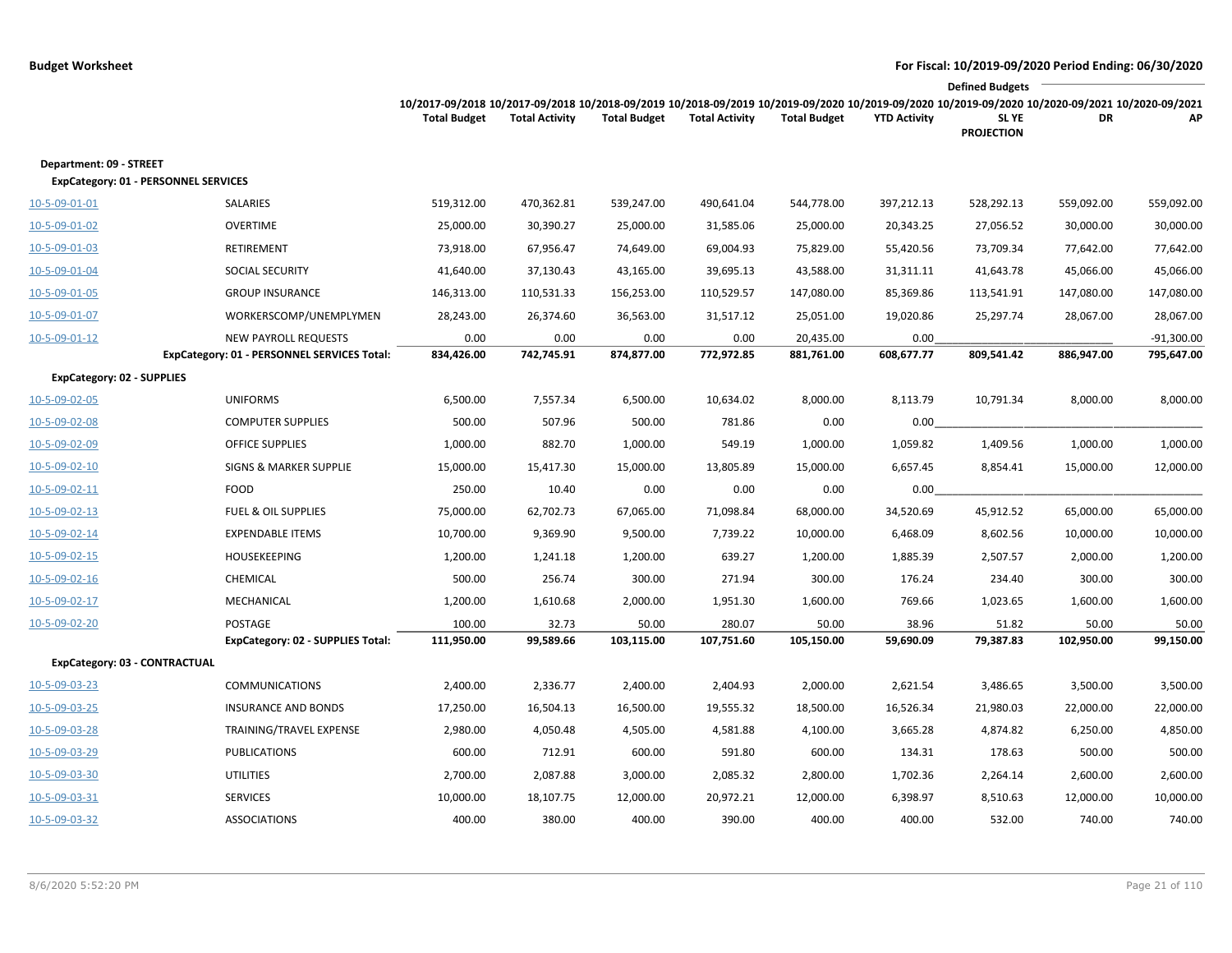|               |                                                            |                                                                                                                                                                                        |                       |                     |                       |                     |                     | <b>Defined Budgets</b>     |              |              |
|---------------|------------------------------------------------------------|----------------------------------------------------------------------------------------------------------------------------------------------------------------------------------------|-----------------------|---------------------|-----------------------|---------------------|---------------------|----------------------------|--------------|--------------|
|               |                                                            | 10/2017-09/2018 10/2017-09/2018 10/2018-09/2019 10/2018-09/2019 10/2019-09/2020 10/2019-09/2020 10/2019-09/2020 10/2019-09/2020 10/2020-09/2021 10/2020-09/2021<br><b>Total Budget</b> | <b>Total Activity</b> | <b>Total Budget</b> | <b>Total Activity</b> | <b>Total Budget</b> | <b>YTD Activity</b> | SL YE<br><b>PROJECTION</b> | DR           | AP           |
| 10-5-09-03-34 | <b>CONTRACT STREET STRIPING</b>                            | 8,000.00                                                                                                                                                                               | 13,972.90             | 8,000.00            | 0.00                  | 8,000.00            | 0.00                |                            | 8,000.00     | 8,000.00     |
| 10-5-09-03-40 | <b>COMMUNITY LIGHTING</b>                                  | 352,000.00                                                                                                                                                                             | 312,052.47            | 325,000.00          | 293,287.18            | 300,000.00          | 232,449.64          | 309,158.02                 | 315,000.00   | 315,000.00   |
| 10-5-09-03-83 | <b>INTEREST EXPENSE</b>                                    | 0.00                                                                                                                                                                                   | 7,592.07              | 0.00                | 15,675.04             | 0.00                | 10,608.36           | 14,109.12                  |              |              |
|               | ExpCategory: 03 - CONTRACTUAL Total:                       | 396,330.00                                                                                                                                                                             | 377,797.36            | 372,405.00          | 359,543.68            | 348,400.00          | 274,506.80          | 365,094.04                 | 370,590.00   | 367,190.00   |
|               | ExpCategory: 04 - MAINTENANCE - BUILDINGS & GROUNDS        |                                                                                                                                                                                        |                       |                     |                       |                     |                     |                            |              |              |
| 10-5-09-04-35 | <b>BUILDINGS &amp; GROUNDS</b>                             | 3,000.00                                                                                                                                                                               | 3,708.40              | 2,500.00            | 3,146.66              | 3,500.00            | 4,459.07            | 5,930.56                   | 3,500.00     | 3,500.00     |
| 10-5-09-04-37 | SIDEWALKS AND CURBS                                        | 2,000.00                                                                                                                                                                               | 545.88                | 2,000.00            | 2,726.50              | 4,000.00            | 0.00                |                            | 4,000.00     | 4,000.00     |
| 10-5-09-04-39 | STREET/ALLEY REPAIRS                                       | 50,000.00                                                                                                                                                                              | 38,431.54             | 50,000.00           | 68,748.55             | 65,000.00           | 6,763.72            | 8,995.75                   | 65,000.00    | 65,000.00    |
| 10-5-09-04-50 | STREET REHAB PROGRAM                                       | 215,000.00                                                                                                                                                                             | 330,593.93            | 230,000.00          | 269,811.80            | 240,000.00          | 76,544.09           | 101,803.64                 | 480,000.00   | 300,000.00   |
|               | ExpCategory: 04 - MAINTENANCE - BUILDINGS & GROUNDS Total: | 270,000.00                                                                                                                                                                             | 373,279.75            | 284,500.00          | 344,433.51            | 312,500.00          | 87,766.88           | 116,729.95                 | 552,500.00   | 372,500.00   |
|               | ExpCategory: 05 - MAINTENANCE - EQUIPMENT                  |                                                                                                                                                                                        |                       |                     |                       |                     |                     |                            |              |              |
| 10-5-09-05-48 | EQUIPMENT                                                  | 70,000.00                                                                                                                                                                              | 51,142.64             | 60,000.00           | 82,575.27             | 70,000.00           | 53,581.27           | 71,263.09                  | 65,000.00    | 65,000.00    |
| 10-5-09-05-50 | <b>VEHICLES</b>                                            | 7,000.00                                                                                                                                                                               | 12,012.92             | 6,275.00            | 10,944.59             | 5,000.00            | 1,746.58            | 2,322.95                   | 3,000.00     | 3,000.00     |
| 10-5-09-05-51 | <b>SIGNALS</b>                                             | 2,500.00                                                                                                                                                                               | 4,475.79              | 5,000.00            | 4,951.16              | 15,000.00           | 1,731.00            | 2,302.23                   | 15,000.00    | 7,500.00     |
| 10-5-09-05-52 | <b>RADIO MAINTENANCE</b>                                   | 1,500.00                                                                                                                                                                               | 1,331.34              | 1,500.00            | 1,544.28              | 1,500.00            | 341.26              | 453.88                     | 1,500.00     |              |
|               | ExpCategory: 05 - MAINTENANCE - EQUIPMENT Total:           | 81,000.00                                                                                                                                                                              | 68,962.69             | 72,775.00           | 100,015.30            | 91,500.00           | 57,400.11           | 76,342.15                  | 84,500.00    | 75,500.00    |
|               | ExpCategory: 08 - CAPITAL - BUIDLINGS & GROUNDS            |                                                                                                                                                                                        |                       |                     |                       |                     |                     |                            |              |              |
| 10-5-09-08-66 | <b>BUILDINGS &amp; GROUNDS</b>                             | 0.00                                                                                                                                                                                   | 600.00                | 0.00                | 0.00                  | 0.00                | 0.00                |                            |              |              |
|               | ExpCategory: 08 - CAPITAL - BUIDLINGS & GROUNDS Total:     | 0.00                                                                                                                                                                                   | 600.00                | 0.00                | 0.00                  | 0.00                | 0.00                | 0.00                       | 0.00         | 0.00         |
|               | ExpCategory: 09 - CAPITAL -EQUIPMENT                       |                                                                                                                                                                                        |                       |                     |                       |                     |                     |                            |              |              |
| 10-5-09-09-79 | MISCELLANEOUS EQUIPMEN                                     | 11,545.00                                                                                                                                                                              | 10,248.00             | 0.00                | 0.00                  | 0.00                | 0.00                |                            |              |              |
| 10-5-09-09-80 | TRUCKS/MACH/EQUIP/IMPL                                     | 119,774.00                                                                                                                                                                             | 73,059.93             | 174,774.00          | 136,564.96            | 205,364.00          | 131,147.98          | 174,426.81                 | 213,004.00   | 213,004.00   |
| 10-5-09-09-85 | <b>SIGNALS</b>                                             | 0.00                                                                                                                                                                                   | 0.00                  | 14,000.00           | 13,546.00             | 15,000.00           | 16,366.69           | 21,767.70                  | 32,245.00    | 32,245.00    |
|               | ExpCategory: 09 - CAPITAL -EQUIPMENT Total:                | 131,319.00                                                                                                                                                                             | 83,307.93             | 188,774.00          | 150,110.96            | 220,364.00          | 147,514.67          | 196,194.51                 | 245,249.00   | 245,249.00   |
|               | <b>ExpCategory: 14 - SUPPORT SERVICES</b>                  |                                                                                                                                                                                        |                       |                     |                       |                     |                     |                            |              |              |
| 10-5-09-14-17 | NW ELEMENTARY/TRIGG PARK T                                 | 0.00                                                                                                                                                                                   | 0.00                  | 0.00                | 0.00                  | 0.00                | 25,184.23           | 33,495.03                  |              |              |
|               | <b>ExpCategory: 14 - SUPPORT SERVICES Total:</b>           | 0.00                                                                                                                                                                                   | 0.00                  | 0.00                | 0.00                  | 0.00                | 25,184.23           | 33,495.03                  | 0.00         | 0.00         |
|               | Department: 09 - STREET Total:                             | 1,825,025.00                                                                                                                                                                           | 1,746,283.30          | 1,896,446.00        | 1,834,827.90          | 1,959,675.00        | 1,260,740.55        | 1,676,784.93               | 2,242,736.00 | 1,955,236.00 |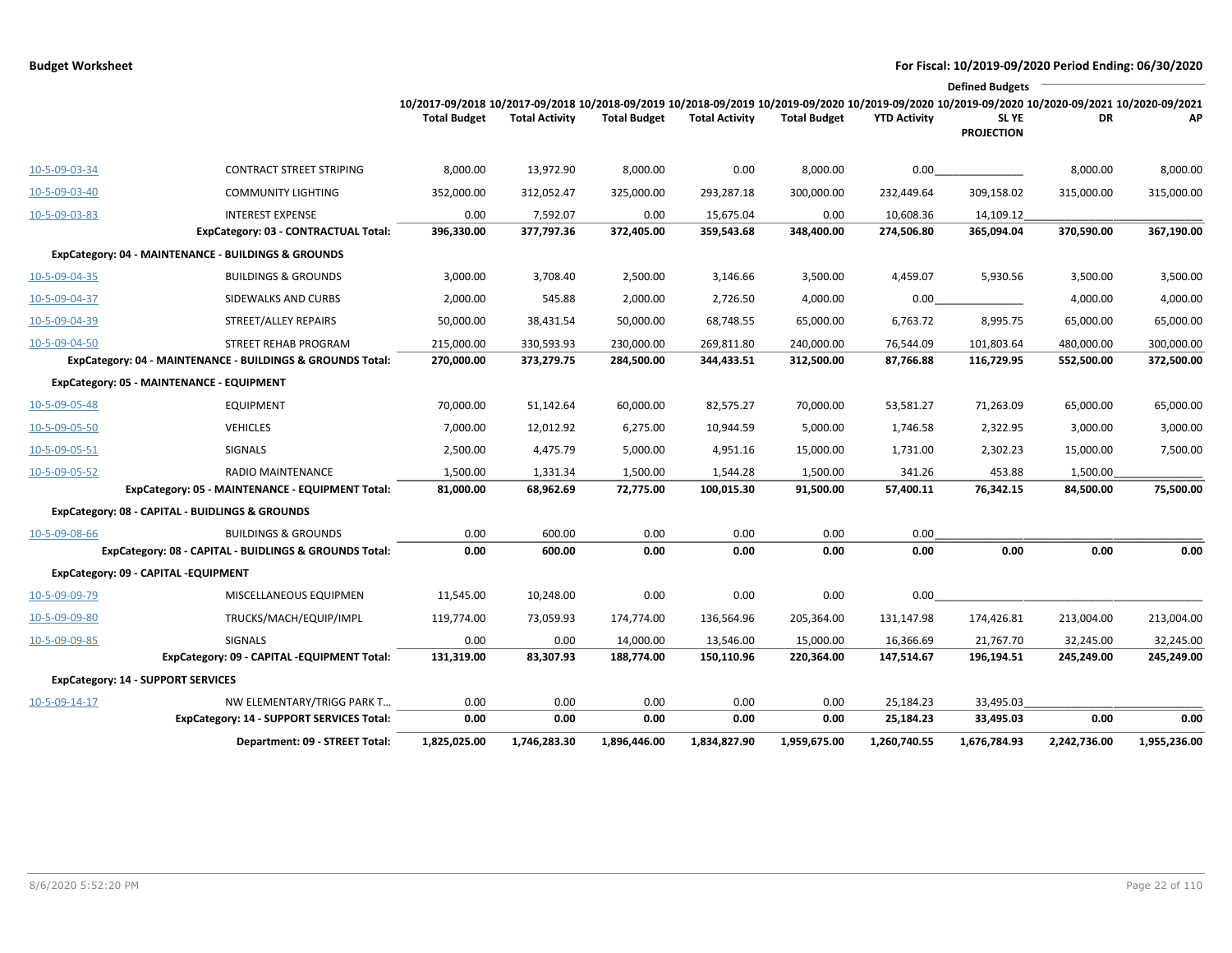|                                                                        |                                                                 |                                                                                                                                                                        |                       |                        |                       |                        |                      | <b>Defined Budgets</b>     |                        |                        |
|------------------------------------------------------------------------|-----------------------------------------------------------------|------------------------------------------------------------------------------------------------------------------------------------------------------------------------|-----------------------|------------------------|-----------------------|------------------------|----------------------|----------------------------|------------------------|------------------------|
|                                                                        |                                                                 | 10/2017-09/2018 10/2017-09/2018 10/2018-09/2019 10/2018-09/2019 10/2019-09/2020 10/2019-09/2020 10/2019-09/2020 10/2020-09/2021 10/2020-09/2021<br><b>Total Budget</b> | <b>Total Activity</b> | <b>Total Budget</b>    | <b>Total Activity</b> | <b>Total Budget</b>    | <b>YTD Activity</b>  | SL YE<br><b>PROJECTION</b> | DR                     | AP                     |
| Department: 10 - HEALTH<br><b>ExpCategory: 01 - PERSONNEL SERVICES</b> |                                                                 |                                                                                                                                                                        |                       |                        |                       |                        |                      |                            |                        |                        |
| 10-5-10-01-01                                                          | SALARIES                                                        | 144,249.00                                                                                                                                                             | 128,475.55            | 135,625.00             | 136,805.35            | 119,614.00             | 106,015.20           | 141,000.22                 | 118,744.00             | 118,744.00             |
| 10-5-10-01-02                                                          | <b>OVERTIME</b>                                                 | 2,400.00                                                                                                                                                               | 1,125.63              | 2,400.00               | 633.18                | 2,400.00               | 1,125.39             | 1,496.77                   | 2,400.00               | 2,400.00               |
| 10-5-10-01-03                                                          | RETIREMENT                                                      | 14,481.00                                                                                                                                                              | 13,160.35             | 13,918.00              | 13,902.14             | 12,696.00              | 11,170.57            | 14,856.86                  | 13,629.00              | 13,629.00              |
| 10-5-10-01-04                                                          | <b>SOCIAL SECURITY</b>                                          | 11,219.00                                                                                                                                                              | 9,846.55              | 10,559.00              | 10,499.96             | 9,334.00               | 8,086.96             | 10,755.66                  | 9,267.00               | 9,267.00               |
| 10-5-10-01-05                                                          | <b>GROUP INSURANCE</b>                                          | 26,405.00                                                                                                                                                              | 23,668.51             | 28,204.00              | 28,023.99             | 23,606.00              | 18,966.63            | 25,225.62                  | 23,606.00              | 23,606.00              |
| 10-5-10-01-07                                                          | WORKERSCOMP/UNEMPLYMEN                                          | 998.00                                                                                                                                                                 | 1,213.20              | 1,084.00               | 776.16                | 764.00                 | 821.66               | 1,092.81                   | 816.00                 | 816.00                 |
|                                                                        | ExpCategory: 01 - PERSONNEL SERVICES Total:                     | 199,752.00                                                                                                                                                             | 177,489.79            | 191,790.00             | 190,640.78            | 168,414.00             | 146,186.41           | 194,427.94                 | 168,462.00             | 168,462.00             |
| <b>ExpCategory: 02 - SUPPLIES</b>                                      |                                                                 |                                                                                                                                                                        |                       |                        |                       |                        |                      |                            |                        |                        |
| 10-5-10-02-05                                                          | <b>UNIFORMS</b>                                                 | 200.00                                                                                                                                                                 | 199.90                | 200.00                 | 131.72                | 200.00                 | 0.00                 |                            | 200.00                 | 200.00                 |
| 10-5-10-02-08                                                          | <b>COMPUTER SUPPLIES</b>                                        | 100.00                                                                                                                                                                 | 137.99                | 240.00                 | 0.00                  | 240.00                 | 0.00                 |                            | 240.00                 |                        |
| 10-5-10-02-09                                                          | <b>OFFICE SUPPLIES</b>                                          | 2,450.00                                                                                                                                                               | 2,796.71              | 2,450.00               | 4,342.82              | 3,000.00               | 1,405.13             | 1,868.82                   | 3,000.00               | 3,000.00               |
| 10-5-10-02-13                                                          | <b>FUEL &amp; OIL SUPPLIES</b>                                  | 1,000.00                                                                                                                                                               | 972.79                | 950.00                 | 711.94                | 1,000.00               | 856.50               | 1,139.15                   | 1,000.00               | 1,000.00               |
| 10-5-10-02-14                                                          | <b>EXPENDABLE ITEMS</b>                                         | 390.00                                                                                                                                                                 | 717.28                | 600.00                 | 195.77                | 600.00                 | 669.43               | 890.34                     | 600.00                 | 300.00                 |
| 10-5-10-02-15                                                          | <b>HOUSEKEEPING</b>                                             | 1,265.00                                                                                                                                                               | 1,000.11              | 1,265.00               | 430.19                | 1,000.00               | 655.37               | 871.64                     | 1,000.00               | 1,000.00               |
| $10 - 5 - 10 - 02 - 16$                                                | CHEMICAL                                                        | 260.00                                                                                                                                                                 | 271.37                | 260.00                 | 3,809.36              | 260.00                 | 197.36               | 262.49                     | 260.00                 | 260.00                 |
| 10-5-10-02-19                                                          | <b>OTHER SUPPLIES</b>                                           | 350.00                                                                                                                                                                 | 187.42                | 350.00                 | 143.24                | 2,300.00               | 176.60               | 234.88                     | 2,300.00               | 2,300.00               |
| 10-5-10-02-20                                                          | POSTAGE                                                         | 500.00                                                                                                                                                                 | 250.90                | 500.00                 | 330.98                | 500.00                 | 276.29               | 367.47                     | 500.00                 | 500.00                 |
| 10-5-10-02-21                                                          | <b>MEDICAL</b><br>ExpCategory: 02 - SUPPLIES Total:             | 15,000.00<br>21,515.00                                                                                                                                                 | 8,502.07<br>15,036.54 | 15,000.00<br>21,815.00 | 8,939.76<br>19,035.78 | 15,000.00<br>24,100.00 | 3,962.81<br>8,199.49 | 5,270.54<br>10,905.33      | 15,000.00<br>24,100.00 | 12,000.00<br>20,560.00 |
| ExpCategory: 03 - CONTRACTUAL                                          |                                                                 |                                                                                                                                                                        |                       |                        |                       |                        |                      |                            |                        |                        |
| 10-5-10-03-23                                                          | <b>COMMUNICATIONS</b>                                           | 4,100.00                                                                                                                                                               | 4,463.91              | 4,400.00               | 4,410.11              | 4,400.00               | 3,466.15             | 4,609.98                   | 4,600.00               | 4,600.00               |
| 10-5-10-03-25                                                          | <b>INSURANCE AND BONDS</b>                                      | 23,100.00                                                                                                                                                              | 17,555.93             | 22,600.00              | 18,075.12             | 23,100.00              | 13,526.07            | 17,989.67                  | 18,000.00              | 18,000.00              |
| 10-5-10-03-28                                                          | TRAINING/TRAVEL EXPENSE                                         | 6,312.00                                                                                                                                                               | 1,739.96              | 6,293.00               | 1,668.74              | 6,293.00               | 2,931.12             | 3,898.39                   | 6,026.00               | 6,026.00               |
| 10-5-10-03-29                                                          | <b>PUBLICATIONS</b>                                             | 600.00                                                                                                                                                                 | 87.55                 | 300.00                 | 70.64                 | 80.00                  | 20.29                | 26.99                      | 80.00                  | 80.00                  |
| 10-5-10-03-30                                                          | <b>UTILITIES</b>                                                | 4,800.00                                                                                                                                                               | 4,521.07              | 4,200.00               | 4,070.80              | 3,500.00               | 2,946.32             | 3,918.61                   | 3,800.00               | 3,800.00               |
| 10-5-10-03-31                                                          | <b>SERVICES</b>                                                 | 15,500.00                                                                                                                                                              | 12,209.14             | 14,000.00              | 15,264.16             | 14,000.00              | 5,201.54             | 6,918.05                   | 14,000.00              | 14,000.00              |
| 10-5-10-03-32                                                          | <b>ASSOCIATIONS</b>                                             | 1,500.00                                                                                                                                                               | 1,070.00              | 1,500.00               | 1,444.00              | 1,500.00               | 1,444.00             | 1,920.52                   | 1,500.00               | 1,500.00               |
| 10-5-10-03-33                                                          | <b>CREDIT CARD FEES</b><br>ExpCategory: 03 - CONTRACTUAL Total: | 500.00<br>56,412.00                                                                                                                                                    | 614.92<br>42,262.48   | 500.00<br>53,793.00    | 954.64<br>45,958.21   | 900.00<br>53,773.00    | 799.39<br>30,334.88  | 1,063.19<br>40,345.40      | 1,200.00<br>49,206.00  | 1,000.00<br>49,006.00  |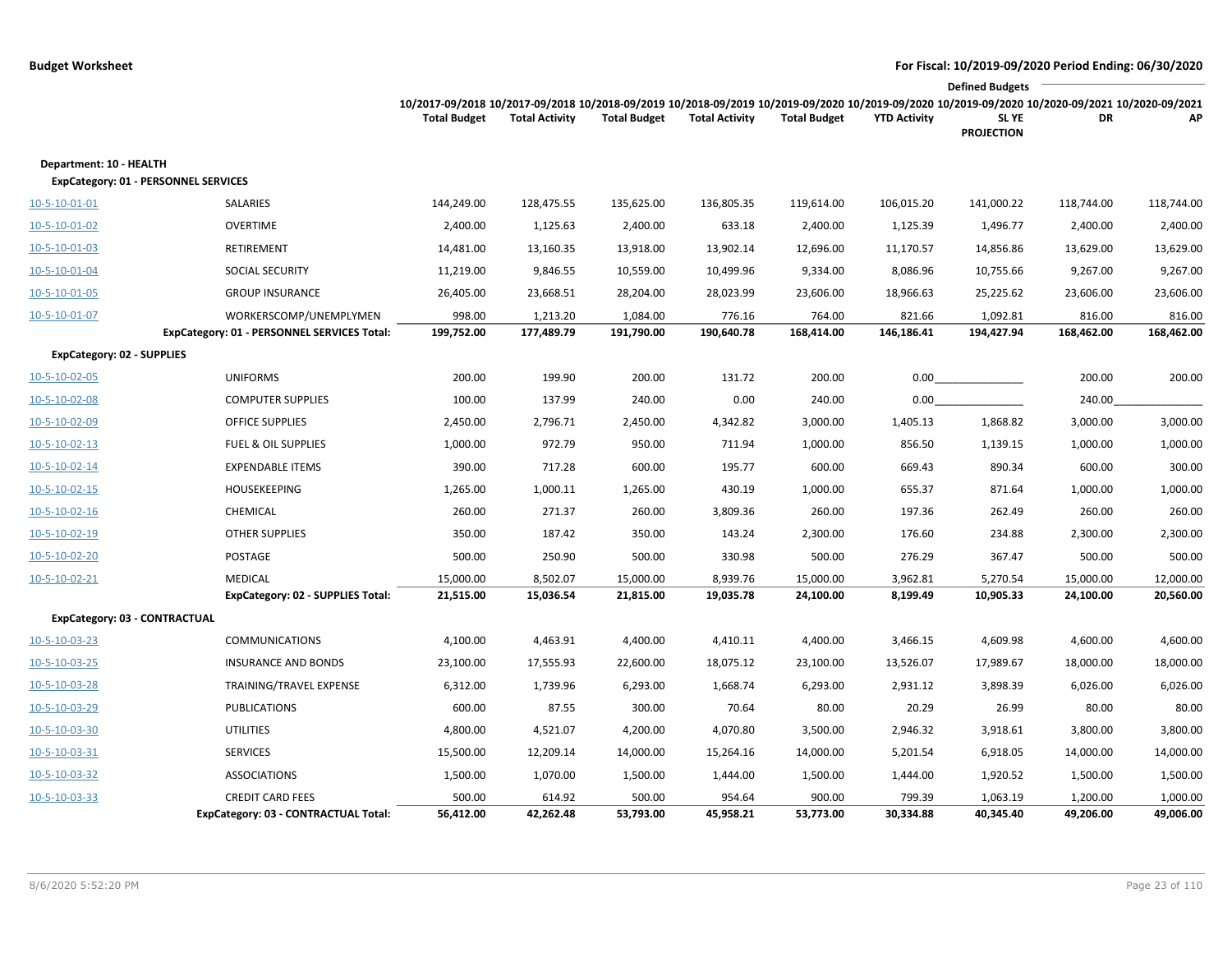|               |                                                            |                                                                                                                                                 |                       |                     |                       |                     |                     | <b>Defined Budgets</b>           |            |            |
|---------------|------------------------------------------------------------|-------------------------------------------------------------------------------------------------------------------------------------------------|-----------------------|---------------------|-----------------------|---------------------|---------------------|----------------------------------|------------|------------|
|               |                                                            | 10/2017-09/2018 10/2017-09/2018 10/2018-09/2019 10/2018-09/2019 10/2019-09/2020 10/2019-09/2020 10/2019-09/2020 10/2020-09/2020 10/2020-09/2021 |                       |                     |                       |                     |                     |                                  |            |            |
|               |                                                            | <b>Total Budget</b>                                                                                                                             | <b>Total Activity</b> | <b>Total Budget</b> | <b>Total Activity</b> | <b>Total Budget</b> | <b>YTD Activity</b> | <b>SLYE</b><br><b>PROJECTION</b> | <b>DR</b>  | АP         |
|               | ExpCategory: 04 - MAINTENANCE - BUILDINGS & GROUNDS        |                                                                                                                                                 |                       |                     |                       |                     |                     |                                  |            |            |
| 10-5-10-04-35 | <b>BUILDINGS &amp; GROUNDS</b>                             | 2,500.00                                                                                                                                        | 6,309.15              | 2,500.00            | 2,717.56              | 2,500.00            | 4,052.26            | 5,389.51                         | 2,500.00   | 2,500.00   |
|               | ExpCategory: 04 - MAINTENANCE - BUILDINGS & GROUNDS Total: | 2,500.00                                                                                                                                        | 6,309.15              | 2,500.00            | 2,717.56              | 2,500.00            | 4,052.26            | 5,389.51                         | 2,500.00   | 2,500.00   |
|               | ExpCategory: 05 - MAINTENANCE - EQUIPMENT                  |                                                                                                                                                 |                       |                     |                       |                     |                     |                                  |            |            |
| 10-5-10-05-49 | <b>INSTRMNTS &amp; APPARATUS</b>                           | 0.00                                                                                                                                            | 0.00                  | 0.00                | 0.00                  | 0.00                | 0.00                |                                  | 600.00     |            |
| 10-5-10-05-50 | <b>VEHICLES</b>                                            | 610.00                                                                                                                                          | 134.75                | 610.00              | 163.74                | 600.00              | 381.99              | 508.05                           |            | 600.00     |
|               | ExpCategory: 05 - MAINTENANCE - EQUIPMENT Total:           | 610.00                                                                                                                                          | 134.75                | 610.00              | 163.74                | 600.00              | 381.99              | 508.05                           | 600.00     | 600.00     |
|               | ExpCategory: 08 - CAPITAL - BUIDLINGS & GROUNDS            |                                                                                                                                                 |                       |                     |                       |                     |                     |                                  |            |            |
| 10-5-10-08-66 | <b>BUILDINGS &amp; GROUNDS</b>                             | 4,325.00                                                                                                                                        | 3,680.98              | 6,250.00            | 6,827.75              | 1,750.00            | 4,843.02            | 6,441.22                         | 4,250.00   | 750.00     |
|               | ExpCategory: 08 - CAPITAL - BUIDLINGS & GROUNDS Total:     | 4,325.00                                                                                                                                        | 3,680.98              | 6,250.00            | 6,827.75              | 1,750.00            | 4,843.02            | 6,441.22                         | 4,250.00   | 750.00     |
|               | ExpCategory: 09 - CAPITAL -EQUIPMENT                       |                                                                                                                                                 |                       |                     |                       |                     |                     |                                  |            |            |
| 10-5-10-09-83 | <b>COMPUTER EQUIPMENT</b>                                  | 500.00                                                                                                                                          | 0.00                  | 500.00              | 97.60                 | 500.00              | 0.00                |                                  | 500.00     | 500.00     |
|               | ExpCategory: 09 - CAPITAL -EQUIPMENT Total:                | 500.00                                                                                                                                          | 0.00                  | 500.00              | 97.60                 | 500.00              | 0.00                | 0.00                             | 500.00     | 500.00     |
|               | Department: 10 - HEALTH Total:                             | 285,614.00                                                                                                                                      | 244,913.69            | 277,258.00          | 265,441.42            | 251,637.00          | 193,998.05          | 258,017.45                       | 249,618.00 | 242,378.00 |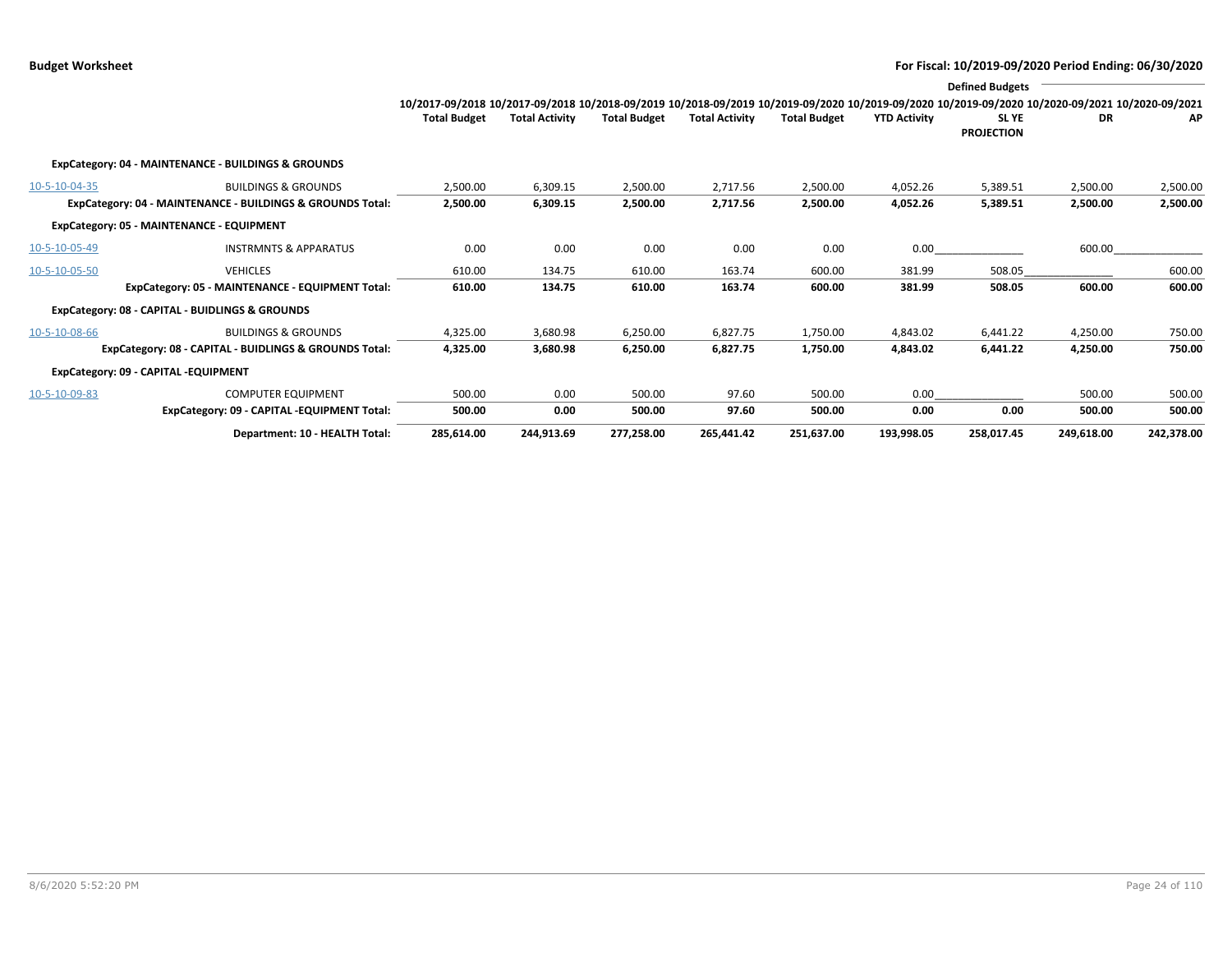|              |                       |                     |                |                     |                     | <b>Defined Budgets</b>                                                                                                                          |    |           |
|--------------|-----------------------|---------------------|----------------|---------------------|---------------------|-------------------------------------------------------------------------------------------------------------------------------------------------|----|-----------|
|              |                       |                     |                |                     |                     | 10/2017-09/2018 10/2017-09/2018 10/2018-09/2019 10/2018-09/2019 10/2019-09/2020 10/2019-09/2020 10/2019-09/2020 10/2020-09/2021 10/2020-09/2021 |    |           |
| Total Budget | <b>Total Activity</b> | <b>Total Budget</b> | Total Activity | <b>Total Budget</b> | <b>YTD Activity</b> | <b>SLYE</b>                                                                                                                                     | DR | <b>AP</b> |
|              |                       |                     |                |                     |                     | <b>PROJECTION</b>                                                                                                                               |    |           |

### **Department: 14 - COMMUNITY SERVICES**

### **ExpCategory: 03 - CONTRACTUAL**

| 10-5-14-03-26<br>10-5-14-03-30 | <b>CONTRIBUTIONS</b><br>ANIMAL SHELTER OPER EXP | 605,596.00<br>14.000.00 | 607.260.00<br>12.986.13 | 616.550.00<br>15,000.00 | 619.558.15<br>10.959.27 | 650.589.00<br>14.000.00 | 475.377.50<br>11.304.68 | 632.252.08<br>15.035.22 | 755,690.00<br>15.500.00 | 413,598.00<br>15,500.00 |
|--------------------------------|-------------------------------------------------|-------------------------|-------------------------|-------------------------|-------------------------|-------------------------|-------------------------|-------------------------|-------------------------|-------------------------|
|                                | ExpCategory: 03 - CONTRACTUAL Total:            | 619,596.00              | 620.246.13              | 631.550.00              | 630.517.42              | 664.589.00              | 486.682.18              | 647.287.30              | 771.190.00              | 429,098.00              |
|                                | Department: 14 - COMMUNITY SERVICES Total:      | 619,596.00              | 620,246.13              | 631.550.00              | 630.517.42              | 664.589.00              | 486.682.18              | 647.287.30              | 771,190.00              | 429,098.00              |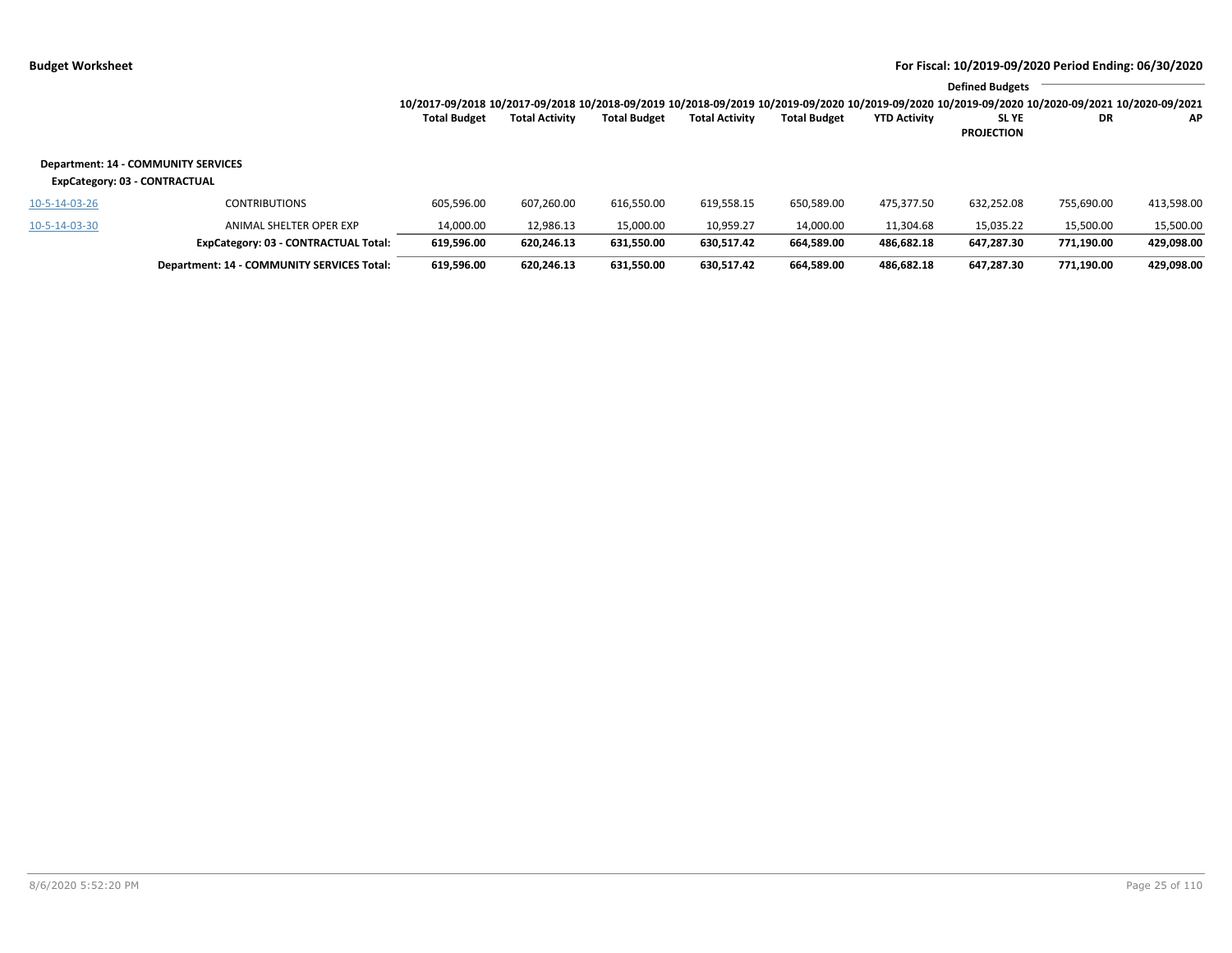|                               |                                           |                                                                                                                                                                 |                       |                     |                       |                     |                     | <b>Defined Budgets</b>           |            |            |
|-------------------------------|-------------------------------------------|-----------------------------------------------------------------------------------------------------------------------------------------------------------------|-----------------------|---------------------|-----------------------|---------------------|---------------------|----------------------------------|------------|------------|
|                               |                                           | 10/2017-09/2018 10/2017-09/2018 10/2018-09/2019 10/2018-09/2019 10/2019-09/2020 10/2019-09/2020 10/2019-09/2020 10/2019-09/2020 10/2020-09/2021 10/2020-09/2021 |                       |                     |                       |                     |                     |                                  |            |            |
|                               |                                           | <b>Total Budget</b>                                                                                                                                             | <b>Total Activity</b> | <b>Total Budget</b> | <b>Total Activity</b> | <b>Total Budget</b> | <b>YTD Activity</b> | <b>SLYE</b><br><b>PROJECTION</b> | DR         | ΑP         |
| ExpCategory: 03 - CONTRACTUAL | Department: 15 - INTERGOVERNMENTAL        |                                                                                                                                                                 |                       |                     |                       |                     |                     |                                  |            |            |
| 10-5-15-03-26                 | <b>CONTRIBUTIONS</b>                      | 224.822.00                                                                                                                                                      | 233.174.87            | 245.035.00          | 244.265.09            | 250,035.00          | 183,199.72          | 243.655.63                       | 258,517.00 | 258,517.00 |
| 10-5-15-03-32                 | <b>ASSOCIATIONS</b>                       | 7.622.00                                                                                                                                                        | 7.620.96              | 7,622.00            | 7,785.96              | 7,622.00            | 6,629.08            | 8,816.68                         | 7,622.00   | 7,622.00   |
|                               | ExpCategory: 03 - CONTRACTUAL Total:      | 232.444.00                                                                                                                                                      | 240,795.83            | 252.657.00          | 252.051.05            | 257.657.00          | 189.828.80          | 252.472.31                       | 266,139.00 | 266,139.00 |
|                               | Department: 15 - INTERGOVERNMENTAL Total: | 232.444.00                                                                                                                                                      | 240.795.83            | 252.657.00          | 252.051.05            | 257.657.00          | 189.828.80          | 252.472.31                       | 266.139.00 | 266,139.00 |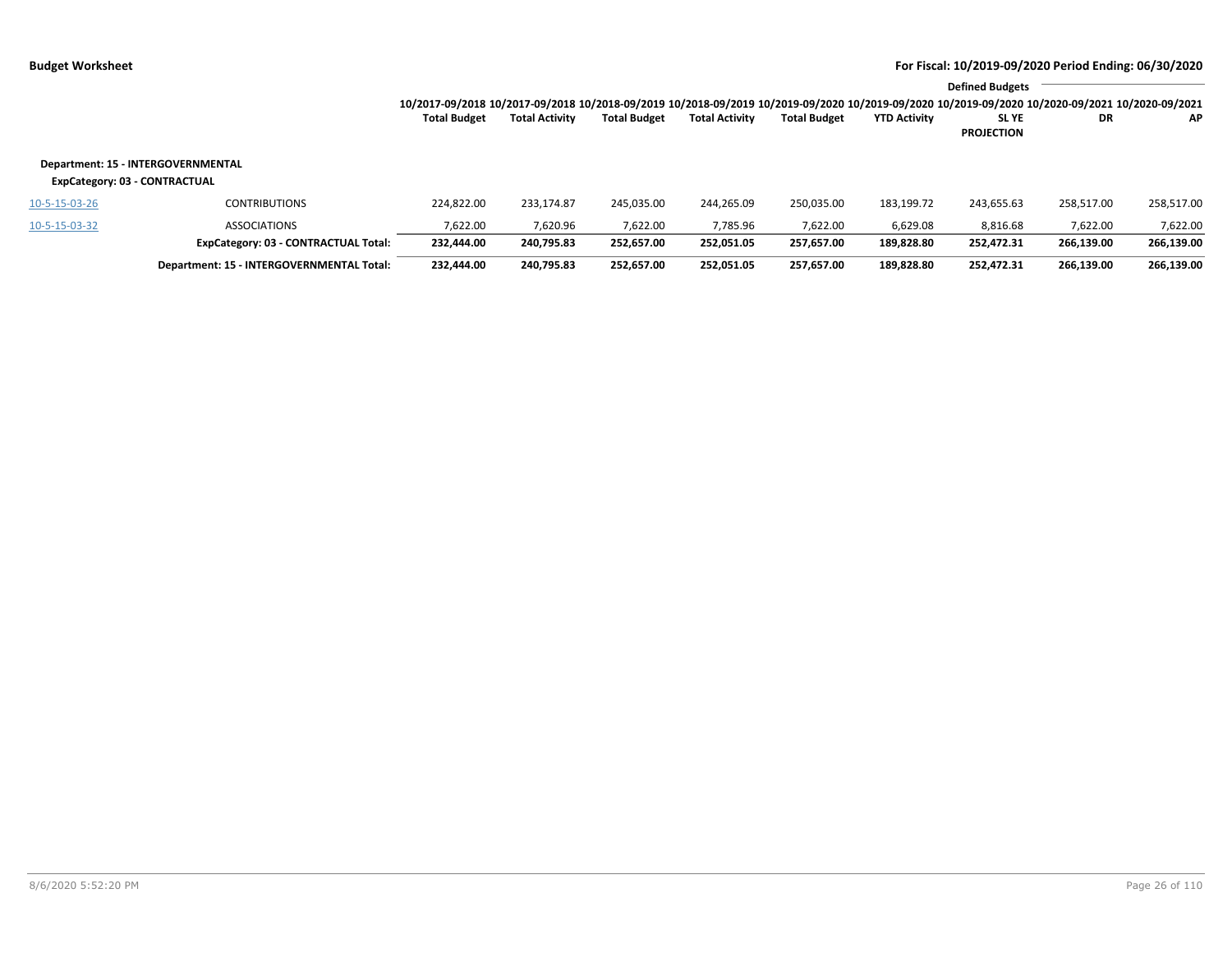|                                                                                 |                                                        |                                                                                                                                                                        |                       |                     |                       |                     |                     | <b>Defined Budgets</b>     |                      |            |
|---------------------------------------------------------------------------------|--------------------------------------------------------|------------------------------------------------------------------------------------------------------------------------------------------------------------------------|-----------------------|---------------------|-----------------------|---------------------|---------------------|----------------------------|----------------------|------------|
|                                                                                 |                                                        | 10/2017-09/2018 10/2017-09/2018 10/2018-09/2019 10/2018-09/2019 10/2019-09/2020 10/2019-09/2020 10/2019-09/2020 10/2020-09/2021 10/2020-09/2021<br><b>Total Budget</b> | <b>Total Activity</b> | <b>Total Budget</b> | <b>Total Activity</b> | <b>Total Budget</b> | <b>YTD Activity</b> | SL YE<br><b>PROJECTION</b> | DR                   | АP         |
| Department: 16 - UTILITY BILLING<br><b>ExpCategory: 01 - PERSONNEL SERVICES</b> |                                                        |                                                                                                                                                                        |                       |                     |                       |                     |                     |                            |                      |            |
| 10-5-16-01-01                                                                   | SALARIES                                               | 109,629.00                                                                                                                                                             | 113,246.88            | 115,371.00          | 118,170.32            | 116,671.00          | 88,116.25           | 117,194.61                 | 116,580.00           | 116,580.00 |
| 10-5-16-01-02                                                                   | <b>OVERTIME</b>                                        | 14,000.00                                                                                                                                                              | 10,884.54             | 14,000.00           | 11,786.06             | 14,000.00           | 19,346.84           | 25,731.30                  | 14,000.00            | 14,000.00  |
| 10-5-16-01-03                                                                   | RETIREMENT                                             | 16,791.00                                                                                                                                                              | 16,845.51             | 17,116.00           | 17,176.58             | 17,391.00           | 14,281.13           | 18,993.90                  | 17,210.00            | 17,210.00  |
| 10-5-16-01-04                                                                   | SOCIAL SECURITY                                        | 9,458.00                                                                                                                                                               | 9,080.84              | 9,897.00            | 9,643.68              | 9,996.00            | 7,963.38            | 10,591.30                  | 9,989.00             | 9,989.00   |
| 10-5-16-01-05                                                                   | <b>GROUP INSURANCE</b>                                 | 25,820.00                                                                                                                                                              | 26,049.08             | 27,579.00           | 27,753.71             | 27,577.00           | 17,706.04           | 23,549.03                  | 27,577.00            | 27,577.00  |
| 10-5-16-01-07                                                                   | WORKERSCOMP/UNEMPLYMEN                                 | 571.00                                                                                                                                                                 | 760.93                | 617.00              | 359.97                | 543.00              | 636.25              | 846.21                     | 570.00               | 570.00     |
|                                                                                 | ExpCategory: 01 - PERSONNEL SERVICES Total:            | 176,269.00                                                                                                                                                             | 176,867.78            | 184,580.00          | 184,890.32            | 186,178.00          | 148,049.89          | 196,906.35                 | 185,926.00           | 185,926.00 |
| <b>ExpCategory: 02 - SUPPLIES</b>                                               |                                                        |                                                                                                                                                                        |                       |                     |                       |                     |                     |                            |                      |            |
| 10-5-16-02-08                                                                   | <b>COMPUTER SUPPLIES</b>                               | 500.00                                                                                                                                                                 | 47.49                 | 500.00              | 46.74                 | 500.00              | 40.39               | 53.72                      | 500.00               |            |
| 10-5-16-02-09                                                                   | <b>OFFICE SUPPLIES</b>                                 | 12,000.00                                                                                                                                                              | 11,051.43             | 12,000.00           | 10,230.20             | 12,000.00           | 5,414.51            | 7,201.30                   | 12,000.00            | 12,000.00  |
| $10 - 5 - 16 - 02 - 14$                                                         | <b>EXPENDABLE ITEMS</b>                                | 150.00                                                                                                                                                                 | 0.00                  | 150.00              | 35.56                 | 150.00              | 7.57                | 10.07                      | 150.00               | 150.00     |
| 10-5-16-02-19                                                                   | <b>OTHER SUPPLIES</b>                                  | 400.00                                                                                                                                                                 | 120.00                | 400.00              | 120.00                | 400.00              | 134.98              | 179.52                     | 400.00               | 400.00     |
| 10-5-16-02-20                                                                   | POSTAGE                                                | 2,000.00                                                                                                                                                               | 1,993.08              | 2,200.00            | 1,737.45              | 2,000.00            | 1,290.45            | 1,716.30                   | 2,000.00             | 1,500.00   |
|                                                                                 | ExpCategory: 02 - SUPPLIES Total:                      | 15,050.00                                                                                                                                                              | 13,212.00             | 15,250.00           | 12,169.95             | 15,050.00           | 6,887.90            | 9,160.91                   | 15,050.00            | 14,050.00  |
| ExpCategory: 03 - CONTRACTUAL                                                   |                                                        |                                                                                                                                                                        |                       |                     |                       |                     |                     |                            |                      |            |
| 10-5-16-03-25                                                                   | <b>INSURANCE AND BONDS</b>                             | 350.00                                                                                                                                                                 | 314.16                | 320.00              | 355.24                | 350.00              | 266.64              | 354.63                     | 350.00               | 350.00     |
| 10-5-16-03-28                                                                   | TRAINING/TRAVEL EXPENSE                                | 750.00                                                                                                                                                                 | 0.00                  | 750.00              | 0.00                  | 1,750.00            | 0.00                |                            | 1,000.00             | 1,000.00   |
| 10-5-16-03-31                                                                   | <b>SERVICES</b>                                        | 15,000.00                                                                                                                                                              | 15,123.44             | 15,000.00           | 16,247.73             | 16,000.00           | 15,813.64           | 21,032.14                  | 16,000.00            | 17,000.00  |
| 10-5-16-03-33                                                                   | <b>CREDIT CARD FEES</b>                                | 65,000.00                                                                                                                                                              | 85,190.05             | 84,000.00           | 89,617.29             | 89,000.00           | 78,824.96           | 104,837.20                 | 100,000.00           | 100,000.00 |
|                                                                                 | ExpCategory: 03 - CONTRACTUAL Total:                   | 81,100.00                                                                                                                                                              | 100,627.65            | 100,070.00          | 106,220.26            | 107,100.00          | 94,905.24           | 126,223.97                 | 117,350.00           | 118,350.00 |
| ExpCategory: 05 - MAINTENANCE - EQUIPMENT                                       |                                                        |                                                                                                                                                                        |                       |                     |                       |                     |                     |                            |                      |            |
| 10-5-16-05-49                                                                   | <b>INSTRMNTS &amp; APPARATUS</b>                       | 2,000.00                                                                                                                                                               | 0.00                  | 2,000.00            | 347.50                | 2,000.00            | 61.82               | 82.22                      | 2,000.00             | 2,000.00   |
|                                                                                 | ExpCategory: 05 - MAINTENANCE - EQUIPMENT Total:       | 2,000.00                                                                                                                                                               | 0.00                  | 2,000.00            | 347.50                | 2,000.00            | 61.82               | 82.22                      | 2,000.00             | 2,000.00   |
|                                                                                 | ExpCategory: 08 - CAPITAL - BUIDLINGS & GROUNDS        |                                                                                                                                                                        |                       |                     |                       |                     |                     |                            |                      |            |
| 10-5-16-08-66                                                                   | <b>BUILDINGS &amp; GROUNDS</b>                         | 1,000.00<br>1,000.00                                                                                                                                                   | 0.00<br>0.00          | 1,000.00            | 0.00<br>0.00          | 1,000.00            | 0.00<br>0.00        | 0.00                       | 1,000.00<br>1,000.00 | 0.00       |
|                                                                                 | ExpCategory: 08 - CAPITAL - BUIDLINGS & GROUNDS Total: |                                                                                                                                                                        |                       | 1,000.00            |                       | 1,000.00            |                     |                            |                      |            |
| ExpCategory: 09 - CAPITAL -EQUIPMENT                                            |                                                        |                                                                                                                                                                        |                       |                     |                       |                     |                     |                            |                      |            |
| 10-5-16-09-79                                                                   | MISCELLANEOUS EQUIPMEN                                 | 2,000.00                                                                                                                                                               | 1,058.50              | 1,000.00            | 0.00                  | 2,000.00            | 1,495.00            | 1,988.35                   | 2,000.00             | 2,000.00   |
| 10-5-16-09-81                                                                   | INSTRUMENTS/APPARATUS                                  | 2,000.00                                                                                                                                                               | 0.00                  | 1,000.00            | 0.00                  | 2,000.00            | 3,570.00            | 4,748.10                   | 2,000.00             | 2,000.00   |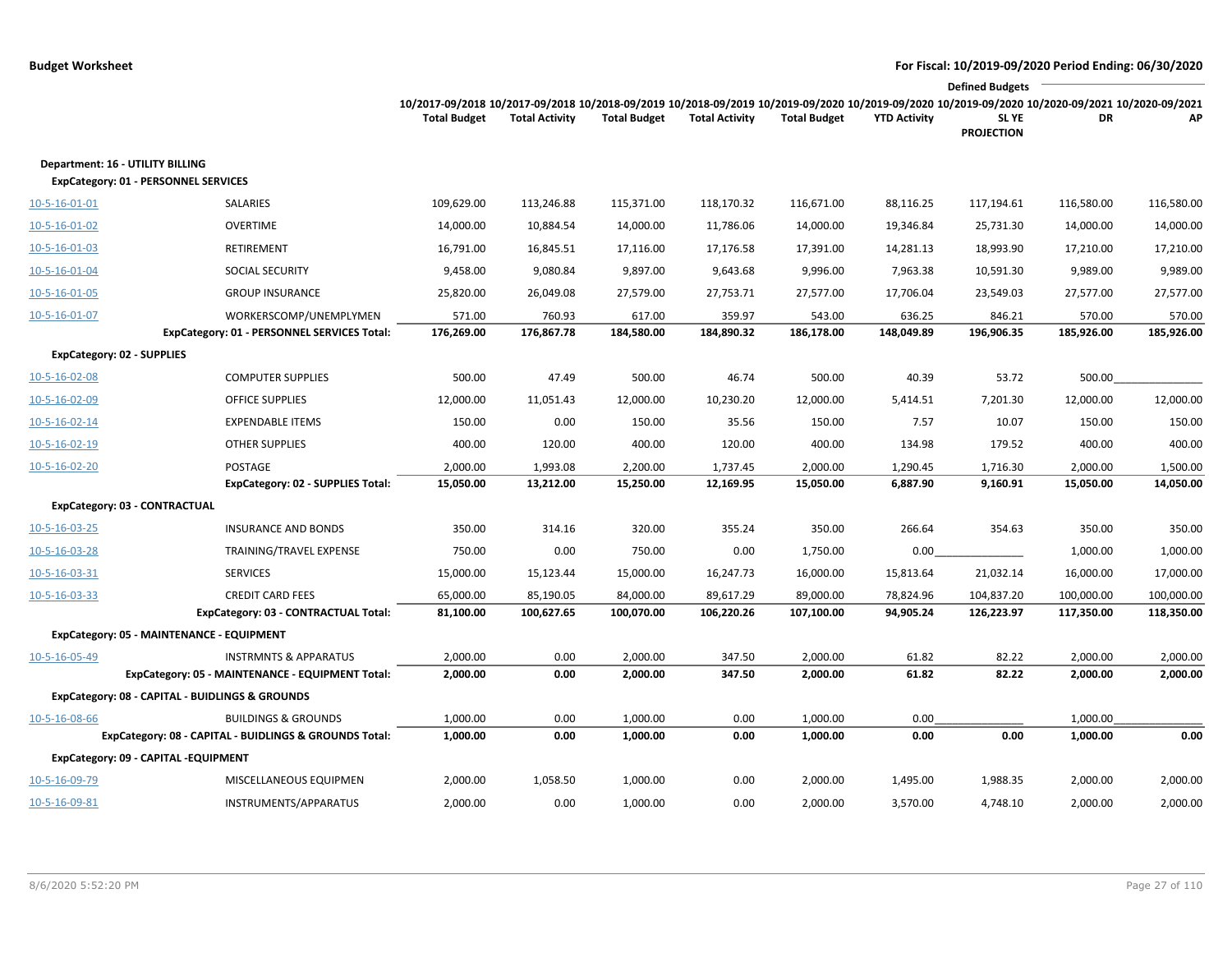|               |                                             |                                                                                                                                                                 |                       |                     |                       |                     |                     | <b>Defined Budgets</b> |            |            |
|---------------|---------------------------------------------|-----------------------------------------------------------------------------------------------------------------------------------------------------------------|-----------------------|---------------------|-----------------------|---------------------|---------------------|------------------------|------------|------------|
|               |                                             | 10/2017-09/2018 10/2017-09/2018 10/2018-09/2019 10/2018-09/2019 10/2019-09/2020 10/2019-09/2020 10/2019-09/2020 10/2019-09/2020 10/2020-09/2021 10/2020-09/2021 |                       |                     |                       |                     |                     |                        |            |            |
|               |                                             | <b>Total Budget</b>                                                                                                                                             | <b>Total Activity</b> | <b>Total Budget</b> | <b>Total Activity</b> | <b>Total Budget</b> | <b>YTD Activity</b> | SL YE                  | DR         | <b>AP</b>  |
|               |                                             |                                                                                                                                                                 |                       |                     |                       |                     |                     | <b>PROJECTION</b>      |            |            |
| 10-5-16-09-83 | <b>COMPUTER EQUIPMENT</b>                   | 2,000.00                                                                                                                                                        | 1,939.88              | 2,000.00            | 1,886.00              | 2,000.00            | 0.00                |                        | 2,000.00   | 2,000.00   |
|               | ExpCategory: 09 - CAPITAL -EQUIPMENT Total: | 6,000.00                                                                                                                                                        | 2,998.38              | 4,000.00            | 1,886.00              | 6,000.00            | 5.065.00            | 6,736.45               | 6,000.00   | 6,000.00   |
|               | Department: 16 - UTILITY BILLING Total:     | 281,419.00                                                                                                                                                      | 293,705.81            | 306,900.00          | 305,514.03            | 317,328.00          | 254,969.85          | 339,109.90             | 327,326.00 | 326,326.00 |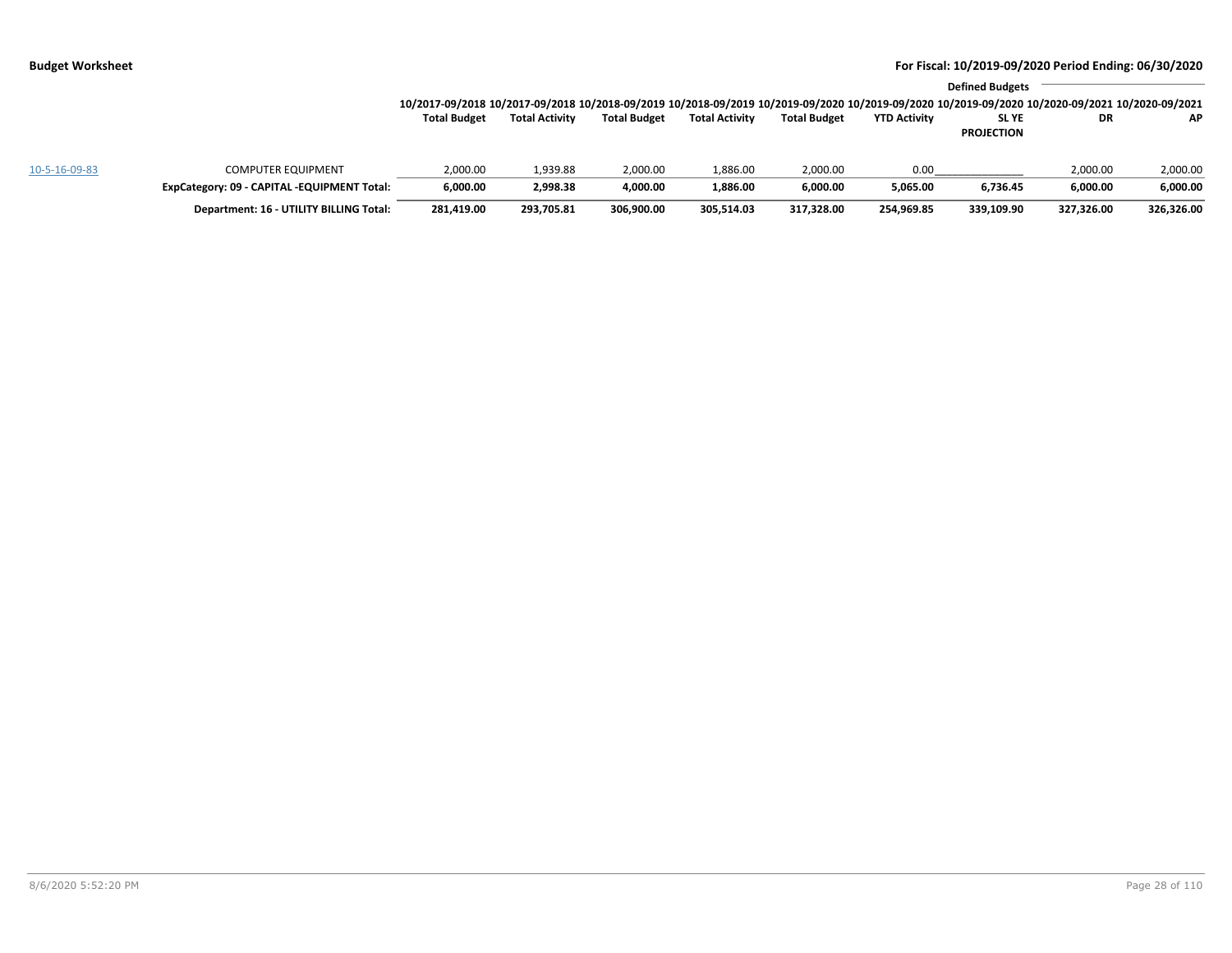|                                   |                                                                                      |                                                                                                                                                 |                       |                     |                       |                     |                     | <b>Defined Budgets</b>     |            |            |
|-----------------------------------|--------------------------------------------------------------------------------------|-------------------------------------------------------------------------------------------------------------------------------------------------|-----------------------|---------------------|-----------------------|---------------------|---------------------|----------------------------|------------|------------|
|                                   |                                                                                      | 10/2017-09/2018 10/2017-09/2018 10/2018-09/2019 10/2018-09/2019 10/2019-09/2020 10/2019-09/2020 10/2019-09/2020 10/2020-09/2021 10/2020-09/2021 |                       |                     |                       |                     |                     |                            |            |            |
|                                   |                                                                                      | <b>Total Budget</b>                                                                                                                             | <b>Total Activity</b> | <b>Total Budget</b> | <b>Total Activity</b> | <b>Total Budget</b> | <b>YTD Activity</b> | SL YE<br><b>PROJECTION</b> | <b>DR</b>  | АP         |
|                                   | Department: 17 - COMMUNITY FACILITIES<br><b>ExpCategory: 01 - PERSONNEL SERVICES</b> |                                                                                                                                                 |                       |                     |                       |                     |                     |                            |            |            |
| 10-5-17-01-01                     | SALARIES                                                                             | 140,016.00                                                                                                                                      | 143,770.94            | 146,691.00          | 152,029.22            | 152,352.00          | 111,141.43          | 147,818.10                 | 152,604.00 | 152,604.00 |
| 10-5-17-01-02                     | <b>OVERTIME</b>                                                                      | 16,000.00                                                                                                                                       | 21,281.33             | 22,000.00           | 20,885.25             | 22,000.00           | 9,301.13            | 12,370.50                  | 22,000.00  | 22,000.00  |
| 10-5-17-01-03                     | RETIREMENT                                                                           | 21,187.00                                                                                                                                       | 22,398.21             | 22,318.00           | 22,870.56             | 23,203.00           | 16,005.92           | 21,287.87                  | 23,013.00  | 23,013.00  |
| 10-5-17-01-04                     | SOCIAL SECURITY                                                                      | 11,935.00                                                                                                                                       | 12,508.61             | 12,904.00           | 13,252.84             | 13,338.00           | 9,125.25            | 12,136.58                  | 13,357.00  | 13,357.00  |
| 10-5-17-01-05                     | <b>GROUP INSURANCE</b>                                                               | 36,578.00                                                                                                                                       | 36,915.69             | 39,071.00           | 39,432.10             | 39,528.00           | 29,885.76           | 39,748.06                  | 39,528.00  | 39,528.00  |
| 10-5-17-01-07                     | WORKERSCOMP/UNEMPLYMEN                                                               | 4,379.00                                                                                                                                        | 4,439.65              | 5,782.00            | 4,838.10              | 4,817.00            | 3,262.21            | 4,338.74                   | 5,241.00   | 5,241.00   |
|                                   | ExpCategory: 01 - PERSONNEL SERVICES Total:                                          | 230,095.00                                                                                                                                      | 241,314.43            | 248,766.00          | 253,308.07            | 255,238.00          | 178,721.70          | 237,699.85                 | 255,743.00 | 255,743.00 |
| <b>ExpCategory: 02 - SUPPLIES</b> |                                                                                      |                                                                                                                                                 |                       |                     |                       |                     |                     |                            |            |            |
| 10-5-17-02-05                     | <b>UNIFORMS</b>                                                                      | 1,000.00                                                                                                                                        | 841.64                | 750.00              | 2,334.29              | 2,400.00            | 1,324.88            | 1,762.09                   | 1,800.00   | 1,800.00   |
| 10-5-17-02-08                     | <b>COMPUTER SUPPLIES</b>                                                             | 300.00                                                                                                                                          | 213.03                | 300.00              | 0.00                  | 300.00              | 581.54              | 773.45                     | 300.00     | 300.00     |
| 10-5-17-02-09                     | <b>OFFICE SUPPLIES</b>                                                               | 400.00                                                                                                                                          | 189.59                | 200.00              | 209.07                | 200.00              | 81.59               | 108.51                     | 200.00     | 200.00     |
| 10-5-17-02-13                     | <b>FUEL &amp; OIL SUPPLIES</b>                                                       | 400.00                                                                                                                                          | 346.25                | 350.00              | 265.52                | 350.00              | 145.85              | 193.98                     | 250.00     | 250.00     |
| 10-5-17-02-14                     | <b>EXPENDABLE ITEMS</b>                                                              | 500.00                                                                                                                                          | 1,670.92              | 200.00              | 36.23                 | 200.00              | 65.62               | 87.27                      | 200.00     | 200.00     |
| 10-5-17-02-15                     | <b>HOUSEKEEPING</b>                                                                  | 4,600.00                                                                                                                                        | 4,121.18              | 4,000.00            | 2,906.52              | 4,000.00            | 1,700.13            | 2,261.17                   | 4,000.00   | 4,000.00   |
| $10 - 5 - 17 - 02 - 16$           | CHEMICAL                                                                             | 1,300.00                                                                                                                                        | 58.70                 | 300.00              | 126.06                | 300.00              | 182.90              | 243.26                     | 300.00     | 300.00     |
| 10-5-17-02-18                     | LANDSCAPING                                                                          | 800.00                                                                                                                                          | 0.00                  | 800.00              | 0.00                  | 800.00              | 0.00                |                            | 800.00     | 800.00     |
| 10-5-17-02-20                     | POSTAGE                                                                              | 75.00                                                                                                                                           | 39.60                 | 75.00               | 22.77                 | 75.00               | 41.15               | 54.73                      | 75.00      | 75.00      |
|                                   | ExpCategory: 02 - SUPPLIES Total:                                                    | 9,375.00                                                                                                                                        | 7,480.91              | 6,975.00            | 5,900.46              | 8,625.00            | 4,123.66            | 5,484.46                   | 7,925.00   | 7,925.00   |
| ExpCategory: 03 - CONTRACTUAL     |                                                                                      |                                                                                                                                                 |                       |                     |                       |                     |                     |                            |            |            |
| 10-5-17-03-21                     | <b>MEDICAL</b>                                                                       | 200.00                                                                                                                                          | 102.00                | 200.00              | 433.21                | 200.00              | 0.00                |                            | 200.00     | 200.00     |
| 10-5-17-03-23                     | <b>COMMUNICATIONS</b>                                                                | 2,100.00                                                                                                                                        | 1,915.25              | 1,900.00            | 1,898.27              | 1,900.00            | 1,555.46            | 2,068.76                   | 2,100.00   | 2,100.00   |
| 10-5-17-03-25                     | <b>INSURANCE AND BONDS</b>                                                           | 23,900.00                                                                                                                                       | 24,933.86             | 25,000.00           | 30,103.70             | 30,100.00           | 25,196.13           | 33,510.85                  | 33,600.00  | 33,600.00  |
| 10-5-17-03-28                     | TRAINING/TRAVEL EXPENSE                                                              | 250.00                                                                                                                                          | 0.00                  | 250.00              | 61.32                 | 250.00              | 0.00                |                            | 250.00     | 250.00     |
| 10-5-17-03-30                     | <b>UTILITIES</b>                                                                     | 42,000.00                                                                                                                                       | 42,171.92             | 41,000.00           | 36,347.73             | 35,000.00           | 25,074.19           | 33,348.67                  | 35,000.00  | 35,000.00  |
| 10-5-17-03-31                     | <b>SERVICES</b>                                                                      | 1,700.00                                                                                                                                        | 1,202.37              | 6,500.00            | 8,312.12              | 1,500.00            | 1,296.36            | 1,724.16                   | 1,500.00   | 1,500.00   |
| 10-5-17-03-32                     | <b>ASSOCIATIONS</b>                                                                  | 500.00                                                                                                                                          | 470.00                | 500.00              | 0.00                  | 0.00                | 0.00                |                            |            |            |
| 10-5-17-03-33                     | SENIOR CITIZENS SUBSIDY                                                              | 0.00                                                                                                                                            | 0.00                  | 0.00                | 0.00                  | 0.00                | 0.00                |                            |            | 203,149.00 |
|                                   | ExpCategory: 03 - CONTRACTUAL Total:                                                 | 70,650.00                                                                                                                                       | 70,795.40             | 75,350.00           | 77,156.35             | 68,950.00           | 53,122.14           | 70,652.44                  | 72,650.00  | 275,799.00 |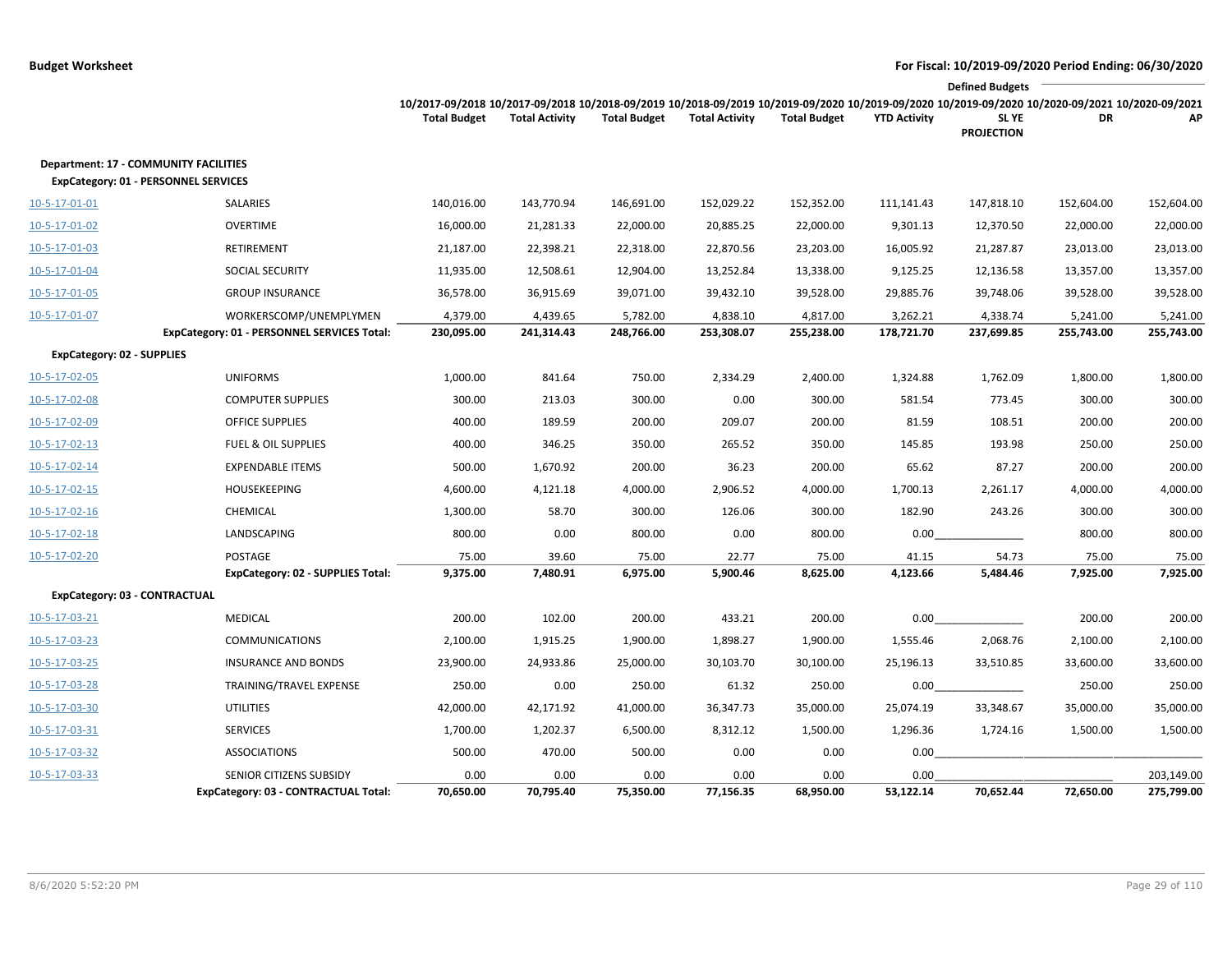|                         |                                                                                              |                                                                                                                                                                        |                        |                        |                        |                        |                      | <b>Defined Budgets</b>     |                        |                        |
|-------------------------|----------------------------------------------------------------------------------------------|------------------------------------------------------------------------------------------------------------------------------------------------------------------------|------------------------|------------------------|------------------------|------------------------|----------------------|----------------------------|------------------------|------------------------|
|                         |                                                                                              | 10/2017-09/2018 10/2017-09/2018 10/2018-09/2019 10/2018-09/2019 10/2019-09/2020 10/2019-09/2020 10/2019-09/2020 10/2020-09/2021 10/2020-09/2021<br><b>Total Budget</b> | <b>Total Activity</b>  | <b>Total Budget</b>    | <b>Total Activity</b>  | <b>Total Budget</b>    | <b>YTD Activity</b>  | SL YE<br><b>PROJECTION</b> | DR                     | AP                     |
|                         | ExpCategory: 04 - MAINTENANCE - BUILDINGS & GROUNDS                                          |                                                                                                                                                                        |                        |                        |                        |                        |                      |                            |                        |                        |
| 10-5-17-04-35           | <b>BUILDINGS &amp; GROUNDS</b><br>ExpCategory: 04 - MAINTENANCE - BUILDINGS & GROUNDS Total: | 15,000.00<br>15,000.00                                                                                                                                                 | 10,799.01<br>10,799.01 | 16,000.00<br>16,000.00 | 44,635.48<br>44,635.48 | 17,000.00<br>17,000.00 | 9,546.18<br>9,546.18 | 12,696.42<br>12,696.42     | 17,000.00<br>17,000.00 | 17,000.00<br>17,000.00 |
|                         | ExpCategory: 05 - MAINTENANCE - EQUIPMENT                                                    |                                                                                                                                                                        |                        |                        |                        |                        |                      |                            |                        |                        |
| 10-5-17-05-47           | MISCELLANEOUS EQUIPMEN                                                                       | 300.00                                                                                                                                                                 | 0.00                   | 0.00                   | 0.00                   | 0.00                   | 0.00                 |                            |                        |                        |
| 10-5-17-05-48           | <b>EQUIPMENT</b>                                                                             | 500.00                                                                                                                                                                 | 219.32                 | 800.00                 | 113.25                 | 800.00                 | 7.50                 | 9.98                       | 500.00                 | 500.00                 |
| 10-5-17-05-49           | <b>INSTRMNTS &amp; APPARATUS</b>                                                             | 200.00                                                                                                                                                                 | 0.00                   | 0.00                   | 0.00                   | 0.00                   | 0.00                 |                            |                        |                        |
| 10-5-17-05-50           | <b>VEHICLES</b>                                                                              | 200.00                                                                                                                                                                 | 803.17                 | 800.00                 | 137.01                 | 800.00                 | 1,476.39             | 1,963.60                   | 200.00                 | 200.00                 |
|                         | ExpCategory: 05 - MAINTENANCE - EQUIPMENT Total:                                             | 1,200.00                                                                                                                                                               | 1,022.49               | 1,600.00               | 250.26                 | 1,600.00               | 1,483.89             | 1,973.58                   | 700.00                 | 700.00                 |
|                         | ExpCategory: 08 - CAPITAL - BUIDLINGS & GROUNDS                                              |                                                                                                                                                                        |                        |                        |                        |                        |                      |                            |                        |                        |
| 10-5-17-08-66           | <b>BUILDINGS &amp; GROUNDS</b>                                                               | 35,911.00                                                                                                                                                              | 33,408.00              | 50,949.00              | 50,796.84              | 61,923.00              | 25,443.00            | 33,839.19                  | 9,000.00               |                        |
|                         | ExpCategory: 08 - CAPITAL - BUIDLINGS & GROUNDS Total:                                       | 35,911.00                                                                                                                                                              | 33,408.00              | 50,949.00              | 50,796.84              | 61,923.00              | 25,443.00            | 33,839.19                  | 9,000.00               | 0.00                   |
|                         | ExpCategory: 09 - CAPITAL -EQUIPMENT                                                         |                                                                                                                                                                        |                        |                        |                        |                        |                      |                            |                        |                        |
| 10-5-17-09-79           | MISCELLANEOUS EQUIPMEN                                                                       | 0.00                                                                                                                                                                   | 0.00                   | 0.00                   | 0.00                   | 3,100.00               | 1,866.00             | 2,481.78                   |                        |                        |
|                         | ExpCategory: 09 - CAPITAL -EQUIPMENT Total:                                                  | 0.00                                                                                                                                                                   | 0.00                   | 0.00                   | 0.00                   | 3,100.00               | 1,866.00             | 2,481.78                   | 0.00                   | 0.00                   |
|                         | <b>ExpCategory: 14 - SUPPORT SERVICES</b>                                                    |                                                                                                                                                                        |                        |                        |                        |                        |                      |                            |                        |                        |
| 10-5-17-14-01           | ADAM STREET EXPENDABLE ITE                                                                   | 200.00                                                                                                                                                                 | 138.33                 | 250.00                 | 79.95                  | 250.00                 | 55.78                | 74.19                      | 200.00                 | 200.00                 |
| 10-5-17-14-02           | ADAMS STREET HOUSEKEEPING                                                                    | 900.00                                                                                                                                                                 | 950.69                 | 900.00                 | 1,333.24               | 1,500.00               | 339.85               | 452.00                     | 1,200.00               | 1,200.00               |
| 10-5-17-14-04           | ADAMS STREET COMMUNICATI                                                                     | 1,000.00                                                                                                                                                               | 1,039.04               | 1,000.00               | 1,019.28               | 1,000.00               | 773.46               | 1,028.70                   | 1,000.00               | 1,000.00               |
| 10-5-17-14-05           | ADAMS STREET UTILITIES                                                                       | 11,000.00                                                                                                                                                              | 10,505.49              | 11,000.00              | 9,322.55               | 10,000.00              | 6,921.87             | 9,206.09                   | 10,000.00              | 10,000.00              |
| 10-5-17-14-06           | ADAMS STREET BLDGS & GROU                                                                    | 2,000.00                                                                                                                                                               | 3,256.52               | 2,000.00               | 3,875.93               | 2,900.00               | 3,050.47             | 4,057.13                   | 3,500.00               | 3,500.00               |
| 10-5-17-14-08           | ADAMS STREET CREDIT CARD FE                                                                  | 0.00                                                                                                                                                                   | 0.00                   | 0.00                   | 193.53                 | 100.00                 | 698.94               | 929.59                     | 1,200.00               | 1,200.00               |
| $10 - 5 - 17 - 14 - 11$ | DEPOT EXPENDABLE ITEMS                                                                       | 200.00                                                                                                                                                                 | 0.00                   | 100.00                 | 383.68                 | 100.00                 | 0.00                 |                            | 100.00                 | 100.00                 |
| $10 - 5 - 17 - 14 - 12$ | <b>DEPOT HOUSEKEEPING</b>                                                                    | 800.00                                                                                                                                                                 | 898.36                 | 800.00                 | 780.33                 | 900.00                 | 205.17               | 272.88                     | 900.00                 | 900.00                 |
| $10 - 5 - 17 - 14 - 13$ | <b>DEPOT CHEMICAL</b>                                                                        | 0.00                                                                                                                                                                   | 0.00                   | 4,500.00               | 3,034.00               | 5,200.00               | 116.16               | 154.49                     | 4,500.00               | 4,500.00               |
| $10 - 5 - 17 - 14 - 14$ | <b>DEPOT COMMUNICATIONS</b>                                                                  | 2,000.00                                                                                                                                                               | 1,999.38               | 2,000.00               | 2,016.10               | 2,000.00               | 1,586.54             | 2,110.10                   | 2,100.00               | 2,100.00               |
| $10 - 5 - 17 - 14 - 15$ | <b>DEPOT UTILITIES</b>                                                                       | 23,000.00                                                                                                                                                              | 22,419.78              | 22,500.00              | 18,553.63              | 18,000.00              | 12,689.00            | 16,876.37                  | 18,000.00              | 18,000.00              |
| $10 - 5 - 17 - 14 - 16$ | <b>DEPOT BLDGS &amp; GROUNDS</b>                                                             | 3,000.00                                                                                                                                                               | 2,785.31               | 3,000.00               | 10,421.59              | 3,000.00               | 2,405.36             | 3,199.13                   | 3,000.00               | 3,000.00               |
| 10-5-17-14-21           | <b>B.HOUSTON EXPENDABLE ITEMS</b>                                                            | 400.00                                                                                                                                                                 | 223.31                 | 400.00                 | 41.40                  | 400.00                 | 69.17                | 92.00                      | 400.00                 | 400.00                 |
| 10-5-17-14-22           | <b>B.HOUSTON HOUSEKEEPING</b>                                                                | 600.00                                                                                                                                                                 | 521.23                 | 700.00                 | 322.21                 | 700.00                 | 295.41               | 392.90                     | 700.00                 | 700.00                 |
| 10-5-17-14-23           | <b>B.HOUSTON CHEMICAL</b>                                                                    | 150.00                                                                                                                                                                 | 0.00                   | 150.00                 | 0.00                   | 150.00                 | 0.00                 |                            | 150.00                 | 150.00                 |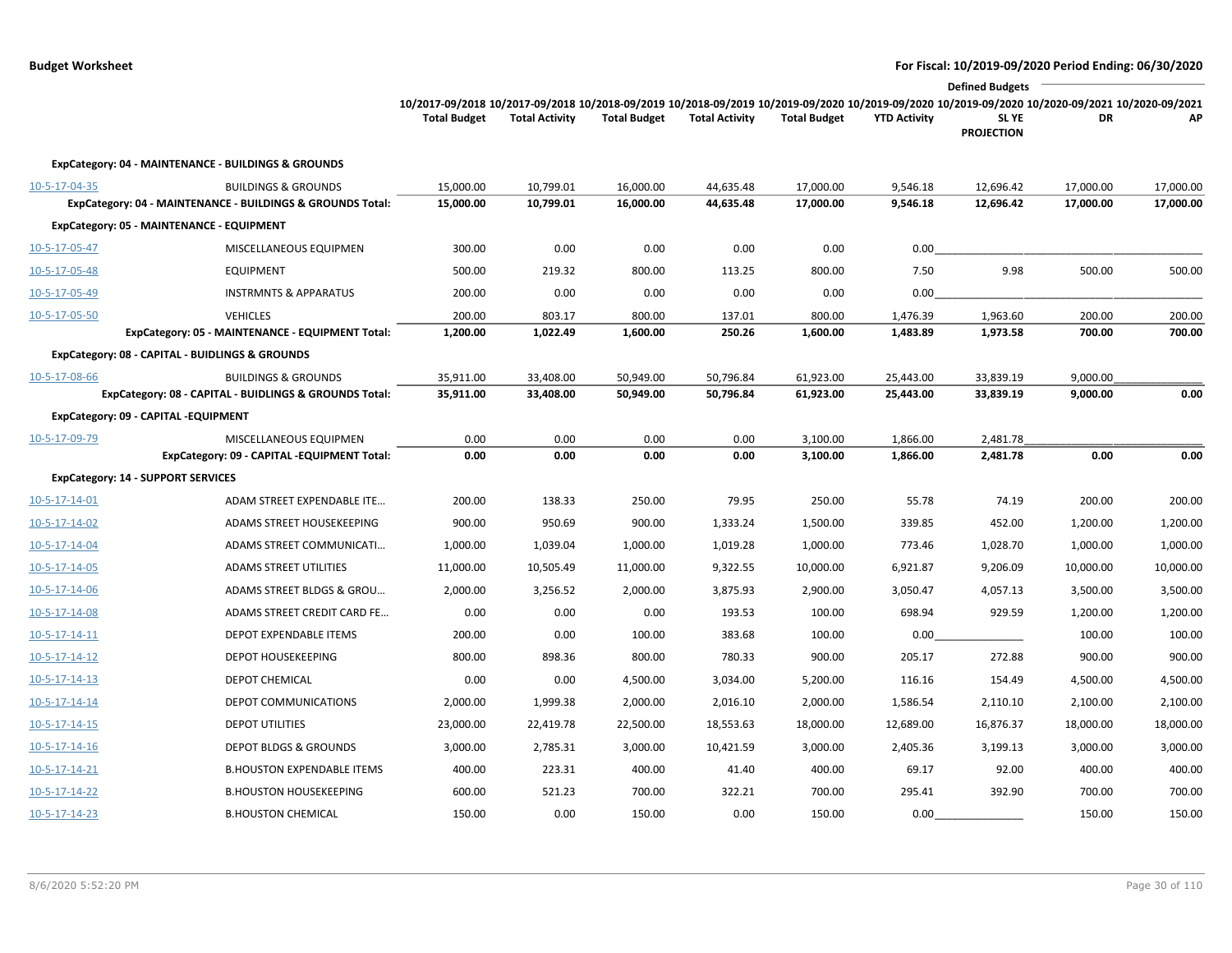|               |                                                  |                                                                                                                                                                 |                       |                     |                       |                     |                     | <b>Defined Budgets</b> |            |            |
|---------------|--------------------------------------------------|-----------------------------------------------------------------------------------------------------------------------------------------------------------------|-----------------------|---------------------|-----------------------|---------------------|---------------------|------------------------|------------|------------|
|               |                                                  | 10/2017-09/2018 10/2017-09/2018 10/2018-09/2019 10/2018-09/2019 10/2019-09/2020 10/2019-09/2020 10/2019-09/2020 10/2019-09/2020 10/2020-09/2021 10/2020-09/2021 |                       |                     |                       |                     |                     |                        |            |            |
|               |                                                  | <b>Total Budget</b>                                                                                                                                             | <b>Total Activity</b> | <b>Total Budget</b> | <b>Total Activity</b> | <b>Total Budget</b> | <b>YTD Activity</b> | SL YE                  | DR         | AP.        |
|               |                                                  |                                                                                                                                                                 |                       |                     |                       |                     |                     | <b>PROJECTION</b>      |            |            |
| 10-5-17-14-24 | <b>B.HOUSTON COMMUNICATIONS</b>                  | 400.00                                                                                                                                                          | 513.25                | 500.00              | 447.80                | 500.00              | 367.20              | 488.38                 | 500.00     | 500.00     |
| 10-5-17-14-25 | <b>B.HOUSTON UTILITIES</b>                       | 9,000.00                                                                                                                                                        | 8,475.92              | 8,000.00            | 7,676.85              | 6,500.00            | 4,258.05            | 5,663.21               | 6,500.00   | 6,500.00   |
| 10-5-17-14-26 | <b>B.HOUSTON BLDGS &amp; GROUNDS</b>             | 5.000.00                                                                                                                                                        | 9.094.10              | 5,000.00            | 6,839.19              | 7.500.00            | 4,678.21            | 6.222.02               | 7,000.00   | 7,000.00   |
|               | <b>ExpCategory: 14 - SUPPORT SERVICES Total:</b> | 59,650.00                                                                                                                                                       | 62,820.71             | 62,800.00           | 66,341.26             | 60,700.00           | 38,510.64           | 51,219.18              | 60,950.00  | 60,950.00  |
|               | Department: 17 - COMMUNITY FACILITIES Total:     | 421.881.00                                                                                                                                                      | 427.640.95            | 462.440.00          | 498.388.72            | 477.136.00          | 312,817.21          | 416.046.90             | 423.968.00 | 618.117.00 |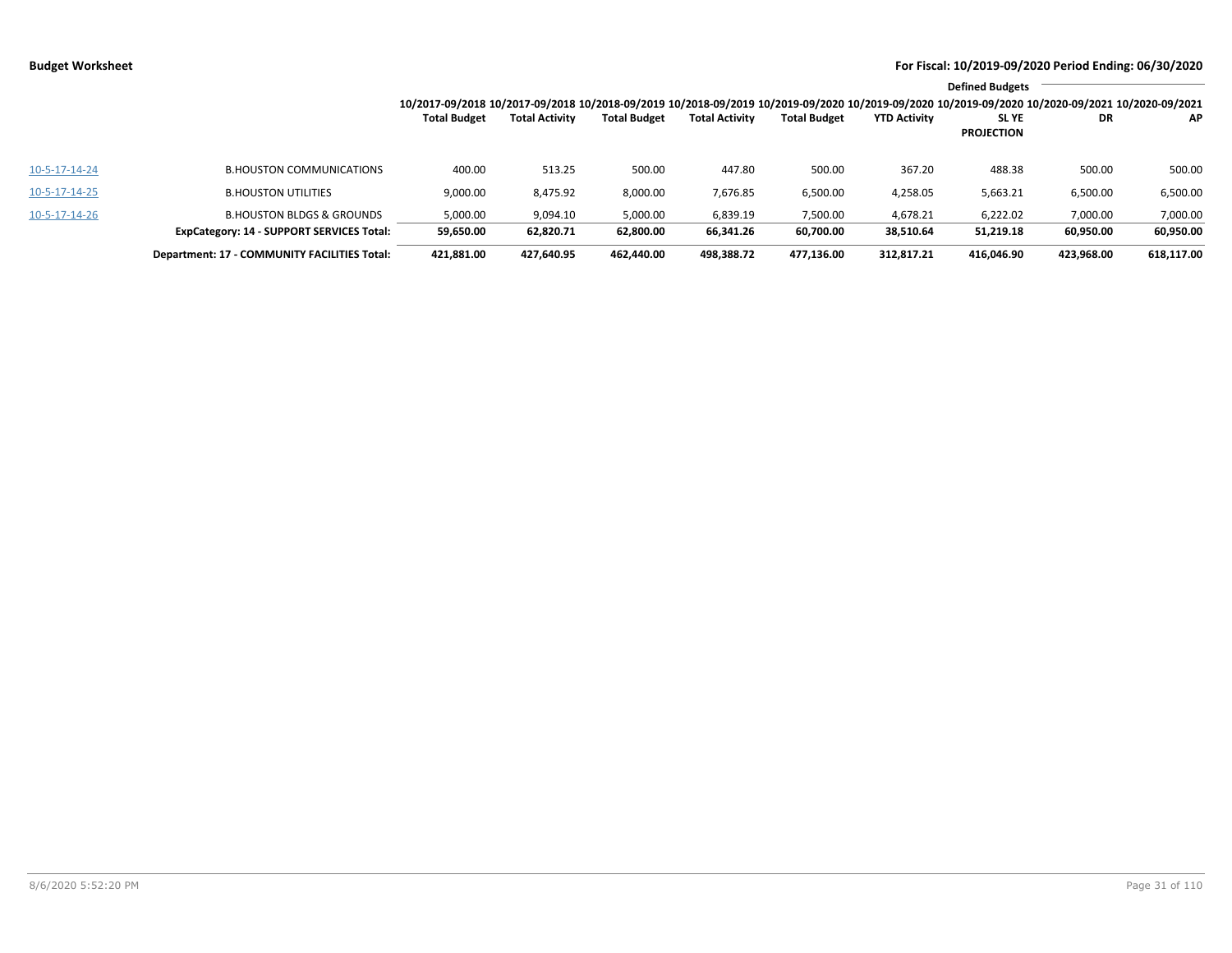|               |                                                            |                                                                                                                                                 |                       |                     |                       |                     |                     | <b>Defined Budgets</b> |           |           |
|---------------|------------------------------------------------------------|-------------------------------------------------------------------------------------------------------------------------------------------------|-----------------------|---------------------|-----------------------|---------------------|---------------------|------------------------|-----------|-----------|
|               |                                                            | 10/2017-09/2018 10/2017-09/2018 10/2018-09/2019 10/2018-09/2019 10/2019-09/2020 10/2019-09/2020 10/2019-09/2020 10/2020-09/2020 10/2020-09/2021 |                       |                     |                       |                     |                     |                        |           |           |
|               |                                                            | <b>Total Budget</b>                                                                                                                             | <b>Total Activity</b> | <b>Total Budget</b> | <b>Total Activity</b> | <b>Total Budget</b> | <b>YTD Activity</b> | <b>SLYE</b>            | DR        | АP        |
|               |                                                            |                                                                                                                                                 |                       |                     |                       |                     |                     | <b>PROJECTION</b>      |           |           |
|               | <b>Department: 18 - OPERATIONS SUPPORT</b>                 |                                                                                                                                                 |                       |                     |                       |                     |                     |                        |           |           |
|               | <b>ExpCategory: 01 - PERSONNEL SERVICES</b>                |                                                                                                                                                 |                       |                     |                       |                     |                     |                        |           |           |
| 10-5-18-01-01 | SALARIES                                                   | 26,412.00                                                                                                                                       | 17,992.80             | 25,577.00           | 25,039.99             | 26,034.00           | 19,054.20           | 25,342.09              | 26,076.00 | 26,076.00 |
| 10-5-18-01-02 | <b>OVERTIME</b>                                            | 1,000.00                                                                                                                                        | 8.66                  | 250.00              | 36.62                 | 250.00              | 18.80               | 25.00                  | 200.00    | 200.00    |
| 10-5-18-01-03 | RETIREMENT                                                 | 3,723.00                                                                                                                                        | 2,448.41              | 3,417.00            | 3,314.80              | 3,499.00            | 2,534.86            | 3,371.36               | 3,463.00  | 3,463.00  |
| 10-5-18-01-04 | SOCIAL SECURITY                                            | 2,097.00                                                                                                                                        | 1,377.10              | 1,976.00            | 1,942.66              | 2,011.00            | 1,458.67            | 1,940.03               | 2,010.00  | 2,010.00  |
| 10-5-18-01-05 | <b>GROUP INSURANCE</b>                                     | 8,606.00                                                                                                                                        | 4,368.64              | 9,193.00            | 9,267.27              | 9,192.00            | 6,948.72            | 9,241.80               | 9,192.00  | 9,192.00  |
| 10-5-18-01-07 | WORKERSCOMP/UNEMPLYMEN                                     | 792.00                                                                                                                                          | 631.96                | 938.00              | 952.39                | 757.00              | 579.08              | 770.18                 | 820.00    | 820.00    |
| 10-5-18-01-10 | <b>EMPLOYMENT AGENCY LABOR</b>                             | 0.00                                                                                                                                            | 11,406.63             | 0.00                | 0.00                  | 0.00                | 0.00                |                        |           |           |
|               | ExpCategory: 01 - PERSONNEL SERVICES Total:                | 42,630.00                                                                                                                                       | 38,234.20             | 41,351.00           | 40,553.73             | 41,743.00           | 30,594.33           | 40,690.46              | 41,761.00 | 41,761.00 |
|               | <b>ExpCategory: 02 - SUPPLIES</b>                          |                                                                                                                                                 |                       |                     |                       |                     |                     |                        |           |           |
| 10-5-18-02-05 | <b>UNIFORMS</b>                                            | 250.00                                                                                                                                          | 171.97                | 250.00              | 0.00                  | 250.00              | 0.00                |                        | 250.00    | 250.00    |
| 10-5-18-02-09 | <b>OFFICE SUPPLIES</b>                                     | 1,000.00                                                                                                                                        | 591.89                | 7,900.00            | 6,955.55              | 7,000.00            | 5,202.09            | 6,918.78               | 7,000.00  | 7,000.00  |
| 10-5-18-02-14 | <b>EXPENDABLE ITEMS</b>                                    | 200.00                                                                                                                                          | 33.95                 | 200.00              | 85.21                 | 200.00              | 35.25               | 46.88                  | 200.00    | 200.00    |
| 10-5-18-02-15 | <b>HOUSEKEEPING</b>                                        | 5,000.00                                                                                                                                        | 7,155.18              | 5,500.00            | 5,322.15              | 6,000.00            | 5,323.35            | 7,080.06               | 6,500.00  | 6,500.00  |
| 10-5-18-02-16 | CHEMICAL                                                   | 1,200.00                                                                                                                                        | 1,041.48              | 600.00              | 1,041.48              | 900.00              | 757.44              | 1,007.40               | 1,000.00  | 1,000.00  |
| 10-5-18-02-19 | <b>OTHER SUPPLIES</b>                                      | 200.00                                                                                                                                          | 120.00                | 200.00              | 120.00                | 200.00              | 90.00               | 119.70                 | 200.00    | 200.00    |
| 10-5-18-02-20 | POSTAGE                                                    | 3,000.00                                                                                                                                        | 3,082.11              | 3,000.00            | 3,011.00              | 2,500.00            | 2,472.21            | 3,288.04               | 2,800.00  | 2,800.00  |
|               | ExpCategory: 02 - SUPPLIES Total:                          | 10,850.00                                                                                                                                       | 12,196.58             | 17,650.00           | 16,535.39             | 17,050.00           | 13,880.34           | 18,460.86              | 17,950.00 | 17,950.00 |
|               | ExpCategory: 03 - CONTRACTUAL                              |                                                                                                                                                 |                       |                     |                       |                     |                     |                        |           |           |
| 10-5-18-03-23 | <b>COMMUNICATIONS</b>                                      | 33,500.00                                                                                                                                       | 23,948.71             | 25,000.00           | 25,188.96             | 25,100.00           | 20,311.67           | 27,014.52              | 25,000.00 | 25,000.00 |
| 10-5-18-03-25 | <b>INSURANCE AND BONDS</b>                                 | 5,700.00                                                                                                                                        | 5,948.61              | 6,000.00            | 7,681.90              | 7,700.00            | 6,436.08            | 8,559.99               | 8,600.00  | 8,600.00  |
| 10-5-18-03-28 | MILEAGE REIMBURSEMENT                                      | 500.00                                                                                                                                          | 98.10                 | 500.00              | 245.92                | 300.00              | 75.04               | 99.80                  | 300.00    | 300.00    |
| 10-5-18-03-30 | <b>UTILITIES</b>                                           | 40,000.00                                                                                                                                       | 32,781.92             | 35,000.00           | 26,343.49             | 34,000.00           | 17,447.64           | 23,205.36              | 28,000.00 | 28,000.00 |
| 10-5-18-03-31 | <b>SERVICES</b>                                            | 17,000.00                                                                                                                                       | 14,823.50             | 15,000.00           | 14,141.76             | 15,000.00           | 14,522.17           | 19,314.49              | 20,000.00 | 15,000.00 |
|               | ExpCategory: 03 - CONTRACTUAL Total:                       | 96,700.00                                                                                                                                       | 77,600.84             | 81,500.00           | 73,602.03             | 82,100.00           | 58,792.60           | 78,194.16              | 81,900.00 | 76,900.00 |
|               | ExpCategory: 04 - MAINTENANCE - BUILDINGS & GROUNDS        |                                                                                                                                                 |                       |                     |                       |                     |                     |                        |           |           |
| 10-5-18-04-35 | <b>BUILDINGS &amp; GROUNDS</b>                             | 13,000.00                                                                                                                                       | 18,114.81             | 18,509.00           | 24,802.76             | 15,000.00           | 9,992.29            | 13,289.75              | 15,000.00 | 15,000.00 |
|               | ExpCategory: 04 - MAINTENANCE - BUILDINGS & GROUNDS Total: | 13,000.00                                                                                                                                       | 18,114.81             | 18,509.00           | 24,802.76             | 15,000.00           | 9,992.29            | 13,289.75              | 15,000.00 | 15,000.00 |
|               | ExpCategory: 05 - MAINTENANCE - EQUIPMENT                  |                                                                                                                                                 |                       |                     |                       |                     |                     |                        |           |           |
| 10-5-18-05-49 | <b>INSTRMNTS &amp; APPARATUS</b>                           | 0.00                                                                                                                                            | 701.40                | 750.00              | 0.00                  | 500.00              | 327.31              | 435.32                 | 500.00    | 500.00    |
|               | ExpCategory: 05 - MAINTENANCE - EQUIPMENT Total:           | 0.00                                                                                                                                            | 701.40                | 750.00              | 0.00                  | 500.00              | 327.31              | 435.32                 | 500.00    | 500.00    |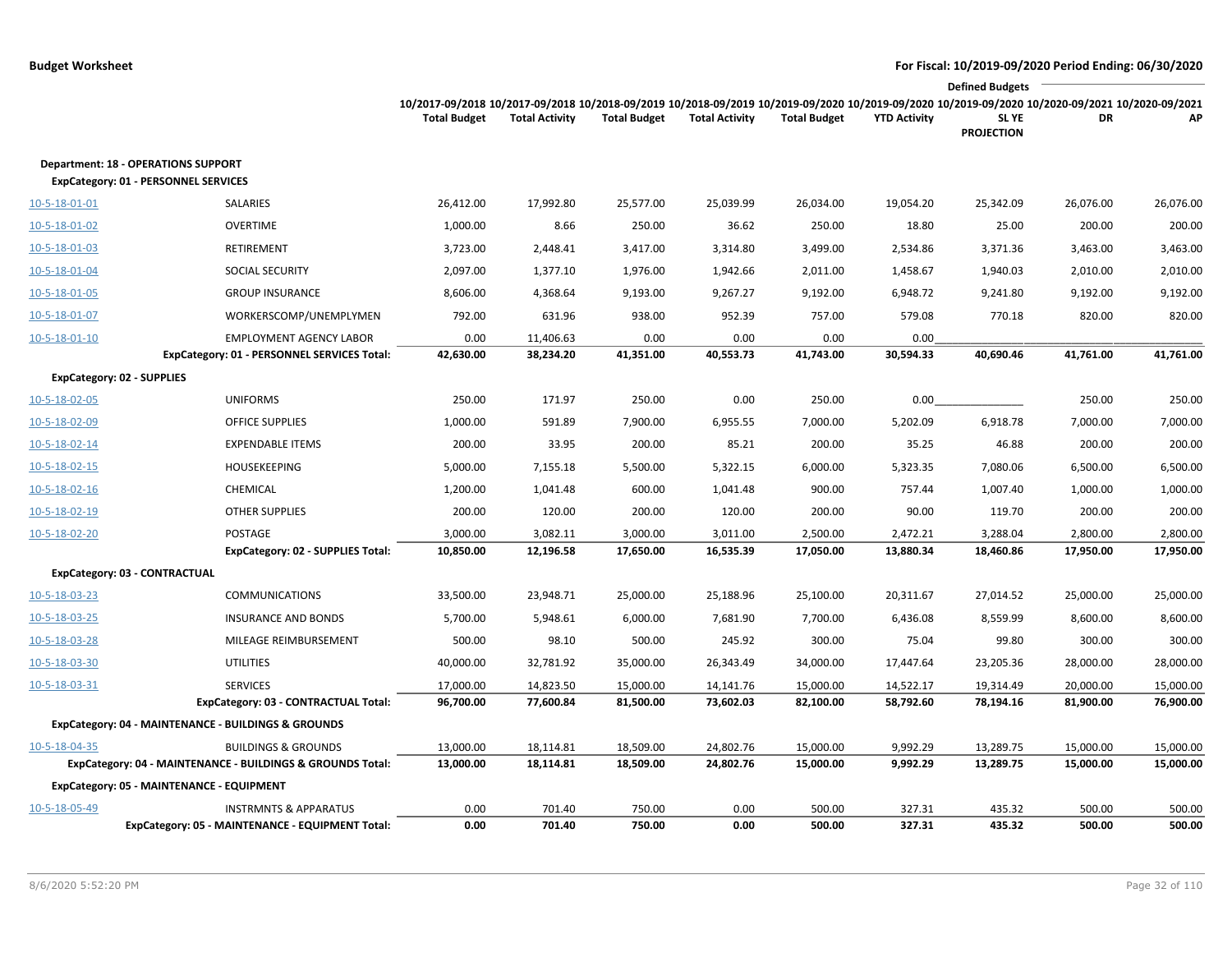|               |                                                        |                                                                                                                                                                 |                       |                     |                       |                     |                     | <b>Defined Budgets</b> |            |            |
|---------------|--------------------------------------------------------|-----------------------------------------------------------------------------------------------------------------------------------------------------------------|-----------------------|---------------------|-----------------------|---------------------|---------------------|------------------------|------------|------------|
|               |                                                        | 10/2017-09/2018 10/2017-09/2018 10/2018-09/2019 10/2018-09/2019 10/2019-09/2020 10/2019-09/2020 10/2019-09/2020 10/2019-09/2020 10/2020-09/2021 10/2020-09/2021 |                       |                     |                       |                     |                     |                        |            |            |
|               |                                                        | <b>Total Budget</b>                                                                                                                                             | <b>Total Activity</b> | <b>Total Budget</b> | <b>Total Activity</b> | <b>Total Budget</b> | <b>YTD Activity</b> | <b>SLYE</b>            | DR         | <b>AP</b>  |
|               |                                                        |                                                                                                                                                                 |                       |                     |                       |                     |                     | <b>PROJECTION</b>      |            |            |
|               | ExpCategory: 08 - CAPITAL - BUIDLINGS & GROUNDS        |                                                                                                                                                                 |                       |                     |                       |                     |                     |                        |            |            |
| 10-5-18-08-66 | <b>BUILDINGS &amp; GROUNDS</b>                         | 0.00                                                                                                                                                            | 0.00                  | 11.460.00           | 15.060.84             | 0.00                | 0.00                |                        |            |            |
|               | ExpCategory: 08 - CAPITAL - BUIDLINGS & GROUNDS Total: | 0.00                                                                                                                                                            | 0.00                  | 11,460.00           | 15,060.84             | 0.00                | 0.00                | 0.00                   | 0.00       | 0.00       |
|               | ExpCategory: 09 - CAPITAL -EQUIPMENT                   |                                                                                                                                                                 |                       |                     |                       |                     |                     |                        |            |            |
| 10-5-18-09-79 | MISCELLANEOUS EQUIPMEN                                 | 0.00                                                                                                                                                            | 0.00                  | 0.00                | 0.00                  | 1,600.00            | 0.00                |                        |            |            |
|               | ExpCategory: 09 - CAPITAL -EQUIPMENT Total:            | 0.00                                                                                                                                                            | 0.00                  | 0.00                | 0.00                  | 1,600.00            | 0.00                | 0.00                   | 0.00       | 0.00       |
|               | <b>Department: 18 - OPERATIONS SUPPORT Total:</b>      | 163.180.00                                                                                                                                                      | 146.847.83            | 171.220.00          | 170.554.75            | 157.993.00          | 113.586.87          | 151.070.55             | 157.111.00 | 152,111.00 |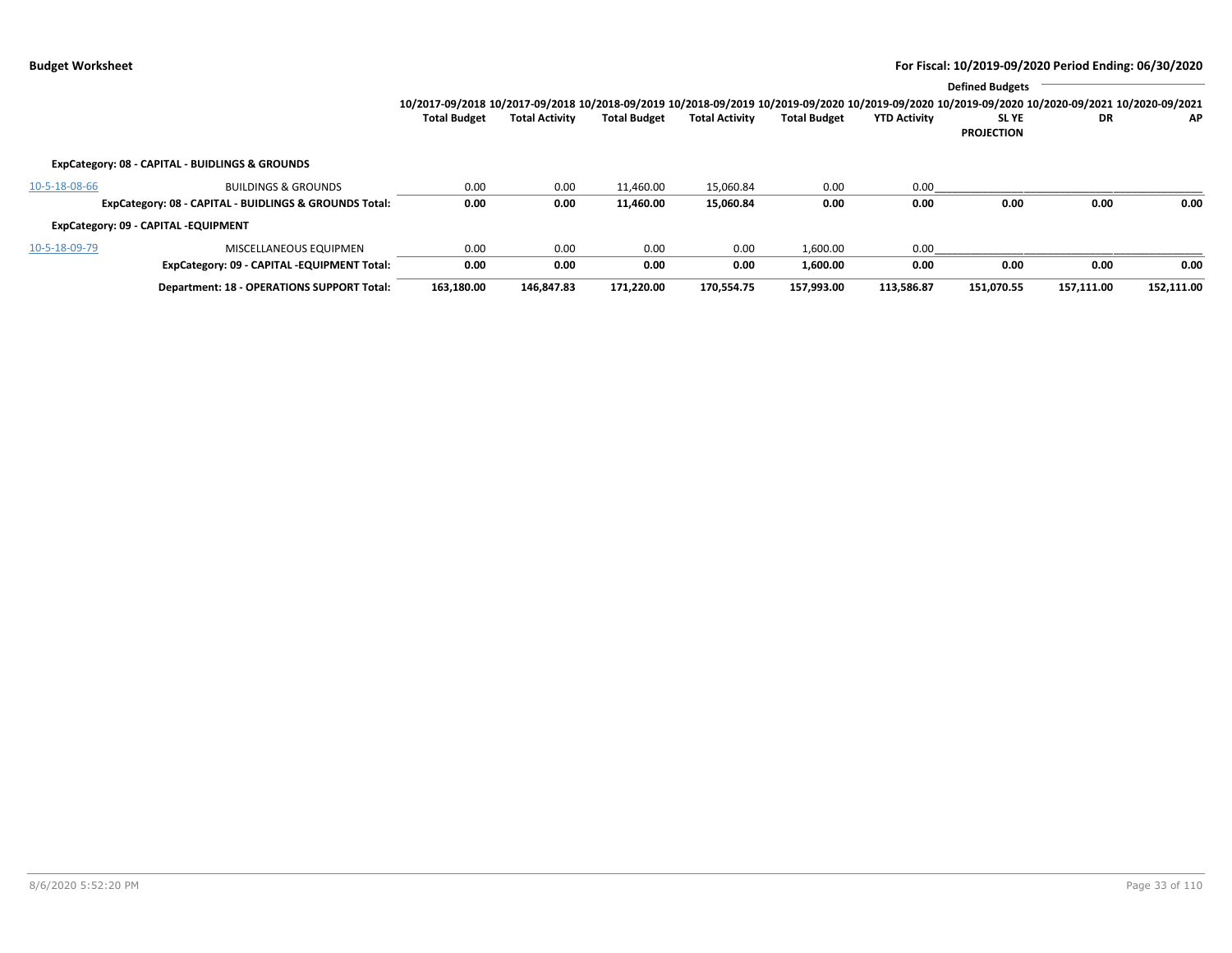|               |                                                            |                                                                                                                                                 |                       |                     |                       |                     |                     | <b>Defined Budgets</b> |            |            |
|---------------|------------------------------------------------------------|-------------------------------------------------------------------------------------------------------------------------------------------------|-----------------------|---------------------|-----------------------|---------------------|---------------------|------------------------|------------|------------|
|               |                                                            | 10/2017-09/2018 10/2017-09/2018 10/2018-09/2019 10/2018-09/2019 10/2019-09/2020 10/2019-09/2020 10/2019-09/2020 10/2020-09/2020 10/2020-09/2021 |                       |                     |                       |                     |                     |                        |            |            |
|               |                                                            | <b>Total Budget</b>                                                                                                                             | <b>Total Activity</b> | <b>Total Budget</b> | <b>Total Activity</b> | <b>Total Budget</b> | <b>YTD Activity</b> | <b>SLYE</b>            | DR         | АP         |
|               |                                                            |                                                                                                                                                 |                       |                     |                       |                     |                     | <b>PROJECTION</b>      |            |            |
|               | Department: 19 - PURCHASING/WAREHOUSE                      |                                                                                                                                                 |                       |                     |                       |                     |                     |                        |            |            |
|               | ExpCategory: 01 - PERSONNEL SERVICES                       |                                                                                                                                                 |                       |                     |                       |                     |                     |                        |            |            |
| 10-5-19-01-01 | SALARIES                                                   | 104,820.00                                                                                                                                      | 105,077.56            | 108,886.00          | 112,061.85            | 113,599.00          | 83,203.51           | 110,660.67             | 113,736.00 | 113,736.00 |
| 10-5-19-01-02 | <b>OVERTIME</b>                                            | 1,500.00                                                                                                                                        | 1,246.44              | 1,500.00            | 1,445.66              | 1,500.00            | 1,287.40            | 1,712.24               | 1,500.00   | 1,500.00   |
| 10-5-19-01-03 | <b>RETIREMENT</b>                                          | 14,438.00                                                                                                                                       | 14,431.32             | 14,605.00           | 15,003.87             | 15,318.00           | 11,228.51           | 14,933.92              | 15,188.00  | 15,188.00  |
| 10-5-19-01-04 | <b>SOCIAL SECURITY</b>                                     | 8,133.00                                                                                                                                        | 7,937.52              | 8,444.00            | 8,596.36              | 8,805.00            | 6,302.67            | 8,382.55               | 8,816.00   | 8,816.00   |
| 10-5-19-01-05 | <b>GROUP INSURANCE</b>                                     | 25,820.00                                                                                                                                       | 25,779.52             | 27,579.00           | 27,757.41             | 27,577.00           | 20,812.86           | 27,681.10              | 27,577.00  | 27,577.00  |
| 10-5-19-01-07 | WORKERSCOMP/UNEMPLYMEN                                     | 1,528.00                                                                                                                                        | 1,851.66              | 1,930.00            | 1,715.58              | 1,596.00            | 1,393.13            | 1,852.86               | 1,721.00   | 1,721.00   |
|               | ExpCategory: 01 - PERSONNEL SERVICES Total:                | 156,239.00                                                                                                                                      | 156,324.02            | 162,944.00          | 166,580.73            | 168,395.00          | 124,228.08          | 165,223.34             | 168,538.00 | 168,538.00 |
|               | <b>ExpCategory: 02 - SUPPLIES</b>                          |                                                                                                                                                 |                       |                     |                       |                     |                     |                        |            |            |
| 10-5-19-02-05 | <b>UNIFORMS</b>                                            | 400.00                                                                                                                                          | 296.44                | 400.00              | 896.13                | 500.00              | 728.08              | 968.35                 | 900.00     | 900.00     |
| 10-5-19-02-08 | <b>COMPUTER SUPPLIES</b>                                   | 200.00                                                                                                                                          | 0.00                  | 200.00              | 103.21                | 200.00              | 32.99               | 43.88                  | 200.00     | 200.00     |
| 10-5-19-02-09 | <b>OFFICE SUPPLIES</b>                                     | 1,479.00                                                                                                                                        | 1,310.28              | 1,500.00            | 1,508.63              | 1,500.00            | 843.03              | 1,121.23               | 1,500.00   | 1,500.00   |
| 10-5-19-02-13 | <b>FUEL &amp; OIL SUPPLIES</b>                             | 600.00                                                                                                                                          | 464.59                | 500.00              | 222.09                | 300.00              | 440.04              | 585.25                 | 600.00     | 600.00     |
| 10-5-19-02-14 | <b>EXPENDABLE ITEMS</b>                                    | 400.00                                                                                                                                          | 261.30                | 400.00              | 356.84                | 400.00              | 301.63              | 401.17                 | 400.00     | 400.00     |
| 10-5-19-02-20 | POSTAGE                                                    | 50.00                                                                                                                                           | 19.68                 | 50.00               | 2.94                  | 50.00               | 2.00                | 2.66                   | 50.00      | 50.00      |
|               | ExpCategory: 02 - SUPPLIES Total:                          | 3,129.00                                                                                                                                        | 2,352.29              | 3,050.00            | 3,089.84              | 2,950.00            | 2,347.77            | 3,122.54               | 3,650.00   | 3,650.00   |
|               | ExpCategory: 03 - CONTRACTUAL                              |                                                                                                                                                 |                       |                     |                       |                     |                     |                        |            |            |
| 10-5-19-03-23 | <b>COMMUNICATIONS</b>                                      | 1,600.00                                                                                                                                        | 1,437.82              | 1,600.00            | 969.47                | 1,000.00            | 769.87              | 1,023.93               | 1,000.00   | 1,000.00   |
| 10-5-19-03-25 | <b>INSURANCE AND BONDS</b>                                 | 2,700.00                                                                                                                                        | 2,688.31              | 2,700.00            | 3,206.98              | 3,200.00            | 2,680.80            | 3,565.46               | 3,600.00   | 3,600.00   |
| 10-5-19-03-28 | TRAINING/TRAVEL EXPENSE                                    | 250.00                                                                                                                                          | 0.00                  | 250.00              | 0.00                  | 300.00              | 0.00                |                        | 250.00     | 250.00     |
| 10-5-19-03-30 | <b>UTILITIES</b>                                           | 1,600.00                                                                                                                                        | 1,512.20              | 2,000.00            | 1,322.58              | 2,000.00            | 1,172.36            | 1,559.24               | 2,000.00   | 2,000.00   |
| 10-5-19-03-31 | <b>SERVICES</b>                                            | 4,200.00                                                                                                                                        | 4,505.64              | 4,200.00            | 4,725.92              | 4,400.00            | 100.00              | 133.00                 | 4,700.00   | 4,700.00   |
|               | ExpCategory: 03 - CONTRACTUAL Total:                       | 10,350.00                                                                                                                                       | 10,143.97             | 10,750.00           | 10,224.95             | 10,900.00           | 4,723.03            | 6,281.63               | 11,550.00  | 11,550.00  |
|               | ExpCategory: 04 - MAINTENANCE - BUILDINGS & GROUNDS        |                                                                                                                                                 |                       |                     |                       |                     |                     |                        |            |            |
| 10-5-19-04-35 | <b>BUILDINGS &amp; GROUNDS</b>                             | 450.00                                                                                                                                          | 0.00                  | 450.00              | 353.96                | 400.00              | 503.13              | 669.16                 | 400.00     | 400.00     |
|               | ExpCategory: 04 - MAINTENANCE - BUILDINGS & GROUNDS Total: | 450.00                                                                                                                                          | 0.00                  | 450.00              | 353.96                | 400.00              | 503.13              | 669.16                 | 400.00     | 400.00     |
|               | ExpCategory: 05 - MAINTENANCE - EQUIPMENT                  |                                                                                                                                                 |                       |                     |                       |                     |                     |                        |            |            |
| 10-5-19-05-47 | MISCELLANEOUS EQUIPMEN                                     | 2,500.00                                                                                                                                        | 2,504.30              | 0.00                | 0.00                  | 0.00                | 0.00                |                        |            |            |
| 10-5-19-05-48 | <b>EQUIPMENT</b>                                           | 400.00                                                                                                                                          | 140.72                | 400.00              | 234.98                | 400.00              | 342.44              | 455.45                 | 400.00     | 400.00     |
| 10-5-19-05-50 | <b>VEHICLES</b>                                            | 400.00                                                                                                                                          | 421.68                | 500.00              | 23.48                 | 500.00              | 0.00                |                        | 500.00     | 500.00     |
|               | ExpCategory: 05 - MAINTENANCE - EQUIPMENT Total:           | 3,300.00                                                                                                                                        | 3,066.70              | 900.00              | 258.46                | 900.00              | 342.44              | 455.45                 | 900.00     | 900.00     |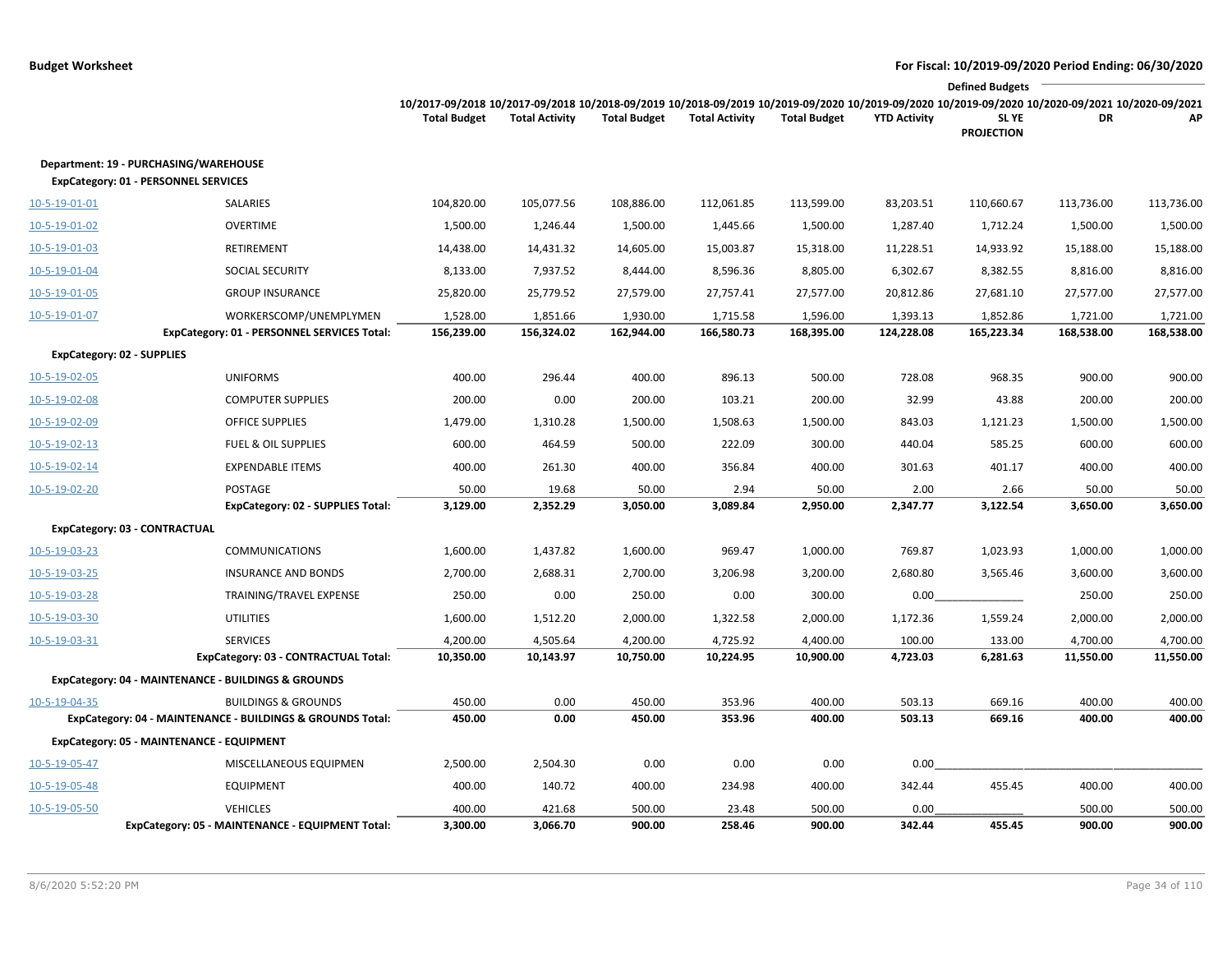|                                                        |                                                 | <b>Defined Budgets</b>                                                                                                                          |                       |                     |                       |                     |                     |                                  |            |            |  |
|--------------------------------------------------------|-------------------------------------------------|-------------------------------------------------------------------------------------------------------------------------------------------------|-----------------------|---------------------|-----------------------|---------------------|---------------------|----------------------------------|------------|------------|--|
|                                                        |                                                 | 10/2017-09/2018 10/2017-09/2018 10/2018-09/2019 10/2018-09/2019 10/2019-09/2020 10/2019-09/2020 10/2019-09/2020 10/2020-09/2021 10/2020-09/2021 |                       |                     |                       |                     |                     |                                  |            |            |  |
|                                                        |                                                 | <b>Total Budget</b>                                                                                                                             | <b>Total Activity</b> | <b>Total Budget</b> | <b>Total Activity</b> | <b>Total Budget</b> | <b>YTD Activity</b> | <b>SLYE</b><br><b>PROJECTION</b> | <b>DR</b>  | AP         |  |
|                                                        | ExpCategory: 08 - CAPITAL - BUIDLINGS & GROUNDS |                                                                                                                                                 |                       |                     |                       |                     |                     |                                  |            |            |  |
| 10-5-19-08-66                                          | <b>BUILDINGS &amp; GROUNDS</b>                  | 500.00                                                                                                                                          | 0.00                  | 0.00                | 0.00                  | 0.00                | 0.00                |                                  |            |            |  |
| ExpCategory: 08 - CAPITAL - BUIDLINGS & GROUNDS Total: |                                                 | 500.00                                                                                                                                          | 0.00                  | 0.00                | 0.00                  | 0.00                | 0.00                | 0.00                             | 0.00       | 0.00       |  |
|                                                        | ExpCategory: 09 - CAPITAL -EQUIPMENT            |                                                                                                                                                 |                       |                     |                       |                     |                     |                                  |            |            |  |
| 10-5-19-09-79                                          | MISCELLANEOUS EQUIPMEN                          | 500.00                                                                                                                                          | 1,058.50              | 500.00              | 1,101.00              | 500.00              | 0.00                |                                  | 500.00     | 500.00     |  |
| 10-5-19-09-83                                          | <b>COMPUTER EQUIPMENT</b>                       | 500.00                                                                                                                                          | 0.00                  | 896.00              | 0.00                  | 500.00              | 0.00                |                                  | 500.00     | 500.00     |  |
|                                                        | ExpCategory: 09 - CAPITAL -EQUIPMENT Total:     | 1,000.00                                                                                                                                        | 1,058.50              | 1,396.00            | 1,101.00              | 1,000.00            | 0.00                | 0.00                             | 1,000.00   | 1,000.00   |  |
|                                                        | Department: 19 - PURCHASING/WAREHOUSE Total:    | 174.968.00                                                                                                                                      | 172.945.48            | 179.490.00          | 181.608.94            | 184.545.00          | 132.144.45          | 175.752.12                       | 186.038.00 | 186.038.00 |  |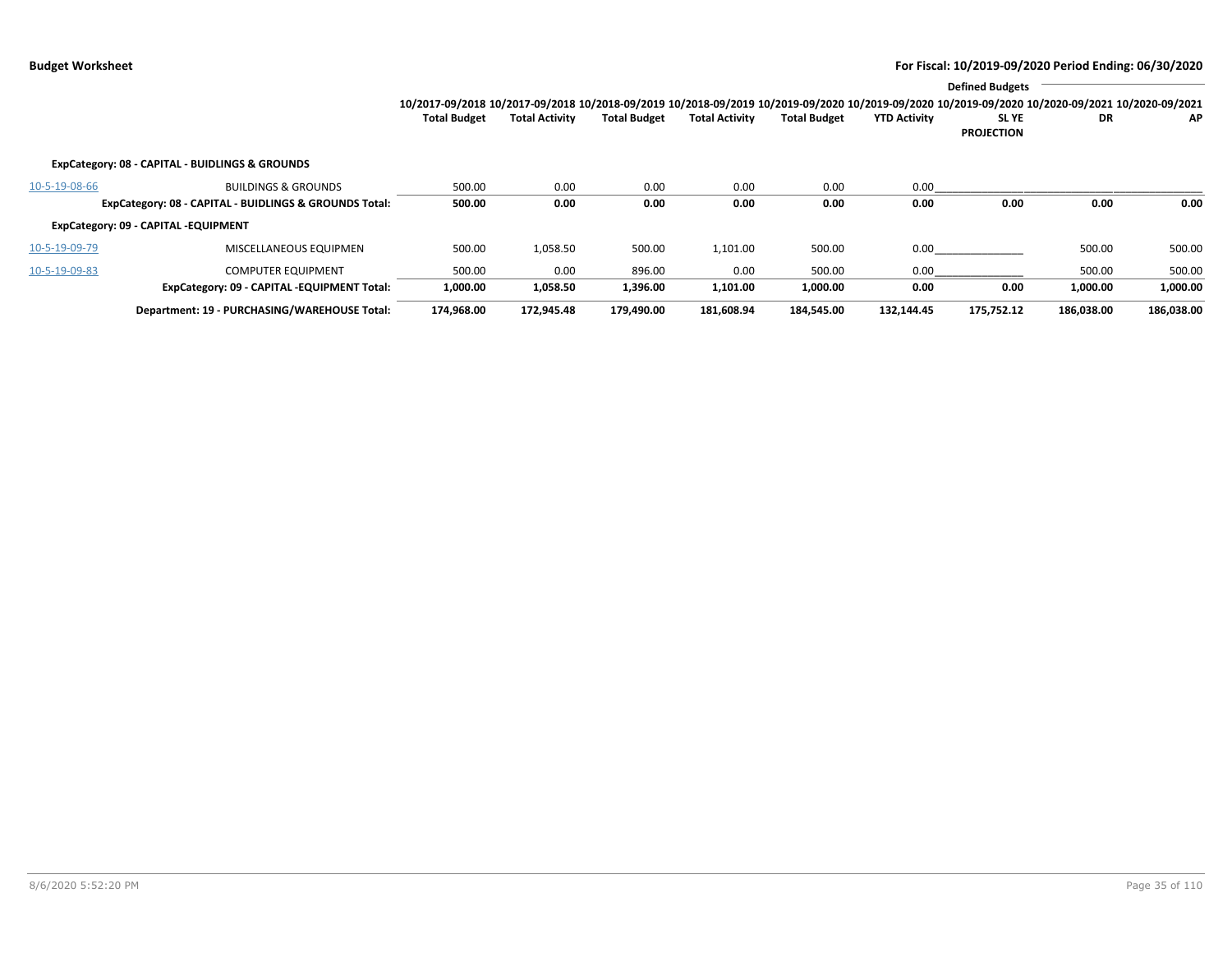|                                                                                    | <b>Defined Budgets</b>                      |                                                                                                                                                                                        |                       |                     |                       |                     |                     |                            |              |              |
|------------------------------------------------------------------------------------|---------------------------------------------|----------------------------------------------------------------------------------------------------------------------------------------------------------------------------------------|-----------------------|---------------------|-----------------------|---------------------|---------------------|----------------------------|--------------|--------------|
|                                                                                    |                                             | 10/2017-09/2018 10/2017-09/2018 10/2018-09/2019 10/2018-09/2019 10/2019-09/2020 10/2019-09/2020 10/2019-09/2020 10/2019-09/2020 10/2020-09/2021 10/2020-09/2021<br><b>Total Budget</b> | <b>Total Activity</b> | <b>Total Budget</b> | <b>Total Activity</b> | <b>Total Budget</b> | <b>YTD Activity</b> | SL YE<br><b>PROJECTION</b> | DR           | AP           |
| Department: 20 - PARKS & RECREATION<br><b>ExpCategory: 01 - PERSONNEL SERVICES</b> |                                             |                                                                                                                                                                                        |                       |                     |                       |                     |                     |                            |              |              |
| 10-5-20-01-01                                                                      | SALARIES                                    | 746,643.00                                                                                                                                                                             | 684,353.54            | 779,471.00          | 688,901.67            | 805,333.00          | 404,020.75          | 537,347.60                 | 801,971.00   | 801,971.00   |
| 10-5-20-01-02                                                                      | <b>OVERTIME</b>                             | 25,000.00                                                                                                                                                                              | 36,371.31             | 25,000.00           | 64,065.74             | 25,000.00           | 21,979.44           | 29,232.66                  | 25,000.00    | 25,000.00    |
| 10-5-20-01-03                                                                      | RETIREMENT                                  | 72,012.00                                                                                                                                                                              | 72,666.84             | 72,186.00           | 76,110.74             | 75,124.00           | 52,867.32           | 70,313.54                  | 73,318.00    | 73,318.00    |
| 10-5-20-01-04                                                                      | SOCIAL SECURITY                             | 59,031.00                                                                                                                                                                              | 54,359.95             | 61,542.00           | 57,511.67             | 63,521.00           | 31,968.34           | 42,517.89                  | 63,263.00    | 63,263.00    |
| 10-5-20-01-05                                                                      | <b>GROUP INSURANCE</b>                      | 125,172.00                                                                                                                                                                             | 116,939.01            | 131,229.00          | 127,296.48            | 153,514.00          | 95,228.67           | 126,654.13                 | 153,514.00   | 153,514.00   |
| 10-5-20-01-07                                                                      | WORKERSCOMP/UNEMPLYMEN                      | 24,352.00                                                                                                                                                                              | 19,701.61             | 23,967.00           | 19,946.29             | 19,652.00           | 12,547.80           | 16,688.57                  | 20,998.00    | 20,998.00    |
|                                                                                    | ExpCategory: 01 - PERSONNEL SERVICES Total: | 1,052,210.00                                                                                                                                                                           | 984,392.26            | 1,093,395.00        | 1,033,832.59          | 1,142,144.00        | 618,612.32          | 822,754.39                 | 1,138,064.00 | 1,138,064.00 |
| ExpCategory: 02 - SUPPLIES                                                         |                                             |                                                                                                                                                                                        |                       |                     |                       |                     |                     |                            |              |              |
| 10-5-20-02-05                                                                      | <b>UNIFORMS</b>                             | 3,000.00                                                                                                                                                                               | 4,565.94              | 3,700.00            | 9,475.55              | 7,000.00            | 6,242.64            | 8,302.71                   | 7,300.00     | 7,300.00     |
| 10-5-20-02-08                                                                      | <b>COMPUTER SUPPLIES</b>                    | 500.00                                                                                                                                                                                 | 342.05                | 300.00              | 0.00                  | 300.00              | 782.35              | 1,040.53                   | 300.00       | 300.00       |
| 10-5-20-02-09                                                                      | <b>OFFICE SUPPLIES</b>                      | 3,000.00                                                                                                                                                                               | 3,141.63              | 3,000.00            | 3,077.41              | 3,300.00            | 1,325.36            | 1,762.73                   | 3,000.00     | 3,000.00     |
| 10-5-20-02-11                                                                      | <b>FOOD</b>                                 | 12,800.00                                                                                                                                                                              | 11,615.97             | 12,800.00           | 11,925.58             | 12,000.00           | 4,926.24            | 6,551.90                   | 12,000.00    | 12,000.00    |
| 10-5-20-02-13                                                                      | <b>FUEL &amp; OIL SUPPLIES</b>              | 25,500.00                                                                                                                                                                              | 33,852.80             | 24,865.00           | 33,586.28             | 28,000.00           | 17,346.01           | 23,070.19                  | 28,000.00    | 28,000.00    |
| $10 - 5 - 20 - 02 - 14$                                                            | <b>EXPENDABLE ITEMS</b>                     | 12,000.00                                                                                                                                                                              | 7,658.00              | 12,000.00           | 6,171.30              | 9,000.00            | 4,750.18            | 6,317.74                   | 8,000.00     | 8,000.00     |
| 10-5-20-02-15                                                                      | HOUSEKEEPING                                | 6,500.00                                                                                                                                                                               | 9,846.03              | 7,400.00            | 4,308.29              | 6,800.00            | 6,284.26            | 8,358.07                   | 5,000.00     | 7,000.00     |
| $10 - 5 - 20 - 02 - 16$                                                            | CHEMICAL                                    | 7,500.00                                                                                                                                                                               | 2,750.35              | 4,500.00            | 2,987.88              | 2,700.00            | 724.17              | 963.15                     | 2,700.00     | 2,700.00     |
| 10-5-20-02-17                                                                      | MECHANICAL                                  | 1,200.00                                                                                                                                                                               | 884.22                | 1,000.00            | 37.48                 | 500.00              | 0.00                |                            | 500.00       | 500.00       |
| 10-5-20-02-18                                                                      | LANDSCAPING                                 | 4,000.00                                                                                                                                                                               | 964.20                | 4,000.00            | 2,316.52              | 3,000.00            | 2,732.90            | 3,634.76                   | 4,000.00     | 4,000.00     |
| 10-5-20-02-19                                                                      | <b>OTHER SUPPLIES</b>                       | 400.00                                                                                                                                                                                 | 417.16                | 200.00              | 219.91                | 400.00              | 0.00                |                            | 400.00       | 400.00       |
| 10-5-20-02-20                                                                      | POSTAGE                                     | 100.00                                                                                                                                                                                 | 167.46                | 100.00              | 38.50                 | 100.00              | 16.16               | 21.49                      | 100.00       | 100.00       |
| 10-5-20-02-21                                                                      | <b>MEDICAL</b>                              | 200.00                                                                                                                                                                                 | 0.00                  | 100.00              | 25.65                 | 100.00              | 0.00                |                            | 100.00       | 100.00       |
|                                                                                    | <b>ExpCategory: 02 - SUPPLIES Total:</b>    | 76,700.00                                                                                                                                                                              | 76,205.81             | 73,965.00           | 74,170.35             | 73,200.00           | 45,130.27           | 60,023.27                  | 71,400.00    | 73,400.00    |
| ExpCategory: 03 - CONTRACTUAL                                                      |                                             |                                                                                                                                                                                        |                       |                     |                       |                     |                     |                            |              |              |
| 10-5-20-03-23                                                                      | <b>COMMUNICATIONS</b>                       | 6,250.00                                                                                                                                                                               | 6,506.92              | 6,250.00            | 6,393.33              | 6,300.00            | 5,112.08            | 6,799.07                   | 6,800.00     | 6,800.00     |
| 10-5-20-03-25                                                                      | <b>INSURANCE AND BONDS</b>                  | 22,850.00                                                                                                                                                                              | 25,295.35             | 25,300.00           | 30,979.13             | 31,000.00           | 25,979.25           | 34,552.40                  | 34,700.00    | 34,700.00    |
| 10-5-20-03-28                                                                      | TRAINING/TRAVEL EXPENSE                     | 3,125.00                                                                                                                                                                               | 901.21                | 3,225.00            | 2,211.41              | 5,667.00            | 3,585.33            | 4,768.49                   | 3,575.00     | 3,575.00     |
| 10-5-20-03-29                                                                      | <b>PUBLICATIONS</b>                         | 1,000.00                                                                                                                                                                               | 1,721.92              | 1,000.00            | 2,020.78              | 1,000.00            | 364.32              | 484.55                     | 1,000.00     | 1,000.00     |
| 10-5-20-03-30                                                                      | <b>UTILITIES</b>                            | 31,000.00                                                                                                                                                                              | 27,747.64             | 33,000.00           | 26,699.31             | 28,000.00           | 21,353.50           | 28,400.16                  | 30,000.00    | 30,000.00    |
| 10-5-20-03-31                                                                      | <b>SERVICES</b>                             | 21,500.00                                                                                                                                                                              | 32,713.67             | 21,500.00           | 21,174.84             | 12,500.00           | 4,185.25            | 5,566.38                   | 19,920.00    | 19,920.00    |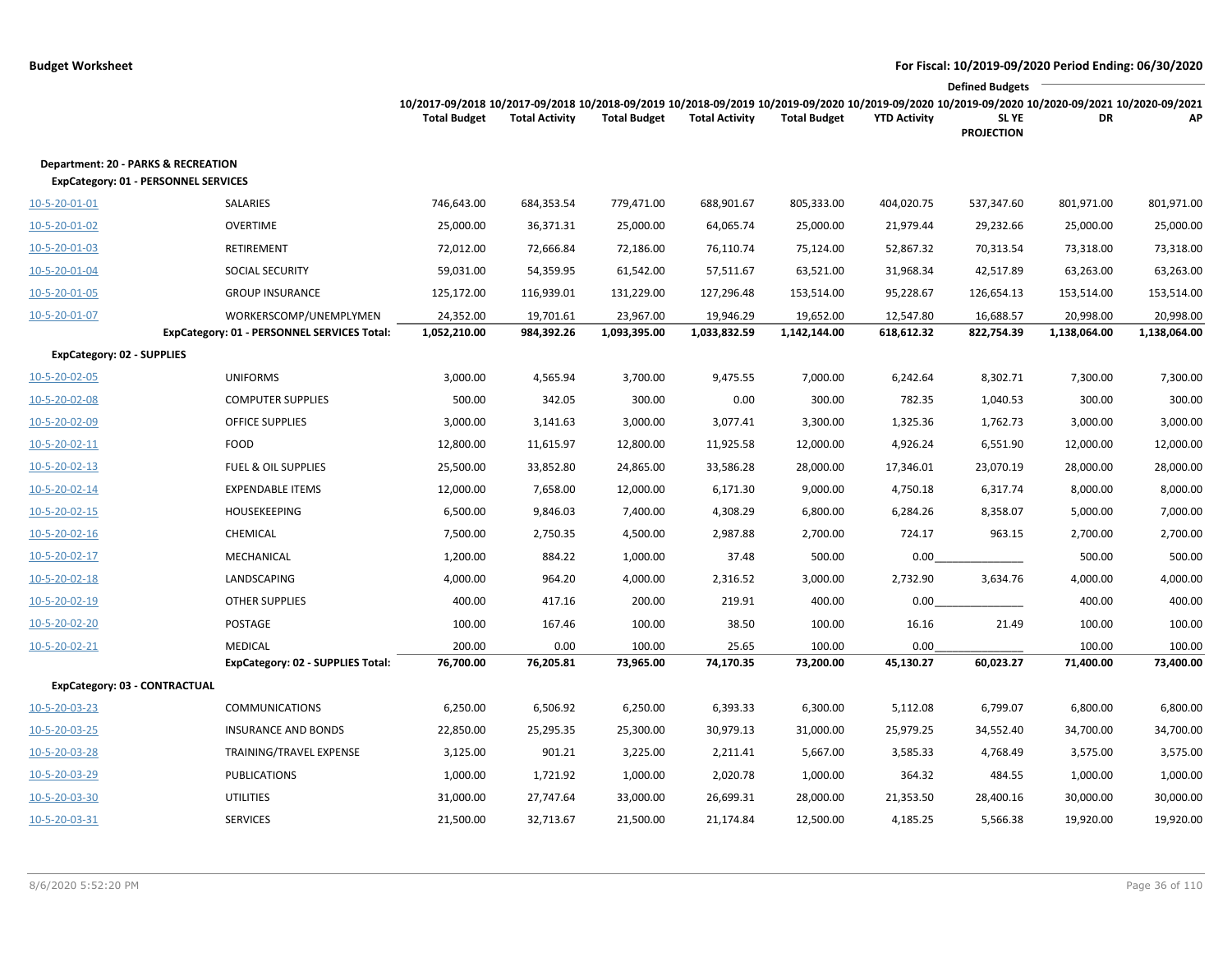|                     |                       |                     |                       |              |                     | <b>Defined Budgets</b>                                                                                                                          |    |     |
|---------------------|-----------------------|---------------------|-----------------------|--------------|---------------------|-------------------------------------------------------------------------------------------------------------------------------------------------|----|-----|
|                     |                       |                     |                       |              |                     | 10/2017-09/2018 10/2017-09/2018 10/2018-09/2019 10/2018-09/2019 10/2019-09/2020 10/2019-09/2020 10/2019-09/2020 10/2020-09/2021 10/2020-09/2021 |    |     |
| <b>Total Budget</b> | <b>Total Activity</b> | <b>Total Budget</b> | <b>Total Activity</b> | Total Budget | <b>YTD Activity</b> | <b>SLYE</b>                                                                                                                                     | DR | AP. |
|                     |                       |                     |                       |              |                     | <b>PROJECTION</b>                                                                                                                               |    |     |

| <b>Budget Notes</b>                       |                                                            |                    |                                          |                |           |           |           |           |           |           |
|-------------------------------------------|------------------------------------------------------------|--------------------|------------------------------------------|----------------|-----------|-----------|-----------|-----------|-----------|-----------|
| <b>Budget Code</b>                        | Subject                                                    | <b>Description</b> |                                          |                |           |           |           |           |           |           |
| 10/2019-09/2020                           | <b>SERVICES</b>                                            | <b>REGULAR</b>     |                                          | 12,500         |           |           |           |           |           |           |
|                                           |                                                            |                    | MUSCO CONTROL LINK<br>TRAFFIC T CONTRACT | 1,350<br>6,070 |           |           |           |           |           |           |
|                                           |                                                            | <b>TOTAL</b>       |                                          | 19,920         |           |           |           |           |           |           |
|                                           |                                                            |                    |                                          |                |           |           |           |           |           |           |
| 10-5-20-03-32                             | <b>ASSOCIATIONS</b>                                        | 450.00             | 300.00                                   | 630.00         | 875.00    | 750.00    | 485.00    | 645.05    | 660.00    | 660.00    |
|                                           | ExpCategory: 03 - CONTRACTUAL Total:                       | 86,175.00          | 95,186.71                                | 90,905.00      | 90,353.80 | 85,217.00 | 61,064.73 | 81,216.10 | 96,655.00 | 96,655.00 |
|                                           | ExpCategory: 04 - MAINTENANCE - BUILDINGS & GROUNDS        |                    |                                          |                |           |           |           |           |           |           |
| 10-5-20-04-35                             | <b>BUILDINGS &amp; GROUNDS</b>                             | 54,000.00          | 69,379.56                                | 73,000.00      | 46,486.25 | 70,000.00 | 50,891.07 | 67,685.12 | 70,000.00 | 80,000.00 |
|                                           | ExpCategory: 04 - MAINTENANCE - BUILDINGS & GROUNDS Total: | 54,000.00          | 69,379.56                                | 73,000.00      | 46,486.25 | 70,000.00 | 50,891.07 | 67,685.12 | 70,000.00 | 80,000.00 |
|                                           | ExpCategory: 05 - MAINTENANCE - EQUIPMENT                  |                    |                                          |                |           |           |           |           |           |           |
| 10-5-20-05-47                             | MISCELLANEOUS EQUIPMEN                                     | 1,000.00           | 1,780.16                                 | 1,000.00       | 171.96    | 1,000.00  | 2,686.78  | 3,573.42  | 2,000.00  | 6,500.00  |
| 10-5-20-05-48                             | <b>EQUIPMENT</b>                                           | 23,000.00          | 35,602.28                                | 27,000.00      | 19,984.97 | 21,000.00 | 19,385.94 | 25,783.30 | 21,000.00 | 21,000.00 |
| 10-5-20-05-49                             | <b>INSTRMNTS &amp; APPARATUS</b>                           | 600.00             | 0.00                                     | 500.00         | 0.00      | 500.00    | 0.00      |           | 500.00    |           |
| 10-5-20-05-50                             | <b>VEHICLES</b>                                            | 5,000.00           | 4,424.07                                 | 4,484.00       | 4,021.02  | 4,484.00  | 1,207.04  | 1,605.36  | 4,000.00  | 2,000.00  |
| 10-5-20-05-52                             | RADIO MAINTENANCE                                          | 100.00             | 13.15                                    | 0.00           | 0.00      | 0.00      | 0.00      |           |           |           |
|                                           | ExpCategory: 05 - MAINTENANCE - EQUIPMENT Total:           | 29,700.00          | 41,819.66                                | 32,984.00      | 24,177.95 | 26,984.00 | 23,279.76 | 30,962.08 | 27,500.00 | 29,500.00 |
|                                           | ExpCategory: 08 - CAPITAL - BUIDLINGS & GROUNDS            |                    |                                          |                |           |           |           |           |           |           |
| 10-5-20-08-66                             | <b>BUILDINGS &amp; GROUNDS</b>                             | 41,400.00          | 28,896.41                                | 14,300.00      | 15,841.68 | 62,128.00 | 32,290.95 | 42,946.96 | 81,395.00 | 41,895.00 |
|                                           | ExpCategory: 08 - CAPITAL - BUIDLINGS & GROUNDS Total:     | 41,400.00          | 28,896.41                                | 14,300.00      | 15,841.68 | 62,128.00 | 32,290.95 | 42,946.96 | 81,395.00 | 41,895.00 |
| ExpCategory: 09 - CAPITAL -EQUIPMENT      |                                                            |                    |                                          |                |           |           |           |           |           |           |
| 10-5-20-09-79                             | MISCELLANEOUS EQUIPMEN                                     | 1,000.00           | 1,104.49                                 | 17,826.00      | 15,177.81 | 2,800.00  | 1,902.13  | 2,529.83  | 39,106.00 | 27,950.00 |
| 10-5-20-09-80                             | TRUCKS/MACH/EQUIP/IMPL                                     | 0.00               | 0.00                                     | 0.00           | 0.00      | 24,540.00 | 23,098.30 | 30,720.74 |           |           |
| 10-5-20-09-82                             | <b>MOTOR VEHICLES</b>                                      | 25,000.00          | 23,890.00                                | 0.00           | 0.00      | 0.00      | 0.00      |           | 15,000.00 | 15,000.00 |
|                                           | ExpCategory: 09 - CAPITAL -EQUIPMENT Total:                | 26,000.00          | 24,994.49                                | 17,826.00      | 15,177.81 | 27,340.00 | 25,000.43 | 33,250.57 | 54,106.00 | 42,950.00 |
| <b>ExpCategory: 14 - SUPPORT SERVICES</b> |                                                            |                    |                                          |                |           |           |           |           |           |           |
| 10-5-20-14-31                             | <b>CB POOL EXPENDABLE ITEMS</b>                            | 3,000.00           | 1,242.00                                 | 1,500.00       | 1,128.23  | 1,500.00  | 1,530.36  | 2,035.38  | 1,800.00  | 1,800.00  |
| 10-5-20-14-32                             | CB POOL HOUSEKEEPING                                       | 1,600.00           | 1,293.34                                 | 1,300.00       | 404.35    | 1,300.00  | 664.84    | 884.24    | 750.00    | 750.00    |
| 10-5-20-14-33                             | <b>CB POOL CHEMICAL</b>                                    | 14,000.00          | 16,335.78                                | 12,000.00      | 25,758.35 | 14,000.00 | 12,622.30 | 16,787.66 | 20,000.00 | 20,000.00 |
| 10-5-20-14-34                             | <b>CB POOL COMMUNICATIONS</b>                              | 1,600.00           | 1,197.01                                 | 1,000.00       | 1,112.77  | 1,100.00  | 897.14    | 1,193.20  | 1,200.00  | 1,200.00  |
| 10-5-20-14-35                             | <b>CB POOL UTILITIES</b>                                   | 13,000.00          | 10,586.13                                | 12,000.00      | 8,822.64  | 10,000.00 | 0.00      |           | 10,000.00 | 10,000.00 |
| 10-5-20-14-36                             | <b>CB POOL BLDGS &amp; GROUNDS</b>                         | 2,500.00           | 8,726.42                                 | 4,000.00       | 13,709.58 | 4,000.00  | 13,246.52 | 17,617.87 | 18,163.00 | 8,000.00  |
|                                           |                                                            |                    |                                          |                |           |           |           |           |           |           |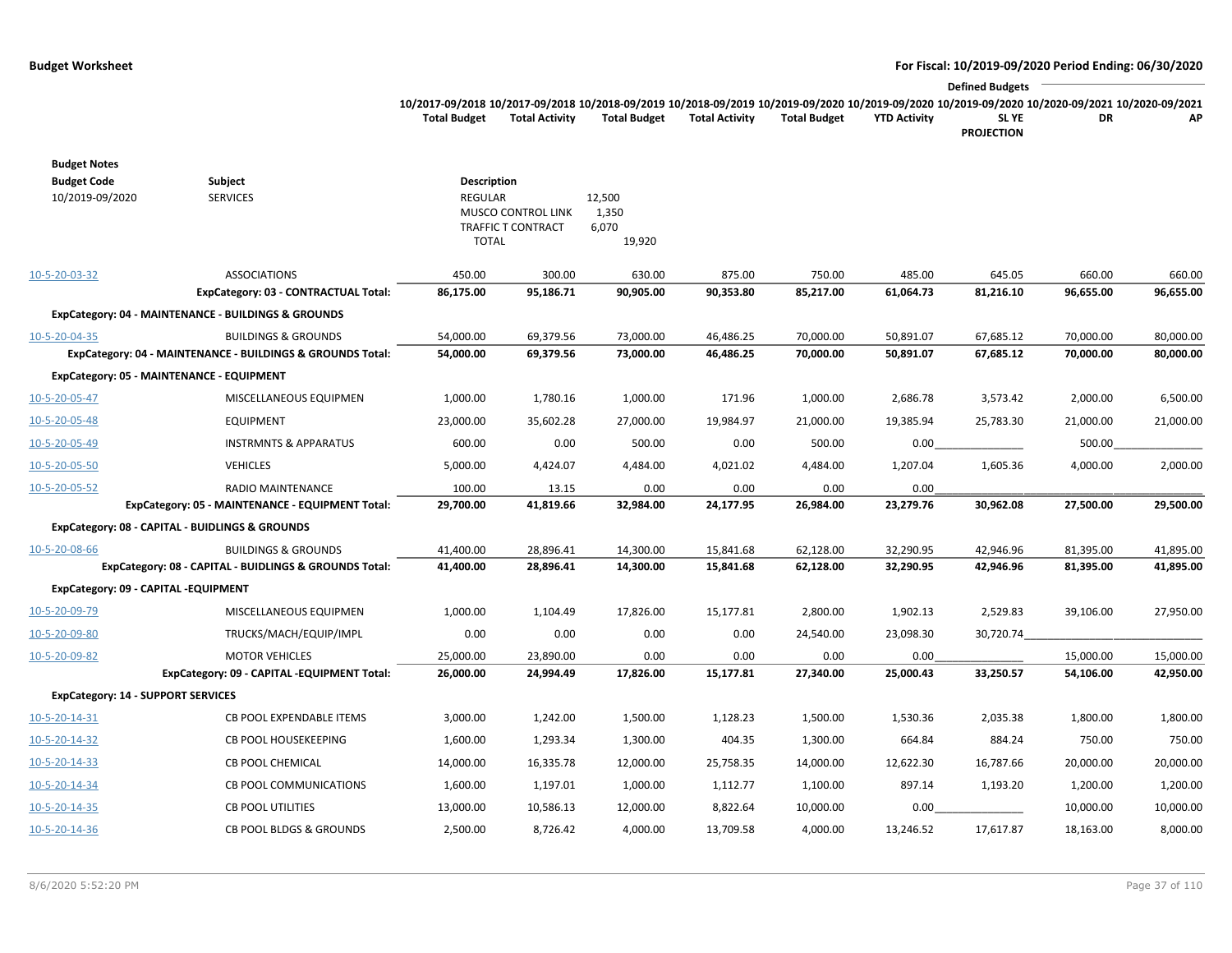### **Budget Worksheet For Fiscal: 10/2019-09/2020 Period Ending: 06/30/2020**  $\overline{\phantom{a}}$

|                                                                                                                                                                 |                |                     |                       |                     |                     | <b>Defined Budgets</b> |    |     |
|-----------------------------------------------------------------------------------------------------------------------------------------------------------------|----------------|---------------------|-----------------------|---------------------|---------------------|------------------------|----|-----|
| 10/2017-09/2018 10/2017-09/2018 10/2018-09/2019 10/2018-09/2019 10/2019-09/2020 10/2019-09/2020 10/2019-09/2020 10/2019-09/2020 10/2020-09/2021 10/2020-09/2021 |                |                     |                       |                     |                     |                        |    |     |
| <b>Total Budget</b>                                                                                                                                             | Total Activity | <b>Total Budget</b> | <b>Total Activity</b> | <b>Total Budget</b> | <b>YTD Activity</b> | <b>SLYE</b>            | DR | AP. |
|                                                                                                                                                                 |                |                     |                       |                     |                     | <b>PROJECTION</b>      |    |     |

|                                       | Department: 20 - PARKS & RECREATION Total: | 1,546,185.00                                                        | 1,511,165.33          | 1,625,770.00                        | 1,585,729.65 | 1,658,413.00 | 997,373.41 | 1,326,506.65 | 1,756,793.00 | 1,704,514.00 |
|---------------------------------------|--------------------------------------------|---------------------------------------------------------------------|-----------------------|-------------------------------------|--------------|--------------|------------|--------------|--------------|--------------|
|                                       | ExpCategory: 14 - SUPPORT SERVICES Total:  | 180,000.00                                                          | 190,290.43            | 229,395.00                          | 285,689.22   | 171,400.00   | 141,103.88 | 187,668.16   | 217,673.00   | 202,050.00   |
| 10-5-20-14-67                         | SOCCER COMPLEX CAPITAL                     | 0.00                                                                | 0.00                  | 9,313.00                            | 8,974.96     | 0.00         | 0.00       |              |              |              |
| 10-5-20-14-66                         | SOCCER COMPLEX BLDG & GRO                  | 20,000.00                                                           | 23,382.64             | 25,500.00                           | 38,380.20    | 25,500.00    | 24,754.77  | 32,923.84    | 30,000.00    | 30,000.00    |
| 10-5-20-14-65                         | SOCCER COMPLEX UTILITIES                   | 10,000.00                                                           | 14,614.88             | 19,000.00                           | 14,080.31    | 18,000.00    | 9,693.46   | 12,892.30    | 16,000.00    | 16,000.00    |
| 10-5-20-14-63                         | SOCCER COMPLEX CHEMICAL                    | 4,000.00                                                            | 2,204.36              | 4,000.00                            | 0.00         | 2,200.00     | 0.00       |              | 2,200.00     |              |
| 10-5-20-14-62                         | SOCCER COMPLEX HOUSEKEEPI                  | 600.00                                                              | 283.78                | 500.00                              | 441.52       | 800.00       | 0.00       |              | 800.00       | 800.00       |
| 10-5-20-14-61                         | SOCCER COMPLEX EXPENDABLES                 | 0.00                                                                | 306.90                | 470.00                              | 391.48       | 1,000.00     | 0.00       |              | 1,000.00     | 1,000.00     |
| 10-5-20-14-57                         | CB SPORTS COMPLEX CAPITAL E                | 31,000.00                                                           | 31,426.54             | 59,312.00                           | 48,434.08    | 0.00         | 0.00       |              | 20,260.00    | 15,000.00    |
| 10-5-20-14-56                         | CB SPORTS COMPLEX BLDGS & G                | 40,000.00                                                           | 31,249.06             | 35,000.00                           | 73,579.93    | 48,000.00    | 42,889.86  | 57,043.51    | 43,000.00    | 48,000.00    |
| 10-5-20-14-55                         | <b>CB SPORTS COMPLEX UTILITIES</b>         | 24,000.00                                                           | 31,153.19             | 30,000.00                           | 42,185.75    | 32,000.00    | 29,305.73  | 38,976.62    | 37,000.00    | 37,000.00    |
| 10-5-20-14-53                         | CB SPORTS COMPLEX CHEMICAL                 | 4,000.00                                                            | 3,101.75              | 3,000.00                            | 0.00         | 0.00         | 0.00       |              | 3,000.00     |              |
| 10-5-20-14-52                         | CB SPORTS COMPLEX HOUSEKEE                 | 500.00                                                              | 1,245.59              | 1,000.00                            | 885.77       | 1,500.00     | 650.85     | 865.63       | 1,500.00     | 1,500.00     |
| 10-5-20-14-51                         | CB SPORTS COMPLEX EXPENDAB                 | 1,500.00                                                            | 3,229.22              | 2,500.00                            | 471.40       | 2,500.00     | 897.46     | 1,193.62     | 1,500.00     | 1,500.00     |
| 10-5-20-14-46                         | WIGGINS POOL BLDGS & GROU                  | 2,600.00                                                            | 2,757.84              | 2,800.00                            | 2,271.32     | 2,800.00     | 2,082.54   | 2,769.78     | 2,800.00     | 2,800.00     |
| <b>Budget Code</b><br>10/2019-09/2020 | Subject<br><b>WIGGINS POOL UTILITIES</b>   | Description<br><b>REGULAR</b><br><b>IRRIGATION</b><br><b>TOTAL</b>  | 800<br>500<br>1,300   |                                     |              |              |            |              |              |              |
| 10-5-20-14-45<br><b>Budget Notes</b>  | WIGGINS POOL UTILITIES                     | 1,200.00                                                            | 671.72                | 1,000.00                            | 683.62       | 800.00       | 60.87      | 80.96        | 1,300.00     | 1,300.00     |
| 10-5-20-14-43                         | WIGGINS POOL CHEMICAL                      | 4,000.00                                                            | 4,821.74              | 3,500.00                            | 1,746.62     | 3,500.00     | 1,006.10   | 1,338.11     | 3,500.00     | 3,500.00     |
| 10-5-20-14-42                         | WIGGINS POOL HOUSEKEEPING                  | 300.00                                                              | 0.00                  | 100.00                              | 89.44        | 0.00         | 0.00       |              | 300.00       | 300.00       |
| 10-5-20-14-41                         | WIGGINS POOL EXPENDABLE IT                 | 600.00                                                              | 460.54                | 600.00                              | 1,550.21     | 800.00       | 303.63     | 403.83       | 800.00       | 800.00       |
| 10-5-20-14-38                         | <b>CB POOL CREDIT CARD FEES</b>            | 0.00                                                                | 0.00                  | 0.00                                | 586.69       | 100.00       | 497.45     | 661.61       | 800.00       | 800.00       |
| <b>Budget Code</b><br>10/2019-09/2020 | Subject<br>CB POOL BLDG & GROUNDS          | Description<br><b>REGULAR</b><br><b>REPAIR PUMP</b><br><b>TOTAL</b> | INSTALL PUMP FOR WELL | 4,000<br>6,053<br>4,110<br>\$18,163 |              |              |            |              |              |              |
| <b>Budget Notes</b>                   |                                            |                                                                     |                       |                                     |              |              |            |              |              |              |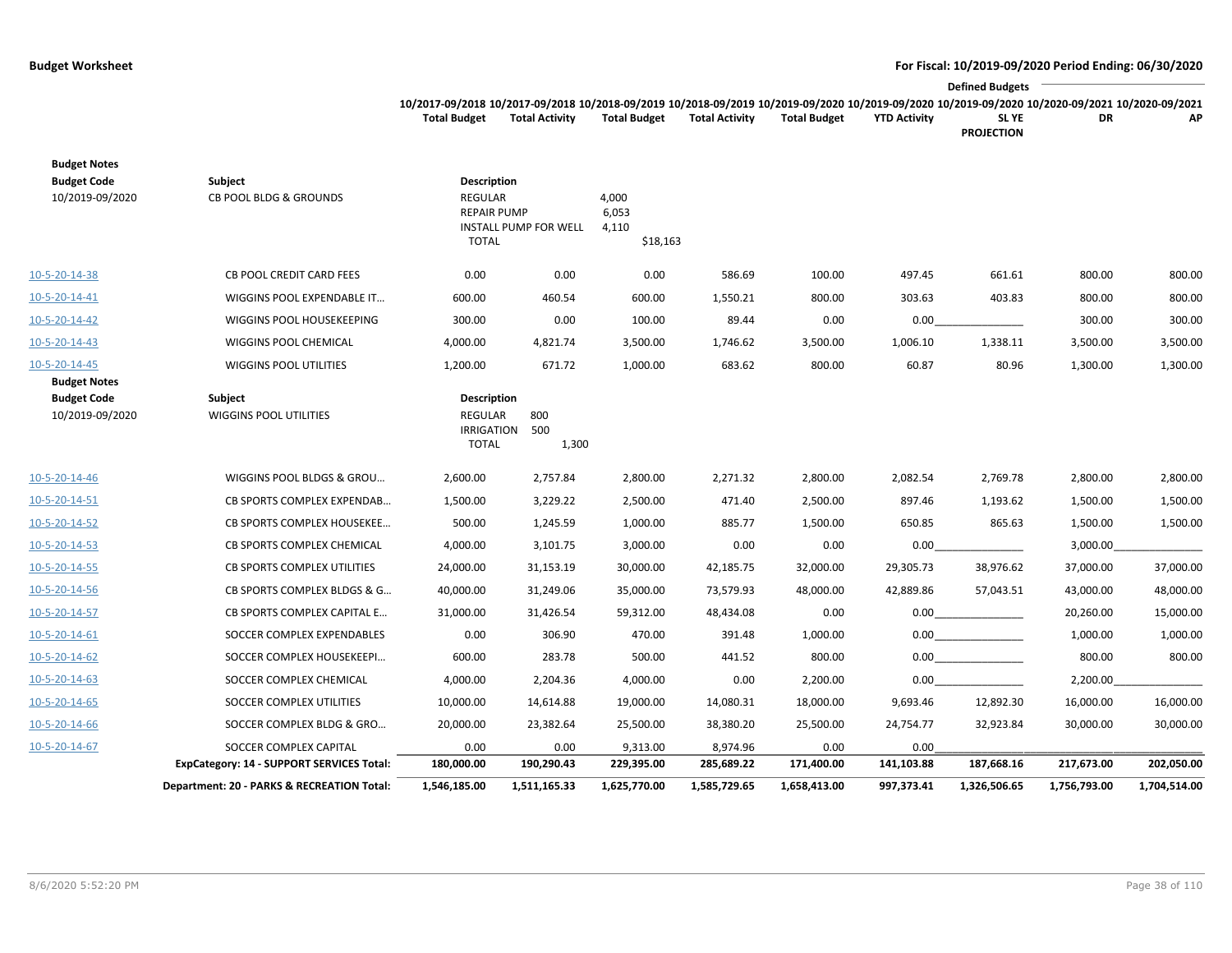|                                                                                       |                                                                            |                                                                                                                                                                        |                       |                     |                       |                           |                     | <b>Defined Budgets</b>     |            |            |
|---------------------------------------------------------------------------------------|----------------------------------------------------------------------------|------------------------------------------------------------------------------------------------------------------------------------------------------------------------|-----------------------|---------------------|-----------------------|---------------------------|---------------------|----------------------------|------------|------------|
|                                                                                       |                                                                            | 10/2017-09/2018 10/2017-09/2018 10/2018-09/2019 10/2018-09/2019 10/2019-09/2020 10/2019-09/2020 10/2019-09/2020 10/2020-09/2021 10/2020-09/2021<br><b>Total Budget</b> | <b>Total Activity</b> | <b>Total Budget</b> | <b>Total Activity</b> | <b>Total Budget</b>       | <b>YTD Activity</b> | SL YE<br><b>PROJECTION</b> | DR         | АP         |
| <b>Department: 24 - FLEET SERVICES</b><br><b>ExpCategory: 01 - PERSONNEL SERVICES</b> |                                                                            |                                                                                                                                                                        |                       |                     |                       |                           |                     |                            |            |            |
| 10-5-24-01-01                                                                         | SALARIES                                                                   | 304,956.00                                                                                                                                                             | 300,284.92            | 344,419.00          | 314,939.91            | 354,441.00                | 256,076.88          | 340,582.25                 | 354,840.00 | 354,840.00 |
| 10-5-24-01-02                                                                         | <b>OVERTIME</b>                                                            | 15,000.00                                                                                                                                                              | 11,013.65             | 15,000.00           | 15,174.81             | 15,000.00                 | 10,138.21           | 13,483.82                  | 12,000.00  | 12,000.00  |
| 10-5-24-01-03                                                                         | RETIREMENT                                                                 | 43,431.00                                                                                                                                                              | 42,170.86             | 47,552.00           | 43,581.36             | 49,167.00                 | 35,381.06           | 47,056.81                  | 48,350.00  | 48,350.00  |
| 10-5-24-01-04                                                                         | SOCIAL SECURITY                                                            | 24,477.00                                                                                                                                                              | 23,545.63             | 27,495.00           | 25,297.11             | 28,263.00                 | 20,163.99           | 26,818.11                  | 28,063.00  | 28,063.00  |
| 10-5-24-01-05                                                                         | <b>GROUP INSURANCE</b>                                                     | 68,854.00                                                                                                                                                              | 65,350.58             | 73,545.00           | 68,434.28             | 81,537.00                 | 62,559.54           | 83,204.19                  | 81,537.00  | 81,537.00  |
| 10-5-24-01-07                                                                         | WORKERSCOMP/UNEMPLYMEN                                                     | 11,375.00                                                                                                                                                              | 12,759.14             | 17,474.00           | 14,121.59             | 13,024.00                 | 10,941.48           | 14,552.17                  | 15,435.00  | 15,435.00  |
| 10-5-24-01-12                                                                         | <b>NEW PAYROLL REQUESTS</b><br>ExpCategory: 01 - PERSONNEL SERVICES Total: | 0.00<br>468,093.00                                                                                                                                                     | 0.00<br>455,124.78    | 0.00<br>525,485.00  | 0.00<br>481,549.06    | $-3,700.00$<br>537,732.00 | 0.00<br>395,261.16  | 525,697.35                 | 540,225.00 | 540,225.00 |
| <b>ExpCategory: 02 - SUPPLIES</b>                                                     |                                                                            |                                                                                                                                                                        |                       |                     |                       |                           |                     |                            |            |            |
| 10-5-24-02-05                                                                         | <b>UNIFORMS</b>                                                            | 2,000.00                                                                                                                                                               | 2,524.98              | 2,500.00            | 5,142.14              | 3,000.00                  | 3,922.81            | 5,217.34                   | 5,000.00   | 5,000.00   |
| 10-5-24-02-08                                                                         | <b>COMPUTER SUPPLIES</b>                                                   | 300.00                                                                                                                                                                 | 0.00                  | 300.00              | 0.00                  | 0.00                      | 254.20              | 338.09                     | 300.00     | 300.00     |
| 10-5-24-02-09                                                                         | <b>OFFICE SUPPLIES</b>                                                     | 1,000.00                                                                                                                                                               | 598.66                | 1,000.00            | 640.82                | 800.00                    | 346.60              | 460.98                     | 800.00     | 500.00     |
| 10-5-24-02-13                                                                         | <b>FUEL &amp; OIL SUPPLIES</b>                                             | 6,500.00                                                                                                                                                               | 5,600.77              | 3,572.00            | 4,383.70              | 4,500.00                  | 4,670.24            | 6,211.42                   | 6,000.00   | 6,000.00   |
| 10-5-24-02-14                                                                         | <b>EXPENDABLE ITEMS</b>                                                    | 7,000.00                                                                                                                                                               | 4,605.38              | 5,500.00            | 6,324.67              | 5,500.00                  | 4,211.19            | 5,600.88                   | 5,000.00   | 5,000.00   |
| 10-5-24-02-15                                                                         | <b>HOUSEKEEPING</b>                                                        | 1,000.00                                                                                                                                                               | 1,063.77              | 1,000.00            | 1,317.46              | 1,000.00                  | 837.79              | 1,114.26                   | 1,000.00   | 1,000.00   |
| $10 - 5 - 24 - 02 - 16$                                                               | CHEMICAL                                                                   | 2,700.00                                                                                                                                                               | 1,564.37              | 2,000.00            | 1,238.40              | 2,000.00                  | 1,033.94            | 1,375.14                   | 2,000.00   | 2,000.00   |
| 10-5-24-02-17                                                                         | MECHANICAL                                                                 | 10,000.00                                                                                                                                                              | 9,781.25              | 10,000.00           | 11,046.59             | 10,000.00                 | 7,501.63            | 9,977.17                   | 10,000.00  | 10,000.00  |
| 10-5-24-02-19                                                                         | <b>OTHER SUPPLIES</b>                                                      | 9,000.00                                                                                                                                                               | 6,434.60              | 9,000.00            | 8,328.32              | 9,000.00                  | 3,712.62            | 4,937.78                   | 4,000.00   | 4,000.00   |
| 10-5-24-02-20                                                                         | POSTAGE                                                                    | 100.00                                                                                                                                                                 | 1.84                  | 10.00               | 42.99                 | 100.00                    | 0.00                |                            | 100.00     | 100.00     |
| 10-5-24-02-21                                                                         | <b>MEDICAL</b>                                                             | 90.00                                                                                                                                                                  | 0.00                  | 50.00               | 42.91                 | 50.00                     | 0.00                |                            | 50.00      |            |
|                                                                                       | <b>ExpCategory: 02 - SUPPLIES Total:</b>                                   | 39,690.00                                                                                                                                                              | 32,175.62             | 34,932.00           | 38,508.00             | 35,950.00                 | 26,491.02           | 35,233.06                  | 34,250.00  | 33,900.00  |
| ExpCategory: 03 - CONTRACTUAL                                                         |                                                                            |                                                                                                                                                                        |                       |                     |                       |                           |                     |                            |            |            |
| 10-5-24-03-23                                                                         | <b>COMMUNICATIONS</b>                                                      | 3,300.00                                                                                                                                                               | 3,092.65              | 2,300.00            | 2,625.20              | 2,600.00                  | 2,080.08            | 2,766.51                   | 2,800.00   | 2,800.00   |
| 10-5-24-03-25                                                                         | <b>INSURANCE AND BONDS</b>                                                 | 9,100.00                                                                                                                                                               | 8,740.94              | 11,602.00           | 10,363.77             | 10,500.00                 | 8,751.33            | 11,639.27                  | 11,700.00  | 11,700.00  |
| 10-5-24-03-28                                                                         | TRAINING/TRAVEL EXPENSE                                                    | 4,860.00                                                                                                                                                               | 1,469.86              | 4,200.00            | 1,061.93              | 3,660.00                  | 1,050.41            | 1,397.05                   | 3,255.00   | 3,255.00   |
| 10-5-24-03-29                                                                         | PUBLICATIONS                                                               | 300.00                                                                                                                                                                 | 589.95                | 350.00              | 563.17                | 400.00                    | 0.00                |                            | 200.00     | 200.00     |
| 10-5-24-03-30                                                                         | <b>UTILITIES</b>                                                           | 4,500.00                                                                                                                                                               | 4,909.63              | 6,000.00            | 4,613.69              | 5,500.00                  | 3,708.50            | 4,932.31                   | 5,500.00   | 5,500.00   |
| 10-5-24-03-31                                                                         | <b>SERVICES</b>                                                            | 7,000.00                                                                                                                                                               | 9,793.70              | 7,575.00            | 12,338.70             | 10,000.00                 | 12,158.69           | 16,171.06                  | 15,000.00  | 15,000.00  |
| 10-5-24-03-32                                                                         | <b>ASSOCIATIONS</b>                                                        | 175.00                                                                                                                                                                 | 190.00                | 200.00              | 195.00                | 360.00                    | 360.00              | 478.80                     | 350.00     | 350.00     |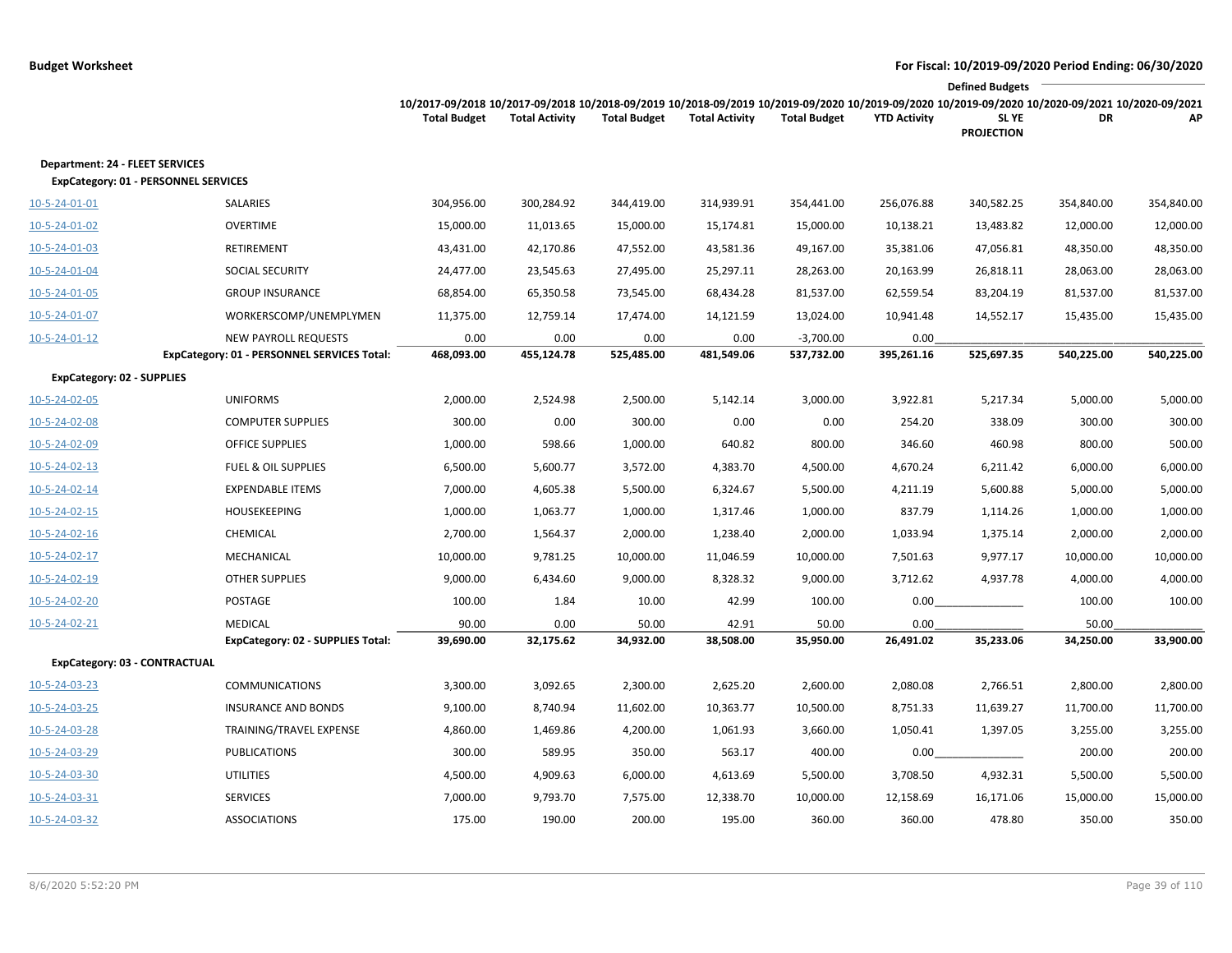|               |                                                            |                                                                                                                                                                        |                       |                     |                       |                     |                     | <b>Defined Budgets</b>     |            |            |
|---------------|------------------------------------------------------------|------------------------------------------------------------------------------------------------------------------------------------------------------------------------|-----------------------|---------------------|-----------------------|---------------------|---------------------|----------------------------|------------|------------|
|               |                                                            | 10/2017-09/2018 10/2017-09/2018 10/2018-09/2019 10/2018-09/2019 10/2019-09/2020 10/2019-09/2020 10/2019-09/2020 10/2020-09/2020 10/2020-09/2021<br><b>Total Budget</b> | <b>Total Activity</b> | <b>Total Budget</b> | <b>Total Activity</b> | <b>Total Budget</b> | <b>YTD Activity</b> | SL YE<br><b>PROJECTION</b> | DR         | AP         |
| 10-5-24-03-83 | <b>INTEREST EXPENSE</b>                                    | 0.00                                                                                                                                                                   | 0.00                  | 0.00                | 0.00                  | 0.00                | 303.39              | 403.51                     |            |            |
|               | ExpCategory: 03 - CONTRACTUAL Total:                       | 29,235.00                                                                                                                                                              | 28,786.73             | 32,227.00           | 31,761.46             | 33,020.00           | 28,412.40           | 37,788.51                  | 38,805.00  | 38,805.00  |
|               | ExpCategory: 04 - MAINTENANCE - BUILDINGS & GROUNDS        |                                                                                                                                                                        |                       |                     |                       |                     |                     |                            |            |            |
| 10-5-24-04-35 | <b>BUILDINGS &amp; GROUNDS</b>                             | 4,950.00                                                                                                                                                               | 5,790.92              | 4,950.00            | 8,295.20              | 4,950.00            | 5,990.66            | 7,967.58                   | 5,000.00   | 6,000.00   |
|               | ExpCategory: 04 - MAINTENANCE - BUILDINGS & GROUNDS Total: | 4,950.00                                                                                                                                                               | 5,790.92              | 4,950.00            | 8,295.20              | 4,950.00            | 5,990.66            | 7,967.58                   | 5,000.00   | 6,000.00   |
|               | ExpCategory: 05 - MAINTENANCE - EQUIPMENT                  |                                                                                                                                                                        |                       |                     |                       |                     |                     |                            |            |            |
| 10-5-24-05-48 | <b>EQUIPMENT</b>                                           | 8,000.00                                                                                                                                                               | 4,156.45              | 8,000.00            | 4,032.26              | 8,000.00            | 15,219.81           | 20,242.35                  | 10,000.00  | 8,000.00   |
| 10-5-24-05-49 | <b>INSTRUMENTS &amp; APPARATUS</b>                         | 500.00                                                                                                                                                                 | 158.99                | 500.00              | 645.00                | 500.00              | 588.94              | 783.29                     | 500.00     | 500.00     |
| 10-5-24-05-50 | <b>VEHICLES</b>                                            | 2,700.00                                                                                                                                                               | 3,364.07              | 2,719.00            | 2,981.45              | 3,000.00            | 1,599.57            | 2,127.43                   | 1,500.00   | 1,500.00   |
| 10-5-24-05-52 | <b>RADIO MAINTENANCE</b>                                   | 100.00                                                                                                                                                                 | 0.00                  | 100.00              | 0.00                  | 100.00              | 0.00                |                            | 100.00     |            |
|               | ExpCategory: 05 - MAINTENANCE - EQUIPMENT Total:           | 11,300.00                                                                                                                                                              | 7,679.51              | 11,319.00           | 7,658.71              | 11,600.00           | 17,408.32           | 23,153.07                  | 12,100.00  | 10,000.00  |
|               | ExpCategory: 08 - CAPITAL - BUIDLINGS & GROUNDS            |                                                                                                                                                                        |                       |                     |                       |                     |                     |                            |            |            |
| 10-5-24-08-66 | <b>BUILDINGS &amp; GROUNDS</b>                             | 0.00                                                                                                                                                                   | 0.00                  | 25,396.00           | 15,847.00             | 26,936.00           | 5,936.61            | 7,895.69                   | 28,419.00  | 28,419.00  |
|               | ExpCategory: 08 - CAPITAL - BUIDLINGS & GROUNDS Total:     | 0.00                                                                                                                                                                   | 0.00                  | 25,396.00           | 15,847.00             | 26,936.00           | 5,936.61            | 7,895.69                   | 28,419.00  | 28,419.00  |
|               | ExpCategory: 09 - CAPITAL -EQUIPMENT                       |                                                                                                                                                                        |                       |                     |                       |                     |                     |                            |            |            |
| 10-5-24-09-79 | MISCELLANEOUS EQUIPMEN                                     | 8,000.00                                                                                                                                                               | 7,599.00              | 15,000.00           | 21,442.00             | 0.00                | $0.00\,$            |                            | 8,857.00   | 8,857.00   |
| 10-5-24-09-83 | <b>COMPUTER EQUIPMENT</b>                                  | 7,800.00                                                                                                                                                               | 7,512.50              | 0.00                | 6,861.05              | 0.00                | 0.00                |                            |            |            |
| 10-5-24-09-90 | <b>ENTERPRISE VEH LEASE PMTS</b>                           | 0.00                                                                                                                                                                   | 0.00                  | 69,540.00           | 48,938.48             | 142,174.00          | 89,089.49           | 118,489.02                 | 143,000.00 | 143,000.00 |
|               | ExpCategory: 09 - CAPITAL -EQUIPMENT Total:                | 15,800.00                                                                                                                                                              | 15,111.50             | 84,540.00           | 77,241.53             | 142,174.00          | 89,089.49           | 118,489.02                 | 151,857.00 | 151,857.00 |
|               | Department: 24 - FLEET SERVICES Total:                     | 569,068.00                                                                                                                                                             | 544,669.06            | 718,849.00          | 660,860.96            | 792,362.00          | 568,589.66          | 756,224.28                 | 810,656.00 | 809,206.00 |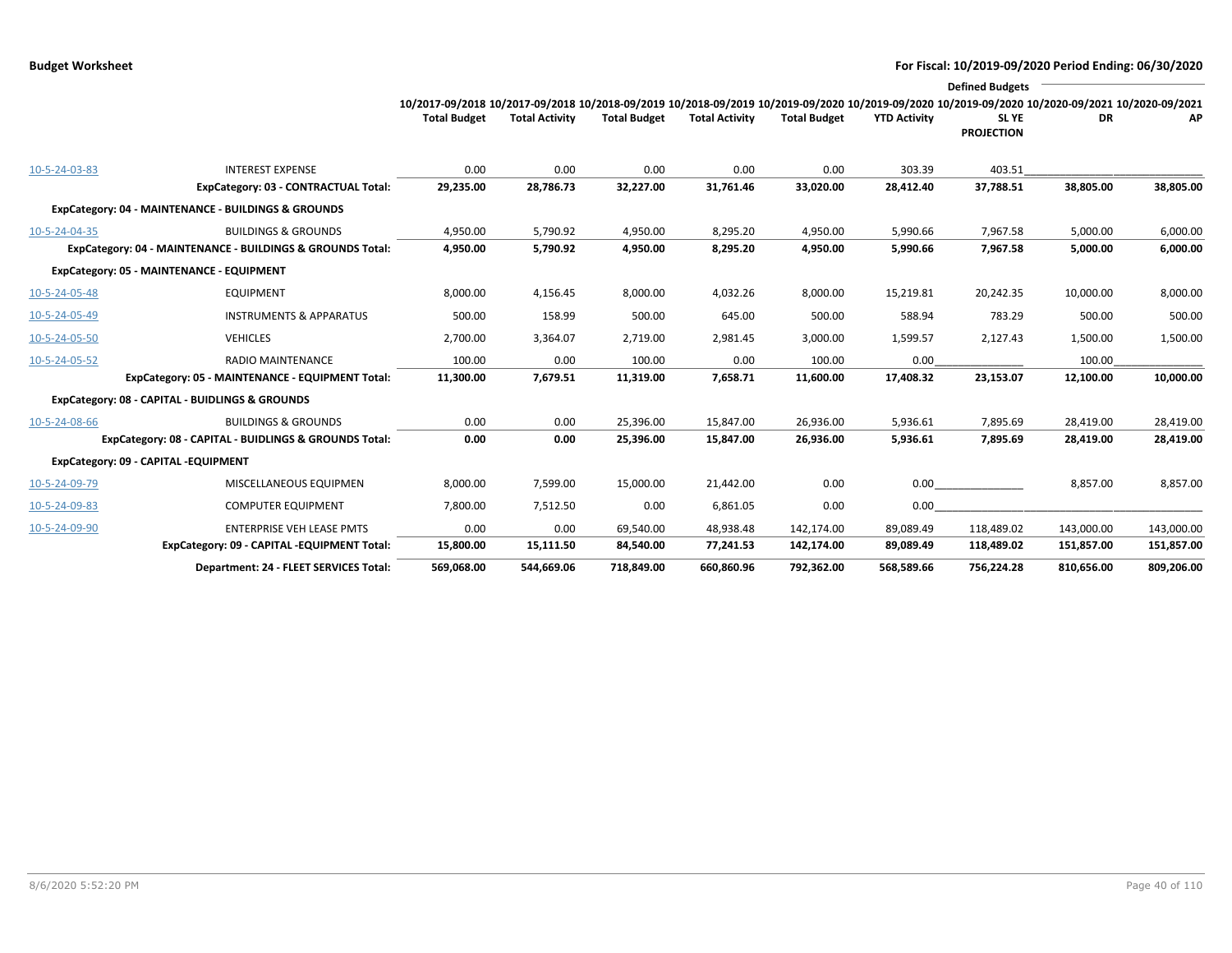|                         |                                                                               | <b>Defined Budgets</b>                                                                                                                                                 |                       |                     |                       |                     |                     |                            |            |            |  |
|-------------------------|-------------------------------------------------------------------------------|------------------------------------------------------------------------------------------------------------------------------------------------------------------------|-----------------------|---------------------|-----------------------|---------------------|---------------------|----------------------------|------------|------------|--|
|                         |                                                                               | 10/2017-09/2018 10/2017-09/2018 10/2018-09/2019 10/2018-09/2019 10/2019-09/2020 10/2019-09/2020 10/2019-09/2020 10/2020-09/2021 10/2020-09/2021<br><b>Total Budget</b> | <b>Total Activity</b> | <b>Total Budget</b> | <b>Total Activity</b> | <b>Total Budget</b> | <b>YTD Activity</b> | SL YE<br><b>PROJECTION</b> | DR         | AP         |  |
|                         | Department: 25 - CITY ATTORNEY<br><b>ExpCategory: 01 - PERSONNEL SERVICES</b> |                                                                                                                                                                        |                       |                     |                       |                     |                     |                            |            |            |  |
| 10-5-25-01-01           | SALARIES                                                                      | 138,144.00                                                                                                                                                             | 138,131.24            | 143,244.00          | 143,229.84            | 145,570.00          | 106,376.52          | 141,480.77                 | 145,656.00 | 145,656.00 |  |
| 10-5-25-01-02           | <b>OVERTIME</b>                                                               | 250.00                                                                                                                                                                 | 0.00                  | 250.00              | 0.00                  | 250.00              | 0.00                |                            | 250.00     | 250.00     |  |
| 10-5-25-01-03           | RETIREMENT                                                                    | 18,794.00                                                                                                                                                              | 18,747.80             | 18,985.00           | 18,933.38             | 19,407.00           | 14,140.42           | 18,806.76                  | 19,230.00  | 19,230.00  |  |
| 10-5-25-01-04           | SOCIAL SECURITY                                                               | 10,587.00                                                                                                                                                              | 10,176.68             | 10,978.00           | 10,664.61             | 11,155.00           | 7,741.46            | 10,296.14                  | 11,162.00  | 11,162.00  |  |
| 10-5-25-01-05           | <b>GROUP INSURANCE</b>                                                        | 17,213.00                                                                                                                                                              | 17,513.80             | 18,386.00           | 18,444.21             | 18,385.00           | 14,040.22           | 18,673.49                  | 18,385.00  | 18,385.00  |  |
| 10-5-25-01-07           | WORKERSCOMP/UNEMPLOYME                                                        | 469.00                                                                                                                                                                 | 562.74                | 566.00              | 396.37                | 484.00              | 506.77              | 674.00                     | 516.00     | 516.00     |  |
| $10 - 5 - 25 - 01 - 12$ | <b>NEW PAYROLL REQUESTS</b>                                                   | 0.00                                                                                                                                                                   | 0.00                  | 0.00                | 0.00                  | 0.00                | 0.00                |                            |            | $-183.00$  |  |
|                         | ExpCategory: 01 - PERSONNEL SERVICES Total:                                   | 185,457.00                                                                                                                                                             | 185,132.26            | 192,409.00          | 191,668.41            | 195,251.00          | 142,805.39          | 189,931.16                 | 195,199.00 | 195,016.00 |  |
|                         | <b>ExpCategory: 02 - SUPPLIES</b>                                             |                                                                                                                                                                        |                       |                     |                       |                     |                     |                            |            |            |  |
| 10-5-25-02-08           | <b>COMPUTER SUPPLIES</b>                                                      | 500.00                                                                                                                                                                 | 295.09                | 500.00              | 0.00                  | 500.00              | 0.00                |                            | 500.00     | 250.00     |  |
| 10-5-25-02-09           | <b>OFFICE SUPPLIES</b>                                                        | 1,500.00                                                                                                                                                               | 1,230.86              | 1,500.00            | 1,574.74              | 1,500.00            | 1,280.17            | 1,702.63                   | 1,750.00   | 1,750.00   |  |
| 10-5-25-02-14           | <b>EXPENDABLE ITEMS</b>                                                       | 150.00                                                                                                                                                                 | 120.00                | 150.00              | 148.03                | 150.00              | 131.90              | 175.43                     | 150.00     | 150.00     |  |
| 10-5-25-02-20           | <b>POSTAGE</b>                                                                | 500.00                                                                                                                                                                 | 144.03                | 500.00              | 113.00                | 500.00              | 118.85              | 158.07                     | 500.00     | 500.00     |  |
|                         | ExpCategory: 02 - SUPPLIES Total:                                             | 2,650.00                                                                                                                                                               | 1,789.98              | 2,650.00            | 1,835.77              | 2,650.00            | 1,530.92            | 2,036.13                   | 2,900.00   | 2,650.00   |  |
|                         | ExpCategory: 03 - CONTRACTUAL                                                 |                                                                                                                                                                        |                       |                     |                       |                     |                     |                            |            |            |  |
| 10-5-25-03-23           | <b>COMMUNICATIONS</b>                                                         | 700.00                                                                                                                                                                 | 818.16                | 500.00              | 773.74                | 800.00              | 602.26              | 801.01                     | 800.00     | 800.00     |  |
| 10-5-25-03-25           | <b>INSURANCE AND BONDS</b>                                                    | 150.00                                                                                                                                                                 | 128.00                | 130.00              | 144.72                | 150.00              | 108.63              | 144.48                     | 145.00     | 145.00     |  |
| 10-5-25-03-28           | TRAINING/TRAVEL EXPENSE                                                       | 2,125.00                                                                                                                                                               | 1,303.18              | 2,125.00            | 2,218.20              | 2,885.00            | 820.44              | 1,091.19                   | 2,885.00   | 2,885.00   |  |
| 10-5-25-03-31           | <b>SERVICES</b>                                                               | 925.00                                                                                                                                                                 | 651.84                | 925.00              | 639.83                | 950.00              | 554.75              | 737.82                     | 950.00     | 950.00     |  |
|                         | ExpCategory: 03 - CONTRACTUAL Total:                                          | 3,900.00                                                                                                                                                               | 2,901.18              | 3,680.00            | 3,776.49              | 4,785.00            | 2,086.08            | 2,774.50                   | 4,780.00   | 4,780.00   |  |
|                         | ExpCategory: 05 - MAINTENANCE - EQUIPMENT                                     |                                                                                                                                                                        |                       |                     |                       |                     |                     |                            |            |            |  |
| 10-5-25-05-49           | <b>INSTRUMENTS &amp; APPARATUS</b>                                            | 200.00                                                                                                                                                                 | 0.00                  | 200.00              | 0.00                  | 200.00              | 0.00                |                            |            |            |  |
|                         | ExpCategory: 05 - MAINTENANCE - EQUIPMENT Total:                              | 200.00                                                                                                                                                                 | 0.00                  | 200.00              | 0.00                  | 200.00              | 0.00                | 0.00                       | 0.00       | 0.00       |  |
|                         | ExpCategory: 09 - CAPITAL -EQUIPMENT                                          |                                                                                                                                                                        |                       |                     |                       |                     |                     |                            |            |            |  |
| 10-5-25-09-79           | MISCELLANEOUS EQUIPMENT                                                       | 1,200.00                                                                                                                                                               | 372.19                | 1,200.00            | 950.15                | 1,200.00            | 0.00                |                            | 1,200.00   | 1,200.00   |  |
| 10-5-25-09-81           | INSTRUMENTS/APPARATUS                                                         | 250.00                                                                                                                                                                 | 0.00                  | 250.00              | 0.00                  | 250.00              |                     | 0.00                       | 250.00     | 250.00     |  |
| 10-5-25-09-83           | <b>COMPUTER EQUIPMENT</b>                                                     | 500.00                                                                                                                                                                 | 0.00                  | 500.00              | 0.00                  | 500.00              | 0.00                |                            | 500.00     | 500.00     |  |
| 10-5-25-09-87           | <b>BOOKS</b>                                                                  | 1,900.00                                                                                                                                                               | 1,939.40              | 2,000.00            | 1,970.50              | 2,300.00            | 1,601.50            | 2,130.00                   | 1,900.00   | 2,300.00   |  |
|                         | ExpCategory: 09 - CAPITAL -EQUIPMENT Total:                                   | 3,850.00                                                                                                                                                               | 2,311.59              | 3,950.00            | 2,920.65              | 4,250.00            | 1,601.50            | 2,130.00                   | 3,850.00   | 4,250.00   |  |
|                         | Department: 25 - CITY ATTORNEY Total:                                         | 196,057.00                                                                                                                                                             | 192,135.01            | 202,889.00          | 200,201.32            | 207,136.00          | 148,023.89          | 196,871.79                 | 206,729.00 | 206,696.00 |  |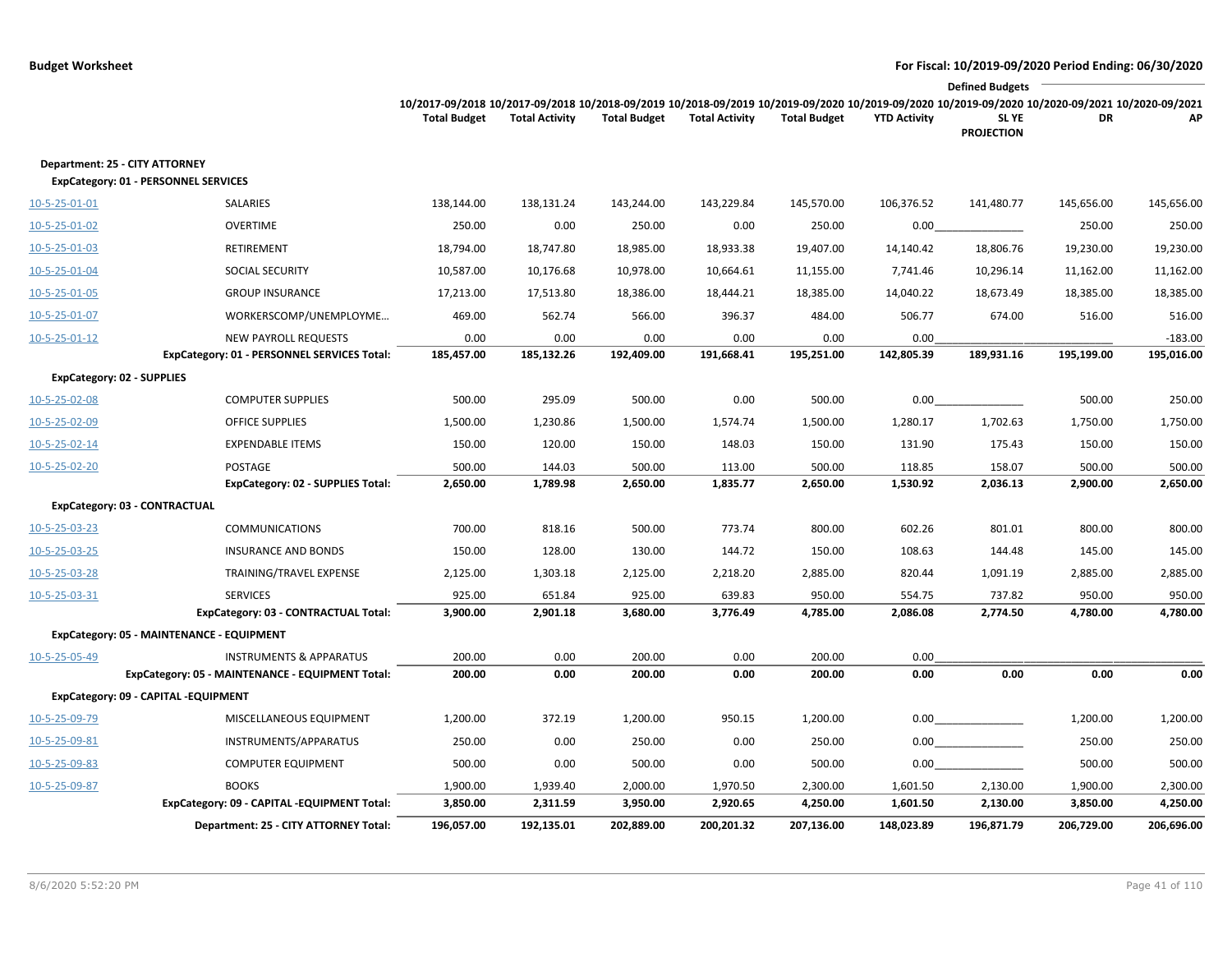|               |                                                                                   |                     |                       |                     |                       |                     |                     | <b>Defined Budgets</b>                                                                                                                                          |      |      |
|---------------|-----------------------------------------------------------------------------------|---------------------|-----------------------|---------------------|-----------------------|---------------------|---------------------|-----------------------------------------------------------------------------------------------------------------------------------------------------------------|------|------|
|               |                                                                                   |                     |                       |                     |                       |                     |                     | 10/2017-09/2018 10/2017-09/2018 10/2018-09/2019 10/2018-09/2019 10/2019-09/2020 10/2019-09/2020 10/2019-09/2020 10/2019-09/2020 10/2020-09/2021 10/2020-09/2021 |      |      |
|               |                                                                                   | <b>Total Budget</b> | <b>Total Activity</b> | <b>Total Budget</b> | <b>Total Activity</b> | <b>Total Budget</b> | <b>YTD Activity</b> | SL YE<br><b>PROJECTION</b>                                                                                                                                      | DR   | ΑP   |
|               | Department: 26 - COMMUNITY DEVELOPMENT<br><b>ExpCategory: 06 - SUNDRY CHARGES</b> |                     |                       |                     |                       |                     |                     |                                                                                                                                                                 |      |      |
| 10-5-26-06-30 | SOUTHHAMPTON WATER LINES                                                          | 0.00                | 25,478.55             | 0.00                | 0.00                  | 0.00                | 0.00                |                                                                                                                                                                 |      |      |
| 10-5-26-06-31 | SOUTHHAMPTON SEWER LINES                                                          | 0.00                | 19,784.83             | 0.00                | 0.00                  | 0.00                | 0.00                |                                                                                                                                                                 |      |      |
| 10-5-26-06-32 | SOUTHHAMPTON STREET SUBSI                                                         | 0.00                | 0.00                  | 0.00                | 68,527.24             | 0.00                | 0.00                |                                                                                                                                                                 |      |      |
| 10-5-26-06-50 | <b>TRAFALGAR PROP TAX REBATE</b>                                                  | 0.00                | 0.00                  | 0.00                | 0.00                  | 0.00                | 44,534.21           | 59,230.50                                                                                                                                                       |      |      |
|               | <b>ExpCategory: 06 - SUNDRY CHARGES Total:</b>                                    | 0.00                | 45,263.38             | 0.00                | 68,527.24             | 0.00                | 44,534.21           | 59,230.50                                                                                                                                                       | 0.00 | 0.00 |
|               | Department: 26 - COMMUNITY DEVELOPMENT Total:                                     | 0.00                | 45,263.38             | 0.00                | 68,527.24             | 0.00                | 44.534.21           | 59.230.50                                                                                                                                                       | 0.00 | 0.00 |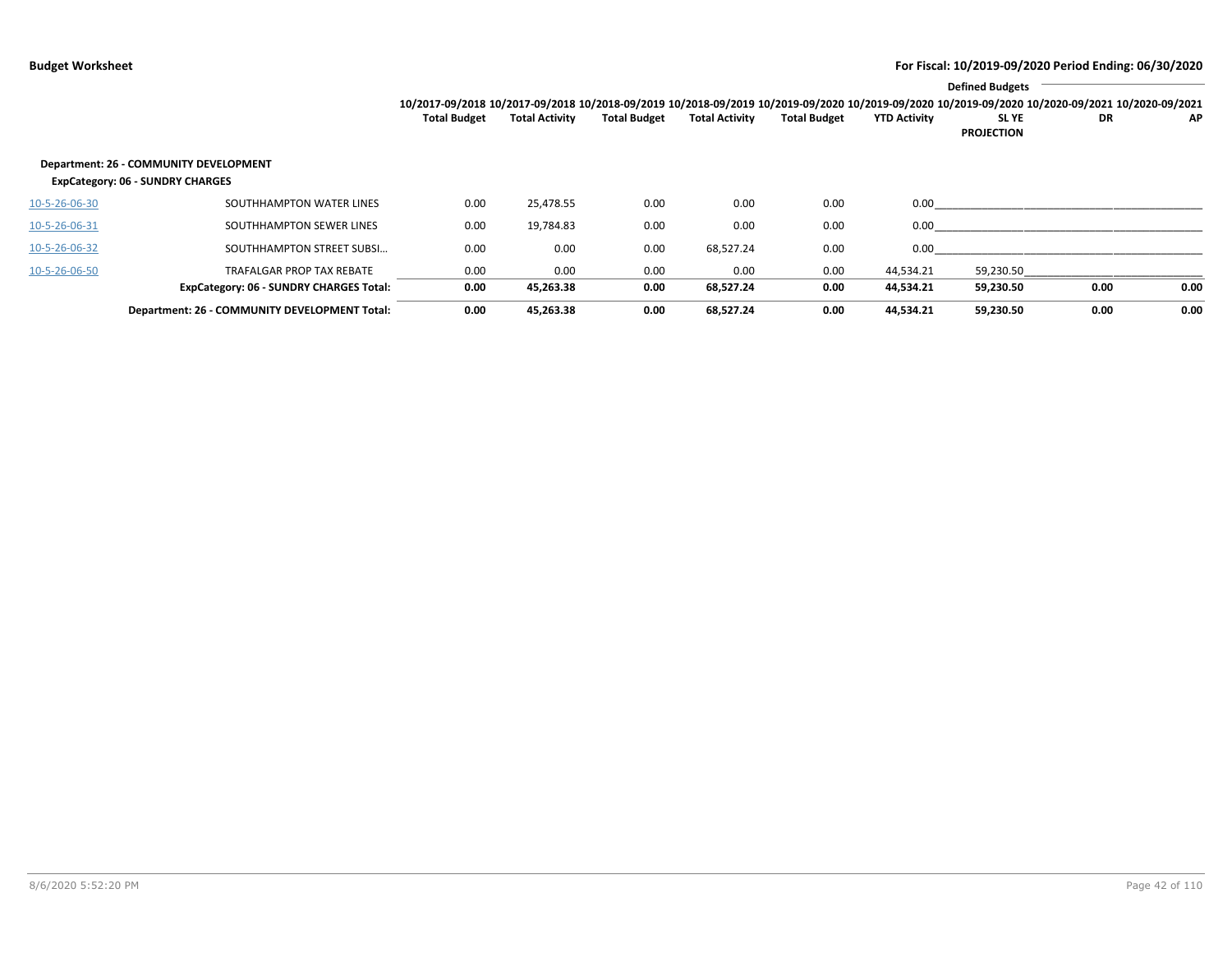|                                                                                        |                                             |                     |                       |                     |                       |                     |                     | <b>Defined Budgets</b>                                                                                                                                                              |            |               |
|----------------------------------------------------------------------------------------|---------------------------------------------|---------------------|-----------------------|---------------------|-----------------------|---------------------|---------------------|-------------------------------------------------------------------------------------------------------------------------------------------------------------------------------------|------------|---------------|
|                                                                                        |                                             | <b>Total Budget</b> | <b>Total Activity</b> | <b>Total Budget</b> | <b>Total Activity</b> | <b>Total Budget</b> | <b>YTD Activity</b> | 10/2017-09/2018 10/2017-09/2018 10/2018-09/2019 10/2018-09/2019 10/2019-09/2020 10/2019-09/2020 10/2019-09/2020 10/2020-09/2021 10/2020-09/2021<br><b>SLYE</b><br><b>PROJECTION</b> | DR         | АP            |
| Department: 27 - PUBLIC WORKS/ENGINEERI<br><b>ExpCategory: 01 - PERSONNEL SERVICES</b> |                                             |                     |                       |                     |                       |                     |                     |                                                                                                                                                                                     |            |               |
| 10-5-27-01-01                                                                          | SALARIES                                    | 345,720.00          | 314,665.53            | 362,614.00          | 333,253.76            | 367,141.00          | 204,355.85          | 271,793.28                                                                                                                                                                          | 352,585.00 | 352,585.00    |
| 10-5-27-01-02                                                                          | <b>OVERTIME</b>                             | 2,000.00            | 1,567.92              | 2,000.00            | 729.89                | 2,000.00            | 264.94              | 352.37                                                                                                                                                                              | 2,000.00   | 2,000.00      |
| 10-5-27-01-03                                                                          | RETIREMENT                                  | 35,326.00           | 42,682.85             | 46,075.00           | 43,433.24             | 46,886.00           | 27,091.48           | 36,031.67                                                                                                                                                                           | 46,734.00  | 46,734.00     |
| 10-5-27-01-04                                                                          | SOCIAL SECURITY                             | 26,600.00           | 23,332.78             | 27,893.00           | 25,258.69             | 28,240.00           | 14,871.98           | 19,779.73                                                                                                                                                                           | 27,126.00  | 27,126.00     |
| 10-5-27-01-05                                                                          | <b>GROUP INSURANCE</b>                      | 38,341.00           | 52,198.11             | 49,027.00           | 55,510.79             | 58,216.00           | 29,663.60           | 39,452.59                                                                                                                                                                           | 58,216.00  | 58,216.00     |
| 10-5-27-01-07                                                                          | WORKERSCOMP/UNEMPLYMEN                      | 1,794.00            | 2,377.01              | 2,466.00            | 1,830.23              | 2,149.00            | 1,859.98            | 2,473.77                                                                                                                                                                            | 2,229.00   | 2,229.00      |
| 10-5-27-01-10                                                                          | <b>EMPLOYMENT AGENCY LABOR</b>              | 0.00                | 12,117.35             | 0.00                | 0.00                  | 0.00                | 9,499.88            | 12,634.84                                                                                                                                                                           |            |               |
| 10-5-27-01-12                                                                          | NEW PAYROLL REQUESTS                        | 0.00                | 0.00                  | 0.00                | 0.00                  | 0.00                | 0.00                |                                                                                                                                                                                     |            | $-124,000.00$ |
|                                                                                        | ExpCategory: 01 - PERSONNEL SERVICES Total: | 449,781.00          | 448,941.55            | 490,075.00          | 460,016.60            | 504,632.00          | 287,607.71          | 382,518.25                                                                                                                                                                          | 488,890.00 | 364,890.00    |
| <b>ExpCategory: 02 - SUPPLIES</b>                                                      |                                             |                     |                       |                     |                       |                     |                     |                                                                                                                                                                                     |            |               |
| 10-5-27-02-05                                                                          | <b>UNIFORMS</b>                             | 700.00              | 719.01                | 700.00              | 446.69                | 700.00              | 565.13              | 751.62                                                                                                                                                                              | 700.00     | 700.00        |
| 10-5-27-02-08                                                                          | <b>COMPUTER SUPPLIES</b>                    | 1,500.00            | 522.20                | 500.00              | 230.55                | 0.00                | 974.99              | 1,296.74                                                                                                                                                                            | 1,600.00   | 1,200.00      |
| 10-5-27-02-09                                                                          | <b>OFFICE SUPPLIES</b>                      | 3,000.00            | 4,054.43              | 2,500.00            | 2,833.29              | 4,000.00            | 2,929.74            | 3,896.55                                                                                                                                                                            | 4,000.00   | 2,500.00      |
| 10-5-27-02-13                                                                          | <b>FUEL &amp; OIL SUPPLIES</b>              | 2,000.00            | 3,921.45              | 2,310.00            | 2,808.65              | 3,600.00            | 2,295.65            | 3,053.21                                                                                                                                                                            | 3,200.00   | 3,200.00      |
| 10-5-27-02-14                                                                          | <b>EXPENDABLE ITEMS</b>                     | 1,500.00            | 986.13                | 1,000.00            | 713.98                | 1,000.00            | 692.61              | 921.17                                                                                                                                                                              | 1,000.00   | 1,000.00      |
| 10-5-27-02-19                                                                          | <b>OTHER SUPPLIES</b>                       | 200.00              | 195.23                | 200.00              | 154.00                | 200.00              | 90.00               | 119.70                                                                                                                                                                              | 200.00     | 200.00        |
| 10-5-27-02-20                                                                          | POSTAGE                                     | 200.00              | 821.78                | 200.00              | 126.79                | 200.00              | 131.93              | 175.47                                                                                                                                                                              | 200.00     | 200.00        |
|                                                                                        | <b>ExpCategory: 02 - SUPPLIES Total:</b>    | 9,100.00            | 11,220.23             | 7,410.00            | 7,313.95              | 9,700.00            | 7,680.05            | 10,214.46                                                                                                                                                                           | 10,900.00  | 9,000.00      |
| ExpCategory: 03 - CONTRACTUAL                                                          |                                             |                     |                       |                     |                       |                     |                     |                                                                                                                                                                                     |            |               |
| 10-5-27-03-23                                                                          | <b>COMMUNICATIONS</b>                       | 5,300.00            | 4,971.77              | 4,800.00            | 3,984.13              | 4,000.00            | 3,620.50            | 4,815.27                                                                                                                                                                            | 4,800.00   | 4,800.00      |
| 10-5-27-03-25                                                                          | <b>INSURANCE AND BONDS</b>                  | 3,600.00            | 3,404.60              | 3,400.00            | 4,023.89              | 4,000.00            | 3,384.00            | 4,500.72                                                                                                                                                                            | 4,500.00   | 4,500.00      |
| 10-5-27-03-28                                                                          | TRAINING/TRAVEL EXPENSE                     | 11,640.00           | 5,724.02              | 14,900.00           | 13,763.74             | 12,100.00           | 6,699.03            | 8,909.71                                                                                                                                                                            | 9,075.00   | 9,075.00      |
| 10-5-27-03-29                                                                          | <b>PUBLICATIONS</b>                         | 800.00              | 1,239.29              | 1,000.00            | 1,028.51              | 1,200.00            | 1,111.62            | 1,478.45                                                                                                                                                                            | 1,200.00   | 1,200.00      |
| 10-5-27-03-30                                                                          | <b>UTILITIES</b>                            | 1,600.00            | 1,512.12              | 2,000.00            | 1,322.35              | 2,000.00            | 1,172.33            | 1,559.20                                                                                                                                                                            | 2,000.00   | 2,000.00      |
| 10-5-27-03-31                                                                          | <b>SERVICES</b>                             | 20,438.00           | 21,130.50             | 9,570.00            | 11,978.00             | 13,000.00           | 15,344.55           | 20,408.25                                                                                                                                                                           | 16,788.00  | 41,788.00     |
| 10-5-27-03-32                                                                          | <b>ASSOCIATIONS</b>                         | 1,960.00            | 2,041.00              | 2,100.00            | 2,327.00              | 2,000.00            | 1,147.00            | 1,525.51                                                                                                                                                                            | 2,000.00   | 2,000.00      |
| 10-5-27-03-83                                                                          | <b>INTEREST EXPENSE</b>                     | 0.00                | 2,486.90              | 0.00                | 2,019.27              | 0.00                | 780.96              | 1,038.68                                                                                                                                                                            |            |               |
|                                                                                        | ExpCategory: 03 - CONTRACTUAL Total:        | 45,338.00           | 42,510.20             | 37,770.00           | 40,446.89             | 38,300.00           | 33,259.99           | 44,235.79                                                                                                                                                                           | 40,363.00  | 65,363.00     |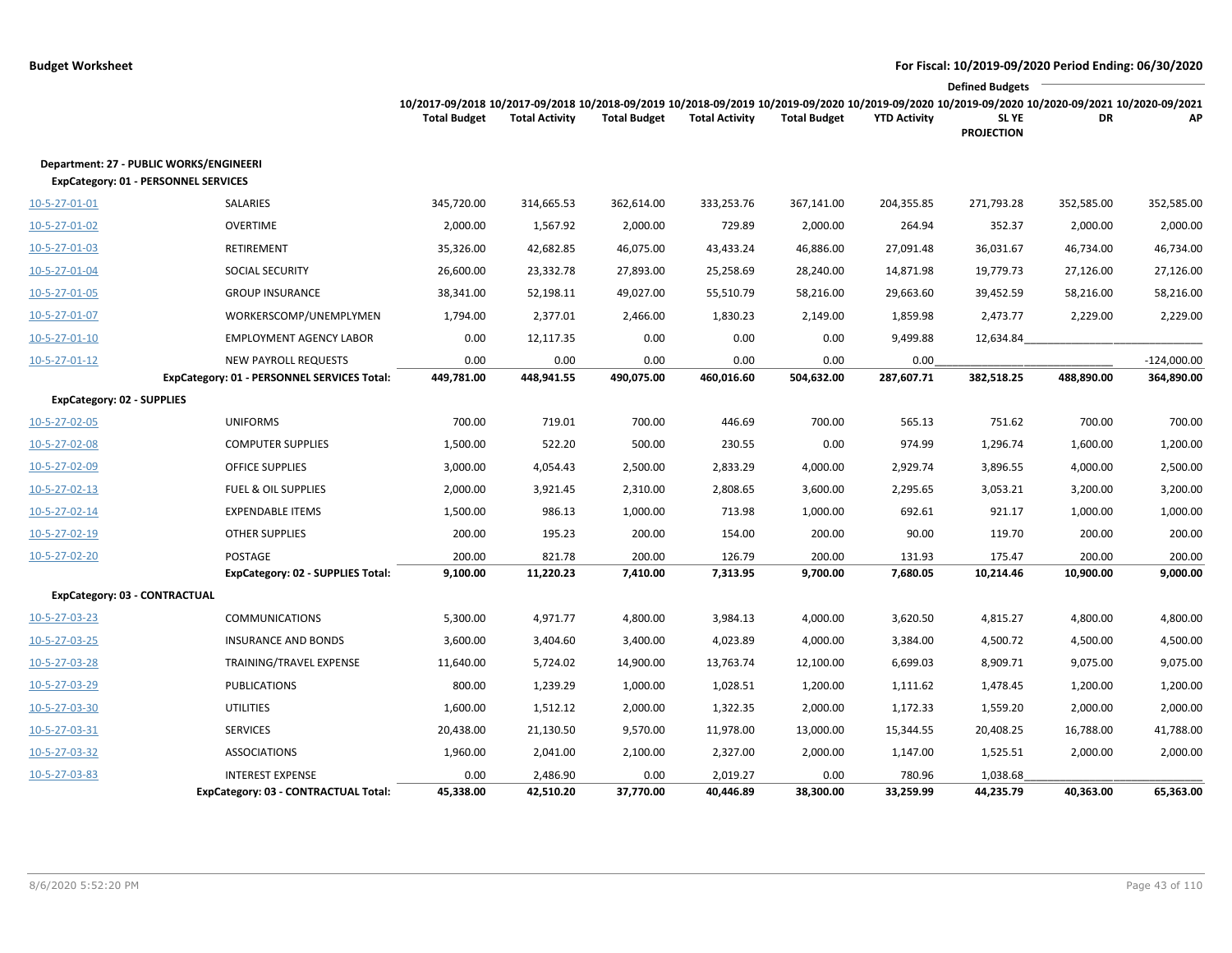|               |                                                  |                                                                                                                                                                 |                       |                     |                       |                     |                     | <b>Defined Budgets</b>           |            |            |
|---------------|--------------------------------------------------|-----------------------------------------------------------------------------------------------------------------------------------------------------------------|-----------------------|---------------------|-----------------------|---------------------|---------------------|----------------------------------|------------|------------|
|               |                                                  | 10/2017-09/2018 10/2017-09/2018 10/2018-09/2019 10/2018-09/2019 10/2019-09/2020 10/2019-09/2020 10/2019-09/2020 10/2019-09/2020 10/2020-09/2021 10/2020-09/2021 |                       |                     |                       |                     |                     |                                  |            |            |
|               |                                                  | <b>Total Budget</b>                                                                                                                                             | <b>Total Activity</b> | <b>Total Budget</b> | <b>Total Activity</b> | <b>Total Budget</b> | <b>YTD Activity</b> | <b>SLYE</b><br><b>PROJECTION</b> | DR         | АP         |
|               | ExpCategory: 05 - MAINTENANCE - EQUIPMENT        |                                                                                                                                                                 |                       |                     |                       |                     |                     |                                  |            |            |
| 10-5-27-05-49 | <b>INSTRMNTS &amp; APPARATUS</b>                 | 2,000.00                                                                                                                                                        | 53.00                 | 1,500.00            | 4,128.43              | 1,500.00            | 370.45              | 492.70                           | 1,000.00   | 1,000.00   |
| 10-5-27-05-50 | <b>VEHICLES</b>                                  | 3,750.00                                                                                                                                                        | 2,672.65              | 1,613.00            | 1,846.84              | 1,500.00            | 2,791.60            | 3,712.83                         | 1,500.00   | 1,500.00   |
| 10-5-27-05-52 | RADIO MAINTENANCE                                | 0.00                                                                                                                                                            | 3.67                  | 0.00                | 40.03                 | 0.00                | 0.00                |                                  |            |            |
|               | ExpCategory: 05 - MAINTENANCE - EQUIPMENT Total: | 5,750.00                                                                                                                                                        | 2,729.32              | 3,113.00            | 6,015.30              | 3,000.00            | 3,162.05            | 4,205.53                         | 2,500.00   | 2,500.00   |
|               | ExpCategory: 09 - CAPITAL -EQUIPMENT             |                                                                                                                                                                 |                       |                     |                       |                     |                     |                                  |            |            |
| 10-5-27-09-79 | MISCELLANEOUS EQUIPMEN                           | 2,500.00                                                                                                                                                        | 2,826.91              | 0.00                | 0.00                  | 0.00                | 0.00                |                                  |            |            |
| 10-5-27-09-81 | INSTRUMENTS/APPARATUS                            | 42,192.00                                                                                                                                                       | 26,061.10             | 56,032.00           | 26,528.73             | 29,984.00           | 21,611.04           | 28,742.68                        | 14,798.00  | 14,798.00  |
| 10-5-27-09-82 | <b>MOTOR VEHICLES</b>                            | 25,000.00                                                                                                                                                       | 24,939.00             | 0.00                | 0.00                  | 0.00                | 0.00                |                                  |            |            |
|               | ExpCategory: 09 - CAPITAL -EQUIPMENT Total:      | 69,692.00                                                                                                                                                       | 53,827.01             | 56,032.00           | 26,528.73             | 29,984.00           | 21,611.04           | 28,742.68                        | 14,798.00  | 14,798.00  |
|               | Department: 27 - PUBLIC WORKS/ENGINEERI Total:   | 579,661.00                                                                                                                                                      | 559,228.31            | 594,400.00          | 540,321.47            | 585,616.00          | 353,320.84          | 469,916.71                       | 557,451.00 | 456,551.00 |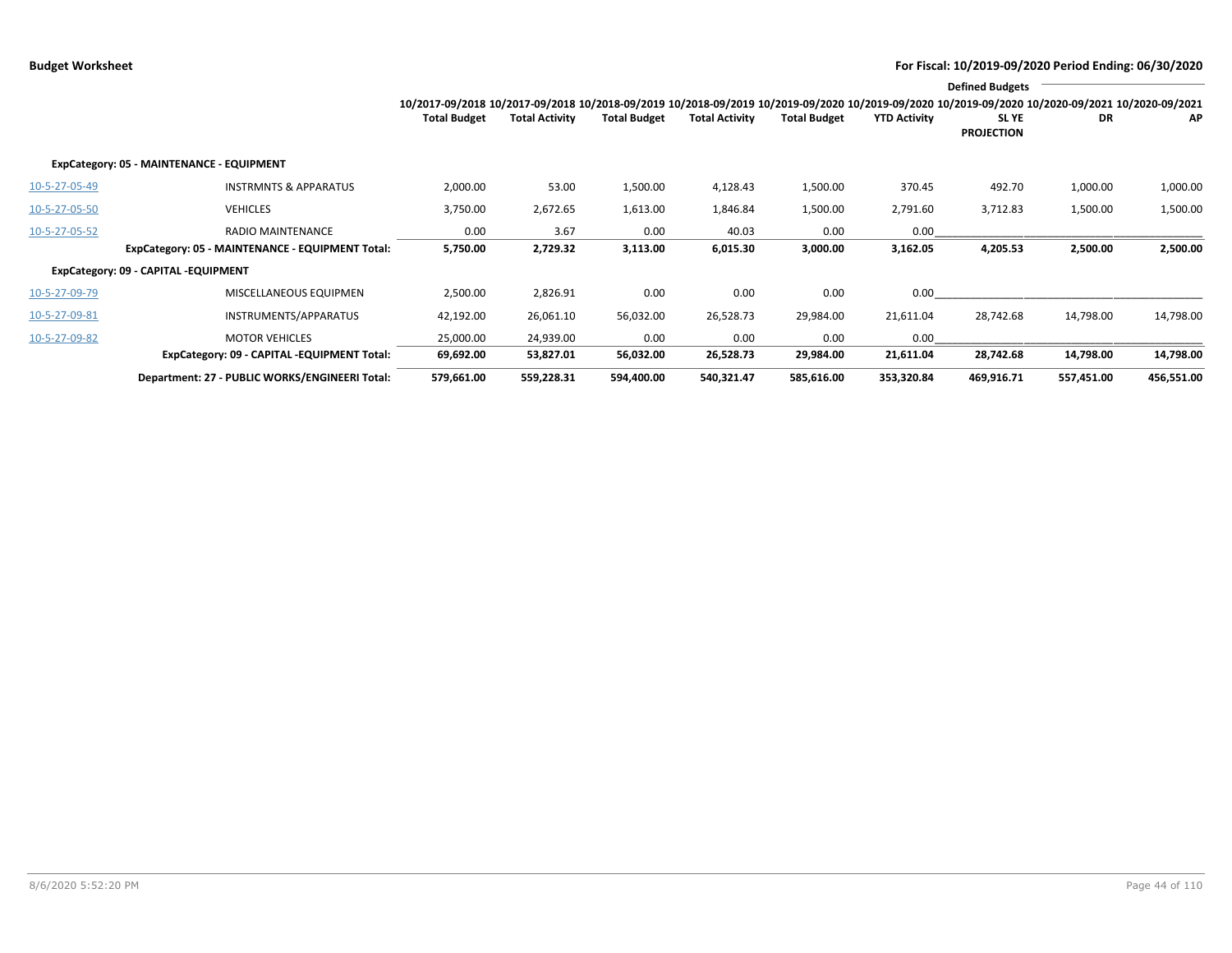|               |                                                     |                     |                       |                     |                       |                     |                     | <b>Defined Budgets</b>                                                                                                                                          |           |           |
|---------------|-----------------------------------------------------|---------------------|-----------------------|---------------------|-----------------------|---------------------|---------------------|-----------------------------------------------------------------------------------------------------------------------------------------------------------------|-----------|-----------|
|               |                                                     |                     |                       |                     |                       |                     |                     | 10/2017-09/2018 10/2017-09/2018 10/2018-09/2019 10/2018-09/2019 10/2019-09/2020 10/2019-09/2020 10/2019-09/2020 10/2019-09/2020 10/2020-09/2021 10/2020-09/2021 |           |           |
|               |                                                     | <b>Total Budget</b> | <b>Total Activity</b> | <b>Total Budget</b> | <b>Total Activity</b> | <b>Total Budget</b> | <b>YTD Activity</b> | SL YE<br><b>PROJECTION</b>                                                                                                                                      | <b>DR</b> | АP        |
|               | Department: 29 - EMERGENCY MANAGEMENT               |                     |                       |                     |                       |                     |                     |                                                                                                                                                                 |           |           |
|               | ExpCategory: 02 - SUPPLIES                          |                     |                       |                     |                       |                     |                     |                                                                                                                                                                 |           |           |
| 10-5-29-02-09 | <b>OFFICE SUPPLIES</b>                              | 500.00              | 538.61                | 500.00              | 171.55                | 500.00              | 132.56              | 176.30                                                                                                                                                          | 500.00    | 500.00    |
| 10-5-29-02-14 | <b>EXPENDABLE ITEMS</b>                             | 1,000.00            | 50.48                 | 500.00              | 153.54                | 500.00              | 500.00              | 665.00                                                                                                                                                          | 500.00    | 500.00    |
| 10-5-29-02-20 | POSTAGE                                             | 100.00              | 0.00                  | 0.00                | 0.00                  | 0.00                | 0.00                |                                                                                                                                                                 |           |           |
| 10-5-29-02-25 | <b>COVID-19 EXPENSES</b>                            | 0.00                | 0.00                  | 0.00                | 0.00                  | 0.00                | 0.00                |                                                                                                                                                                 |           |           |
|               | <b>ExpCategory: 02 - SUPPLIES Total:</b>            | 1,600.00            | 589.09                | 1,000.00            | 325.09                | 1,000.00            | 632.56              | 841.30                                                                                                                                                          | 1,000.00  | 1,000.00  |
|               | ExpCategory: 03 - CONTRACTUAL                       |                     |                       |                     |                       |                     |                     |                                                                                                                                                                 |           |           |
| 10-5-29-03-23 | <b>COMMUNICATIONS</b>                               | 700.00              | 644.72                | 650.00              | 678.34                | 700.00              | 539.28              | 717.24                                                                                                                                                          | 900.00    | 900.00    |
| 10-5-29-03-25 | <b>INSURANCE AND BONDS</b>                          | 250.00              | 255.23                | 260.00              | 308.48                | 300.00              | 258.45              | 343.74                                                                                                                                                          | 350.00    | 350.00    |
| 10-5-29-03-28 | TRAINING/TRAVEL EXPENSE                             | 3,425.00            | 2,037.83              | 2,000.00            | 1,248.33              | 4,100.00            | 29.83               | 39.67                                                                                                                                                           | 4,400.00  | 4,400.00  |
| 10-5-29-03-30 | <b>UTILITIES</b>                                    | 1,500.00            | 1,373.09              | 1,400.00            | 1,320.35              | 1,200.00            | 991.66              | 1,318.91                                                                                                                                                        | 1,400.00  | 1,400.00  |
| 10-5-29-03-31 | <b>SERVICES</b>                                     | 5,000.00            | 0.00                  | 7,000.00            | 7,473.00              | 7,000.00            | 7,000.00            | 9,310.00                                                                                                                                                        | 7,000.00  | 7,000.00  |
| 10-5-29-03-32 | <b>ASSOCIATIONS</b>                                 | 200.00              | 0.00                  | 0.00                | 0.00                  | 0.00                | 0.00                |                                                                                                                                                                 |           |           |
|               | ExpCategory: 03 - CONTRACTUAL Total:                | 11,075.00           | 4,310.87              | 11,310.00           | 11,028.50             | 13,300.00           | 8,819.22            | 11,729.56                                                                                                                                                       | 14,050.00 | 14,050.00 |
|               | ExpCategory: 05 - MAINTENANCE - EQUIPMENT           |                     |                       |                     |                       |                     |                     |                                                                                                                                                                 |           |           |
| 10-5-29-05-49 | <b>INSTRMNTS &amp; APPARATUS</b>                    | 250.00              | 0.00                  | 0.00                | 199.90                | 0.00                | 0.00                |                                                                                                                                                                 |           |           |
| 10-5-29-05-52 | <b>RADIO MAINTENANCE</b>                            | 500.00              | 74.99                 | 500.00              | 130.35                | 500.00              | 0.00                |                                                                                                                                                                 | 200.00    |           |
| 10-5-29-05-53 | <b>SIREN MAINTENANCE</b>                            | 5,000.00            | 5,305.00              | 5,000.00            | 4,583.44              | 5,000.00            | 3,094.53            | 4,115.72                                                                                                                                                        | 5,000.00  | 5,000.00  |
|               | ExpCategory: 05 - MAINTENANCE - EQUIPMENT Total:    | 5,750.00            | 5,379.99              | 5,500.00            | 4,913.69              | 5,500.00            | 3,094.53            | 4,115.72                                                                                                                                                        | 5,200.00  | 5,000.00  |
|               | ExpCategory: 09 - CAPITAL -EQUIPMENT                |                     |                       |                     |                       |                     |                     |                                                                                                                                                                 |           |           |
| 10-5-29-09-79 | MISCELLANEOUS EQUIPMENT                             | 0.00                | 0.00                  | 3,450.00            | 2,970.00              | 0.00                | 0.00                |                                                                                                                                                                 | 2,900.00  |           |
| 10-5-29-09-83 | <b>COMPUTER EQUIPMENT</b>                           | 0.00                | 0.00                  | 0.00                | 0.00                  | 4,050.00            | 0.00                |                                                                                                                                                                 |           |           |
|               | ExpCategory: 09 - CAPITAL -EQUIPMENT Total:         | 0.00                | 0.00                  | 3,450.00            | 2,970.00              | 4,050.00            | 0.00                | 0.00                                                                                                                                                            | 2,900.00  | 0.00      |
|               | <b>Department: 29 - EMERGENCY MANAGEMENT Total:</b> | 18,425.00           | 10,279.95             | 21,260.00           | 19,237.28             | 23,850.00           | 12,546.31           | 16,686.58                                                                                                                                                       | 23,150.00 | 20,050.00 |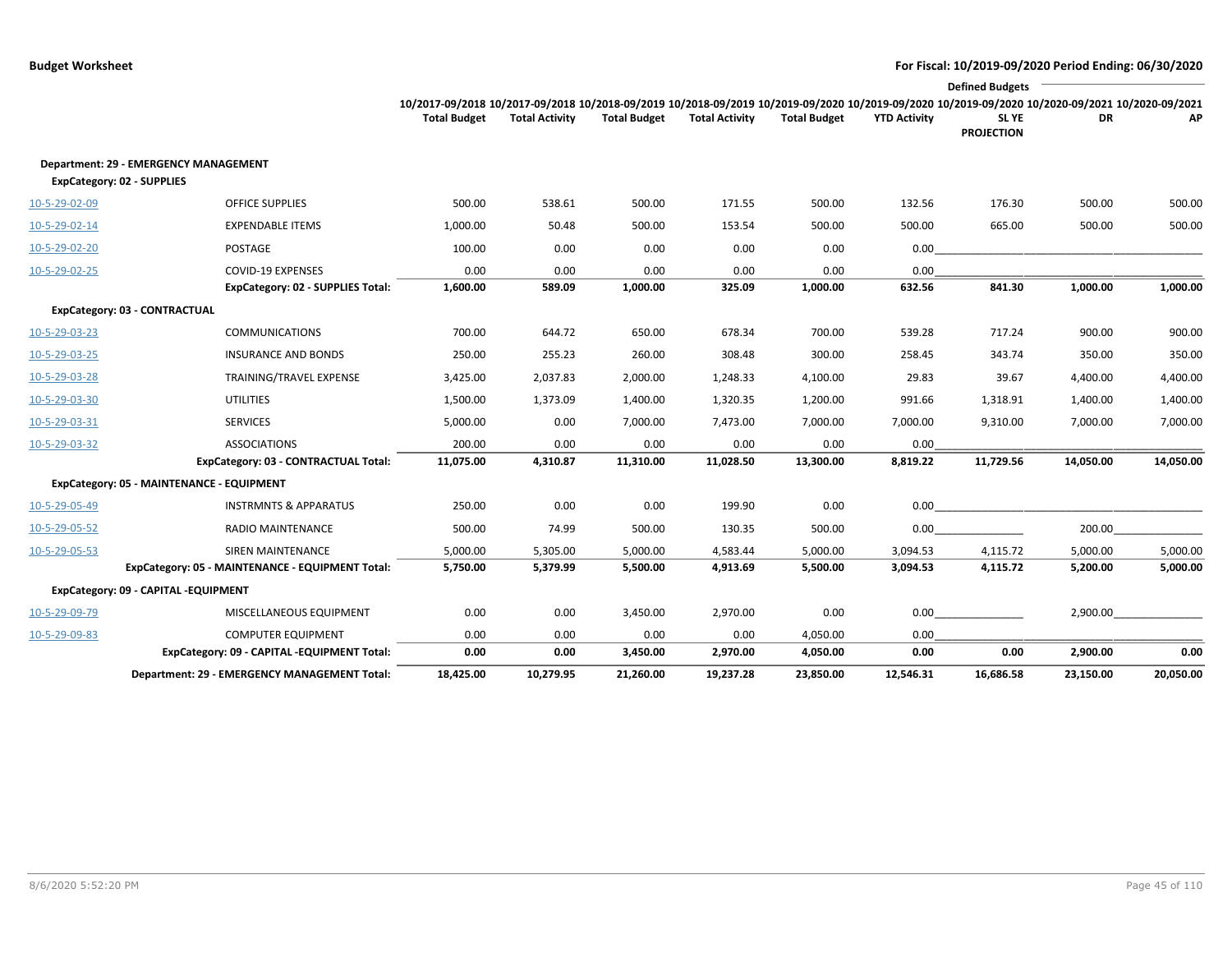|                                   |                                                                                        |                                                                                                                                                                        |                       |                     |                       |                     |                     | <b>Defined Budgets</b>     |            |            |
|-----------------------------------|----------------------------------------------------------------------------------------|------------------------------------------------------------------------------------------------------------------------------------------------------------------------|-----------------------|---------------------|-----------------------|---------------------|---------------------|----------------------------|------------|------------|
|                                   |                                                                                        | 10/2017-09/2018 10/2017-09/2018 10/2018-09/2019 10/2018-09/2019 10/2019-09/2020 10/2019-09/2020 10/2019-09/2020 10/2020-09/2021 10/2020-09/2021<br><b>Total Budget</b> | <b>Total Activity</b> | <b>Total Budget</b> | <b>Total Activity</b> | <b>Total Budget</b> | <b>YTD Activity</b> | SL YE<br><b>PROJECTION</b> | DR         | ΑP         |
|                                   | <b>Department: 30 - HUMAN RESOURCES</b><br><b>ExpCategory: 01 - PERSONNEL SERVICES</b> |                                                                                                                                                                        |                       |                     |                       |                     |                     |                            |            |            |
| 10-5-30-01-01                     | SALARIES                                                                               | 154,536.00                                                                                                                                                             | 152,483.74            | 165,569.00          | 154,085.73            | 163,686.00          | 116,496.77          | 154,940.70                 | 148,008.00 | 148,008.00 |
| 10-5-30-01-02                     | <b>OVERTIME</b>                                                                        | 1,800.00                                                                                                                                                               | 572.36                | 600.00              | 606.62                | 600.00              | 324.86              | 432.06                     | 600.00     | 600.00     |
| 10-5-30-01-03                     | <b>RETIREMENT</b>                                                                      | 21,230.00                                                                                                                                                              | 20,769.95             | 21,985.00           | 20,452.14             | 21,863.00           | 15,524.52           | 20,647.61                  | 19,587.00  | 19,587.00  |
| 10-5-30-01-04                     | SOCIAL SECURITY                                                                        | 11,960.00                                                                                                                                                              | 11,079.35             | 12,712.00           | 11,349.83             | 12,568.00           | 8,468.51            | 11,263.12                  | 11,369.00  | 11,369.00  |
| 10-5-30-01-05                     | <b>GROUP INSURANCE</b>                                                                 | 34,427.00                                                                                                                                                              | 32,624.01             | 36,772.00           | 34,782.61             | 36,770.00           | 27,815.94           | 36,995.20                  | 27,577.00  | 27,577.00  |
| 10-5-30-01-07                     | WORKERSCOMP/UNEMPLYMEN                                                                 | 687.00                                                                                                                                                                 | 1,081.53              | 835.00              | 511.12                | 702.00              | 781.36              | 1,039.21                   | 612.00     | 612.00     |
|                                   | ExpCategory: 01 - PERSONNEL SERVICES Total:                                            | 224,640.00                                                                                                                                                             | 218,610.94            | 238,473.00          | 221,788.05            | 236,189.00          | 169,411.96          | 225,317.90                 | 207,753.00 | 207,753.00 |
| <b>ExpCategory: 02 - SUPPLIES</b> |                                                                                        |                                                                                                                                                                        |                       |                     |                       |                     |                     |                            |            |            |
| 10-5-30-02-08                     | <b>COMPUTER SUPPLIES</b>                                                               | 500.00                                                                                                                                                                 | 47.49                 | 500.00              | 399.30                | 500.00              | 11.02               | 14.66                      | 500.00     | 500.00     |
| 10-5-30-02-09                     | <b>OFFICE SUPPLIES</b>                                                                 | 5,700.00                                                                                                                                                               | 5,565.25              | 5,700.00            | 4,531.87              | 5,700.00            | 1,431.30            | 1,903.63                   | 5,700.00   | 4,500.00   |
| 10-5-30-02-14                     | <b>EXPENDABLE ITEMS</b>                                                                | 500.00                                                                                                                                                                 | 390.85                | 500.00              | 195.00                | 500.00              | 235.80              | 313.61                     | 500.00     | 500.00     |
| 10-5-30-02-17                     | <b>EMPLOYEE APPRECIATION</b>                                                           | 15,800.00                                                                                                                                                              | 13,573.09             | 17,000.00           | 11,078.81             | 17,000.00           | 9,279.79            | 12,342.12                  | 17,000.00  | 20,000.00  |
| 10-5-30-02-20                     | POSTAGE                                                                                | 350.00                                                                                                                                                                 | 236.95                | 350.00              | 320.78                | 350.00              | 189.00              | 251.37                     | 350.00     | 350.00     |
|                                   | ExpCategory: 02 - SUPPLIES Total:                                                      | 22,850.00                                                                                                                                                              | 19,813.63             | 24,050.00           | 16,525.76             | 24,050.00           | 11,146.91           | 14,825.39                  | 24,050.00  | 25,850.00  |
|                                   | ExpCategory: 03 - CONTRACTUAL                                                          |                                                                                                                                                                        |                       |                     |                       |                     |                     |                            |            |            |
| 10-5-30-03-23                     | <b>COMMUNICATIONS</b>                                                                  | 750.00                                                                                                                                                                 | 14.21                 | 500.00              | 6.54                  | 400.00              | 3.73                | 4.96                       |            |            |
| 10-5-30-03-25                     | <b>INSURANCE AND BONDS</b>                                                             | 950.00                                                                                                                                                                 | 880.24                | 880.00              | 1,038.86              | 1,050.00            | 870.69              | 1,158.02                   | 1,200.00   | 1,200.00   |
| 10-5-30-03-28                     | TRAINING/TRAVEL EXPENSE                                                                | 6,000.00                                                                                                                                                               | 5,032.01              | 11,000.00           | 9,904.48              | 10,000.00           | 5,103.11            | 6,787.14                   | 10,000.00  | 10,000.00  |
| 10-5-30-03-29                     | <b>PUBLICATIONS</b>                                                                    | 1,000.00                                                                                                                                                               | 960.09                | 1,000.00            | 1,435.19              | 1,000.00            | 99.00               | 131.67                     | 1,000.00   | 1,000.00   |
| 10-5-30-03-31                     | <b>SERVICES</b>                                                                        | 10,000.00                                                                                                                                                              | 13,029.69             | 10,000.00           | 11,713.60             | 10,000.00           | 10,439.29           | 13,884.26                  | 10,000.00  | 10,000.00  |
| 10-5-30-03-32                     | <b>ASSOCIATIONS</b>                                                                    | 500.00                                                                                                                                                                 | 543.00                | 550.00              | 523.00                | 550.00              | 523.00              | 695.59                     | 550.00     | 550.00     |
|                                   | ExpCategory: 03 - CONTRACTUAL Total:                                                   | 19,200.00                                                                                                                                                              | 20,459.24             | 23,930.00           | 24,621.67             | 23,000.00           | 17,038.82           | 22,661.64                  | 22,750.00  | 22,750.00  |
|                                   | ExpCategory: 09 - CAPITAL -EQUIPMENT                                                   |                                                                                                                                                                        |                       |                     |                       |                     |                     |                            |            |            |
| 10-5-30-09-79                     | MISCELLANEOUS EQUIPMEN                                                                 | 1,000.00                                                                                                                                                               | 891.48                | 1,000.00            | 833.88                | 1,000.00            | 319.13              | 424.44                     | 1,000.00   | 1,000.00   |
|                                   | ExpCategory: 09 - CAPITAL -EQUIPMENT Total:                                            | 1,000.00                                                                                                                                                               | 891.48                | 1,000.00            | 833.88                | 1,000.00            | 319.13              | 424.44                     | 1,000.00   | 1,000.00   |
|                                   | Department: 30 - HUMAN RESOURCES Total:                                                | 267,690.00                                                                                                                                                             | 259,775.29            | 287,453.00          | 263,769.36            | 284,239.00          | 197,916.82          | 263,229.37                 | 255,553.00 | 257,353.00 |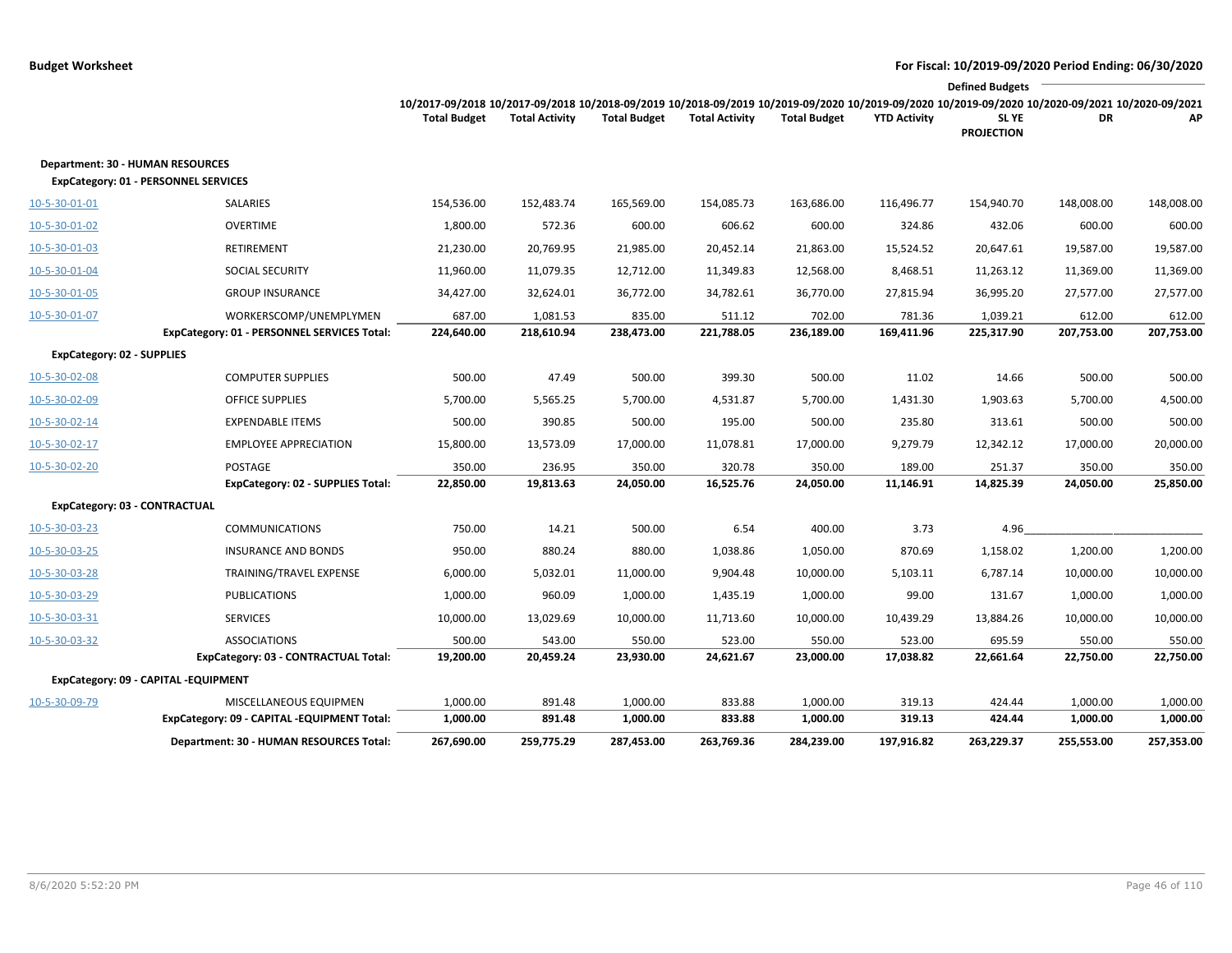|                                                                              |                                                                     |                                                                                                                                                                                        |                           |                     |                           |                     |                          | <b>Defined Budgets</b>     |            |            |
|------------------------------------------------------------------------------|---------------------------------------------------------------------|----------------------------------------------------------------------------------------------------------------------------------------------------------------------------------------|---------------------------|---------------------|---------------------------|---------------------|--------------------------|----------------------------|------------|------------|
|                                                                              |                                                                     | 10/2017-09/2018 10/2017-09/2018 10/2018-09/2019 10/2018-09/2019 10/2019-09/2020 10/2019-09/2020 10/2019-09/2020 10/2019-09/2020 10/2020-09/2021 10/2020-09/2021<br><b>Total Budget</b> | <b>Total Activity</b>     | <b>Total Budget</b> | <b>Total Activity</b>     | <b>Total Budget</b> | <b>YTD Activity</b>      | SL YE<br><b>PROJECTION</b> | DR         | AP         |
| Department: 31 - FIRE MARSHAL<br><b>ExpCategory: 01 - PERSONNEL SERVICES</b> |                                                                     |                                                                                                                                                                                        |                           |                     |                           |                     |                          |                            |            |            |
| 10-5-31-01-01                                                                | SALARIES                                                            | 87,446.00                                                                                                                                                                              | 89,681.29                 | 92,775.00           | 81,201.80                 | 93,929.00           | 73,075.17                | 97,189.98                  | 111,663.00 | 111,663.00 |
| 10-5-31-01-03                                                                | RETIREMENT                                                          | 14,234.00                                                                                                                                                                              | 15,469.04                 | 15,334.00           | 17,052.37                 | 16,205.00           | 13,534.31                | 18,000.63                  | 18,912.00  | 18,912.00  |
| 10-5-31-01-04                                                                | SOCIAL SECURITY                                                     | 6,690.00                                                                                                                                                                               | 6,837.59                  | 7,097.00            | 6,264.60                  | 7,186.00            | 5,571.78                 | 7,410.47                   | 8,542.00   | 8,542.00   |
| 10-5-31-01-05                                                                | <b>GROUP INSURANCE</b>                                              | 8,606.00                                                                                                                                                                               | 8,714.86                  | 9,193.00            | 9,297.66                  | 9,192.00            | 6,969.78                 | 9,269.81                   | 9,192.00   | 9,192.00   |
| 10-5-31-01-07                                                                | WORKERSCOMP/UNEMPLYMEN                                              | 1,488.00                                                                                                                                                                               | 1,843.79                  | 2,115.00            | 1,828.86                  | 2,205.00            | 1,776.18                 | 2,362.32                   | 2,815.00   | 2,815.00   |
| 10-5-31-01-12                                                                | <b>NEW PAYROLL REQUESTS</b>                                         | 2,530.00                                                                                                                                                                               | 0.00                      | 0.00                | 0.00                      | 30,031.00           | 0.00                     |                            | 24,731.00  | 24,731.00  |
| 10-5-31-01-13                                                                | REIMB DEPLOYMENT PAY<br>ExpCategory: 01 - PERSONNEL SERVICES Total: | 0.00<br>120,994.00                                                                                                                                                                     | $-2,809.17$<br>119,737.40 | 0.00<br>126,514.00  | $-3,000.00$<br>112,645.29 | 0.00<br>158,748.00  | $-4,375.00$<br>96,552.22 | $-5,818.75$<br>128,414.46  | 175,855.00 | 175,855.00 |
| <b>ExpCategory: 02 - SUPPLIES</b>                                            |                                                                     |                                                                                                                                                                                        |                           |                     |                           |                     |                          |                            |            |            |
| 10-5-31-02-05                                                                | <b>UNIFORMS</b>                                                     | 600.00                                                                                                                                                                                 | 682.00                    | 700.00              | 0.00                      | 700.00              | 0.00                     |                            | 700.00     | 700.00     |
| 10-5-31-02-08                                                                | <b>COMPUTER SUPPLIES</b>                                            | 200.00                                                                                                                                                                                 | 0.00                      | 0.00                | 0.00                      | 0.00                | 0.00                     |                            |            |            |
| 10-5-31-02-09                                                                | <b>OFFICE SUPPLIES</b>                                              | 150.00                                                                                                                                                                                 | 12.98                     | 250.00              | 0.00                      | 250.00              | 13.77                    | 18.31                      | 150.00     | 150.00     |
| 10-5-31-02-13                                                                | <b>FUEL &amp; OIL SUPPLIES</b>                                      | 2,550.00                                                                                                                                                                               | 2,836.57                  | 1,952.00            | 1,714.60                  | 2,200.00            | 1,622.16                 | 2,157.47                   | 2,200.00   | 2,200.00   |
| 10-5-31-02-14                                                                | <b>EXPENDABLE ITEMS</b>                                             | 750.00                                                                                                                                                                                 | 742.00                    | 600.00              | 399.09                    | 500.00              | 445.02                   | 591.88                     | 300.00     | 300.00     |
| 10-5-31-02-19                                                                | FIRE PREVENTION MATERIAL                                            | 5,000.00                                                                                                                                                                               | 3,459.22                  | 4,000.00            | 177.60                    | 3,000.00            | 0.00                     |                            | 1,500.00   | 1,500.00   |
| 10-5-31-02-20                                                                | POSTAGE                                                             | 75.00                                                                                                                                                                                  | 42.87                     | 75.00               | 36.14                     | 75.00               | 24.27                    | 32.28                      | 75.00      | 75.00      |
|                                                                              | <b>ExpCategory: 02 - SUPPLIES Total:</b>                            | 9,325.00                                                                                                                                                                               | 7,775.64                  | 7,577.00            | 2,327.43                  | 6,725.00            | 2,105.22                 | 2,799.94                   | 4,925.00   | 4,925.00   |
| <b>ExpCategory: 03 - CONTRACTUAL</b>                                         |                                                                     |                                                                                                                                                                                        |                           |                     |                           |                     |                          |                            |            |            |
| 10-5-31-03-23                                                                | <b>COMMUNICATIONS</b>                                               | 1,000.00                                                                                                                                                                               | 1,102.61                  | 1,000.00            | 924.40                    | 900.00              | 763.42                   | 1,015.35                   | 1,000.00   | 1,000.00   |
| 10-5-31-03-24                                                                | MILEAGE REIMBURSEMENT                                               | 1,000.00                                                                                                                                                                               | 0.00                      | 1,000.00            | 0.00                      | 0.00                | 0.00                     |                            |            |            |
| 10-5-31-03-25                                                                | <b>INSURANCE AND BONDS</b>                                          | 1,000.00                                                                                                                                                                               | 944.24                    | 950.00              | 1,111.22                  | 1,100.00            | 924.99                   | 1,230.24                   | 1,250.00   | 1,250.00   |
| 10-5-31-03-28                                                                | TRAINING/TRAVEL EXPENSE                                             | 9,000.00                                                                                                                                                                               | 4,044.81                  | 8,400.00            | 3,731.99                  | 8,450.00            | 153.63                   | 204.33                     | 3,500.00   | 3,500.00   |
| 10-5-31-03-31                                                                | <b>SERVICES</b>                                                     | 2,000.00                                                                                                                                                                               | 1,250.68                  | 1,000.00            | 1,554.76                  | 1,200.00            | 601.29                   | 799.72                     | 1,000.00   | 600.00     |
| 10-5-31-03-32                                                                | <b>ASSOCIATIONS</b>                                                 | 200.00                                                                                                                                                                                 | 125.00                    | 200.00              | 175.00                    | 200.00              | 175.00                   | 232.75                     | 200.00     | 200.00     |
|                                                                              | ExpCategory: 03 - CONTRACTUAL Total:                                | 14,200.00                                                                                                                                                                              | 7,467.34                  | 12,550.00           | 7,497.37                  | 11,850.00           | 2,618.33                 | 3,482.39                   | 6,950.00   | 6,550.00   |
| ExpCategory: 05 - MAINTENANCE - EQUIPMENT                                    |                                                                     |                                                                                                                                                                                        |                           |                     |                           |                     |                          |                            |            |            |
| 10-5-31-05-47                                                                | MISCELLANEOUS EQUIPMEN                                              | 150.00                                                                                                                                                                                 | 0.00                      | 150.00              | 0.00                      | 150.00              | 0.00                     |                            | 150.00     | 150.00     |
| 10-5-31-05-49                                                                | <b>INSTRMNTS &amp; APPARATUS</b>                                    | 200.00                                                                                                                                                                                 | 0.00                      | 200.00              | 0.00                      | 100.00              | 0.00                     |                            | 100.00     | 100.00     |
| 10-5-31-05-50                                                                | <b>VEHICLES</b>                                                     | 1,500.00                                                                                                                                                                               | 115.87                    | 594.00              | 963.15                    | 600.00              | 1,859.61                 | 2,473.28                   | 1,000.00   | 1,000.00   |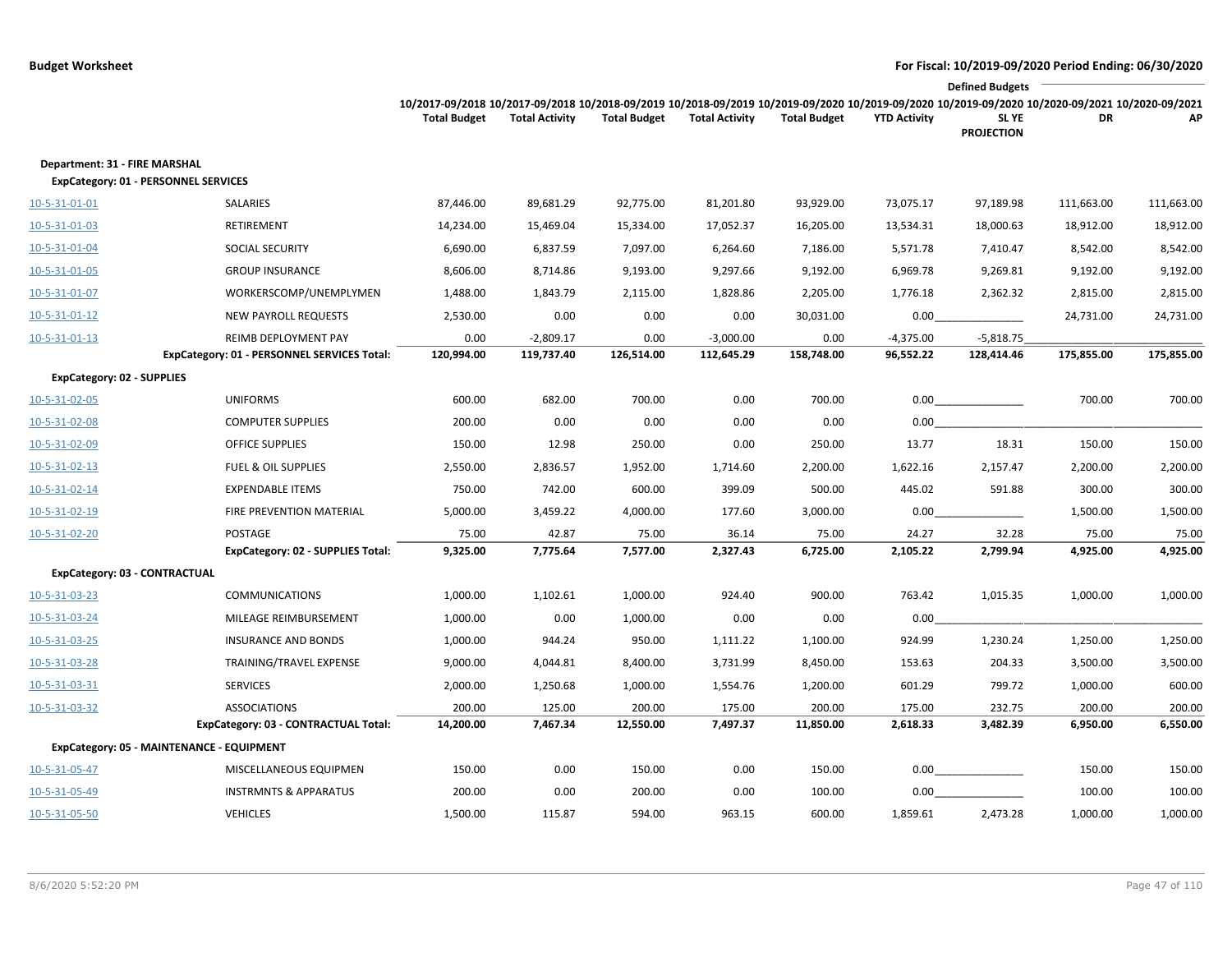|               |                                                  |                                                                                                                                                                 |                       |                     |                       |                     |                     | <b>Defined Budgets</b>     |            |            |
|---------------|--------------------------------------------------|-----------------------------------------------------------------------------------------------------------------------------------------------------------------|-----------------------|---------------------|-----------------------|---------------------|---------------------|----------------------------|------------|------------|
|               |                                                  | 10/2017-09/2018 10/2017-09/2018 10/2018-09/2019 10/2018-09/2019 10/2019-09/2020 10/2019-09/2020 10/2019-09/2020 10/2019-09/2020 10/2020-09/2021 10/2020-09/2021 |                       |                     |                       |                     |                     |                            |            |            |
|               |                                                  | <b>Total Budget</b>                                                                                                                                             | <b>Total Activity</b> | <b>Total Budget</b> | <b>Total Activity</b> | <b>Total Budget</b> | <b>YTD Activity</b> | SL YE<br><b>PROJECTION</b> | <b>DR</b>  | AP.        |
| 10-5-31-05-52 | <b>RADIO MAINTENANCE</b>                         | 150.00                                                                                                                                                          | 70.97                 | 150.00              | 0.00                  | 100.00              | 0.00                |                            | 100.00     |            |
|               | ExpCategory: 05 - MAINTENANCE - EQUIPMENT Total: | 2,000.00                                                                                                                                                        | 186.84                | 1,094.00            | 963.15                | 950.00              | 1,859.61            | 2,473.28                   | 1,350.00   | 1,250.00   |
|               | ExpCategory: 09 - CAPITAL -EQUIPMENT             |                                                                                                                                                                 |                       |                     |                       |                     |                     |                            |            |            |
| 10-5-31-09-79 | MISCELLANEOUS EQUIPMEN                           | 2,000.00                                                                                                                                                        | 2,278.92              | 0.00                | 0.00                  | 6,600.00            | 0.00                |                            |            |            |
|               | ExpCategory: 09 - CAPITAL -EQUIPMENT Total:      | 2,000.00                                                                                                                                                        | 2,278.92              | 0.00                | 0.00                  | 6.600.00            | 0.00                | 0.00                       | 0.00       | 0.00       |
|               | Department: 31 - FIRE MARSHAL Total:             | 148,519.00                                                                                                                                                      | 137.446.14            | 147.735.00          | 123.433.24            | 184.873.00          | 103,135.38          | 137.170.07                 | 189,080.00 | 188,580.00 |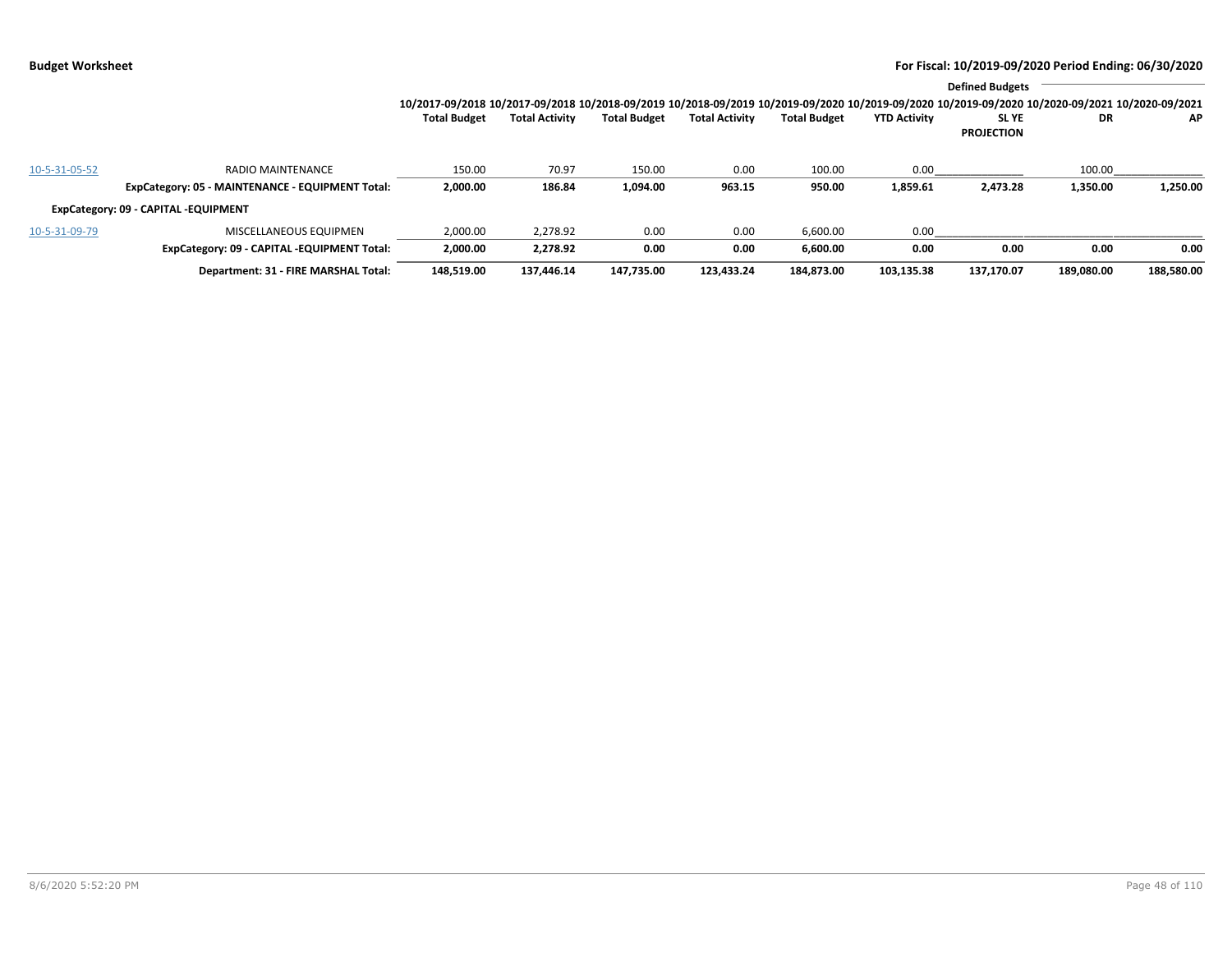|               |                                                                                    |                                                                                                                                                                 |                       |                     |                       |                     |                     | <b>Defined Budgets</b>     |               |               |
|---------------|------------------------------------------------------------------------------------|-----------------------------------------------------------------------------------------------------------------------------------------------------------------|-----------------------|---------------------|-----------------------|---------------------|---------------------|----------------------------|---------------|---------------|
|               |                                                                                    | 10/2017-09/2018 10/2017-09/2018 10/2018-09/2019 10/2018-09/2019 10/2019-09/2020 10/2019-09/2020 10/2019-09/2020 10/2019-09/2020 10/2020-09/2021 10/2020-09/2021 |                       |                     |                       |                     |                     |                            |               |               |
|               |                                                                                    | <b>Total Budget</b>                                                                                                                                             | <b>Total Activity</b> | <b>Total Budget</b> | <b>Total Activity</b> | <b>Total Budget</b> | <b>YTD Activity</b> | SL YE<br><b>PROJECTION</b> | DR            | AP            |
|               | Department: 32 - GEN FD CONTINGENCY<br><b>ExpCategory: 01 - PERSONNEL SERVICES</b> |                                                                                                                                                                 |                       |                     |                       |                     |                     |                            |               |               |
| 10-5-32-01-03 | <b>RETIREMENT</b>                                                                  | 0.00                                                                                                                                                            | 7,041.19              | 0.00                | 3,972.07              | 0.00                | 5,532.24            | 7,357.88                   |               |               |
| 10-5-32-01-04 | <b>SOCIAL SECURITY</b>                                                             | 0.00                                                                                                                                                            | 9,618.91              | 0.00                | 2,262.29              | 0.00                | 3,100.51            | 4,123.68                   |               |               |
|               | ExpCategory: 01 - PERSONNEL SERVICES Total:                                        | 0.00                                                                                                                                                            | 16,660.10             | 0.00                | 6,234.36              | 0.00                | 8,632.75            | 11,481.56                  | 0.00          | 0.00          |
|               | <b>ExpCategory: 06 - SUNDRY CHARGES</b>                                            |                                                                                                                                                                 |                       |                     |                       |                     |                     |                            |               |               |
| 10-5-32-06-09 | <b>FRAUD LOSS - PAYROLL</b>                                                        | 0.00                                                                                                                                                            | 0.00                  | 0.00                | 2,345.70              | 0.00                | 0.00                |                            |               |               |
| 10-5-32-06-11 | UNUSED SALRY CONTNGENCY A                                                          | $-170,000.00$                                                                                                                                                   | 0.00                  | $-180,000.00$       | 0.00                  | $-180,000.00$       | 0.00                |                            | $-170,000.00$ | $-170,000.00$ |
| 10-5-32-06-12 | <b>ENTERPRISE LEASE PAYMENTS</b>                                                   | 0.00                                                                                                                                                            | 0.00                  | 0.00                | 0.00                  | 0.00                | 0.00                |                            | 133,331.00    | 133,331.00    |
| 10-5-32-06-17 | <b>ENTERPRISE SALE OF OLD VEHIC</b>                                                | 0.00                                                                                                                                                            | 0.00                  | 0.00                | 0.00                  | $-39,400.00$        | 0.00                |                            |               |               |
| 10-5-32-06-18 | <b>RETIREE LUMP SUM PAYMENTS</b>                                                   | 70,000.00                                                                                                                                                       | 127,422.48            | 60,000.00           | 29,756.83             | 60,000.00           | 41,567.92           | 55,285.33                  | 60,000.00     | 60,000.00     |
| 10-5-32-06-19 | TRI-STEM ELECTRICITY CONTING                                                       | 0.00                                                                                                                                                            | 0.00                  | 0.00                | 1,821.04              | 0.00                | 1,644.17            | 2,186.75                   |               |               |
| 10-5-32-06-20 | <b>BONUS CITY EMPLOYEES</b>                                                        | 0.00                                                                                                                                                            | 0.00                  | 0.00                | 0.00                  | 0.00                | 0.00                |                            |               | 215,000.00    |
| 10-5-32-06-22 | <b>BEALLS SALES TAX REBATE</b>                                                     | 20,700.00                                                                                                                                                       | 15,821.28             | 20,000.00           | 24,924.46             | 10,900.00           | 10,995.68           | 14,624.25                  |               |               |
|               | <b>ExpCategory: 06 - SUNDRY CHARGES Total:</b>                                     | $-79,300.00$                                                                                                                                                    | 143,243.76            | $-100,000.00$       | 58,848.03             | $-148,500.00$       | 54,207.77           | 72,096.33                  | 23,331.00     | 238,331.00    |
|               | Department: 32 - GEN FD CONTINGENCY Total:                                         | $-79,300.00$                                                                                                                                                    | 159,903.86            | $-100.000.00$       | 65,082.39             | $-148.500.00$       | 62,840.52           | 83,577.89                  | 23,331.00     | 238,331.00    |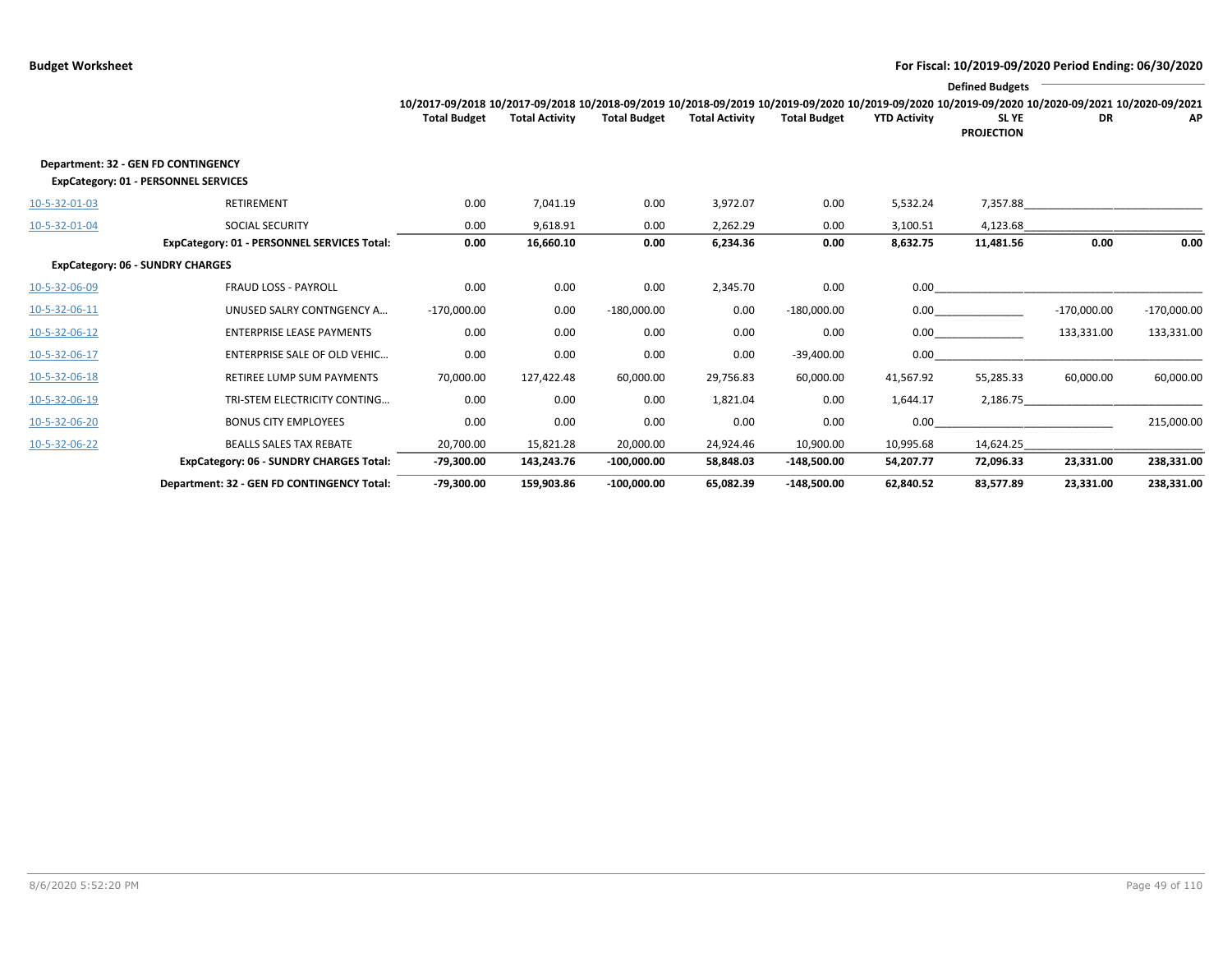|                                                                                               |                                             |                                                                                                                                                                        |                       |                     |                       |                     |                     | <b>Defined Budgets</b>     |            |            |
|-----------------------------------------------------------------------------------------------|---------------------------------------------|------------------------------------------------------------------------------------------------------------------------------------------------------------------------|-----------------------|---------------------|-----------------------|---------------------|---------------------|----------------------------|------------|------------|
|                                                                                               |                                             | 10/2017-09/2018 10/2017-09/2018 10/2018-09/2019 10/2018-09/2019 10/2019-09/2020 10/2019-09/2020 10/2019-09/2020 10/2020-09/2021 10/2020-09/2021<br><b>Total Budget</b> | <b>Total Activity</b> | <b>Total Budget</b> | <b>Total Activity</b> | <b>Total Budget</b> | <b>YTD Activity</b> | SL YE<br><b>PROJECTION</b> | DR         | AP         |
| <b>Department: 33 - INFORMATION TECHNOLOGY</b><br><b>ExpCategory: 01 - PERSONNEL SERVICES</b> |                                             |                                                                                                                                                                        |                       |                     |                       |                     |                     |                            |            |            |
| 10-5-33-01-01                                                                                 | SALARIES                                    | 227,376.00                                                                                                                                                             | 221,152.38            | 231,079.00          | 230,508.91            | 234,506.00          | 172,111.31          | 228,908.04                 | 234,576.00 | 234,576.00 |
| 10-5-33-01-02                                                                                 | <b>OVERTIME</b>                             | 8,500.00                                                                                                                                                               | 1,292.70              | 5,000.00            | 3,700.42              | 5,000.00            | 2,251.00            | 2,993.83                   | 5,000.00   | 5,000.00   |
| 10-5-33-01-03                                                                                 | RETIREMENT                                  | 32,032.00                                                                                                                                                              | 30,140.19             | 31,233.00           | 30,957.74             | 31,874.00           | 23,176.70           | 30,825.01                  | 31,576.00  | 31,576.00  |
| 10-5-33-01-04                                                                                 | SOCIAL SECURITY                             | 18,045.00                                                                                                                                                              | 16,780.92             | 18,060.00           | 17,933.04             | 18,322.00           | 13,201.19           | 17,557.58                  | 18,328.00  | 18,328.00  |
| 10-5-33-01-05                                                                                 | <b>GROUP INSURANCE</b>                      | 34,428.00                                                                                                                                                              | 32,184.17             | 36,772.00           | 35,510.49             | 36,770.00           | 27,782.64           | 36,950.91                  | 36,770.00  | 36,770.00  |
| 10-5-33-01-07                                                                                 | WORKERSCOMP/UNEMPLYMEN                      | 2,111.00                                                                                                                                                               | 2,844.98              | 2,505.00            | 2,478.69              | 2,114.00            | 1,849.21            | 2,459.45                   | 2,270.00   | 2,270.00   |
| 10-5-33-01-10                                                                                 | <b>EMPLOYMENT AGENCY LABOR</b>              | 0.00                                                                                                                                                                   | 6,802.83              | 0.00                | 0.00                  | 0.00                | 28,550.34           | 37,971.95                  |            |            |
|                                                                                               | ExpCategory: 01 - PERSONNEL SERVICES Total: | 322,492.00                                                                                                                                                             | 311,198.17            | 324,649.00          | 321,089.29            | 328,586.00          | 268,922.39          | 357,666.77                 | 328,520.00 | 328,520.00 |
| <b>ExpCategory: 02 - SUPPLIES</b>                                                             |                                             |                                                                                                                                                                        |                       |                     |                       |                     |                     |                            |            |            |
| 10-5-33-02-05                                                                                 | <b>UNIFORMS</b>                             | 0.00                                                                                                                                                                   | 0.00                  | 0.00                | 0.00                  | 400.00              | 374.06              | 497.50                     | 400.00     | 400.00     |
| 10-5-33-02-08                                                                                 | <b>COMPUTER SUPPLIES</b>                    | 4,000.00                                                                                                                                                               | 3,846.28              | 4,000.00            | 3,791.73              | 4,000.00            | 3,893.05            | 5,177.76                   | 4,000.00   | 4,000.00   |
| 10-5-33-02-09                                                                                 | <b>OFFICE SUPPLIES</b>                      | 1,000.00                                                                                                                                                               | 1,343.04              | 1,000.00            | 2,041.38              | 1,000.00            | 273.80              | 364.15                     | 1,000.00   | 1,000.00   |
| 10-5-33-02-13                                                                                 | <b>FUEL &amp; OIL SUPPLIES</b>              | 1,600.00                                                                                                                                                               | 1,682.46              | 977.00              | 1,696.45              | 2,100.00            | 1,517.83            | 2,018.71                   | 2,100.00   | 2,100.00   |
| 10-5-33-02-14                                                                                 | <b>EXPENDABLE ITEMS</b>                     | 550.00                                                                                                                                                                 | 496.95                | 550.00              | 467.25                | 550.00              | 340.08              | 452.31                     | 550.00     | 550.00     |
| 10-5-33-02-19                                                                                 | <b>OTHER SUPPLIES</b>                       | 1,500.00                                                                                                                                                               | 2,383.97              | 1,500.00            | 246.42                | 1,500.00            | 132.80              | 176.62                     | 1,500.00   | 1,500.00   |
| 10-5-33-02-20                                                                                 | POSTAGE                                     | 200.00                                                                                                                                                                 | 137.16                | 200.00              | 192.88                | 200.00              | 126.75              | 168.58                     | 200.00     | 200.00     |
|                                                                                               | ExpCategory: 02 - SUPPLIES Total:           | 8,850.00                                                                                                                                                               | 9,889.86              | 8,227.00            | 8,436.11              | 9,750.00            | 6,658.37            | 8,855.63                   | 9,750.00   | 9,750.00   |
| ExpCategory: 03 - CONTRACTUAL                                                                 |                                             |                                                                                                                                                                        |                       |                     |                       |                     |                     |                            |            |            |
| 10-5-33-03-23                                                                                 | <b>COMMUNICATIONS</b>                       | 5,200.00                                                                                                                                                               | 5,679.37              | 3,500.00            | 1,974.51              | 3,500.00            | 5,623.55            | 7,479.32                   | 7,500.00   | 7,500.00   |
| 10-5-33-03-25                                                                                 | <b>INSURANCE AND BONDS</b>                  | 600.00                                                                                                                                                                 | 565.27                | 570.00              | 681.24                | 570.00              | 589.34              | 783.82                     | 800.00     | 800.00     |
| 10-5-33-03-28                                                                                 | TRAINING/TRAVEL EXPENSE                     | 8,000.00                                                                                                                                                               | 8,248.49              | 8,000.00            | 7,860.02              | 8,000.00            | 2,172.95            | 2,890.02                   | 7,800.00   | 7,800.00   |
| 10-5-33-03-29                                                                                 | <b>PUBLICATIONS</b>                         | 750.00                                                                                                                                                                 | 763.98                | 550.00              | 412.95                | 550.00              | 244.60              | 325.32                     | 550.00     | 550.00     |
| 10-5-33-03-31                                                                                 | <b>SERVICES</b>                             | 22,000.00                                                                                                                                                              | 27,376.87             | 51,300.00           | 47,157.17             | 67,970.00           | 61,187.31           | 81,379.12                  | 68,000.00  | 68,000.00  |
| 10-5-33-03-32                                                                                 | <b>ASSOCIATIONS</b>                         | 200.00                                                                                                                                                                 | 175.00                | 200.00              | 320.00                | 200.00              | 255.00              | 339.15                     | 300.00     | 300.00     |
| 10-5-33-03-83                                                                                 | <b>INTEREST</b>                             | 0.00                                                                                                                                                                   | 6,360.69              | 0.00                | 10,709.80             | 0.00                | 8,830.73            | 11,744.87                  |            |            |
|                                                                                               | ExpCategory: 03 - CONTRACTUAL Total:        | 36,750.00                                                                                                                                                              | 49,169.67             | 64,120.00           | 69,115.69             | 80,790.00           | 78,903.48           | 104,941.62                 | 84,950.00  | 84,950.00  |
|                                                                                               | ExpCategory: 05 - MAINTENANCE - EQUIPMENT   |                                                                                                                                                                        |                       |                     |                       |                     |                     |                            |            |            |
| 10-5-33-05-49                                                                                 | <b>INSTRMNTS &amp; APPARATUS</b>            | 22,500.00                                                                                                                                                              | 22,161.72             | 22,500.00           | 21,962.33             | 22,500.00           | 16,621.29           | 22,106.32                  | 22,500.00  | 22,500.00  |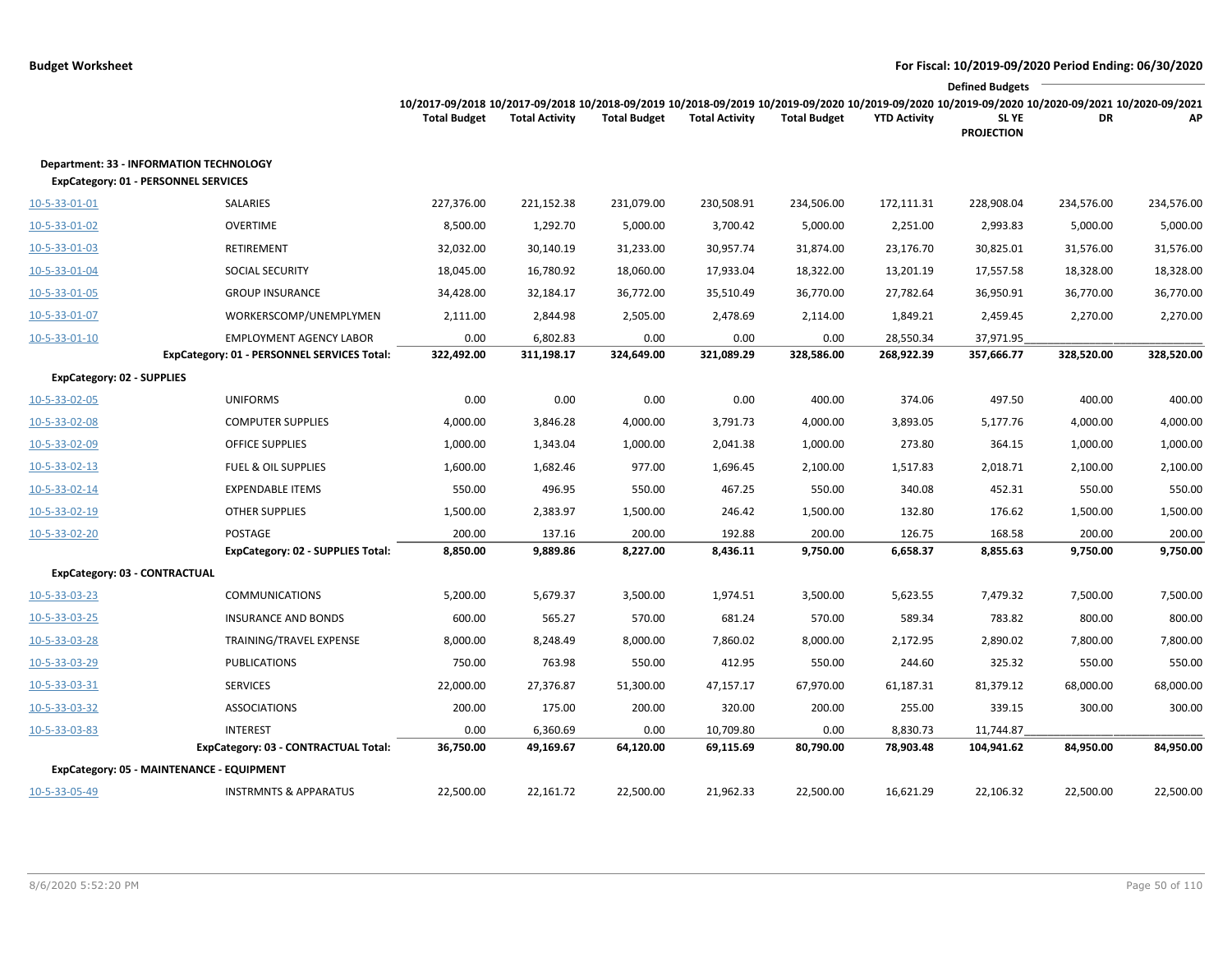|               |                                                  |                                                                                                                                                 |                       |                     |                       |                     |                     | <b>Defined Budgets</b>           |            |            |
|---------------|--------------------------------------------------|-------------------------------------------------------------------------------------------------------------------------------------------------|-----------------------|---------------------|-----------------------|---------------------|---------------------|----------------------------------|------------|------------|
|               |                                                  | 10/2017-09/2018 10/2017-09/2018 10/2018-09/2019 10/2018-09/2019 10/2019-09/2020 10/2019-09/2020 10/2019-09/2020 10/2020-09/2021 10/2020-09/2021 |                       |                     |                       |                     |                     |                                  |            |            |
|               |                                                  | <b>Total Budget</b>                                                                                                                             | <b>Total Activity</b> | <b>Total Budget</b> | <b>Total Activity</b> | <b>Total Budget</b> | <b>YTD Activity</b> | <b>SLYE</b><br><b>PROJECTION</b> | DR         | AP         |
| 10-5-33-05-50 | <b>VEHICLES</b>                                  | 2,000.00                                                                                                                                        | 1,857.66              | 1,792.00            | 549.19                | 500.00              | 729.12              | 969.73                           | 500.00     | 500.00     |
|               | ExpCategory: 05 - MAINTENANCE - EQUIPMENT Total: | 24,500.00                                                                                                                                       | 24,019.38             | 24,292.00           | 22,511.52             | 23,000.00           | 17,350.41           | 23,076.05                        | 23,000.00  | 23,000.00  |
|               | ExpCategory: 09 - CAPITAL -EQUIPMENT             |                                                                                                                                                 |                       |                     |                       |                     |                     |                                  |            |            |
| 10-5-33-09-79 | MISCELLANEOUS EQUIPMENT                          | 0.00                                                                                                                                            | 0.00                  | 1,200.00            | 0.00                  | 1,000.00            | 0.00                |                                  | 1,000.00   | 1,000.00   |
| 10-5-33-09-81 | INSTRUMENTS/APPARATUS                            | 0.00                                                                                                                                            | 0.00                  | 0.00                | 0.00                  | 0.00                | 25,320.00           | 33,675.60                        |            |            |
| 10-5-33-09-84 | SOFTWARE UPGRADES                                | 0.00                                                                                                                                            | 0.00                  | 0.00                | 0.00                  | 0.00                | 0.00                |                                  | 12,500.00  |            |
| 10-5-33-09-85 | <b>HARDWARE UPGRADES</b>                         | 0.00                                                                                                                                            | 0.00                  | 0.00                | 0.00                  | 0.00                | 6,380.95            | 8,486.66                         | 177,260.00 |            |
| 10-5-33-09-89 | <b>TECHNOLOGY CAP LEASE PMTS</b>                 | 145,958.00                                                                                                                                      | 106,672.32            | 182,345.00          | 124,281.02            | 196,787.00          | 104,033.87          | 138,365.05                       | 180,506.00 | 208,590.00 |
|               | ExpCategory: 09 - CAPITAL -EQUIPMENT Total:      | 145,958.00                                                                                                                                      | 106,672.32            | 183,545.00          | 124,281.02            | 197,787.00          | 135,734.82          | 180,527.31                       | 371,266.00 | 209,590.00 |
|               | Department: 33 - INFORMATION TECHNOLOGY Total:   | 538,550.00                                                                                                                                      | 500,949.40            | 604,833.00          | 545,433.63            | 639,913.00          | 507,569.47          | 675,067.38                       | 817,486.00 | 655,810.00 |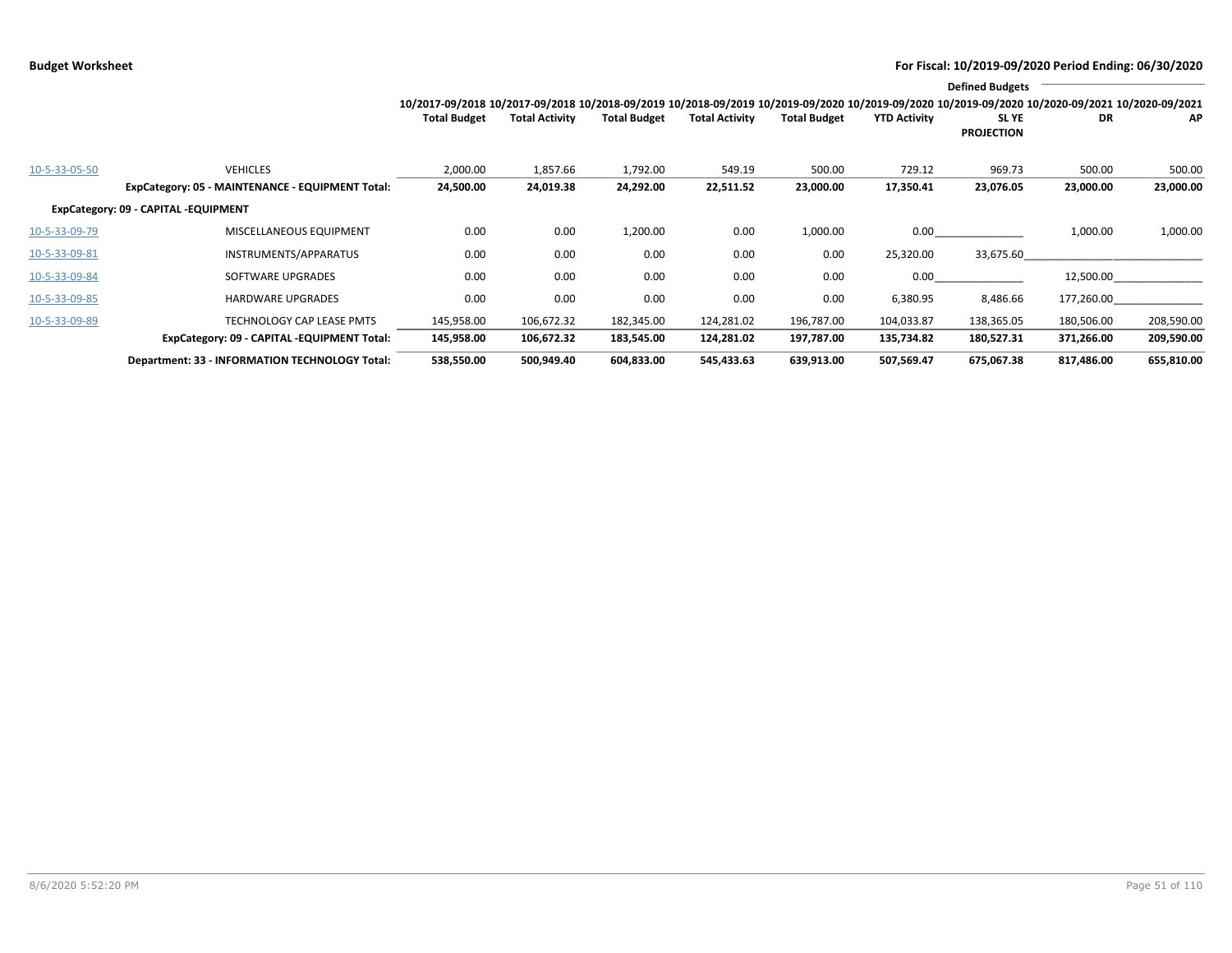|                                             |                                                                            |                     |                       |                     |                       |                        |                     | <b>Defined Budgets</b>                                                                                                                                                                        |                        |                        |
|---------------------------------------------|----------------------------------------------------------------------------|---------------------|-----------------------|---------------------|-----------------------|------------------------|---------------------|-----------------------------------------------------------------------------------------------------------------------------------------------------------------------------------------------|------------------------|------------------------|
|                                             |                                                                            | <b>Total Budget</b> | <b>Total Activity</b> | <b>Total Budget</b> | <b>Total Activity</b> | <b>Total Budget</b>    | <b>YTD Activity</b> | 10/2017-09/2018 10/2017-09/2018 10/2018-09/2019 10/2018-09/2019 10/2019-09/2020 10/2019-09/2020 10/2019-09/2020 10/2019-09/2020 10/2020-09/2021 10/2020-09/2021<br>SL YE<br><b>PROJECTION</b> | DR                     | AP                     |
| <b>ExpCategory: 01 - PERSONNEL SERVICES</b> | <b>Department: 34 - TRANSPORTATION MUSEUM</b>                              |                     |                       |                     |                       |                        |                     |                                                                                                                                                                                               |                        |                        |
| 10-5-34-01-01                               | SALARIES                                                                   | 87,278.00           | 77,695.37             | 84,861.00           | 83,194.10             | 86,259.00              | 66,601.94           | 88,580.58                                                                                                                                                                                     | 86,359.00              | 86,359.00              |
| 10-5-34-01-02                               | <b>OVERTIME</b>                                                            | 0.00                | 2,301.55              | 2,900.00            | 1,137.57              | 2,900.00               | 821.89              | 1,093.11                                                                                                                                                                                      | 2,900.00               | 2,900.00               |
| 10-5-34-01-03                               | RETIREMENT                                                                 | 10,679.00           | 8,466.39              | 10,631.00           | 8,675.38              | 10,851.00              | 6,445.33            | 8,572.29                                                                                                                                                                                      | 10,738.00              | 10,738.00              |
| 10-5-34-01-04                               | <b>SOCIAL SECURITY</b>                                                     | 6,676.00            | 5,250.95              | 6,714.00            | 5,857.63              | 6,820.00               | 4,665.34            | 6,204.90                                                                                                                                                                                      | 6,828.00               | 6,828.00               |
| 10-5-34-01-05                               | <b>GROUP INSURANCE</b>                                                     | 17,213.00           | 13,090.46             | 18,386.00           | 17,102.84             | 18,385.00              | 12,768.66           | 16,982.32                                                                                                                                                                                     | 18,385.00              | 18,385.00              |
| 10-5-34-01-07                               | WORKERSCOMP/UNEMPLOYME                                                     | 526.00              | 695.84                | 595.00              | 430.91                | 505.00                 | 622.59              | 828.04                                                                                                                                                                                        | 542.00                 | 542.00                 |
| $10 - 5 - 34 - 01 - 12$                     | <b>NEW PAYROLL REQUESTS</b><br>ExpCategory: 01 - PERSONNEL SERVICES Total: | 0.00<br>122,372.00  | 0.00<br>107,500.56    | 0.00<br>124,087.00  | 0.00<br>116,398.43    | 1,900.00<br>127,620.00 | 0.00<br>91,925.75   | 122,261.24                                                                                                                                                                                    | $-19.00$<br>125,733.00 | $-19.00$<br>125,733.00 |
| <b>ExpCategory: 02 - SUPPLIES</b>           |                                                                            |                     |                       |                     |                       |                        |                     |                                                                                                                                                                                               |                        |                        |
| 10-5-34-02-05                               | <b>UNIFORMS</b>                                                            | 0.00                | 0.00                  | 0.00                | 0.00                  | 250.00                 | 84.67               | 112.61                                                                                                                                                                                        | 250.00                 | 250.00                 |
| 10-5-34-02-08                               | <b>COMPUTER SUPPLIES</b>                                                   | 400.00              | 278.74                | 400.00              | 383.71                | 500.00                 | 154.20              | 205.09                                                                                                                                                                                        | 500.00                 | 500.00                 |
| 10-5-34-02-09                               | <b>OFFICE SUPPLIES</b>                                                     | 1,000.00            | 858.11                | 850.00              | 1,290.00              | 850.00                 | 1,277.13            | 1,698.58                                                                                                                                                                                      | 850.00                 | 850.00                 |
| 10-5-34-02-14                               | <b>EXPENDABLE ITEMS</b>                                                    | 1,500.00            | 795.98                | 1,000.00            | 997.14                | 1,000.00               | 1,474.48            | 1,961.06                                                                                                                                                                                      | 1,000.00               | 1,000.00               |
| 10-5-34-02-15                               | <b>HOUSEKEEPING</b>                                                        | 1,000.00            | 670.24                | 1,000.00            | 183.27                | 1,000.00               | 296.20              | 393.95                                                                                                                                                                                        | 1,000.00               | 1,000.00               |
| 10-5-34-02-16                               | CHEMICAL                                                                   | 600.00              | 504.42                | 600.00              | 491.15                | 600.00                 | 357.20              | 475.08                                                                                                                                                                                        | 600.00                 | 600.00                 |
| 10-5-34-02-17                               | MECHANICAL                                                                 | 150.00              | 9.66                  | 100.00              | 0.00                  | 100.00                 | 0.00                |                                                                                                                                                                                               | 100.00                 |                        |
| 10-5-34-02-18                               | LANDSCAPING                                                                | 700.00              | 761.00                | 900.00              | 893.52                | 900.00                 | 164.85              | 219.25                                                                                                                                                                                        | 900.00                 | 900.00                 |
| 10-5-34-02-19                               | <b>OTHER SUPPLIES</b>                                                      | 400.00              | 421.90                | 900.00              | 967.48                | 900.00                 | 872.97              | 1,161.05                                                                                                                                                                                      | 900.00                 | 900.00                 |
| 10-5-34-02-20                               | POSTAGE                                                                    | 200.00              | 163.76                | 250.00              | 128.10                | 250.00                 | 336.20              | 447.15                                                                                                                                                                                        | 250.00                 | 250.00                 |
| 10-5-34-02-50                               | <b>EDUCATION</b>                                                           | 5,800.00            | 6,784.22              | 7,000.00            | 7,538.28              | 3,000.00               | 2,132.36            | 2,836.04                                                                                                                                                                                      | 3,000.00               | 3,000.00               |
| 10-5-34-02-51                               | PHOTOGRAPHY SUPPLIES                                                       | 300.00              | 0.00                  | 0.00                | 0.00                  | 0.00                   | 0.00                |                                                                                                                                                                                               |                        |                        |
| 10-5-34-02-52                               | <b>GIFT SHOP ITEMS</b>                                                     | 6,000.00            | 5,403.31              | 4,500.00            | 4,313.71              | 4,500.00               | 3,183.74            | 4,234.37                                                                                                                                                                                      | 3,500.00               | 3,500.00               |
| 10-5-34-02-53                               | <b>EXP FROM DEDICATED GIFTS</b>                                            | 0.00                | 0.00                  | 0.00                | 0.00                  | 0.00                   | 985.15              | 1,310.25                                                                                                                                                                                      |                        |                        |
| 10-5-34-02-54                               | RENTAL REIMBURSEMENTS                                                      | 0.00                | 344.30                | 0.00                | 9.56                  | 0.00                   | $-52.35$            | $-69.63$                                                                                                                                                                                      |                        |                        |
| 10-5-34-02-55                               | <b>ADVERTISING</b>                                                         | 0.00                | 0.00                  | 0.00                | 125.00                | 5,000.00               | 5,262.20            | 6,998.73                                                                                                                                                                                      | 6,000.00               | 6,000.00               |
|                                             | ExpCategory: 02 - SUPPLIES Total:                                          | 18,050.00           | 16,995.64             | 17,500.00           | 17,320.92             | 18,850.00              | 16,529.00           | 21,983.58                                                                                                                                                                                     | 18,850.00              | 18,750.00              |
| <b>ExpCategory: 03 - CONTRACTUAL</b>        |                                                                            |                     |                       |                     |                       |                        |                     |                                                                                                                                                                                               |                        |                        |
| 10-5-34-03-23                               | <b>COMMUNICATIONS</b>                                                      | 4,000.00            | 3,807.29              | 4,000.00            | 3,556.08              | 3,600.00               | 2,807.81            | 3,734.39                                                                                                                                                                                      | 3,700.00               | 3,700.00               |
| 10-5-34-03-25                               | <b>INSURANCE AND BONDS</b>                                                 | 5,000.00            | 5,209.13              | 5,250.00            | 6,268.48              | 6,300.00               | 5,251.59            | 6,984.61                                                                                                                                                                                      | 7,000.00               | 7,000.00               |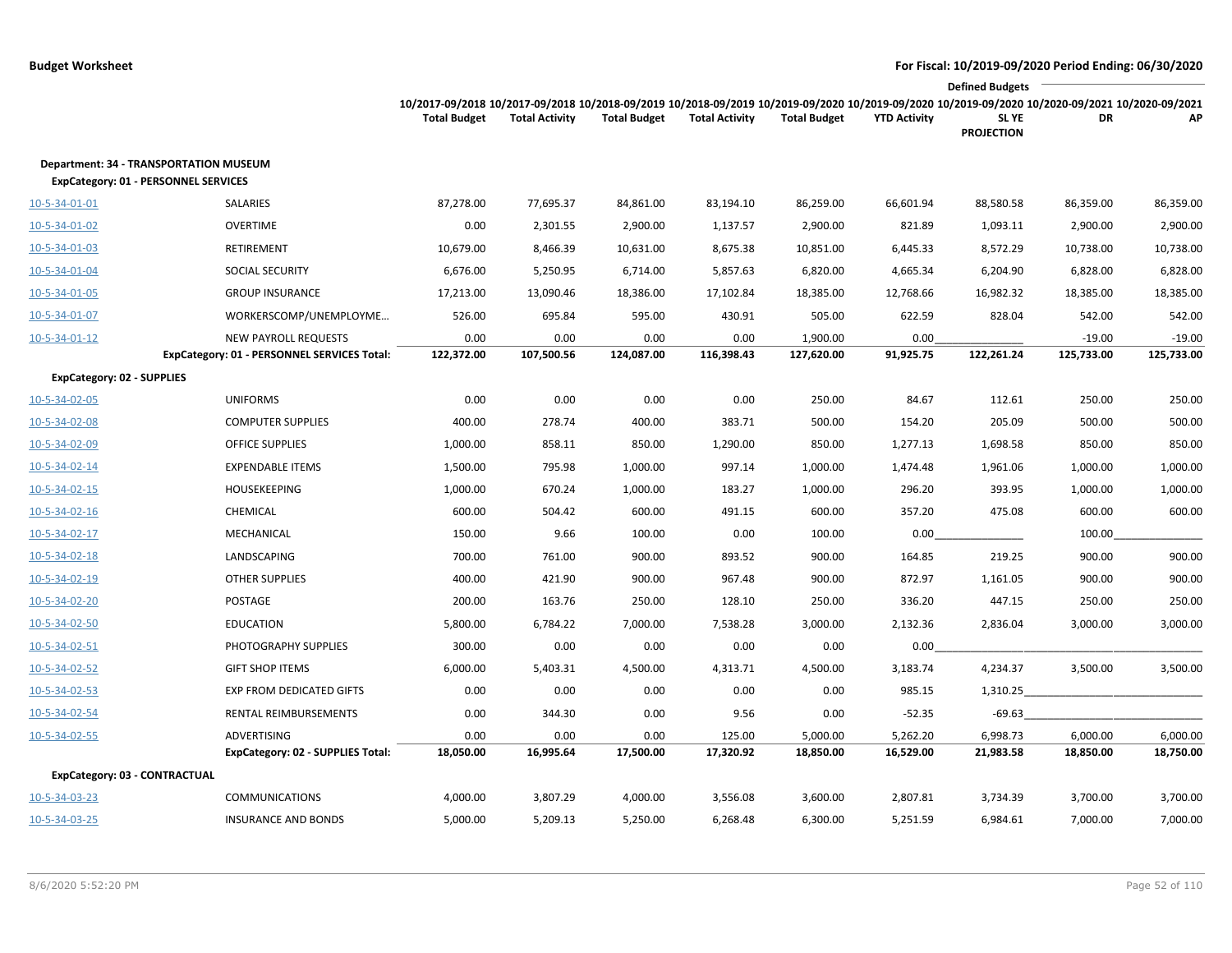|               |                                                            |                                                                                                                                                 |                       |                     |                       |                     |                     | <b>Defined Budgets</b>     |                 |                 |
|---------------|------------------------------------------------------------|-------------------------------------------------------------------------------------------------------------------------------------------------|-----------------------|---------------------|-----------------------|---------------------|---------------------|----------------------------|-----------------|-----------------|
|               |                                                            | 10/2017-09/2018 10/2017-09/2018 10/2018-09/2019 10/2018-09/2019 10/2019-09/2020 10/2019-09/2020 10/2019-09/2020 10/2020-09/2020 10/2020-09/2021 |                       |                     |                       |                     |                     |                            |                 |                 |
|               |                                                            | <b>Total Budget</b>                                                                                                                             | <b>Total Activity</b> | <b>Total Budget</b> | <b>Total Activity</b> | <b>Total Budget</b> | <b>YTD Activity</b> | SL YE<br><b>PROJECTION</b> | <b>DR</b>       | ΑP              |
| 10-5-34-03-28 | TRAINING/TRAVEL EXPENSE                                    | 995.00                                                                                                                                          | 1,464.03              | 460.00              | 845.57                | 1,620.00            | 943.63              | 1,255.03                   | 1,585.00        | 1,585.00        |
| 10-5-34-03-30 | UTILITIES                                                  | 16,000.00                                                                                                                                       | 12,843.92             | 15,000.00           | 11,961.61             | 12,000.00           | 9,508.64            | 12,646.49                  | 13,000.00       | 13,000.00       |
| 10-5-34-03-31 | <b>SERVICES</b>                                            | 1,400.00                                                                                                                                        | 884.54                | 1,000.00            | 1,354.91              | 1,000.00            | 113.00              | 150.29                     | 1,000.00        | 1,000.00        |
| 10-5-34-03-32 | <b>ASSOCIATIONS</b>                                        | 300.00                                                                                                                                          | 468.00                | 400.00              | 303.00                | 500.00              | 203.00              | 269.99                     | 500.00          | 500.00          |
| 10-5-34-03-33 | <b>CREDIT CARD FEES</b>                                    | 725.00                                                                                                                                          | 958.63                | 800.00              | 994.58                | 900.00              | 725.85              | 965.38                     | 1,200.00        | 1,200.00        |
| 10-5-34-03-34 | DONATION TEMPLE RR MUSEUM                                  | 0.00                                                                                                                                            | 10,000.00             | 0.00                | 0.00                  | 0.00                | 0.00                |                            |                 |                 |
|               | ExpCategory: 03 - CONTRACTUAL Total:                       | 28,420.00                                                                                                                                       | 35,635.54             | 26,910.00           | 25,284.23             | 25,920.00           | 19,553.52           | 26,006.18                  | 27,985.00       | 27,985.00       |
|               | ExpCategory: 04 - MAINTENANCE - BUILDINGS & GROUNDS        |                                                                                                                                                 |                       |                     |                       |                     |                     |                            |                 |                 |
| 10-5-34-04-35 | <b>BUILDINGS &amp; GROUNDS</b>                             | 5,500.00                                                                                                                                        | 6,764.43              | 6,500.00            | 9,170.32              | 7,500.00            | 6,194.40            | 8,238.55                   | 7,500.00        | 7,500.00        |
|               | ExpCategory: 04 - MAINTENANCE - BUILDINGS & GROUNDS Total: | 5,500.00                                                                                                                                        | 6,764.43              | 6,500.00            | 9,170.32              | 7,500.00            | 6,194.40            | 8,238.55                   | 7,500.00        | 7,500.00        |
|               | ExpCategory: 05 - MAINTENANCE - EQUIPMENT                  |                                                                                                                                                 |                       |                     |                       |                     |                     |                            |                 |                 |
| 10-5-34-05-47 | MISCELLANEOUS EQUIPMENT                                    | 150.00                                                                                                                                          | 0.00                  | 0.00                | 0.00                  | 0.00                | 0.00                |                            |                 |                 |
| 10-5-34-05-48 | <b>EQUIPMENT</b>                                           | 700.00                                                                                                                                          | 164.17                | 1,000.00            | 539.47                | 1,000.00            | 318.90              | 424.14                     | 1,000.00        | 1,000.00        |
| 10-5-34-05-49 | <b>INSTRUMENTS &amp; APPARATUS</b>                         | 200.00                                                                                                                                          | 0.00                  | 0.00                | 0.00                  | 0.00                | 0.00                |                            |                 |                 |
|               | ExpCategory: 05 - MAINTENANCE - EQUIPMENT Total:           | 1,050.00                                                                                                                                        | 164.17                | 1,000.00            | 539.47                | 1,000.00            | 318.90              | 424.14                     | 1,000.00        | 1,000.00        |
|               | ExpCategory: 08 - CAPITAL - BUIDLINGS & GROUNDS            |                                                                                                                                                 |                       |                     |                       |                     |                     |                            |                 |                 |
| 10-5-34-08-66 | <b>BUILDINGS &amp; GROUNDS</b>                             | 3,080.00                                                                                                                                        | 3,079.90              | 4,968.00            | 4,968.00              | 7,000.00            | 3,994.72            | 5,312.98                   | 7,000.00        | 7,000.00        |
| 10-5-34-08-71 | <b>ARTIFACT RESTORATION</b>                                | 1,000.00                                                                                                                                        | 1,000.00              | 0.00                | 2,033.00              | 0.00                | 0.00                |                            |                 |                 |
|               | ExpCategory: 08 - CAPITAL - BUIDLINGS & GROUNDS Total:     | 4,080.00                                                                                                                                        | 4,079.90              | 4,968.00            | 7,001.00              | 7,000.00            | 3,994.72            | 5,312.98                   | 7,000.00        | 7,000.00        |
|               | ExpCategory: 09 - CAPITAL -EQUIPMENT                       |                                                                                                                                                 |                       |                     |                       |                     |                     |                            |                 |                 |
| 10-5-34-09-79 | MISCELLANEOUS EQUIPMENT                                    | 3,400.00                                                                                                                                        | 2,636.72              | 2,000.00            | 0.00                  | 0.00                | 0.00                |                            |                 |                 |
|               | ExpCategory: 09 - CAPITAL -EQUIPMENT Total:                | 3,400.00                                                                                                                                        | 2,636.72              | 2,000.00            | 0.00                  | 0.00                | 0.00                | 0.00                       | 0.00            | 0.00            |
|               | <b>Department: 34 - TRANSPORTATION MUSEUM Total:</b>       | 182,872.00                                                                                                                                      | 173,776.96            | 182,965.00          | 175,714.37            | 187,890.00          | 138,516.29          | 184,226.67                 | 188,068.00      | 187,968.00      |
|               | Fund: 10 - GENERAL FUND Surplus (Deficit):                 | -2,270,071.00                                                                                                                                   | 2,388,507.12          | -2,078,523.00       | 1,782,879.84          | $-2,157,160.00$     | 942,630.85          | 1,253,698.92               | $-3,322,129.00$ | $-2,467,764.00$ |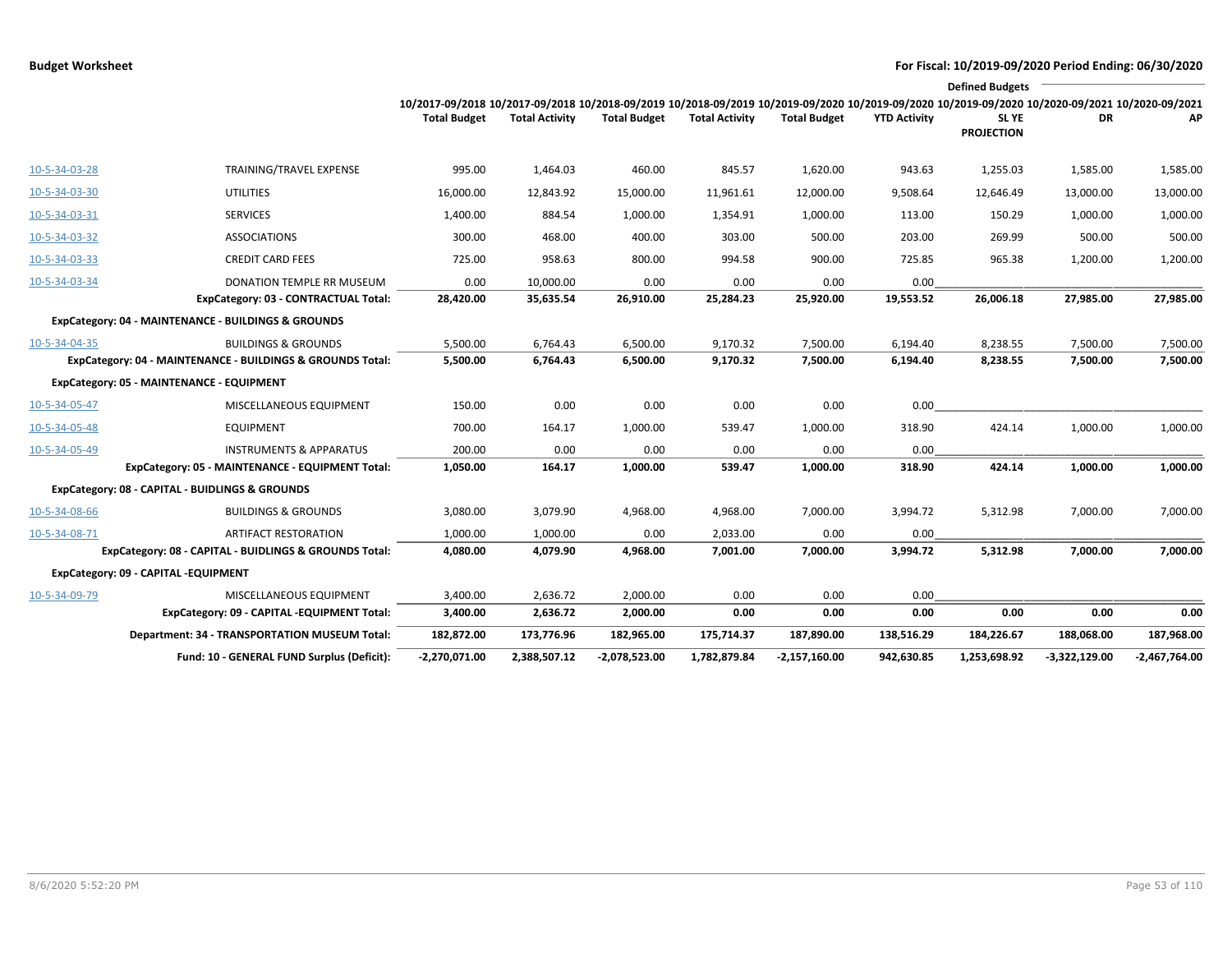|                                                               |                                               |                                                                                                                                                 |                       |                     |                       |                     |                     | <b>Defined Budgets</b>     |            |            |
|---------------------------------------------------------------|-----------------------------------------------|-------------------------------------------------------------------------------------------------------------------------------------------------|-----------------------|---------------------|-----------------------|---------------------|---------------------|----------------------------|------------|------------|
|                                                               |                                               | 10/2017-09/2018 10/2017-09/2018 10/2018-09/2019 10/2018-09/2019 10/2019-09/2020 10/2019-09/2020 10/2019-09/2020 10/2020-09/2021 10/2020-09/2021 |                       |                     |                       |                     |                     |                            |            |            |
|                                                               |                                               | <b>Total Budget</b>                                                                                                                             | <b>Total Activity</b> | <b>Total Budget</b> | <b>Total Activity</b> | <b>Total Budget</b> | <b>YTD Activity</b> | SL YE<br><b>PROJECTION</b> | DR         | AP         |
| <b>Fund: 30 - AIRPORT</b><br>RevCategory: 05 - LICENSE & FEES |                                               |                                                                                                                                                 |                       |                     |                       |                     |                     |                            |            |            |
| 30-4-05-31                                                    | <b>LEASES REVENUE</b>                         | 16,000.00                                                                                                                                       | 16,028.42             | 16,000.00           | 16,431.96             | 16,000.00           | 583.00              | 775.39                     | 16,000.00  | 16,000.00  |
| 30-4-05-32                                                    | <b>BUILDING RENTALS</b>                       | 37,000.00                                                                                                                                       | 40,732.00             | 37,000.00           | 32,618.44             | 37,000.00           | 22,420.08           | 29,818.71                  | 30,000.00  | 30,000.00  |
| 30-4-05-34                                                    | <b>HANGAR RENTALS</b>                         | 81,000.00                                                                                                                                       | 81,257.76             | 81,000.00           | 80,150.79             | 83,000.00           | 72,106.18           | 95,901.22                  | 92,000.00  | 92,000.00  |
|                                                               | RevCategory: 05 - LICENSE & FEES Total:       | 134,000.00                                                                                                                                      | 138,018.18            | 134,000.00          | 129,201.19            | 136,000.00          | 95,109.26           | 126.495.32                 | 138,000.00 | 138,000.00 |
|                                                               | RevCategory: 06 - CHARGES FOR SERVICES        |                                                                                                                                                 |                       |                     |                       |                     |                     |                            |            |            |
| 30-4-06-35                                                    | <b>FUEL/SUPPLIES SALES</b>                    | 550,000.00                                                                                                                                      | 586,994.28            | 475,000.00          | 584,099.37            | 550,000.00          | 417,455.29          | 555,215.54                 | 550,000.00 | 550,000.00 |
|                                                               | RevCategory: 06 - CHARGES FOR SERVICES Total: | 550,000.00                                                                                                                                      | 586,994.28            | 475,000.00          | 584,099.37            | 550,000.00          | 417,455.29          | 555,215.54                 | 550,000.00 | 550,000.00 |
| RevCategory: 08 - MISCELLANEOUS                               |                                               |                                                                                                                                                 |                       |                     |                       |                     |                     |                            |            |            |
| 30-4-08-24                                                    | MISC. REVENUE                                 | 0.00                                                                                                                                            | 1.59                  | 0.00                | 36.60                 | 0.00                | 69.70               |                            | 92.70      |            |
| 30-4-08-25                                                    | <b>SALE OF EQUIPMENT</b>                      | 0.00                                                                                                                                            | 462.50                | 0.00                | 176.00                | 0.00                | 0.00                |                            |            |            |
| 30-4-08-29                                                    | <b>GRANT REVENUE</b>                          | 25,000.00                                                                                                                                       | 20,753.82             | 25,000.00           | 19,977.10             | 25,000.00           | 0.00                |                            | 25,000.00  | 25,000.00  |
| 30-4-08-31                                                    | TRANSFER IN FROM UTILITY FD                   | 0.00                                                                                                                                            | 240,000.00            | 0.00                | 180,000.00            | 0.00                | 0.00                |                            |            |            |
| 30-4-08-34                                                    | TRANS FROM FUND 81 S.P. FUND                  | 0.00                                                                                                                                            | 2,000.00              | 0.00                | 0.00                  | 0.00                | 0.00                |                            |            |            |
| 30-4-08-47                                                    | <b>OVERS &amp; SHORTS</b>                     | 0.00                                                                                                                                            | 0.14                  | 0.00                | 0.00                  | 0.00                | 0.00                |                            |            |            |
|                                                               | RevCategory: 08 - MISCELLANEOUS Total:        | 25.000.00                                                                                                                                       | 263.218.05            | 25.000.00           | 200.189.70            | 25.000.00           | 69.70               | 92.70                      | 25.000.00  | 25,000,00  |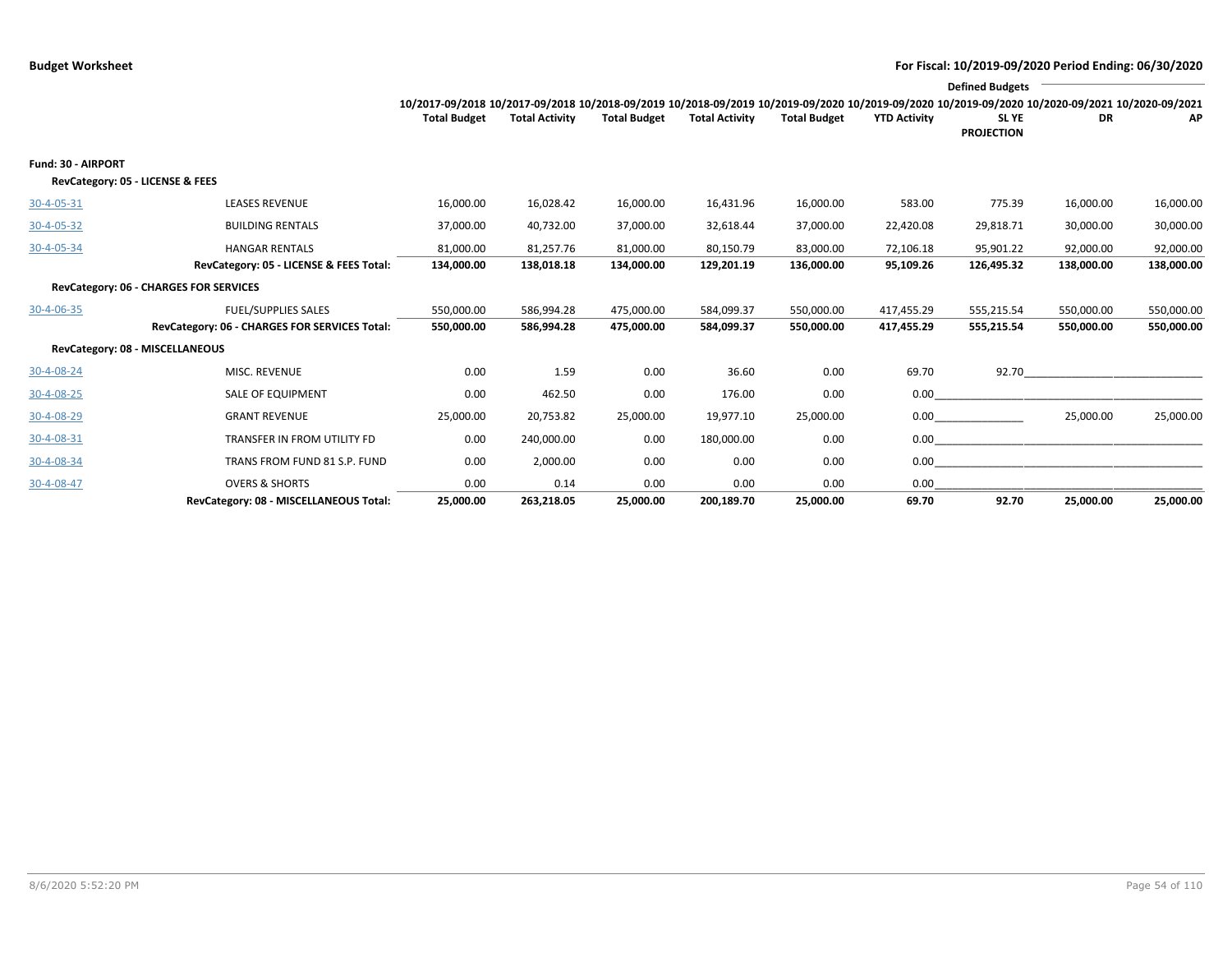|                                                                         |                                                                            |                                                                                                                                                                        |                       |                     |                       |                     |                     | <b>Defined Budgets</b>     |            |                            |
|-------------------------------------------------------------------------|----------------------------------------------------------------------------|------------------------------------------------------------------------------------------------------------------------------------------------------------------------|-----------------------|---------------------|-----------------------|---------------------|---------------------|----------------------------|------------|----------------------------|
|                                                                         |                                                                            | 10/2017-09/2018 10/2017-09/2018 10/2018-09/2019 10/2018-09/2019 10/2019-09/2020 10/2019-09/2020 10/2019-09/2020 10/2020-09/2021 10/2020-09/2021<br><b>Total Budget</b> | <b>Total Activity</b> | <b>Total Budget</b> | <b>Total Activity</b> | <b>Total Budget</b> | <b>YTD Activity</b> | SL YE<br><b>PROJECTION</b> | DR         | AP                         |
| Department: 13 - AIRPORT<br><b>ExpCategory: 01 - PERSONNEL SERVICES</b> |                                                                            |                                                                                                                                                                        |                       |                     |                       |                     |                     |                            |            |                            |
| 30-5-13-01-01                                                           | SALARIES                                                                   | 190,278.00                                                                                                                                                             | 196,103.67            | 197,950.00          | 208,499.04            | 201,063.00          | 148,513.12          | 197,522.45                 | 200,850.00 | 200,850.00                 |
| 30-5-13-01-02                                                           | <b>OVERTIME</b>                                                            | 26,500.00                                                                                                                                                              | 30,649.41             | 26,500.00           | 30,369.16             | 26,500.00           | 21,638.43           | 28,779.11                  | 26,500.00  | 26,500.00                  |
| 30-5-13-01-03                                                           | RETIREMENT                                                                 | 29,438.00                                                                                                                                                              | 29,030.02             | 29,695.00           | 29,013.33             | 30,285.00           | 21,035.70           | 27,977.48                  | 29,965.00  | 29,965.00                  |
| 30-5-13-01-04                                                           | <b>SOCIAL SECURITY</b>                                                     | 16,584.00                                                                                                                                                              | 16,642.45             | 17,170.00           | 17,733.81             | 17,409.00           | 12,786.23           | 17,005.69                  | 17,392.00  | 17,392.00                  |
| 30-5-13-01-05                                                           | <b>GROUP INSURANCE</b>                                                     | 43,033.00                                                                                                                                                              | 43,451.90             | 45,966.00           | 46,366.74             | 45,962.00           | 30,904.26           | 41,102.67                  | 45,962.00  | 45,962.00                  |
| 30-5-13-01-07                                                           | WORKERSCOMP/UNEMPLYMEN                                                     | 3,864.00                                                                                                                                                               | 4,508.26              | 4,913.00            | 4,675.35              | 4,025.00            | 3,459.31            | 4,600.88                   | 4,337.00   | 4,337.00                   |
| 30-5-13-01-12                                                           | <b>NEW PAYROLL REQUESTS</b><br>ExpCategory: 01 - PERSONNEL SERVICES Total: | 0.00<br>309,697.00                                                                                                                                                     | 0.00<br>320,385.71    | 0.00<br>322,194.00  | 0.00<br>336,657.43    | 0.00<br>325,244.00  | 0.00<br>238,337.05  | 316,988.28                 | 325,006.00 | $-16,170.00$<br>308,836.00 |
| <b>ExpCategory: 02 - SUPPLIES</b>                                       |                                                                            |                                                                                                                                                                        |                       |                     |                       |                     |                     |                            |            |                            |
| 30-5-13-02-05                                                           | <b>UNIFORMS</b>                                                            | 2,000.00                                                                                                                                                               | 1,954.80              | 2,000.00            | 1,971.00              | 2,000.00            | 652.82              | 868.25                     | 2,000.00   | 2,000.00                   |
| 30-5-13-02-08                                                           | <b>COMPUTER SUPPLIES</b>                                                   | 300.00                                                                                                                                                                 | 275.60                | 300.00              | 192.49                | 300.00              | 171.20              | 227.70                     | 300.00     | 300.00                     |
| 30-5-13-02-09                                                           | <b>OFFICE SUPPLIES</b>                                                     | 3,000.00                                                                                                                                                               | 3,290.60              | 3,000.00            | 3,441.61              | 3,000.00            | 1,064.07            | 1,415.21                   | 3,000.00   | 3,000.00                   |
| 30-5-13-02-11                                                           | FOOD/COFFEE                                                                | 1,500.00                                                                                                                                                               | 1,762.71              | 1,500.00            | 1,257.05              | 1,200.00            | 496.50              | 660.35                     | 1,200.00   | 800.00                     |
| 30-5-13-02-13                                                           | <b>FUEL &amp; OIL SUPPLIES</b>                                             | 8,200.00                                                                                                                                                               | 7,540.77              | 7,200.00            | 9,683.74              | 8,000.00            | 5,481.99            | 7,291.05                   | 8,000.00   | 8,000.00                   |
| 30-5-13-02-14                                                           | <b>EXPENDABLE ITEMS</b>                                                    | 3,000.00                                                                                                                                                               | 3,013.17              | 3,000.00            | 3,234.50              | 3,000.00            | 2,518.60            | 3,349.74                   | 3,000.00   | 3,000.00                   |
| 30-5-13-02-15                                                           | <b>HOUSEKEEPING</b>                                                        | 3,500.00                                                                                                                                                               | 2,784.91              | 3,500.00            | 2,780.61              | 3,000.00            | 1,824.70            | 2,426.85                   | 3,000.00   | 3,000.00                   |
| 30-5-13-02-16                                                           | CHEMICAL                                                                   | 600.00                                                                                                                                                                 | 643.07                | 600.00              | 404.78                | 600.00              | 97.49               | 129.66                     | 600.00     | 600.00                     |
| 30-5-13-02-17                                                           | MECHANICAL                                                                 | 700.00                                                                                                                                                                 | 699.99                | 700.00              | 332.97                | 700.00              | 33.20               | 44.16                      | 700.00     | 700.00                     |
| 30-5-13-02-18                                                           | LANDSCAPING                                                                | 600.00                                                                                                                                                                 | 535.85                | 600.00              | 825.16                | 600.00              | 0.00                |                            | 600.00     | 600.00                     |
| 30-5-13-02-19                                                           | <b>FUEL PURCHASES</b>                                                      | 440,000.00                                                                                                                                                             | 458,995.50            | 380,000.00          | 408,121.66            | 440,000.00          | 256,314.71          | 340,898.56                 | 440,000.00 | 440,000.00                 |
| 30-5-13-02-20                                                           | POSTAGE                                                                    | 300.00                                                                                                                                                                 | 229.13                | 300.00              | 222.00                | 300.00              | 9.00                | 11.97                      | 300.00     | 300.00                     |
| 30-5-13-02-21                                                           | <b>MEDICAL</b>                                                             | 100.00                                                                                                                                                                 | 99.92                 | 100.00              | 111.32                | 100.00              | 0.00                |                            | 100.00     | 100.00                     |
|                                                                         | ExpCategory: 02 - SUPPLIES Total:                                          | 463,800.00                                                                                                                                                             | 481,826.02            | 402,800.00          | 432,578.89            | 462,800.00          | 268,664.28          | 357,323.50                 | 462,800.00 | 462,400.00                 |
| ExpCategory: 03 - CONTRACTUAL                                           |                                                                            |                                                                                                                                                                        |                       |                     |                       |                     |                     |                            |            |                            |
| 30-5-13-03-23                                                           | <b>COMMUNICATIONS</b>                                                      | 4,950.00                                                                                                                                                               | 4,939.81              | 5,000.00            | 4,789.82              | 4,600.00            | 4,039.15            | 5,372.07                   | 5,400.00   | 5,400.00                   |
| 30-5-13-03-25                                                           | <b>INSURANCE AND BONDS</b>                                                 | 20,650.00                                                                                                                                                              | 18,791.47             | 19,500.00           | 19,853.98             | 19,500.00           | 18,273.86           | 24,304.23                  | 24,500.00  | 24,500.00                  |
| 30-5-13-03-28                                                           | TRAINING/TRAVEL EXPENSE                                                    | 2,300.00                                                                                                                                                               | 2,276.16              | 2,300.00            | 1,100.34              | 2,300.00            | 258.40              | 343.67                     | 2,300.00   | 2,300.00                   |
| 30-5-13-03-29                                                           | <b>PUBLICATIONS</b>                                                        | 400.00                                                                                                                                                                 | 522.30                | 400.00              | 238.86                | 300.00              | 99.55               | 132.40                     | 300.00     | 300.00                     |
| 30-5-13-03-30                                                           | <b>UTILITIES</b>                                                           | 33,000.00                                                                                                                                                              | 26,158.96             | 32,000.00           | 23,571.16             | 30,000.00           | 18,200.98           | 24,207.30                  | 28,000.00  | 28,000.00                  |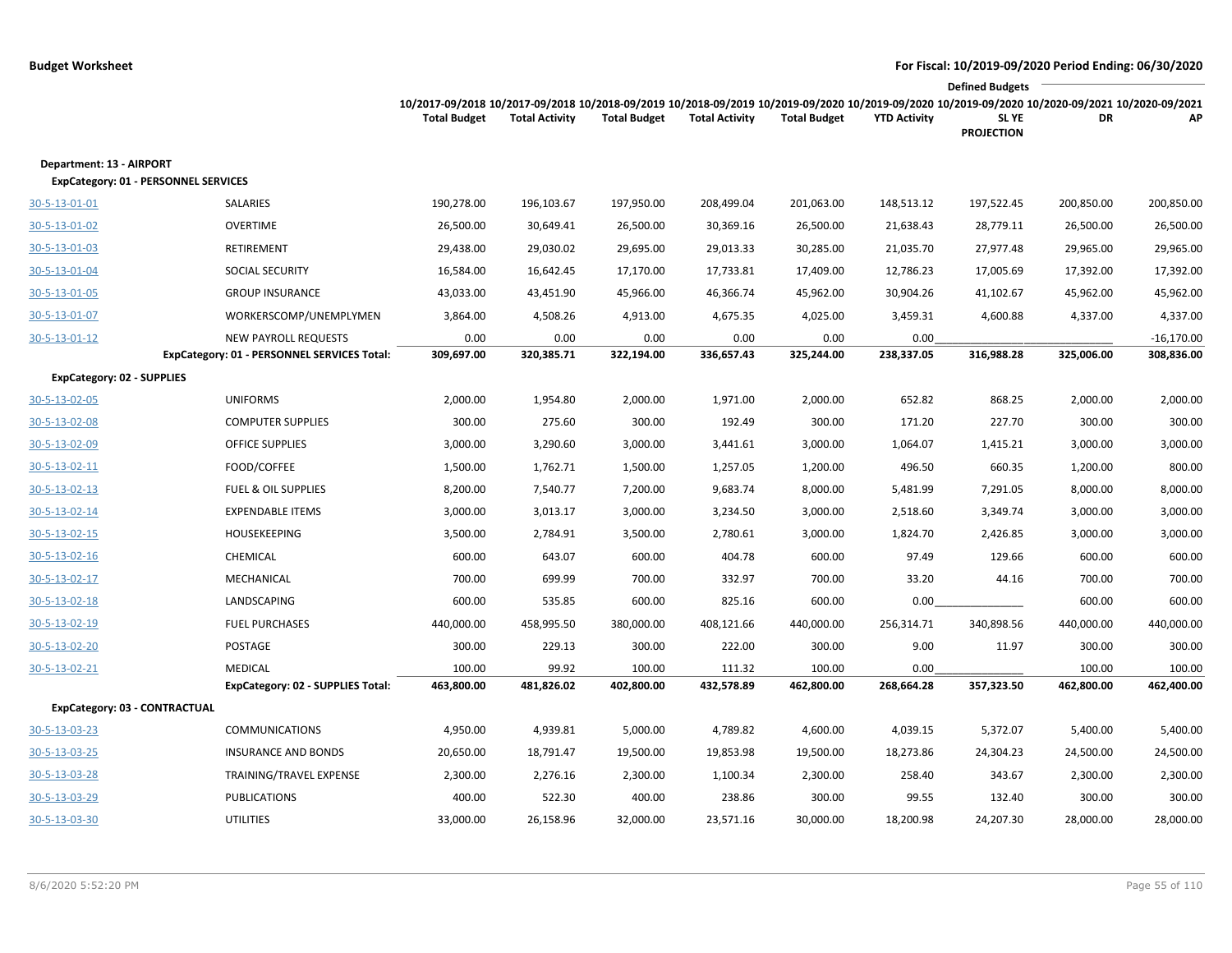|               | <b>Defined Budgets</b>                                     |                                                                                                                                                                        |                       |                     |                       |                     |                     |                            |                                                                                                                       |               |
|---------------|------------------------------------------------------------|------------------------------------------------------------------------------------------------------------------------------------------------------------------------|-----------------------|---------------------|-----------------------|---------------------|---------------------|----------------------------|-----------------------------------------------------------------------------------------------------------------------|---------------|
|               |                                                            | 10/2017-09/2018 10/2017-09/2018 10/2018-09/2019 10/2018-09/2019 10/2019-09/2020 10/2019-09/2020 10/2019-09/2020 10/2020-09/2021 10/2020-09/2021<br><b>Total Budget</b> | <b>Total Activity</b> | <b>Total Budget</b> | <b>Total Activity</b> | <b>Total Budget</b> | <b>YTD Activity</b> | SL YE<br><b>PROJECTION</b> | DR                                                                                                                    | АP            |
| 30-5-13-03-31 | SERVICES/PERMIT FEES                                       | 4,500.00                                                                                                                                                               | 6,043.18              | 5,500.00            | 5,983.30              | 6,500.00            | 4,648.53            | 6,182.54                   | 6,500.00                                                                                                              | 6,500.00      |
| 30-5-13-03-32 | <b>ASSOCIATIONS</b>                                        | 0.00                                                                                                                                                                   | 0.00                  | 0.00                | 0.00                  | 300.00              | 0.00                |                            | 300.00                                                                                                                | 100.00        |
| 30-5-13-03-33 | <b>CREDIT CARD FEES</b>                                    | 7,000.00                                                                                                                                                               | 10,527.76             | 7,700.00            | 9,409.26              | 7,700.00            | 9,508.41            | 12,646.19                  | 12,000.00                                                                                                             | 12,000.00     |
| 30-5-13-03-83 | <b>INTEREST EXPENSE</b>                                    | 0.00                                                                                                                                                                   | 709.89                | 0.00                | 403.39                | 0.00                | 29.24               | 38.89                      |                                                                                                                       |               |
|               | ExpCategory: 03 - CONTRACTUAL Total:                       | 72,800.00                                                                                                                                                              | 69,969.53             | 72,400.00           | 65,350.11             | 71,200.00           | 55,058.12           | 73,227.29                  | 79,300.00                                                                                                             | 79,100.00     |
|               | ExpCategory: 04 - MAINTENANCE - BUILDINGS & GROUNDS        |                                                                                                                                                                        |                       |                     |                       |                     |                     |                            |                                                                                                                       |               |
| 30-5-13-04-35 | <b>BUILDINGS &amp; GROUNDS</b>                             | 7,350.00                                                                                                                                                               | 7,100.37              | 8,000.00            | 3,485.40              | 8,000.00            | 5,042.84            | 6,706.98                   | 8,000.00                                                                                                              | 7,000.00      |
| 30-5-13-04-36 | STORM DAMAGE FED EX BLDG                                   | 0.00                                                                                                                                                                   | 0.00                  | 0.00                | 0.00                  | 0.00                | 38,396.17           | 51,066.91                  |                                                                                                                       |               |
|               | ExpCategory: 04 - MAINTENANCE - BUILDINGS & GROUNDS Total: | 7,350.00                                                                                                                                                               | 7,100.37              | 8,000.00            | 3,485.40              | 8,000.00            | 43,439.01           | 57,773.89                  | 8,000.00                                                                                                              | 7,000.00      |
|               | ExpCategory: 05 - MAINTENANCE - EQUIPMENT                  |                                                                                                                                                                        |                       |                     |                       |                     |                     |                            |                                                                                                                       |               |
| 30-5-13-05-47 | MISCELLANEOUS EQUIPMEN                                     | 750.00                                                                                                                                                                 | 352.30                | 750.00              | 705.67                | 750.00              | 42.98               | 57.16                      | 750.00                                                                                                                | 750.00        |
| 30-5-13-05-48 | <b>EQUIPMENT</b>                                           | 11,000.00                                                                                                                                                              | 13,171.86             | 11,000.00           | 11,439.83             | 11,000.00           | 8,045.64            | 10,700.70                  | 11,000.00                                                                                                             | 11,000.00     |
| 30-5-13-05-49 | <b>INSTRMNTS &amp; APPARATUS</b>                           | 1,000.00                                                                                                                                                               | 994.00                | 1,000.00            | 936.29                | 1,000.00            | 254.95              | 339.08                     | 1,000.00                                                                                                              | 1,000.00      |
| 30-5-13-05-50 | <b>VEHICLES</b>                                            | 3,500.00                                                                                                                                                               | 3,633.28              | 3,500.00            | 2,009.88              | 3,000.00            | 715.73              | 951.92                     | 3,000.00                                                                                                              | 1,500.00      |
| 30-5-13-05-52 | <b>RADIO MAINTENANCE</b>                                   | 1,000.00                                                                                                                                                               | 894.65                | 1,000.00            | 1,000.00              | 1,000.00            | 0.00                |                            | 1,000.00                                                                                                              |               |
|               | ExpCategory: 05 - MAINTENANCE - EQUIPMENT Total:           | 17,250.00                                                                                                                                                              | 19,046.09             | 17,250.00           | 16,091.67             | 16,750.00           | 9,059.30            | 12,048.86                  | 16,750.00                                                                                                             | 14,250.00     |
|               | ExpCategory: 08 - CAPITAL - BUIDLINGS & GROUNDS            |                                                                                                                                                                        |                       |                     |                       |                     |                     |                            |                                                                                                                       |               |
| 30-5-13-08-66 | <b>BUILDINGS &amp; GROUNDS</b>                             | 62,697.00                                                                                                                                                              | 62,700.00             | 63,274.00           | 63,276.00             | 63,658.00           | 47,745.00           | 63,500.85                  | the control of the control of the control of the control of                                                           |               |
| 30-5-13-08-69 | <b>IMPROVEMENTS</b>                                        | 7,000.00                                                                                                                                                               | 0.00                  | 67,000.00           | 355.00                | 2,036.00            | $0.00\,$            |                            | <u> 1989 - John Harry Harry Harry Harry Harry Harry Harry Harry Harry Harry Harry Harry Harry Harry Harry Harry H</u> |               |
| 30-5-13-08-85 | RAMP GRANT 16/17                                           | 0.00                                                                                                                                                                   | 819.45                | 0.00                | 0.00                  | 0.00                | $0.00\,$            |                            | <u> 1990 - Johann John Stone, mars eta biztanleria (</u>                                                              |               |
| 30-5-13-08-86 | RAMP GRANT 17/18                                           | 50,000.00                                                                                                                                                              | 48,672.84             | 0.00                | 2,337.54              | 0.00                | $0.00\,$            |                            |                                                                                                                       |               |
| 30-5-13-08-87 | RAMP GRANT 18/19                                           | 0.00                                                                                                                                                                   | 0.00                  | 50,000.00           | 43,919.62             | 0.00                | 0.00                |                            |                                                                                                                       |               |
| 30-5-13-08-88 | RAMP GRANT 19/20                                           | 0.00                                                                                                                                                                   | 0.00                  | 0.00                | 270.00                | 50,000.00           | 42,639.40           | 56,710.40                  |                                                                                                                       |               |
| 30-5-13-08-89 | RAMP GRANT 20/21                                           | 0.00                                                                                                                                                                   | 0.00                  | 0.00                | 0.00                  | 0.00                | 0.00                |                            | 50,000.00                                                                                                             | 50,000.00     |
|               | ExpCategory: 08 - CAPITAL - BUIDLINGS & GROUNDS Total:     | 119,697.00                                                                                                                                                             | 112,192.29            | 180,274.00          | 110,158.16            | 115,694.00          | 90,384.40           | 120,211.25                 | 50,000.00                                                                                                             | 50,000.00     |
|               | ExpCategory: 09 - CAPITAL -EQUIPMENT                       |                                                                                                                                                                        |                       |                     |                       |                     |                     |                            |                                                                                                                       |               |
| 30-5-13-09-79 | MISCELLANEOUS EQUIPMEN                                     | 2,650.00                                                                                                                                                               | 2,649.00              | 0.00                | 0.00                  | 0.00                | 0.00                |                            |                                                                                                                       |               |
| 30-5-13-09-80 | TRUCKS/MACH/EQUIP/IMPL                                     | 13,508.00                                                                                                                                                              | 22,735.39             | 13,772.00           | 12,944.61             | 9,841.00            | 3,911.50            | 5,202.30                   | 11,672.00                                                                                                             |               |
|               | ExpCategory: 09 - CAPITAL -EQUIPMENT Total:                | 16,158.00                                                                                                                                                              | 25,384.39             | 13,772.00           | 12,944.61             | 9,841.00            | 3,911.50            | 5,202.30                   | 11,672.00                                                                                                             | 0.00          |
|               | Department: 13 - AIRPORT Total:                            | 1,006,752.00                                                                                                                                                           | 1,035,904.40          | 1,016,690.00        | 977,266.27            | 1,009,529.00        | 708,853.66          | 942,775.37                 | 953,528.00                                                                                                            | 921,586.00    |
|               | Fund: 30 - AIRPORT Surplus (Deficit):                      | -297,752.00                                                                                                                                                            | -47,673.89            | $-382,690.00$       | $-63,776.01$          | $-298,529.00$       | -196,219.41         | -260,971.81                | $-240,528.00$                                                                                                         | $-208,586.00$ |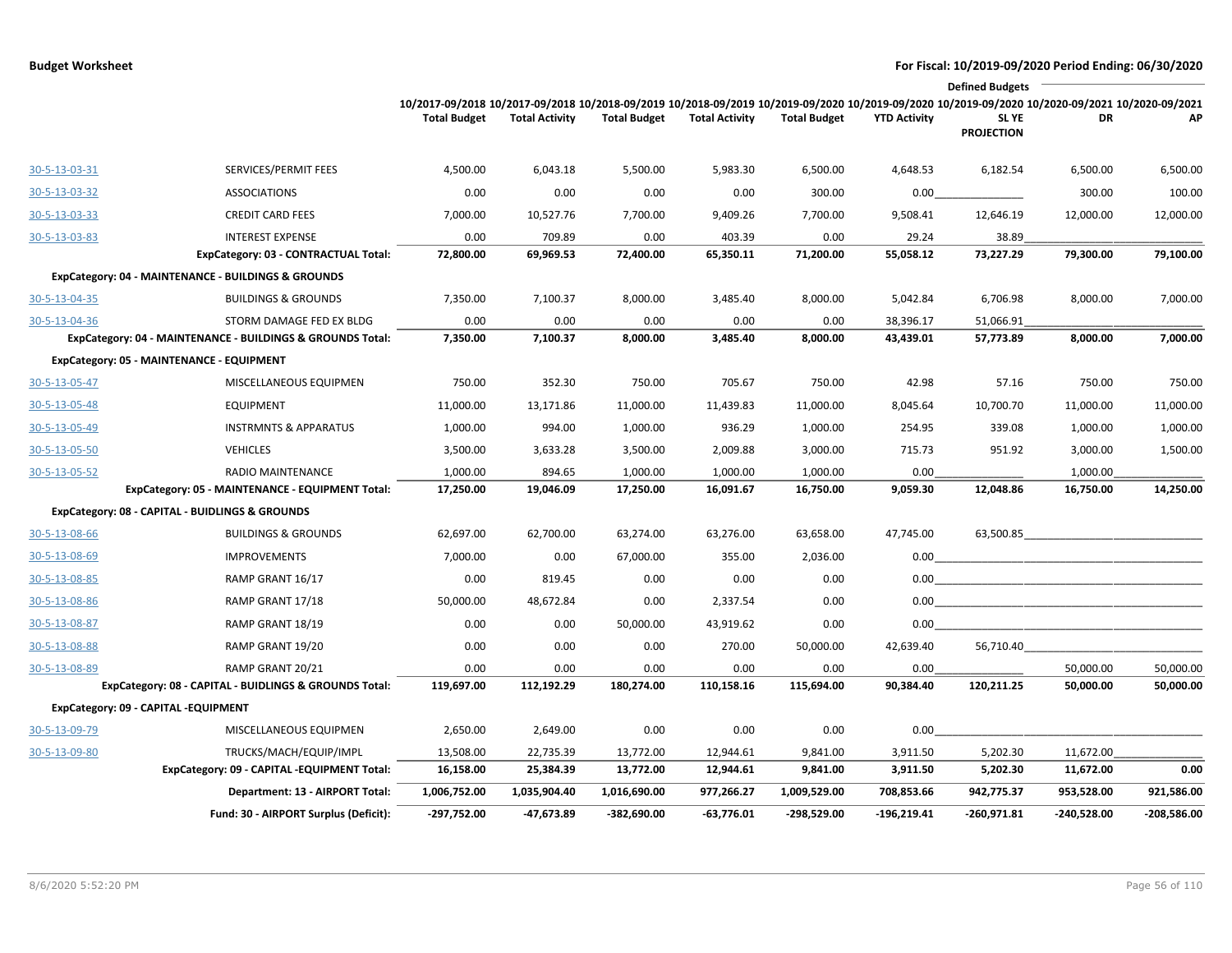|                                 |                                               |                                                                                                                                                 |                       |                     |                       |                     |                     | <b>Defined Budgets</b>     |               |               |
|---------------------------------|-----------------------------------------------|-------------------------------------------------------------------------------------------------------------------------------------------------|-----------------------|---------------------|-----------------------|---------------------|---------------------|----------------------------|---------------|---------------|
|                                 |                                               | 10/2017-09/2018 10/2017-09/2018 10/2018-09/2019 10/2018-09/2019 10/2019-09/2020 10/2019-09/2020 10/2019-09/2020 10/2020-09/2021 10/2020-09/2021 |                       |                     |                       |                     |                     |                            |               |               |
|                                 |                                               | <b>Total Budget</b>                                                                                                                             | <b>Total Activity</b> | <b>Total Budget</b> | <b>Total Activity</b> | <b>Total Budget</b> | <b>YTD Activity</b> | SL YE<br><b>PROJECTION</b> | DR            | АP            |
|                                 |                                               |                                                                                                                                                 |                       |                     |                       |                     |                     |                            |               |               |
| <b>Fund: 40 - UTILITY FUND</b>  |                                               |                                                                                                                                                 |                       |                     |                       |                     |                     |                            |               |               |
|                                 | RevCategory: 06 - CHARGES FOR SERVICES        |                                                                                                                                                 |                       |                     |                       |                     |                     |                            |               |               |
| 40-4-06-40                      | <b>SEWER REVENUE</b>                          | 4,180,355.00                                                                                                                                    | 4,140,170.00          | 4,138,414.00        | 3,841,413.09          | 3,975,794.00        | 2,821,963.05        | 3,753,210.86               | 3,781,200.00  | 3,781,200.00  |
| 40-4-06-41                      | <b>WATER REVENUE</b>                          | 6,022,461.00                                                                                                                                    | 6,154,323.06          | 6,027,766.00        | 5,564,082.22          | 6,162,210.00        | 4,590,876.77        | 6,105,866.10               | 6,381,000.00  | 6,382,991.00  |
| 40-4-06-42                      | <b>WATER TAPS REVENUE</b>                     | 35,000.00                                                                                                                                       | 29,581.51             | 35,000.00           | 44,600.81             | 30,000.00           | 24,661.22           | 32,799.42                  | 30,000.00     | 30,000.00     |
| $40 - 4 - 06 - 43$              | SEWER TAPS REVENUE                            | 18,000.00                                                                                                                                       | 18,224.04             | 13,000.00           | 22,401.21             | 20,000.00           | 16,625.89           | 22,112.43                  | 20,000.00     | 20,000.00     |
| 40-4-06-44                      | <b>DELINQUENT FEES</b>                        | 128,000.00                                                                                                                                      | 119,617.87            | 121,000.00          | 127,450.80            | 125,000.00          | 90,799.16           | 120,762.88                 | 125,000.00    | 125,000.00    |
|                                 | RevCategory: 06 - CHARGES FOR SERVICES Total: | 10,383,816.00                                                                                                                                   | 10,461,916.48         | 10,335,180.00       | 9,599,948.13          | 10,313,004.00       | 7,544,926.09        | 10,034,751.69              | 10,337,200.00 | 10,339,191.00 |
| RevCategory: 08 - MISCELLANEOUS |                                               |                                                                                                                                                 |                       |                     |                       |                     |                     |                            |               |               |
| 40-4-08-23                      | <b>INTEREST EARNINGS</b>                      | 3,700.00                                                                                                                                        | 12,605.18             | 9,300.00            | 12,911.24             | 13,000.00           | 5,083.90            | 6,761.59                   | 7,500.00      | 7,500.00      |
| 40-4-08-24                      | MISC. REVENUE                                 | 90,000.00                                                                                                                                       | 63,637.98             | 60,000.00           | 85,286.14             | 80,000.00           | 53,461.66           | 71,104.01                  | 75,000.00     | 75,000.00     |
| 40-4-08-32                      | <b>SALE OF EQUIPMENT</b>                      | 48,484.00                                                                                                                                       | 48,956.62             | 0.00                | 5,550.00              | 0.00                | 500.00              | 665.00                     |               |               |
| 40-4-08-34                      | SALE OF PIPE                                  | 0.00                                                                                                                                            | 0.00                  | 0.00                | 0.00                  | 0.00                | 1,084.45            | 1,442.32                   |               |               |
| 40-4-08-47                      | <b>OVERS &amp; SHORTS</b>                     | 0.00                                                                                                                                            | $-45.76$              | 0.00                | $-87.71$              | 0.00                | 153.20              | 203.76                     |               |               |
|                                 | RevCategory: 08 - MISCELLANEOUS Total:        | 142,184.00                                                                                                                                      | 125,154.02            | 69,300.00           | 103,659.67            | 93.000.00           | 60,283.21           | 80,176.68                  | 82,500.00     | 82,500.00     |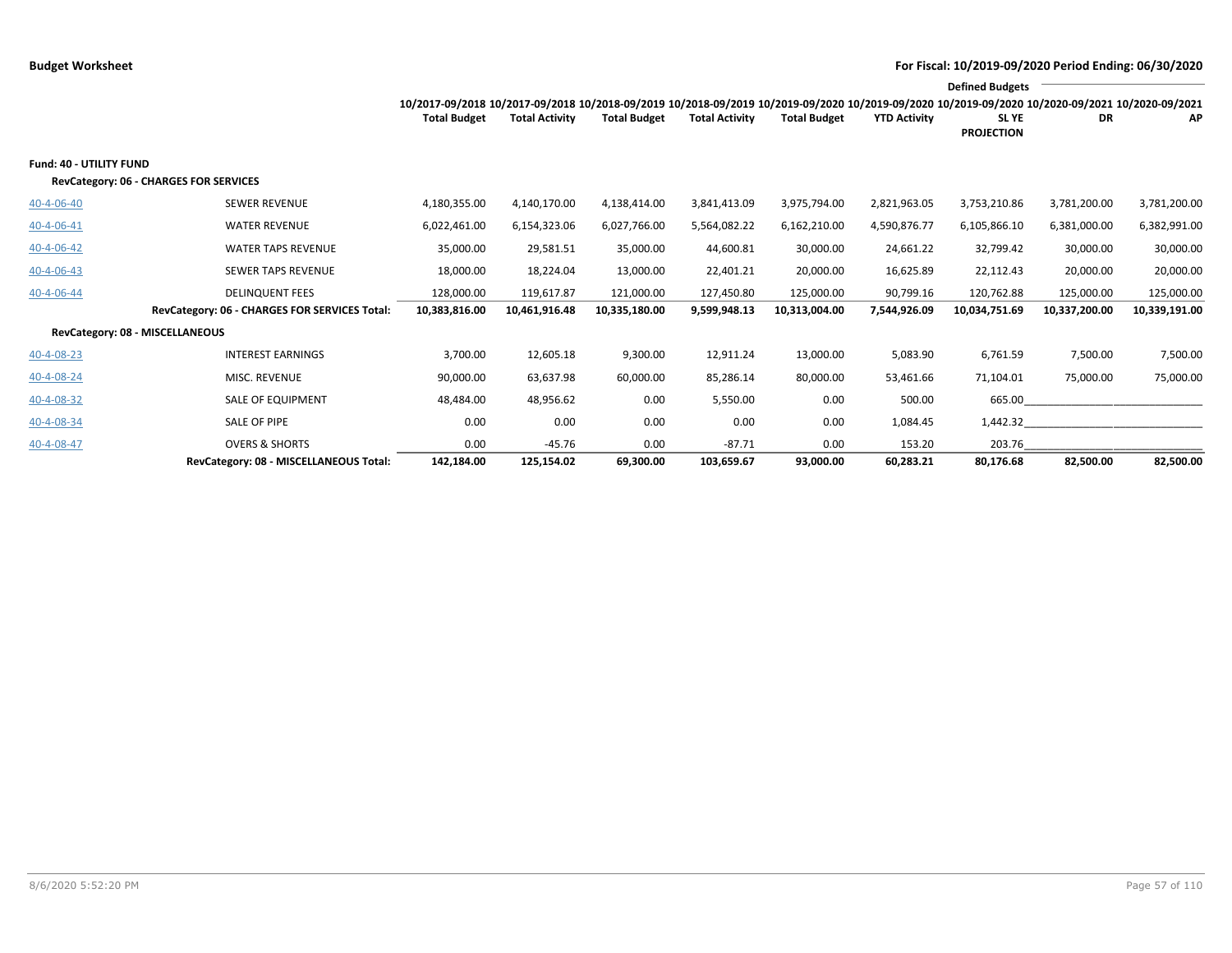|                                                                       |                                             |                                                                                                                                                                        |                       |                     |                       |                     |                     | <b>Defined Budgets</b>     |             |             |
|-----------------------------------------------------------------------|---------------------------------------------|------------------------------------------------------------------------------------------------------------------------------------------------------------------------|-----------------------|---------------------|-----------------------|---------------------|---------------------|----------------------------|-------------|-------------|
|                                                                       |                                             | 10/2017-09/2018 10/2017-09/2018 10/2018-09/2019 10/2018-09/2019 10/2019-09/2020 10/2019-09/2020 10/2019-09/2020 10/2020-09/2021 10/2020-09/2021<br><b>Total Budget</b> | <b>Total Activity</b> | <b>Total Budget</b> | <b>Total Activity</b> | <b>Total Budget</b> | <b>YTD Activity</b> | SL YE<br><b>PROJECTION</b> | DR          | AP          |
| Department: 21 - WATER<br><b>ExpCategory: 01 - PERSONNEL SERVICES</b> |                                             |                                                                                                                                                                        |                       |                     |                       |                     |                     |                            |             |             |
| 40-5-21-01-01                                                         | SALARIES                                    | 527,520.00                                                                                                                                                             | 483,184.74            | 547,401.00          | 473,323.30            | 525,360.00          | 369,039.82          | 490,822.96                 | 569,298.00  | 569,298.00  |
| 40-5-21-01-02                                                         | <b>OVERTIME</b>                             | 50,000.00                                                                                                                                                              | 43,158.20             | 50,000.00           | 44,937.45             | 50,000.00           | 25,584.60           | 34,027.52                  | 50,000.00   | 50,000.00   |
| 40-5-21-01-03                                                         | RETIREMENT                                  | 78,454.00                                                                                                                                                              | 71,116.76             | 79,036.00           | 68,194.72             | 76,572.00           | 50,733.49           | 67,475.54                  | 81,623.00   | 81,623.00   |
| 40-5-21-01-04                                                         | <b>SOCIAL SECURITY</b>                      | 44,180.00                                                                                                                                                              | 38,673.87             | 45,701.00           | 38,843.23             | 44,065.00           | 29,172.14           | 38,798.95                  | 47,376.00   | 47,376.00   |
| 40-5-21-01-05                                                         | <b>GROUP INSURANCE</b>                      | 139,083.00                                                                                                                                                             | 103,398.65            | 148,560.00          | 106,716.58            | 117,976.00          | 86,477.79           | 115,015.46                 | 127,169.00  | 127,169.00  |
| 40-5-21-01-07                                                         | WORKERSCOMP/UNEMPLYMEN                      | 14,755.00                                                                                                                                                              | 19,719.98             | 19,294.00           | 19,133.86             | 13,231.00           | 12,591.24           | 16,746.35                  | 15,552.00   | 15,552.00   |
| 40-5-21-01-10                                                         | <b>EMPLOYMENT AGENCY LABOR</b>              | 0.00                                                                                                                                                                   | 595.40                | 0.00                | 0.00                  | 0.00                | 22,910.09           | 30,470.42                  |             |             |
| 40-5-21-01-12                                                         | <b>NEW PAYROLL REQUESTS</b>                 | 0.00                                                                                                                                                                   | 0.00                  | 0.00                | 0.00                  | 0.00                | 0.00                |                            | $-6,160.00$ | $-6,160.00$ |
|                                                                       | ExpCategory: 01 - PERSONNEL SERVICES Total: | 853,992.00                                                                                                                                                             | 759,847.60            | 889,992.00          | 751,149.14            | 827,204.00          | 596,509.17          | 793,357.20                 | 884,858.00  | 884,858.00  |
| <b>ExpCategory: 02 - SUPPLIES</b>                                     |                                             |                                                                                                                                                                        |                       |                     |                       |                     |                     |                            |             |             |
| 40-5-21-02-05                                                         | <b>UNIFORMS</b>                             | 5,000.00                                                                                                                                                               | 4,621.14              | 5,000.00            | 8,639.67              | 5,000.00            | 6,825.41            | 9,077.80                   | 7,000.00    | 7,000.00    |
| 40-5-21-02-08                                                         | <b>COMPUTER SUPPLIES</b>                    | 400.00                                                                                                                                                                 | 0.00                  | 0.00                | 0.00                  | 0.00                | 0.00                |                            |             |             |
| 40-5-21-02-09                                                         | <b>OFFICE SUPPLIES</b>                      | 2,900.00                                                                                                                                                               | 3,574.34              | 3,300.00            | 3,852.75              | 3,300.00            | 2,612.72            | 3,474.92                   | 3,300.00    | 3,300.00    |
| 40-5-21-02-10                                                         | <b>SIGNS &amp; MARKER SUPPLIE</b>           | 3,000.00                                                                                                                                                               | 3,000.00              | 3,000.00            | 2,989.00              | 3,000.00            | 0.00                |                            | 3,000.00    | 3,000.00    |
| 40-5-21-02-11                                                         | <b>FOOD</b>                                 | 200.00                                                                                                                                                                 | 78.90                 | 200.00              | 68.99                 | 200.00              | 17.50               | 23.28                      | 200.00      | 100.00      |
| 40-5-21-02-13                                                         | <b>FUEL &amp; OIL SUPPLIES</b>              | 50,000.00                                                                                                                                                              | 46,621.90             | 46,030.00           | 44,645.01             | 40,000.00           | 24,037.07           | 31,969.30                  | 38,000.00   | 38,000.00   |
| 40-5-21-02-14                                                         | <b>EXPENDABLE ITEMS</b>                     | 25,000.00                                                                                                                                                              | 31,868.59             | 25,000.00           | 26,135.88             | 25,000.00           | 15,635.87           | 20,795.71                  | 25,000.00   | 25,000.00   |
| 40-5-21-02-15                                                         | <b>HOUSEKEEPING</b>                         | 2,000.00                                                                                                                                                               | 2,019.09              | 2,000.00            | 1,083.37              | 2,000.00            | 1,865.12            | 2,480.61                   | 2,000.00    | 2,000.00    |
| 40-5-21-02-16                                                         | CHEMICAL                                    | 2,000.00                                                                                                                                                               | 520.73                | 1,000.00            | 797.02                | 1,000.00            | 2,615.98            | 3,479.25                   | 1,000.00    | 1,000.00    |
| 40-5-21-02-18                                                         | LANDSCAPING                                 | 150.00                                                                                                                                                                 | 6.49                  | 0.00                | 0.00                  | 0.00                | 0.00                |                            |             |             |
| 40-5-21-02-19                                                         | <b>OTHER SUPPLIES</b>                       | 120.00                                                                                                                                                                 | 245.96                | 120.00              | 120.00                | 0.00                | 0.00                |                            |             |             |
| 40-5-21-02-20                                                         | POSTAGE                                     | 12,500.00                                                                                                                                                              | 11,296.82             | 11,250.00           | 11,089.71             | 11,250.00           | 7,603.78            | 10,113.03                  | 11,500.00   | 11,500.00   |
| 40-5-21-02-21                                                         | <b>MEDICAL</b>                              | 100.00                                                                                                                                                                 | 0.00                  | 0.00                | 0.00                  | 0.00                | 0.00                |                            |             |             |
|                                                                       | ExpCategory: 02 - SUPPLIES Total:           | 103,370.00                                                                                                                                                             | 103,853.96            | 96,900.00           | 99,421.40             | 90,750.00           | 61,213.45           | 81,413.90                  | 91,000.00   | 90,900.00   |
| ExpCategory: 03 - CONTRACTUAL                                         |                                             |                                                                                                                                                                        |                       |                     |                       |                     |                     |                            |             |             |
| 40-5-21-03-23                                                         | <b>COMMUNICATIONS</b>                       | 8,300.00                                                                                                                                                               | 8,743.55              | 13,000.00           | 8,160.26              | 8,000.00            | 7,249.86            | 9,642.31                   | 9,600.00    | 9,600.00    |
| 40-5-21-03-25                                                         | <b>INSURANCE AND BONDS</b>                  | 24,500.00                                                                                                                                                              | 24,543.08             | 25,274.00           | 29,381.60             | 30,000.00           | 24,678.81           | 32,822.82                  | 33,000.00   | 33,000.00   |
| 40-5-21-03-28                                                         | TRAINING/TRAVEL EXPENSES                    | 9,320.00                                                                                                                                                               | 8,391.25              | 11,034.00           | 10,144.42             | 7,483.00            | 2,866.88            | 3,812.95                   | 9,850.00    | 9,850.00    |
| 40-5-21-03-29                                                         | <b>PUBLICATIONS</b>                         | 400.00                                                                                                                                                                 | 581.51                | 400.00              | 1,060.29              | 400.00              | 214.93              | 285.86                     | 400.00      | 400.00      |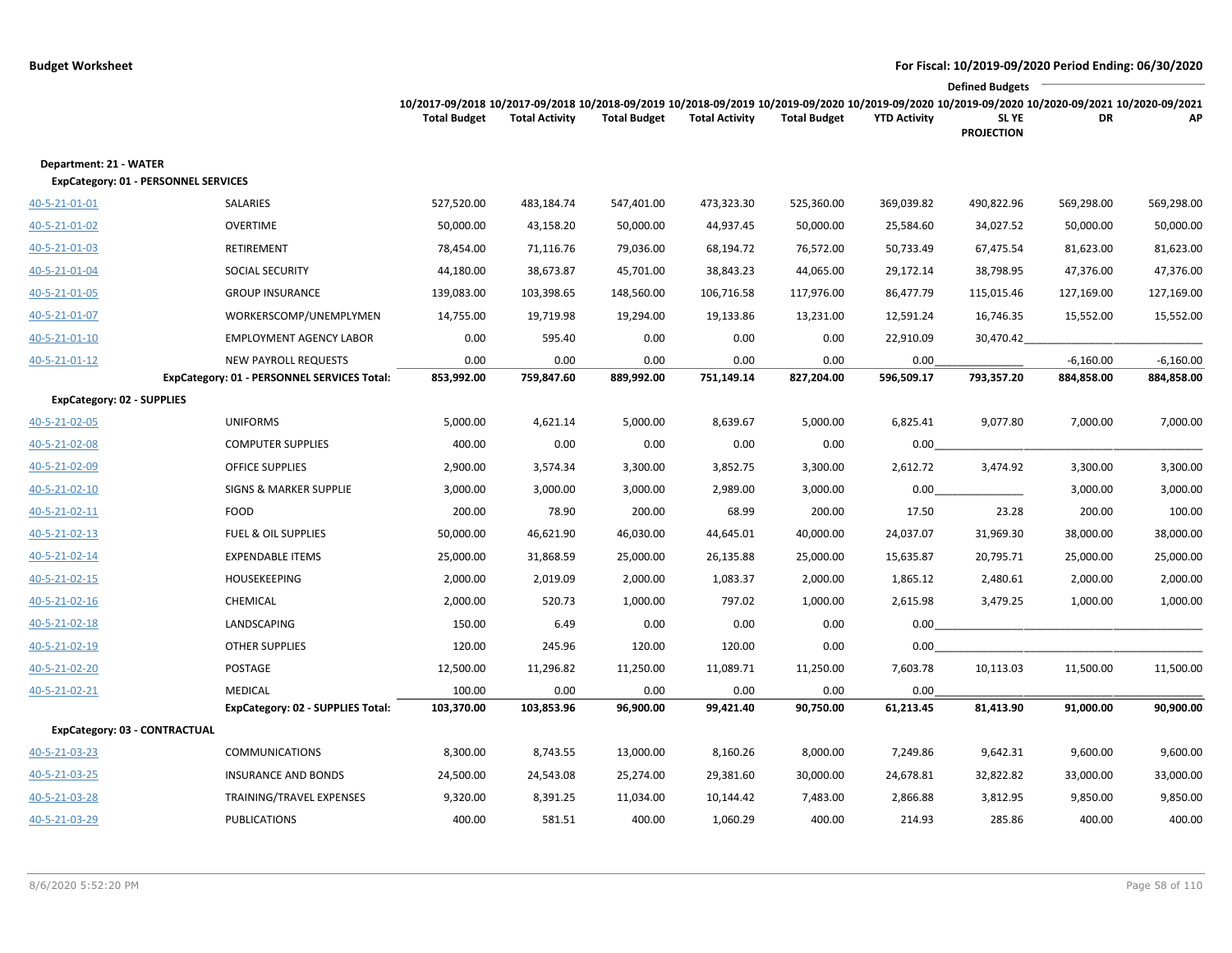|                                       |                                                            |                                                                                                                                                                        |                                 |                            |                            |                            |                     | <b>Defined Budgets</b>     |                            |                            |
|---------------------------------------|------------------------------------------------------------|------------------------------------------------------------------------------------------------------------------------------------------------------------------------|---------------------------------|----------------------------|----------------------------|----------------------------|---------------------|----------------------------|----------------------------|----------------------------|
|                                       |                                                            | 10/2017-09/2018 10/2017-09/2018 10/2018-09/2019 10/2018-09/2019 10/2019-09/2020 10/2019-09/2020 10/2019-09/2020 10/2020-09/2021 10/2020-09/2021<br><b>Total Budget</b> | <b>Total Activity</b>           | <b>Total Budget</b>        | <b>Total Activity</b>      | <b>Total Budget</b>        | <b>YTD Activity</b> | SL YE<br><b>PROJECTION</b> | DR                         | AP                         |
| 40-5-21-03-30                         | <b>UTILITIES</b>                                           | 51,000.00                                                                                                                                                              | 50,276.06                       | 49,000.00                  | 41,827.95                  | 45,000.00                  | 31,303.98           | 41,634.29                  | 45,000.00                  | 45,000.00                  |
| 40-5-21-03-31<br><b>Budget Notes</b>  | <b>SERVICES</b>                                            | 35,000.00                                                                                                                                                              | 42,446.87                       | 40,000.00                  | 40,653.22                  | 40,000.00                  | 45,524.99           | 60,548.24                  | 65,000.00                  | 65,000.00                  |
| <b>Budget Code</b><br>10/2019-09/2020 | Subject<br><b>SERVICES</b>                                 | <b>Description</b><br><b>REGULAR</b><br><b>TOTAL</b>                                                                                                                   | 48,000<br>EHT CONSULTING 17,000 | 65,000                     |                            |                            |                     |                            |                            |                            |
| 40-5-21-03-32                         | <b>ASSOCIATIONS</b>                                        | 500.00                                                                                                                                                                 | 236.00                          | 500.00                     | 75.00                      | 500.00                     | 249.00              | 331.17                     | 500.00                     | 250.00                     |
| 40-5-21-03-33                         | <b>WATER PURCHASED</b>                                     | 1,483,234.00                                                                                                                                                           | 1,627,941.35                    | 1,524,437.00               | 1,618,083.56               | 1,501,700.00               | 1,023,089.79        | 1,360,709.42               | 1,585,000.00               | 1,601,650.00               |
| 40-5-21-03-35                         | <b>BCWID DEBT SERVICE</b>                                  | 725,956.00                                                                                                                                                             | 723,133.26                      | 709,231.00                 | 706,088.10                 | 767,687.00                 | 517,287.42          | 687,992.27                 | 765,120.00                 | 765,120.00                 |
| 40-5-21-03-83                         | <b>INTEREST EXPENSE</b>                                    | 0.00                                                                                                                                                                   | 3,331.79                        | 0.00                       | 4,046.72                   | 0.00                       | 3,605.39            | 4,795.17                   |                            |                            |
|                                       | ExpCategory: 03 - CONTRACTUAL Total:                       | 2,338,210.00                                                                                                                                                           | 2,489,624.72                    | 2,372,876.00               | 2,459,521.12               | 2,400,770.00               | 1,656,071.05        | 2,202,574.50               | 2,513,470.00               | 2,529,870.00               |
|                                       | ExpCategory: 04 - MAINTENANCE - BUILDINGS & GROUNDS        |                                                                                                                                                                        |                                 |                            |                            |                            |                     |                            |                            |                            |
| 40-5-21-04-35                         | <b>BUILDINGS &amp; GROUNDS</b>                             | 2,000.00                                                                                                                                                               | 1,275.64                        | 2,150.00                   | 1,082.35                   | 2,150.00                   | 1,080.54            | 1,437.12                   | 2,150.00                   | 1,000.00                   |
| 40-5-21-04-39                         | <b>STREET REPAIRS</b>                                      | 60,000.00                                                                                                                                                              | 16,536.85                       | 50,000.00                  | 20,446.18                  | 40,000.00                  | 17,157.70           | 22,819.74                  | 40,000.00                  | 40,000.00                  |
| 40-5-21-04-40                         | MAINS: REPAIR & MAINTENANCE                                | 110,000.00                                                                                                                                                             | 153,652.38                      | 50,000.00                  | 73,538.92                  | 70,000.00                  | 61,284.54           | 81,508.44                  | 70,000.00                  | 70,000.00                  |
| 40-5-21-04-42                         | PLANT/TOWERS/WELLS/RES                                     | 10,000.00                                                                                                                                                              | 119.95                          | 8,000.00                   | 4,734.56                   | 8,000.00                   | 59.73               | 79.44                      | 8,000.00                   | 6,000.00                   |
| 40-5-21-04-43                         | <b>METERS &amp; METER BOXES</b>                            | 80,000.00                                                                                                                                                              | 81,083.93                       | 225,000.00                 | 238,102.14                 | 270,000.00                 | 204,792.84          | 272,374.48                 | 270,000.00                 | 270,000.00                 |
| 40-5-21-04-50                         | WATER MAIN REPLACEMENT PR                                  | 80,000.00                                                                                                                                                              | 56,203.03                       | 25,000.00                  | 28,544.29                  | 20,000.00                  | 16,462.08           | 21,894.57                  | 20,000.00                  | 20,000.00                  |
|                                       | ExpCategory: 04 - MAINTENANCE - BUILDINGS & GROUNDS Total: | 342,000.00                                                                                                                                                             | 308,871.78                      | 360,150.00                 | 366,448.44                 | 410,150.00                 | 300,837.43          | 400,113.79                 | 410,150.00                 | 407,000.00                 |
|                                       | ExpCategory: 05 - MAINTENANCE - EQUIPMENT                  |                                                                                                                                                                        |                                 |                            |                            |                            |                     |                            |                            |                            |
| 40-5-21-05-47                         | MISCELLANEOUS EQUIPMEN                                     | 1,000.00                                                                                                                                                               | 0.00                            | 0.00                       | 0.00                       | 0.00                       | 0.00                |                            |                            |                            |
| 40-5-21-05-48                         | <b>EQUIPMENT</b>                                           | 40,000.00                                                                                                                                                              | 37,122.27                       | 42,000.00                  | 31,531.39                  | 42,000.00                  | 24,957.94           | 33,194.06                  | 42,000.00                  | 42,000.00                  |
| 40-5-21-05-49                         | <b>INSTRMNTS &amp; APPARATUS</b>                           | 1,000.00                                                                                                                                                               | 70.00                           | 0.00                       | 0.00                       | 0.00                       | 0.00                |                            |                            |                            |
| 40-5-21-05-50                         | <b>VEHICLES</b>                                            | 10,000.00                                                                                                                                                              | 6,152.14                        | 9,624.00                   | 11,295.89                  | 5,000.00                   | 5,419.35            | 7,207.74                   | 5,000.00                   | 5,000.00                   |
| 40-5-21-05-52                         | <b>RADIO MAINTENANCE</b>                                   | 3,000.00                                                                                                                                                               | 3,218.57                        | 1,000.00                   | 9.75                       | 1,000.00                   | 279.28              | 371.44                     | 1,000.00                   |                            |
|                                       | ExpCategory: 05 - MAINTENANCE - EQUIPMENT Total:           | 55,000.00                                                                                                                                                              | 46,562.98                       | 52,624.00                  | 42,837.03                  | 48,000.00                  | 30,656.57           | 40,773.24                  | 48,000.00                  | 47,000.00                  |
|                                       | <b>ExpCategory: 06 - SUNDRY CHARGES</b>                    |                                                                                                                                                                        |                                 |                            |                            |                            |                     |                            |                            |                            |
| 40-5-21-06-55                         | <b>BOND I&amp;S FUND PAYMENTS</b>                          | 980,665.00                                                                                                                                                             | 980,664.00                      | 981,970.00                 | 981,972.00                 | 984,085.00                 | 738,063.00          | 981,623.79                 | 974,062.00                 | 974,062.00                 |
| 40-5-21-06-60                         | UTILITY FRANCHISE FEE                                      | 397,200.00<br>1,377,865.00                                                                                                                                             | 397,200.00<br>1,377,864.00      | 436,900.00<br>1,418,870.00 | 436,896.00<br>1,418,868.00 | 358,930.00<br>1,343,015.00 | 327,672.00          | 435,803.76<br>1,417,427.55 | 358,930.00<br>1,332,992.00 | 358,930.00<br>1,332,992.00 |
|                                       | <b>ExpCategory: 06 - SUNDRY CHARGES Total:</b>             |                                                                                                                                                                        |                                 |                            |                            |                            | 1,065,735.00        |                            |                            |                            |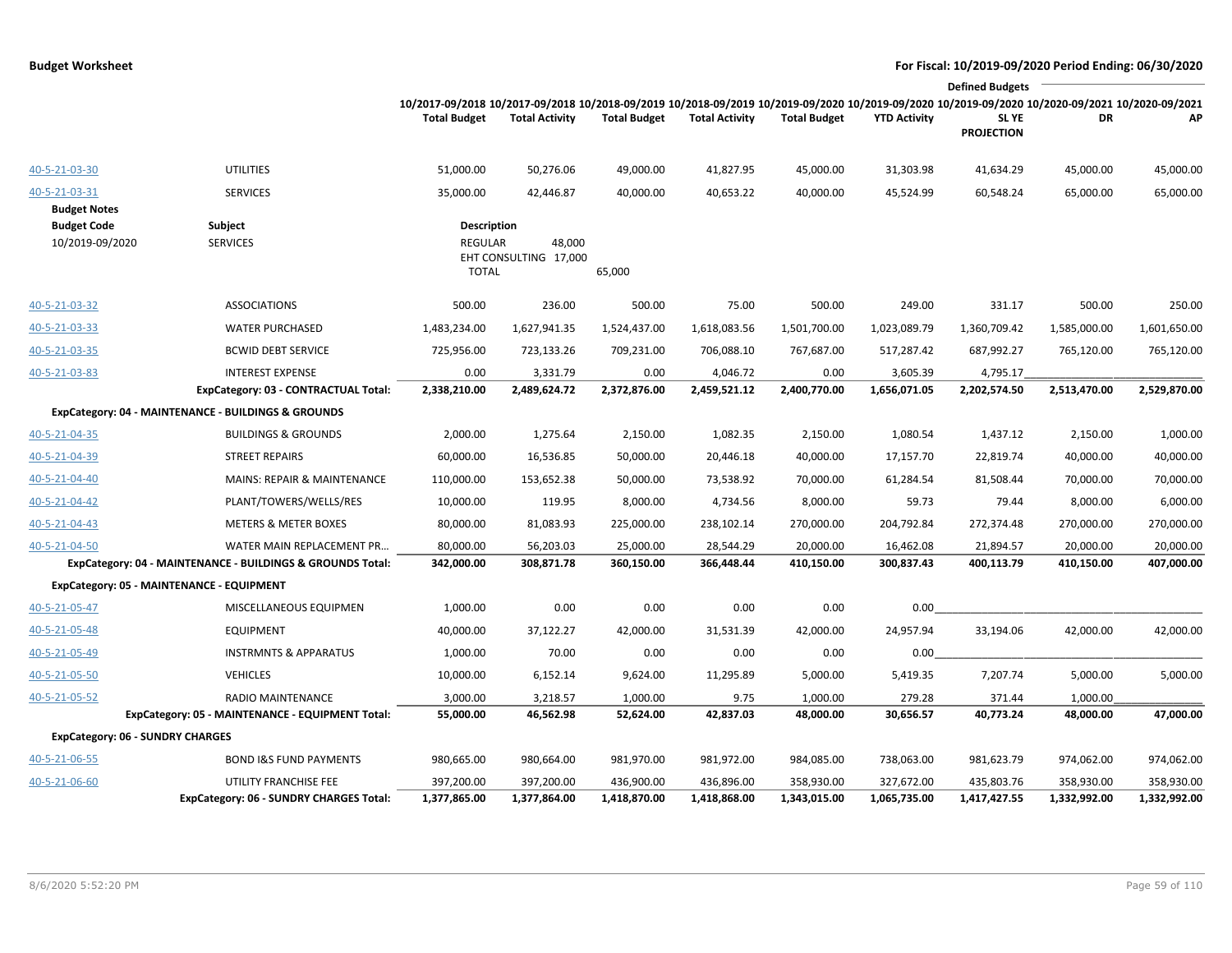|               |                                                        |                                                                                                                                                 |                       |                     |                       |                     |                     | <b>Defined Budgets</b>     |              |              |
|---------------|--------------------------------------------------------|-------------------------------------------------------------------------------------------------------------------------------------------------|-----------------------|---------------------|-----------------------|---------------------|---------------------|----------------------------|--------------|--------------|
|               |                                                        | 10/2017-09/2018 10/2017-09/2018 10/2018-09/2019 10/2018-09/2019 10/2019-09/2020 10/2019-09/2020 10/2019-09/2020 10/2020-09/2021 10/2020-09/2021 |                       |                     |                       |                     |                     |                            |              |              |
|               |                                                        | <b>Total Budget</b>                                                                                                                             | <b>Total Activity</b> | <b>Total Budget</b> | <b>Total Activity</b> | <b>Total Budget</b> | <b>YTD Activity</b> | SL YE<br><b>PROJECTION</b> | <b>DR</b>    | AP           |
|               | ExpCategory: 08 - CAPITAL - BUIDLINGS & GROUNDS        |                                                                                                                                                 |                       |                     |                       |                     |                     |                            |              |              |
| 40-5-21-08-66 | <b>BUILDINGS &amp; GROUNDS</b>                         | 0.00                                                                                                                                            | 0.00                  | 0.00                | 0.00                  | 20,000.00           | 51.24               | 68.15                      |              |              |
|               | ExpCategory: 08 - CAPITAL - BUIDLINGS & GROUNDS Total: | 0.00                                                                                                                                            | 0.00                  | 0.00                | 0.00                  | 20,000.00           | 51.24               | 68.15                      | 0.00         | 0.00         |
|               | ExpCategory: 09 - CAPITAL -EQUIPMENT                   |                                                                                                                                                 |                       |                     |                       |                     |                     |                            |              |              |
| 40-5-21-09-79 | MISCELLANEOUS EQUIPMEN                                 | 6,000.00                                                                                                                                        | 5,800.00              | 0.00                | 0.00                  | 0.00                | 4,900.00            | 6,517.00                   |              |              |
| 40-5-21-09-80 | TRUCKS/MACH/EQUIP/IMPL                                 | 97,140.00                                                                                                                                       | 84,468.18             | 55,690.00           | 41,826.27             | 55,476.00           | 38,460.61           | 51,152.61                  | 67,114.00    | 67,114.00    |
| 40-5-21-09-83 | <b>COMPUTER EQUIPMENT</b>                              | 0.00                                                                                                                                            | 0.00                  | 0.00                | 0.00                  | 20,000.00           | 13,682.92           | 18,198.28                  |              |              |
| 40-5-21-09-90 | <b>ENTERPRISE VEH LEASE PMTS</b>                       | 0.00                                                                                                                                            | 0.00                  | 17,348.00           | 12,702.90             | 38,682.00           | 16,351.99           | 21,748.15                  | 39,000.00    | 39,000.00    |
|               | ExpCategory: 09 - CAPITAL -EQUIPMENT Total:            | 103,140.00                                                                                                                                      | 90,268.18             | 73,038.00           | 54,529.17             | 114,158.00          | 73,395.52           | 97,616.04                  | 106,114.00   | 106,114.00   |
|               | <b>ExpCategory: 14 - SUPPORT SERVICES</b>              |                                                                                                                                                 |                       |                     |                       |                     |                     |                            |              |              |
| 40-5-21-14-31 | <b>SUPPORT SERVICE FEE</b>                             | 286,800.00                                                                                                                                      | 286,800.00            | 315,500.00          | 315,504.00            | 315,500.00          | 236,628.00          | 314,715.24                 | 315,500.00   | 315,500.00   |
| 40-5-21-14-53 | <b>TRANSFER TO AIRPORT FUND</b>                        | 0.00                                                                                                                                            | 240,000.00            | 0.00                | 180,000.00            | 0.00                | 0.00                |                            |              |              |
| 40-5-21-14-55 | <b>TRANSFER TO GENERAL FUND</b>                        | 0.00                                                                                                                                            | 1,600,000.00          | 0.00                | 600,000.00            | 0.00                | 0.00                |                            |              |              |
| 40-5-21-14-59 | TRANSFER TO SEN CIT FUND                               | 0.00                                                                                                                                            | 0.00                  | 0.00                | 42.000.00             | 0.00                | 0.00                |                            |              |              |
|               | <b>ExpCategory: 14 - SUPPORT SERVICES Total:</b>       | 286,800.00                                                                                                                                      | 2,126,800.00          | 315,500.00          | 1,137,504.00          | 315,500.00          | 236,628.00          | 314,715.24                 | 315,500.00   | 315,500.00   |
|               | Department: 21 - WATER Total:                          | 5,460,377.00                                                                                                                                    | 7,303,693.22          | 5,579,950.00        | 6,330,278.30          | 5,569,547.00        | 4,021,097.43        | 5,348,059.61               | 5,702,084.00 | 5,714,234.00 |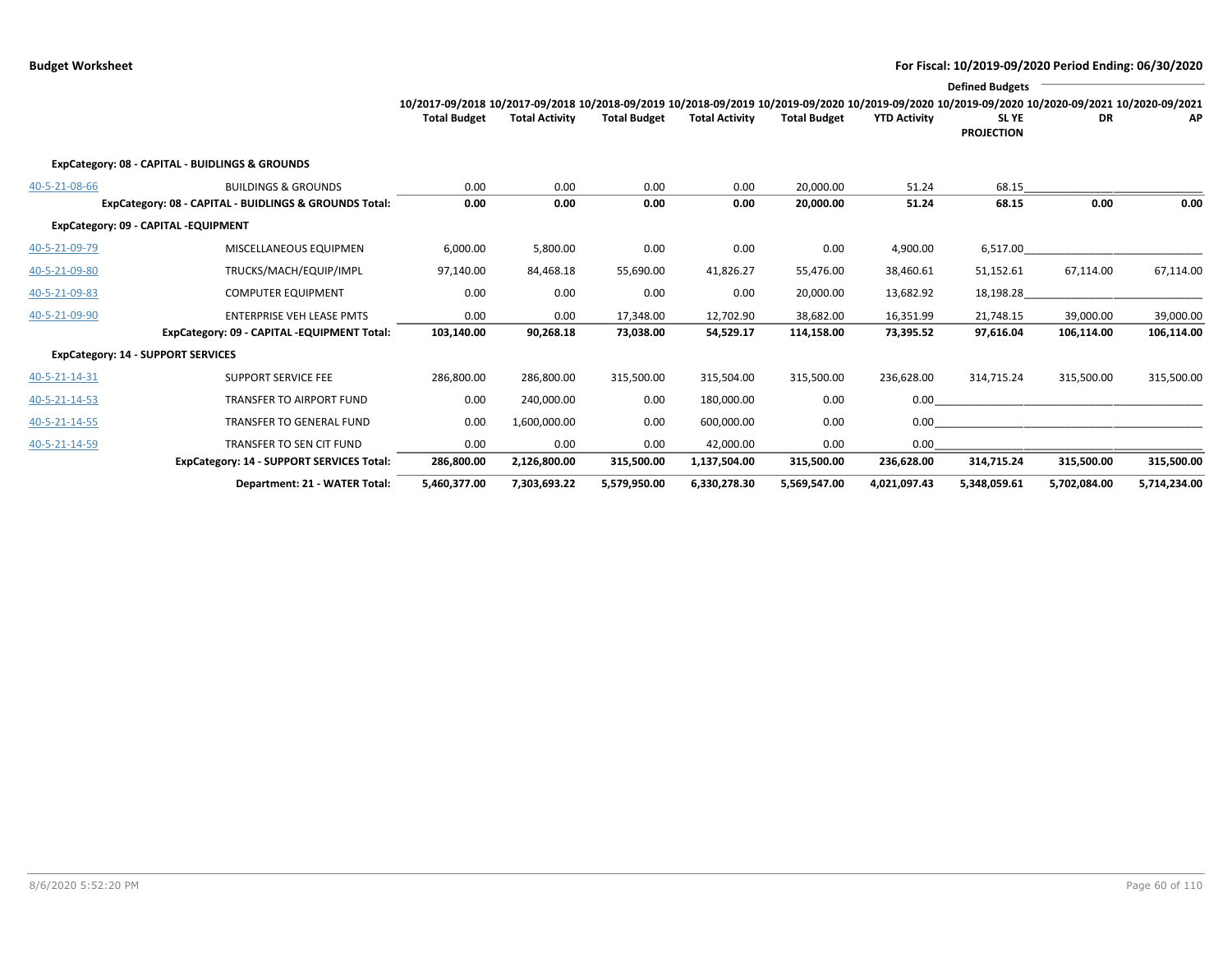|                                      |                                                |                                                                                                                                                                                        |                       |                     |                       |                     |                     | <b>Defined Budgets</b>     |             |             |
|--------------------------------------|------------------------------------------------|----------------------------------------------------------------------------------------------------------------------------------------------------------------------------------------|-----------------------|---------------------|-----------------------|---------------------|---------------------|----------------------------|-------------|-------------|
|                                      |                                                | 10/2017-09/2018 10/2017-09/2018 10/2018-09/2019 10/2018-09/2019 10/2019-09/2020 10/2019-09/2020 10/2019-09/2020 10/2019-09/2020 10/2020-09/2021 10/2020-09/2021<br><b>Total Budget</b> | <b>Total Activity</b> | <b>Total Budget</b> | <b>Total Activity</b> | <b>Total Budget</b> | <b>YTD Activity</b> | SL YE<br><b>PROJECTION</b> | DR          | AP          |
| ExpCategory: 01 - PERSONNEL SERVICES | <b>Department: 22 - WASTE WATER COLLECTION</b> |                                                                                                                                                                                        |                       |                     |                       |                     |                     |                            |             |             |
| 40-5-22-01-01                        | SALARIES                                       | 432,972.00                                                                                                                                                                             | 373,672.85            | 451,218.00          | 280,176.23            | 477,411.00          | 314,809.02          | 418,696.00                 | 460,506.00  | 460,506.00  |
| 40-5-22-01-02                        | <b>OVERTIME</b>                                | 36,900.00                                                                                                                                                                              | 24,626.29             | 36,900.00           | 20,093.98             | 36,900.00           | 22,480.94           | 29,899.65                  | 36,900.00   | 36,900.00   |
| 40-5-22-01-03                        | RETIREMENT                                     | 63,809.00                                                                                                                                                                              | 53,913.34             | 64,578.00           | 39,529.00             | 68,448.00           | 44,769.06           | 59,542.85                  | 65,558.00   | 65,558.00   |
| 40-5-22-01-04                        | SOCIAL SECURITY                                | 35,945.00                                                                                                                                                                              | 28,901.95             | 37,341.00           | 22,508.65             | 39,345.00           | 25,177.51           | 33,486.09                  | 38,052.00   | 38,052.00   |
| 40-5-22-01-05                        | <b>GROUP INSURANCE</b>                         | 104,658.00                                                                                                                                                                             | 74,266.56             | 111,788.00          | 41,268.38             | 108,775.00          | 61,626.57           | 81,963.34                  | 99,582.00   | 99,582.00   |
| 40-5-22-01-07                        | WORKERSCOMP/UNEMPLYMEN                         | 8,022.00                                                                                                                                                                               | 8,032.06              | 10,311.00           | 4,269.41              | 8,662.00            | 6,477.03            | 8,614.45                   | 8,965.00    | 8,965.00    |
| 40-5-22-01-10                        | <b>EMPLOYMENT AGENCY LABOR</b>                 | 0.00                                                                                                                                                                                   | 7,843.25              | 0.00                | 71,849.17             | 0.00                | 0.00                |                            |             |             |
| 40-5-22-01-12                        | <b>NEW PAYROLL REQUESTS</b>                    | 0.00                                                                                                                                                                                   | 0.00                  | 0.00                | 0.00                  | 0.00                | 0.00                |                            | $-4,786.00$ | $-4,786.00$ |
|                                      | ExpCategory: 01 - PERSONNEL SERVICES Total:    | 682,306.00                                                                                                                                                                             | 571,256.30            | 712,136.00          | 479,694.82            | 739,541.00          | 475,340.13          | 632,202.38                 | 704,777.00  | 704,777.00  |
| <b>ExpCategory: 02 - SUPPLIES</b>    |                                                |                                                                                                                                                                                        |                       |                     |                       |                     |                     |                            |             |             |
| 40-5-22-02-05                        | <b>UNIFORMS</b>                                | 4,000.00                                                                                                                                                                               | 4,787.01              | 5,500.00            | 3,299.66              | 5,500.00            | 3,212.15            | 4,272.16                   | 5,000.00    | 5,000.00    |
| 40-5-22-02-08                        | <b>COMPUTER SUPPLIES</b>                       | 250.00                                                                                                                                                                                 | 0.00                  | 0.00                | 0.00                  | 0.00                | 0.00                |                            |             |             |
| 40-5-22-02-09                        | <b>OFFICE SUPPLIES</b>                         | 2,400.00                                                                                                                                                                               | 3,144.95              | 2,650.00            | 3,511.80              | 2,650.00            | 1,753.41            | 2,332.04                   | 2,600.00    | 2,600.00    |
| 40-5-22-02-10                        | <b>SIGNS &amp; MARKER SUPPLIE</b>              | 2,500.00                                                                                                                                                                               | 2,432.00              | 2,500.00            | 2,472.00              | 2,500.00            | 0.00                |                            | 2,500.00    | 2,500.00    |
| 40-5-22-02-11                        | <b>FOOD</b>                                    | 200.00                                                                                                                                                                                 | 23.53                 | 200.00              | 68.87                 | 200.00              | 95.50               | 127.02                     | 200.00      | 100.00      |
| 40-5-22-02-13                        | <b>FUEL &amp; OIL SUPPLIES</b>                 | 37,000.00                                                                                                                                                                              | 37,692.82             | 36,539.00           | 32,006.98             | 30,000.00           | 19,455.12           | 25,875.31                  | 29,000.00   | 29,000.00   |
| 40-5-22-02-14                        | <b>EXPENDABLE ITEMS</b>                        | 20,000.00                                                                                                                                                                              | 16,327.76             | 18,000.00           | 12,887.65             | 18,000.00           | 10,260.49           | 13,646.45                  | 14,000.00   | 14,000.00   |
| 40-5-22-02-15                        | HOUSEKEEPING                                   | 1,000.00                                                                                                                                                                               | 2,714.18              | 1,000.00            | 1,259.95              | 2,000.00            | 1,542.64            | 2,051.71                   | 2,000.00    | 2,000.00    |
| 40-5-22-02-16                        | CHEMICAL                                       | 4,000.00                                                                                                                                                                               | 2,332.37              | 3,000.00            | 1,468.33              | 2,000.00            | 954.28              | 1,269.19                   | 2,000.00    | 2,000.00    |
| 40-5-22-02-18                        | LANDSCAPING                                    | 500.00                                                                                                                                                                                 | 0.00                  | 0.00                | 0.00                  | 0.00                | 0.00                |                            |             |             |
| 40-5-22-02-20                        | POSTAGE                                        | 6,000.00                                                                                                                                                                               | 5,659.52              | 5,400.00            | 5,549.09              | 5,400.00            | 3,291.85            | 4,378.16                   | 5,400.00    | 5,400.00    |
| 40-5-22-02-21                        | <b>MEDICAL</b>                                 | 100.00                                                                                                                                                                                 | 0.00                  | 0.00                | 0.00                  | 0.00                | 0.00                |                            |             |             |
|                                      | ExpCategory: 02 - SUPPLIES Total:              | 77,950.00                                                                                                                                                                              | 75,114.14             | 74,789.00           | 62,524.33             | 68,250.00           | 40,565.44           | 53,952.04                  | 62,700.00   | 62,600.00   |
| ExpCategory: 03 - CONTRACTUAL        |                                                |                                                                                                                                                                                        |                       |                     |                       |                     |                     |                            |             |             |
| 40-5-22-03-23                        | <b>COMMUNICATIONS</b>                          | 3,550.00                                                                                                                                                                               | 3,634.51              | 3,600.00            | 2,720.02              | 2,900.00            | 2,377.36            | 3,161.89                   | 3,100.00    | 3,100.00    |
| 40-5-22-03-25                        | <b>INSURANCE AND BONDS</b>                     | 14,300.00                                                                                                                                                                              | 12,257.04             | 12,000.00           | 13,227.73             | 13,500.00           | 10,670.91           | 14,192.31                  | 14,300.00   | 14,300.00   |
| 40-5-22-03-28                        | TRAINING/TRAVEL EXPENSE                        | 7,000.00                                                                                                                                                                               | 6,386.40              | 8,600.00            | 5,802.58              | 8,600.00            | 2,315.00            | 3,078.95                   | 5,400.00    | 5,400.00    |
| 40-5-22-03-29                        | <b>PUBLICATIONS</b>                            | 500.00                                                                                                                                                                                 | 646.81                | 500.00              | 1,147.68              | 500.00              | 297.77              | 396.03                     | 500.00      | 500.00      |
| 40-5-22-03-30                        | <b>UTILITIES</b>                               | 45,000.00                                                                                                                                                                              | 28,961.84             | 35,000.00           | 26,477.57             | 30,000.00           | 18,519.65           | 24,631.13                  | 28,000.00   | 28,000.00   |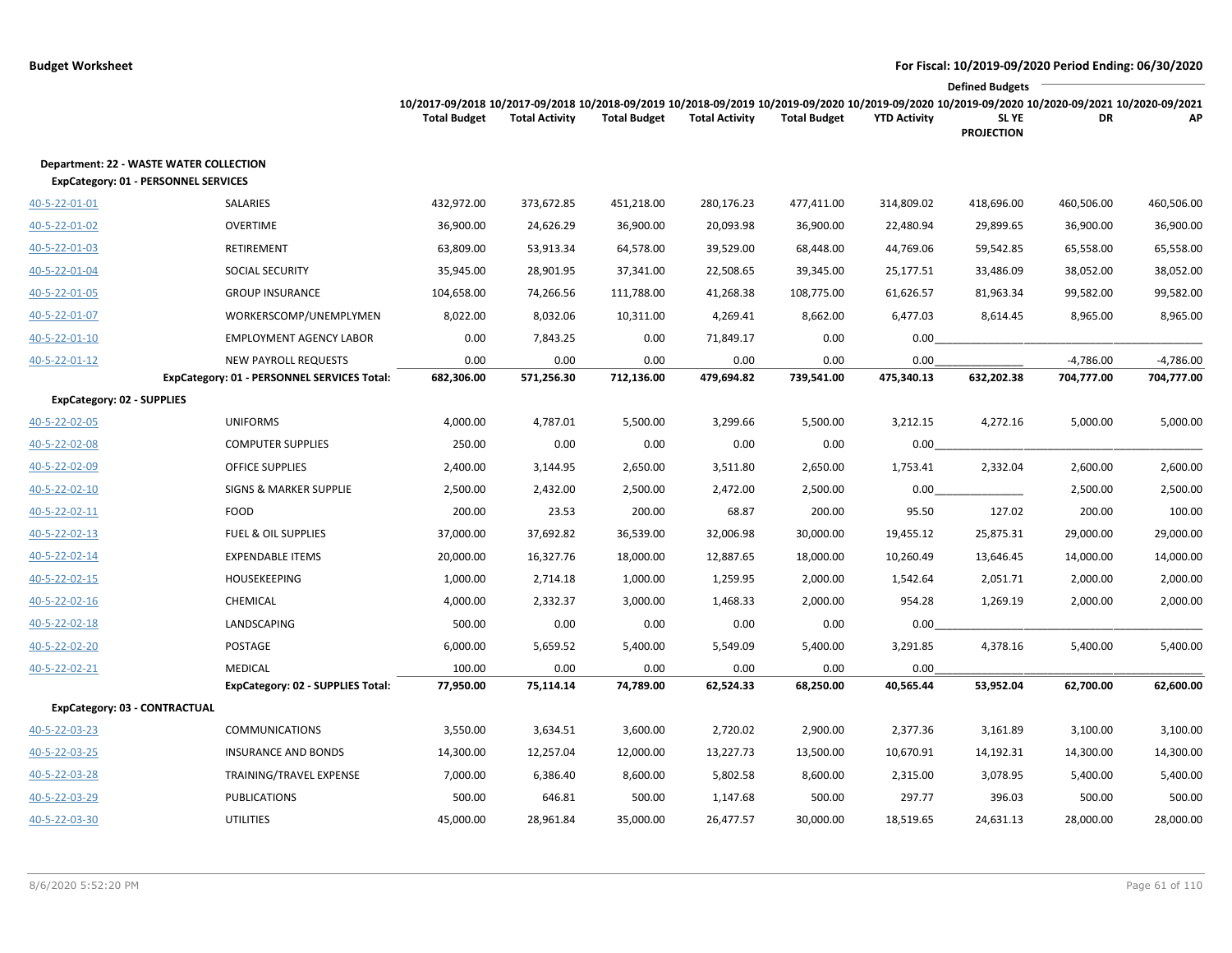|               |                                                                      |                                                                                                                                                                        |                        |                     |                       |                     |                     | <b>Defined Budgets</b>     |            |            |
|---------------|----------------------------------------------------------------------|------------------------------------------------------------------------------------------------------------------------------------------------------------------------|------------------------|---------------------|-----------------------|---------------------|---------------------|----------------------------|------------|------------|
|               |                                                                      | 10/2017-09/2018 10/2017-09/2018 10/2018-09/2019 10/2018-09/2019 10/2019-09/2020 10/2019-09/2020 10/2019-09/2020 10/2020-09/2021 10/2020-09/2021<br><b>Total Budget</b> | <b>Total Activity</b>  | <b>Total Budget</b> | <b>Total Activity</b> | <b>Total Budget</b> | <b>YTD Activity</b> | SL YE<br><b>PROJECTION</b> | DR         | AP         |
| 40-5-22-03-31 | <b>SERVICES</b>                                                      | 8,000.00                                                                                                                                                               | 19,216.65              | 8,000.00            | 18,087.85             | 8,000.00            | 12,436.79           | 16,540.93                  | 12,000.00  | 12,000.00  |
| 40-5-22-03-32 | <b>ASSOCIATIONS</b>                                                  | 200.00                                                                                                                                                                 | 100.00                 | 200.00              | 0.00                  | 200.00              | 25.00               | 33.25                      | 200.00     | 100.00     |
| 40-5-22-03-83 | <b>INTEREST EXPENSE</b>                                              | 0.00                                                                                                                                                                   | 2,618.30               | 0.00                | 10,010.69             | 0.00                | 8,827.74            | 11,740.89                  |            |            |
|               | ExpCategory: 03 - CONTRACTUAL Total:                                 | 78,550.00                                                                                                                                                              | 73,821.55              | 67,900.00           | 77,474.12             | 63,700.00           | 55,470.22           | 73,775.38                  | 63,500.00  | 63,400.00  |
|               | ExpCategory: 04 - MAINTENANCE - BUILDINGS & GROUNDS                  |                                                                                                                                                                        |                        |                     |                       |                     |                     |                            |            |            |
| 40-5-22-04-35 | <b>BUILDINGS &amp; GROUNDS</b>                                       | 2,000.00                                                                                                                                                               | 6,434.43               | 2,500.00            | 3,291.23              | 2,500.00            | 1,695.49            | 2,255.00                   | 2,500.00   | 2,500.00   |
| 40-5-22-04-39 | <b>STREET REPAIRS</b>                                                | 40,000.00                                                                                                                                                              | 24,751.53              | 40,000.00           | 28,226.41             | 40,000.00           | 6,614.77            | 8,797.64                   | 40,000.00  | 40,000.00  |
| 40-5-22-04-40 | <b>MAINS: REPAIR &amp; MAINTENANCE</b>                               | 80,000.00                                                                                                                                                              | 93,528.52              | 70,000.00           | 64,943.39             | 70,000.00           | 47,774.82           | 63,540.51                  | 70,000.00  | 70,000.00  |
| 40-5-22-04-42 | PLANT/TOWERS/WELLS/RES                                               | 8,000.00                                                                                                                                                               | 14,036.53              | 44,133.00           | 47,363.49             | 8,000.00            | 7,199.96            | 9,575.95                   | 8,000.00   | 8,000.00   |
| 40-5-22-04-50 | SEWER MAIN REPLACEMENT PR                                            | 80,000.00                                                                                                                                                              | 13,295.85              | 40,000.00           | 32,004.02             | 60,000.00           | 16,003.86           | 21,285.13                  | 60,000.00  | 60,000.00  |
|               | ExpCategory: 04 - MAINTENANCE - BUILDINGS & GROUNDS Total:           | 210,000.00                                                                                                                                                             | 152,046.86             | 196,633.00          | 175,828.54            | 180,500.00          | 79,288.90           | 105,454.23                 | 180,500.00 | 180,500.00 |
|               | ExpCategory: 05 - MAINTENANCE - EQUIPMENT                            |                                                                                                                                                                        |                        |                     |                       |                     |                     |                            |            |            |
| 40-5-22-05-47 | MISCELLANEOUS EQUIPMEN                                               | 2,000.00                                                                                                                                                               | 0.00                   | 0.00                | 0.00                  | 0.00                | 0.00                |                            |            |            |
| 40-5-22-05-48 | <b>EQUIPMENT</b>                                                     | 40,000.00                                                                                                                                                              | 32,500.06              | 42,000.00           | 51,104.61             | 42,000.00           | 38,808.60           | 51,615.44                  | 42,000.00  | 42,000.00  |
| 40-5-22-05-49 | <b>INSTRMNTS &amp; APPARATUS</b>                                     | 2,000.00                                                                                                                                                               | 490.92                 | 2,000.00            | 1,502.50              | 2,000.00            | 610.00              | 811.30                     | 2,000.00   | 1,500.00   |
| 40-5-22-05-50 | <b>VEHICLES</b>                                                      | 10,000.00                                                                                                                                                              | 22,347.26              | 9,624.00            | 8,556.27              | 10,000.00           | 1,571.54            | 2,090.15                   | 8,000.00   | 8,000.00   |
| 40-5-22-05-52 | RADIO MAINTENANCE                                                    | 800.00                                                                                                                                                                 | 580.36                 | 800.00              | 44.08                 | 800.00              | 0.00                |                            | 800.00     |            |
|               | ExpCategory: 05 - MAINTENANCE - EQUIPMENT Total:                     | 54,800.00                                                                                                                                                              | 55,918.60              | 54,424.00           | 61,207.46             | 54,800.00           | 40,990.14           | 54,516.89                  | 52,800.00  | 51,500.00  |
|               | <b>ExpCategory: 06 - SUNDRY CHARGES</b>                              |                                                                                                                                                                        |                        |                     |                       |                     |                     |                            |            |            |
| 40-5-22-06-55 | <b>BOND I&amp;S FUND PAYMENTS</b>                                    | 29,068.00                                                                                                                                                              | 29,076.00              | 29,916.00           | 29,916.00             | 29,505.00           | 22,131.00           | 29,434.23                  | 29,090.00  | 29,090.00  |
| 40-5-22-06-60 | UTILITY FRANCHISE FEE                                                | 273,600.00                                                                                                                                                             | 273,600.00             | 301,000.00          | 300,996.00            | 301,000.00          | 225,747.00          | 300,243.51                 | 301,000.00 | 301,000.00 |
|               | ExpCategory: 06 - SUNDRY CHARGES Total:                              | 302,668.00                                                                                                                                                             | 302,676.00             | 330,916.00          | 330,912.00            | 330,505.00          | 247,878.00          | 329,677.74                 | 330,090.00 | 330,090.00 |
|               | ExpCategory: 08 - CAPITAL - BUIDLINGS & GROUNDS                      |                                                                                                                                                                        |                        |                     |                       |                     |                     |                            |            |            |
| 40-5-22-08-66 | <b>BUILDINGS &amp; GROUNDS</b>                                       | 0.00                                                                                                                                                                   | 1,200.00               | 0.00                | 0.00                  | 20,000.00           | 0.00                |                            |            |            |
|               | ExpCategory: 08 - CAPITAL - BUIDLINGS & GROUNDS Total:               | 0.00                                                                                                                                                                   | 1,200.00               | 0.00                | 0.00                  | 20,000.00           | 0.00                | 0.00                       | 0.00       | 0.00       |
|               | ExpCategory: 09 - CAPITAL -EQUIPMENT                                 |                                                                                                                                                                        |                        |                     |                       |                     |                     |                            |            |            |
| 40-5-22-09-79 | MISCELLANEOUS EQUIPMEN                                               | 52,000.00                                                                                                                                                              | 50,790.00              | 0.00                | 0.00                  | 0.00                | 0.00                |                            |            |            |
| 40-5-22-09-80 | TRUCKS/MACH/EQUIP/IMPL                                               | 142,808.00                                                                                                                                                             | 88,077.97              | 114,456.00          | 83,435.22             | 142,334.00          | 90,052.26           | 119,769.51                 | 145,204.00 | 145,204.00 |
| 40-5-22-09-81 | INSTRUMENTS/APPARATUS<br>ExpCategory: 09 - CAPITAL -EQUIPMENT Total: | 6,000.00<br>200,808.00                                                                                                                                                 | 5,655.00<br>144,522.97 | 0.00<br>114,456.00  | 0.00<br>83,435.22     | 0.00<br>142,334.00  | 0.00<br>90,052.26   | 119,769.51                 | 145,204.00 | 145,204.00 |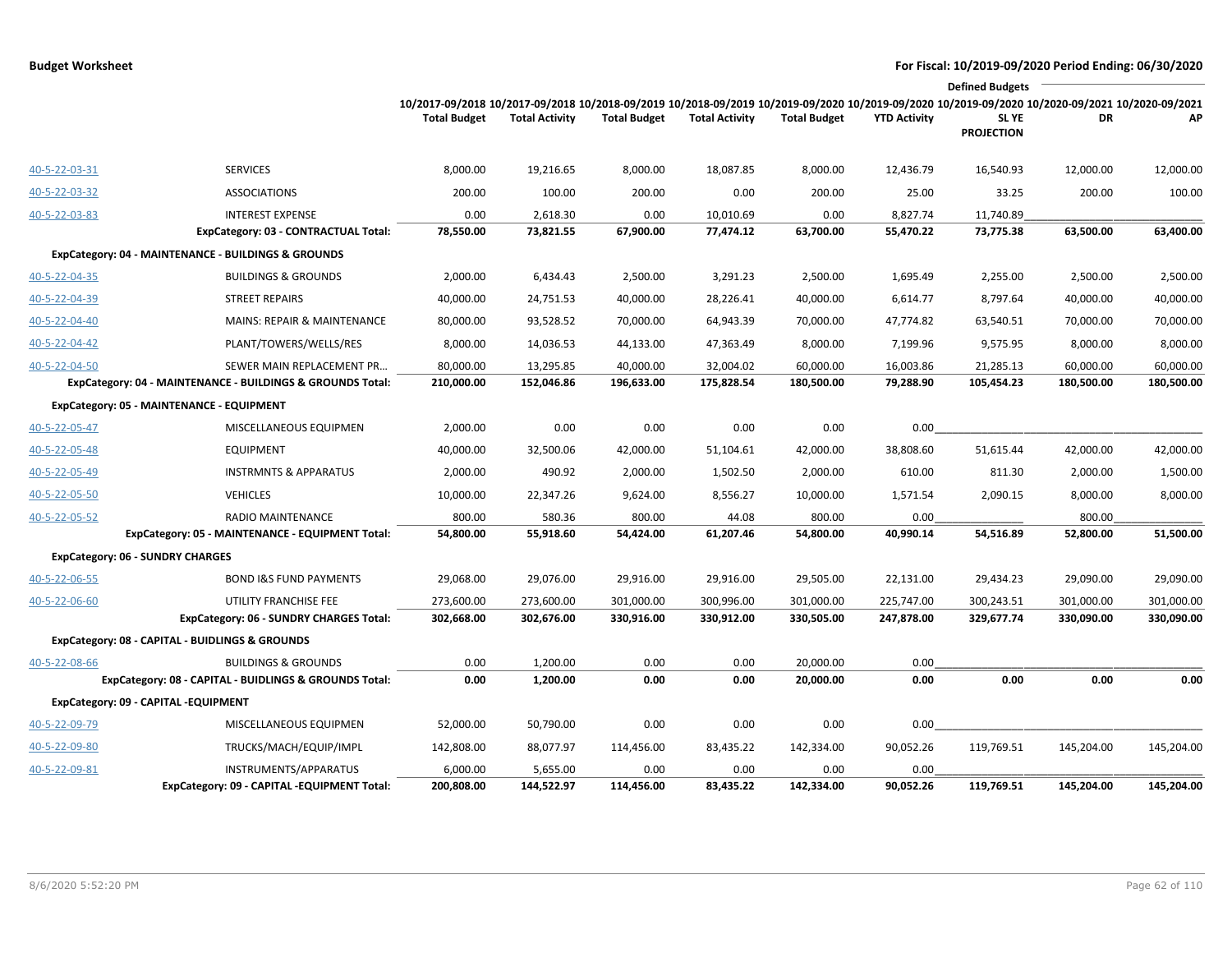|                                           |                     |                                                                                                                                                                                        |                       |                     |                       |                     |                     | <b>Defined Budgets</b>     |            |            |  |
|-------------------------------------------|---------------------|----------------------------------------------------------------------------------------------------------------------------------------------------------------------------------------|-----------------------|---------------------|-----------------------|---------------------|---------------------|----------------------------|------------|------------|--|
|                                           |                     | 10/2017-09/2018 10/2017-09/2018 10/2018-09/2019 10/2018-09/2019 10/2019-09/2020 10/2019-09/2020 10/2019-09/2020 10/2019-09/2020 10/2020-09/2021 10/2020-09/2021<br><b>Total Budget</b> | <b>Total Activity</b> | <b>Total Budget</b> | <b>Total Activity</b> | <b>Total Budget</b> | <b>YTD Activity</b> | SL YE<br><b>PROJECTION</b> | <b>DR</b>  | AP         |  |
| <b>ExpCategory: 14 - SUPPORT SERVICES</b> |                     |                                                                                                                                                                                        |                       |                     |                       |                     |                     |                            |            |            |  |
| 40-5-22-14-31                             | SUPPORT SERVICE FEE | 218.400.00                                                                                                                                                                             | 218.400.00            | 240,200.00          | 240.204.00            | 240.200.00          | 180,153.00          | 239.603.49                 | 240,200.00 | 240.200.00 |  |

**ExpCategory: 14 - SUPPORT SERVICES Total: 218,400.00 218,400.00 240,200.00 240,204.00 240,200.00 180,153.00 239,603.49 240,200.00 240,200.00** Department: 22 - WASTE WATER COLLECTION Total: 1,825,482.00 1,594,956.42 1,791,454.00 1,511,280.49 1,839,830.00 1,209,738.09 1,608,951.66 1,779,771.00 1,778,271.00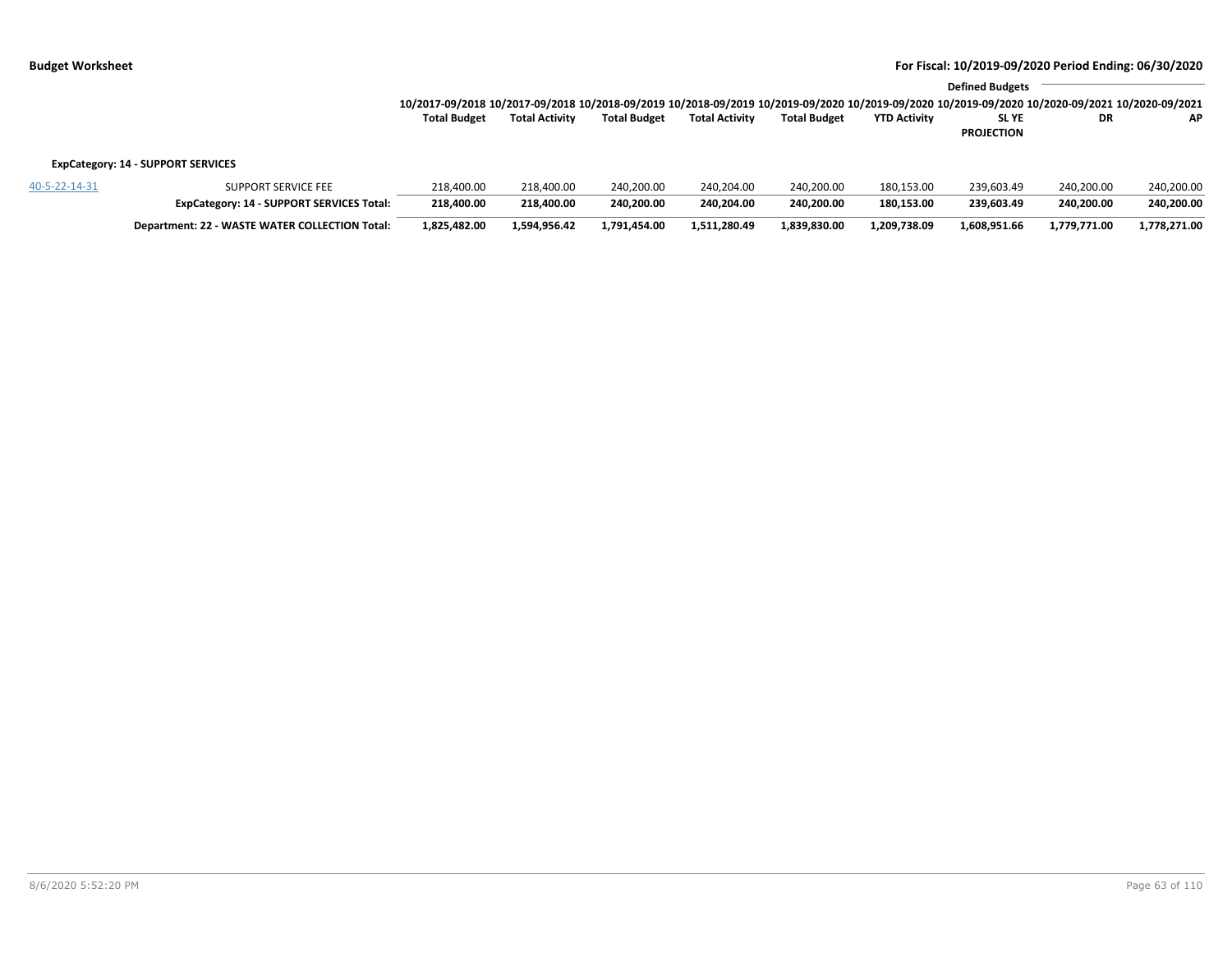|                                             |                                                     |                                                                                                                                                                                        |                       |                     |                       |                     |                     | <b>Defined Budgets</b>     |            |            |
|---------------------------------------------|-----------------------------------------------------|----------------------------------------------------------------------------------------------------------------------------------------------------------------------------------------|-----------------------|---------------------|-----------------------|---------------------|---------------------|----------------------------|------------|------------|
|                                             |                                                     | 10/2017-09/2018 10/2017-09/2018 10/2018-09/2019 10/2018-09/2019 10/2019-09/2020 10/2019-09/2020 10/2019-09/2020 10/2019-09/2020 10/2020-09/2021 10/2020-09/2021<br><b>Total Budget</b> | <b>Total Activity</b> | <b>Total Budget</b> | <b>Total Activity</b> | <b>Total Budget</b> | <b>YTD Activity</b> | SL YE<br><b>PROJECTION</b> | DR         | AP         |
| <b>ExpCategory: 01 - PERSONNEL SERVICES</b> | <b>Department: 23 - WASTE WATER TREATMENT PLANT</b> |                                                                                                                                                                                        |                       |                     |                       |                     |                     |                            |            |            |
| 40-5-23-01-01                               | SALARIES                                            | 284,152.00                                                                                                                                                                             | 285,039.67            | 297,197.00          | 288,570.59            | 276,688.00          | 205,122.24          | 272,812.58                 | 277,560.00 | 277,560.00 |
| 40-5-23-01-02                               | <b>OVERTIME</b>                                     | 9,000.00                                                                                                                                                                               | 6,286.88              | 6,000.00            | 11,507.61             | 6,000.00            | 5,671.45            | 7,543.03                   | 6,000.00   | 6,000.00   |
| 40-5-23-01-03                               | <b>RETIREMENT</b>                                   | 39,806.00                                                                                                                                                                              | 39,135.61             | 40,112.00           | 39,483.45             | 37,621.00           | 27,863.16           | 37,058.00                  | 37,373.00  | 37,373.00  |
| 40-5-23-01-04                               | <b>SOCIAL SECURITY</b>                              | 22,427.00                                                                                                                                                                              | 21,001.95             | 23,194.00           | 22,359.24             | 21,626.00           | 15,634.44           | 20,793.81                  | 21,692.00  | 21,692.00  |
| 40-5-23-01-05                               | <b>GROUP INSURANCE</b>                              | 57,320.00                                                                                                                                                                              | 52,717.13             | 61,226.00           | 58,641.81             | 58,188.00           | 45,226.44           | 60,151.17                  | 58,188.00  | 58,188.00  |
| 40-5-23-01-07                               | WORKERSCOMP/UNEMPLYMEN                              | 5,456.00                                                                                                                                                                               | 5,376.48              | 6,950.00            | 5,499.28              | 5,205.00            | 3,876.92            | 5,156.30                   | 5,646.00   | 5,646.00   |
|                                             | ExpCategory: 01 - PERSONNEL SERVICES Total:         | 418,161.00                                                                                                                                                                             | 409,557.72            | 434,679.00          | 426,061.98            | 405,328.00          | 303,394.65          | 403,514.89                 | 406,459.00 | 406,459.00 |
| <b>ExpCategory: 02 - SUPPLIES</b>           |                                                     |                                                                                                                                                                                        |                       |                     |                       |                     |                     |                            |            |            |
| 40-5-23-02-05                               | <b>UNIFORMS</b>                                     | 2,500.00                                                                                                                                                                               | 2,171.71              | 2,500.00            | 3,735.57              | 2,500.00            | 2,608.81            | 3,469.72                   | 3,000.00   | 3,000.00   |
| 40-5-23-02-08                               | <b>COMPUTER SUPPLIES</b>                            | 300.00                                                                                                                                                                                 | 0.00                  | 0.00                | 0.00                  | 0.00                | 0.00                |                            |            |            |
| 40-5-23-02-09                               | <b>OFFICE SUPPLIES</b>                              | 1,600.00                                                                                                                                                                               | 2,557.99              | 1,900.00            | 1,900.97              | 1,900.00            | 2,508.47            | 3,336.27                   | 1,900.00   | 2,500.00   |
| 40-5-23-02-10                               | <b>SIGNS &amp; MARKER SUPPLIE</b>                   | 300.00                                                                                                                                                                                 | 387.34                | 300.00              | 277.18                | 300.00              | 283.10              | 376.52                     | 300.00     | 300.00     |
| 40-5-23-02-11                               | <b>FOOD</b>                                         | 200.00                                                                                                                                                                                 | 94.78                 | 200.00              | 52.88                 | 200.00              | 29.56               | 39.31                      | 200.00     | 100.00     |
| 40-5-23-02-13                               | <b>FUEL &amp; OIL SUPPLIES</b>                      | 4,000.00                                                                                                                                                                               | 4,162.16              | 3,492.00            | 4,953.84              | 5,300.00            | 2,767.99            | 3,681.43                   | 4,000.00   | 4,000.00   |
| 40-5-23-02-14                               | <b>EXPENDABLE ITEMS</b>                             | 2,500.00                                                                                                                                                                               | 3,130.02              | 2,900.00            | 2,948.77              | 2,900.00            | 1,343.13            | 1,786.36                   | 2,900.00   | 2,900.00   |
| 40-5-23-02-15                               | HOUSEKEEPING                                        | 800.00                                                                                                                                                                                 | 1,195.96              | 800.00              | 711.75                | 800.00              | 876.91              | 1,166.29                   | 800.00     | 800.00     |
| 40-5-23-02-16                               | CHEMICAL                                            | 65,000.00                                                                                                                                                                              | 59,996.29             | 65,000.00           | 61,706.01             | 65,000.00           | 41,285.46           | 54,909.66                  | 65,000.00  | 65,000.00  |
| 40-5-23-02-17                               | MECHANICAL                                          | 300.00                                                                                                                                                                                 | 212.40                | 0.00                | 0.00                  | 0.00                | 0.00                |                            |            |            |
| 40-5-23-02-18                               | LANDSCAPING                                         | 200.00                                                                                                                                                                                 | 0.00                  | 0.00                | 0.00                  | 0.00                | 0.00                |                            |            |            |
| 40-5-23-02-20                               | POSTAGE                                             | 200.00                                                                                                                                                                                 | 201.99                | 200.00              | 407.53                | 200.00              | 127.45              | 169.51                     | 200.00     | 200.00     |
| 40-5-23-02-21                               | <b>MEDICAL</b>                                      | 100.00                                                                                                                                                                                 | 0.00                  | 0.00                | 0.00                  | 0.00                | 0.00                |                            |            |            |
| 40-5-23-02-22                               | <b>LAB SUPPLIES</b>                                 | 8,000.00                                                                                                                                                                               | 7,355.31              | 8,000.00            | 6,122.26              | 8,000.00            | 4,396.44            | 5,847.27                   | 8,000.00   | 7,000.00   |
|                                             | ExpCategory: 02 - SUPPLIES Total:                   | 86,000.00                                                                                                                                                                              | 81,465.95             | 85,292.00           | 82,816.76             | 87,100.00           | 56,227.32           | 74,782.34                  | 86,300.00  | 85,800.00  |
| ExpCategory: 03 - CONTRACTUAL               |                                                     |                                                                                                                                                                                        |                       |                     |                       |                     |                     |                            |            |            |
| 40-5-23-03-23                               | <b>COMMUNICATIONS</b>                               | 5,200.00                                                                                                                                                                               | 4,919.08              | 5,000.00            | 4,483.80              | 4,500.00            | 3,644.46            | 4,847.13                   | 4,900.00   | 4,900.00   |
| 40-5-23-03-25                               | <b>INSURANCE AND BONDS</b>                          | 18,500.00                                                                                                                                                                              | 18,956.03             | 19,000.00           | 22,751.77             | 23,000.00           | 19,086.75           | 25,385.38                  | 25,500.00  | 25,500.00  |
| 40-5-23-03-28                               | TRAINING/TRAVEL EXPENSE                             | 4,000.00                                                                                                                                                                               | 2,722.59              | 6,740.00            | 4,942.57              | 4,471.00            | 1,213.84            | 1,614.41                   | 5,150.00   | 5,150.00   |
| 40-5-23-03-29                               | <b>PUBLICATIONS</b>                                 | 200.00                                                                                                                                                                                 | 441.64                | 200.00              | 0.00                  | 0.00                | 165.00              | 219.45                     |            |            |
| 40-5-23-03-30                               | <b>UTILITIES</b>                                    | 250,000.00                                                                                                                                                                             | 186,686.65            | 200,000.00          | 173,696.65            | 180,000.00          | 135,683.57          | 180,459.15                 | 183,000.00 | 183,000.00 |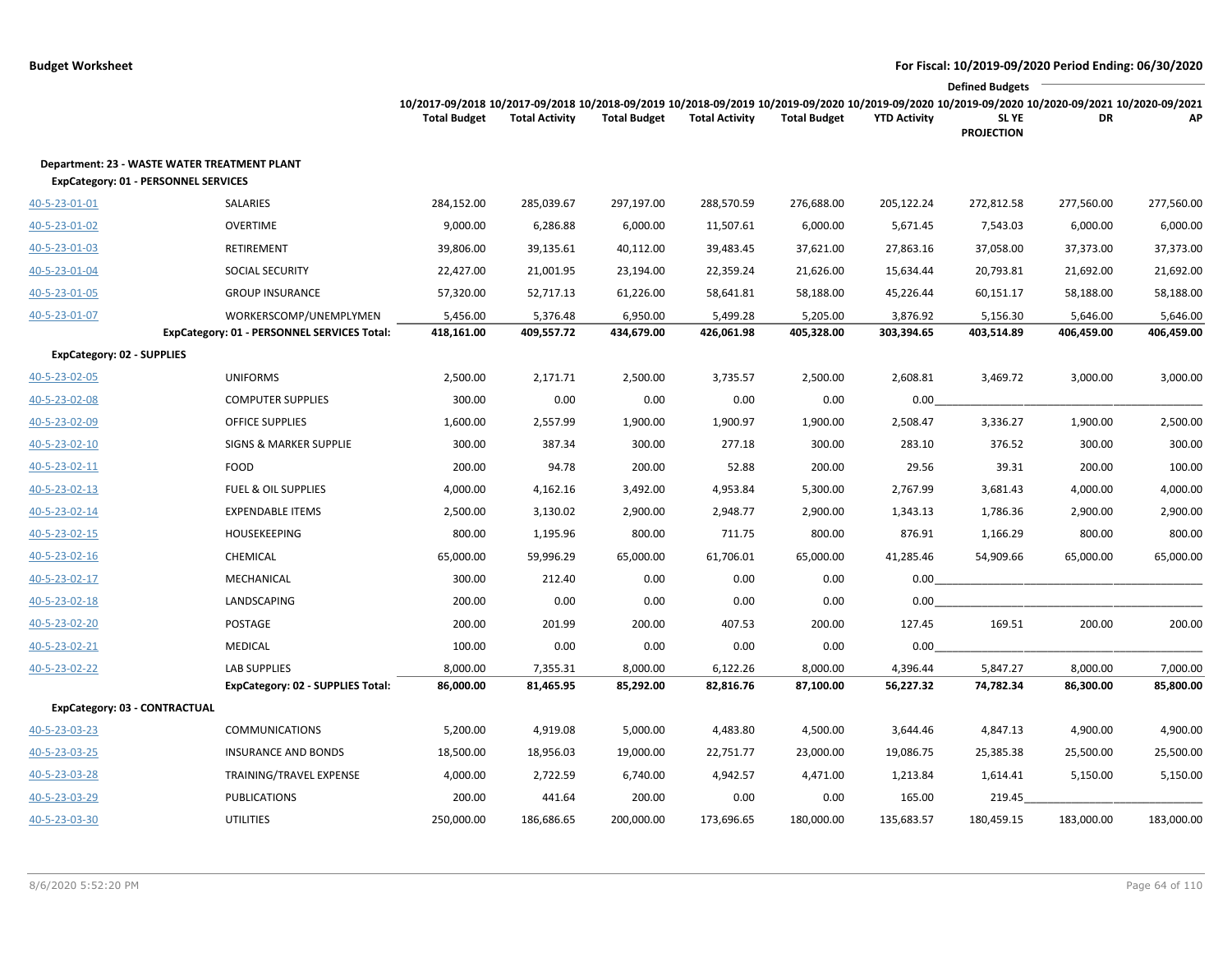|               |                                                            |                                                                                                                                                                        |                       |                     |                       |                     |                     | <b>Defined Budgets</b>     |              |              |
|---------------|------------------------------------------------------------|------------------------------------------------------------------------------------------------------------------------------------------------------------------------|-----------------------|---------------------|-----------------------|---------------------|---------------------|----------------------------|--------------|--------------|
|               |                                                            | 10/2017-09/2018 10/2017-09/2018 10/2018-09/2019 10/2018-09/2019 10/2019-09/2020 10/2019-09/2020 10/2019-09/2020 10/2020-09/2021 10/2020-09/2021<br><b>Total Budget</b> | <b>Total Activity</b> | <b>Total Budget</b> | <b>Total Activity</b> | <b>Total Budget</b> | <b>YTD Activity</b> | SL YE<br><b>PROJECTION</b> | DR           | АP           |
| 40-5-23-03-31 | <b>SERVICES</b>                                            | 190,000.00                                                                                                                                                             | 169,553.04            | 90,000.00           | 103,514.63            | 90,000.00           | 74,187.37           | 98,669.20                  | 90,000.00    | 90,000.00    |
| 40-5-23-03-32 | <b>ASSOCIATIONS</b>                                        | 300.00                                                                                                                                                                 | 25.00                 | 300.00              | 0.00                  | 300.00              | 25.00               | 33.25                      | 300.00       | 25.00        |
| 40-5-23-03-83 | <b>INTEREST EXPENSE</b>                                    | 0.00                                                                                                                                                                   | 28.07                 | 0.00                | 0.00                  | 0.00                | 0.00                |                            |              |              |
|               | ExpCategory: 03 - CONTRACTUAL Total:                       | 468,200.00                                                                                                                                                             | 383,332.10            | 321,240.00          | 309,389.42            | 302,271.00          | 234,005.99          | 311,227.97                 | 308,850.00   | 308,575.00   |
|               | ExpCategory: 04 - MAINTENANCE - BUILDINGS & GROUNDS        |                                                                                                                                                                        |                       |                     |                       |                     |                     |                            |              |              |
| 40-5-23-04-35 | <b>BUILDINGS &amp; GROUNDS</b>                             | 5,000.00                                                                                                                                                               | 9,281.07              | 7,200.00            | 6,363.79              | 7,200.00            | 6,778.81            | 9,015.82                   | 7,200.00     | 7,200.00     |
| 40-5-23-04-40 | <b>MAINS: WATER &amp; SEWER</b>                            | 2,000.00                                                                                                                                                               | 370.75                | 1,000.00            | 1,785.36              | 1,000.00            | 1,109.13            | 1,475.14                   | 1,000.00     | 1,000.00     |
|               | ExpCategory: 04 - MAINTENANCE - BUILDINGS & GROUNDS Total: | 7,000.00                                                                                                                                                               | 9,651.82              | 8,200.00            | 8,149.15              | 8,200.00            | 7,887.94            | 10,490.96                  | 8,200.00     | 8,200.00     |
|               | ExpCategory: 05 - MAINTENANCE - EQUIPMENT                  |                                                                                                                                                                        |                       |                     |                       |                     |                     |                            |              |              |
| 40-5-23-05-47 | MISCELLANEOUS EQUIPMEN                                     | 3,000.00                                                                                                                                                               | 1,857.19              | 0.00                | 0.00                  | 0.00                | 0.00                |                            |              |              |
| 40-5-23-05-48 | <b>EQUIPMENT</b>                                           | 45,000.00                                                                                                                                                              | 38,923.43             | 45,000.00           | 35,051.50             | 45,000.00           | 31,423.93           | 41,793.83                  | 45,000.00    | 40,000.00    |
| 40-5-23-05-49 | <b>INSTRMNTS &amp; APPARATUS</b>                           | 9,000.00                                                                                                                                                               | 6,974.88              | 9,000.00            | 12,675.55             | 9,000.00            | $-354.72$           | $-471.78$                  | 9,000.00     | 9,000.00     |
| 40-5-23-05-50 | <b>VEHICLES</b>                                            | 2,000.00                                                                                                                                                               | 4,011.18              | 1,926.00            | 2,861.12              | 3,000.00            | 393.73              | 523.66                     | 1,000.00     | 500.00       |
|               | ExpCategory: 05 - MAINTENANCE - EQUIPMENT Total:           | 59,000.00                                                                                                                                                              | 51,766.68             | 55,926.00           | 50,588.17             | 57,000.00           | 31,462.94           | 41,845.71                  | 55,000.00    | 49,500.00    |
|               | <b>ExpCategory: 06 - SUNDRY CHARGES</b>                    |                                                                                                                                                                        |                       |                     |                       |                     |                     |                            |              |              |
| 40-5-23-06-55 | <b>BOND I&amp;S FUND PAYMENTS</b>                          | 545,221.00                                                                                                                                                             | 545,220.00            | 538,274.00          | 538,272.00            | 543,475.00          | 407,601.00          | 542,109.33                 | 542,033.00   | 542,033.00   |
|               | <b>ExpCategory: 06 - SUNDRY CHARGES Total:</b>             | 545,221.00                                                                                                                                                             | 545,220.00            | 538,274.00          | 538,272.00            | 543,475.00          | 407,601.00          | 542,109.33                 | 542,033.00   | 542,033.00   |
|               | ExpCategory: 08 - CAPITAL - BUIDLINGS & GROUNDS            |                                                                                                                                                                        |                       |                     |                       |                     |                     |                            |              |              |
| 40-5-23-08-68 | <b>SEWER PLANT</b>                                         | 0.00                                                                                                                                                                   | 33,500.03             | 0.00                | 0.00                  | 0.00                | 0.00                |                            |              |              |
|               | ExpCategory: 08 - CAPITAL - BUIDLINGS & GROUNDS Total:     | 0.00                                                                                                                                                                   | 33,500.03             | 0.00                | 0.00                  | 0.00                | 0.00                | 0.00                       | 0.00         | 0.00         |
|               | ExpCategory: 09 - CAPITAL -EQUIPMENT                       |                                                                                                                                                                        |                       |                     |                       |                     |                     |                            |              |              |
| 40-5-23-09-79 | MISCELLANEOUS EQUIPMEN                                     | 6,000.00                                                                                                                                                               | 5,765.27              | 0.00                | 0.00                  | 45,000.00           | 354.24              | 471.14                     |              |              |
| 40-5-23-09-80 | TRUCKS/MACH/EQUIP/IMPL                                     | 4,162.00                                                                                                                                                               | 4,141.68              | 9,000.00            | 9,431.76              | 0.00                | 0.00                |                            |              |              |
| 40-5-23-09-81 | INSTRUMENTS/APPARATUS                                      | 70,000.00                                                                                                                                                              | 31,005.00             | 0.00                | 0.00                  | 0.00                | 0.00                |                            |              |              |
|               | ExpCategory: 09 - CAPITAL -EQUIPMENT Total:                | 80,162.00                                                                                                                                                              | 40,911.95             | 9,000.00            | 9,431.76              | 45,000.00           | 354.24              | 471.14                     | 0.00         | 0.00         |
|               | <b>ExpCategory: 14 - SUPPORT SERVICES</b>                  |                                                                                                                                                                        |                       |                     |                       |                     |                     |                            |              |              |
| 40-5-23-14-31 | <b>SUPPORT SERVICE FEE</b>                                 | 193,200.00                                                                                                                                                             | 193,200.00            | 212,500.00          | 212,496.00            | 212,500.00          | 159,372.00          | 211,964.76                 | 212,500.00   | 212,500.00   |
|               | <b>ExpCategory: 14 - SUPPORT SERVICES Total:</b>           | 193,200.00                                                                                                                                                             | 193,200.00            | 212,500.00          | 212,496.00            | 212,500.00          | 159,372.00          | 211,964.76                 | 212,500.00   | 212,500.00   |
|               | Department: 23 - WASTE WATER TREATMENT PLANT Total:        | 1,856,944.00                                                                                                                                                           | 1,748,606.25          | 1,665,111.00        | 1,637,205.24          | 1,660,874.00        | 1,200,306.08        | 1,596,407.10               | 1,619,342.00 | 1,613,067.00 |
|               | Fund: 40 - UTILITY FUND Surplus (Deficit):                 | 1,383,197.00                                                                                                                                                           | $-60,185.39$          | 1,367,965.00        | 224,843.77            | 1,335,753.00        | 1,174,067.70        | 1,561,510.00               | 1,318,503.00 | 1,316,119.00 |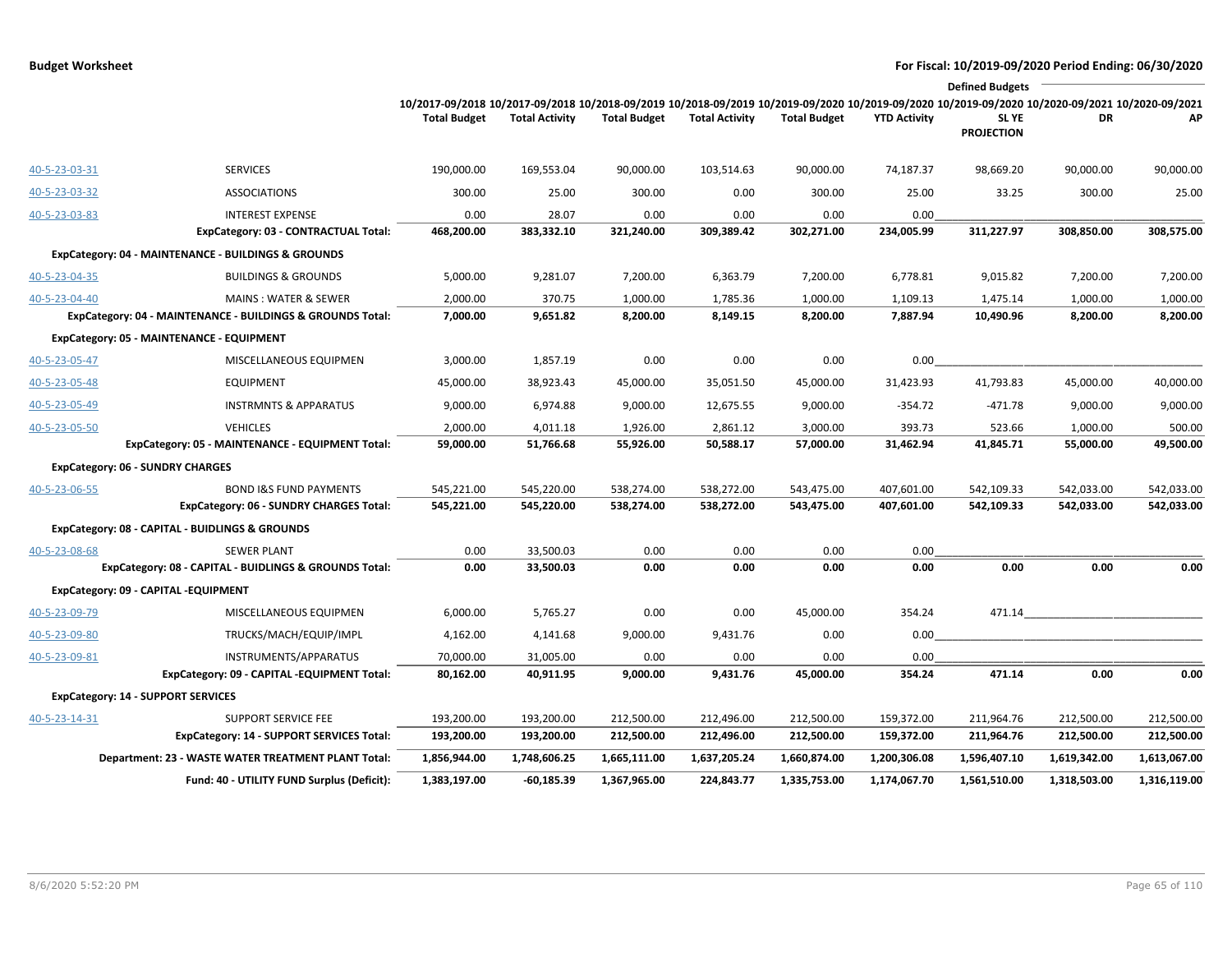|                                                                             |                                               |                                                                                                                                                                 |                       |                     |                       |                     |                     | <b>Defined Budgets</b>     |              |              |
|-----------------------------------------------------------------------------|-----------------------------------------------|-----------------------------------------------------------------------------------------------------------------------------------------------------------------|-----------------------|---------------------|-----------------------|---------------------|---------------------|----------------------------|--------------|--------------|
|                                                                             |                                               | 10/2017-09/2018 10/2017-09/2018 10/2018-09/2019 10/2018-09/2019 10/2019-09/2020 10/2019-09/2020 10/2019-09/2020 10/2019-09/2020 10/2020-09/2021 10/2020-09/2021 |                       |                     |                       |                     |                     |                            |              |              |
|                                                                             |                                               | <b>Total Budget</b>                                                                                                                                             | <b>Total Activity</b> | <b>Total Budget</b> | <b>Total Activity</b> | <b>Total Budget</b> | <b>YTD Activity</b> | SL YE<br><b>PROJECTION</b> | DR           | AP           |
| <b>Fund: 45 - SANITATION FUND</b><br>RevCategory: 06 - CHARGES FOR SERVICES |                                               |                                                                                                                                                                 |                       |                     |                       |                     |                     |                            |              |              |
| 45-4-06-19                                                                  | LEASE, RENTALS & PERMITS                      | 5,000.00                                                                                                                                                        | 10,768.89             | 10,000.00           | 7,646.81              | 10,000.00           | 7,646.81            | 10,170.26                  | 11,500.00    | 11,500.00    |
| 45-4-06-54                                                                  | LANDFILL GATE REVENUE                         | 2,400,000.00                                                                                                                                                    | 2,549,980.50          | 2,350,000.00        | 2,748,323.24          | 2,592,000.00        | 2,209,154.66        | 2,938,175.70               | 2,700,000.00 | 2,700,000.00 |
| 45-4-06-80                                                                  | SANITATION SERVICES                           | 3,224,000.00                                                                                                                                                    | 3,202,414.70          | 3,200,000.00        | 3,196,367.06          | 3,296,000.00        | 2,469,329.49        | 3,284,208.22               | 3,296,000.00 | 3,296,000.00 |
|                                                                             | RevCategory: 06 - CHARGES FOR SERVICES Total: | 5,629,000.00                                                                                                                                                    | 5,763,164.09          | 5,560,000.00        | 5,952,337.11          | 5,898,000.00        | 4,686,130.96        | 6,232,554.18               | 6,007,500.00 | 6,007,500.00 |
| RevCategory: 08 - MISCELLANEOUS                                             |                                               |                                                                                                                                                                 |                       |                     |                       |                     |                     |                            |              |              |
| 45-4-08-23                                                                  | <b>INTEREST EARNINGS</b>                      | 9,000.00                                                                                                                                                        | 40,160.30             | 25,000.00           | 50,405.96             | 50,000.00           | 18,766.17           | 24,959.01                  | 27,500.00    | 27,500.00    |
| 45-4-08-24                                                                  | MISC. REVENUE                                 | 44,000.00                                                                                                                                                       | 48,315.89             | 50,000.00           | 42,034.23             | 50,000.00           | 19,771.93           | 26,296.67                  | 30,000.00    | 30,000.00    |
| 45-4-08-35                                                                  | SALE OF EQUIPMENT                             | 0.00                                                                                                                                                            | 12,188.27             | 117,105.00          | 121,705.00            | 175,000.00          | $0.00\,$            |                            | 305,000.00   | 305,000.00   |
| 45-4-08-36                                                                  | <b>SALE OF VEHICLES</b>                       | 0.00                                                                                                                                                            | 0.00                  | 0.00                | 0.00                  | 0.00                | 0.00                |                            |              |              |
| 45-4-08-47                                                                  | <b>OVERS &amp; SHORTS</b>                     | 0.00                                                                                                                                                            | $-24.43$              | 0.00                | 482.41                | 0.00                | 507.39              | 674.83                     |              |              |
| 45-4-08-48                                                                  | <b>UNPAID TICKETS</b>                         | 0.00                                                                                                                                                            | 25.50                 | 0.00                | -43.82                | 0.00                | $-83.67$            | $-111.28$                  |              |              |
|                                                                             | RevCategory: 08 - MISCELLANEOUS Total:        | 53,000.00                                                                                                                                                       | 100,665.53            | 192,105.00          | 214.583.78            | 275,000.00          | 38.961.82           | 51.819.23                  | 362,500.00   | 362,500.00   |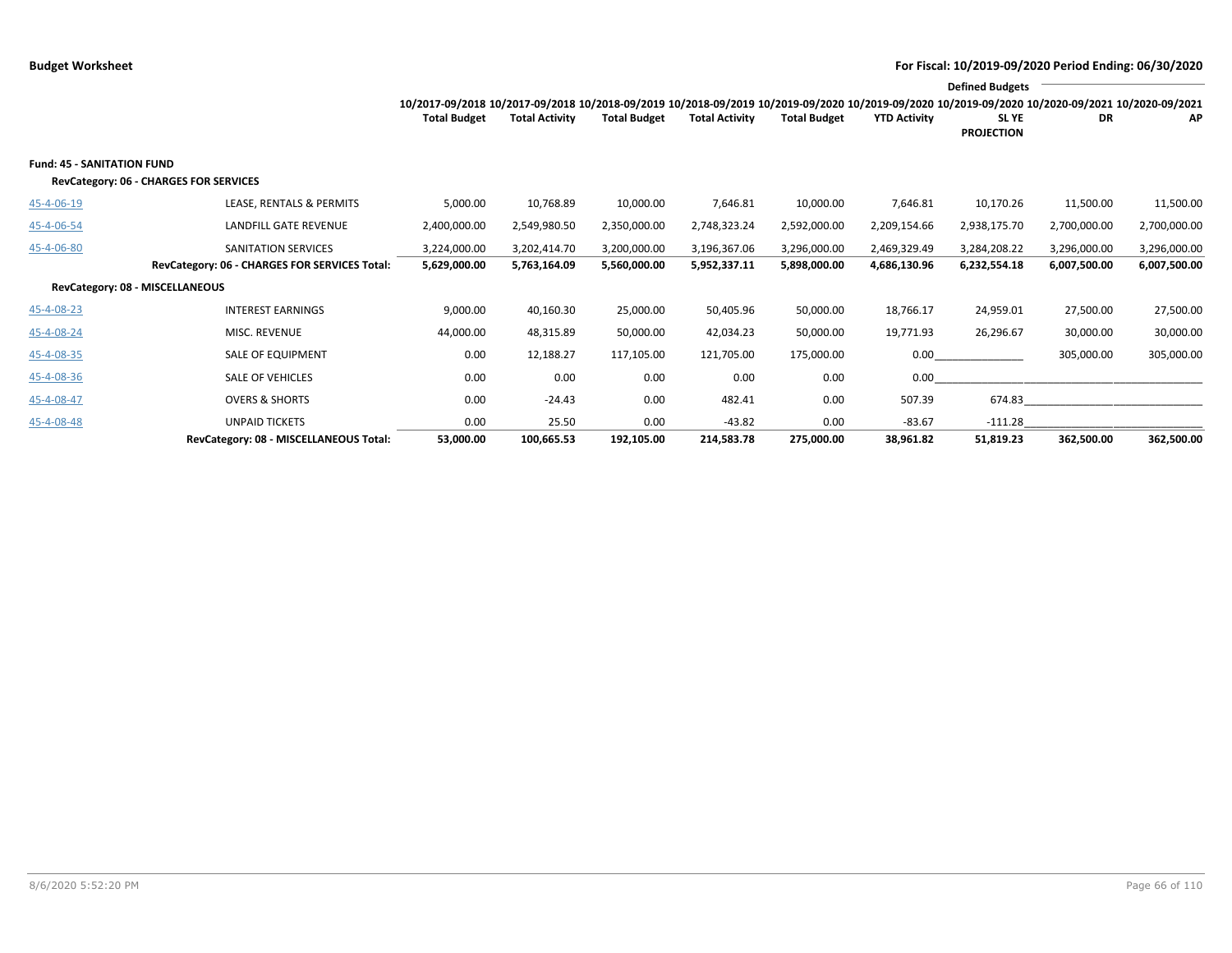|                                                                                   |                                                                            |                                                                                                                                                                        |                       |                      |                       |                             |                     | <b>Defined Budgets</b>     |              |              |
|-----------------------------------------------------------------------------------|----------------------------------------------------------------------------|------------------------------------------------------------------------------------------------------------------------------------------------------------------------|-----------------------|----------------------|-----------------------|-----------------------------|---------------------|----------------------------|--------------|--------------|
|                                                                                   |                                                                            | 10/2017-09/2018 10/2017-09/2018 10/2018-09/2019 10/2018-09/2019 10/2019-09/2020 10/2019-09/2020 10/2019-09/2020 10/2020-09/2021 10/2020-09/2021<br><b>Total Budget</b> | <b>Total Activity</b> | <b>Total Budget</b>  | <b>Total Activity</b> | <b>Total Budget</b>         | <b>YTD Activity</b> | SL YE<br><b>PROJECTION</b> | DR           | АP           |
| <b>Department: 11 - SANITATION</b><br><b>ExpCategory: 01 - PERSONNEL SERVICES</b> |                                                                            |                                                                                                                                                                        |                       |                      |                       |                             |                     |                            |              |              |
| 45-5-11-01-01                                                                     | SALARIES                                                                   | 663,426.00                                                                                                                                                             | 631,335.68            | 658,251.00           | 658,510.90            | 668,553.00                  | 490,161.08          | 651,914.24                 | 666,024.00   | 666,024.00   |
| 45-5-11-01-02                                                                     | <b>OVERTIME</b>                                                            | 20,000.00                                                                                                                                                              | 14,813.77             | 20,000.00            | 13,395.79             | 20,000.00                   | 8,297.72            | 11,035.97                  | 15,000.00    | 15,000.00    |
| 45-5-11-01-03                                                                     | RETIREMENT                                                                 | 89,185.00                                                                                                                                                              | 87,498.88             | 85,745.00            | 88,517.89             | 87,497.00                   | 66,047.52           | 87,843.20                  | 85,572.00    | 85,572.00    |
| 45-5-11-01-04                                                                     | SOCIAL SECURITY                                                            | 52,282.00                                                                                                                                                              | 47,272.09             | 51,886.00            | 49,743.95             | 52,674.00                   | 37,160.08           | 49,422.91                  | 52,098.00    | 52,098.00    |
| 45-5-11-01-05                                                                     | <b>GROUP INSURANCE</b>                                                     | 182,532.00                                                                                                                                                             | 159,210.47            | 186,896.00           | 159,656.57            | 188,078.00                  | 121,712.04          | 161,877.01                 | 188,078.00   | 188,078.00   |
| 45-5-11-01-07                                                                     | WORKERSCOMP/UNEMPLYMEN                                                     | 21,901.00                                                                                                                                                              | 23,932.49             | 27,618.00            | 26,908.04             | 21,874.00                   | 17,665.29           | 23,494.84                  | 24,226.00    | 24,226.00    |
| 45-5-11-01-10                                                                     | <b>EMPLOYMENT AGENCY LABOR</b>                                             | 0.00                                                                                                                                                                   | 11,498.98             | 0.00                 | 0.00                  | 0.00                        | 0.00                |                            |              |              |
| 45-5-11-01-12                                                                     | <b>NEW PAYROLL REQUESTS</b><br>ExpCategory: 01 - PERSONNEL SERVICES Total: | 0.00<br>1,029,326.00                                                                                                                                                   | 0.00<br>975,562.36    | 0.00<br>1,030,396.00 | 0.00<br>996,733.14    | $-6,173.00$<br>1,032,503.00 | 0.00<br>741,043.73  | 985,588.17                 | 1,030,998.00 | 1,030,998.00 |
| <b>ExpCategory: 02 - SUPPLIES</b>                                                 |                                                                            |                                                                                                                                                                        |                       |                      |                       |                             |                     |                            |              |              |
| 45-5-11-02-05                                                                     | <b>UNIFORMS</b>                                                            | 6,100.00                                                                                                                                                               | 6,915.23              | 6,600.00             | 10,980.24             | 7,000.00                    | 7,093.71            | 9,434.63                   | 8,000.00     | 8,000.00     |
| 45-5-11-02-08                                                                     | <b>COMPUTER SUPPLIES</b>                                                   | 300.00                                                                                                                                                                 | 0.00                  | 0.00                 | 583.81                | 0.00                        | 0.00                |                            |              |              |
| 45-5-11-02-09                                                                     | <b>OFFICE SUPPLIES</b>                                                     | 1,400.00                                                                                                                                                               | 1,587.44              | 1,000.00             | 855.74                | 1,000.00                    | 867.47              | 1,153.74                   | 1,200.00     | 1,000.00     |
| 45-5-11-02-13                                                                     | <b>FUEL &amp; OIL SUPPLIES</b>                                             | 135,000.00                                                                                                                                                             | 154,307.27            | 144,600.00           | 192,440.94            | 145,000.00                  | 93,394.36           | 124,214.50                 | 140,000.00   | 140,000.00   |
| 45-5-11-02-14                                                                     | <b>EXPENDABLE ITEMS</b>                                                    | 4,500.00                                                                                                                                                               | 4,399.63              | 4,500.00             | 3,658.02              | 4,500.00                    | 4,623.85            | 6,149.72                   | 4,500.00     | 4,500.00     |
| 45-5-11-02-15                                                                     | <b>HOUSEKEEPING</b>                                                        | 1,100.00                                                                                                                                                               | 1,547.58              | 1,100.00             | 695.57                | 1,000.00                    | 1,033.01            | 1,373.90                   | 1,000.00     | 1,000.00     |
| 45-5-11-02-16                                                                     | CHEMICAL                                                                   | 300.00                                                                                                                                                                 | 380.59                | 300.00               | 334.32                | 300.00                      | 117.36              | 156.09                     | 300.00       | 300.00       |
| 45-5-11-02-17                                                                     | MECHANICAL                                                                 | 1,300.00                                                                                                                                                               | 1,138.00              | 1,000.00             | 910.41                | 1,000.00                    | 395.22              | 525.64                     | 1,000.00     | 1,000.00     |
| 45-5-11-02-20                                                                     | POSTAGE                                                                    | 5,700.00                                                                                                                                                               | 5,533.34              | 5,130.00             | 5,572.69              | 5,000.00                    | 3,320.31            | 4,416.01                   | 5,000.00     | 5,000.00     |
| 45-5-11-02-34                                                                     | <b>CONTAINER REPAIR</b>                                                    | 60,000.00                                                                                                                                                              | 61,214.10             | 55,000.00            | 93,535.64             | 55,000.00                   | 50,376.87           | 67,001.24                  | 60,000.00    | 60,000.00    |
|                                                                                   | <b>ExpCategory: 02 - SUPPLIES Total:</b>                                   | 215,700.00                                                                                                                                                             | 237,023.18            | 219,230.00           | 309,567.38            | 219,800.00                  | 161,222.16          | 214,425.47                 | 221,000.00   | 220,800.00   |
| ExpCategory: 03 - CONTRACTUAL                                                     |                                                                            |                                                                                                                                                                        |                       |                      |                       |                             |                     |                            |              |              |
| 45-5-11-03-23                                                                     | <b>COMMUNICATIONS</b>                                                      | 3,300.00                                                                                                                                                               | 3,189.84              | 3,100.00             | 2,862.54              | 2,800.00                    | 2,297.30            | 3,055.41                   | 3,100.00     | 3,100.00     |
| 45-5-11-03-25                                                                     | <b>INSURANCE AND BONDS</b>                                                 | 15,100.00                                                                                                                                                              | 14,541.70             | 14,731.00            | 17,234.03             | 17,000.00                   | 14,526.45           | 19,320.18                  | 19,400.00    | 19,400.00    |
| 45-5-11-03-28                                                                     | TRAINING/TRAVEL EXPENSE                                                    | 6,534.00                                                                                                                                                               | 1,901.13              | 3,920.00             | 2,435.41              | 3,220.00                    | 2,667.67            | 3,548.00                   | 2,500.00     | 2,500.00     |
| 45-5-11-03-29                                                                     | <b>PUBLICATIONS</b>                                                        | 300.00                                                                                                                                                                 | 409.16                | 400.00               | 333.90                | 500.00                      | 226.82              | 301.67                     | 500.00       | 500.00       |
| 45-5-11-03-30                                                                     | <b>UTILITIES</b>                                                           | 1,800.00                                                                                                                                                               | 2,629.64              | 2,500.00             | 2,820.24              | 3,500.00                    | 1,755.99            | 2,335.47                   | 3,000.00     | 3,000.00     |
| 45-5-11-03-31                                                                     | <b>SERVICES</b>                                                            | 2,100.00                                                                                                                                                               | 3,572.85              | 4,400.00             | 2,664.67              | 14,000.00                   | 3,487.65            | 4,638.57                   | 10,000.00    | 5,000.00     |
| 45-5-11-03-32                                                                     | <b>ASSOCIATIONS</b>                                                        | 800.00                                                                                                                                                                 | 472.00                | 800.00               | 507.17                | 800.00                      | 494.00              | 657.02                     | 200.00       | 500.00       |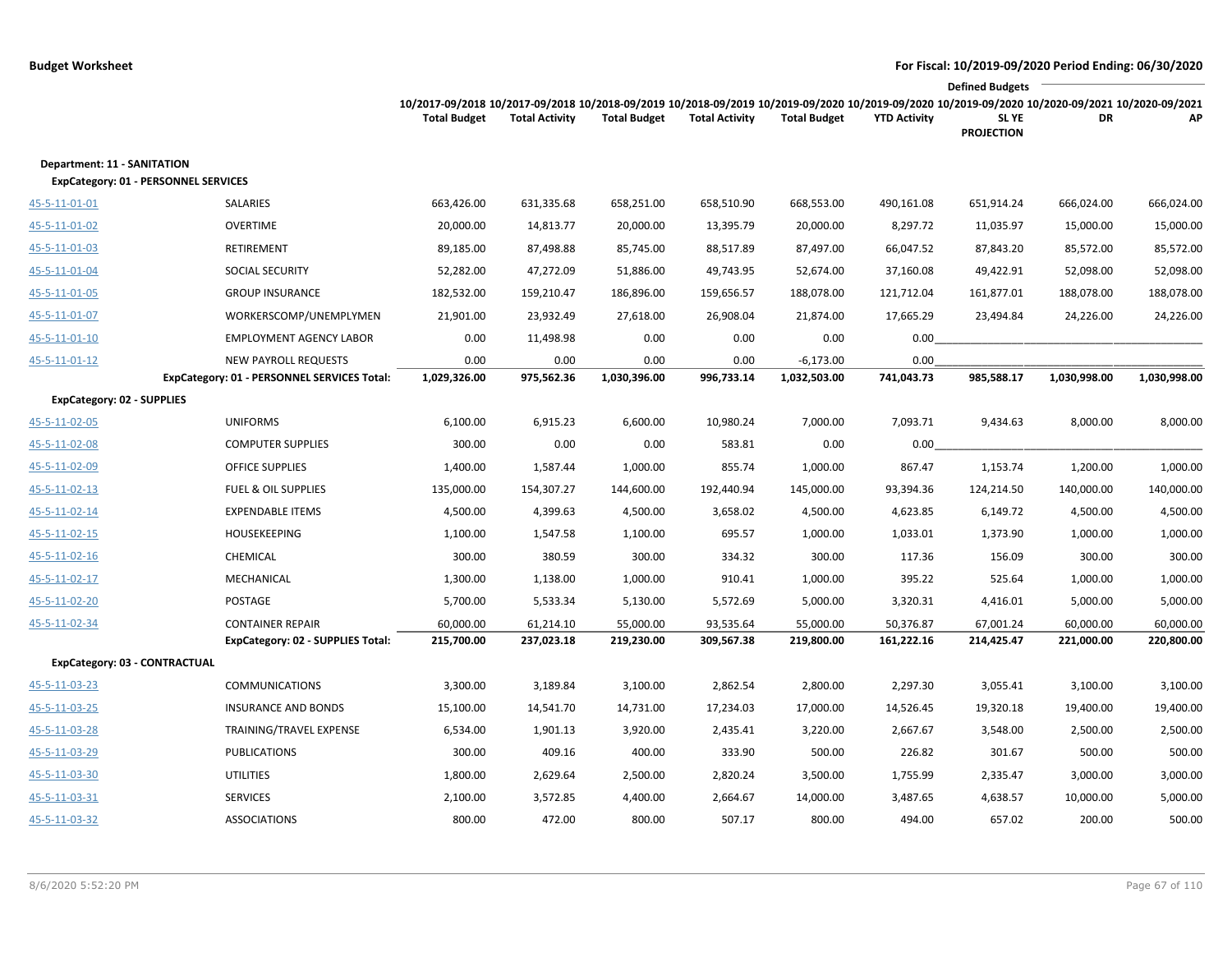|               |                                                            |                                                                                                                                                                        |                       |                     |                       |                     |                     | <b>Defined Budgets</b> |              |              |
|---------------|------------------------------------------------------------|------------------------------------------------------------------------------------------------------------------------------------------------------------------------|-----------------------|---------------------|-----------------------|---------------------|---------------------|------------------------|--------------|--------------|
|               |                                                            | 10/2017-09/2018 10/2017-09/2018 10/2018-09/2019 10/2018-09/2019 10/2019-09/2020 10/2019-09/2020 10/2019-09/2020 10/2020-09/2020 10/2020-09/2021<br><b>Total Budget</b> | <b>Total Activity</b> | <b>Total Budget</b> | <b>Total Activity</b> | <b>Total Budget</b> | <b>YTD Activity</b> | SL YE                  | DR           | АP           |
|               |                                                            |                                                                                                                                                                        |                       |                     |                       |                     |                     | <b>PROJECTION</b>      |              |              |
| 45-5-11-03-83 | <b>INTEREST EXPENSE</b>                                    | 0.00                                                                                                                                                                   | 14,705.91             | 0.00                | 23,278.66             | 0.00                | 14,630.93           | 19,459.14              |              |              |
|               | ExpCategory: 03 - CONTRACTUAL Total:                       | 29,934.00                                                                                                                                                              | 41,422.23             | 29,851.00           | 52,136.62             | 41,820.00           | 40,086.81           | 53,315.46              | 38,700.00    | 34,000.00    |
|               | ExpCategory: 04 - MAINTENANCE - BUILDINGS & GROUNDS        |                                                                                                                                                                        |                       |                     |                       |                     |                     |                        |              |              |
| 45-5-11-04-35 | <b>BUILDINGS &amp; GROUNDS</b>                             | 4,000.00                                                                                                                                                               | 2,707.12              | 4,000.00            | 4,392.23              | 4,000.00            | 1,567.77            | 2,085.13               | 4,000.00     | 3,000.00     |
|               | ExpCategory: 04 - MAINTENANCE - BUILDINGS & GROUNDS Total: | 4,000.00                                                                                                                                                               | 2,707.12              | 4,000.00            | 4,392.23              | 4,000.00            | 1,567.77            | 2,085.13               | 4,000.00     | 3,000.00     |
|               | ExpCategory: 05 - MAINTENANCE - EQUIPMENT                  |                                                                                                                                                                        |                       |                     |                       |                     |                     |                        |              |              |
| 45-5-11-05-48 | <b>EQUIPMENT</b>                                           | 180,000.00                                                                                                                                                             | 183,460.65            | 180,000.00          | 156,162.47            | 180,000.00          | 133,845.58          | 178,014.62             | 180,000.00   | 160,000.00   |
| 45-5-11-05-49 | <b>INSTRMNTS &amp; APPARATUS</b>                           | 300.00                                                                                                                                                                 | 69.99                 | 0.00                | 0.00                  | 0.00                | 0.00                |                        |              |              |
| 45-5-11-05-50 | <b>VEHICLES</b>                                            | 3,500.00                                                                                                                                                               | 3,641.38              | 3,451.00            | 2,579.42              | 2,500.00            | 752.34              | 1,000.61               | 2,000.00     | 1,500.00     |
| 45-5-11-05-52 | RADIO MAINTENANCE                                          | 1,500.00                                                                                                                                                               | 660.80                | 1,000.00            | 68.22                 | 1,000.00            | 135.77              | 180.57                 | 1,000.00     |              |
|               | ExpCategory: 05 - MAINTENANCE - EQUIPMENT Total:           | 185,300.00                                                                                                                                                             | 187,832.82            | 184,451.00          | 158,810.11            | 183,500.00          | 134,733.69          | 179,195.80             | 183,000.00   | 161,500.00   |
|               | <b>ExpCategory: 06 - SUNDRY CHARGES</b>                    |                                                                                                                                                                        |                       |                     |                       |                     |                     |                        |              |              |
| 45-5-11-06-60 | UTILITY FRANCHISE FEE                                      | 157,200.00                                                                                                                                                             | 157,200.00            | 172,900.00          | 172,896.00            | 172,900.00          | 129,672.00          | 172,463.76             | 172,900.00   | 172,900.00   |
|               | <b>ExpCategory: 06 - SUNDRY CHARGES Total:</b>             | 157,200.00                                                                                                                                                             | 157,200.00            | 172,900.00          | 172,896.00            | 172,900.00          | 129,672.00          | 172,463.76             | 172,900.00   | 172,900.00   |
|               | ExpCategory: 08 - CAPITAL - BUIDLINGS & GROUNDS            |                                                                                                                                                                        |                       |                     |                       |                     |                     |                        |              |              |
| 45-5-11-08-66 | <b>BUILDINGS &amp; GROUNDS</b>                             | 7,012.00                                                                                                                                                               | 10,508.00             | 10,277.00           | 9,502.00              | 7,120.00            | 5,337.00            | 7,098.21               | 15,000.00    |              |
|               | ExpCategory: 08 - CAPITAL - BUIDLINGS & GROUNDS Total:     | 7,012.00                                                                                                                                                               | 10,508.00             | 10,277.00           | 9,502.00              | 7,120.00            | 5,337.00            | 7,098.21               | 15,000.00    | 0.00         |
|               | ExpCategory: 09 - CAPITAL -EQUIPMENT                       |                                                                                                                                                                        |                       |                     |                       |                     |                     |                        |              |              |
| 45-5-11-09-79 | MISCELLANEOUS EQUIPMEN                                     | 90,000.00                                                                                                                                                              | 90,282.24             | 25,000.00           | 24,794.54             | 31,345.00           | 32,067.24           | 42,649.43              | 9,015.00     |              |
| 45-5-11-09-80 | TRUCKS/MACH/EQUIP/IMPL                                     | 258,820.00                                                                                                                                                             | 191,750.09            | 320,310.00          | 264,917.50            | 347,784.00          | 219,472.26          | 291,898.11             | 317,688.00   | 317,688.00   |
| 45-5-11-09-90 | <b>ENTERPRISE VEH LEASE PMTS</b>                           | 0.00                                                                                                                                                                   | 0.00                  | 3,369.00            | 5,300.72              | 7,808.00            | 5,870.37            | 7,807.59               | 7,900.00     | 7,900.00     |
|               | ExpCategory: 09 - CAPITAL -EQUIPMENT Total:                | 348,820.00                                                                                                                                                             | 282,032.33            | 348,679.00          | 295,012.76            | 386,937.00          | 257,409.87          | 342,355.13             | 334,603.00   | 325,588.00   |
|               | <b>ExpCategory: 14 - SUPPORT SERVICES</b>                  |                                                                                                                                                                        |                       |                     |                       |                     |                     |                        |              |              |
| 45-5-11-14-31 | <b>SUPPORT SERVICE FEE</b>                                 | 206,400.00                                                                                                                                                             | 206,400.00            | 227,000.00          | 227,004.00            | 227,000.00          | 170,253.00          | 226,436.49             | 227,000.00   | 227,000.00   |
|               | ExpCategory: 14 - SUPPORT SERVICES Total:                  | 206,400.00                                                                                                                                                             | 206,400.00            | 227,000.00          | 227,004.00            | 227,000.00          | 170,253.00          | 226,436.49             | 227,000.00   | 227,000.00   |
|               | Department: 11 - SANITATION Total:                         | 2,183,692.00                                                                                                                                                           | 2,100,688.04          | 2,226,784.00        | 2,226,054.24          | 2,275,580.00        | 1,641,326.03        | 2,182,963.62           | 2,227,201.00 | 2,175,786.00 |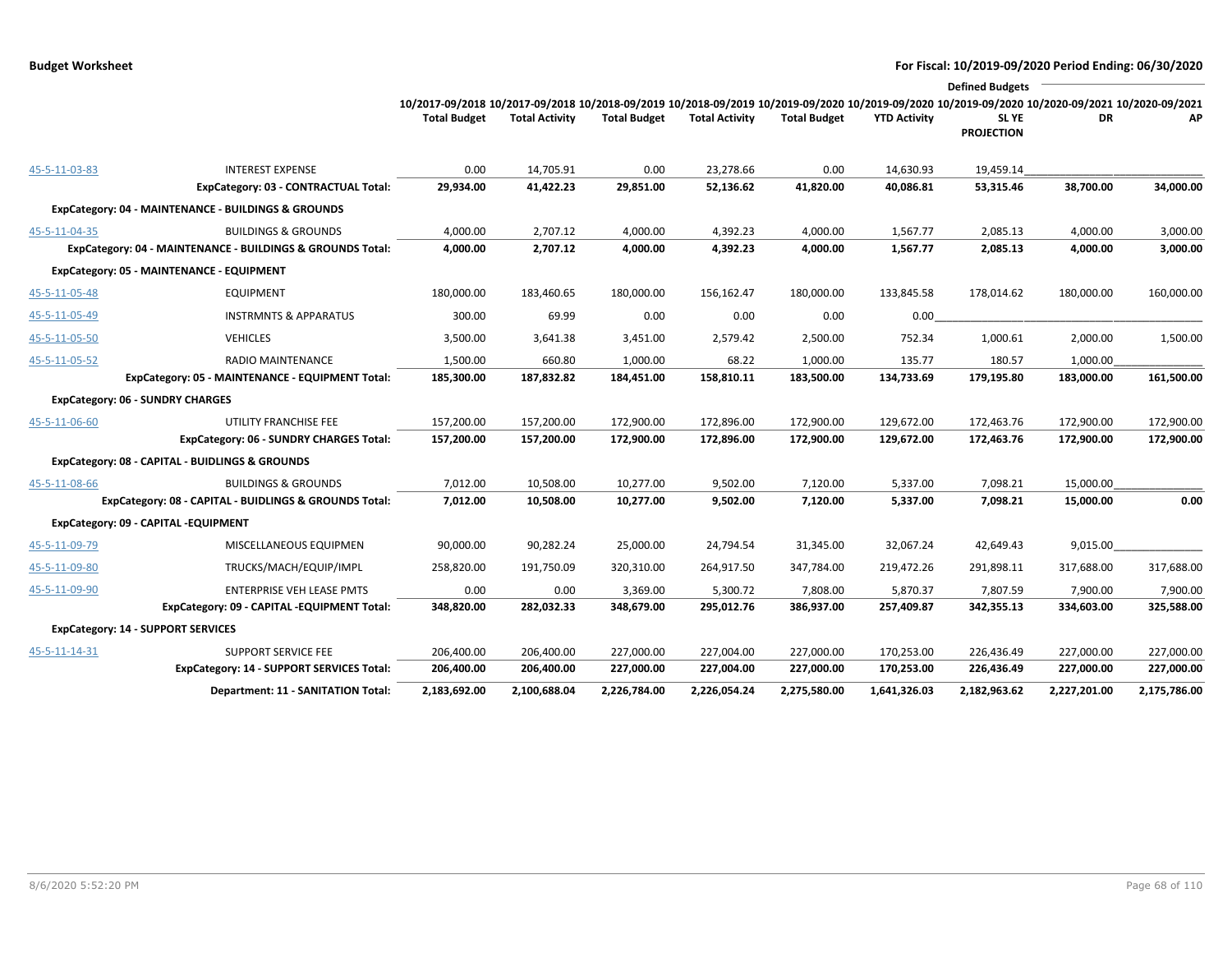|                                                                                  |                                                                                                                                                                        |                         |                     |                         |                     |                         | <b>Defined Budgets</b>     |            |            |
|----------------------------------------------------------------------------------|------------------------------------------------------------------------------------------------------------------------------------------------------------------------|-------------------------|---------------------|-------------------------|---------------------|-------------------------|----------------------------|------------|------------|
|                                                                                  | 10/2017-09/2018 10/2017-09/2018 10/2018-09/2019 10/2018-09/2019 10/2019-09/2020 10/2019-09/2020 10/2019-09/2020 10/2020-09/2021 10/2020-09/2021<br><b>Total Budget</b> | <b>Total Activity</b>   | <b>Total Budget</b> | <b>Total Activity</b>   | <b>Total Budget</b> | <b>YTD Activity</b>     | SL YE<br><b>PROJECTION</b> | DR         | АP         |
| Department: 12 - LANDFILL<br><b>ExpCategory: 01 - PERSONNEL SERVICES</b>         |                                                                                                                                                                        |                         |                     |                         |                     |                         |                            |            |            |
| 45-5-12-01-01<br>SALARIES                                                        | 434,856.00                                                                                                                                                             | 429,294.60              | 447,721.00          | 440,765.62              | 447,837.00          | 320,982.80              | 426,907.12                 | 442,524.00 | 442,524.00 |
| <b>OVERTIME</b><br>45-5-12-01-02                                                 | 14,000.00                                                                                                                                                              | 13,339.58               | 14,000.00           | 16,072.47               | 14,000.00           | 10,331.29               | 13,740.62                  | 14,000.00  | 14,000.00  |
| RETIREMENT<br><u>45-5-12-01-03</u>                                               | 60,961.00                                                                                                                                                              | 59,638.94               | 61,085.00           | 60,223.91               | 61,463.00           | 43,827.23               | 58,290.22                  | 60,170.00  | 60,170.00  |
| SOCIAL SECURITY<br>45-5-12-01-04                                                 | 34,337.00                                                                                                                                                              | 32,928.88               | 35,322.00           | 34,315.04               | 35,331.00           | 24,178.51               | 32,157.42                  | 34,924.00  | 34,924.00  |
| <b>GROUP INSURANCE</b><br>45-5-12-01-05                                          | 106,121.00                                                                                                                                                             | 100,890.99              | 113,351.00          | 112,314.73              | 113,343.00          | 84,147.94               | 111,916.76                 | 113,343.00 | 113,343.00 |
| 45-5-12-01-07<br>WORKERSCOMP/UNEMPLYMEN                                          | 18,124.00                                                                                                                                                              | 20,612.16               | 23,360.00           | 23,666.26               | 18,603.00           | 14,282.92               | 18,996.28                  | 19,946.00  | 19,946.00  |
| ExpCategory: 01 - PERSONNEL SERVICES Total:                                      | 668,399.00                                                                                                                                                             | 656,705.15              | 694,839.00          | 687,358.03              | 690,577.00          | 497,750.69              | 662,008.42                 | 684,907.00 | 684,907.00 |
| <b>ExpCategory: 02 - SUPPLIES</b>                                                |                                                                                                                                                                        |                         |                     |                         |                     |                         |                            |            |            |
| <b>UNIFORMS</b><br>45-5-12-02-05                                                 | 3,600.00                                                                                                                                                               | 3,668.88                | 3,600.00            | 6,246.75                | 3,800.00            | 4,660.87                | 6,198.96                   | 4,500.00   | 4,500.00   |
| 45-5-12-02-08<br><b>COMPUTER SUPPLIES</b>                                        | 1,000.00                                                                                                                                                               | 241.73                  | 0.00                | 0.00                    | 0.00                | 0.00                    |                            |            |            |
| 45-5-12-02-09<br><b>OFFICE SUPPLIES</b>                                          | 3,000.00                                                                                                                                                               | 2,773.82                | 3,000.00            | 1,803.00                | 3,000.00            | 1,948.97                | 2,592.13                   | 1,500.00   | 2,000.00   |
| 45-5-12-02-13<br><b>FUEL &amp; OIL SUPPLIES</b>                                  | 100,000.00                                                                                                                                                             | 126,145.99              | 112,703.00          | 186,194.00              | 134,000.00          | 71,642.40               | 95,284.39                  | 120,000.00 | 110,000.00 |
| 45-5-12-02-14<br><b>EXPENDABLE ITEMS</b>                                         | 5,500.00                                                                                                                                                               | 6,242.51                | 6,000.00            | 4,438.48                | 6,000.00            | 7,337.11                | 9,758.36                   | 6,000.00   | 6,000.00   |
| <b>HOUSEKEEPING</b><br>45-5-12-02-15                                             | 1,500.00                                                                                                                                                               | 2,032.79                | 1,500.00            | 946.06                  | 1,500.00            | 1,062.36                | 1,412.94                   | 1,500.00   | 1,500.00   |
| 45-5-12-02-16<br>CHEMICAL                                                        | 150.00                                                                                                                                                                 | 161.37                  | 150.00              | 161.37                  | 150.00              | 117.36                  | 156.09                     | 150.00     | 150.00     |
| 45-5-12-02-17<br>MECHANICAL                                                      | 500.00                                                                                                                                                                 | 228.42                  | 500.00              | 67.37                   | 500.00              | 1,255.94                | 1,670.40                   | 500.00     | 500.00     |
| 45-5-12-02-20<br>POSTAGE                                                         | 300.00                                                                                                                                                                 | 110.94                  | 100.00              | 90.01                   | 100.00              | 354.80                  | 471.88                     | 100.00     | 300.00     |
| ExpCategory: 02 - SUPPLIES Total:                                                | 115,550.00                                                                                                                                                             | 141,606.45              | 127,553.00          | 199,947.04              | 149,050.00          | 88,379.81               | 117,545.15                 | 134,250.00 | 124,950.00 |
| ExpCategory: 03 - CONTRACTUAL                                                    |                                                                                                                                                                        |                         |                     |                         |                     |                         |                            |            |            |
| 45-5-12-03-23<br><b>COMMUNICATIONS</b>                                           | 2,900.00                                                                                                                                                               | 2,775.95                | 2,800.00            | 2,573.33                | 2,500.00            | 2,067.53                | 2,749.81                   | 2,750.00   | 2,750.00   |
| 45-5-12-03-25<br><b>INSURANCE AND BONDS</b>                                      | 5,450.00                                                                                                                                                               | 5,378.14                | 5,380.00            | 6,381.16                | 6,400.00            | 5,362.11                | 7,131.61                   | 7,200.00   | 7,200.00   |
| TRAINING/TRAVEL EXPENSE<br>45-5-12-03-28                                         | 9,400.00                                                                                                                                                               | 5,512.95                | 8,301.00            | 4,930.10                | 5,400.00            | 4,879.68                | 6,489.97                   | 3,987.00   | 3,987.00   |
| 45-5-12-03-29<br><b>PUBLICATIONS</b>                                             | 100.00                                                                                                                                                                 | 194.93                  | 100.00              | 237.78                  | 150.00              | 154.55                  | 205.55                     | 150.00     | 150.00     |
| 45-5-12-03-30<br><b>UTILITIES</b>                                                | 10,500.00                                                                                                                                                              | 8,218.26                | 9,000.00            | 7,706.13                | 8,500.00            | 5,564.68                | 7,401.02                   | 8,000.00   | 8,000.00   |
| <b>SERVICES</b><br>45-5-12-03-31                                                 | 203,000.00                                                                                                                                                             | 231,338.70              | 222,800.00          | 226,582.23              | 285,300.00          | 164,630.88              | 218,959.07                 | 257,300.00 | 257,300.00 |
| 45-5-12-03-32<br><b>ASSOCIATIONS</b>                                             | 1,200.00                                                                                                                                                               | 708.00                  | 1,200.00            | 963.00                  | 1,200.00            | 828.00                  | 1,101.24                   | 1,200.00   | 1,000.00   |
| 45-5-12-03-33<br><b>CREDIT CARD FEES</b>                                         | 4,000.00                                                                                                                                                               | 6,121.96                | 4,700.00            | 7,639.15                | 6,500.00            | 5,867.07                | 7,803.20                   | 7,200.00   | 7,200.00   |
| <b>INTEREST EXPENSE</b><br>45-5-12-03-83<br>ExpCategory: 03 - CONTRACTUAL Total: | 0.00<br>236,550.00                                                                                                                                                     | 41,984.94<br>302,233.83 | 0.00<br>254,281.00  | 38,968.47<br>295,981.35 | 0.00<br>315,950.00  | 28,915.54<br>218,270.04 | 38,457.67<br>290,299.14    | 287,787.00 | 287,587.00 |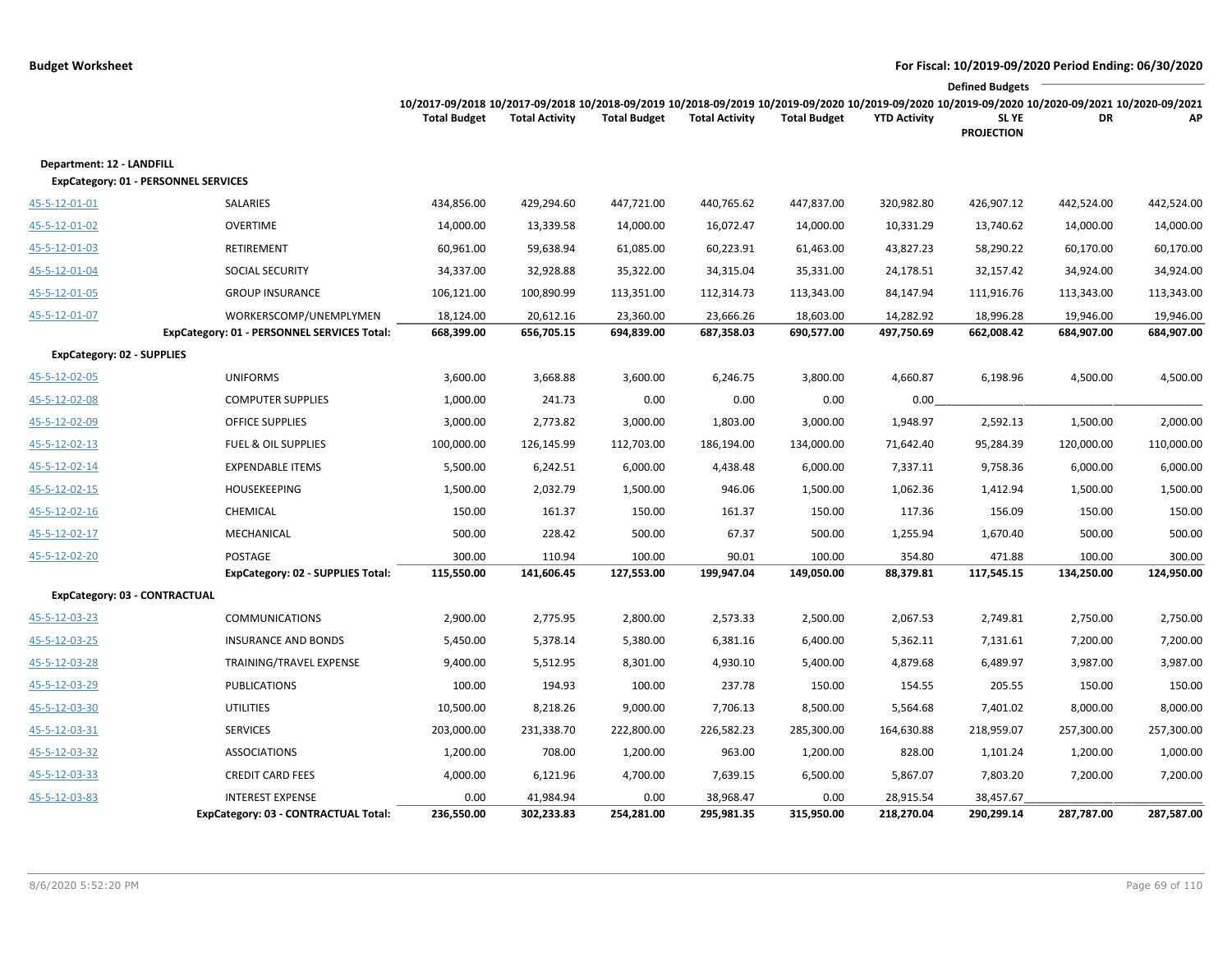|               |                                                            |                                                                                                                                                 |                       |                     |                       |                     |                     | <b>Defined Budgets</b>     |              |              |
|---------------|------------------------------------------------------------|-------------------------------------------------------------------------------------------------------------------------------------------------|-----------------------|---------------------|-----------------------|---------------------|---------------------|----------------------------|--------------|--------------|
|               |                                                            | 10/2017-09/2018 10/2017-09/2018 10/2018-09/2019 10/2018-09/2019 10/2019-09/2020 10/2019-09/2020 10/2019-09/2020 10/2020-09/2021 10/2020-09/2021 |                       |                     |                       |                     |                     |                            |              |              |
|               |                                                            | <b>Total Budget</b>                                                                                                                             | <b>Total Activity</b> | <b>Total Budget</b> | <b>Total Activity</b> | <b>Total Budget</b> | <b>YTD Activity</b> | SL YE<br><b>PROJECTION</b> | DR           | АP           |
|               | ExpCategory: 04 - MAINTENANCE - BUILDINGS & GROUNDS        |                                                                                                                                                 |                       |                     |                       |                     |                     |                            |              |              |
| 45-5-12-04-35 | <b>BUILDINGS &amp; GROUNDS</b>                             | 10,000.00                                                                                                                                       | 4,211.32              | 5,000.00            | 1,803.71              | 5,000.00            | 2,847.76            | 3,787.52                   | 5,000.00     | 3,000.00     |
| 45-5-12-04-50 | <b>CLOSURE/PC SET ASIDE</b>                                | 150,000.00                                                                                                                                      | 0.00                  | 150,000.00          | 0.00                  | 150,000.00          | 0.00                |                            | 150,000.00   | 150,000.00   |
| 45-5-12-04-57 | <b>BOND I&amp;S FUND PAYMENTS</b>                          | 281,103.00                                                                                                                                      | 281,100.00            | 311,705.00          | 311,700.00            | 296,644.00          | 222,480.00          | 295,898.40                 | 288,382.00   | 288,382.00   |
| 45-5-12-04-59 | STORM WATER MGMT                                           | 1,300.00                                                                                                                                        | 2,065.00              | 1,300.00            | 2,985.00              | 1,300.00            | 0.00                |                            | 1,300.00     | 1,300.00     |
|               | ExpCategory: 04 - MAINTENANCE - BUILDINGS & GROUNDS Total: | 442,403.00                                                                                                                                      | 287,376.32            | 468,005.00          | 316,488.71            | 452,944.00          | 225,327.76          | 299,685.92                 | 444,682.00   | 442,682.00   |
|               | ExpCategory: 05 - MAINTENANCE - EQUIPMENT                  |                                                                                                                                                 |                       |                     |                       |                     |                     |                            |              |              |
| 45-5-12-05-48 | <b>EQUIPMENT</b>                                           | 55,000.00                                                                                                                                       | 66,693.17             | 50,000.00           | 106,925.25            | 70,000.00           | 60,773.03           | 80,828.13                  | 70,000.00    | 70,000.00    |
| 45-5-12-05-50 | <b>VEHICLES</b>                                            | 8,000.00                                                                                                                                        | 2,549.32              | 4,889.00            | 5,494.04              | 5,000.00            | 3,087.64            | 4,106.56                   | 3,000.00     | 3,000.00     |
| 45-5-12-05-52 | RADIO MAINTENANCE                                          | 1,000.00                                                                                                                                        | 990.48                | 0.00                | 0.00                  | 0.00                | 0.00                |                            | 1,000.00     |              |
|               | ExpCategory: 05 - MAINTENANCE - EQUIPMENT Total:           | 64,000.00                                                                                                                                       | 70,232.97             | 54,889.00           | 112,419.29            | 75,000.00           | 63,860.67           | 84,934.69                  | 74,000.00    | 73,000.00    |
|               | <b>ExpCategory: 06 - SUNDRY CHARGES</b>                    |                                                                                                                                                 |                       |                     |                       |                     |                     |                            |              |              |
| 45-5-12-06-60 | UTILITY FRANCHISE FEE                                      | 186,000.00                                                                                                                                      | 186,000.00            | 204,600.00          | 204,600.00            | 204,600.00          | 153,450.00          | 204,088.50                 | 204,600.00   | 204,600.00   |
|               | ExpCategory: 06 - SUNDRY CHARGES Total:                    | 186,000.00                                                                                                                                      | 186,000.00            | 204,600.00          | 204,600.00            | 204,600.00          | 153,450.00          | 204,088.50                 | 204,600.00   | 204,600.00   |
|               | ExpCategory: 08 - CAPITAL - BUIDLINGS & GROUNDS            |                                                                                                                                                 |                       |                     |                       |                     |                     |                            |              |              |
| 45-5-12-08-66 | <b>BUILDINGS &amp; GROUNDS</b>                             | 0.00                                                                                                                                            | 0.00                  | 0.00                | 0.00                  | 0.00                | 0.00                |                            | 42,759.00    | 42,759.00    |
|               | ExpCategory: 08 - CAPITAL - BUIDLINGS & GROUNDS Total:     | 0.00                                                                                                                                            | 0.00                  | 0.00                | 0.00                  | 0.00                | 0.00                | 0.00                       | 42,759.00    | 42,759.00    |
|               | ExpCategory: 09 - CAPITAL -EQUIPMENT                       |                                                                                                                                                 |                       |                     |                       |                     |                     |                            |              |              |
| 45-5-12-09-80 | TRUCKS/MACH/EQUIP/IMPL                                     | 420,516.00                                                                                                                                      | 362,259.06            | 569,171.00          | 440,271.27            | 642,963.00          | 325,690.46          | 433,168.31                 | 727,098.00   | 727,098.00   |
|               | ExpCategory: 09 - CAPITAL -EQUIPMENT Total:                | 420,516.00                                                                                                                                      | 362,259.06            | 569,171.00          | 440,271.27            | 642,963.00          | 325,690.46          | 433,168.31                 | 727,098.00   | 727,098.00   |
|               | <b>ExpCategory: 14 - SUPPORT SERVICES</b>                  |                                                                                                                                                 |                       |                     |                       |                     |                     |                            |              |              |
| 45-5-12-14-31 | <b>SUPPORT SERVICE FEE</b>                                 | 224,000.00                                                                                                                                      | 224,400.00            | 246,400.00          | 246,396.00            | 246,400.00          | 184,797.00          | 245,780.01                 | 246,400.00   | 246,400.00   |
| 45-5-12-14-36 | <b>TRANSFER TO GENERAL FD</b>                              | 0.00                                                                                                                                            | 1,510,000.00          | 0.00                | 1,040,000.00          | 0.00                | 0.00                |                            |              |              |
|               | <b>ExpCategory: 14 - SUPPORT SERVICES Total:</b>           | 224,000.00                                                                                                                                      | 1,734,400.00          | 246,400.00          | 1,286,396.00          | 246,400.00          | 184,797.00          | 245,780.01                 | 246,400.00   | 246,400.00   |
|               | Department: 12 - LANDFILL Total:                           | 2,357,418.00                                                                                                                                    | 3,740,813.78          | 2,619,738.00        | 3,543,461.69          | 2,777,484.00        | 1,757,526.43        | 2,337,510.14               | 2,846,483.00 | 2,833,983.00 |
|               | Fund: 45 - SANITATION FUND Surplus (Deficit):              | 1,140,890.00                                                                                                                                    | 22,327.80             | 905,583.00          | 397,404.96            | 1,119,936.00        | 1,326,240.32        | 1,763,899.65               | 1,296,316.00 | 1,360,231.00 |
|               | <b>Report Surplus (Deficit):</b>                           | -43,736.00                                                                                                                                      | 2,274,047.99          | -192,797.00         | 2,337,764.13          | 0.00                | 3,314,822.01        | 4,408,713.17               | -947,838.00  | 0.00         |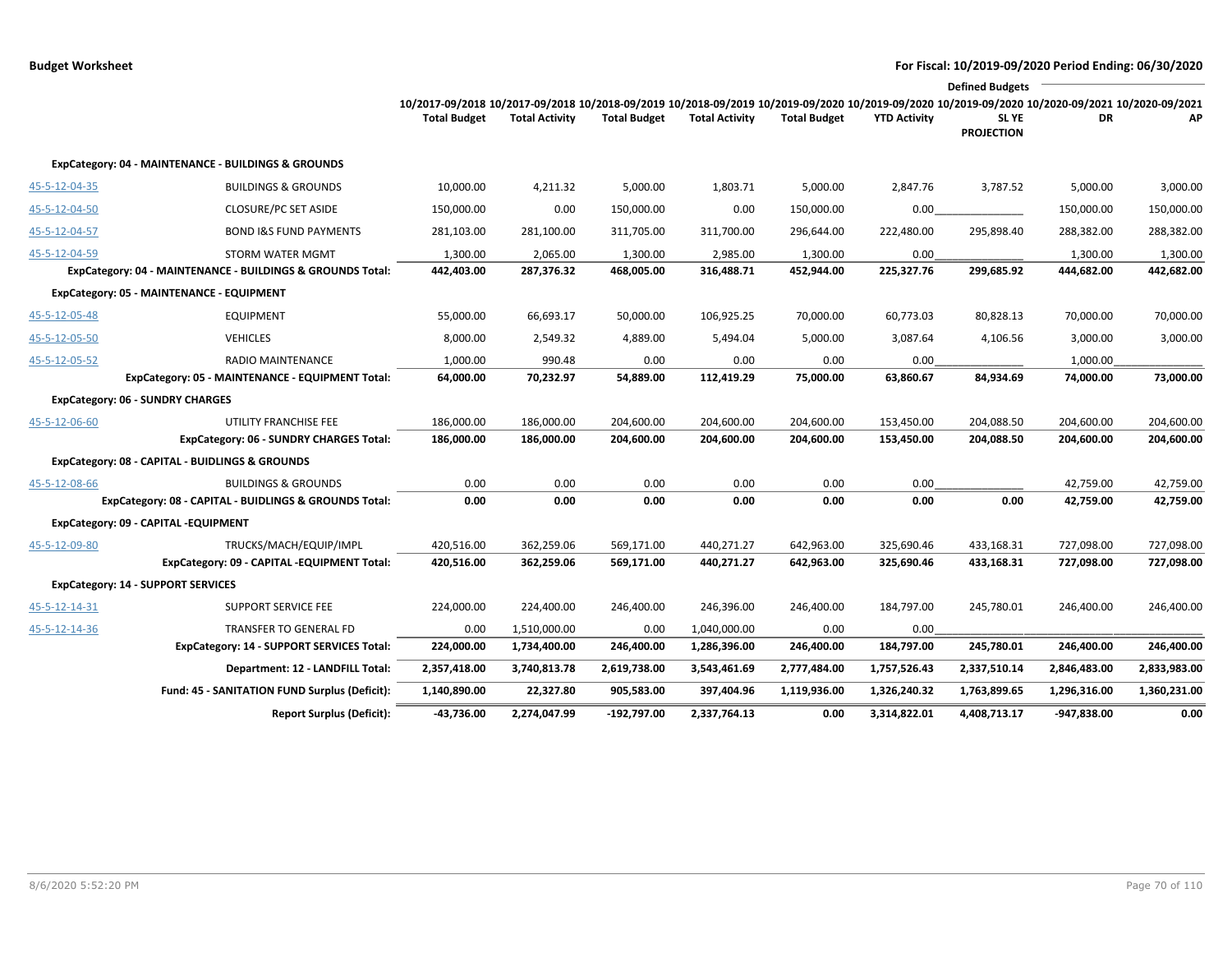# **Group Summary**

|                                           | <b>Defined Budgets</b>                                                                                                                          |                       |                     |                       |                     |                     |                                  |            |            |
|-------------------------------------------|-------------------------------------------------------------------------------------------------------------------------------------------------|-----------------------|---------------------|-----------------------|---------------------|---------------------|----------------------------------|------------|------------|
|                                           | 10/2017-09/2018 10/2017-09/2018 10/2018-09/2019 10/2018-09/2019 10/2019-09/2020 10/2019-09/2020 10/2019-09/2020 10/2020-09/2021 10/2020-09/2021 |                       |                     |                       |                     |                     |                                  |            |            |
| ExpCategory;RevCategor                    | <b>Total Budget</b>                                                                                                                             | <b>Total Activity</b> | <b>Total Budget</b> | <b>Total Activity</b> | <b>Total Budget</b> | <b>YTD Activity</b> | <b>SLYE</b><br><b>PROJECTION</b> | DR         | AP.        |
| <b>Fund: 03 - SENIOR CITIZENS PROGRAM</b> |                                                                                                                                                 |                       |                     |                       |                     |                     |                                  |            |            |
| 06 - CHARGES FOR SERVICES                 | 46.200.00                                                                                                                                       | 62.267.77             | 46.000.00           | 63,135.60             | 63,000.00           | 50.414.83           | 67,051.73                        | 63,000.00  | 63,000.00  |
| 07 - INTERGOVERNMENTAL                    | 545,450.00                                                                                                                                      | 528,750.80            | 554,802.00          | 533,471.57            | 577,145.00          | 522,494.04          | 694,917.08                       | 732,837.00 | 603,307.00 |
| 08 - MISCELLANEOUS                        | 500.00                                                                                                                                          | 151.58                | 200.00              | 42,024.39             | 100.00              | $-0.30$             | $-0.40$                          | 0.00       | 0.00       |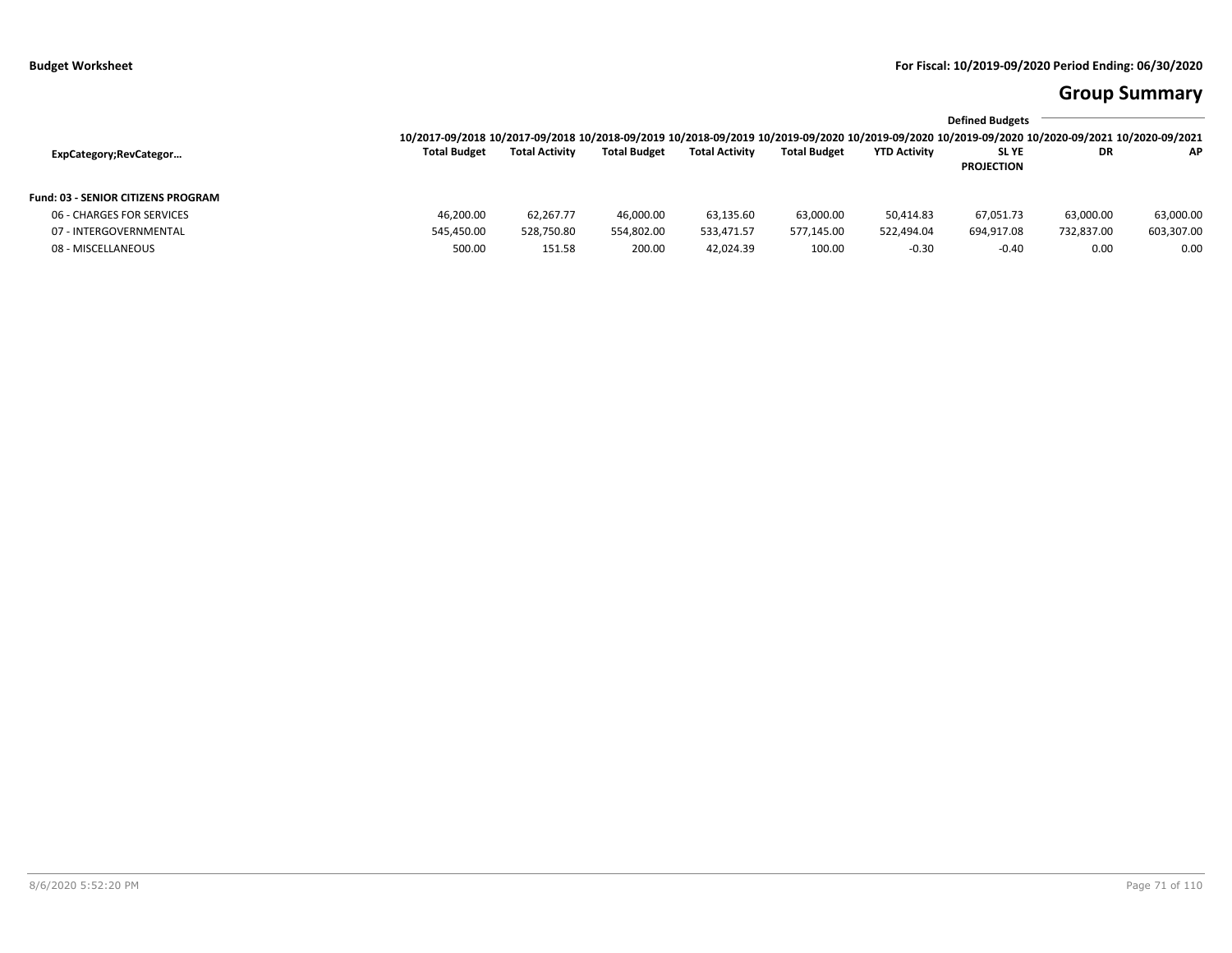**Budget Worksheet For Fiscal: 10/2019-09/2020 Period Ending: 06/30/2020**

|                                                              | <b>Defined Budgets</b>                                                                                                                                          |                       |                     |                       |                     |                     |                            |            |            |
|--------------------------------------------------------------|-----------------------------------------------------------------------------------------------------------------------------------------------------------------|-----------------------|---------------------|-----------------------|---------------------|---------------------|----------------------------|------------|------------|
|                                                              | 10/2017-09/2018 10/2017-09/2018 10/2018-09/2019 10/2018-09/2019 10/2019-09/2020 10/2019-09/2020 10/2019-09/2020 10/2019-09/2020 10/2020-09/2021 10/2020-09/2021 |                       |                     |                       |                     |                     |                            |            |            |
| ExpCategory;RevCategor                                       | <b>Total Budget</b>                                                                                                                                             | <b>Total Activity</b> | <b>Total Budget</b> | <b>Total Activity</b> | <b>Total Budget</b> | <b>YTD Activity</b> | SL YE<br><b>PROJECTION</b> | DR         | AP         |
| <b>Department: 65 - SENIOR CITIZENS PROGRAM</b>              |                                                                                                                                                                 |                       |                     |                       |                     |                     |                            |            |            |
| 01 - PERSONNEL SERVICES                                      | 327,196.00                                                                                                                                                      | 328,973.29            | 346,900.00          | 342,362.82            | 344,554.00          | 248,649.82          | 330,704.27                 | 374,874.00 | 359,629.00 |
| 02 - SUPPLIES                                                | 179,685.00                                                                                                                                                      | 201,868.13            | 192,535.00          | 232,585.83            | 214,435.00          | 191,310.72          | 254,443.24                 | 273,335.00 | 238,335.00 |
| 03 - CONTRACTUAL                                             | 37,922.00                                                                                                                                                       | 42,617.74             | 43,267.00           | 48,166.66             | 47,890.00           | 36,501.76           | 48,547.35                  | 57,628.00  | 53,843.00  |
| 04 - MAINTENANCE - BUILDINGS & GROUNDS                       | 10,000.00                                                                                                                                                       | 11,419.66             | 18,733.00           | 12,144.80             | 12,000.00           | 9,390.75            | 12,489.70                  | 12,000.00  | 12,000.00  |
| 05 - MAINTENANCE - EQUIPMENT                                 | 4,500.00                                                                                                                                                        | 3,370.14              | 2,500.00            | 4,760.88              | 2,500.00            | 5,147.07            | 6,845.60                   | 2,500.00   | 2,500.00   |
| 08 - CAPITAL - BUIDLINGS & GROUNDS                           | 0.00                                                                                                                                                            | 89.71                 | 0.00                | 0.00                  | 4,900.00            | 4,625.46            | 6,151.86                   | 66,000.00  | 0.00       |
| 09 - CAPITAL - EQUIPMENT                                     | 32,847.00                                                                                                                                                       | 31,759.13             | 2,199.00            | 2,199.00              | 13,966.00           | 9,180.44            | 12,209.98                  | 9,500.00   | 0.00       |
| Department: 65 - SENIOR CITIZENS PROGRAM Total:              | 592,150.00                                                                                                                                                      | 620,097.80            | 606,134.00          | 642,219.99            | 640,245.00          | 504,806.02          | 671,392.00                 | 795,837.00 | 666,307.00 |
| <b>Fund: 03 - SENIOR CITIZENS PROGRAM Surplus (Deficit):</b> | 0.00                                                                                                                                                            | $-28.927.65$          | $-5.132.00$         | $-3,588.43$           | 0.00                | 68.102.55           | 90,576.41                  | 0.00       | 0.00       |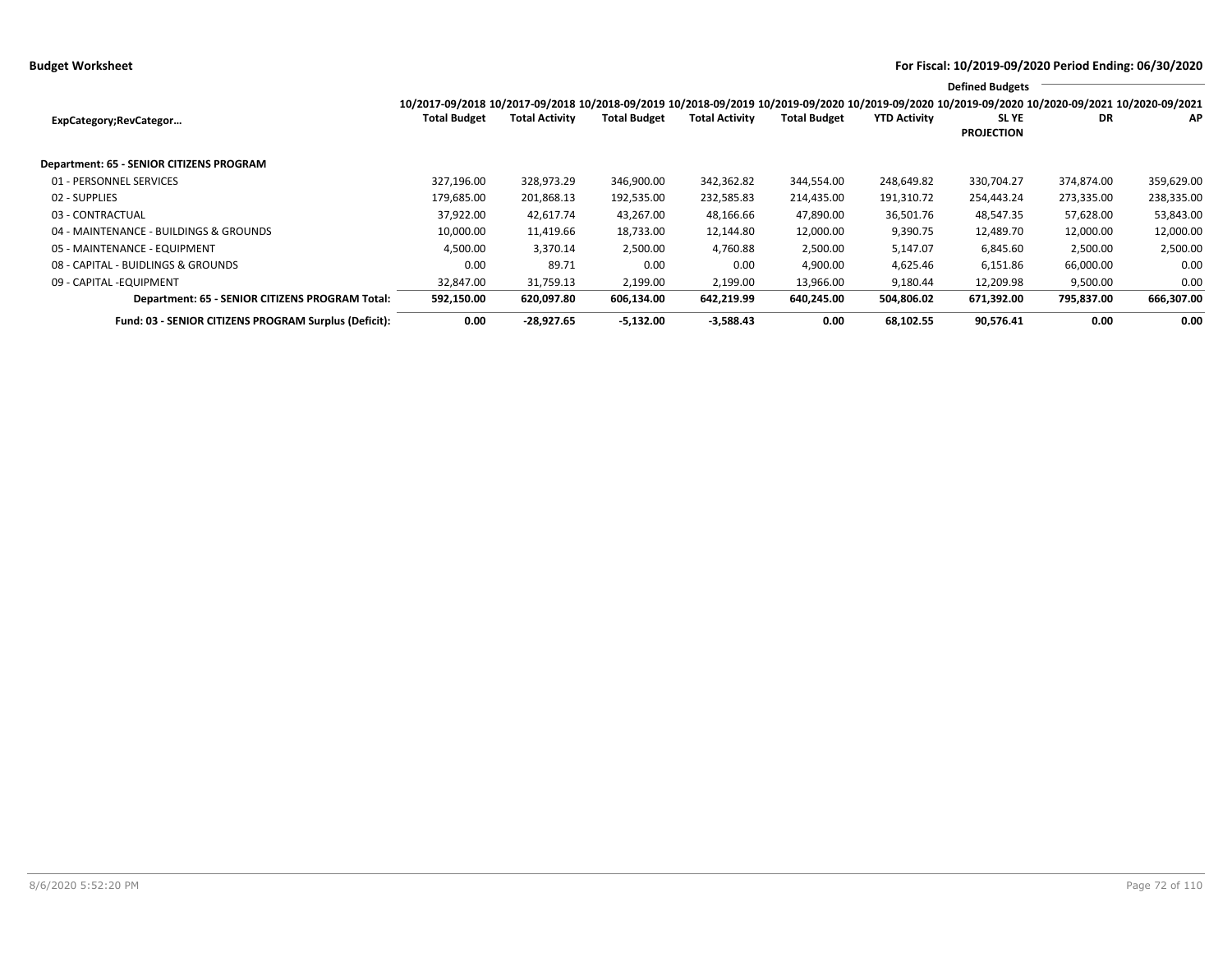|                           |                                                                                                                                                 |                       |                     |                       |                     |                     | <b>Defined Budgets</b>           |              |              |
|---------------------------|-------------------------------------------------------------------------------------------------------------------------------------------------|-----------------------|---------------------|-----------------------|---------------------|---------------------|----------------------------------|--------------|--------------|
|                           | 10/2017-09/2018 10/2017-09/2018 10/2018-09/2019 10/2018-09/2019 10/2019-09/2020 10/2019-09/2020 10/2019-09/2020 10/2020-09/2021 10/2020-09/2021 |                       |                     |                       |                     |                     |                                  |              |              |
| ExpCategory;RevCategor    | <b>Total Budget</b>                                                                                                                             | <b>Total Activity</b> | <b>Total Budget</b> | <b>Total Activity</b> | <b>Total Budget</b> | <b>YTD Activity</b> | <b>SLYE</b><br><b>PROJECTION</b> | DR           | ΑP           |
| Fund: 10 - GENERAL FUND   |                                                                                                                                                 |                       |                     |                       |                     |                     |                                  |              |              |
| 01 - AD VALOREM TAXES     | 5,445,935.00                                                                                                                                    | 5,367,435.71          | 5,458,581.00        | 5,588,044.78          | 5,740,239.00        | 5,668,968.28        | 7,539,727.82                     | 5,776,688.00 | 5,795,294.00 |
| 02 - SALES TAX            | 5,110,000.00                                                                                                                                    | 5,397,212.34          | 5,580,000.00        | 5,717,842.95          | 5,705,358.00        | 4,271,639.17        | 5,681,280.10                     | 5,671,000.00 | 5,671,000.00 |
| 03 - OTHER TAXES          | 3,251,000.00                                                                                                                                    | 3,571,028.58          | 3,658,900.00        | 3,816,196.67          | 3,720,100.00        | 3,014,443.64        | 4,009,210.05                     | 3,556,000.00 | 3,556,000.00 |
| 04 - FINES                | 298.000.00                                                                                                                                      | 236,948.39            | 250,000.00          | 255,501.51            | 249,000.00          | 153.790.75          | 204,541.70                       | 214,000.00   | 214,000.00   |
| 05 - LICENSE & FEES       | 73,200.00                                                                                                                                       | 70,065.00             | 77,000.00           | 66,860.00             | 78,000.00           | 51,237.50           | 68,145.88                        | 79,000.00    | 79,000.00    |
| 06 - CHARGES FOR SERVICES | 409,000.00                                                                                                                                      | 410,616.04            | 421,800.00          | 412,381.61            | 424,100.00          | 240,238.90          | 319,517.74                       | 411,900.00   | 411,900.00   |
| 07 - INTERGOVERNMENTAL    | 1,412,605.00                                                                                                                                    | 1,434,058.61          | 1,540,205.00        | 1,592,321.07          | 1,537,151.00        | 1,093,342.61        | 1,454,145.67                     | 1,581,051.00 | 1,331,051.00 |
| 08 - MISCELLANEOUS        | 101,503.00                                                                                                                                      | 3,867,162.05          | 120,000.00          | 3,280,005.98          | 208,590.00          | 122.609.47          | 163,070.59                       | 145,000.00   | 187,356.00   |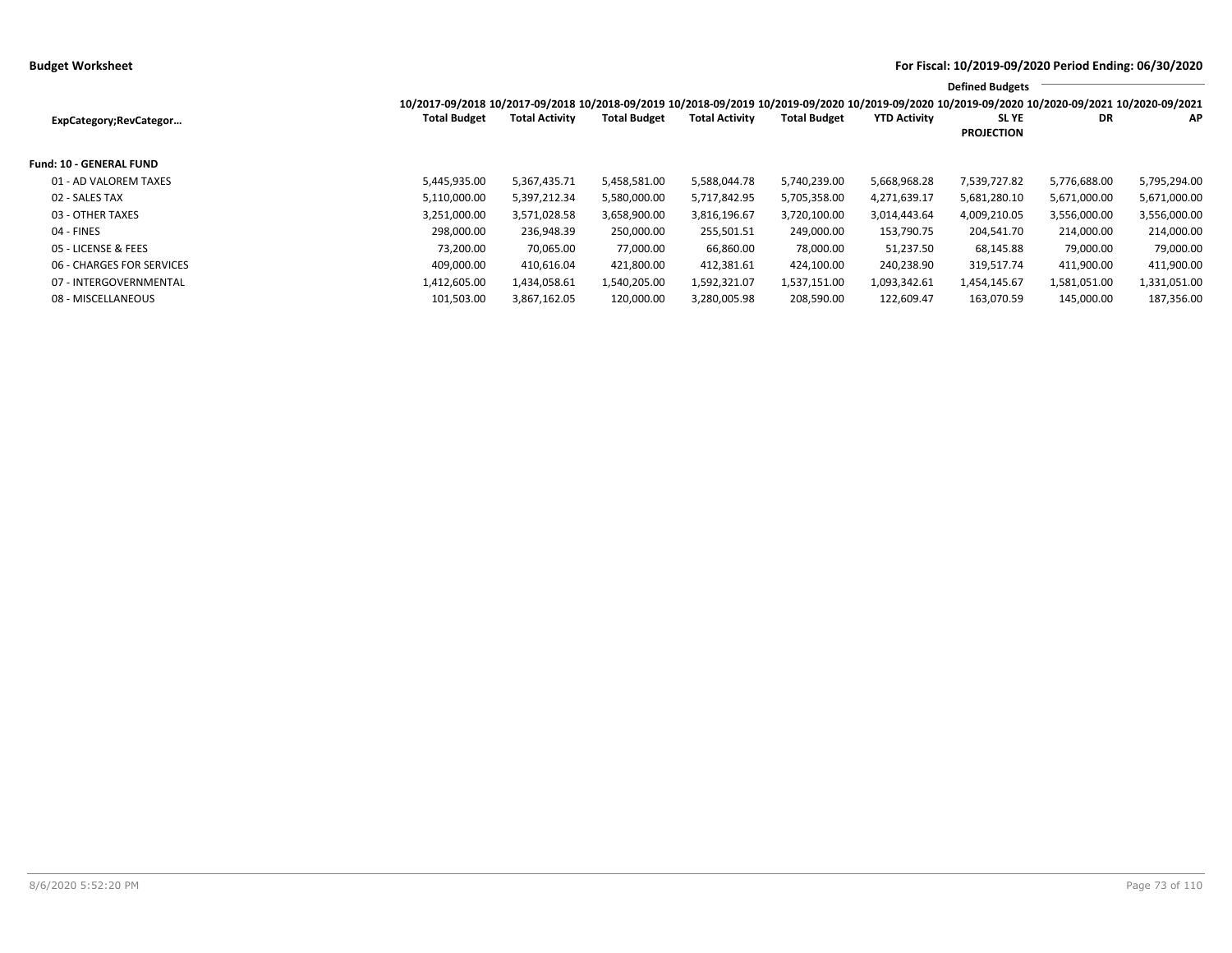|                               |                                      |                     |                       |                     |                       |                     |                     | <b>Defined Budgets</b>                                                                                                                          |           |           |
|-------------------------------|--------------------------------------|---------------------|-----------------------|---------------------|-----------------------|---------------------|---------------------|-------------------------------------------------------------------------------------------------------------------------------------------------|-----------|-----------|
|                               |                                      |                     |                       |                     |                       |                     |                     | 10/2017-09/2018 10/2017-09/2018 10/2018-09/2019 10/2018-09/2019 10/2019-09/2020 10/2019-09/2020 10/2019-09/2020 10/2020-09/2021 10/2020-09/2021 |           |           |
| ExpCategory;RevCategor        |                                      | <b>Total Budget</b> | <b>Total Activity</b> | <b>Total Budget</b> | <b>Total Activity</b> | <b>Total Budget</b> | <b>YTD Activity</b> | SL YE                                                                                                                                           | DR        | AP.       |
|                               |                                      |                     |                       |                     |                       |                     |                     | <b>PROJECTION</b>                                                                                                                               |           |           |
| Department: 01 - CITY COUNCIL |                                      |                     |                       |                     |                       |                     |                     |                                                                                                                                                 |           |           |
| 01 - PERSONNEL SERVICES       |                                      | 9,705.00            | 12,399.52             | 9,977.00            | 12,606.46             | 9,972.00            | 7,189.24            | 9,561.69                                                                                                                                        | 9,974.00  | 9,956.00  |
| 02 - SUPPLIES                 |                                      | 4,400.00            | 6,947.58              | 4,600.00            | 4.674.24              | 4,600.00            | 2.624.12            | 3,490.09                                                                                                                                        | 4,800.00  | 4,050.00  |
| 03 - CONTRACTUAL              |                                      | 48,100.00           | 38,322.16             | 44,100.00           | 41,140.19             | 44,600.00           | 29,095.68           | 38,697.25                                                                                                                                       | 46,500.00 | 55,250.00 |
|                               | Department: 01 - CITY COUNCIL Total: | 62,205.00           | 57,669.26             | 58,677.00           | 58,420.89             | 59,172.00           | 38,909.04           | 51,749.03                                                                                                                                       | 61,274.00 | 69,256.00 |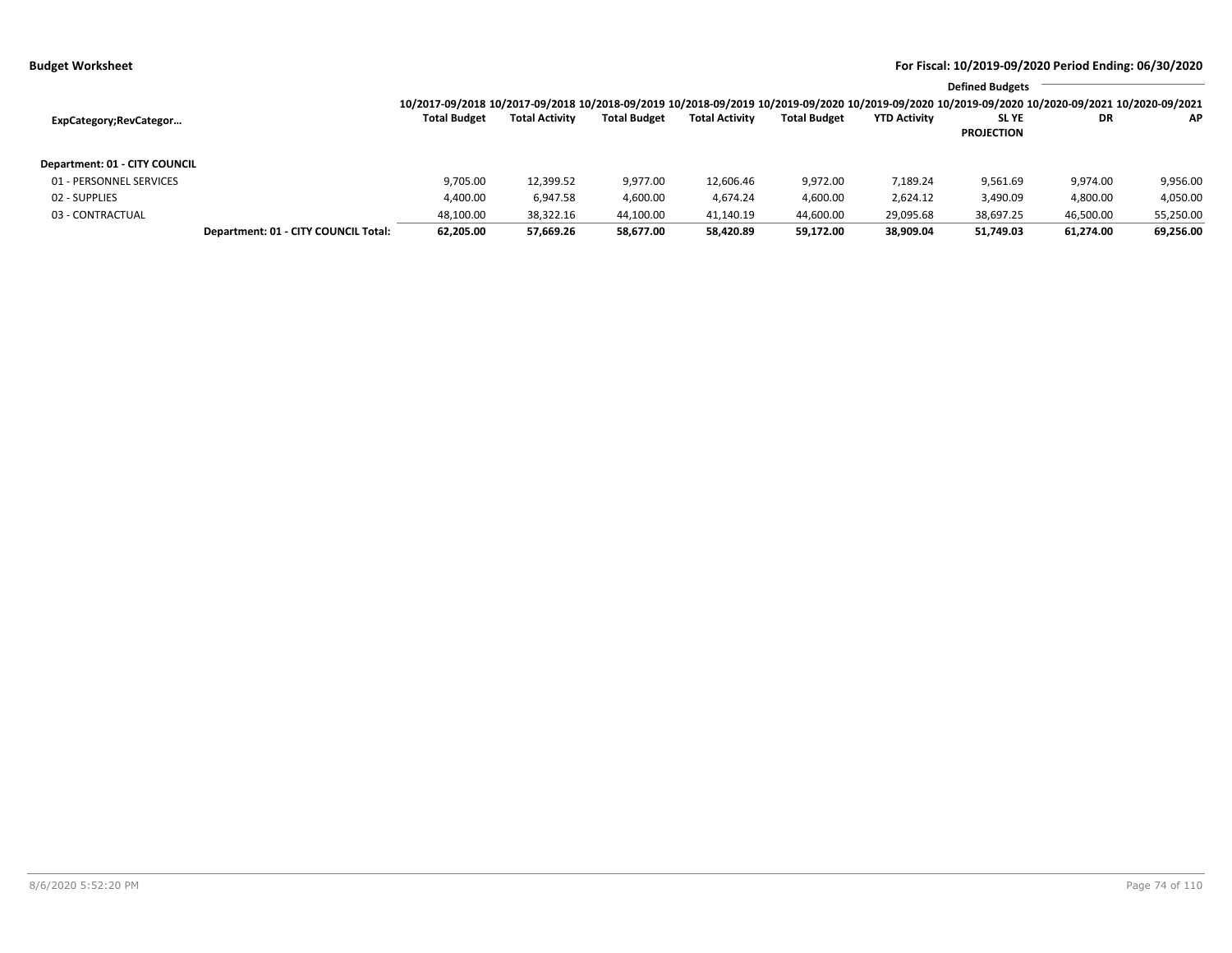|                                        |                                                                                                                                                                 |                       |                     |                       |                     |                     | <b>Defined Budgets</b> |            |            |
|----------------------------------------|-----------------------------------------------------------------------------------------------------------------------------------------------------------------|-----------------------|---------------------|-----------------------|---------------------|---------------------|------------------------|------------|------------|
|                                        | 10/2017-09/2018 10/2017-09/2018 10/2018-09/2019 10/2018-09/2019 10/2019-09/2020 10/2019-09/2020 10/2019-09/2020 10/2019-09/2020 10/2020-09/2021 10/2020-09/2021 |                       |                     |                       |                     |                     |                        |            |            |
| ExpCategory; RevCategor                | <b>Total Budget</b>                                                                                                                                             | <b>Total Activity</b> | <b>Total Budget</b> | <b>Total Activity</b> | <b>Total Budget</b> | <b>YTD Activity</b> | <b>SLYE</b>            | DR         | ΑP         |
|                                        |                                                                                                                                                                 |                       |                     |                       |                     |                     | <b>PROJECTION</b>      |            |            |
| Department: 02 - ADMINISTRATION        |                                                                                                                                                                 |                       |                     |                       |                     |                     |                        |            |            |
| 01 - PERSONNEL SERVICES                | 241.694.00                                                                                                                                                      | 243,032.97            | 256,753.00          | 258,663.69            | 264,593.00          | 192,086.09          | 255,474.50             | 261,358.00 | 261,358.00 |
| 02 - SUPPLIES                          | 7,350.00                                                                                                                                                        | 4,831.15              | 2,450.00            | 1,629.83              | 2,430.00            | 644.53              | 857.23                 | 1,830.00   | 1,830.00   |
| 03 - CONTRACTUAL                       | 8,750.00                                                                                                                                                        | 7,743.83              | 9,230.00            | 6,652.41              | 15,970.00           | 9,569.77            | 12,727.79              | 13,670.00  | 13,670.00  |
| 09 - CAPITAL - EQUIPMENT               | 200.00                                                                                                                                                          | 172.69                | 200.00              | 0.00                  | 200.00              | 0.00                | 0.00                   | 200.00     | 200.00     |
| Department: 02 - ADMINISTRATION Total: | 257.994.00                                                                                                                                                      | 255.780.64            | 268.633.00          | 266.945.93            | 283,193.00          | 202.300.39          | 269.059.52             | 277.058.00 | 277.058.00 |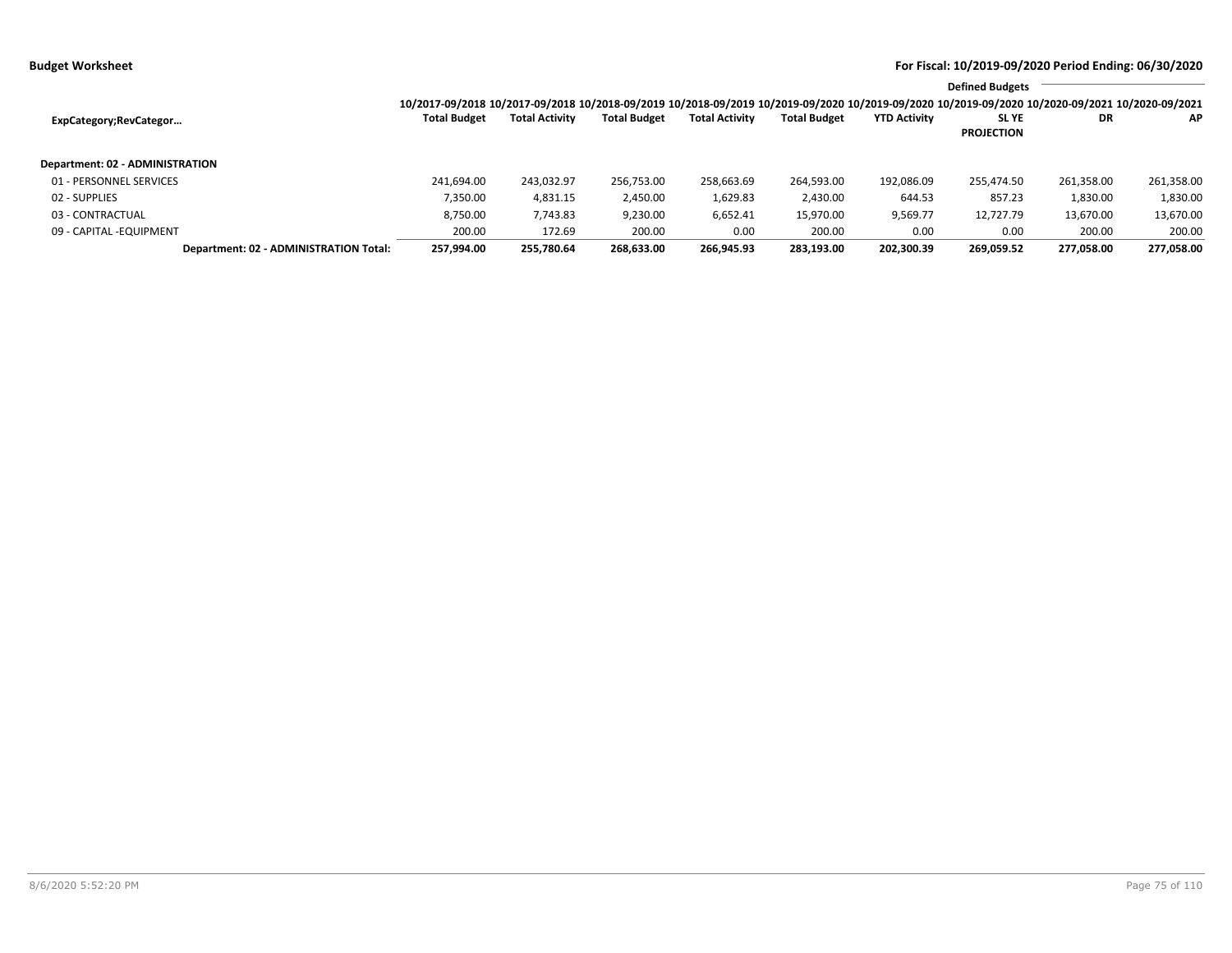|                                        |                                                                                                                                                                 |                       |                     |                       |                     |                     | <b>Defined Budgets</b>           |            |            |
|----------------------------------------|-----------------------------------------------------------------------------------------------------------------------------------------------------------------|-----------------------|---------------------|-----------------------|---------------------|---------------------|----------------------------------|------------|------------|
|                                        | 10/2017-09/2018 10/2017-09/2018 10/2018-09/2019 10/2018-09/2019 10/2019-09/2020 10/2019-09/2020 10/2019-09/2020 10/2019-09/2020 10/2020-09/2021 10/2020-09/2021 |                       |                     |                       |                     |                     |                                  |            |            |
| ExpCategory;RevCategor                 | <b>Total Budget</b>                                                                                                                                             | <b>Total Activity</b> | <b>Total Budget</b> | <b>Total Activity</b> | <b>Total Budget</b> | <b>YTD Activity</b> | <b>SLYE</b><br><b>PROJECTION</b> | DR         | ΑP         |
| <b>Department: 03 - CITY SECRETARY</b> |                                                                                                                                                                 |                       |                     |                       |                     |                     |                                  |            |            |
| 01 - PERSONNEL SERVICES                | 94,489.00                                                                                                                                                       | 90,682.69             | 98,078.00           | 93,949.20             | 99.467.00           | 70,033.19           | 93.144.14                        | 99,364.00  | 98,451.00  |
| 02 - SUPPLIES                          | 3,100.00                                                                                                                                                        | 2,286.67              | 3,100.00            | 2,161.48              | 3,100.00            | 712.07              | 947.05                           | 3,100.00   | 2,250.00   |
| 03 - CONTRACTUAL                       | 6,520.00                                                                                                                                                        | 5,577.52              | 6,500.00            | 7,319.66              | 6,920.00            | 2,858.29            | 3,801.53                         | 7,170.00   | 6,970.00   |
| 06 - SUNDRY CHARGES                    | 5,000.00                                                                                                                                                        | 4,861.77              | 3,500.00            | 3,848.72              | 5,000.00            | 0.00                | 0.00                             | 5,000.00   | 0.00       |
| 09 - CAPITAL - EQUIPMENT               | 200.00                                                                                                                                                          | 95.50                 | 1.700.00            | 1,527.63              | 200.00              | 115.00              | 152.95                           | 200.00     | 200.00     |
| Department: 03 - CITY SECRETARY Total: | 109,309.00                                                                                                                                                      | 103,504.15            | 112,878.00          | 108.806.69            | 114.687.00          | 73,718.55           | 98,045.67                        | 114,834.00 | 107,871.00 |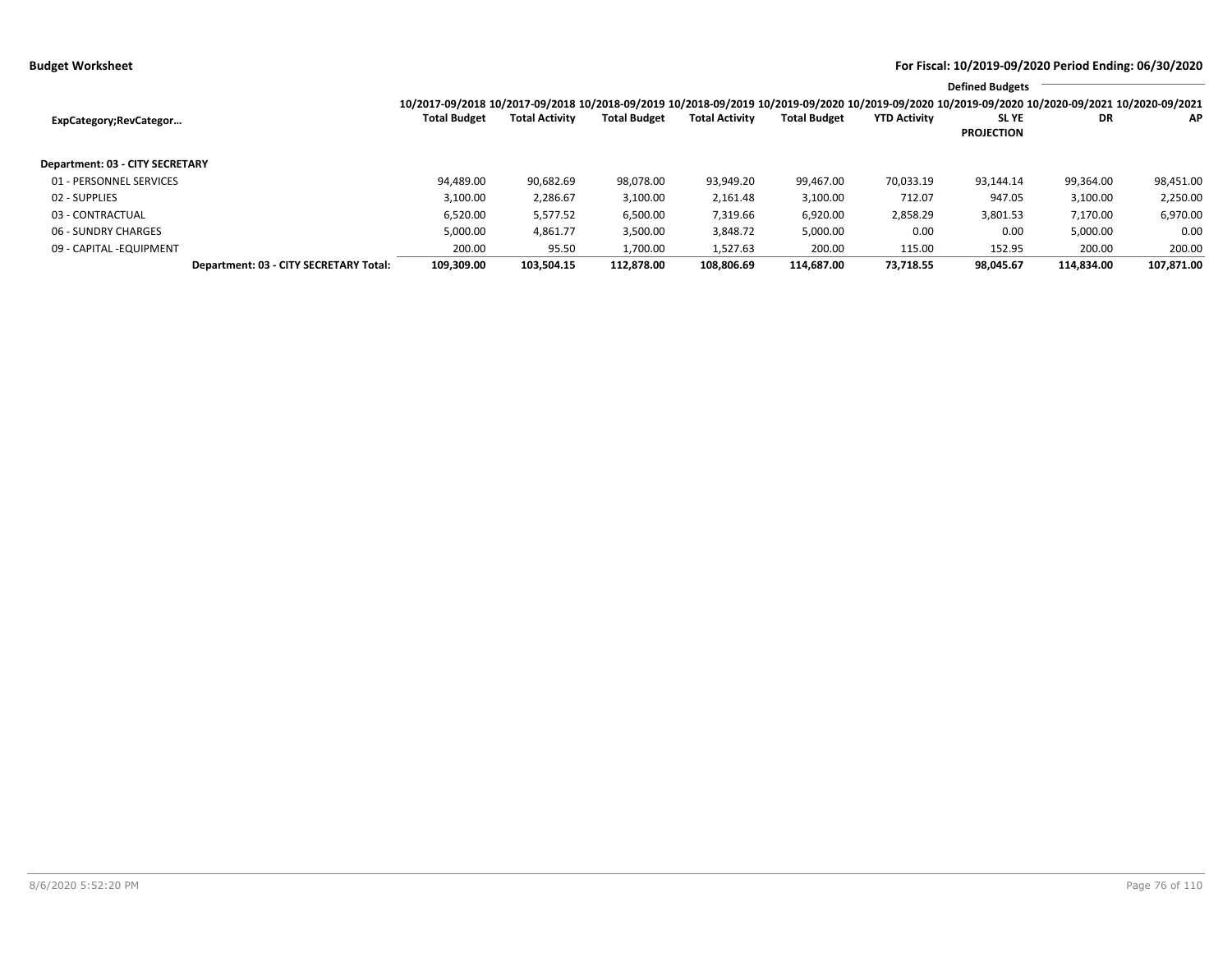|                                            |                                                                                                                                                                 |                       |                     |                       |                     |                     | <b>Defined Budgets</b>           |            |            |
|--------------------------------------------|-----------------------------------------------------------------------------------------------------------------------------------------------------------------|-----------------------|---------------------|-----------------------|---------------------|---------------------|----------------------------------|------------|------------|
|                                            | 10/2017-09/2018 10/2017-09/2018 10/2018-09/2019 10/2018-09/2019 10/2019-09/2020 10/2019-09/2020 10/2019-09/2020 10/2019-09/2020 10/2020-09/2021 10/2020-09/2021 |                       |                     |                       |                     |                     |                                  |            |            |
| ExpCategory; RevCategor                    | <b>Total Budget</b>                                                                                                                                             | <b>Total Activity</b> | <b>Total Budget</b> | <b>Total Activity</b> | <b>Total Budget</b> | <b>YTD Activity</b> | <b>SLYE</b><br><b>PROJECTION</b> | DR         | ΑP         |
| Department: 04 - FINANCE/ACCOUNTING        |                                                                                                                                                                 |                       |                     |                       |                     |                     |                                  |            |            |
| 01 - PERSONNEL SERVICES                    | 280,250.00                                                                                                                                                      | 279,868.02            | 290,884.00          | 290,087.47            | 294,808.00          | 215,974.19          | 287.245.67                       | 335,548.00 | 335,548.00 |
| 02 - SUPPLIES                              | 7,650.00                                                                                                                                                        | 6,187.45              | 7,550.00            | 5,647.80              | 6,900.00            | 5,321.95            | 7,078.19                         | 6,900.00   | 6,900.00   |
| 03 - CONTRACTUAL                           | 28,555.00                                                                                                                                                       | 29,128.82             | 31,315.00           | 32,997.19             | 32,109.00           | 31,429.73           | 41,801.54                        | 32,550.00  | 31,300.00  |
| 06 - SUNDRY CHARGES                        | 38,500.00                                                                                                                                                       | 38,500.00             | 38,500.00           | 38,500.00             | 39,500.00           | 39,500.00           | 52,535.00                        | 39,500.00  | 39,500.00  |
| 09 - CAPITAL -EQUIPMENT                    | 2,250.00                                                                                                                                                        | 1,058.50              | 2,250.00            | 0.00                  | 2,250.00            | 0.00                | 0.00                             | 2,250.00   | 2,250.00   |
| Department: 04 - FINANCE/ACCOUNTING Total: | 357.205.00                                                                                                                                                      | 354.742.79            | 370.499.00          | 367.232.46            | 375.567.00          | 292.225.87          | 388.660.40                       | 416.748.00 | 415.498.00 |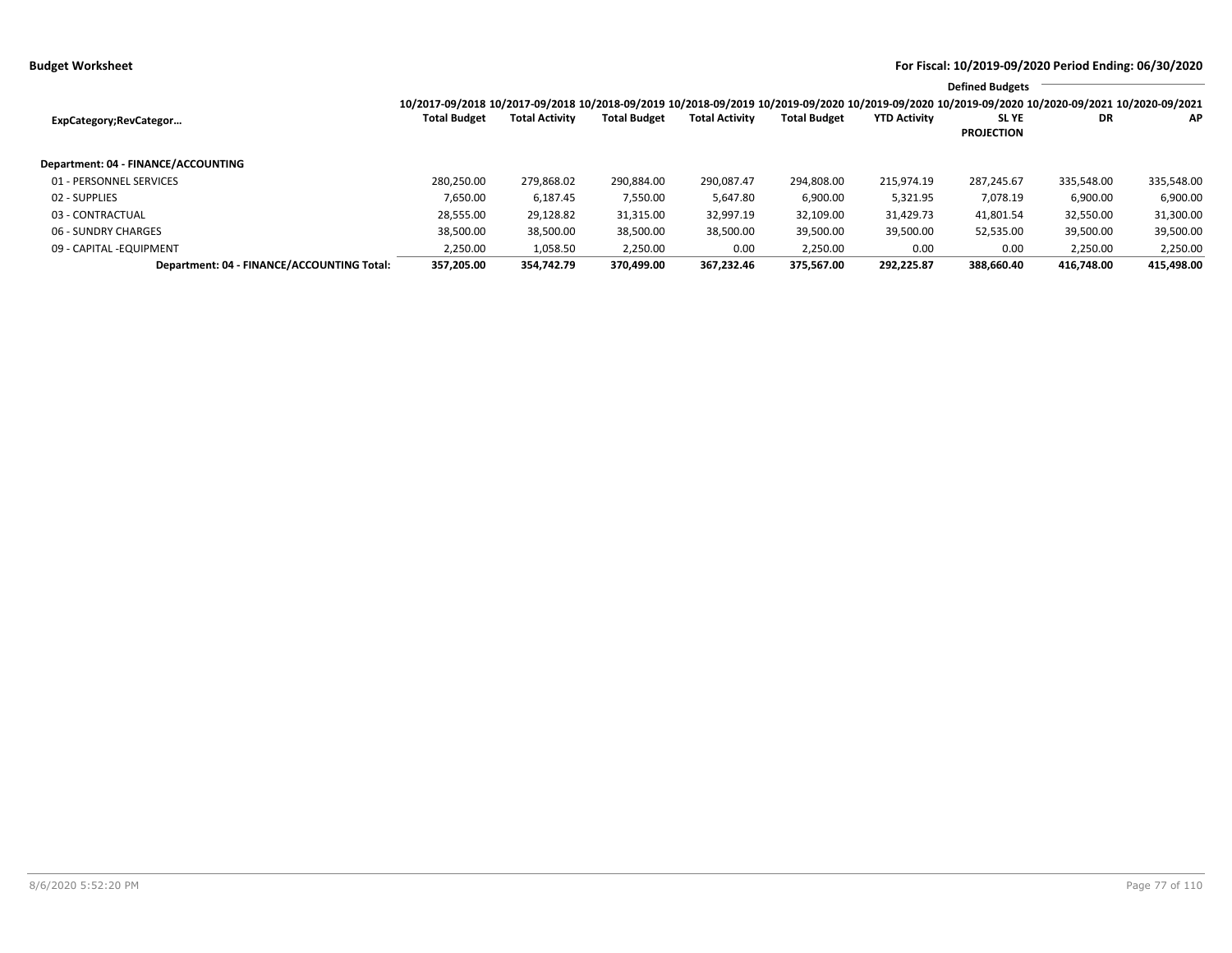**Budget Worksheet For Fiscal: 10/2019-09/2020 Period Ending: 06/30/2020**

|                                         |                                                                                                                                                                 |                       |                     |                       |                     |                     | <b>Defined Budgets</b>           |            |            |
|-----------------------------------------|-----------------------------------------------------------------------------------------------------------------------------------------------------------------|-----------------------|---------------------|-----------------------|---------------------|---------------------|----------------------------------|------------|------------|
|                                         | 10/2017-09/2018 10/2017-09/2018 10/2018-09/2019 10/2018-09/2019 10/2019-09/2020 10/2019-09/2020 10/2019-09/2020 10/2019-09/2020 10/2020-09/2021 10/2020-09/2021 |                       |                     |                       |                     |                     |                                  |            |            |
| ExpCategory;RevCategor                  | <b>Total Budget</b>                                                                                                                                             | <b>Total Activity</b> | <b>Total Budget</b> | <b>Total Activity</b> | <b>Total Budget</b> | <b>YTD Activity</b> | <b>SLYE</b><br><b>PROJECTION</b> | DR         | ΑP         |
|                                         |                                                                                                                                                                 |                       |                     |                       |                     |                     |                                  |            |            |
| Department: 05 - MUNICIPAL COURT        |                                                                                                                                                                 |                       |                     |                       |                     |                     |                                  |            |            |
| 01 - PERSONNEL SERVICES                 | 282,813.00                                                                                                                                                      | 266,109.71            | 295,227.00          | 278,766.13            | 296,012.00          | 211,698.89          | 281,559.53                       | 295,192.00 | 240,258.00 |
| 02 - SUPPLIES                           | 10,200.00                                                                                                                                                       | 10,782.60             | 9,665.00            | 7,130.30              | 9,500.00            | 4,916.86            | 6,539.42                         | 9,400.00   | 6,150.00   |
| 03 - CONTRACTUAL                        | 16,840.00                                                                                                                                                       | 16,561.82             | 17,340.00           | 17,608.70             | 19,500.00           | 14,439.50           | 19,204.54                        | 20,500.00  | 19,350.00  |
| 04 - MAINTENANCE - BUILDINGS & GROUNDS  | 400.00                                                                                                                                                          | 435.54                | 400.00              | 940.43                | 400.00              | 1,520.20            | 2,021.87                         | 800.00     | 600.00     |
| 05 - MAINTENANCE - EQUIPMENT            | 1,800.00                                                                                                                                                        | 4,505.58              | 1,644.00            | 459.74                | 1,600.00            | 467.69              | 622.03                           | 1,600.00   | 1,300.00   |
| 08 - CAPITAL - BUIDLINGS & GROUNDS      | 200.00                                                                                                                                                          | 33.33                 | 200.00              | 0.00                  | 200.00              | 499.00              | 663.67                           | 5,391.00   | 1,757.00   |
| 09 - CAPITAL - EQUIPMENT                | 500.00                                                                                                                                                          | 475.87                | 500.00              | 307.60                | 500.00              | 0.00                | 0.00                             | 500.00     | 500.00     |
| Department: 05 - MUNICIPAL COURT Total: | 312,753.00                                                                                                                                                      | 298,904.45            | 324,976.00          | 305,212.90            | 327.712.00          | 233,542.14          | 310,611.06                       | 333,383.00 | 269,915.00 |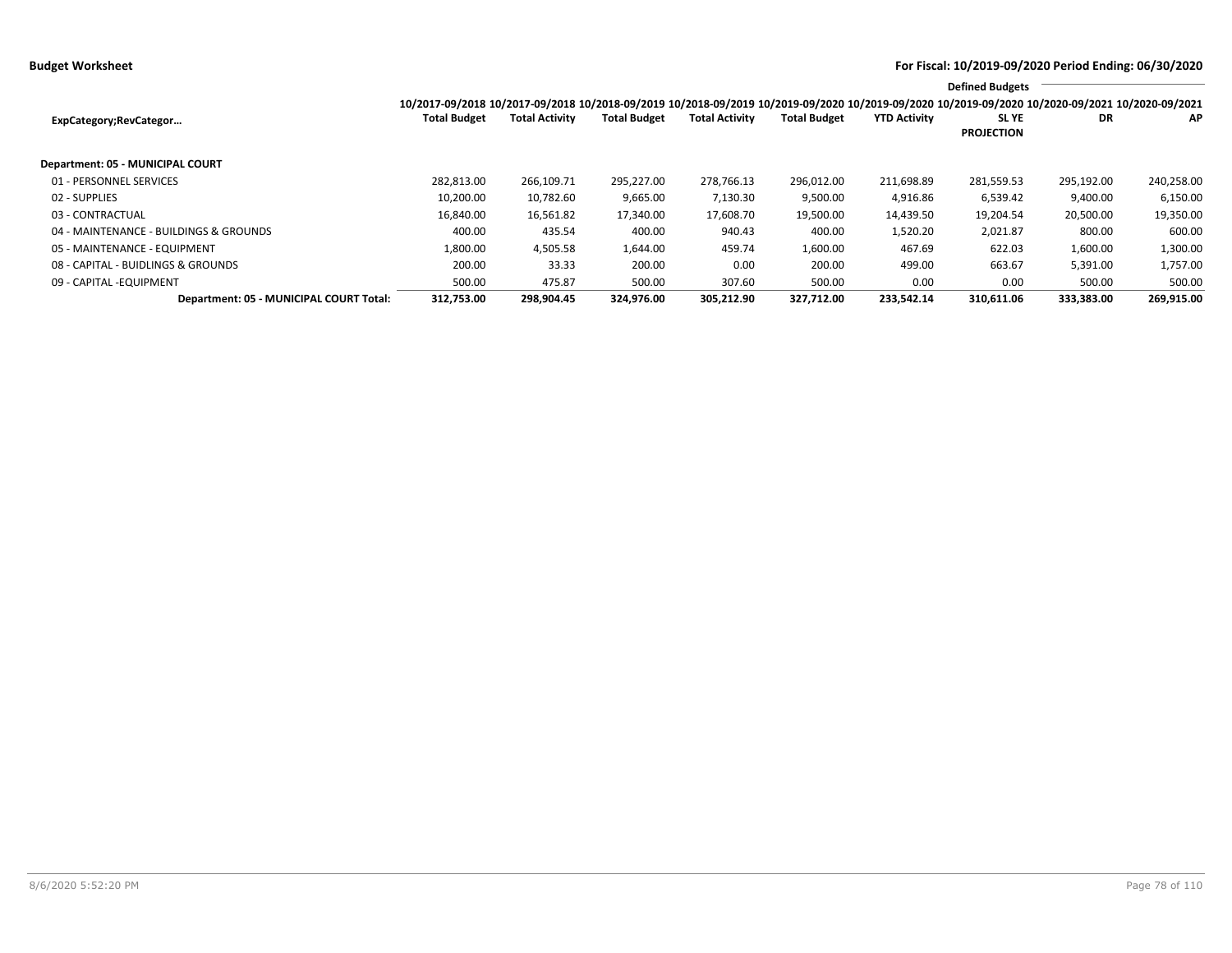|                                        |                                                                                                                                                                 |                       |                     |                       |                     |                     | <b>Defined Budgets</b>     |              |              |
|----------------------------------------|-----------------------------------------------------------------------------------------------------------------------------------------------------------------|-----------------------|---------------------|-----------------------|---------------------|---------------------|----------------------------|--------------|--------------|
|                                        | 10/2017-09/2018 10/2017-09/2018 10/2018-09/2019 10/2018-09/2019 10/2019-09/2020 10/2019-09/2020 10/2019-09/2020 10/2019-09/2020 10/2020-09/2021 10/2020-09/2021 |                       |                     |                       |                     |                     |                            |              |              |
| ExpCategory; RevCategor                | <b>Total Budget</b>                                                                                                                                             | <b>Total Activity</b> | <b>Total Budget</b> | <b>Total Activity</b> | <b>Total Budget</b> | <b>YTD Activity</b> | SL YE<br><b>PROJECTION</b> | DR           | AP           |
| Department: 06 - POLICE                |                                                                                                                                                                 |                       |                     |                       |                     |                     |                            |              |              |
| 01 - PERSONNEL SERVICES                | 4,221,015.00                                                                                                                                                    | 3,920,769.71          | 4,373,594.00        | 4,284,870.88          | 4,434,381.00        | 3,121,989.49        | 4,152,246.02               | 4,467,415.00 | 3,511,819.00 |
| 02 - SUPPLIES                          | 155,300.00                                                                                                                                                      | 148,253.88            | 137,671.00          | 152,600.56            | 137,200.00          | 99,628.26           | 132,505.59                 | 141,900.00   | 143,100.00   |
| 03 - CONTRACTUAL                       | 494,000.00                                                                                                                                                      | 482,876.42            | 488,160.00          | 494,062.79            | 499,600.00          | 161,393.73          | 214,653.67                 | 562,230.00   | 1,150,120.00 |
| 04 - MAINTENANCE - BUILDINGS & GROUNDS | 4,000.00                                                                                                                                                        | 5,333.28              | 4,000.00            | 5,190.50              | 4,000.00            | 4,472.58            | 5,948.53                   | 4,000.00     | 4,000.00     |
| 05 - MAINTENANCE - EQUIPMENT           | 33,500.00                                                                                                                                                       | 40,423.68             | 29,733.00           | 31,578.23             | 24,500.00           | 28.326.94           | 37.674.83                  | 24.500.00    | 27,000.00    |
| 08 - CAPITAL - BUIDLINGS & GROUNDS     | 0.00                                                                                                                                                            | 0.00                  | 0.00                | 0.00                  | 0.00                | 0.00                | 0.00                       | 0.00         | 3,634.00     |
| 09 - CAPITAL - EQUIPMENT               | 124.050.00                                                                                                                                                      | 118.287.11            | 58,143.00           | 43,161.49             | 139,430.00          | 78.198.05           | 104.003.41                 | 199,890.00   | 154,590.00   |
| Department: 06 - POLICE Total:         | 5,031,865.00                                                                                                                                                    | 4,715,944.08          | 5,091,301.00        | 5,011,464.45          | 5,239,111.00        | 3,494,009.05        | 4,647,032.05               | 5,399,935.00 | 4,994,263.00 |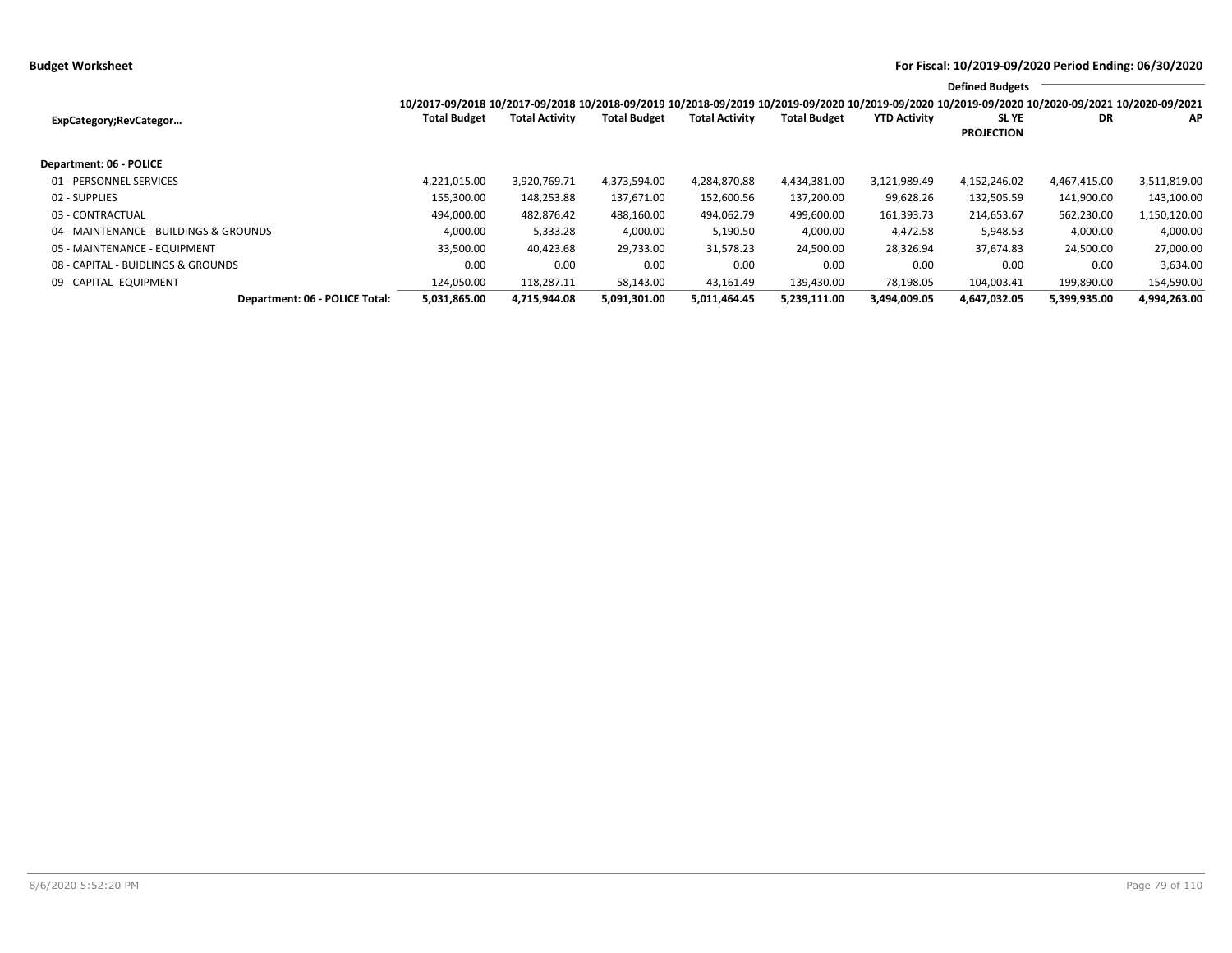|                                        |                                                                                                                                                 |                       |                     |                       |                     |                     | <b>Defined Budgets</b>     |              |              |
|----------------------------------------|-------------------------------------------------------------------------------------------------------------------------------------------------|-----------------------|---------------------|-----------------------|---------------------|---------------------|----------------------------|--------------|--------------|
|                                        | 10/2017-09/2018 10/2017-09/2018 10/2018-09/2019 10/2018-09/2019 10/2019-09/2020 10/2019-09/2020 10/2019-09/2020 10/2020-09/2021 10/2020-09/2021 |                       |                     |                       |                     |                     |                            |              |              |
| ExpCategory;RevCategor                 | <b>Total Budget</b>                                                                                                                             | <b>Total Activity</b> | <b>Total Budget</b> | <b>Total Activity</b> | <b>Total Budget</b> | <b>YTD Activity</b> | SL YE<br><b>PROJECTION</b> | DR           | AP           |
| Department: 07 - FIRE                  |                                                                                                                                                 |                       |                     |                       |                     |                     |                            |              |              |
| 01 - PERSONNEL SERVICES                | 2,834,008.00                                                                                                                                    | 2,771,304.20          | 2,982,640.00        | 2,927,789.67          | 3,051,421.00        | 2,103,972.83        | 2,798,283.85               | 3,064,031.00 | 3,068,231.00 |
| 02 - SUPPLIES                          | 89.400.00                                                                                                                                       | 96,571.47             | 100,472.00          | 108,332.60            | 114,300.00          | 67,625.25           | 89,941.58                  | 111,300.00   | 108,700.00   |
| 03 - CONTRACTUAL                       | 107,439.00                                                                                                                                      | 152,656.32            | 103,850.00          | 150,034.29            | 125,100.00          | 100,606.58          | 133,806.76                 | 125,420.00   | 125,020.00   |
| 04 - MAINTENANCE - BUILDINGS & GROUNDS | 22.700.00                                                                                                                                       | 26,191.16             | 21,000.00           | 30,137.39             | 21,000.00           | 15,534.23           | 20,660.53                  | 21,000.00    | 20,500.00    |
| 05 - MAINTENANCE - EQUIPMENT           | 56,000.00                                                                                                                                       | 101.906.87            | 39,291.00           | 67.945.26             | 52,200.00           | 38,629.95           | 51.377.84                  | 52,200.00    | 49,500.00    |
| 08 - CAPITAL - BUIDLINGS & GROUNDS     | $-27.00$                                                                                                                                        | 845.04                | 24,145.00           | 23,972.68             | 0.00                | 0.00                | 0.00                       | 0.00         | 0.00         |
| 09 - CAPITAL - EQUIPMENT               | 284,830.00                                                                                                                                      | 245,309.21            | 338,705.00          | 280.027.04            | 422.220.00          | 314.072.13          | 417.715.93                 | 421,650.00   | 391,232.00   |
| Department: 07 - FIRE Total:           | 3,394,350.00                                                                                                                                    | 3,394,784.27          | 3,610,103.00        | 3,588,238.93          | 3,786,241.00        | 2,640,440.97        | 3,511,786.49               | 3,795,601.00 | 3,763,183.00 |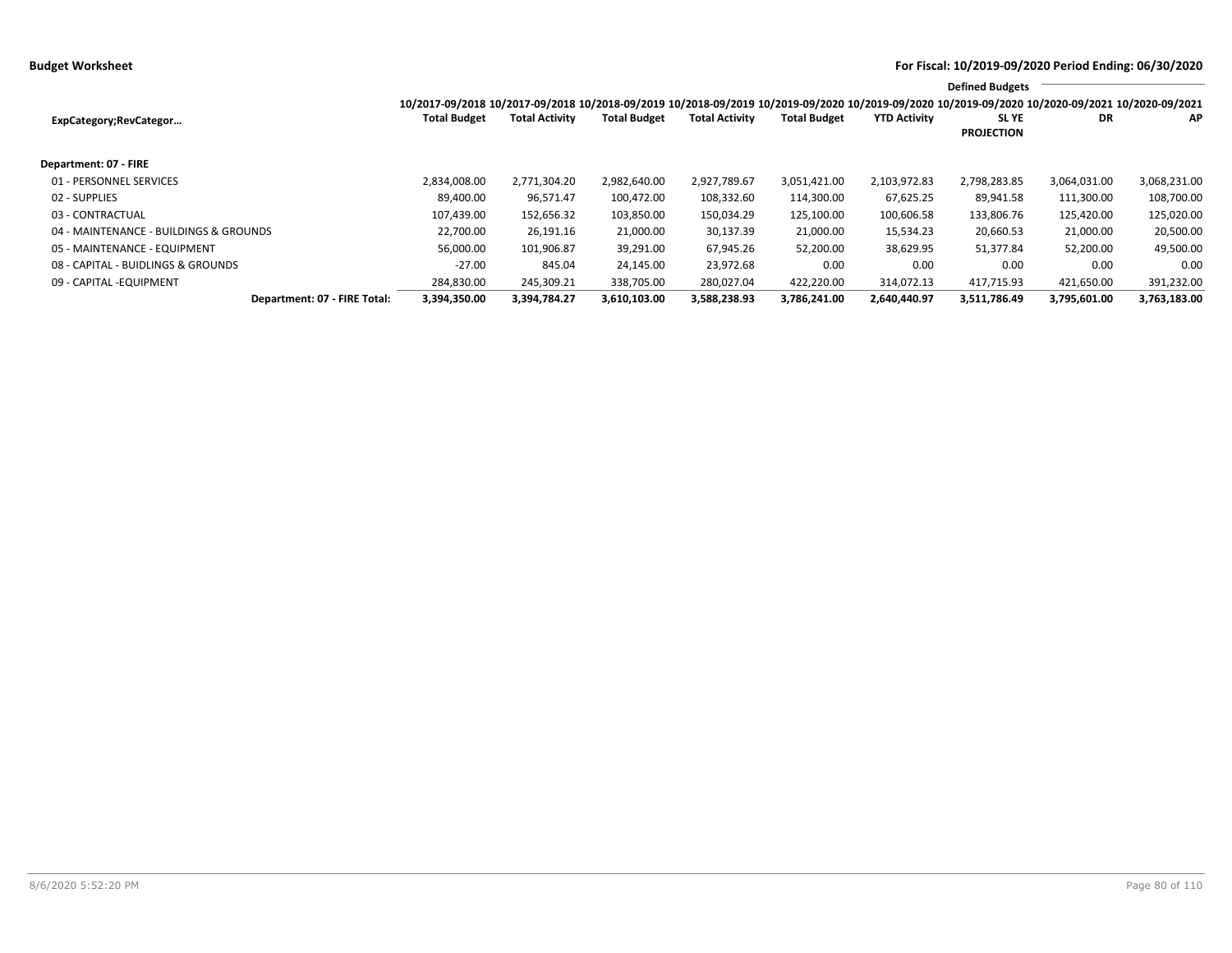**Budget Worksheet For Fiscal: 10/2019-09/2020 Period Ending: 06/30/2020**

|                                              |                                                                                                                                                                 |                       |                     |                       |                     |                     | <b>Defined Budgets</b>           |            |            |
|----------------------------------------------|-----------------------------------------------------------------------------------------------------------------------------------------------------------------|-----------------------|---------------------|-----------------------|---------------------|---------------------|----------------------------------|------------|------------|
|                                              | 10/2017-09/2018 10/2017-09/2018 10/2018-09/2019 10/2018-09/2019 10/2019-09/2020 10/2019-09/2020 10/2019-09/2020 10/2019-09/2020 10/2020-09/2021 10/2020-09/2021 |                       |                     |                       |                     |                     |                                  |            |            |
| ExpCategory;RevCategor                       | <b>Total Budget</b>                                                                                                                                             | <b>Total Activity</b> | <b>Total Budget</b> | <b>Total Activity</b> | <b>Total Budget</b> | <b>YTD Activity</b> | <b>SLYE</b><br><b>PROJECTION</b> | DR         | ΑP         |
| <b>Department: 08 - DEVELOPMENT SERVICES</b> |                                                                                                                                                                 |                       |                     |                       |                     |                     |                                  |            |            |
| 01 - PERSONNEL SERVICES                      | 707.179.00                                                                                                                                                      | 703.160.34            | 743,885.00          | 750,585.79            | 813,403.00          | 556,895.51          | 740,671.03                       | 777,252.00 | 785,337.00 |
| 02 - SUPPLIES                                | 43,150.00                                                                                                                                                       | 35,879.74             | 35,136.00           | 36,244.69             | 38,700.00           | 25,441.64           | 33,837.37                        | 35,400.00  | 34,650.00  |
| 03 - CONTRACTUAL                             | 95,950.00                                                                                                                                                       | 46,525.24             | 85,578.00           | 52,230.37             | 78,760.00           | 28,479.75           | 37,878.07                        | 78,560.00  | 70,060.00  |
| 04 - MAINTENANCE - BUILDINGS & GROUNDS       | 0.00                                                                                                                                                            | 0.00                  | 0.00                | 14.49                 | 0.00                | 0.00                | 0.00                             | 0.00       | 0.00       |
| 05 - MAINTENANCE - EQUIPMENT                 | 27,500.00                                                                                                                                                       | 11,079.93             | 19,228.00           | 13,662.00             | 16,800.00           | 8,541.80            | 11,360.59                        | 14,300.00  | 14,100.00  |
| 09 - CAPITAL - EQUIPMENT                     | 0.00                                                                                                                                                            | 73.00                 | 0.00                | 0.00                  | 0.00                | 0.00                | 0.00                             | 0.00       | 11,672.00  |
| Department: 08 - DEVELOPMENT SERVICES Total: | 873.779.00                                                                                                                                                      | 796.718.25            | 883.827.00          | 852.737.34            | 947.663.00          | 619.358.70          | 823.747.06                       | 905.512.00 | 915,819.00 |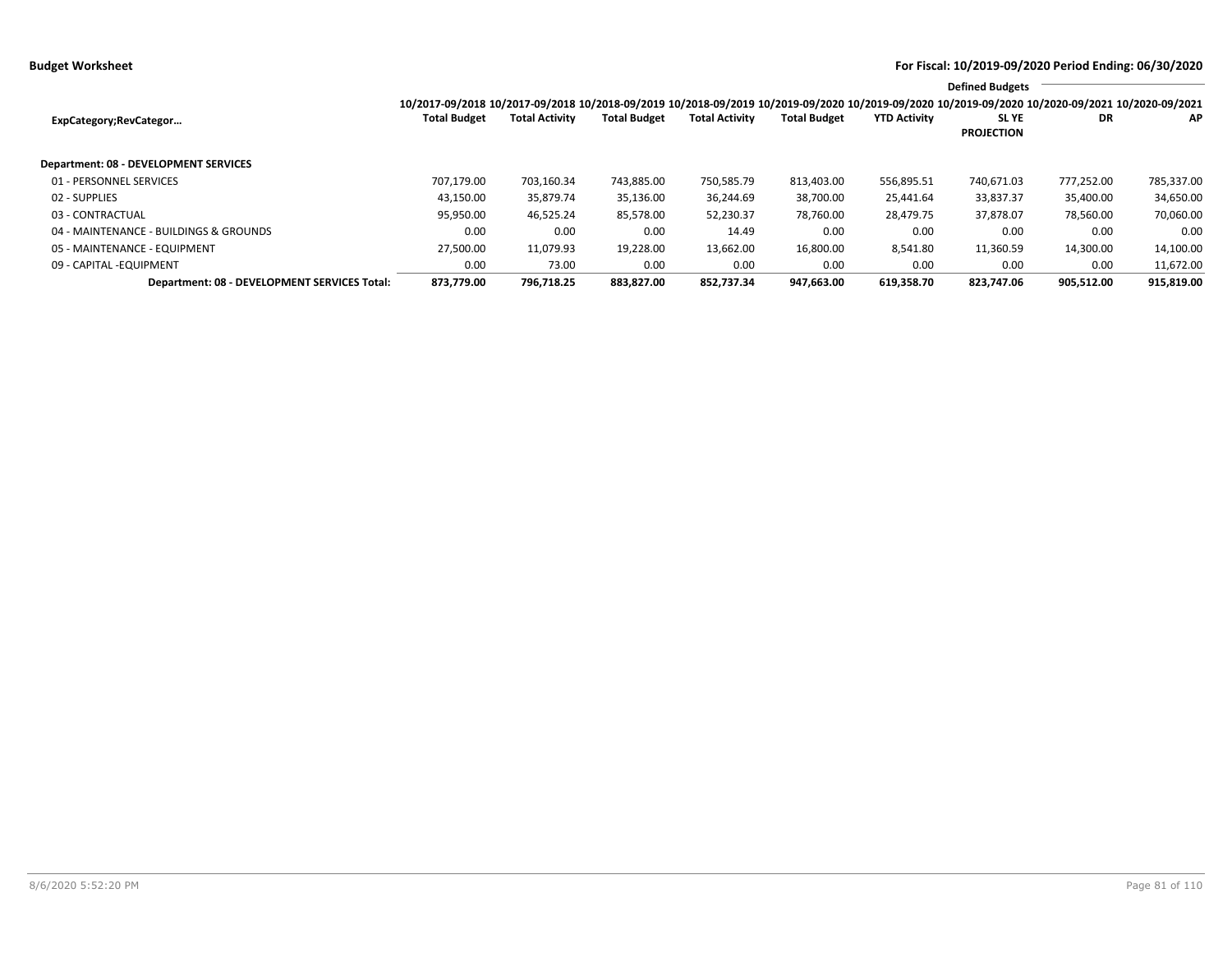**Budget Worksheet For Fiscal: 10/2019-09/2020 Period Ending: 06/30/2020**

|                                        |                                                                                                                                                                                        |                       |                     |                       |                     |                     | <b>Defined Budgets</b>           |              |              |
|----------------------------------------|----------------------------------------------------------------------------------------------------------------------------------------------------------------------------------------|-----------------------|---------------------|-----------------------|---------------------|---------------------|----------------------------------|--------------|--------------|
| ExpCategory; RevCategor                | 10/2017-09/2018 10/2017-09/2018 10/2018-09/2019 10/2018-09/2019 10/2019-09/2020 10/2019-09/2020 10/2019-09/2020 10/2019-09/2020 10/2020-09/2021 10/2020-09/2021<br><b>Total Budget</b> | <b>Total Activity</b> | <b>Total Budget</b> | <b>Total Activity</b> | <b>Total Budget</b> | <b>YTD Activity</b> | <b>SLYE</b><br><b>PROJECTION</b> | DR           | AP           |
| Department: 09 - STREET                |                                                                                                                                                                                        |                       |                     |                       |                     |                     |                                  |              |              |
| 01 - PERSONNEL SERVICES                | 834,426.00                                                                                                                                                                             | 742,745.91            | 874,877.00          | 772.972.85            | 881,761.00          | 608,677.77          | 809,541.42                       | 886,947.00   | 795,647.00   |
| 02 - SUPPLIES                          | 111,950.00                                                                                                                                                                             | 99,589.66             | 103,115.00          | 107,751.60            | 105,150.00          | 59,690.09           | 79,387.83                        | 102,950.00   | 99,150.00    |
| 03 - CONTRACTUAL                       | 396,330.00                                                                                                                                                                             | 377.797.36            | 372.405.00          | 359.543.68            | 348,400.00          | 274,506.80          | 365,094.04                       | 370,590.00   | 367,190.00   |
| 04 - MAINTENANCE - BUILDINGS & GROUNDS | 270,000.00                                                                                                                                                                             | 373,279.75            | 284,500.00          | 344,433.51            | 312,500.00          | 87,766.88           | 116,729.95                       | 552,500.00   | 372,500.00   |
| 05 - MAINTENANCE - EQUIPMENT           | 81,000.00                                                                                                                                                                              | 68,962.69             | 72,775.00           | 100,015.30            | 91,500.00           | 57,400.11           | 76,342.15                        | 84,500.00    | 75,500.00    |
| 08 - CAPITAL - BUIDLINGS & GROUNDS     | 0.00                                                                                                                                                                                   | 600.00                | 0.00                | 0.00                  | 0.00                | 0.00                | 0.00                             | 0.00         | 0.00         |
| 09 - CAPITAL - EQUIPMENT               | 131,319.00                                                                                                                                                                             | 83,307.93             | 188.774.00          | 150.110.96            | 220,364.00          | 147,514.67          | 196,194.51                       | 245,249.00   | 245,249.00   |
| <b>14 - SUPPORT SERVICES</b>           | 0.00                                                                                                                                                                                   | 0.00                  | 0.00                | 0.00                  | 0.00                | 25,184.23           | 33,495.03                        | 0.00         | 0.00         |
| Department: 09 - STREET Total:         | 1,825,025.00                                                                                                                                                                           | 1,746,283.30          | 1,896,446.00        | 1,834,827.90          | 1,959,675.00        | 1,260,740.55        | 1,676,784.93                     | 2,242,736.00 | 1,955,236.00 |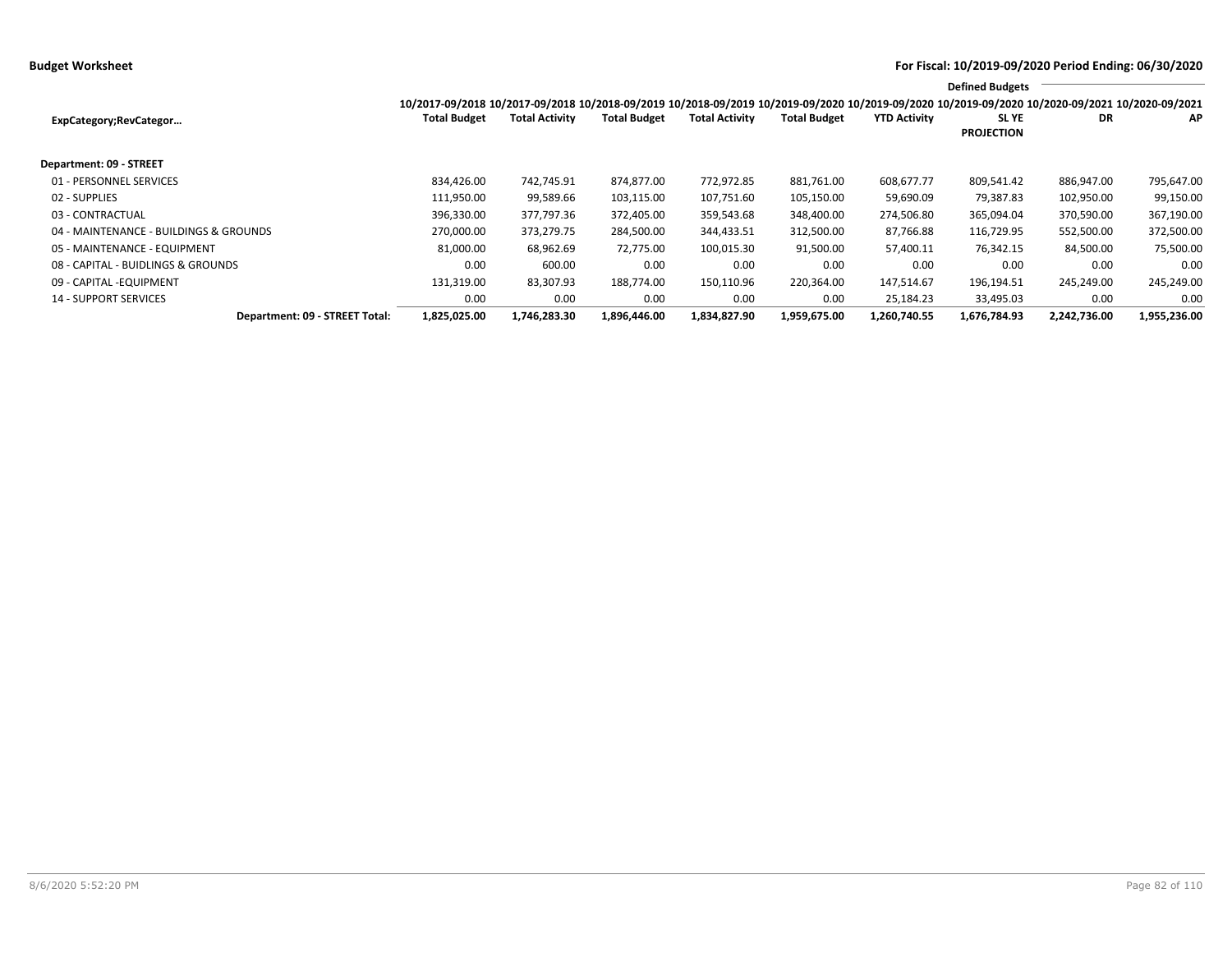**Budget Worksheet For Fiscal: 10/2019-09/2020 Period Ending: 06/30/2020**

|                                        |                                                                                                                                                                 |                       |                     |                       |                     |                     | <b>Defined Budgets</b>           |            |            |
|----------------------------------------|-----------------------------------------------------------------------------------------------------------------------------------------------------------------|-----------------------|---------------------|-----------------------|---------------------|---------------------|----------------------------------|------------|------------|
|                                        | 10/2017-09/2018 10/2017-09/2018 10/2018-09/2019 10/2018-09/2019 10/2019-09/2020 10/2019-09/2020 10/2019-09/2020 10/2019-09/2020 10/2020-09/2021 10/2020-09/2021 |                       |                     |                       |                     |                     |                                  |            |            |
| ExpCategory;RevCategor                 | <b>Total Budget</b>                                                                                                                                             | <b>Total Activity</b> | <b>Total Budget</b> | <b>Total Activity</b> | <b>Total Budget</b> | <b>YTD Activity</b> | <b>SLYE</b><br><b>PROJECTION</b> | DR         | AP         |
|                                        |                                                                                                                                                                 |                       |                     |                       |                     |                     |                                  |            |            |
| <b>Department: 10 - HEALTH</b>         |                                                                                                                                                                 |                       |                     |                       |                     |                     |                                  |            |            |
| 01 - PERSONNEL SERVICES                | 199.752.00                                                                                                                                                      | 177,489.79            | 191,790.00          | 190,640.78            | 168.414.00          | 146,186.41          | 194,427.94                       | 168,462.00 | 168,462.00 |
| 02 - SUPPLIES                          | 21,515.00                                                                                                                                                       | 15,036.54             | 21,815.00           | 19,035.78             | 24,100.00           | 8,199.49            | 10,905.33                        | 24,100.00  | 20,560.00  |
| 03 - CONTRACTUAL                       | 56,412.00                                                                                                                                                       | 42,262.48             | 53,793.00           | 45,958.21             | 53,773.00           | 30,334.88           | 40,345.40                        | 49,206.00  | 49,006.00  |
| 04 - MAINTENANCE - BUILDINGS & GROUNDS | 2,500.00                                                                                                                                                        | 6,309.15              | 2,500.00            | 2,717.56              | 2,500.00            | 4,052.26            | 5,389.51                         | 2,500.00   | 2,500.00   |
| 05 - MAINTENANCE - EQUIPMENT           | 610.00                                                                                                                                                          | 134.75                | 610.00              | 163.74                | 600.00              | 381.99              | 508.05                           | 600.00     | 600.00     |
| 08 - CAPITAL - BUIDLINGS & GROUNDS     | 4,325.00                                                                                                                                                        | 3,680.98              | 6,250.00            | 6,827.75              | 1,750.00            | 4,843.02            | 6,441.22                         | 4,250.00   | 750.00     |
| 09 - CAPITAL - EQUIPMENT               | 500.00                                                                                                                                                          | 0.00                  | 500.00              | 97.60                 | 500.00              | 0.00                | 0.00                             | 500.00     | 500.00     |
| Department: 10 - HEALTH Total:         | 285,614.00                                                                                                                                                      | 244,913.69            | 277,258.00          | 265,441.42            | 251,637.00          | 193,998.05          | 258,017.45                       | 249,618.00 | 242,378.00 |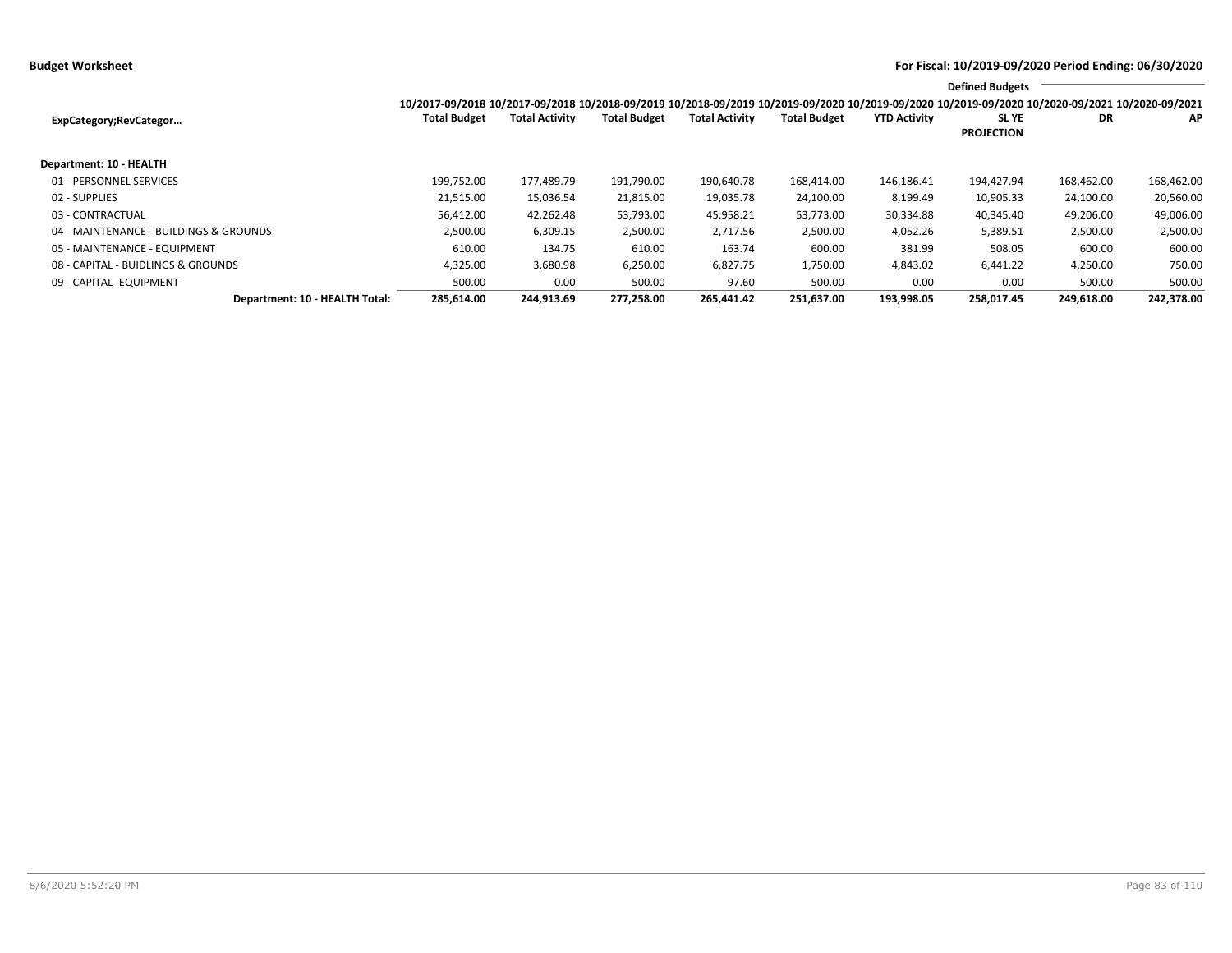|                                                         |                                            | 10/2017-09/2018 10/2017-09/2018 10/2018-09/2019 10/2018-09/2019 10/2019-09/2020 10/2019-09/2020 10/2019-09/2020 10/2020-09/2021 10/2020-09/2021 |                       |                     |                       |                     |                     | <b>Defined Budgets</b>           |            |            |
|---------------------------------------------------------|--------------------------------------------|-------------------------------------------------------------------------------------------------------------------------------------------------|-----------------------|---------------------|-----------------------|---------------------|---------------------|----------------------------------|------------|------------|
| ExpCategory;RevCategor                                  |                                            | <b>Total Budget</b>                                                                                                                             | <b>Total Activity</b> | <b>Total Budget</b> | <b>Total Activity</b> | <b>Total Budget</b> | <b>YTD Activity</b> | <b>SLYE</b><br><b>PROJECTION</b> | DR         | <b>AP</b>  |
| Department: 14 - COMMUNITY SERVICES<br>03 - CONTRACTUAL |                                            | 619.596.00                                                                                                                                      | 620.246.13            | 631.550.00          | 630.517.42            | 664,589.00          | 486.682.18          | 647.287.30                       | 771.190.00 | 429.098.00 |
|                                                         | Department: 14 - COMMUNITY SERVICES Total: | 619.596.00                                                                                                                                      | 620.246.13            | 631.550.00          | 630.517.42            | 664,589.00          | 486,682.18          | 647.287.30                       | 771.190.00 | 429,098.00 |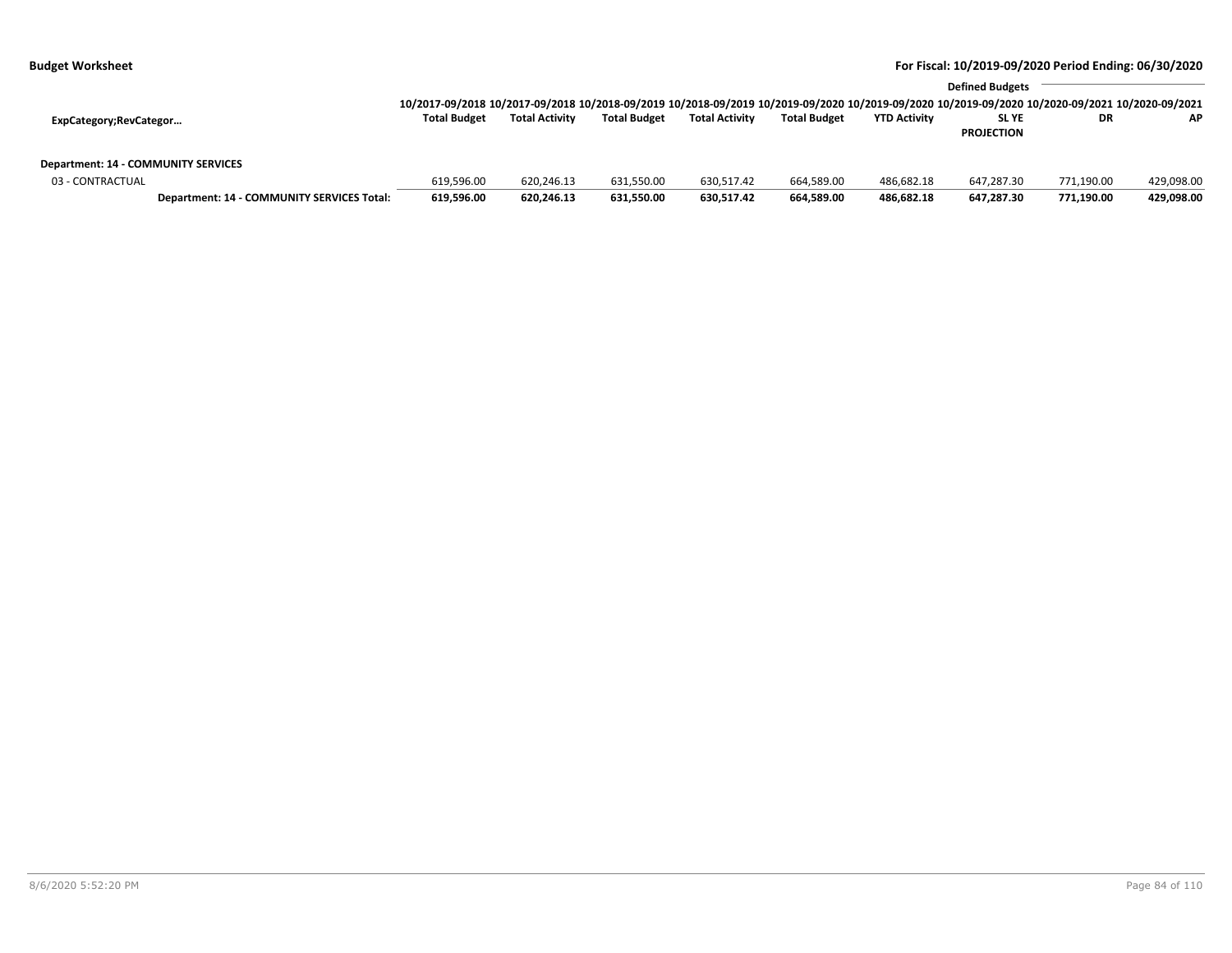|                                    |                                           |                                                                                                                                                 | <b>Defined Budgets</b> |                     |                       |                     |                     |                   |            |            |
|------------------------------------|-------------------------------------------|-------------------------------------------------------------------------------------------------------------------------------------------------|------------------------|---------------------|-----------------------|---------------------|---------------------|-------------------|------------|------------|
|                                    |                                           | 10/2017-09/2018 10/2017-09/2018 10/2018-09/2019 10/2018-09/2019 10/2019-09/2020 10/2019-09/2020 10/2019-09/2020 10/2020-09/2021 10/2020-09/2021 |                        |                     |                       |                     |                     |                   |            |            |
| ExpCategory;RevCategor             |                                           | <b>Total Budget</b>                                                                                                                             | <b>Total Activity</b>  | <b>Total Budget</b> | <b>Total Activity</b> | <b>Total Budget</b> | <b>YTD Activity</b> | <b>SLYE</b>       | DR         | <b>AP</b>  |
|                                    |                                           |                                                                                                                                                 |                        |                     |                       |                     |                     | <b>PROJECTION</b> |            |            |
| Department: 15 - INTERGOVERNMENTAL |                                           |                                                                                                                                                 |                        |                     |                       |                     |                     |                   |            |            |
| 03 - CONTRACTUAL                   |                                           | 232.444.00                                                                                                                                      | 240.795.83             | 252.657.00          | 252,051.05            | 257,657.00          | 189.828.80          | 252.472.31        | 266.139.00 | 266,139.00 |
|                                    | Department: 15 - INTERGOVERNMENTAL Total: | 232,444.00                                                                                                                                      | 240,795.83             | 252.657.00          | 252,051.05            | 257,657.00          | 189,828.80          | 252,472.31        | 266.139.00 | 266,139.00 |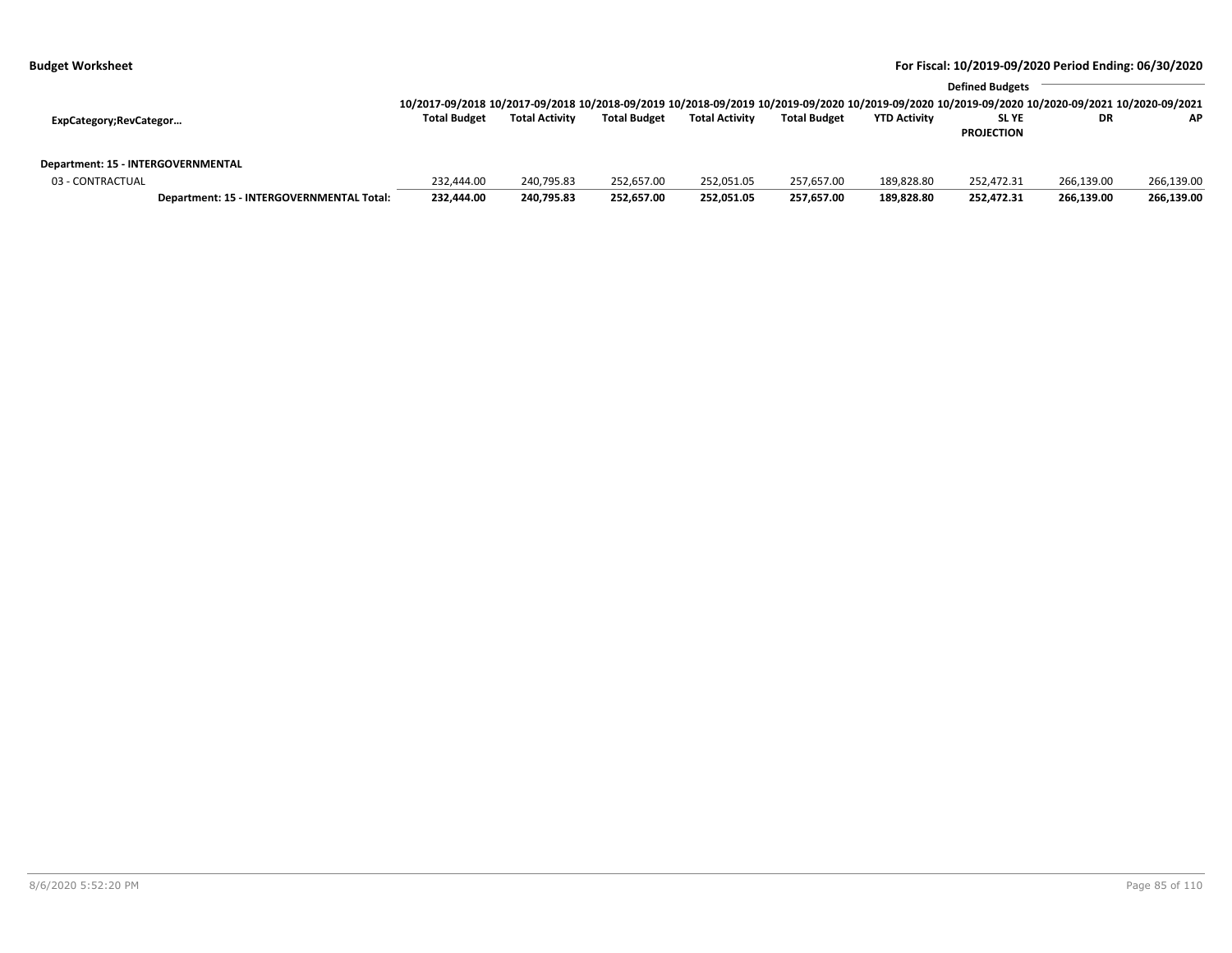|                                         |                                                                                                                                                                 |                       |                     |                       |                     |                     | <b>Defined Budgets</b>           |            |            |
|-----------------------------------------|-----------------------------------------------------------------------------------------------------------------------------------------------------------------|-----------------------|---------------------|-----------------------|---------------------|---------------------|----------------------------------|------------|------------|
|                                         | 10/2017-09/2018 10/2017-09/2018 10/2018-09/2019 10/2018-09/2019 10/2019-09/2020 10/2019-09/2020 10/2019-09/2020 10/2019-09/2020 10/2020-09/2021 10/2020-09/2021 |                       |                     |                       |                     |                     |                                  |            |            |
| ExpCategory;RevCategor                  | <b>Total Budget</b>                                                                                                                                             | <b>Total Activity</b> | <b>Total Budget</b> | <b>Total Activity</b> | <b>Total Budget</b> | <b>YTD Activity</b> | <b>SLYE</b><br><b>PROJECTION</b> | DR         | AP         |
| Department: 16 - UTILITY BILLING        |                                                                                                                                                                 |                       |                     |                       |                     |                     |                                  |            |            |
| 01 - PERSONNEL SERVICES                 | 176,269.00                                                                                                                                                      | 176,867.78            | 184,580.00          | 184,890.32            | 186,178.00          | 148,049.89          | 196,906.35                       | 185,926.00 | 185,926.00 |
| 02 - SUPPLIES                           | 15,050.00                                                                                                                                                       | 13,212.00             | 15,250.00           | 12,169.95             | 15,050.00           | 6,887.90            | 9,160.91                         | 15,050.00  | 14,050.00  |
| 03 - CONTRACTUAL                        | 81,100.00                                                                                                                                                       | 100,627.65            | 100,070.00          | 106,220.26            | 107,100.00          | 94,905.24           | 126,223.97                       | 117,350.00 | 118,350.00 |
| 05 - MAINTENANCE - EQUIPMENT            | 2,000.00                                                                                                                                                        | 0.00                  | 2,000.00            | 347.50                | 2,000.00            | 61.82               | 82.22                            | 2,000.00   | 2,000.00   |
| 08 - CAPITAL - BUIDLINGS & GROUNDS      | 1,000.00                                                                                                                                                        | 0.00                  | 1,000.00            | 0.00                  | 1,000.00            | 0.00                | 0.00                             | 1,000.00   | 0.00       |
| 09 - CAPITAL - EQUIPMENT                | 6,000.00                                                                                                                                                        | 2,998.38              | 4,000.00            | 1,886.00              | 6,000.00            | 5,065.00            | 6,736.45                         | 6,000.00   | 6,000.00   |
| Department: 16 - UTILITY BILLING Total: | 281.419.00                                                                                                                                                      | 293.705.81            | 306.900.00          | 305.514.03            | 317.328.00          | 254.969.85          | 339.109.90                       | 327.326.00 | 326,326.00 |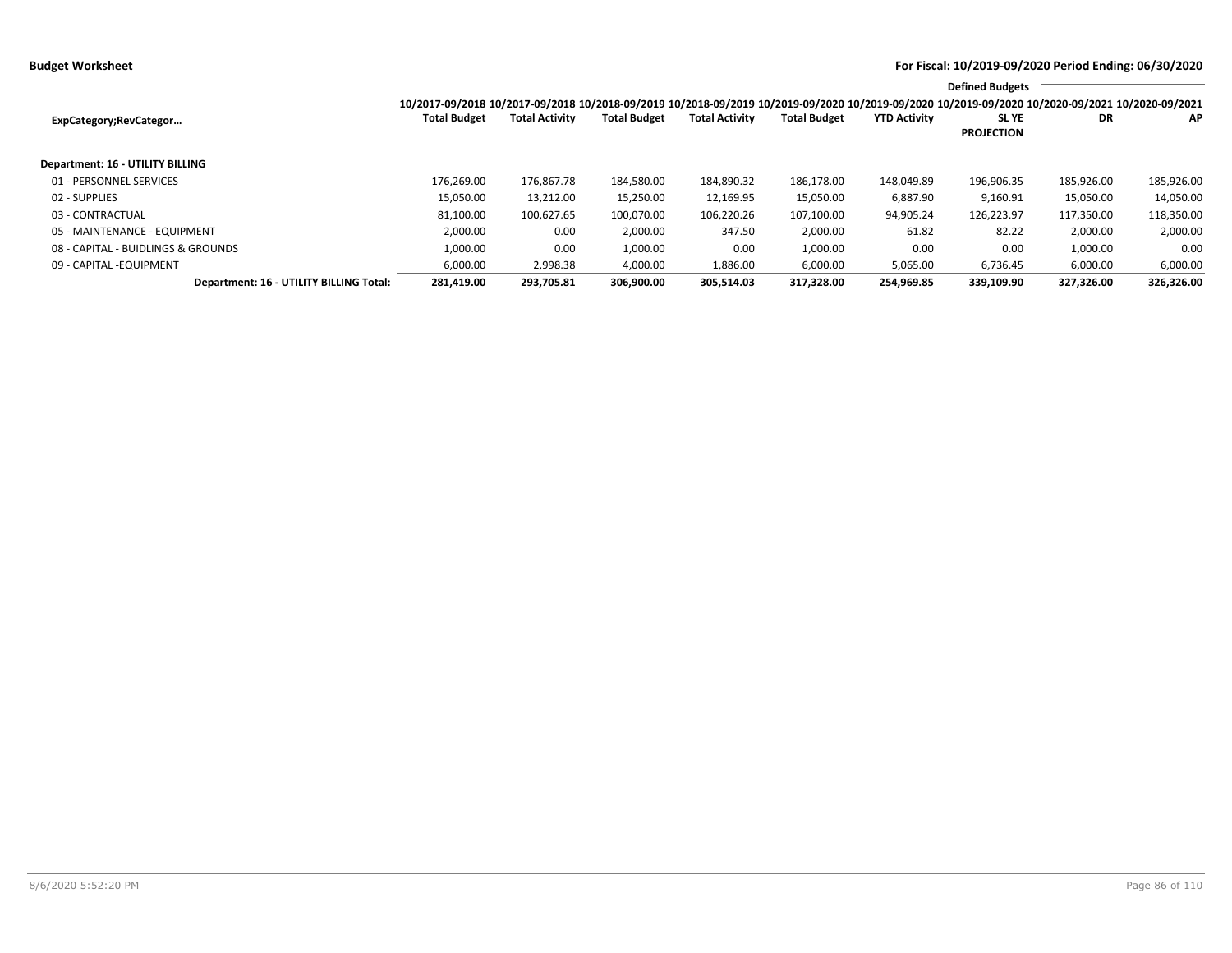**Budget Worksheet For Fiscal: 10/2019-09/2020 Period Ending: 06/30/2020**

|                                              |                                                                                                                                                                 |                       |                     |                       |                     |                     | <b>Defined Budgets</b>           |            |            |
|----------------------------------------------|-----------------------------------------------------------------------------------------------------------------------------------------------------------------|-----------------------|---------------------|-----------------------|---------------------|---------------------|----------------------------------|------------|------------|
|                                              | 10/2017-09/2018 10/2017-09/2018 10/2018-09/2019 10/2018-09/2019 10/2019-09/2020 10/2019-09/2020 10/2019-09/2020 10/2019-09/2020 10/2020-09/2021 10/2020-09/2021 |                       |                     |                       |                     |                     |                                  |            |            |
| ExpCategory;RevCategor                       | <b>Total Budget</b>                                                                                                                                             | <b>Total Activity</b> | <b>Total Budget</b> | <b>Total Activity</b> | <b>Total Budget</b> | <b>YTD Activity</b> | <b>SLYE</b><br><b>PROJECTION</b> | DR         | AP         |
| Department: 17 - COMMUNITY FACILITIES        |                                                                                                                                                                 |                       |                     |                       |                     |                     |                                  |            |            |
| 01 - PERSONNEL SERVICES                      | 230,095.00                                                                                                                                                      | 241,314.43            | 248,766.00          | 253,308.07            | 255,238.00          | 178,721.70          | 237,699.85                       | 255,743.00 | 255,743.00 |
| 02 - SUPPLIES                                | 9,375.00                                                                                                                                                        | 7,480.91              | 6,975.00            | 5,900.46              | 8,625.00            | 4,123.66            | 5,484.46                         | 7,925.00   | 7,925.00   |
| 03 - CONTRACTUAL                             | 70,650.00                                                                                                                                                       | 70,795.40             | 75,350.00           | 77,156.35             | 68,950.00           | 53,122.14           | 70,652.44                        | 72,650.00  | 275,799.00 |
| 04 - MAINTENANCE - BUILDINGS & GROUNDS       | 15,000.00                                                                                                                                                       | 10,799.01             | 16,000.00           | 44,635.48             | 17,000.00           | 9,546.18            | 12,696.42                        | 17,000.00  | 17,000.00  |
| 05 - MAINTENANCE - EQUIPMENT                 | 1,200.00                                                                                                                                                        | 1,022.49              | 1,600.00            | 250.26                | 1,600.00            | 1,483.89            | 1,973.58                         | 700.00     | 700.00     |
| 08 - CAPITAL - BUIDLINGS & GROUNDS           | 35,911.00                                                                                                                                                       | 33,408.00             | 50,949.00           | 50,796.84             | 61,923.00           | 25,443.00           | 33,839.19                        | 9,000.00   | 0.00       |
| 09 - CAPITAL -EQUIPMENT                      | 0.00                                                                                                                                                            | 0.00                  | 0.00                | 0.00                  | 3,100.00            | 1,866.00            | 2,481.78                         | 0.00       | 0.00       |
| <b>14 - SUPPORT SERVICES</b>                 | 59,650.00                                                                                                                                                       | 62,820.71             | 62,800.00           | 66,341.26             | 60,700.00           | 38,510.64           | 51,219.18                        | 60,950.00  | 60,950.00  |
| Department: 17 - COMMUNITY FACILITIES Total: | 421,881.00                                                                                                                                                      | 427,640.95            | 462,440.00          | 498,388.72            | 477,136.00          | 312,817.21          | 416,046.90                       | 423,968.00 | 618,117.00 |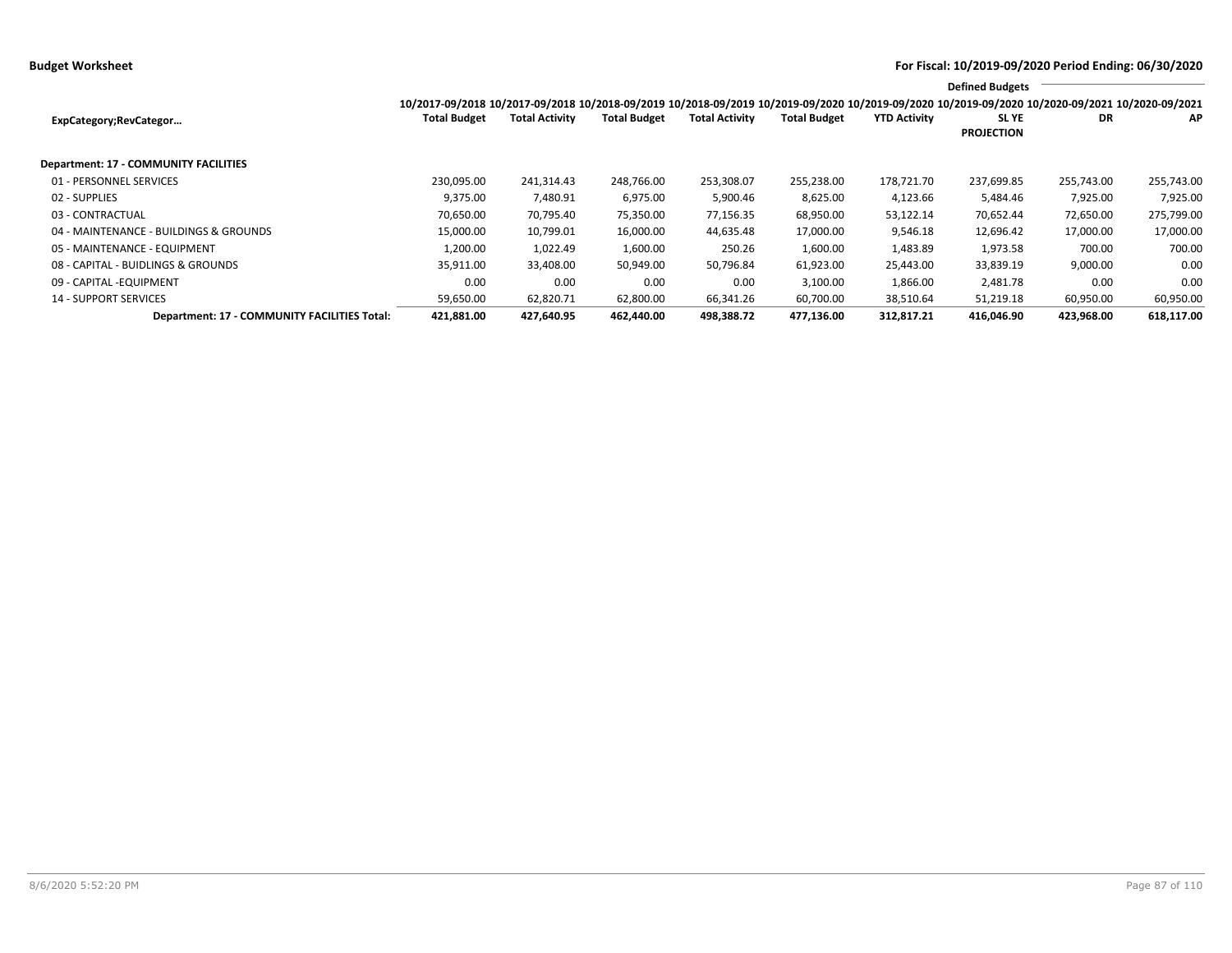**Budget Worksheet For Fiscal: 10/2019-09/2020 Period Ending: 06/30/2020**

|                                            |                                                                                                                                                                 |                       |                     |                       |                     |                     | <b>Defined Budgets</b>           |            |            |
|--------------------------------------------|-----------------------------------------------------------------------------------------------------------------------------------------------------------------|-----------------------|---------------------|-----------------------|---------------------|---------------------|----------------------------------|------------|------------|
|                                            | 10/2017-09/2018 10/2017-09/2018 10/2018-09/2019 10/2018-09/2019 10/2019-09/2020 10/2019-09/2020 10/2019-09/2020 10/2019-09/2020 10/2020-09/2021 10/2020-09/2021 |                       |                     |                       |                     |                     |                                  |            |            |
| ExpCategory;RevCategor                     | <b>Total Budget</b>                                                                                                                                             | <b>Total Activity</b> | <b>Total Budget</b> | <b>Total Activity</b> | <b>Total Budget</b> | <b>YTD Activity</b> | <b>SLYE</b><br><b>PROJECTION</b> | DR         | ΑP         |
| <b>Department: 18 - OPERATIONS SUPPORT</b> |                                                                                                                                                                 |                       |                     |                       |                     |                     |                                  |            |            |
| 01 - PERSONNEL SERVICES                    | 42,630.00                                                                                                                                                       | 38,234.20             | 41,351.00           | 40,553.73             | 41,743.00           | 30,594.33           | 40,690.46                        | 41,761.00  | 41,761.00  |
| 02 - SUPPLIES                              | 10,850.00                                                                                                                                                       | 12,196.58             | 17,650.00           | 16,535.39             | 17,050.00           | 13,880.34           | 18,460.86                        | 17,950.00  | 17,950.00  |
| 03 - CONTRACTUAL                           | 96,700.00                                                                                                                                                       | 77,600.84             | 81,500.00           | 73,602.03             | 82,100.00           | 58,792.60           | 78,194.16                        | 81,900.00  | 76,900.00  |
| 04 - MAINTENANCE - BUILDINGS & GROUNDS     | 13,000.00                                                                                                                                                       | 18,114.81             | 18,509.00           | 24,802.76             | 15,000.00           | 9,992.29            | 13,289.75                        | 15,000.00  | 15,000.00  |
| 05 - MAINTENANCE - EQUIPMENT               | 0.00                                                                                                                                                            | 701.40                | 750.00              | 0.00                  | 500.00              | 327.31              | 435.32                           | 500.00     | 500.00     |
| 08 - CAPITAL - BUIDLINGS & GROUNDS         | 0.00                                                                                                                                                            | 0.00                  | 11,460.00           | 15,060.84             | 0.00                | 0.00                | 0.00                             | 0.00       | 0.00       |
| 09 - CAPITAL - EQUIPMENT                   | 0.00                                                                                                                                                            | 0.00                  | 0.00                | 0.00                  | 1,600.00            | 0.00                | 0.00                             | 0.00       | 0.00       |
| Department: 18 - OPERATIONS SUPPORT Total: | 163,180.00                                                                                                                                                      | 146,847.83            | 171,220.00          | 170,554.75            | 157,993.00          | 113,586.87          | 151,070.55                       | 157,111.00 | 152,111.00 |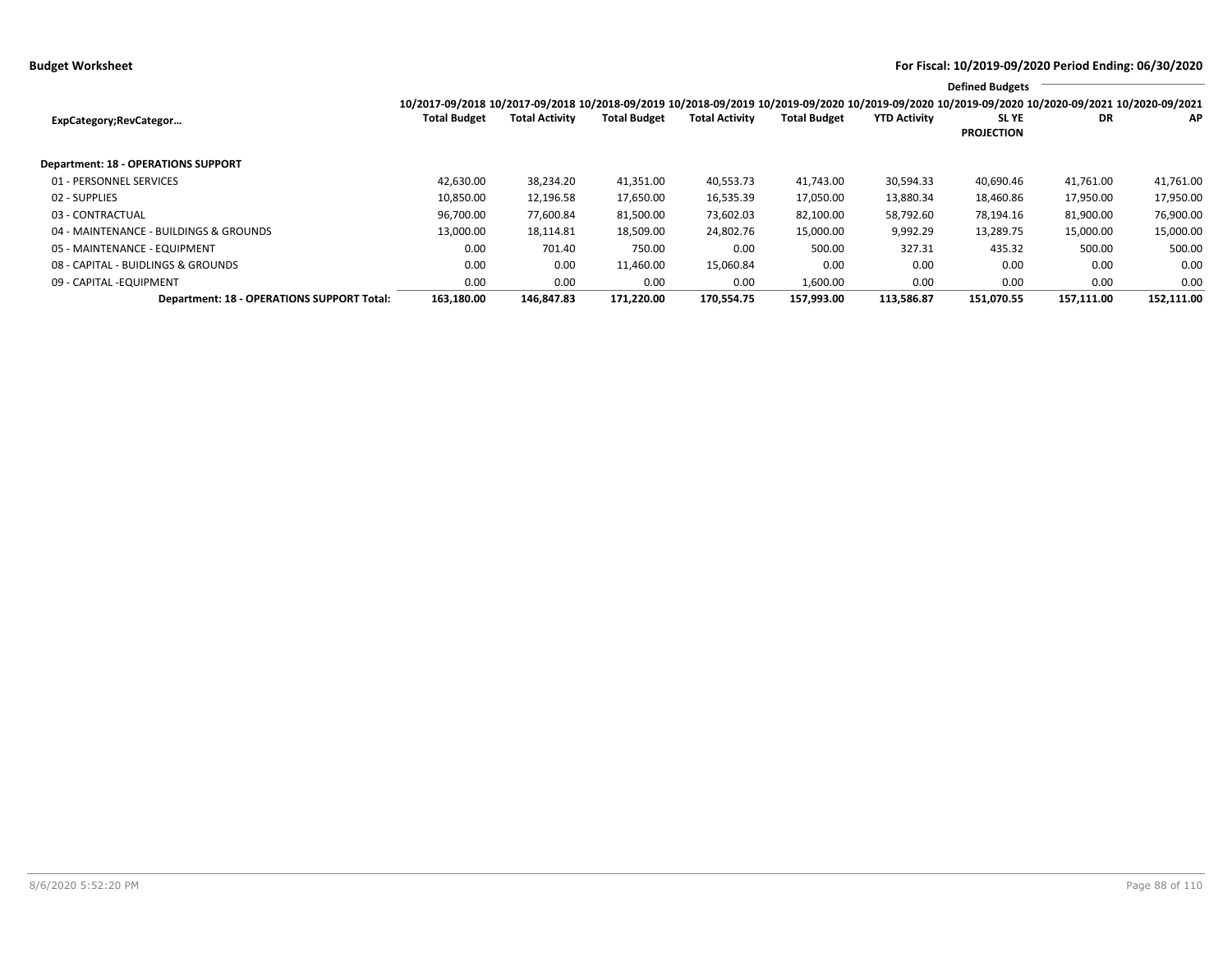**Budget Worksheet For Fiscal: 10/2019-09/2020 Period Ending: 06/30/2020**

|                                              |                                                                                                                                                                 |                       |                     |                       |                     |                     | <b>Defined Budgets</b>           |            |            |
|----------------------------------------------|-----------------------------------------------------------------------------------------------------------------------------------------------------------------|-----------------------|---------------------|-----------------------|---------------------|---------------------|----------------------------------|------------|------------|
|                                              | 10/2017-09/2018 10/2017-09/2018 10/2018-09/2019 10/2018-09/2019 10/2019-09/2020 10/2019-09/2020 10/2019-09/2020 10/2019-09/2020 10/2020-09/2021 10/2020-09/2021 |                       |                     |                       |                     |                     |                                  |            |            |
| ExpCategory;RevCategor                       | <b>Total Budget</b>                                                                                                                                             | <b>Total Activity</b> | <b>Total Budget</b> | <b>Total Activity</b> | <b>Total Budget</b> | <b>YTD Activity</b> | <b>SLYE</b><br><b>PROJECTION</b> | DR         | ΑP         |
| Department: 19 - PURCHASING/WAREHOUSE        |                                                                                                                                                                 |                       |                     |                       |                     |                     |                                  |            |            |
| 01 - PERSONNEL SERVICES                      | 156.239.00                                                                                                                                                      | 156,324.02            | 162,944.00          | 166,580.73            | 168,395.00          | 124,228.08          | 165,223.34                       | 168,538.00 | 168,538.00 |
| 02 - SUPPLIES                                | 3,129.00                                                                                                                                                        | 2,352.29              | 3,050.00            | 3,089.84              | 2,950.00            | 2,347.77            | 3,122.54                         | 3,650.00   | 3,650.00   |
| 03 - CONTRACTUAL                             | 10,350.00                                                                                                                                                       | 10,143.97             | 10,750.00           | 10,224.95             | 10,900.00           | 4,723.03            | 6,281.63                         | 11,550.00  | 11,550.00  |
| 04 - MAINTENANCE - BUILDINGS & GROUNDS       | 450.00                                                                                                                                                          | 0.00                  | 450.00              | 353.96                | 400.00              | 503.13              | 669.16                           | 400.00     | 400.00     |
| 05 - MAINTENANCE - EQUIPMENT                 | 3,300.00                                                                                                                                                        | 3,066.70              | 900.00              | 258.46                | 900.00              | 342.44              | 455.45                           | 900.00     | 900.00     |
| 08 - CAPITAL - BUIDLINGS & GROUNDS           | 500.00                                                                                                                                                          | 0.00                  | 0.00                | 0.00                  | 0.00                | 0.00                | 0.00                             | 0.00       | 0.00       |
| 09 - CAPITAL - EQUIPMENT                     | 1,000.00                                                                                                                                                        | 1,058.50              | 1,396.00            | 1,101.00              | 1,000.00            | 0.00                | 0.00                             | 1,000.00   | 1,000.00   |
| Department: 19 - PURCHASING/WAREHOUSE Total: | 174.968.00                                                                                                                                                      | 172.945.48            | 179.490.00          | 181.608.94            | 184.545.00          | 132.144.45          | 175.752.12                       | 186.038.00 | 186,038.00 |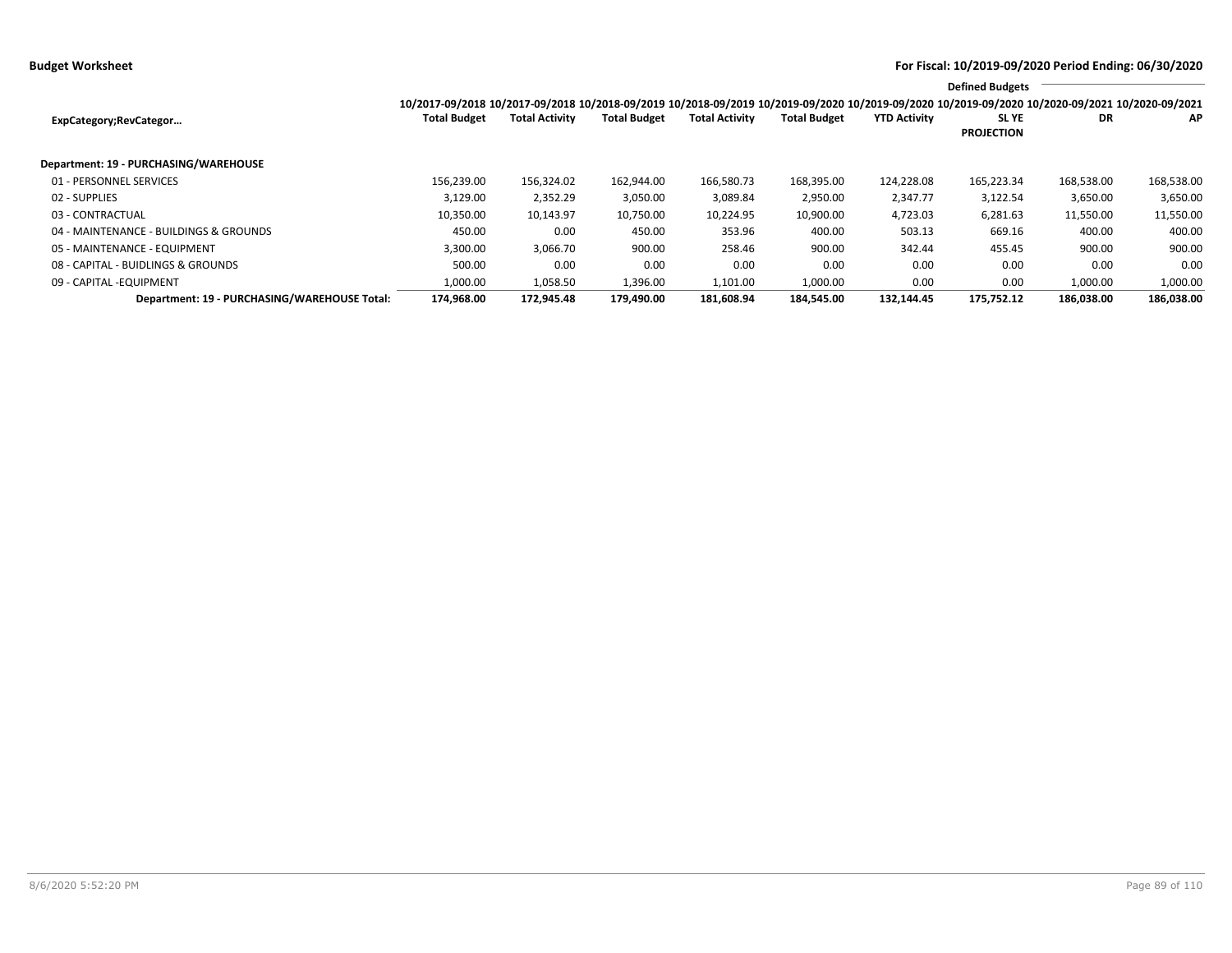**Budget Worksheet For Fiscal: 10/2019-09/2020 Period Ending: 06/30/2020**

|                                            |                                                                                                                                                                 |                       |                     |                       |                     |                     | <b>Defined Budgets</b>           |              |              |
|--------------------------------------------|-----------------------------------------------------------------------------------------------------------------------------------------------------------------|-----------------------|---------------------|-----------------------|---------------------|---------------------|----------------------------------|--------------|--------------|
|                                            | 10/2017-09/2018 10/2017-09/2018 10/2018-09/2019 10/2018-09/2019 10/2019-09/2020 10/2019-09/2020 10/2019-09/2020 10/2019-09/2020 10/2020-09/2021 10/2020-09/2021 |                       |                     |                       |                     |                     |                                  |              |              |
| ExpCategory;RevCategor                     | <b>Total Budget</b>                                                                                                                                             | <b>Total Activity</b> | <b>Total Budget</b> | <b>Total Activity</b> | <b>Total Budget</b> | <b>YTD Activity</b> | <b>SLYE</b><br><b>PROJECTION</b> | DR           | AP           |
|                                            |                                                                                                                                                                 |                       |                     |                       |                     |                     |                                  |              |              |
| Department: 20 - PARKS & RECREATION        |                                                                                                                                                                 |                       |                     |                       |                     |                     |                                  |              |              |
| 01 - PERSONNEL SERVICES                    | 1,052,210.00                                                                                                                                                    | 984,392.26            | 1,093,395.00        | 1,033,832.59          | 1,142,144.00        | 618,612.32          | 822,754.39                       | 1,138,064.00 | 1,138,064.00 |
| 02 - SUPPLIES                              | 76.700.00                                                                                                                                                       | 76,205.81             | 73,965.00           | 74,170.35             | 73,200.00           | 45,130.27           | 60,023.27                        | 71,400.00    | 73,400.00    |
| 03 - CONTRACTUAL                           | 86,175.00                                                                                                                                                       | 95,186.71             | 90,905.00           | 90,353.80             | 85,217.00           | 61,064.73           | 81,216.10                        | 96,655.00    | 96,655.00    |
| 04 - MAINTENANCE - BUILDINGS & GROUNDS     | 54,000.00                                                                                                                                                       | 69,379.56             | 73,000.00           | 46,486.25             | 70,000.00           | 50,891.07           | 67,685.12                        | 70,000.00    | 80,000.00    |
| 05 - MAINTENANCE - EQUIPMENT               | 29,700.00                                                                                                                                                       | 41,819.66             | 32,984.00           | 24,177.95             | 26,984.00           | 23,279.76           | 30,962.08                        | 27,500.00    | 29,500.00    |
| 08 - CAPITAL - BUIDLINGS & GROUNDS         | 41,400.00                                                                                                                                                       | 28,896.41             | 14,300.00           | 15,841.68             | 62,128.00           | 32,290.95           | 42,946.96                        | 81,395.00    | 41,895.00    |
| 09 - CAPITAL - EQUIPMENT                   | 26.000.00                                                                                                                                                       | 24,994.49             | 17,826.00           | 15.177.81             | 27.340.00           | 25,000.43           | 33,250.57                        | 54,106.00    | 42,950.00    |
| <b>14 - SUPPORT SERVICES</b>               | 180,000.00                                                                                                                                                      | 190,290.43            | 229,395.00          | 285,689.22            | 171,400.00          | 141,103.88          | 187,668.16                       | 217,673.00   | 202,050.00   |
| Department: 20 - PARKS & RECREATION Total: | 1,546,185.00                                                                                                                                                    | 1,511,165.33          | 1,625,770.00        | 1,585,729.65          | 1,658,413.00        | 997,373.41          | 1,326,506.65                     | 1,756,793.00 | 1,704,514.00 |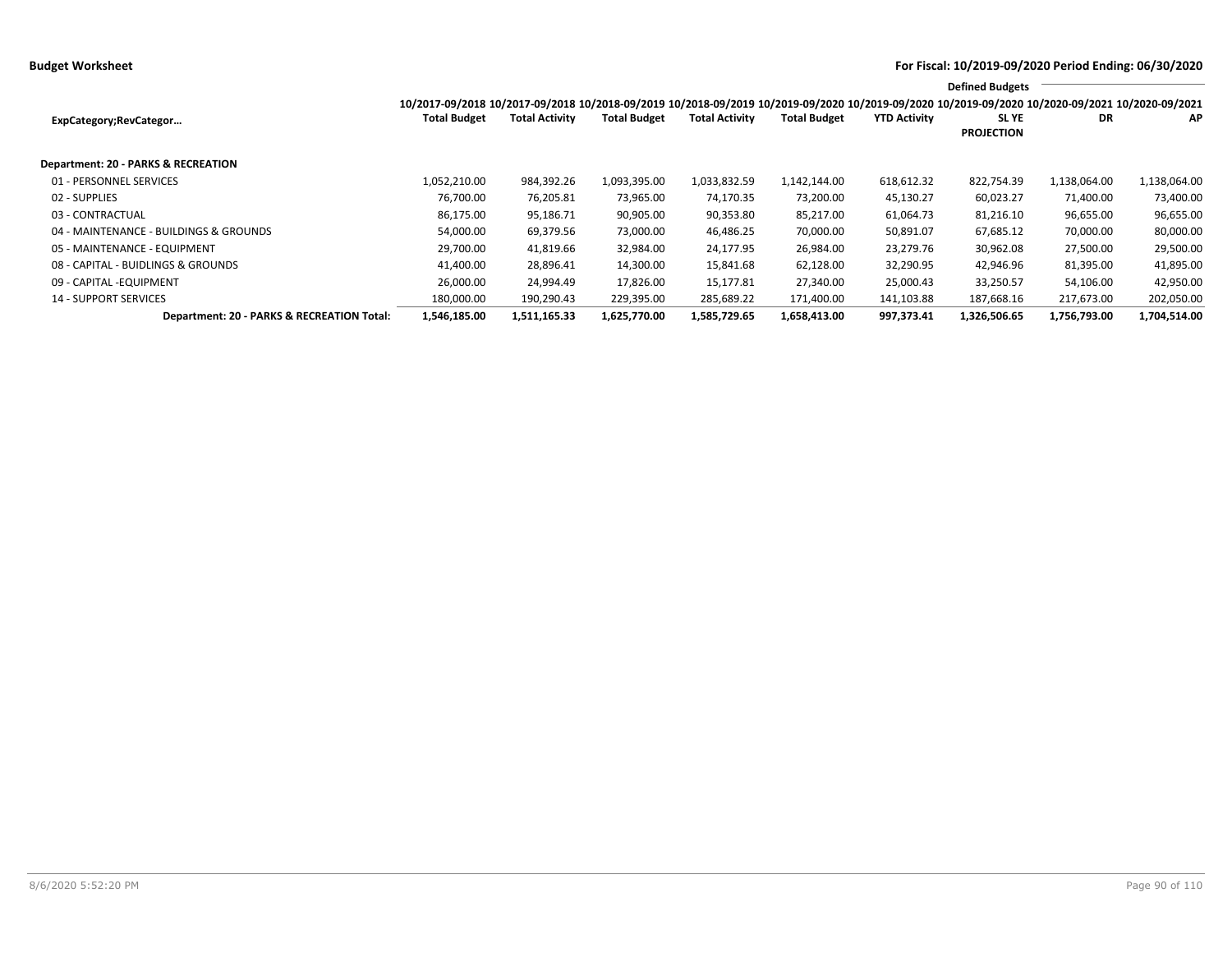**Budget Worksheet For Fiscal: 10/2019-09/2020 Period Ending: 06/30/2020**

|                                        |                                                                                                                                                 |                       |                     |                       |                     |                     | <b>Defined Budgets</b>           |            |            |
|----------------------------------------|-------------------------------------------------------------------------------------------------------------------------------------------------|-----------------------|---------------------|-----------------------|---------------------|---------------------|----------------------------------|------------|------------|
|                                        | 10/2017-09/2018 10/2017-09/2018 10/2018-09/2019 10/2018-09/2019 10/2019-09/2020 10/2019-09/2020 10/2019-09/2020 10/2020-09/2021 10/2020-09/2021 |                       |                     |                       |                     |                     |                                  |            |            |
| ExpCategory;RevCategor                 | <b>Total Budget</b>                                                                                                                             | <b>Total Activity</b> | <b>Total Budget</b> | <b>Total Activity</b> | <b>Total Budget</b> | <b>YTD Activity</b> | <b>SLYE</b><br><b>PROJECTION</b> | DR         | <b>AP</b>  |
| Department: 24 - FLEET SERVICES        |                                                                                                                                                 |                       |                     |                       |                     |                     |                                  |            |            |
| 01 - PERSONNEL SERVICES                | 468,093.00                                                                                                                                      | 455,124.78            | 525,485.00          | 481,549.06            | 537,732.00          | 395,261.16          | 525,697.35                       | 540,225.00 | 540,225.00 |
| 02 - SUPPLIES                          | 39,690.00                                                                                                                                       | 32,175.62             | 34,932.00           | 38,508.00             | 35,950.00           | 26,491.02           | 35,233.06                        | 34,250.00  | 33,900.00  |
| 03 - CONTRACTUAL                       | 29,235.00                                                                                                                                       | 28,786.73             | 32,227.00           | 31,761.46             | 33,020.00           | 28,412.40           | 37,788.51                        | 38,805.00  | 38,805.00  |
| 04 - MAINTENANCE - BUILDINGS & GROUNDS | 4,950.00                                                                                                                                        | 5,790.92              | 4,950.00            | 8,295.20              | 4,950.00            | 5,990.66            | 7,967.58                         | 5,000.00   | 6,000.00   |
| 05 - MAINTENANCE - EQUIPMENT           | 11,300.00                                                                                                                                       | 7,679.51              | 11,319.00           | 7,658.71              | 11,600.00           | 17,408.32           | 23,153.07                        | 12,100.00  | 10,000.00  |
| 08 - CAPITAL - BUIDLINGS & GROUNDS     | 0.00                                                                                                                                            | 0.00                  | 25,396.00           | 15,847.00             | 26,936.00           | 5,936.61            | 7,895.69                         | 28,419.00  | 28,419.00  |
| 09 - CAPITAL - EQUIPMENT               | 15,800.00                                                                                                                                       | 15,111.50             | 84,540.00           | 77,241.53             | 142.174.00          | 89,089.49           | 118,489.02                       | 151,857.00 | 151,857.00 |
| Department: 24 - FLEET SERVICES Total: | 569,068.00                                                                                                                                      | 544,669.06            | 718,849.00          | 660,860.96            | 792,362.00          | 568,589.66          | 756,224.28                       | 810,656.00 | 809,206.00 |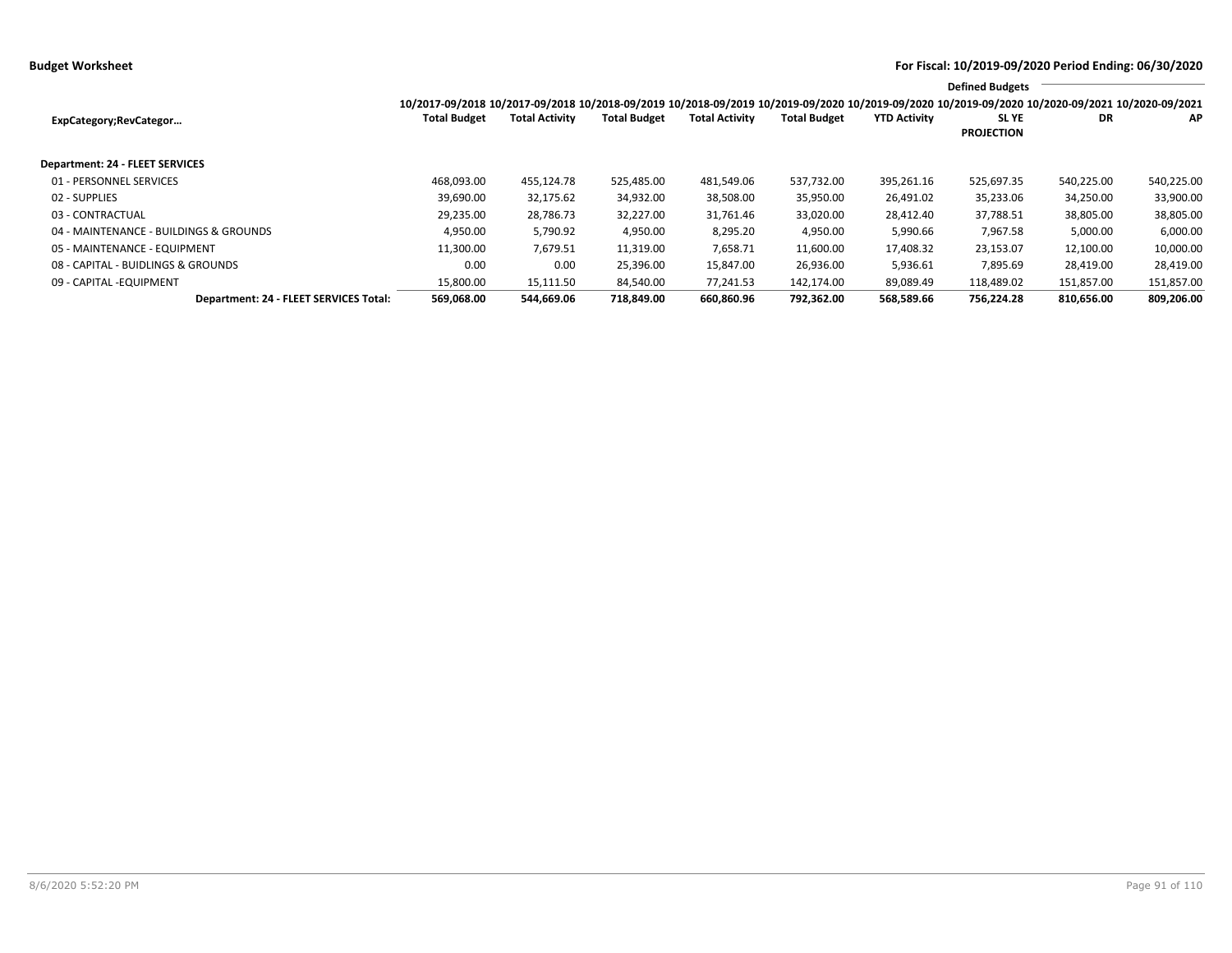**Budget Worksheet For Fiscal: 10/2019-09/2020 Period Ending: 06/30/2020**

|                                              |                                                                                                                                                 |                       |                     |                       |                     |                     | <b>Defined Budgets</b>           |            |            |
|----------------------------------------------|-------------------------------------------------------------------------------------------------------------------------------------------------|-----------------------|---------------------|-----------------------|---------------------|---------------------|----------------------------------|------------|------------|
|                                              | 10/2017-09/2018 10/2017-09/2018 10/2018-09/2019 10/2018-09/2019 10/2019-09/2020 10/2019-09/2020 10/2019-09/2020 10/2020-09/2021 10/2020-09/2021 |                       |                     |                       |                     |                     |                                  |            |            |
| ExpCategory;RevCategor                       | <b>Total Budget</b>                                                                                                                             | <b>Total Activity</b> | <b>Total Budget</b> | <b>Total Activity</b> | <b>Total Budget</b> | <b>YTD Activity</b> | <b>SLYE</b><br><b>PROJECTION</b> | DR         | <b>AP</b>  |
| Department: 25 - CITY ATTORNEY               |                                                                                                                                                 |                       |                     |                       |                     |                     |                                  |            |            |
| 01 - PERSONNEL SERVICES                      | 185.457.00                                                                                                                                      | 185.132.26            | 192.409.00          | 191,668.41            | 195.251.00          | 142.805.39          | 189.931.16                       | 195.199.00 | 195,016.00 |
| 02 - SUPPLIES                                | 2,650.00                                                                                                                                        | 1,789.98              | 2,650.00            | 1,835.77              | 2,650.00            | 1,530.92            | 2,036.13                         | 2,900.00   | 2,650.00   |
| 03 - CONTRACTUAL                             | 3,900.00                                                                                                                                        | 2,901.18              | 3,680.00            | 3,776.49              | 4,785.00            | 2,086.08            | 2,774.50                         | 4,780.00   | 4,780.00   |
| 05 - MAINTENANCE - EQUIPMENT                 | 200.00                                                                                                                                          | 0.00                  | 200.00              | 0.00                  | 200.00              | 0.00                | 0.00                             | 0.00       | 0.00       |
| 09 - CAPITAL - EQUIPMENT                     | 3,850.00                                                                                                                                        | 2,311.59              | 3,950.00            | 2,920.65              | 4,250.00            | 1,601.50            | 2,130.00                         | 3,850.00   | 4,250.00   |
| <b>Department: 25 - CITY ATTORNEY Total:</b> | 196.057.00                                                                                                                                      | 192.135.01            | 202.889.00          | 200.201.32            | 207.136.00          | 148.023.89          | 196.871.79                       | 206.729.00 | 206,696.00 |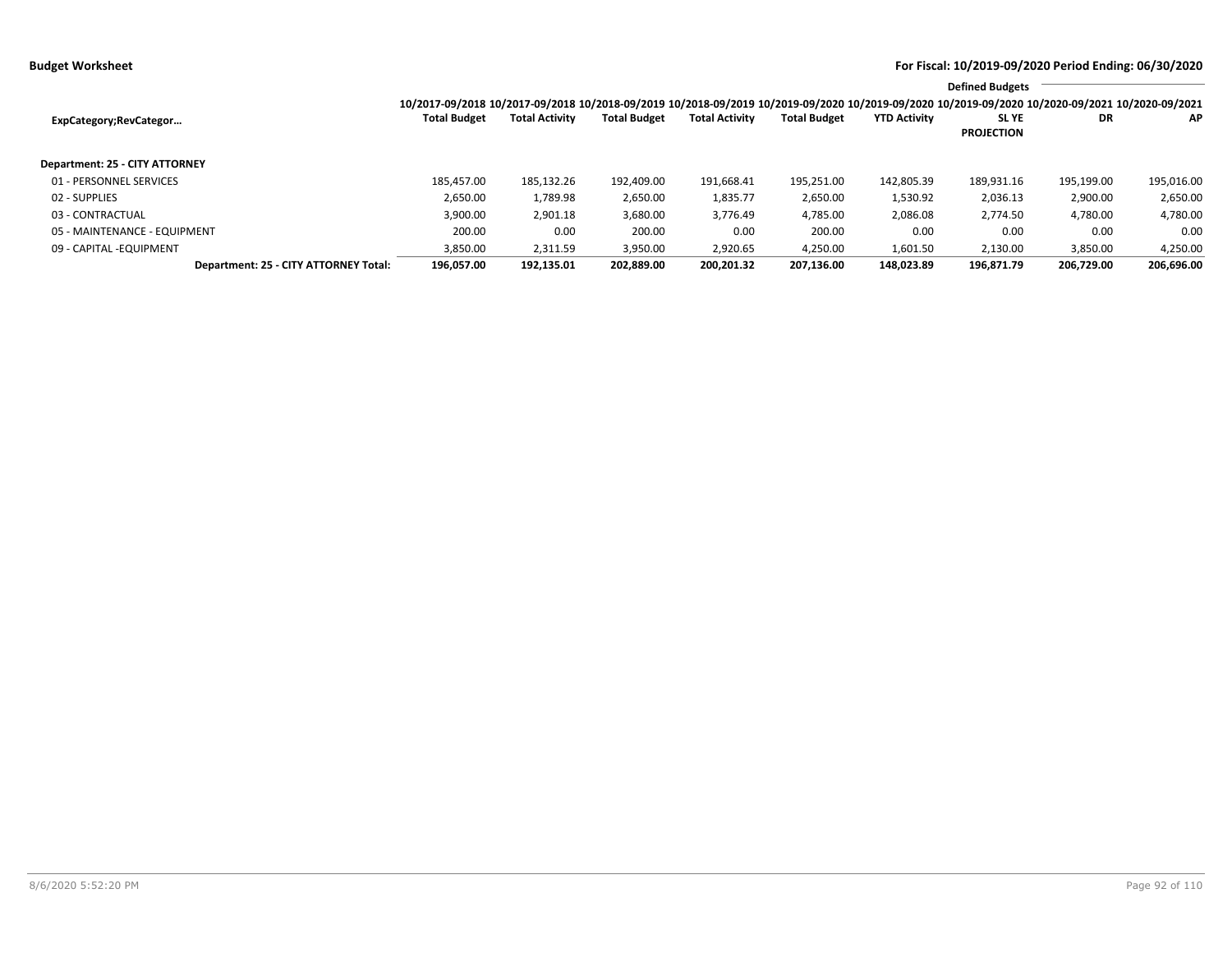|                                               |                                                                                                                                                                 |                       |                     | <b>Defined Budgets</b> |                     |                     |                   |           |      |  |  |
|-----------------------------------------------|-----------------------------------------------------------------------------------------------------------------------------------------------------------------|-----------------------|---------------------|------------------------|---------------------|---------------------|-------------------|-----------|------|--|--|
|                                               | 10/2017-09/2018 10/2017-09/2018 10/2018-09/2019 10/2018-09/2019 10/2019-09/2020 10/2019-09/2020 10/2019-09/2020 10/2019-09/2020 10/2020-09/2021 10/2020-09/2021 |                       |                     |                        |                     |                     |                   |           |      |  |  |
| ExpCategory;RevCategor                        | <b>Total Budget</b>                                                                                                                                             | <b>Total Activity</b> | <b>Total Budget</b> | <b>Total Activity</b>  | <b>Total Budget</b> | <b>YTD Activity</b> | SL YE             | <b>DR</b> | AP.  |  |  |
|                                               |                                                                                                                                                                 |                       |                     |                        |                     |                     | <b>PROJECTION</b> |           |      |  |  |
|                                               |                                                                                                                                                                 |                       |                     |                        |                     |                     |                   |           |      |  |  |
| Department: 26 - COMMUNITY DEVELOPMENT        |                                                                                                                                                                 |                       |                     |                        |                     |                     |                   |           |      |  |  |
| 06 - SUNDRY CHARGES                           | 0.00                                                                                                                                                            | 45,263.38             | 0.00                | 68.527.24              | 0.00                | 44,534.21           | 59,230.50         | 0.00      | 0.00 |  |  |
| Department: 26 - COMMUNITY DEVELOPMENT Total: | 0.00                                                                                                                                                            | 45,263.38             | 0.00                | 68.527.24              | 0.00                | 44.534.21           | 59,230.50         | 0.00      | 0.00 |  |  |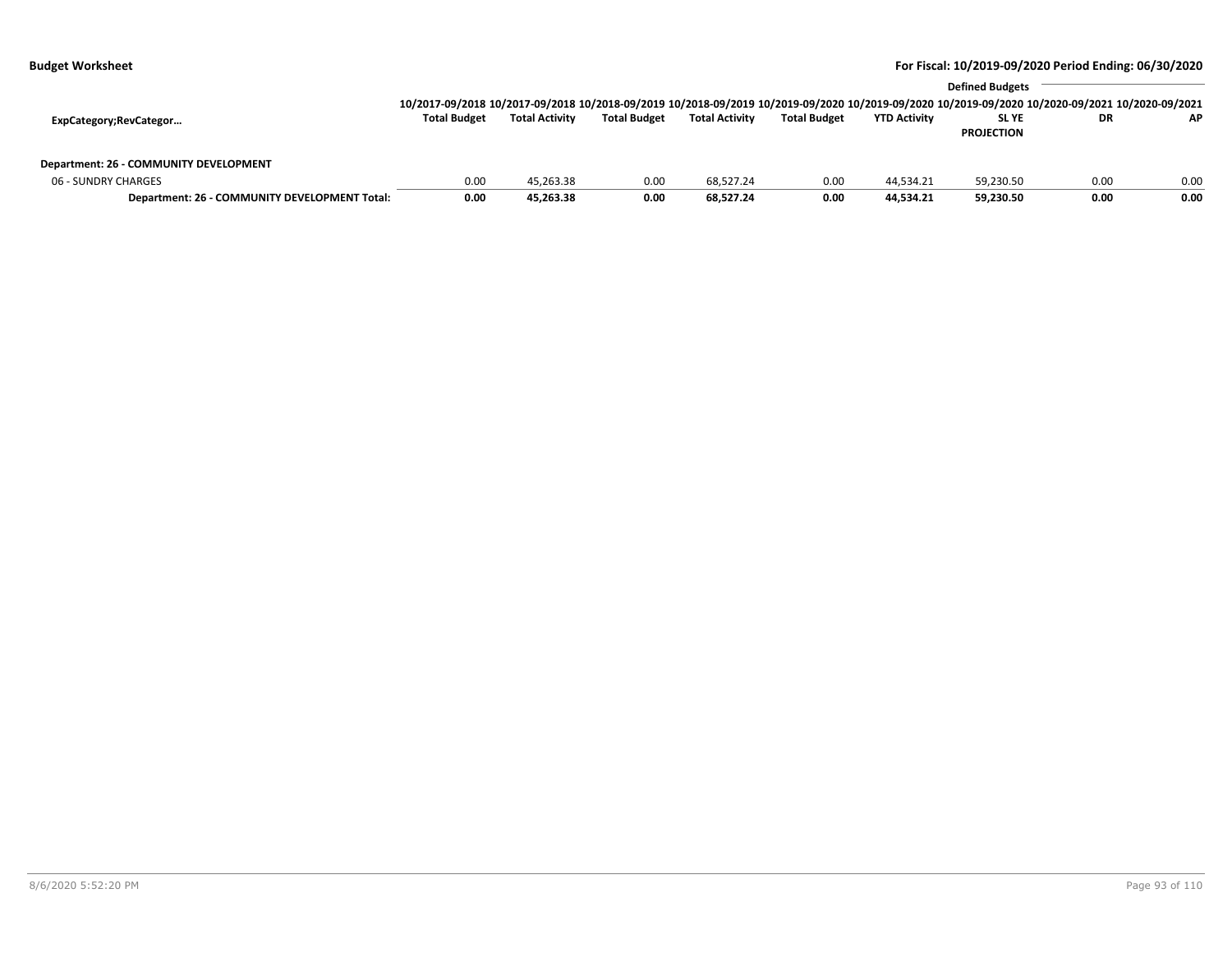|                                                |                                                                                                                                                                 |                       |                     |                       |                     |                     | <b>Defined Budgets</b>           |            |            |
|------------------------------------------------|-----------------------------------------------------------------------------------------------------------------------------------------------------------------|-----------------------|---------------------|-----------------------|---------------------|---------------------|----------------------------------|------------|------------|
|                                                | 10/2017-09/2018 10/2017-09/2018 10/2018-09/2019 10/2018-09/2019 10/2019-09/2020 10/2019-09/2020 10/2019-09/2020 10/2019-09/2020 10/2020-09/2021 10/2020-09/2021 |                       |                     |                       |                     |                     |                                  |            |            |
| ExpCategory;RevCategor                         | <b>Total Budget</b>                                                                                                                                             | <b>Total Activity</b> | <b>Total Budget</b> | <b>Total Activity</b> | <b>Total Budget</b> | <b>YTD Activity</b> | <b>SLYE</b><br><b>PROJECTION</b> | DR         | ΑP         |
| Department: 27 - PUBLIC WORKS/ENGINEERI        |                                                                                                                                                                 |                       |                     |                       |                     |                     |                                  |            |            |
| 01 - PERSONNEL SERVICES                        | 449.781.00                                                                                                                                                      | 448,941.55            | 490,075.00          | 460,016.60            | 504.632.00          | 287.607.71          | 382,518.25                       | 488,890.00 | 364,890.00 |
| 02 - SUPPLIES                                  | 9,100.00                                                                                                                                                        | 11,220.23             | 7,410.00            | 7,313.95              | 9,700.00            | 7,680.05            | 10,214.46                        | 10,900.00  | 9,000.00   |
| 03 - CONTRACTUAL                               | 45,338.00                                                                                                                                                       | 42.510.20             | 37.770.00           | 40.446.89             | 38,300.00           | 33,259.99           | 44.235.79                        | 40,363.00  | 65,363.00  |
| 05 - MAINTENANCE - EQUIPMENT                   | 5.750.00                                                                                                                                                        | 2,729.32              | 3,113.00            | 6,015.30              | 3,000.00            | 3,162.05            | 4,205.53                         | 2,500.00   | 2,500.00   |
| 09 - CAPITAL -EQUIPMENT                        | 69,692.00                                                                                                                                                       | 53,827.01             | 56,032.00           | 26,528.73             | 29,984.00           | 21,611.04           | 28.742.68                        | 14,798.00  | 14,798.00  |
| Department: 27 - PUBLIC WORKS/ENGINEERI Total: | 579,661.00                                                                                                                                                      | 559,228.31            | 594.400.00          | 540.321.47            | 585.616.00          | 353.320.84          | 469.916.71                       | 557.451.00 | 456,551.00 |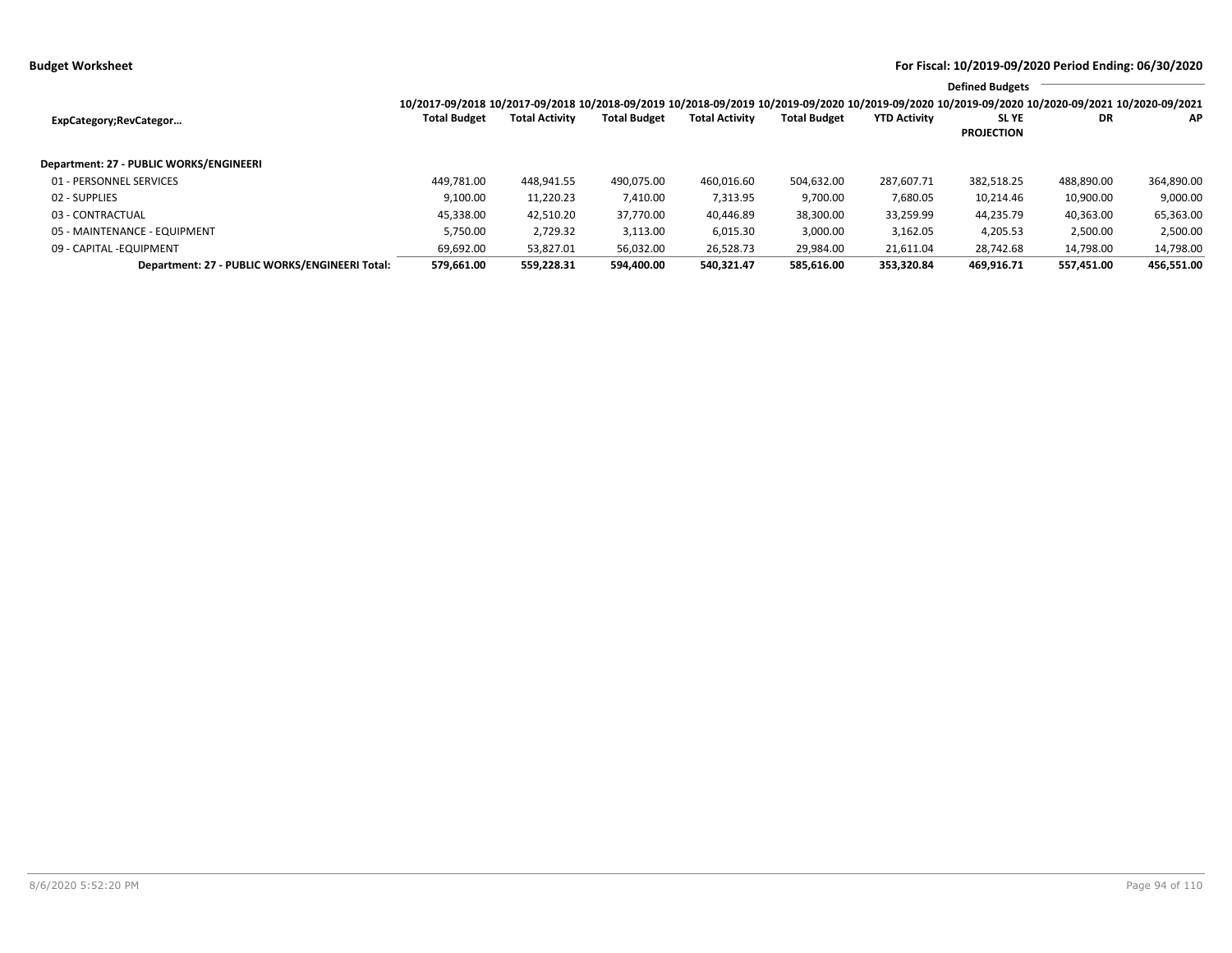|                                              |                     |                       |                     |                       |                     |                     | <b>Defined Budgets</b>                                                                                                                          |           |           |
|----------------------------------------------|---------------------|-----------------------|---------------------|-----------------------|---------------------|---------------------|-------------------------------------------------------------------------------------------------------------------------------------------------|-----------|-----------|
|                                              |                     |                       |                     |                       |                     |                     | 10/2017-09/2018 10/2017-09/2018 10/2018-09/2019 10/2018-09/2019 10/2019-09/2020 10/2019-09/2020 10/2019-09/2020 10/2020-09/2021 10/2020-09/2021 |           |           |
| ExpCategory;RevCategor                       | <b>Total Budget</b> | <b>Total Activity</b> | <b>Total Budget</b> | <b>Total Activity</b> | <b>Total Budget</b> | <b>YTD Activity</b> | <b>SLYE</b>                                                                                                                                     | DR        | AP        |
|                                              |                     |                       |                     |                       |                     |                     | <b>PROJECTION</b>                                                                                                                               |           |           |
| Department: 29 - EMERGENCY MANAGEMENT        |                     |                       |                     |                       |                     |                     |                                                                                                                                                 |           |           |
| 02 - SUPPLIES                                | 1,600.00            | 589.09                | 1,000.00            | 325.09                | 1,000.00            | 632.56              | 841.30                                                                                                                                          | 1,000.00  | 1,000.00  |
| 03 - CONTRACTUAL                             | 11,075.00           | 4,310.87              | 11,310.00           | 11,028.50             | 13,300.00           | 8,819.22            | 11,729.56                                                                                                                                       | 14,050.00 | 14,050.00 |
| 05 - MAINTENANCE - EQUIPMENT                 | 5,750.00            | 5,379.99              | 5,500.00            | 4,913.69              | 5,500.00            | 3,094.53            | 4,115.72                                                                                                                                        | 5,200.00  | 5,000.00  |
| 09 - CAPITAL -EQUIPMENT                      | 0.00                | 0.00                  | 3,450.00            | 2,970.00              | 4,050.00            | 0.00                | 0.00                                                                                                                                            | 2,900.00  | 0.00      |
| Department: 29 - EMERGENCY MANAGEMENT Total: | 18,425.00           | 10,279.95             | 21,260.00           | 19,237.28             | 23,850.00           | 12.546.31           | 16,686.58                                                                                                                                       | 23,150.00 | 20,050.00 |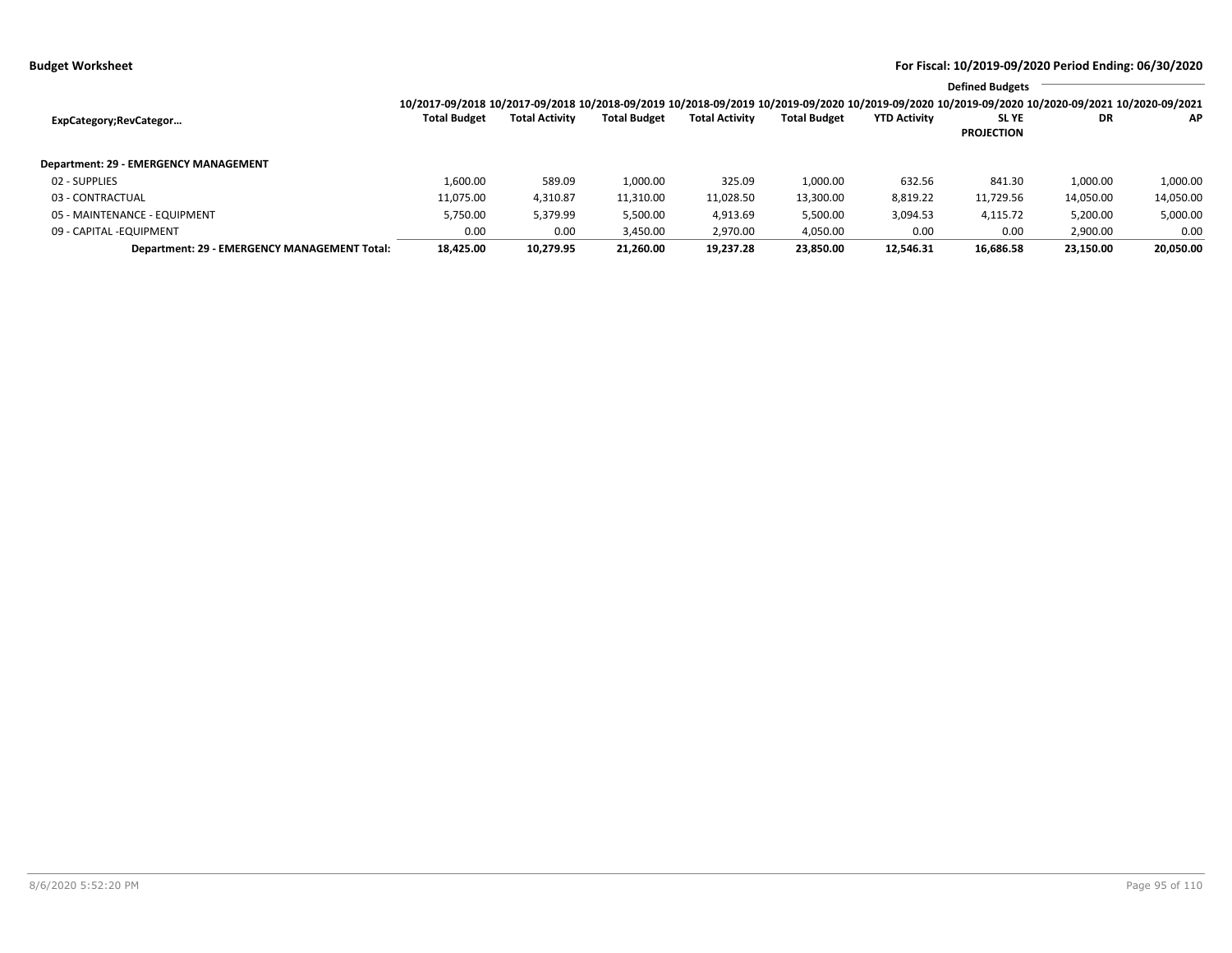|                                         |                                                                                                                                                 |                       |                     |                       |                     |                     | <b>Defined Budgets</b> |            |            |
|-----------------------------------------|-------------------------------------------------------------------------------------------------------------------------------------------------|-----------------------|---------------------|-----------------------|---------------------|---------------------|------------------------|------------|------------|
|                                         | 10/2017-09/2018 10/2017-09/2018 10/2018-09/2019 10/2018-09/2019 10/2019-09/2020 10/2019-09/2020 10/2019-09/2020 10/2020-09/2021 10/2020-09/2021 |                       |                     |                       |                     |                     |                        |            |            |
| ExpCategory;RevCategor                  | <b>Total Budget</b>                                                                                                                             | <b>Total Activity</b> | <b>Total Budget</b> | <b>Total Activity</b> | <b>Total Budget</b> | <b>YTD Activity</b> | <b>SLYE</b>            | <b>DR</b>  | AP.        |
|                                         |                                                                                                                                                 |                       |                     |                       |                     |                     | <b>PROJECTION</b>      |            |            |
| Department: 30 - HUMAN RESOURCES        |                                                                                                                                                 |                       |                     |                       |                     |                     |                        |            |            |
| 01 - PERSONNEL SERVICES                 | 224.640.00                                                                                                                                      | 218,610.94            | 238,473.00          | 221,788.05            | 236,189.00          | 169,411.96          | 225,317.90             | 207,753.00 | 207,753.00 |
| 02 - SUPPLIES                           | 22,850.00                                                                                                                                       | 19,813.63             | 24,050.00           | 16,525.76             | 24,050.00           | 11,146.91           | 14,825.39              | 24,050.00  | 25,850.00  |
| 03 - CONTRACTUAL                        | 19,200.00                                                                                                                                       | 20,459.24             | 23,930.00           | 24,621.67             | 23,000.00           | 17,038.82           | 22,661.64              | 22,750.00  | 22,750.00  |
| 09 - CAPITAL - EQUIPMENT                | 1,000.00                                                                                                                                        | 891.48                | 1,000.00            | 833.88                | 1,000.00            | 319.13              | 424.44                 | 1,000.00   | 1,000.00   |
| Department: 30 - HUMAN RESOURCES Total: | 267.690.00                                                                                                                                      | 259.775.29            | 287.453.00          | 263.769.36            | 284,239.00          | 197,916.82          | 263.229.37             | 255.553.00 | 257,353.00 |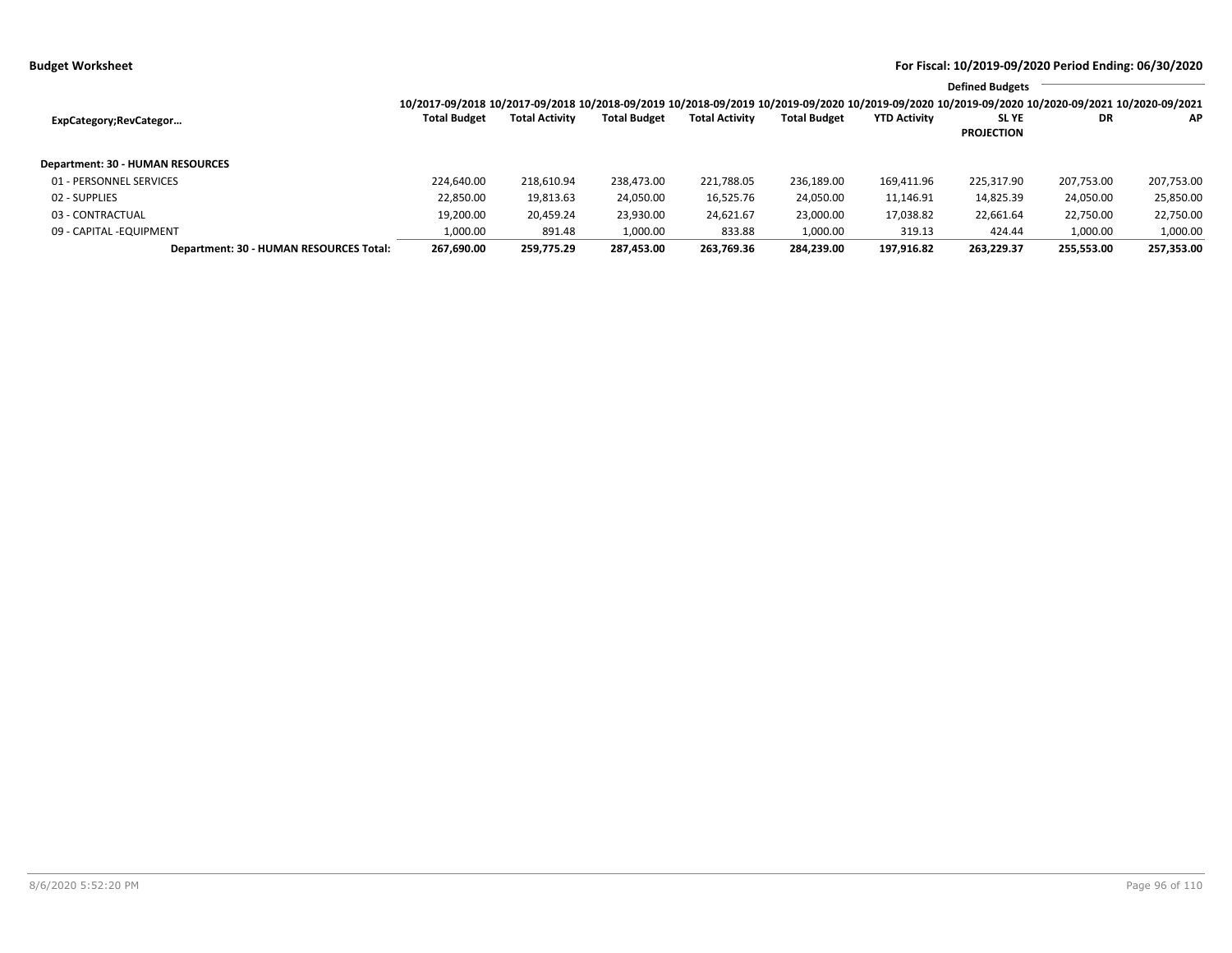|                                      |                                                                                                                                                                 |                       |                     |                       |                     |                     | <b>Defined Budgets</b>           |            |            |
|--------------------------------------|-----------------------------------------------------------------------------------------------------------------------------------------------------------------|-----------------------|---------------------|-----------------------|---------------------|---------------------|----------------------------------|------------|------------|
|                                      | 10/2017-09/2018 10/2017-09/2018 10/2018-09/2019 10/2018-09/2019 10/2019-09/2020 10/2019-09/2020 10/2019-09/2020 10/2019-09/2020 10/2020-09/2021 10/2020-09/2021 |                       |                     |                       |                     |                     |                                  |            |            |
| ExpCategory; RevCategor              | <b>Total Budget</b>                                                                                                                                             | <b>Total Activity</b> | <b>Total Budget</b> | <b>Total Activity</b> | <b>Total Budget</b> | <b>YTD Activity</b> | <b>SLYE</b><br><b>PROJECTION</b> | DR         | ΑP         |
| Department: 31 - FIRE MARSHAL        |                                                                                                                                                                 |                       |                     |                       |                     |                     |                                  |            |            |
| 01 - PERSONNEL SERVICES              | 120,994.00                                                                                                                                                      | 119,737.40            | 126.514.00          | 112,645.29            | 158,748.00          | 96,552.22           | 128.414.46                       | 175,855.00 | 175,855.00 |
| 02 - SUPPLIES                        | 9,325.00                                                                                                                                                        | 7,775.64              | 7,577.00            | 2,327.43              | 6,725.00            | 2,105.22            | 2,799.94                         | 4,925.00   | 4,925.00   |
| 03 - CONTRACTUAL                     | 14,200.00                                                                                                                                                       | 7,467.34              | 12,550.00           | 7,497.37              | 11,850.00           | 2,618.33            | 3,482.39                         | 6,950.00   | 6,550.00   |
| 05 - MAINTENANCE - EQUIPMENT         | 2,000.00                                                                                                                                                        | 186.84                | 1,094.00            | 963.15                | 950.00              | 1,859.61            | 2,473.28                         | 1,350.00   | 1,250.00   |
| 09 - CAPITAL - EQUIPMENT             | 2,000.00                                                                                                                                                        | 2.278.92              | 0.00                | 0.00                  | 6,600.00            | 0.00                | 0.00                             | 0.00       | 0.00       |
| Department: 31 - FIRE MARSHAL Total: | 148.519.00                                                                                                                                                      | 137.446.14            | 147.735.00          | 123.433.24            | 184.873.00          | 103.135.38          | 137.170.07                       | 189.080.00 | 188.580.00 |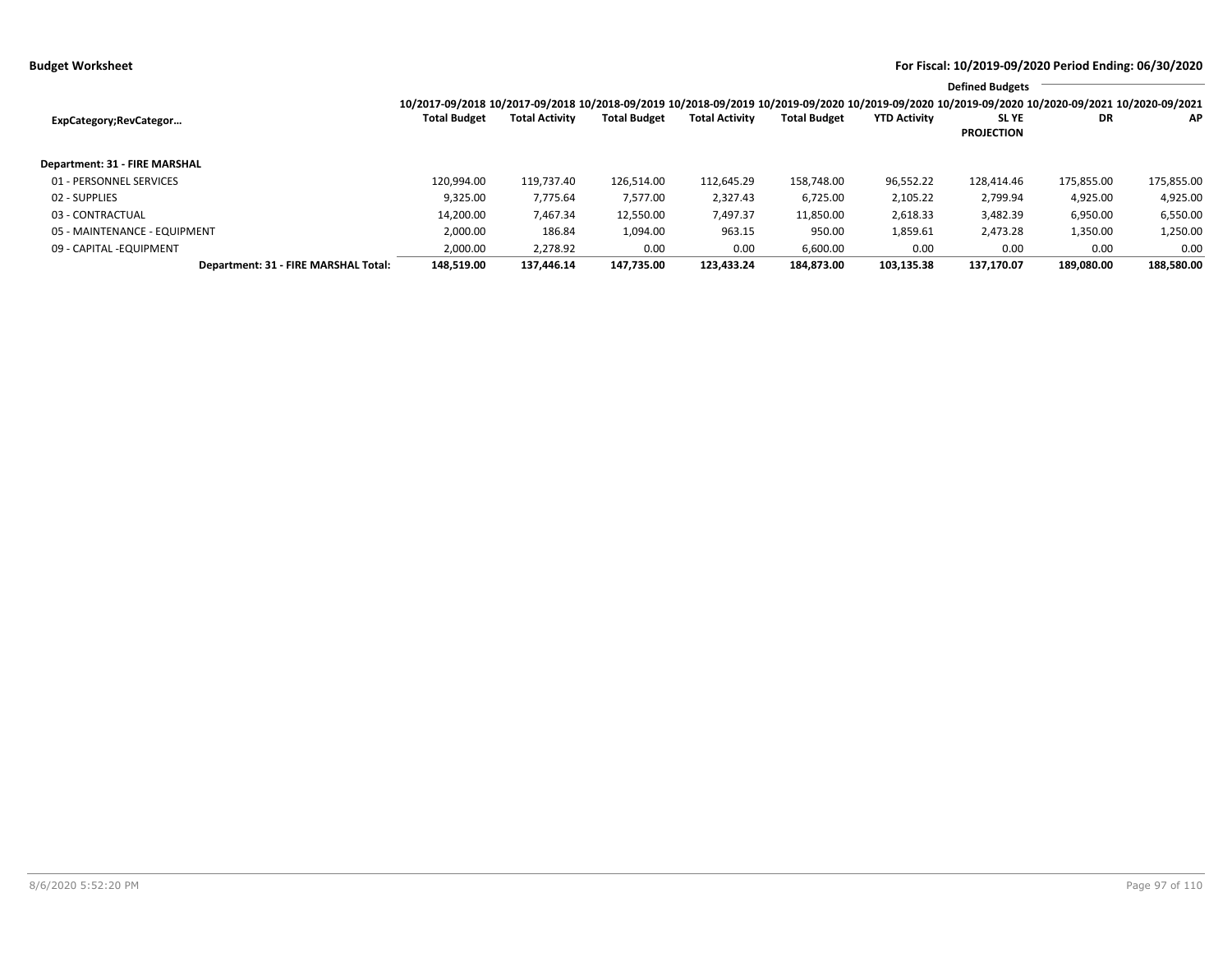| <b>Budget Worksheet</b> |  |  |  |
|-------------------------|--|--|--|
|-------------------------|--|--|--|

|                                            |                                                                                                                                                                 |                       |                     |                       |                     |                     | <b>Defined Budgets</b> |           |            |
|--------------------------------------------|-----------------------------------------------------------------------------------------------------------------------------------------------------------------|-----------------------|---------------------|-----------------------|---------------------|---------------------|------------------------|-----------|------------|
|                                            | 10/2017-09/2018 10/2017-09/2018 10/2018-09/2019 10/2018-09/2019 10/2019-09/2020 10/2019-09/2020 10/2019-09/2020 10/2019-09/2020 10/2020-09/2021 10/2020-09/2021 |                       |                     |                       |                     |                     |                        |           |            |
| ExpCategory;RevCategor                     | <b>Total Budget</b>                                                                                                                                             | <b>Total Activity</b> | <b>Total Budget</b> | <b>Total Activity</b> | <b>Total Budget</b> | <b>YTD Activity</b> | <b>SLYE</b>            | DR        | AP.        |
|                                            |                                                                                                                                                                 |                       |                     |                       |                     |                     | <b>PROJECTION</b>      |           |            |
| Department: 32 - GEN FD CONTINGENCY        |                                                                                                                                                                 |                       |                     |                       |                     |                     |                        |           |            |
| 01 - PERSONNEL SERVICES                    | 0.00                                                                                                                                                            | 16.660.10             | 0.00                | 6.234.36              | 0.00                | 8,632.75            | 11,481.56              | 0.00      | 0.00       |
| 06 - SUNDRY CHARGES                        | $-79,300.00$                                                                                                                                                    | 143.243.76            | $-100.000.00$       | 58,848.03             | $-148.500.00$       | 54.207.77           | 72,096.33              | 23,331.00 | 238,331.00 |
| Department: 32 - GEN FD CONTINGENCY Total: | $-79,300.00$                                                                                                                                                    | 159,903.86            | $-100.000.00$       | 65,082.39             | $-148.500.00$       | 62,840.52           | 83,577.89              | 23,331.00 | 238,331.00 |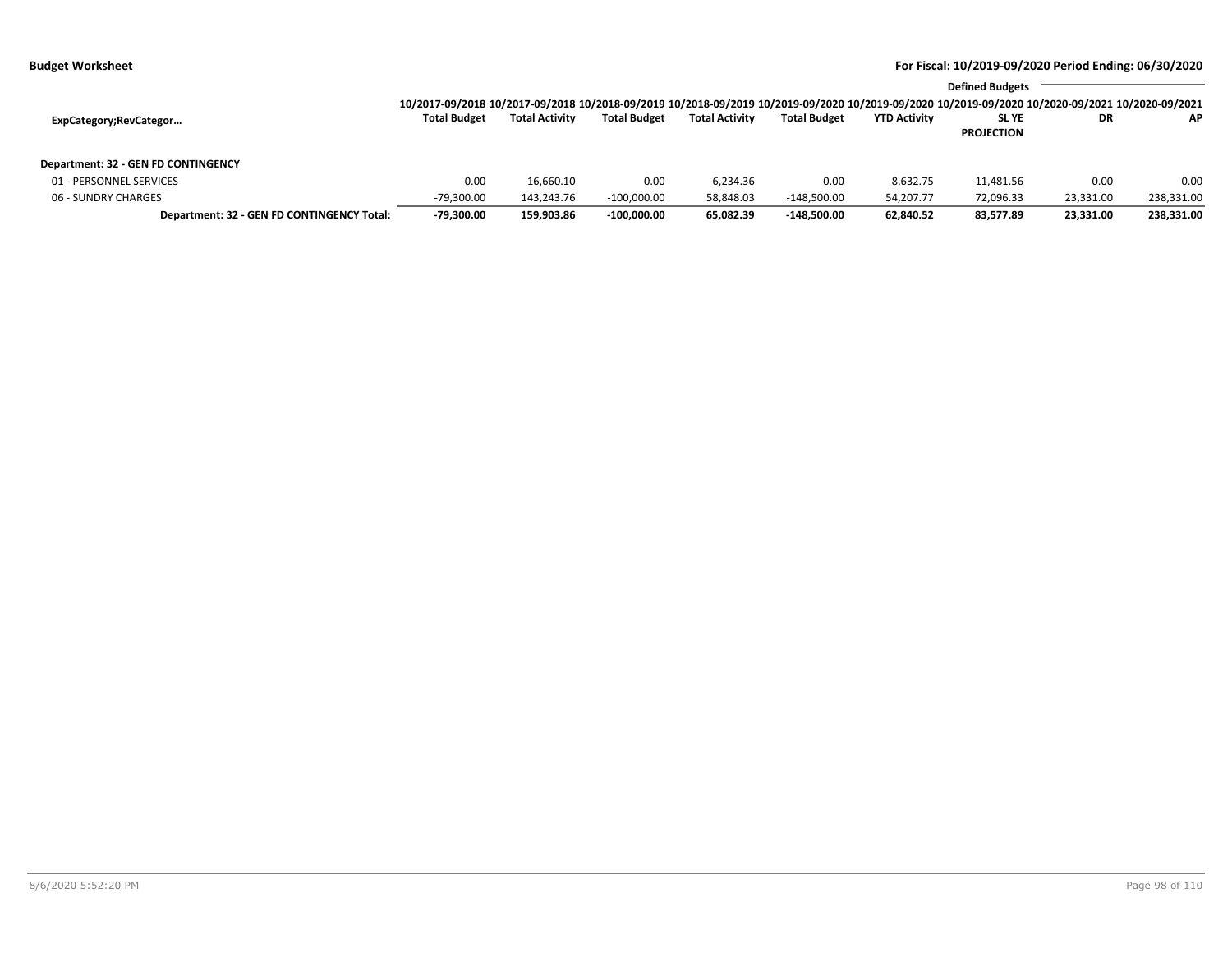|                                                |                                                                                                                                                                 |                       |                     |                       |                     |                     | <b>Defined Budgets</b>           |            |            |
|------------------------------------------------|-----------------------------------------------------------------------------------------------------------------------------------------------------------------|-----------------------|---------------------|-----------------------|---------------------|---------------------|----------------------------------|------------|------------|
|                                                | 10/2017-09/2018 10/2017-09/2018 10/2018-09/2019 10/2018-09/2019 10/2019-09/2020 10/2019-09/2020 10/2019-09/2020 10/2019-09/2020 10/2020-09/2021 10/2020-09/2021 |                       |                     |                       |                     |                     |                                  |            |            |
| ExpCategory;RevCategor                         | <b>Total Budget</b>                                                                                                                                             | <b>Total Activity</b> | <b>Total Budget</b> | <b>Total Activity</b> | <b>Total Budget</b> | <b>YTD Activity</b> | <b>SLYE</b><br><b>PROJECTION</b> | DR         | AP.        |
| <b>Department: 33 - INFORMATION TECHNOLOGY</b> |                                                                                                                                                                 |                       |                     |                       |                     |                     |                                  |            |            |
| 01 - PERSONNEL SERVICES                        | 322.492.00                                                                                                                                                      | 311,198.17            | 324,649.00          | 321,089.29            | 328.586.00          | 268.922.39          | 357.666.77                       | 328,520.00 | 328,520.00 |
| 02 - SUPPLIES                                  | 8,850.00                                                                                                                                                        | 9,889.86              | 8,227.00            | 8,436.11              | 9,750.00            | 6,658.37            | 8,855.63                         | 9,750.00   | 9,750.00   |
| 03 - CONTRACTUAL                               | 36,750.00                                                                                                                                                       | 49,169.67             | 64,120.00           | 69,115.69             | 80.790.00           | 78,903.48           | 104,941.62                       | 84,950.00  | 84,950.00  |
| 05 - MAINTENANCE - EQUIPMENT                   | 24,500.00                                                                                                                                                       | 24,019.38             | 24,292.00           | 22,511.52             | 23,000.00           | 17,350.41           | 23.076.05                        | 23,000.00  | 23,000.00  |
| 09 - CAPITAL - EQUIPMENT                       | 145,958.00                                                                                                                                                      | 106,672.32            | 183,545.00          | 124,281.02            | 197,787.00          | 135,734.82          | 180,527.31                       | 371,266.00 | 209,590.00 |
| Department: 33 - INFORMATION TECHNOLOGY Total: | 538.550.00                                                                                                                                                      | 500.949.40            | 604,833.00          | 545.433.63            | 639.913.00          | 507.569.47          | 675.067.38                       | 817.486.00 | 655,810.00 |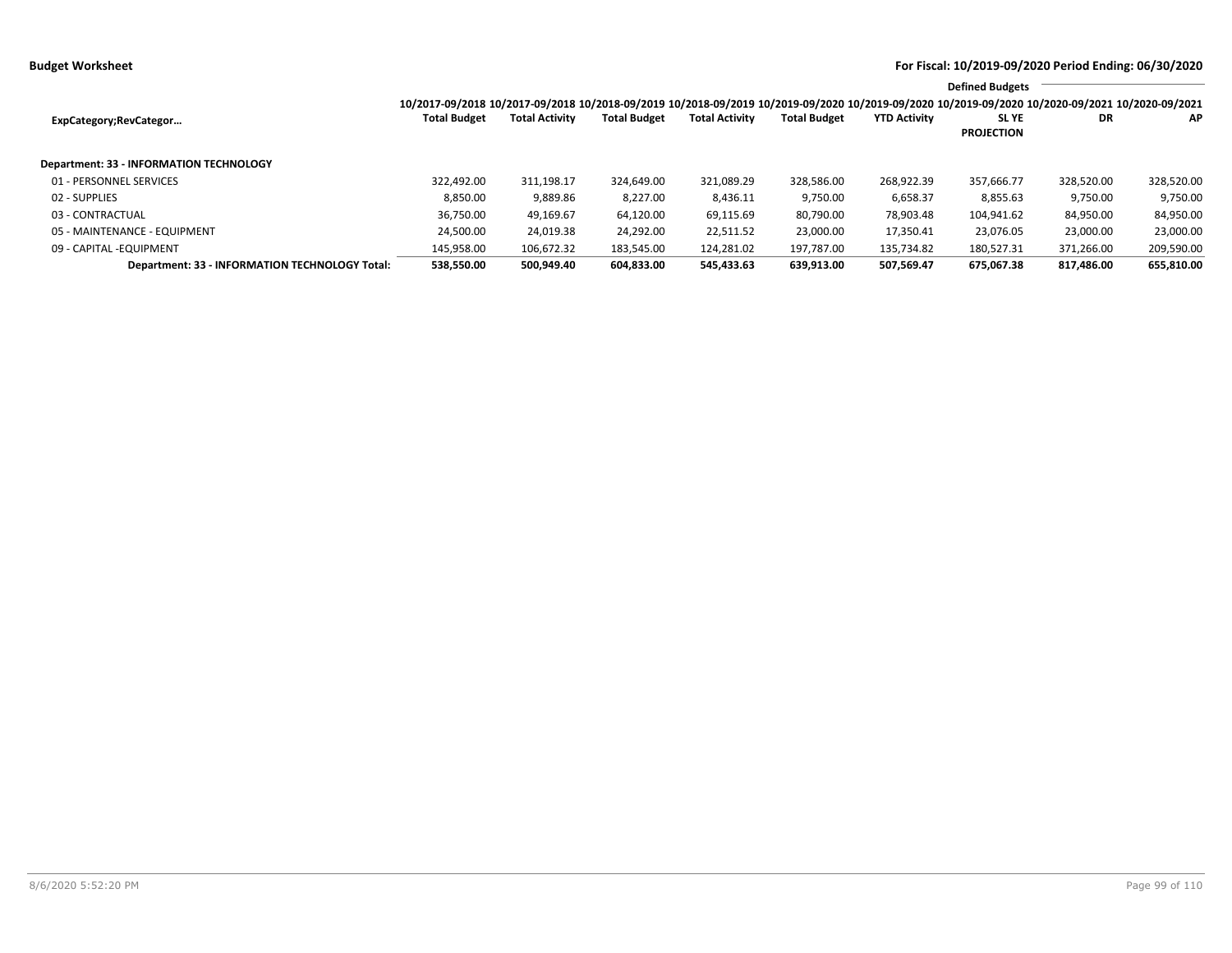**Budget Worksheet For Fiscal: 10/2019-09/2020 Period Ending: 06/30/2020**

|                                               |                                                                                                                                                                 |                       |                     |                       |                     |                     | <b>Defined Budgets</b>           |                 |                 |
|-----------------------------------------------|-----------------------------------------------------------------------------------------------------------------------------------------------------------------|-----------------------|---------------------|-----------------------|---------------------|---------------------|----------------------------------|-----------------|-----------------|
|                                               | 10/2017-09/2018 10/2017-09/2018 10/2018-09/2019 10/2018-09/2019 10/2019-09/2020 10/2019-09/2020 10/2019-09/2020 10/2019-09/2020 10/2020-09/2021 10/2020-09/2021 |                       |                     |                       |                     |                     |                                  |                 |                 |
| ExpCategory;RevCategor                        | <b>Total Budget</b>                                                                                                                                             | <b>Total Activity</b> | <b>Total Budget</b> | <b>Total Activity</b> | <b>Total Budget</b> | <b>YTD Activity</b> | <b>SLYE</b><br><b>PROJECTION</b> | DR              | AP              |
| Department: 34 - TRANSPORTATION MUSEUM        |                                                                                                                                                                 |                       |                     |                       |                     |                     |                                  |                 |                 |
| 01 - PERSONNEL SERVICES                       | 122.372.00                                                                                                                                                      | 107,500.56            | 124,087.00          | 116,398.43            | 127,620.00          | 91,925.75           | 122,261.24                       | 125,733.00      | 125,733.00      |
| 02 - SUPPLIES                                 | 18,050.00                                                                                                                                                       | 16,995.64             | 17,500.00           | 17,320.92             | 18,850.00           | 16,529.00           | 21,983.58                        | 18,850.00       | 18,750.00       |
| 03 - CONTRACTUAL                              | 28,420.00                                                                                                                                                       | 35,635.54             | 26,910.00           | 25,284.23             | 25,920.00           | 19,553.52           | 26,006.18                        | 27,985.00       | 27,985.00       |
| 04 - MAINTENANCE - BUILDINGS & GROUNDS        | 5,500.00                                                                                                                                                        | 6,764.43              | 6,500.00            | 9,170.32              | 7,500.00            | 6,194.40            | 8,238.55                         | 7,500.00        | 7,500.00        |
| 05 - MAINTENANCE - EQUIPMENT                  | 1,050.00                                                                                                                                                        | 164.17                | 1,000.00            | 539.47                | 1,000.00            | 318.90              | 424.14                           | 1,000.00        | 1,000.00        |
| 08 - CAPITAL - BUIDLINGS & GROUNDS            | 4,080.00                                                                                                                                                        | 4,079.90              | 4,968.00            | 7,001.00              | 7,000.00            | 3,994.72            | 5,312.98                         | 7,000.00        | 7,000.00        |
| 09 - CAPITAL - EQUIPMENT                      | 3,400.00                                                                                                                                                        | 2,636.72              | 2,000.00            | 0.00                  | 0.00                | 0.00                | 0.00                             | 0.00            | 0.00            |
| Department: 34 - TRANSPORTATION MUSEUM Total: | 182,872.00                                                                                                                                                      | 173,776.96            | 182,965.00          | 175,714.37            | 187,890.00          | 138,516.29          | 184,226.67                       | 188,068.00      | 187,968.00      |
| Fund: 10 - GENERAL FUND Surplus (Deficit):    | $-2,270,071.00$                                                                                                                                                 | 2,388,507.12          | $-2,078,523.00$     | 1,782,879.84          | $-2,157,160.00$     | 942,630.85          | 1,253,698.92                     | $-3,322,129.00$ | $-2,467,764.00$ |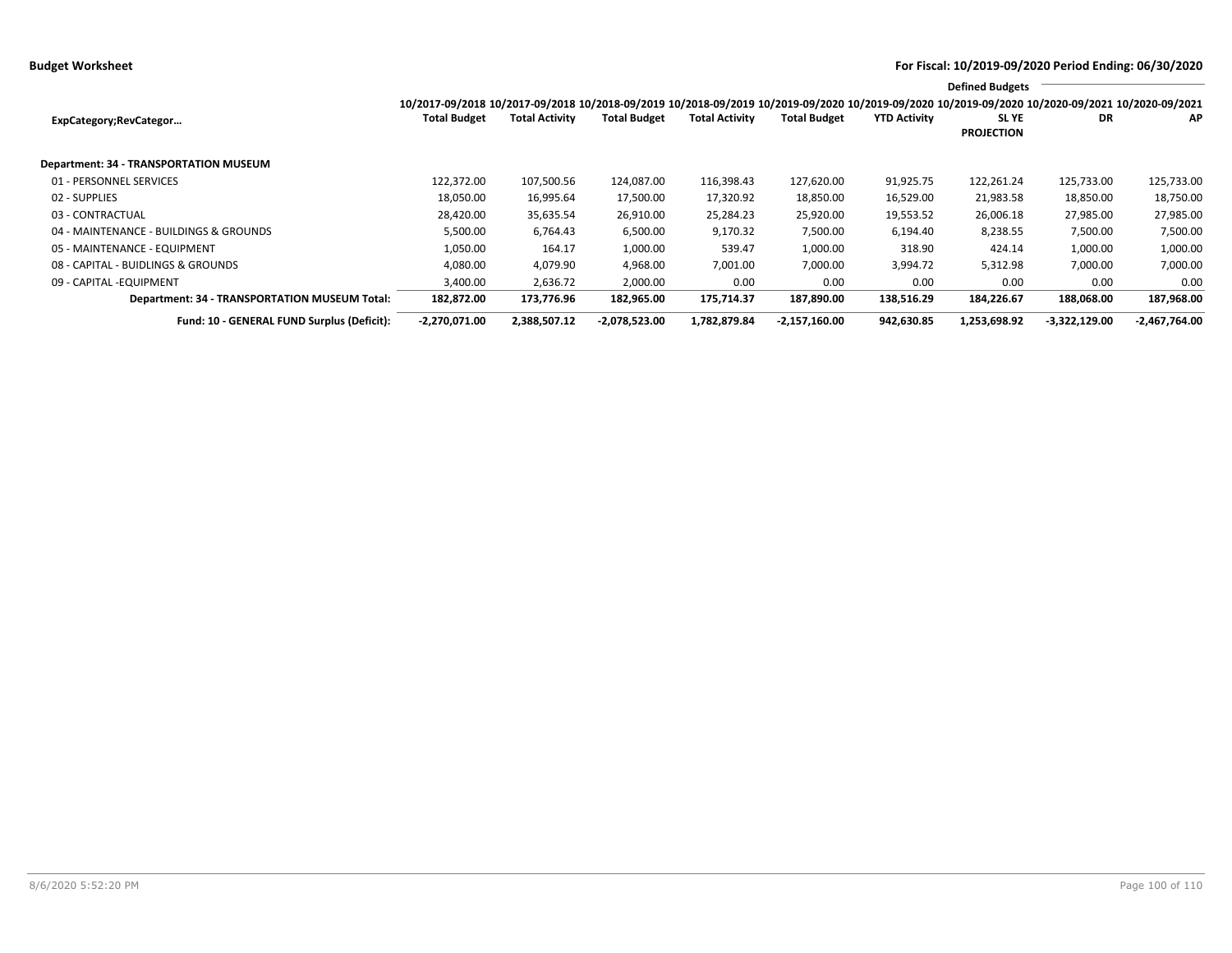| udget Worksheet |  |  |
|-----------------|--|--|
|                 |  |  |

|                           | 10/2017-09/2018 10/2017-09/2018 10/2018-09/2019 10/2018-09/2019 10/2019-09/2020 10/2019-09/2020 10/2019-09/2020 10/2019-09/2020 10/2020-09/2021 10/2020-09/2021 |                       |                     |                       |                     |                     | <b>Defined Budgets</b>           |            |            |
|---------------------------|-----------------------------------------------------------------------------------------------------------------------------------------------------------------|-----------------------|---------------------|-----------------------|---------------------|---------------------|----------------------------------|------------|------------|
| ExpCategory; RevCategor   | <b>Total Budget</b>                                                                                                                                             | <b>Total Activity</b> | <b>Total Budget</b> | <b>Total Activity</b> | <b>Total Budget</b> | <b>YTD Activity</b> | <b>SLYE</b><br><b>PROJECTION</b> | DR         | AP.        |
| <b>Fund: 30 - AIRPORT</b> |                                                                                                                                                                 |                       |                     |                       |                     |                     |                                  |            |            |
| 05 - LICENSE & FEES       | 134.000.00                                                                                                                                                      | 138,018.18            | 134,000.00          | 129,201.19            | 136,000.00          | 95,109.26           | 126,495.32                       | 138,000.00 | 138,000.00 |
| 06 - CHARGES FOR SERVICES | 550,000.00                                                                                                                                                      | 586,994.28            | 475.000.00          | 584,099.37            | 550,000.00          | 417,455.29          | 555,215.54                       | 550,000.00 | 550,000.00 |
| 08 - MISCELLANEOUS        | 25,000.00                                                                                                                                                       | 263,218.05            | 25,000.00           | 200,189.70            | 25,000.00           | 69.70               | 92.70                            | 25,000.00  | 25,000.00  |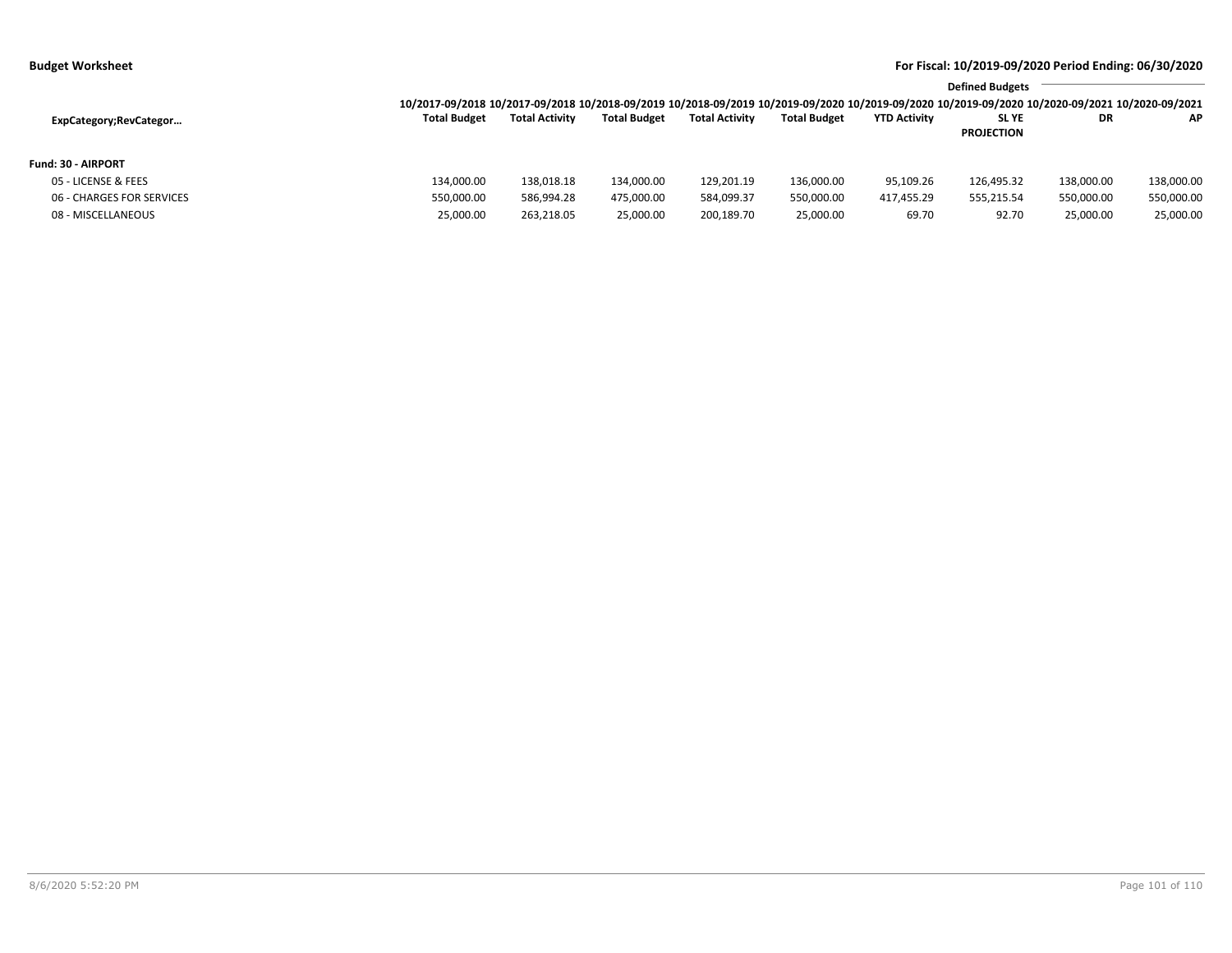**Budget Worksheet For Fiscal: 10/2019-09/2020 Period Ending: 06/30/2020**

|                                        |                                                                                                                                                                        |                       |                     |                       |                     |                     | <b>Defined Budgets</b>     |               |               |
|----------------------------------------|------------------------------------------------------------------------------------------------------------------------------------------------------------------------|-----------------------|---------------------|-----------------------|---------------------|---------------------|----------------------------|---------------|---------------|
| ExpCategory;RevCategor                 | 10/2017-09/2018 10/2017-09/2018 10/2018-09/2019 10/2018-09/2019 10/2019-09/2020 10/2019-09/2020 10/2019-09/2020 10/2020-09/2021 10/2020-09/2021<br><b>Total Budget</b> | <b>Total Activity</b> | <b>Total Budget</b> | <b>Total Activity</b> | <b>Total Budget</b> | <b>YTD Activity</b> | SL YE<br><b>PROJECTION</b> | DR            | AP            |
| <b>Department: 13 - AIRPORT</b>        |                                                                                                                                                                        |                       |                     |                       |                     |                     |                            |               |               |
| 01 - PERSONNEL SERVICES                | 309,697.00                                                                                                                                                             | 320,385.71            | 322,194.00          | 336,657.43            | 325,244.00          | 238,337.05          | 316,988.28                 | 325,006.00    | 308,836.00    |
| 02 - SUPPLIES                          | 463,800.00                                                                                                                                                             | 481,826.02            | 402,800.00          | 432,578.89            | 462,800.00          | 268,664.28          | 357,323.50                 | 462,800.00    | 462,400.00    |
| 03 - CONTRACTUAL                       | 72,800.00                                                                                                                                                              | 69,969.53             | 72,400.00           | 65,350.11             | 71,200.00           | 55,058.12           | 73,227.29                  | 79,300.00     | 79,100.00     |
| 04 - MAINTENANCE - BUILDINGS & GROUNDS | 7,350.00                                                                                                                                                               | 7,100.37              | 8,000.00            | 3,485.40              | 8,000.00            | 43,439.01           | 57,773.89                  | 8,000.00      | 7,000.00      |
| 05 - MAINTENANCE - EQUIPMENT           | 17,250.00                                                                                                                                                              | 19,046.09             | 17,250.00           | 16,091.67             | 16,750.00           | 9,059.30            | 12,048.86                  | 16,750.00     | 14,250.00     |
| 08 - CAPITAL - BUIDLINGS & GROUNDS     | 119,697.00                                                                                                                                                             | 112,192.29            | 180,274.00          | 110,158.16            | 115,694.00          | 90,384.40           | 120,211.25                 | 50,000.00     | 50,000.00     |
| 09 - CAPITAL - EQUIPMENT               | 16,158.00                                                                                                                                                              | 25,384.39             | 13,772.00           | 12,944.61             | 9,841.00            | 3,911.50            | 5,202.30                   | 11,672.00     | 0.00          |
| Department: 13 - AIRPORT Total:        | 1,006,752.00                                                                                                                                                           | 1,035,904.40          | 1,016,690.00        | 977,266.27            | 1,009,529.00        | 708,853.66          | 942,775.37                 | 953,528.00    | 921,586.00    |
| Fund: 30 - AIRPORT Surplus (Deficit):  | $-297,752.00$                                                                                                                                                          | -47,673.89            | $-382,690.00$       | $-63,776.01$          | -298,529.00         | $-196,219.41$       | $-260,971.81$              | $-240,528.00$ | $-208,586.00$ |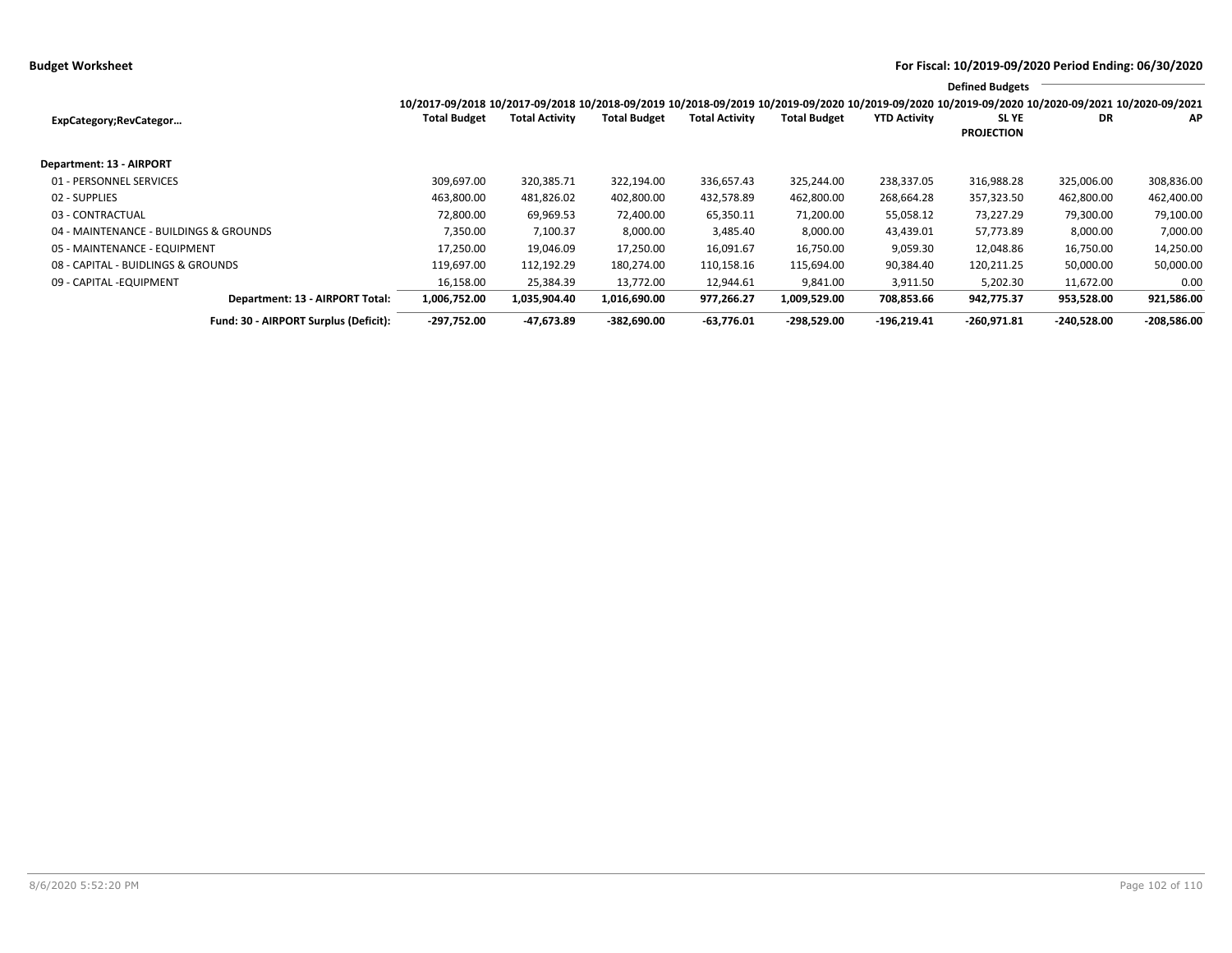| For Fiscal: 10/2019-09/2020 Period Ending: 06/30/2020 |  |  |
|-------------------------------------------------------|--|--|
|-------------------------------------------------------|--|--|

| <b>Budget Worksheet</b>                              | For Fiscal: 10/2019-09/2020 Period Ending: 06/30/2020                                                                                                           |                       |                     |                       |                     |                     |                                  |               |               |  |
|------------------------------------------------------|-----------------------------------------------------------------------------------------------------------------------------------------------------------------|-----------------------|---------------------|-----------------------|---------------------|---------------------|----------------------------------|---------------|---------------|--|
|                                                      | 10/2017-09/2018 10/2017-09/2018 10/2018-09/2019 10/2018-09/2019 10/2019-09/2020 10/2019-09/2020 10/2019-09/2020 10/2019-09/2020 10/2020-09/2021 10/2020-09/2021 |                       |                     |                       |                     |                     | <b>Defined Budgets</b>           |               |               |  |
| ExpCategory;RevCategor                               | <b>Total Budget</b>                                                                                                                                             | <b>Total Activity</b> | <b>Total Budget</b> | <b>Total Activity</b> | <b>Total Budget</b> | <b>YTD Activity</b> | <b>SLYE</b><br><b>PROJECTION</b> | DR            | AP.           |  |
| Fund: 40 - UTILITY FUND<br>06 - CHARGES FOR SERVICES | 10,383,816.00                                                                                                                                                   | 10.461.916.48         | 10.335.180.00       | 9,599,948.13          | 10,313,004.00       | 7.544.926.09        | 10.034.751.69                    | 10,337,200.00 | 10,339,191.00 |  |

08 - MISCELLANEOUS 142,184.00 125,154.02 69,300.00 03,659.67 93,000.00 60,283.21 80,176.68 82,500.00 82,500.00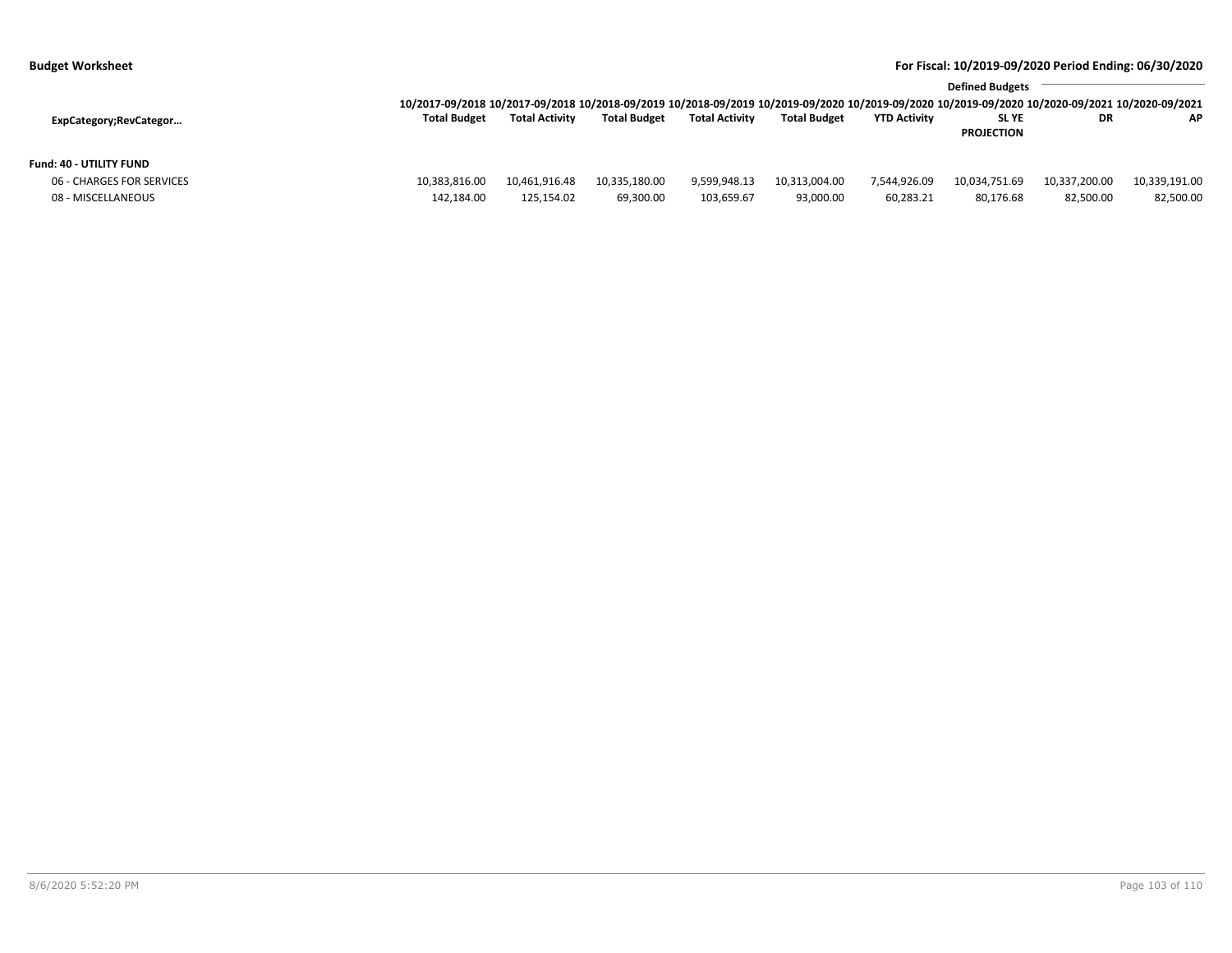|                                        |                                                                                                                                                                 |                |                     |                       |                     |                     | <b>Defined Budgets</b>     |              |              |
|----------------------------------------|-----------------------------------------------------------------------------------------------------------------------------------------------------------------|----------------|---------------------|-----------------------|---------------------|---------------------|----------------------------|--------------|--------------|
|                                        | 10/2017-09/2018 10/2017-09/2018 10/2018-09/2019 10/2018-09/2019 10/2019-09/2020 10/2019-09/2020 10/2019-09/2020 10/2019-09/2020 10/2020-09/2021 10/2020-09/2021 |                |                     |                       |                     |                     |                            |              |              |
| ExpCategory; RevCategor                | <b>Total Budget</b>                                                                                                                                             | Total Activity | <b>Total Budget</b> | <b>Total Activity</b> | <b>Total Budget</b> | <b>YTD Activity</b> | SL YE<br><b>PROJECTION</b> | DR           | AP           |
| Department: 21 - WATER                 |                                                                                                                                                                 |                |                     |                       |                     |                     |                            |              |              |
| 01 - PERSONNEL SERVICES                | 853,992.00                                                                                                                                                      | 759,847.60     | 889,992.00          | 751,149.14            | 827,204.00          | 596,509.17          | 793,357.20                 | 884,858.00   | 884,858.00   |
| 02 - SUPPLIES                          | 103,370.00                                                                                                                                                      | 103,853.96     | 96,900.00           | 99,421.40             | 90,750.00           | 61,213.45           | 81,413.90                  | 91,000.00    | 90,900.00    |
| 03 - CONTRACTUAL                       | 2,338,210.00                                                                                                                                                    | 2,489,624.72   | 2,372,876.00        | 2,459,521.12          | 2,400,770.00        | 1,656,071.05        | 2,202,574.50               | 2,513,470.00 | 2,529,870.00 |
| 04 - MAINTENANCE - BUILDINGS & GROUNDS | 342,000.00                                                                                                                                                      | 308,871.78     | 360,150.00          | 366,448.44            | 410,150.00          | 300,837.43          | 400,113.79                 | 410,150.00   | 407,000.00   |
| 05 - MAINTENANCE - EQUIPMENT           | 55,000.00                                                                                                                                                       | 46,562.98      | 52,624.00           | 42,837.03             | 48,000.00           | 30,656.57           | 40,773.24                  | 48,000.00    | 47,000.00    |
| 06 - SUNDRY CHARGES                    | 1,377,865.00                                                                                                                                                    | 1,377,864.00   | 1,418,870.00        | 1,418,868.00          | 1,343,015.00        | 1,065,735.00        | 1,417,427.55               | 1,332,992.00 | 1,332,992.00 |
| 08 - CAPITAL - BUIDLINGS & GROUNDS     | 0.00                                                                                                                                                            | 0.00           | 0.00                | 0.00                  | 20.000.00           | 51.24               | 68.15                      | 0.00         | 0.00         |
| 09 - CAPITAL - EQUIPMENT               | 103,140.00                                                                                                                                                      | 90,268.18      | 73,038.00           | 54,529.17             | 114,158.00          | 73,395.52           | 97,616.04                  | 106,114.00   | 106,114.00   |
| <b>14 - SUPPORT SERVICES</b>           | 286,800.00                                                                                                                                                      | 2,126,800.00   | 315,500.00          | 1,137,504.00          | 315,500.00          | 236,628.00          | 314,715.24                 | 315,500.00   | 315,500.00   |
| Department: 21 - WATER Total:          | 5,460,377.00                                                                                                                                                    | 7,303,693.22   | 5,579,950.00        | 6,330,278.30          | 5,569,547.00        | 4,021,097.43        | 5,348,059.61               | 5,702,084.00 | 5,714,234.00 |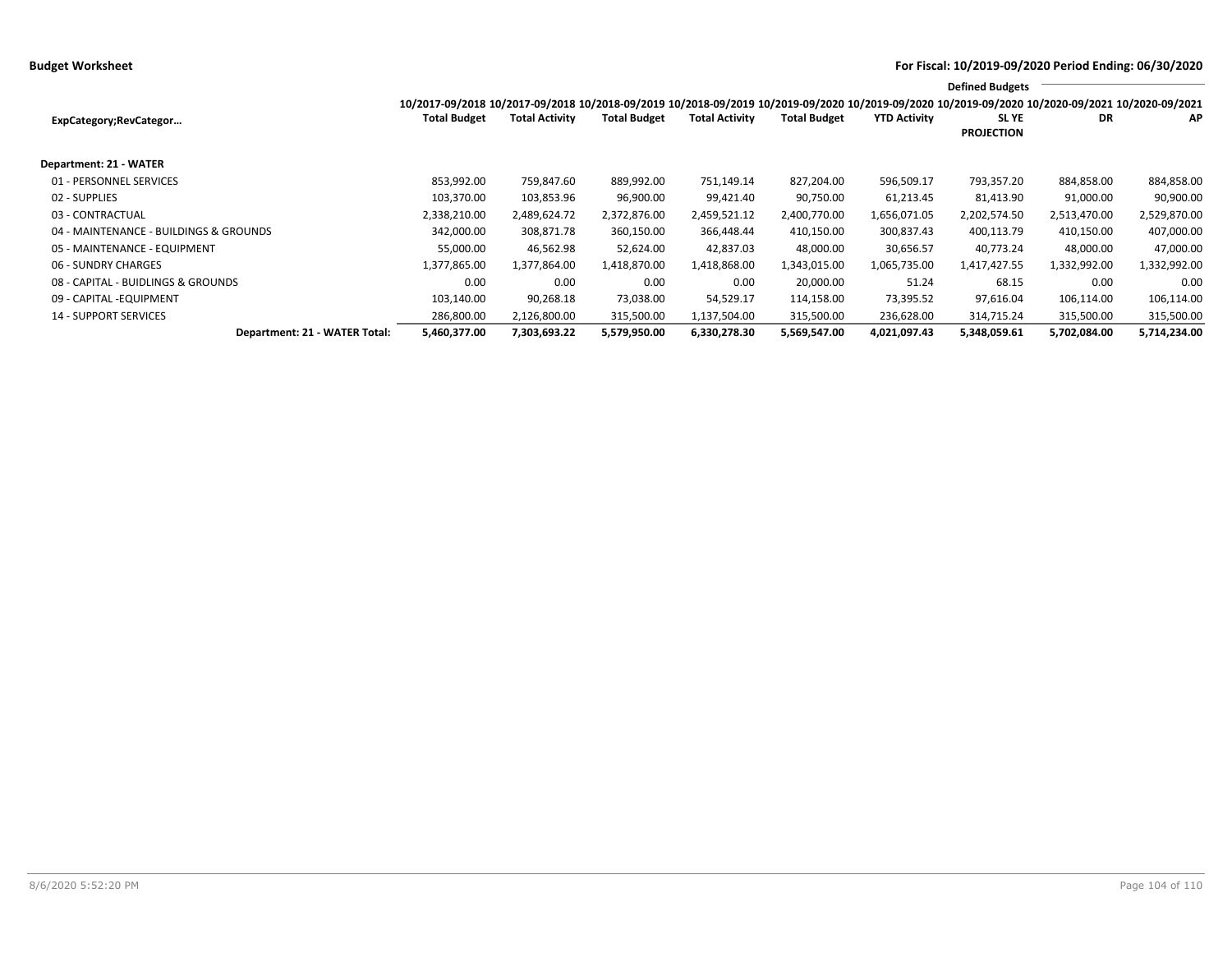**Budget Worksheet For Fiscal: 10/2019-09/2020 Period Ending: 06/30/2020**

|                                                |                                                                                                                                                                                        |                       |                     |                       |                     |                     | <b>Defined Budgets</b>           |              |              |
|------------------------------------------------|----------------------------------------------------------------------------------------------------------------------------------------------------------------------------------------|-----------------------|---------------------|-----------------------|---------------------|---------------------|----------------------------------|--------------|--------------|
| ExpCategory;RevCategor                         | 10/2017-09/2018 10/2017-09/2018 10/2018-09/2019 10/2018-09/2019 10/2019-09/2020 10/2019-09/2020 10/2019-09/2020 10/2019-09/2020 10/2020-09/2021 10/2020-09/2021<br><b>Total Budget</b> | <b>Total Activity</b> | <b>Total Budget</b> | <b>Total Activity</b> | <b>Total Budget</b> | <b>YTD Activity</b> | <b>SLYE</b><br><b>PROJECTION</b> | DR           | ΑP           |
| <b>Department: 22 - WASTE WATER COLLECTION</b> |                                                                                                                                                                                        |                       |                     |                       |                     |                     |                                  |              |              |
| 01 - PERSONNEL SERVICES                        | 682,306.00                                                                                                                                                                             | 571,256.30            | 712,136.00          | 479,694.82            | 739,541.00          | 475,340.13          | 632,202.38                       | 704,777.00   | 704,777.00   |
| 02 - SUPPLIES                                  | 77,950.00                                                                                                                                                                              | 75,114.14             | 74,789.00           | 62,524.33             | 68,250.00           | 40,565.44           | 53,952.04                        | 62,700.00    | 62,600.00    |
| 03 - CONTRACTUAL                               | 78,550.00                                                                                                                                                                              | 73,821.55             | 67,900.00           | 77,474.12             | 63,700.00           | 55,470.22           | 73,775.38                        | 63,500.00    | 63,400.00    |
| 04 - MAINTENANCE - BUILDINGS & GROUNDS         | 210,000.00                                                                                                                                                                             | 152,046.86            | 196,633.00          | 175,828.54            | 180,500.00          | 79,288.90           | 105,454.23                       | 180,500.00   | 180,500.00   |
| 05 - MAINTENANCE - EQUIPMENT                   | 54,800.00                                                                                                                                                                              | 55,918.60             | 54,424.00           | 61,207.46             | 54,800.00           | 40,990.14           | 54,516.89                        | 52,800.00    | 51,500.00    |
| 06 - SUNDRY CHARGES                            | 302,668.00                                                                                                                                                                             | 302,676.00            | 330,916.00          | 330,912.00            | 330,505.00          | 247,878.00          | 329,677.74                       | 330,090.00   | 330,090.00   |
| 08 - CAPITAL - BUIDLINGS & GROUNDS             | 0.00                                                                                                                                                                                   | 1,200.00              | 0.00                | 0.00                  | 20,000.00           | 0.00                | 0.00                             | 0.00         | 0.00         |
| 09 - CAPITAL - EQUIPMENT                       | 200,808.00                                                                                                                                                                             | 144,522.97            | 114,456.00          | 83,435.22             | 142,334.00          | 90,052.26           | 119,769.51                       | 145,204.00   | 145,204.00   |
| <b>14 - SUPPORT SERVICES</b>                   | 218,400.00                                                                                                                                                                             | 218,400.00            | 240,200.00          | 240,204.00            | 240,200.00          | 180,153.00          | 239,603.49                       | 240,200.00   | 240,200.00   |
| Department: 22 - WASTE WATER COLLECTION Total: | 1,825,482.00                                                                                                                                                                           | 1,594,956.42          | 1,791,454.00        | 1,511,280.49          | 1,839,830.00        | 1,209,738.09        | 1,608,951.66                     | 1,779,771.00 | 1,778,271.00 |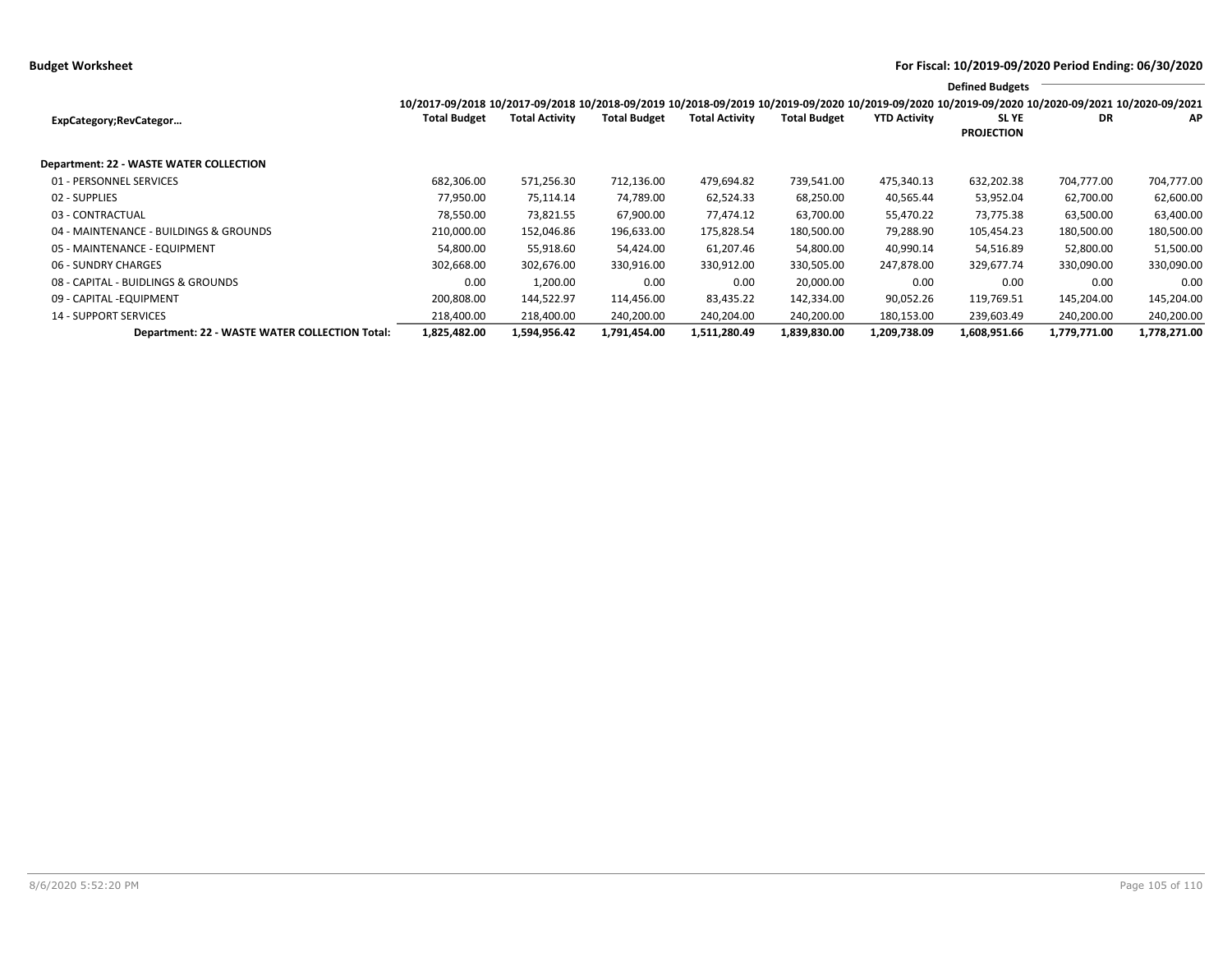**Budget Worksheet For Fiscal: 10/2019-09/2020 Period Ending: 06/30/2020**

|                                                     |                                                                                                                                                                 |                       |                     |                       |                     |                     | <b>Defined Budgets</b>           |              |              |
|-----------------------------------------------------|-----------------------------------------------------------------------------------------------------------------------------------------------------------------|-----------------------|---------------------|-----------------------|---------------------|---------------------|----------------------------------|--------------|--------------|
|                                                     | 10/2017-09/2018 10/2017-09/2018 10/2018-09/2019 10/2018-09/2019 10/2019-09/2020 10/2019-09/2020 10/2019-09/2020 10/2019-09/2020 10/2020-09/2021 10/2020-09/2021 |                       |                     |                       |                     |                     |                                  |              |              |
| ExpCategory;RevCategor                              | <b>Total Budget</b>                                                                                                                                             | <b>Total Activity</b> | <b>Total Budget</b> | <b>Total Activity</b> | <b>Total Budget</b> | <b>YTD Activity</b> | <b>SLYE</b><br><b>PROJECTION</b> | DR           | ΑP           |
| Department: 23 - WASTE WATER TREATMENT PLANT        |                                                                                                                                                                 |                       |                     |                       |                     |                     |                                  |              |              |
| 01 - PERSONNEL SERVICES                             | 418,161.00                                                                                                                                                      | 409,557.72            | 434,679.00          | 426,061.98            | 405,328.00          | 303,394.65          | 403,514.89                       | 406,459.00   | 406,459.00   |
| 02 - SUPPLIES                                       | 86,000.00                                                                                                                                                       | 81,465.95             | 85,292.00           | 82,816.76             | 87,100.00           | 56,227.32           | 74,782.34                        | 86,300.00    | 85,800.00    |
| 03 - CONTRACTUAL                                    | 468,200.00                                                                                                                                                      | 383,332.10            | 321,240.00          | 309,389.42            | 302,271.00          | 234,005.99          | 311,227.97                       | 308,850.00   | 308,575.00   |
| 04 - MAINTENANCE - BUILDINGS & GROUNDS              | 7,000.00                                                                                                                                                        | 9,651.82              | 8,200.00            | 8,149.15              | 8,200.00            | 7,887.94            | 10,490.96                        | 8,200.00     | 8,200.00     |
| 05 - MAINTENANCE - EQUIPMENT                        | 59,000.00                                                                                                                                                       | 51,766.68             | 55,926.00           | 50,588.17             | 57,000.00           | 31,462.94           | 41,845.71                        | 55,000.00    | 49,500.00    |
| 06 - SUNDRY CHARGES                                 | 545,221.00                                                                                                                                                      | 545,220.00            | 538,274.00          | 538,272.00            | 543,475.00          | 407,601.00          | 542,109.33                       | 542,033.00   | 542,033.00   |
| 08 - CAPITAL - BUIDLINGS & GROUNDS                  | 0.00                                                                                                                                                            | 33,500.03             | 0.00                | 0.00                  | 0.00                | 0.00                | 0.00                             | 0.00         | 0.00         |
| 09 - CAPITAL -EQUIPMENT                             | 80,162.00                                                                                                                                                       | 40,911.95             | 9,000.00            | 9,431.76              | 45,000.00           | 354.24              | 471.14                           | 0.00         | 0.00         |
| <b>14 - SUPPORT SERVICES</b>                        | 193,200.00                                                                                                                                                      | 193,200.00            | 212,500.00          | 212,496.00            | 212,500.00          | 159,372.00          | 211,964.76                       | 212,500.00   | 212,500.00   |
| Department: 23 - WASTE WATER TREATMENT PLANT Total: | 1,856,944.00                                                                                                                                                    | 1,748,606.25          | 1,665,111.00        | 1,637,205.24          | 1,660,874.00        | 1,200,306.08        | 1,596,407.10                     | 1,619,342.00 | 1,613,067.00 |
| Fund: 40 - UTILITY FUND Surplus (Deficit):          | 1,383,197.00                                                                                                                                                    | $-60,185.39$          | 1,367,965.00        | 224,843.77            | 1,335,753.00        | 1,174,067.70        | 1,561,510.00                     | 1,318,503.00 | 1,316,119.00 |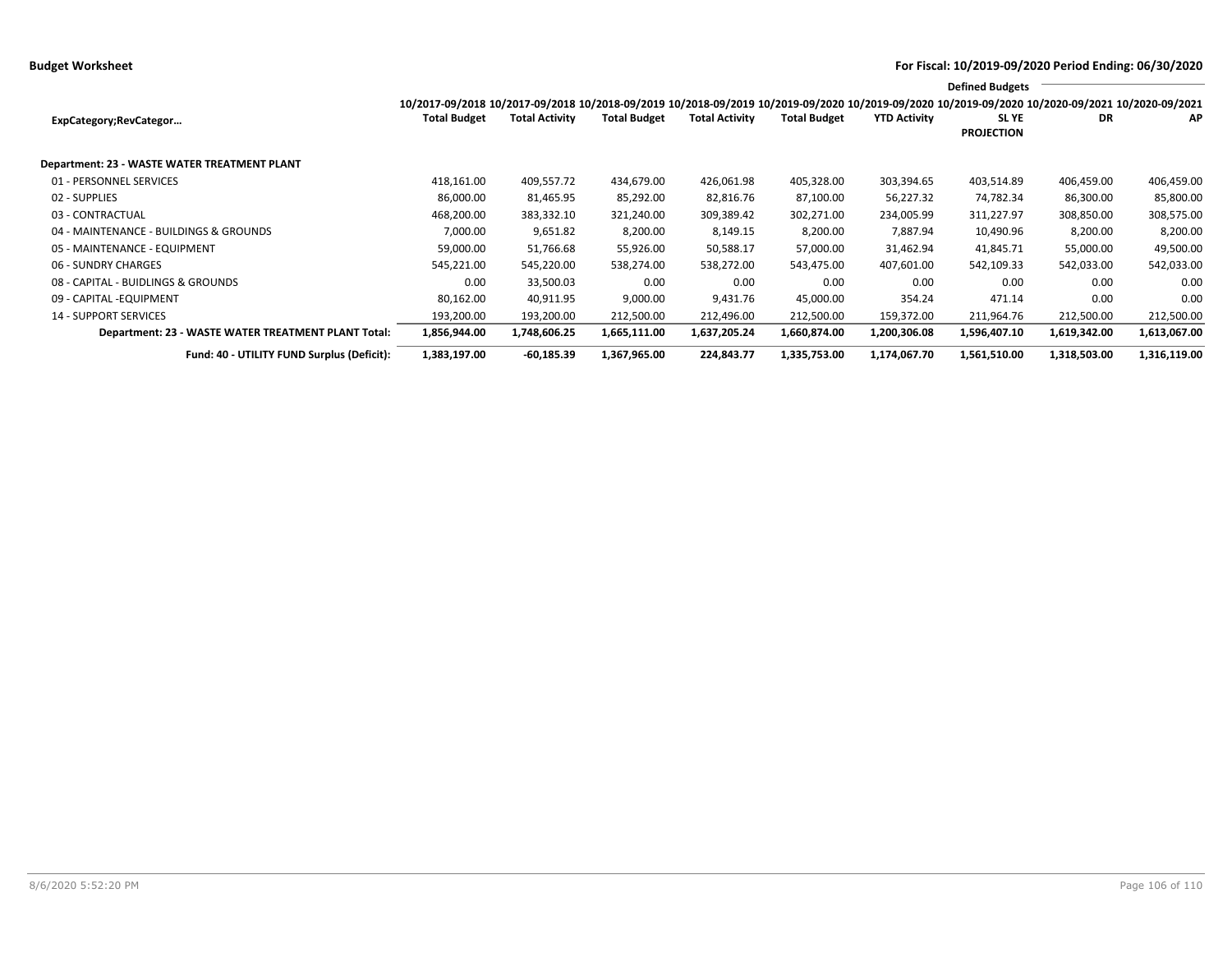|                            |                                                                                                                                                                 | <b>Defined Budgets</b> |                     |                       |                     |                     |                   |              |              |
|----------------------------|-----------------------------------------------------------------------------------------------------------------------------------------------------------------|------------------------|---------------------|-----------------------|---------------------|---------------------|-------------------|--------------|--------------|
|                            | 10/2017-09/2018 10/2017-09/2018 10/2018-09/2019 10/2018-09/2019 10/2019-09/2020 10/2019-09/2020 10/2019-09/2020 10/2019-09/2020 10/2020-09/2021 10/2020-09/2021 |                        |                     |                       |                     |                     |                   |              |              |
| ExpCategory;RevCategor     | <b>Total Budget</b>                                                                                                                                             | <b>Total Activity</b>  | <b>Total Budget</b> | <b>Total Activity</b> | <b>Total Budget</b> | <b>YTD Activity</b> | <b>SLYE</b>       | DR           | AP           |
|                            |                                                                                                                                                                 |                        |                     |                       |                     |                     | <b>PROJECTION</b> |              |              |
| Fund: 45 - SANITATION FUND |                                                                                                                                                                 |                        |                     |                       |                     |                     |                   |              |              |
| 06 - CHARGES FOR SERVICES  | 5,629,000.00                                                                                                                                                    | 5,763,164.09           | 5,560,000.00        | 5,952,337.11          | 5,898,000.00        | 4,686,130.96        | 6,232,554.18      | 6,007,500.00 | 6,007,500.00 |
| 08 - MISCELLANEOUS         | 53,000.00                                                                                                                                                       | 100,665.53             | 192,105.00          | 214,583.78            | 275,000.00          | 38,961.82           | 51,819.23         | 362,500.00   | 362,500.00   |
|                            |                                                                                                                                                                 |                        |                     |                       |                     |                     |                   |              |              |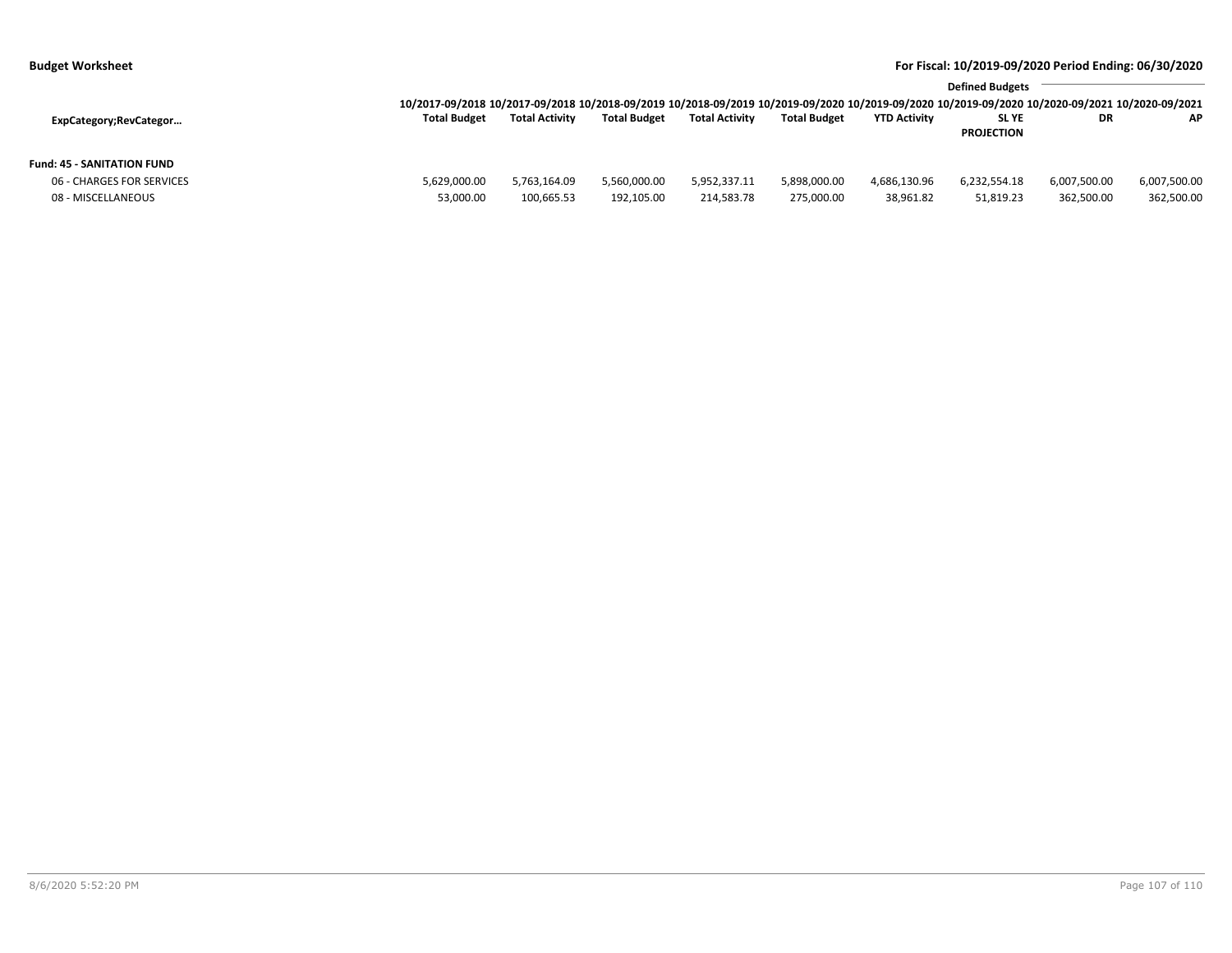|                                        | 10/2017-09/2018 10/2017-09/2018 10/2018-09/2019 10/2018-09/2019 10/2019-09/2020 10/2019-09/2020 10/2019-09/2020 10/2020-09/2021 10/2020-09/2021 |                       |                     |                       |                     |                     | <b>Defined Budgets</b>     |              |              |
|----------------------------------------|-------------------------------------------------------------------------------------------------------------------------------------------------|-----------------------|---------------------|-----------------------|---------------------|---------------------|----------------------------|--------------|--------------|
| ExpCategory;RevCategor                 | <b>Total Budget</b>                                                                                                                             | <b>Total Activity</b> | <b>Total Budget</b> | <b>Total Activity</b> | <b>Total Budget</b> | <b>YTD Activity</b> | SL YE<br><b>PROJECTION</b> | DR           | AP           |
| Department: 11 - SANITATION            |                                                                                                                                                 |                       |                     |                       |                     |                     |                            |              |              |
| 01 - PERSONNEL SERVICES                | 1,029,326.00                                                                                                                                    | 975,562.36            | 1,030,396.00        | 996,733.14            | 1,032,503.00        | 741,043.73          | 985,588.17                 | 1,030,998.00 | 1,030,998.00 |
| 02 - SUPPLIES                          | 215,700.00                                                                                                                                      | 237,023.18            | 219,230.00          | 309,567.38            | 219,800.00          | 161,222.16          | 214,425.47                 | 221,000.00   | 220,800.00   |
| 03 - CONTRACTUAL                       | 29,934.00                                                                                                                                       | 41,422.23             | 29,851.00           | 52,136.62             | 41,820.00           | 40,086.81           | 53,315.46                  | 38,700.00    | 34,000.00    |
| 04 - MAINTENANCE - BUILDINGS & GROUNDS | 4,000.00                                                                                                                                        | 2,707.12              | 4,000.00            | 4,392.23              | 4,000.00            | 1,567.77            | 2,085.13                   | 4,000.00     | 3,000.00     |
| 05 - MAINTENANCE - EQUIPMENT           | 185,300.00                                                                                                                                      | 187,832.82            | 184,451.00          | 158,810.11            | 183,500.00          | 134,733.69          | 179,195.80                 | 183,000.00   | 161,500.00   |
| 06 - SUNDRY CHARGES                    | 157,200.00                                                                                                                                      | 157,200.00            | 172,900.00          | 172,896.00            | 172,900.00          | 129,672.00          | 172,463.76                 | 172,900.00   | 172,900.00   |
| 08 - CAPITAL - BUIDLINGS & GROUNDS     | 7,012.00                                                                                                                                        | 10,508.00             | 10,277.00           | 9,502.00              | 7,120.00            | 5,337.00            | 7,098.21                   | 15,000.00    | 0.00         |
| 09 - CAPITAL - EQUIPMENT               | 348,820.00                                                                                                                                      | 282,032.33            | 348,679.00          | 295,012.76            | 386,937.00          | 257,409.87          | 342,355.13                 | 334,603.00   | 325,588.00   |
| <b>14 - SUPPORT SERVICES</b>           | 206,400.00                                                                                                                                      | 206,400.00            | 227,000.00          | 227,004.00            | 227,000.00          | 170,253.00          | 226,436.49                 | 227,000.00   | 227,000.00   |
| Department: 11 - SANITATION Total:     | 2,183,692.00                                                                                                                                    | 2,100,688.04          | 2,226,784.00        | 2,226,054.24          | 2,275,580.00        | 1,641,326.03        | 2,182,963.62               | 2,227,201.00 | 2,175,786.00 |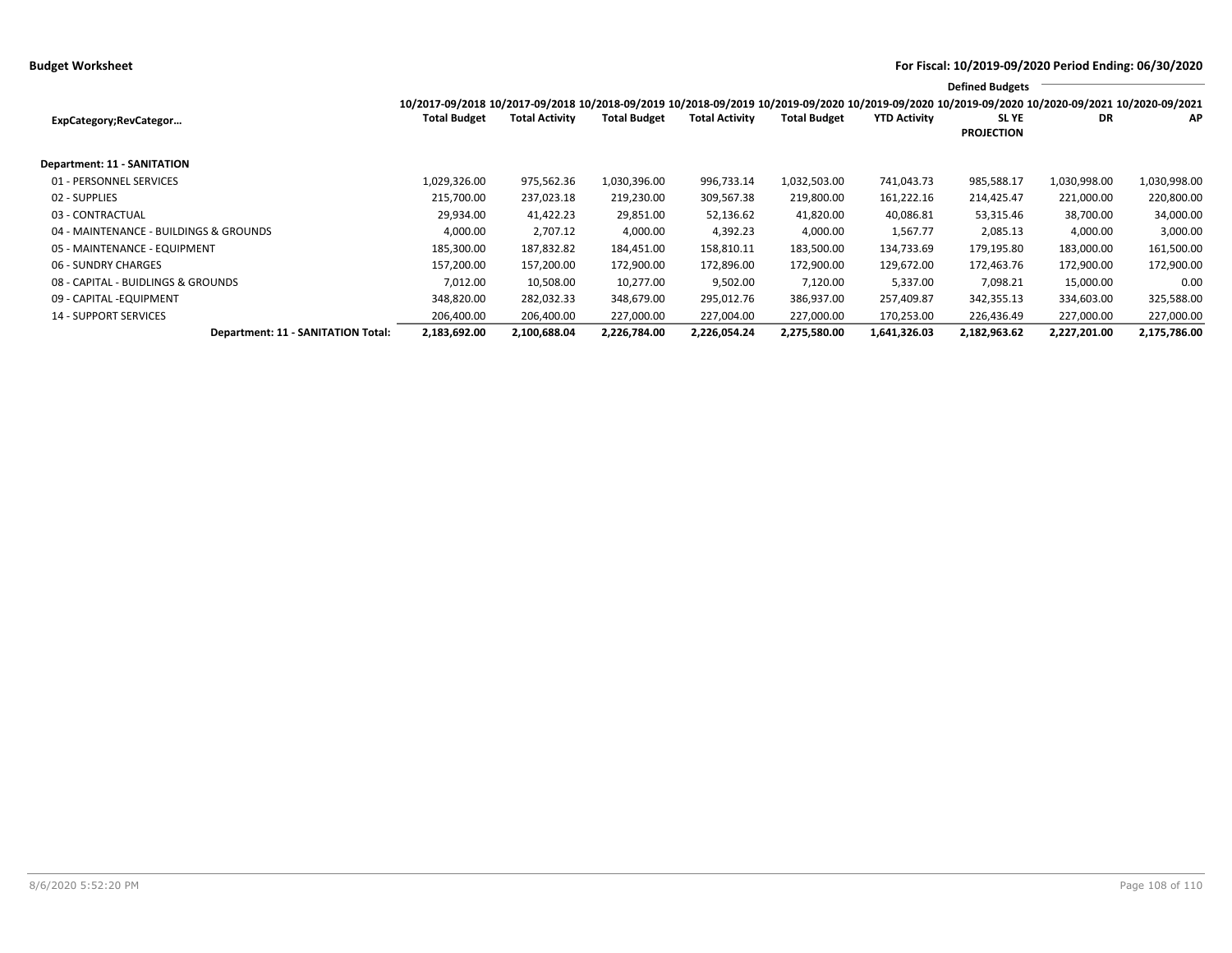## **Budget Worksheet For Fiscal: 10/2019-09/2020 Period Ending: 06/30/2020**

|                                                      |                                                                                                                                                 |                       |                     |                       |                     |                     | <b>Defined Budgets</b>     |              |              |
|------------------------------------------------------|-------------------------------------------------------------------------------------------------------------------------------------------------|-----------------------|---------------------|-----------------------|---------------------|---------------------|----------------------------|--------------|--------------|
|                                                      | 10/2017-09/2018 10/2017-09/2018 10/2018-09/2019 10/2018-09/2019 10/2019-09/2020 10/2019-09/2020 10/2019-09/2020 10/2020-09/2021 10/2020-09/2021 |                       |                     |                       |                     |                     |                            |              |              |
| ExpCategory;RevCategor                               | <b>Total Budget</b>                                                                                                                             | <b>Total Activity</b> | <b>Total Budget</b> | <b>Total Activity</b> | <b>Total Budget</b> | <b>YTD Activity</b> | SL YE<br><b>PROJECTION</b> | DR           | ΑP           |
| Department: 12 - LANDFILL                            |                                                                                                                                                 |                       |                     |                       |                     |                     |                            |              |              |
| 01 - PERSONNEL SERVICES                              | 668,399.00                                                                                                                                      | 656,705.15            | 694,839.00          | 687,358.03            | 690,577.00          | 497,750.69          | 662,008.42                 | 684,907.00   | 684,907.00   |
| 02 - SUPPLIES                                        | 115,550.00                                                                                                                                      | 141,606.45            | 127,553.00          | 199,947.04            | 149,050.00          | 88,379.81           | 117,545.15                 | 134,250.00   | 124,950.00   |
| 03 - CONTRACTUAL                                     | 236,550.00                                                                                                                                      | 302,233.83            | 254,281.00          | 295,981.35            | 315,950.00          | 218,270.04          | 290,299.14                 | 287,787.00   | 287,587.00   |
| 04 - MAINTENANCE - BUILDINGS & GROUNDS               | 442,403.00                                                                                                                                      | 287,376.32            | 468,005.00          | 316,488.71            | 452,944.00          | 225,327.76          | 299,685.92                 | 444,682.00   | 442,682.00   |
| 05 - MAINTENANCE - EQUIPMENT                         | 64,000.00                                                                                                                                       | 70,232.97             | 54,889.00           | 112,419.29            | 75,000.00           | 63,860.67           | 84,934.69                  | 74,000.00    | 73,000.00    |
| 06 - SUNDRY CHARGES                                  | 186,000.00                                                                                                                                      | 186,000.00            | 204,600.00          | 204,600.00            | 204,600.00          | 153,450.00          | 204,088.50                 | 204,600.00   | 204,600.00   |
| 08 - CAPITAL - BUIDLINGS & GROUNDS                   | 0.00                                                                                                                                            | 0.00                  | 0.00                | 0.00                  | 0.00                | 0.00                | 0.00                       | 42,759.00    | 42,759.00    |
| 09 - CAPITAL - EQUIPMENT                             | 420,516.00                                                                                                                                      | 362,259.06            | 569,171.00          | 440,271.27            | 642,963.00          | 325,690.46          | 433,168.31                 | 727,098.00   | 727,098.00   |
| <b>14 - SUPPORT SERVICES</b>                         | 224,000.00                                                                                                                                      | 1,734,400.00          | 246,400.00          | 1,286,396.00          | 246,400.00          | 184,797.00          | 245,780.01                 | 246,400.00   | 246,400.00   |
| Department: 12 - LANDFILL Total:                     | 2,357,418.00                                                                                                                                    | 3,740,813.78          | 2,619,738.00        | 3,543,461.69          | 2,777,484.00        | 1,757,526.43        | 2,337,510.14               | 2,846,483.00 | 2,833,983.00 |
| <b>Fund: 45 - SANITATION FUND Surplus (Deficit):</b> | 1,140,890.00                                                                                                                                    | 22,327.80             | 905,583.00          | 397,404.96            | 1,119,936.00        | 1,326,240.32        | 1,763,899.65               | 1,296,316.00 | 1,360,231.00 |
| <b>Report Surplus (Deficit):</b>                     | -43,736.00                                                                                                                                      | 2,274,047.99          | -192,797.00         | 2,337,764.13          | 0.00                | 3,314,822.01        | 4,408,713.17               | -947,838.00  | 0.00         |